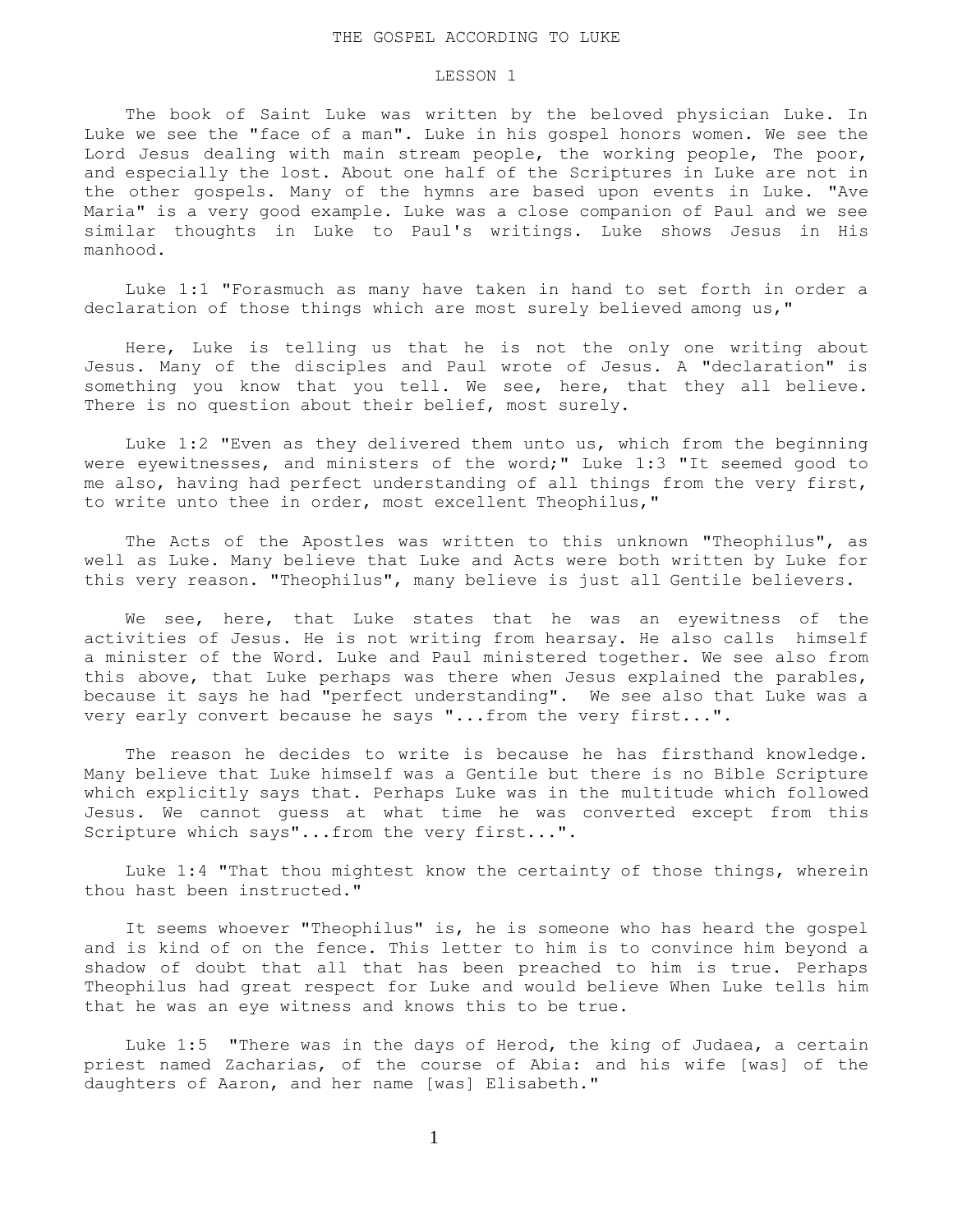Luke is the only one of the four gospels that tells of this event with Elisabeth and Zacharias. Perhaps he knew them. the Scripture is not definite how he knew this.

 "Abia" was a priest in the time of David. He was in the ancestry of Zacharias. It seems as though Zacharias and Elisabeth were both of priestly ancestry. Luke places the time here as during the time of Herod. We see here a family who are in close contact with God.

 Luke 1:6 "And they were both righteous before God, walking in all the commandments and ordinances of the Lord blameless."

 We see, here, two people who have been raised in the way of the Lord. Their parents being godly people, have raised them to have great respect for God and His commandments. From their youth they had been followers of God and they had not strayed from their early teaching. They are esteemed very highly by the Lord because their desire is to please Him.

 Luke 1:7 "And they had no child, because that Elisabeth was barren, and they both were [now] well stricken in years."

 For a Hebrew woman to be barren was thought of as a curse from God. We see two very devoted to God, people who the community is looking down on because they don't have children, They are past the time of bearing children.

 Luke 1:8 "And it came to pass, that while he executed the priest's office before God in the order of his course," Luke 1:9 "According to the custom of the priest's office, his lot was to burn incense when he went into the temple of the Lord."

 The priesthood remained in a certain family who were called of God to tend to the affairs of the temple. Zacharias was of a priestly family and his job was to burn incense twice a day in the temple. We learned in the book of Exodus that the smoke of incense burned twice a day in the temple is symbolic of the prayers of the saints. This was a sweet smelling savour before the Lord. Special perfume was to be burned. And must be burned in the morning and in the evening. this was Zacharias' job. This altar was before the Lord.

 Luke 1:10 "And the whole multitude of the people were praying without at the time of incense."

 The people were not allowed to come into the holy place so they were in the outer court. This burning of the incense, as I said above, was associated with prayer. This shows us how important it is to pray at least twice a day.

 Luke 1:11 "And there appeared unto him an angel of the Lord standing on the right side of the altar of incense."

 We see in this angel (ministering spirit) a messenger from God to Zacharias. Zacharias and his wife have undoubtedly been praying to have a child. God has heard their prayer. God has purpose for this baby at this time.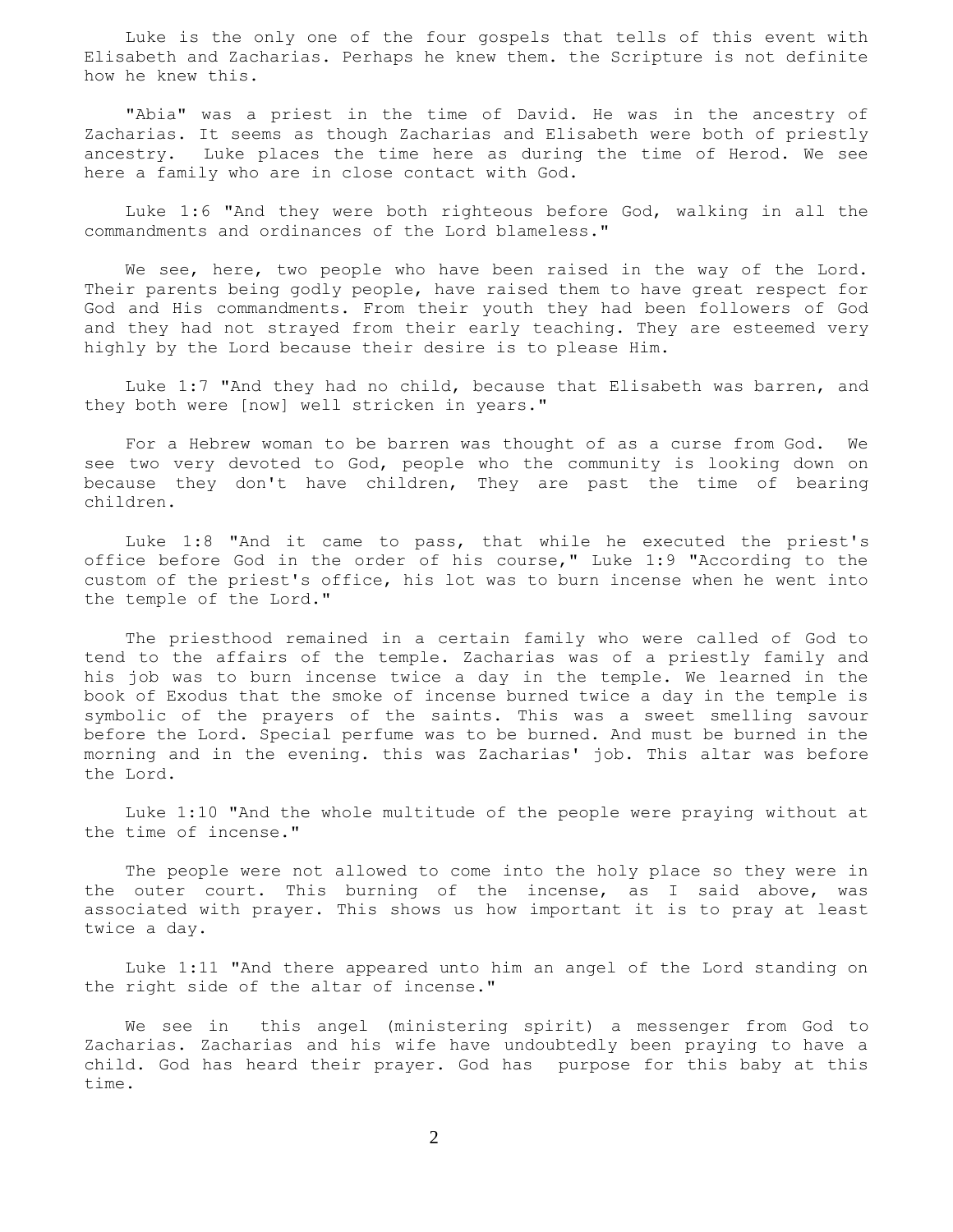Luke 1:12 "And when Zacharias saw [him], he was troubled, and fear fell upon him."

 Sometimes when the high priest went into the Holy of Holies with sin in his life. God would strike him dead. I am sure that is what flashed in Zacharias' head when he saw this angel. Probably terror would be closer to what he felt.

 Luke 1:13 "But the angel said unto him, Fear not, Zacharias: for thy prayer is heard; and thy wife Elisabeth shall bear thee a son, and thou shalt call his name John."

 The message of God to His own has always been "fear not". This angel immediately reassures Zacharias that good and not bad has come to him from God. God has heard his prayer. He will have the son that he has longed for. The angel tells him that he is not to name him in the tradition of his people. by the father's name, but is to name him John.

 Luke 1:14 "And thou shalt have joy and gladness; and many shall rejoice at his birth." Luke 1:15 "For he shall be great in the sight of the Lord, and shall drink neither wine nor strong drink; and he shall be filled with the Holy Ghost, even from his mother's womb." Luke 1:16 "And many of the children of Israel shall he turn to the Lord their God."

We see, here, a statement that might cause you to believe in predestination, but you must understand that is not what happens to everyone. This is a chosen vessel, born into the world for a purpose. God allowed John to come into this family because of their great devotion to God. John is to walk uprightly all of his life. God has a job for him to do. He is not to get involved with the world at all (not to drink strong drink). He is anointed of God even while he is yet in his mother's womb. We will see this baptism when Mary comes to see Elisabeth while they are both expecting. The Holy Ghost will cause the baby John to leap in the mother's womb. When John goes through the country preaching, "repent and be baptized", many of the children of Israel do just that. John will be a voice crying in the wilderness that the Lord is coming. Many will believe and be baptized.

 Luke 1:17 "And he shall go before him in the spirit and power of Elias, to turn the hearts of the fathers to the children, and the disobedient to the wisdom of the just; to make ready a people prepared for the Lord."

 John would be a voice proclaiming the coming of the Lord. His message was simple, "repent and be baptized". John in this was showing their great need for a Saviour. In Malachi chapter 4 verse 5 & 6 in the old testament there is a promise of Elijah, Malachi 4:5 "Behold, I will send you Elijah the prophet before the coming of the great and dreadful day of the LORD:" Malachi 4:6 "And he shall turn the heart of the fathers to the children, and the heart of the children to their fathers, lest I come and smite the earth with a curse." You can easily see this is speaking of John. If you need more proof, Jesus says John is Elijah. In Matthew chapter 11 verses 13-14. which is in Jesus' own words. Matthew 11:13 "For all the prophets and the law prophesied until John." Matthew 11:14 "And if ye will receive [it], this is Elias, which h was for to come." You see there is no doubt at all that John was in the spirit of Elijah. He was called Elijah in the Old Testament and Elias in the new. This is the difference in Hebrew and Greek. Just as John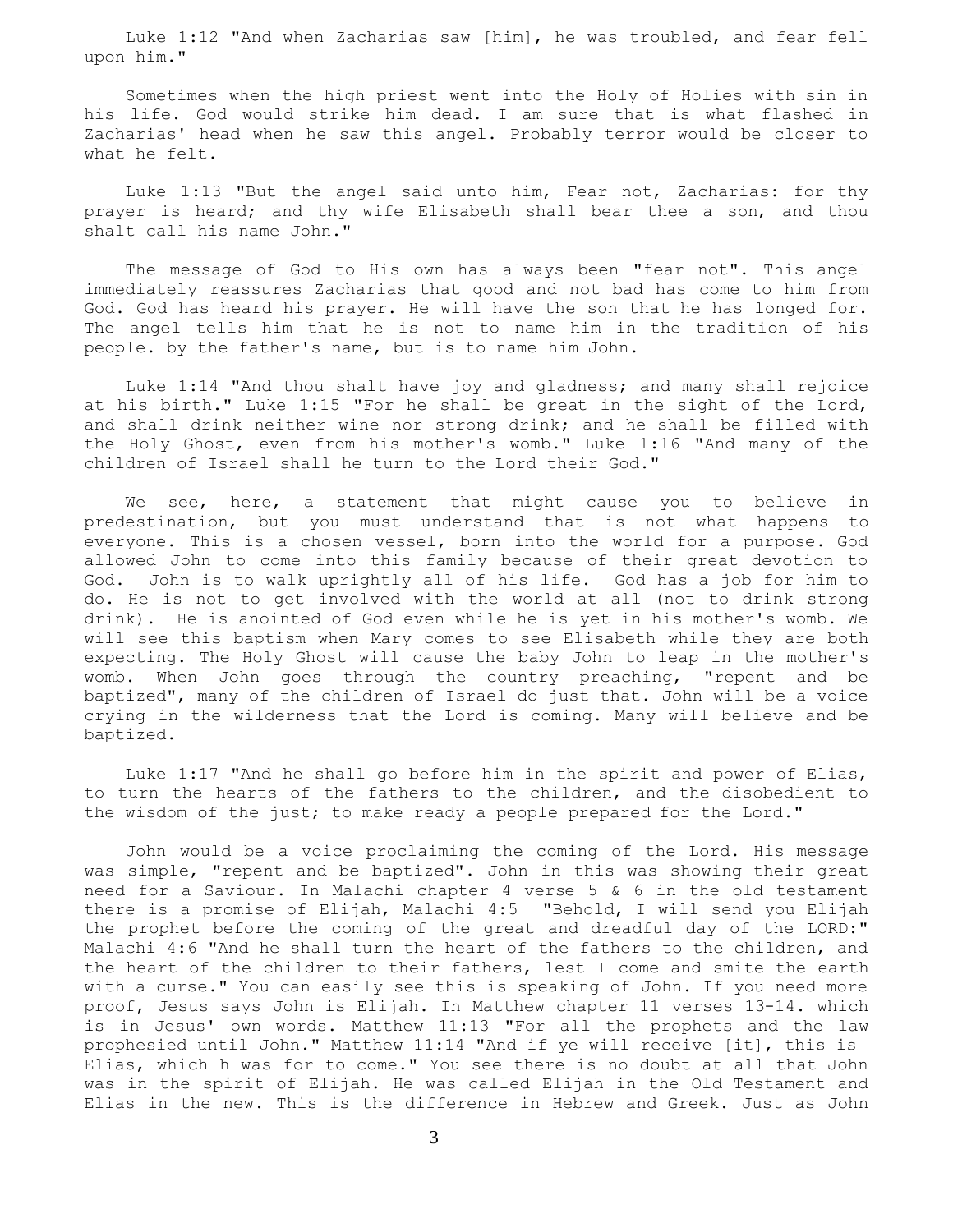was a voice crying, preparing for His coming now, we must be crying "The Lord is Coming".

 Luke 1:18 "And Zacharias said unto the angel, Whereby shall I know this? for I am an old man, and my wife well stricken in years."

 How in the world could Zacharias doubt a message that was brought from God by an angel? Nothing is impossible to God. Zacharias should have remembered what happened to Abraham and Sarah. How they had a child in their old age.

 Luke 1:19 "And the angel answering said unto him, I am Gabriel, that stand in the presence of God; and am sent to speak unto thee, and to shew thee these glad tidings."

 I have stated in the lessons before that I believe personally that Gabriel is the angel God the Father sends messages by to His people. Gabriel stands by the Father to be always available to carry out God the Father's missions. There is absolutely no question that this message is from God and it is very good news for this old man with no heir.

 Luke 1:20 "And, behold, thou shalt be dumb, and not able to speak, until the day that these things shall be performed, because thou believest not my words, which shall be fulfilled in their season."

We see, here, that God will not allow unbelief to spread. He strikes Zacharias dumb, unable to speak until the time of the birth. He will not be able to spread his doubt.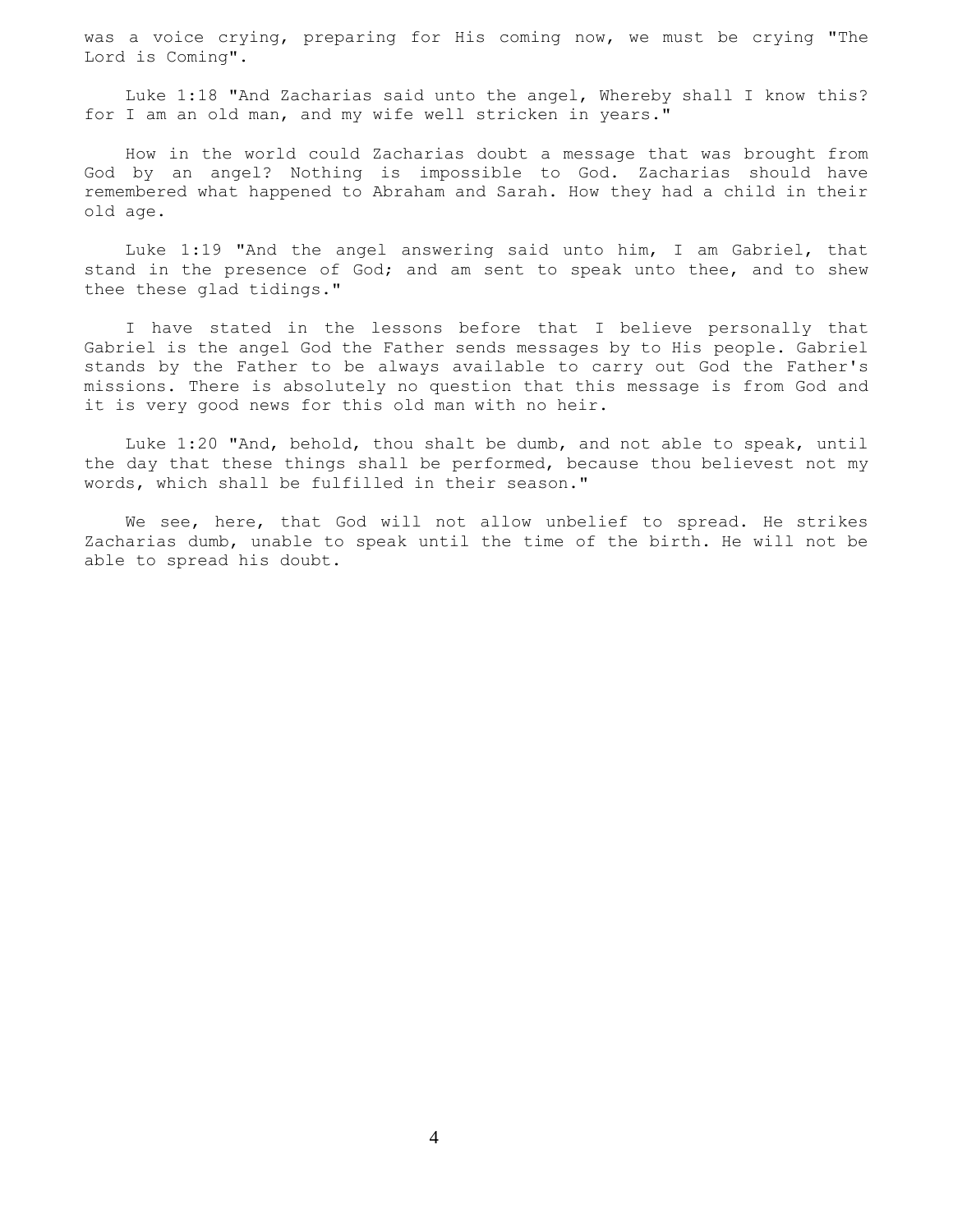1. Who wrote the book of Luke? 2. What worldly work did Luke do? 3. Which of the three faces of the beast of Revelation do we see Jesus as in Luke? 4. About how many of Luke's Scriptures are not in the other gospels? 5. Name one hymn that was based on Luke. 6. Who was a close companion of Luke? 7. What is a "declaration"? 8. Why did Luke feel he had perfect understanding of the Word? 9. Who is this letter addressed to? 10. What other book of the New Testament is supposedly written by Luke? 11. Who do some people believe Theopholus symbolizes? 12. What indicates that Luke heard the interpretation of the parables by Jesus? 13. Why did Luke write this? 14. Who was king in Judaea when Zacharias was priest? 15. Who was Abia? 16. What priestly family was Elisabeth of? 17. What kind of life were Elisabeth and Zacharias living? 18. Why were they considered righteous before God? 19. How many children did they have? 20. For a Hebrew woman to be barren was thought to be what? 21. What job did Zacharias have in the temple? 22. What did we learn in the book of Exodus about the incense burning? 23. How often was the incense burned? 24. Where were the multitude praying? 25. When Zacharias went in to burn the incense, who was standing at the right of the incense altar? 26. When Zacharias saw him, what effect did it have on him? why? 27. What was the first thing he said to Zacharias? 28. What message did he bring that Zacharies did not believe? 29. What break with tradition does he tell Zacharies to do? 30. What two things shall this son not touch? 31. What unusual thing shall happen to him in his mother's womb? 32. What will John's message to the people be? 33. Who will John be in the spirit and power of? 34. In Malachi 4:5-6. who is promised to come? 35. Who did Jesus say this is in Matthew 11:13-14? 36. Why is Elijah and Elias the same person with different names? 37. Why does Zacharias not believe the angel? 38. What is this angel's name? 39. Who does the author believe the angel is? 40. What will happen to Zacharias because he does not believe? 41. What will God not allow from His people?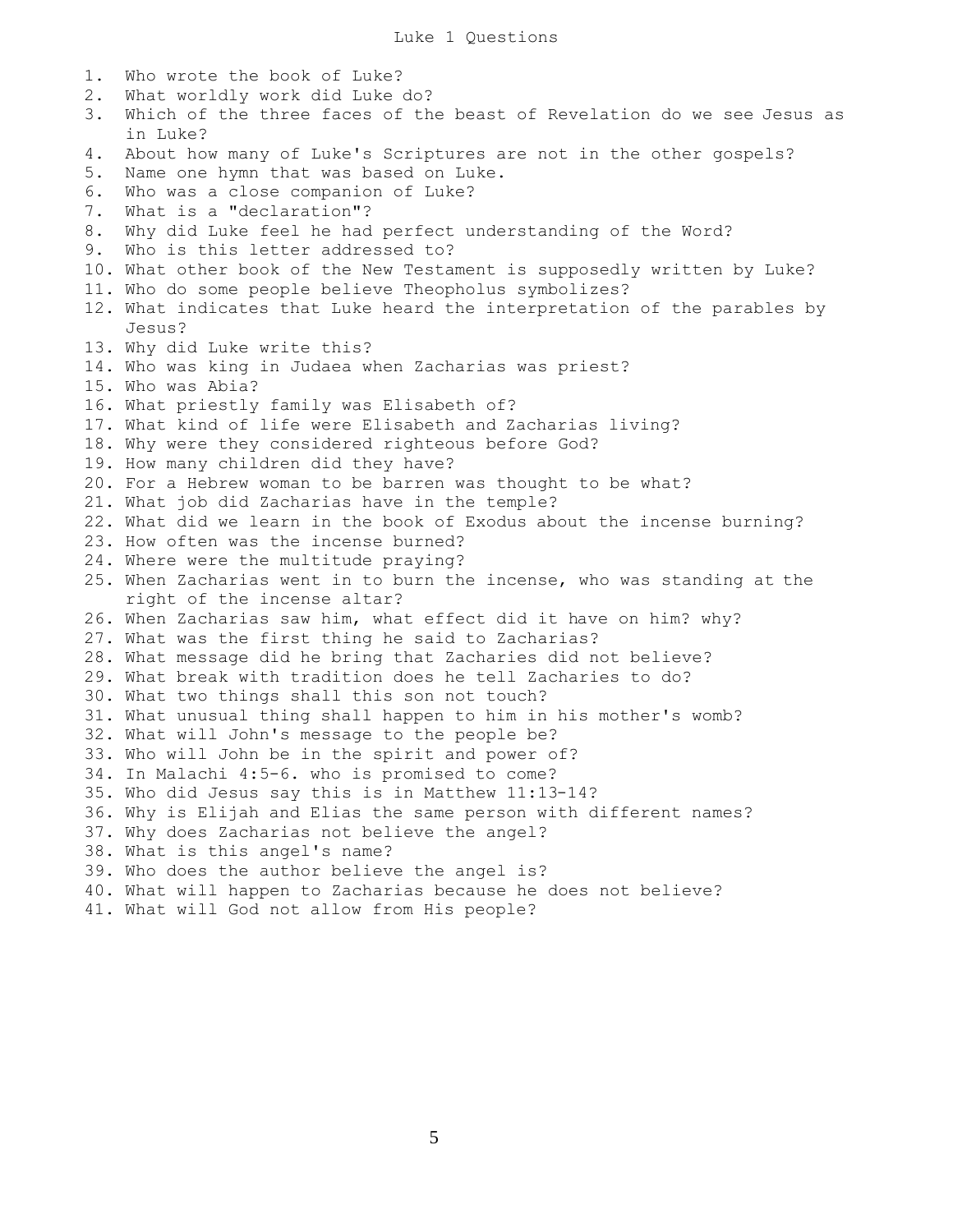We will begin this lesson in Luke 1:21 "And the people waited for Zacharias, and marvelled that he tarried so long in the temple."

 In the last lesson we saw Zacharias going into the temple to burn incense. He saw the angel Gabriel and was told he would have a son in his old age. Because of his unbelief he was struck dumb, unable to speak. When someone tarried this long ordinarily it meant he had displeased God and been killed. The people were beginning to be concerned for Zacharias' life.

Luke  $1:22$  "And when he came out, he could not speak unto them: and they perceived that he had seen a vision in the temple: for he beckoned unto them, and remained speechless."

 When the people saw him (Zacharias) they knew immediately that something unusual had happened in the temple. They assumed that he had seen a vision because he could not talk.

 Luke 1:23 "And it came to pass, that, as soon as the days of his ministration were accomplished, he departed to his own house."

 We see, here, that he went ahead and finished his allotted time of work in the temple before he went home. Each priest had a certain amount of time he attended work in the temple and then someone else took over. This was the case with Zocharias.

 Luke 1:24 "And after those days his wife Elisabeth conceived, and hid herself five months, saying," Luke 1:25 "Thus hath the Lord dealt with me in the days wherein he looked on [me], to take away my reproach among men."

 Elisabeth immediately knew that this child was a gift from God. She felt now her friends would not think God had cursed her because she had no children. She knew they, too, would realize this was a gift from God because of her great age.

 Luke 1:26 "And in the sixth month the angel Gabriel was sent from God unto a city of Galilee, named Nazareth," Luke 1:27 "To a virgin espoused to a man whose name was Joseph, of the house of David; and the virgin's name [was] Mary."

 We see, again, here, God the Father sending Gabriel to Galilee with a message. The little town he went to was Nazareth. "Nazareth" means branch. What an interesting place for this to happen in that Jesus is the Branch. this "espoused" was much more binding than an engagement today. The deal had already been made by the fathers of the bride and groom. The actual marriage would take place after the groom had built the bride a home. This explanation that she was a "virgin" means that she had never slept with Joseph and could not possibly be expecting his child. Mary was a cousin of Elisabeth and was from a very godly family herself. Joseph was a descendent of King David. The world would suppose Jesus to be Joseph's son so it would be of extreme importance for him to be descended from David.

 Luke 1:28 "And the angel came in unto her, and said, Hail, [thou that art] highly favoured, the Lord [is] with thee: blessed [art] thou among women."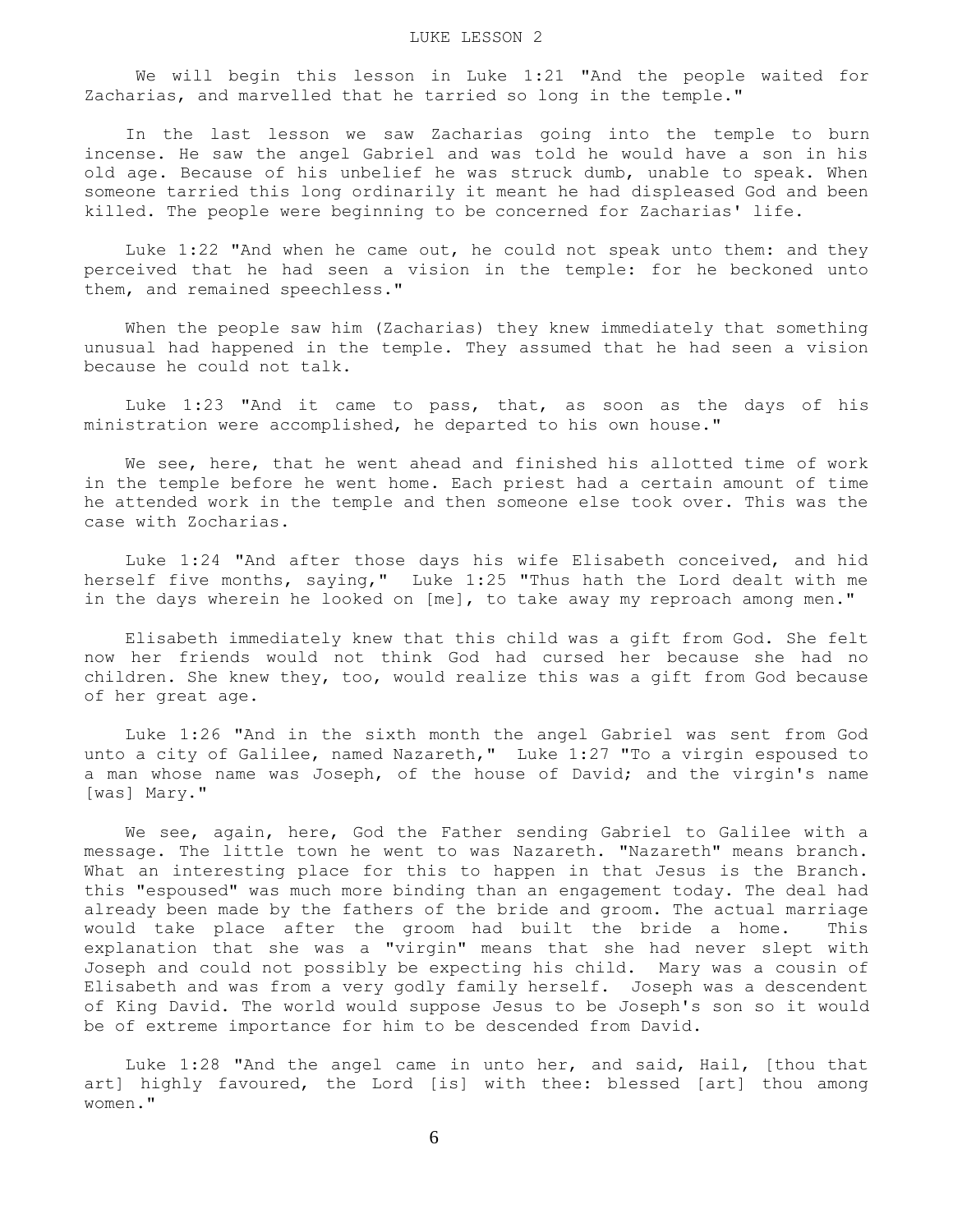Gabriel is bringing news to Mary that God sees how she lives and He is about to bless her above the women of her day.

 Luke 1:29 "And when she saw [him], she was troubled at his saying, and cast in her mind what manner of salutation this should be."

 Mary felt uneasy because of the presence of Gabriel. She was not sure what he was saying. This "cast in her mind" just means she was questioning in her mind what he meant. She was surprised at his greeting to her. She did not think of herself as being highly favoured.

 Luke 1:30 "And the angel said unto her, Fear not, Mary: for thou hast found favour with God."

 Here again we see Gabriel telling Mary not to fear. She is pleasing unto God.

 Luke 1:31 "And, behold, thou shalt conceive in thy womb, and bring forth a son, and shalt call his name JESUS."

 The name "JESUS" is powerful. The name means Saviour, The Salvation of Jehovah. At the name of Jesus every knee shall bow. Philippians 2:10 "That at the name of Jesus every knee should bow, of [things] in heaven, and [things] in earth, and [things] under the earth;" In this name is salvation. this would certainly be startling news to Mary who had never been with a man. Not only is she told she will have a child, but that He will be a son, as well.

 Luke 1:32 "He shall be great, and shall be called the Son of the Highest: and the Lord God shall give unto him the throne of his father David:"

 Notice here that "Son" is capitalized showing that this is God's Son. I Kings 2:45 "And king Solomon [shall be] blessed, and the throne of David shall be established before the LORD for ever." God had promised some of David's descendents would be on the throne for ever. We see here David's throne is Jesus' throne.

 Luke 1:33 "And he shall reign over the house of Jacob for ever; and of his kingdom there shall be no end."

 We would have understood this better if it had said Israel instead of "Jacob". Jesus reigns over physical Israel (the Jewish nation) and spiritual Israel (the believers in Christ). Jesus' reign is forever.

 Luke 1:34 "Then said Mary unto the angel, How shall this be, seeing I know not a man?"

 Mary was thinking of the physical and not the spiritual. She knows that she has not been with a man and knows she is not expecting By Man.

 Luke 1:35 "And the angel answered and said unto her, The Holy Ghost shall come upon thee, and the power of the Highest shall overshadow thee: therefore also that holy thing which shall be born of thee shall be called the Son of God."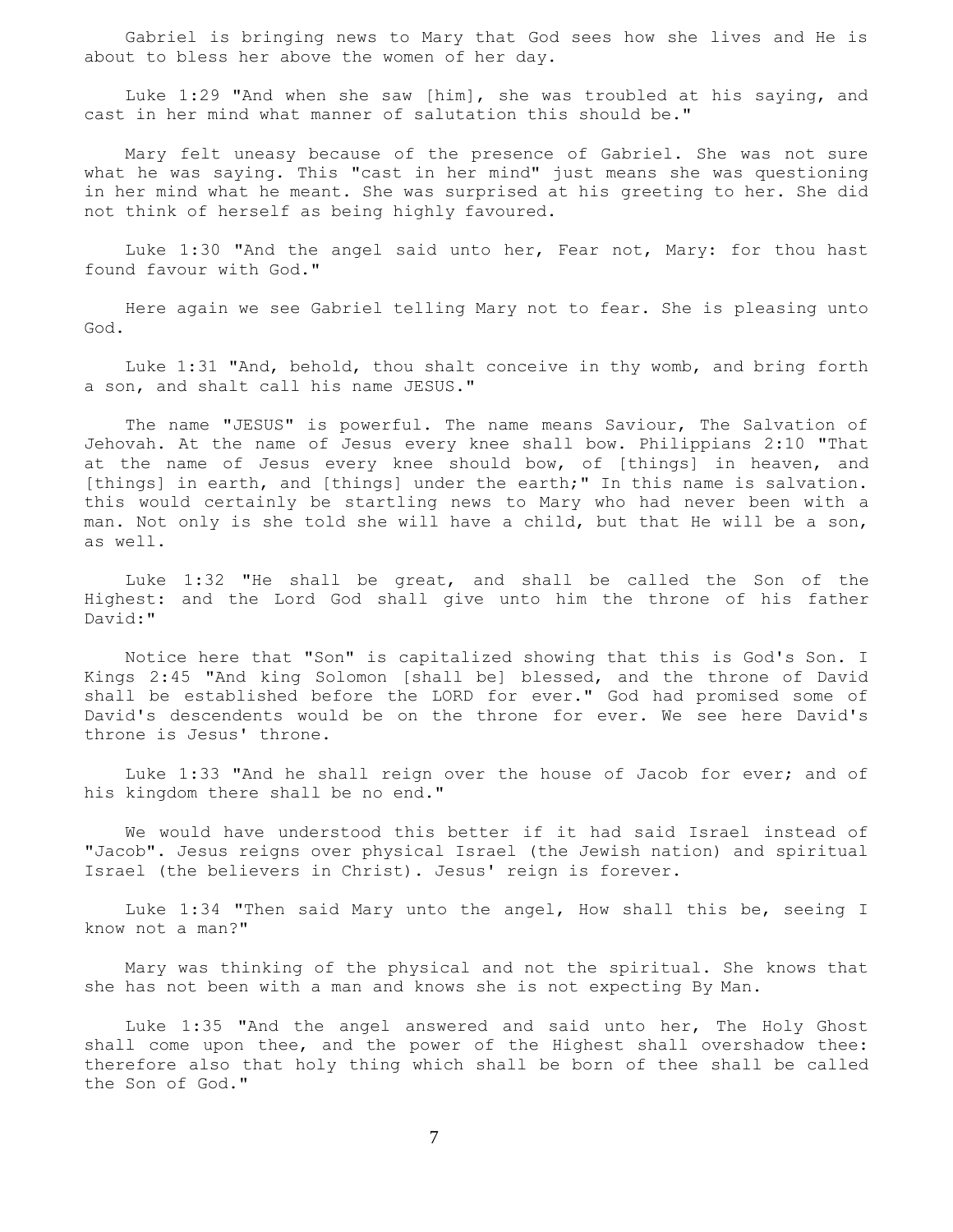God is to be the Father of Jesus. Mary is the mother and God is the Father. Mary furnishes the body and God provides the Spirit. "Highest" here means the eternal Father. Mary is expecting the Christ Child. Jesus Christ is the Eternal Word. The Word takes on the form of flesh and dwells among us. John 1:14 "And the Word was made flesh, and dwelt among us, (and we beheld his glory, the glory as of the only begotten of the Father,) full of grace and truth."

 Luke 1:36 "And, behold, thy cousin Elisabeth, she hath also conceived a son in her old age: and this is the sixth month with her, who was called barren." Luke 1:37 "For with God nothing shall be impossible."

 This is telling Mary that all things are possible with God. Nothing is impossible to Him. Elisabeth is expecting John and Mary is expecting Jesus. These two will play a great role in Christianity. John is the voice proclaiming the coming of Jesus Christ. His ministry will fade away as Jesus' ministry broadens.

 Luke 1:38 "And Mary said, Behold the handmaid of the Lord; be it unto me according to thy word. And the angel departed from her."

 We see, here, Mary totally submitted to God. She calls herself "handmaid of the Lord". Because she is totally His servant. His will is her desire.

 Luke 1:39 "And Mary arose in those days, and went into the hill country with haste, into a city of Juda;" Luke 1:40 "And entered into the house of Zacharias, and saluted Elisabeth."

 Here we see Mary, the cousin of Elisabeth going to share the news of expecting the Christ child. Mary knows Elisabeth believes in God and will believe that Mary is pregnant by the Holy Spirit. She also wants to hear about the miracle of Elisabeth's pregnancy.

 Luke 1:41 "And it came to pass, that, when Elisabeth heard the salutation of Mary, the babe leaped in her womb; and Elisabeth was filled with the Holy Ghost:" Luke 1:42 "And she spake out with a loud voice, and said, Blessed [art] thou among women, and blessed [is] the fruit of thy womb."

 This is the Spirit of the Holy Ghost that came upon Elisabeth the minute Mary greeted her. The gift of prophecy came upon her and she began to prophesy of the coming events. Her first statement was a message from God to Mary approving of the birth of the Christ child which is to be soon. Many times a message of prophecy comes in a very loud voice from an ordinarily quiet person. Elisabeth in prophecy recognizes the blessedness of the Christ child which Mary is carrying in her womb.

 Luke 1:43 "And whence [is] this to me, that the mother of my Lord should come to me?"

 Here we see in prophecy, Elisabeth recognizes Jesus as her Lord even before His birth.

 Luke 1:44 "For, lo, as soon as the voice of thy salutation sounded in mine ears, the babe leaped in my womb for joy."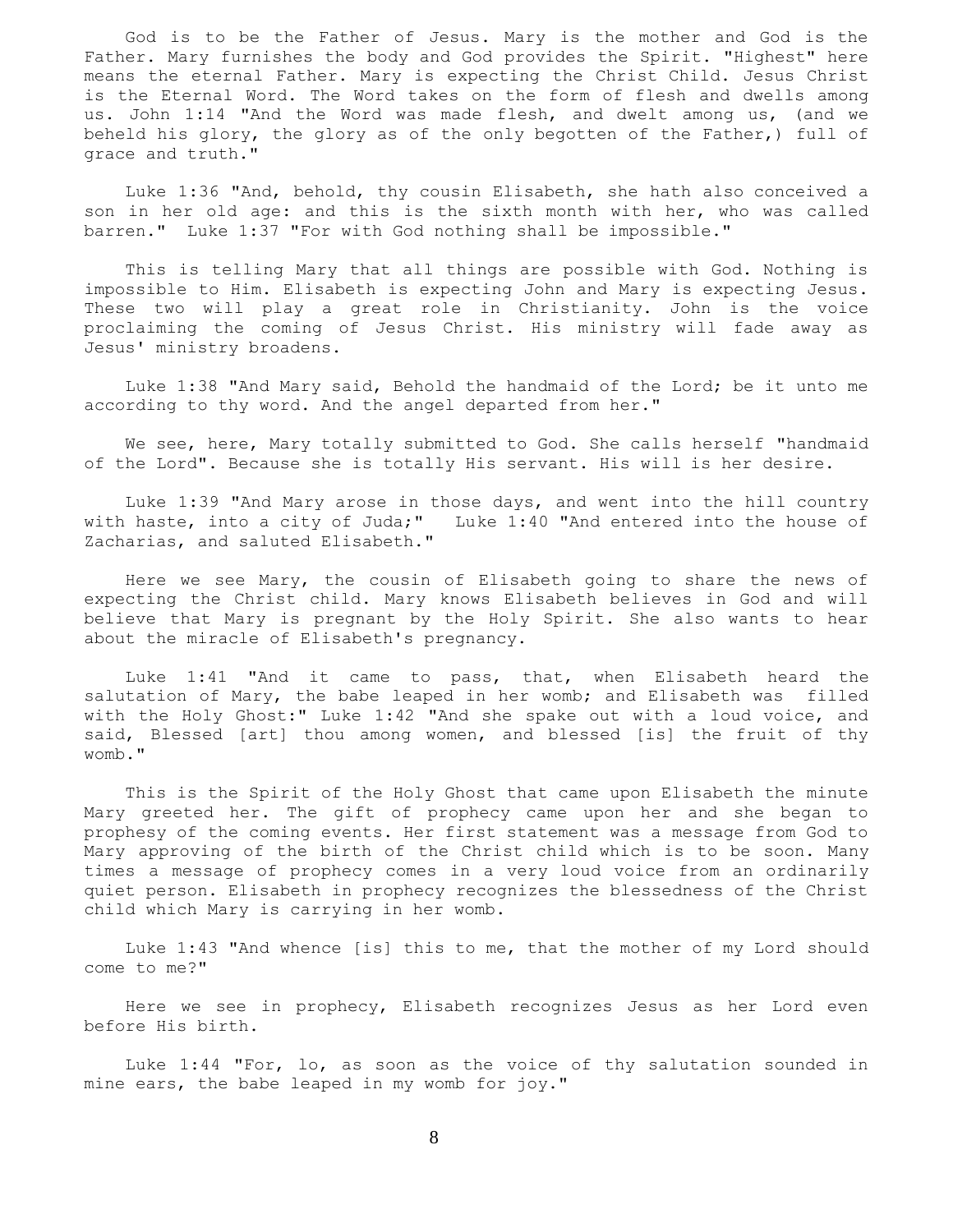We see here that even before his birth. John the Baptist recognized Jesus.

 Luke 1:45 "And blessed [is] she that believed: for there shall be a performance of those things which were told her from the Lord."

 This is the end of Elisabeth's prophecy. She is proclaiming how wonderful it is that Mary believed.

 From verse 46 through 55 is a hymn of praise by Mary. This is a beautiful statement of the low estate of Mary and the high estate of God. This is an unselfish prayer of praise.

 Luke 1:46 "And Mary said, My soul doth magnify the Lord," Luke 1:47 "And my spirit hath rejoiced in God my Saviour."

 Here, we see Mary glorifying the Son of God who is her Saviour, as well as ours. Even though she is His earthly mother, He is her Saviour.

Luke 1:48 "For he hath regarded the low estate of his handmaiden: for, behold, from henceforth all generations shall call me blessed."

 Mary can hardly believe that a young girl of so little worldly importance can be blessed of God so much that she will be remembered for generations to come. Here again, she calls herself God's servant ("handmaid").

 Luke 1:49 "For he that is mighty hath done to me great things; and holy [is] his name." Luke 1:50 "And his mercy [is] on them that fear him from generation to generation."

 She jumps here from the blessings He has showered on her to the mercy He will show all them who fear Him. His power (might) is mentioned, then His holiness, and then His mercy, We see, too, that all of these are never ending.

 Luke 1:51 "He hath shewed strength with his arm; he hath scattered the proud in the imagination of their hearts." Luke 1:52 "He hath put down the mighty from [their] seats, and exalted them of low degree." Luke 1:53 "He hath filled the hungry with good things; and the rich he hath sent empty away."

 We see, here, the mighty arm of God in His Son Jesus Christ. Jesus is an extension of the Father. Jesus, in many instances, is spoken of as the Right Hand of God. This is a kind of prophecy of Mary here, speaking of what Jesus will do. This is very similar to the Sermon on the Mount. Jesus comes to help those who cannot help themselves. He would say He came for the ones who needed a physician. Those who trust in uncertain riches of this world will be turned away by Jesus. The key word is trust.

 Luke 1:54 "He hath holpen his servant Israel, in remembrance of [his] mercy;" Luke 1:55 "As he spake to our fathers, to Abraham, and to his seed for ever."

 Now we must look and see who Abraham's seed of promise are. Galatians 3:29 "And if ye [be] Christ's, then are ye Abraham's seed, and heirs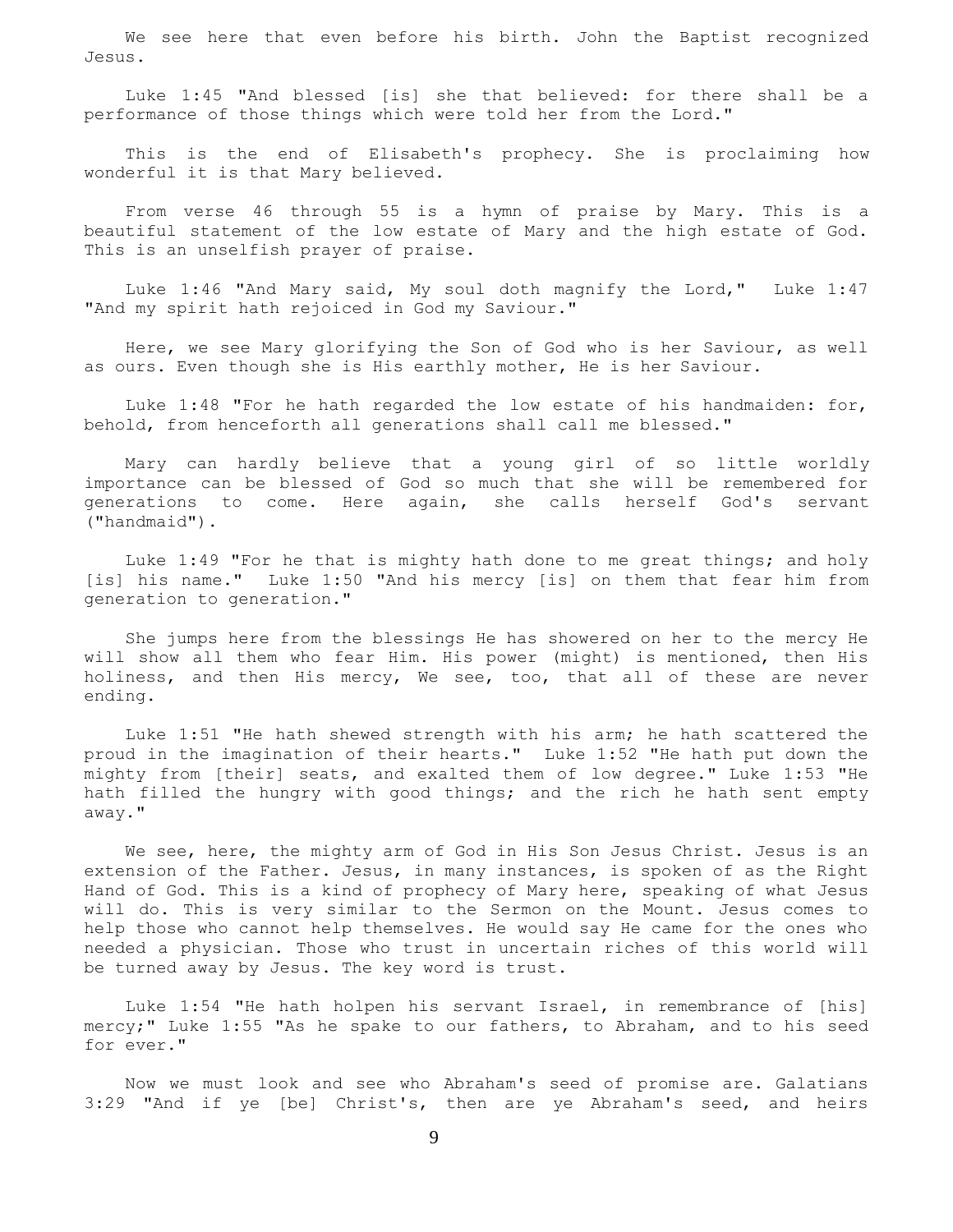according to the promise." You see, Jesus Christ is the help of physical Israel and spiritual Israel (the believers in Christ). The believers are Abraham's seed.

 Luke 1:56 "And Mary abode with her about three months, and returned to her own house."

 We see, here, that Mary and Elisabeth had a lot in common. Both were to have miracle births. Both were expecting promised sons. The difference was Elisabeth's baby had an earthly father and Mary's baby had a heavenly Father.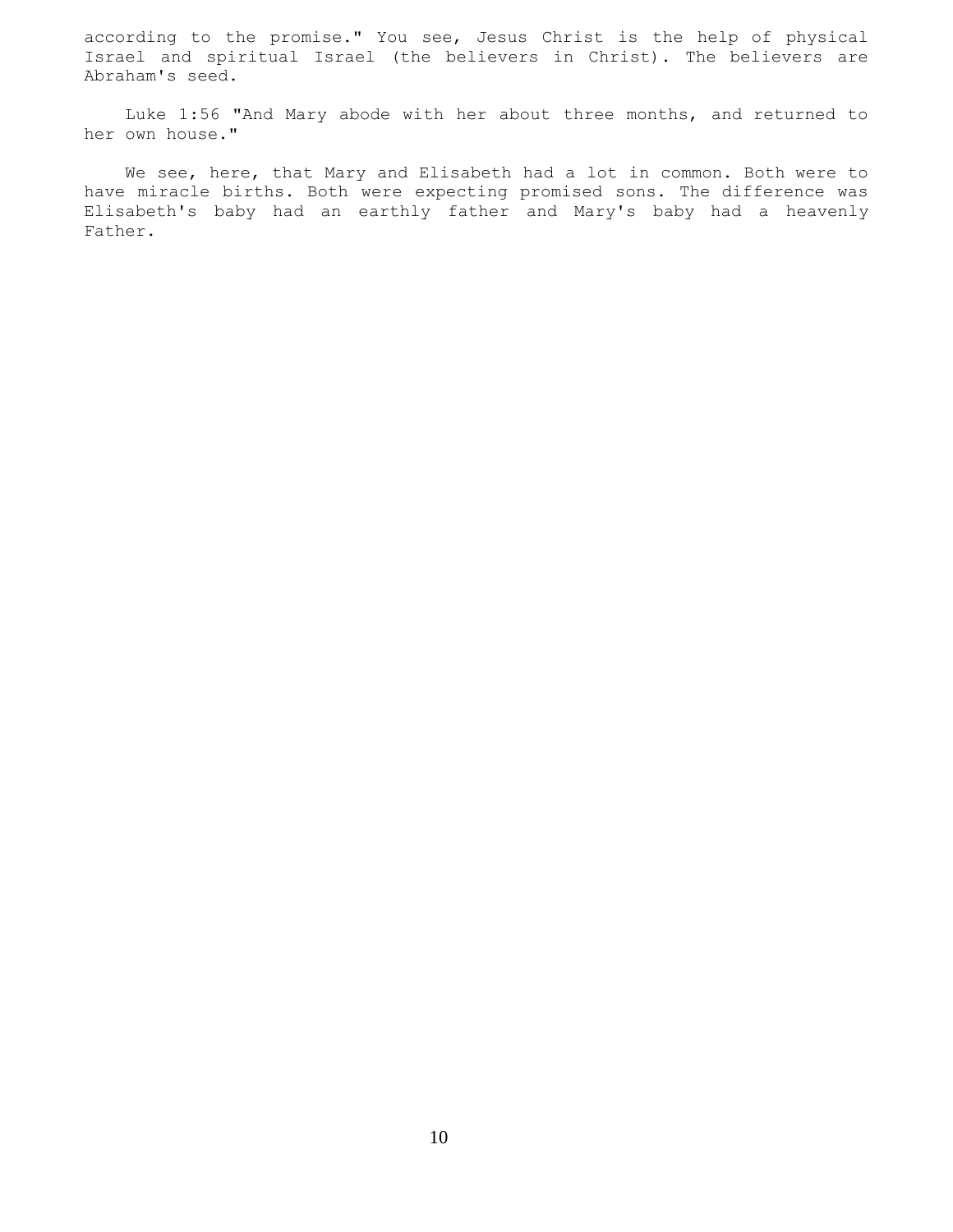1. Why did the people marvel that Zacharias was in the temple so long? 2. Why did the people think Zacharias had seen a vision? 3. When did he go home? 4. Who was Zacharias' wife? 5. How long did she hide herself? 6. What had God done for her? 7. Why would the people think this was a gift from God to her? 8. What angel was sent to Mary? 9. Where was she at the time? 10. Who was she espoused to? 11. Whose house was he of? 12. What does "espoused" mean? 13. What one word lets you know Mary lived right? 14. What does "Nazareth" mean here? 15. What relation was Mary to Elisabeth? 16. What did the angel first say to Mary? 17. What does "cast in her mind" Mean? 18. What was her Son to be named? 19. What does His name mean? 20. In Philippians 2:10. what do we find out about Jesus? 21. In V-32. what shall Jesus be called? 22. What house shall Jesus reign over forever? 23. Explain who these people are. 24. Why did Mary ask Gabriel how all this could be? 25. Who shall come upon Mary to cause her to conceive the Son of God? 26. What does Mary furnish in this union? 27. What is Jesus called in St. John 1:14? 28. How far along was Elisabeth when Mary became with child? 29. What does Mary call herself showing she is God's servant? 30. Where would Mary find Elisabeth? 31. When Elisabeth heard the salutation of Mary, what happened to her baby in her womb? 32. What happened to Elisabeth? 33. What gift of the Spirit did Elisabeth receive? 34. Who did Elisabeth call Mary? 35. Who did she call Mary's baby? 36. What are verses 46 thorough 55? 37. Mary's soul magnifies whom? 38. What does Mary call Jesus? 39. What is hard for Mary to believe? 40. What three things are glorified by Mary of God in verses 49 & 50? 41. The mighty arm of God is 42. Who does He help? 43. Who are Abraham's seed? 44. How long did Mary stay with Elisabeth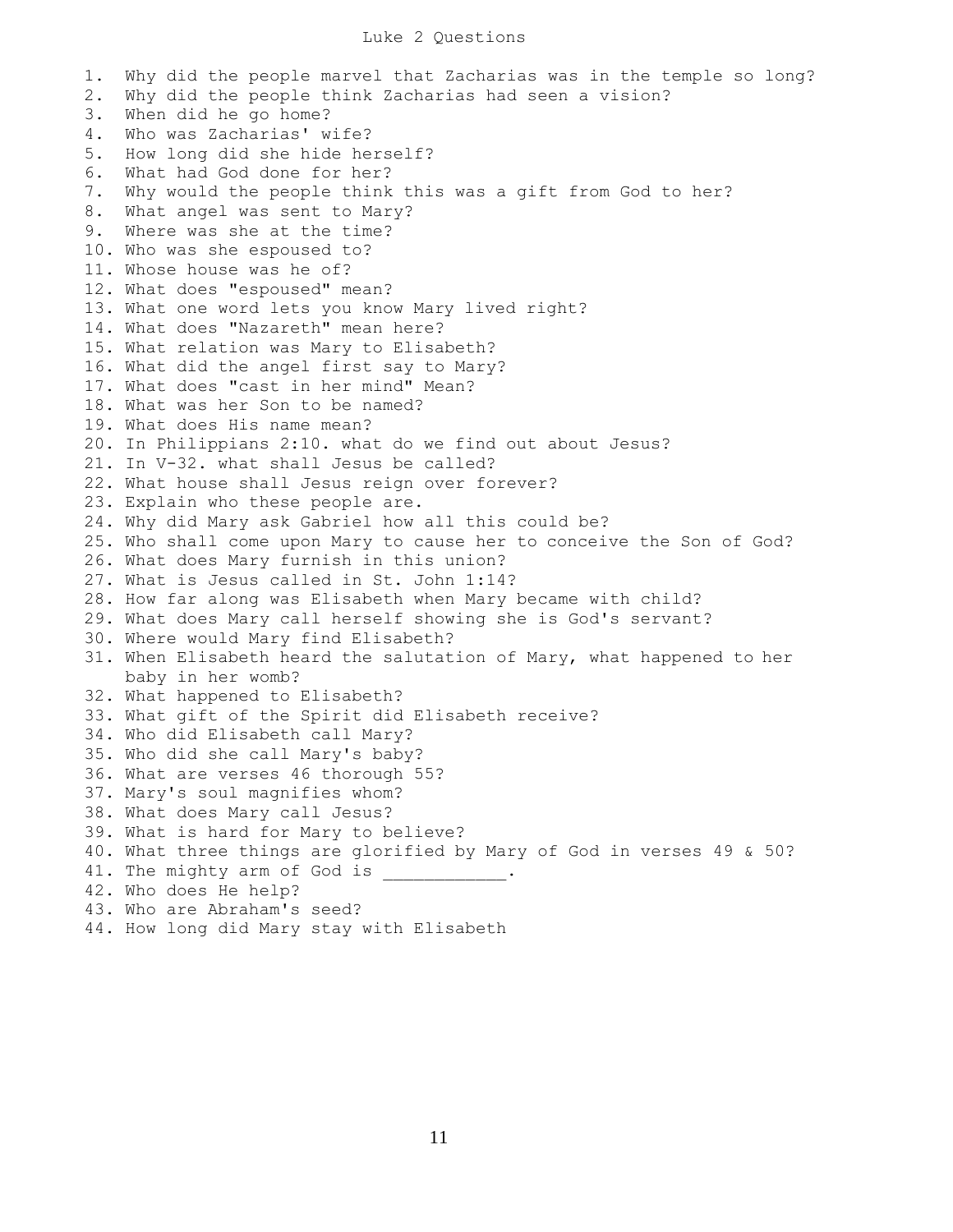We will begin this lesson with Luke 1:57 "Now Elisabeth's full time came that she should be delivered; and she brought forth a son." Luke 1:58 "And her neighbours and her cousins heard how the Lord had shewed great mercy upon her; and they rejoiced with her."

 We see, here, a woman far beyond her child bearing years who has brought forth a son. Perhaps none believed when she had told them. Now they rejoiced with her. These very same people, so close to her, knew how Zacharias had a vision in the temple and was left unable to speak. All sorts of things were probably going through their minds.

 Luke 1:59 "And it came to pass, that on the eighth day they came to circumcise the child; and they called him Zacharias, after the name of his father."

 On the eighth day the circumcision was done to seal the Abrahamic covenant with God. As is many times done at baptism, the name of the child is given, as well. Even today many parents name their first son after its father. This was about to occur here until Elisabeth and Zacharias stop them.

 Luke 1:60 "And his mother answered and said, Not [so]; but he shall be called John."

 Somehow the father had gotten word to Elisabeth what his name was to be even though he had lost his voice. Elisabeth speaks up and says his name is John. Now there is a stir. Why is this baby named John?

 Luke 1:61 "And they said unto her, There is none of thy kindred that is called by this name." Luke 1:62 "And they made signs to his father, how he would have him called." Luke 1:63 "And he asked for a writing table, and wrote, saying, His name is John. And they marveled all."

 "John" means the grace of Jehovah. Here is a name none of their relatives have used. What is going on here? They are really questioning now. The father agrees his name is John. He can't speak so he writes this name, His doubt is gone.

 Luke 1:64 "And his mouth was opened immediately, and his tongue [loosed], and he spake, and praised God."

 The instant he put his doubt behind him, Zacharias' tongue was loosed and he spoke. What wonderful things he had to tell them about what happened in the temple and about this miracle birth.

 Luke 1:65 "And fear came on all that dwelt round about them: and all these sayings were noised abroad throughout all the hill country of Judaea."

 Now these neighbors nd cousins know that there has been something supernatural about this birth. Word spread fast that something miraculous has happened here.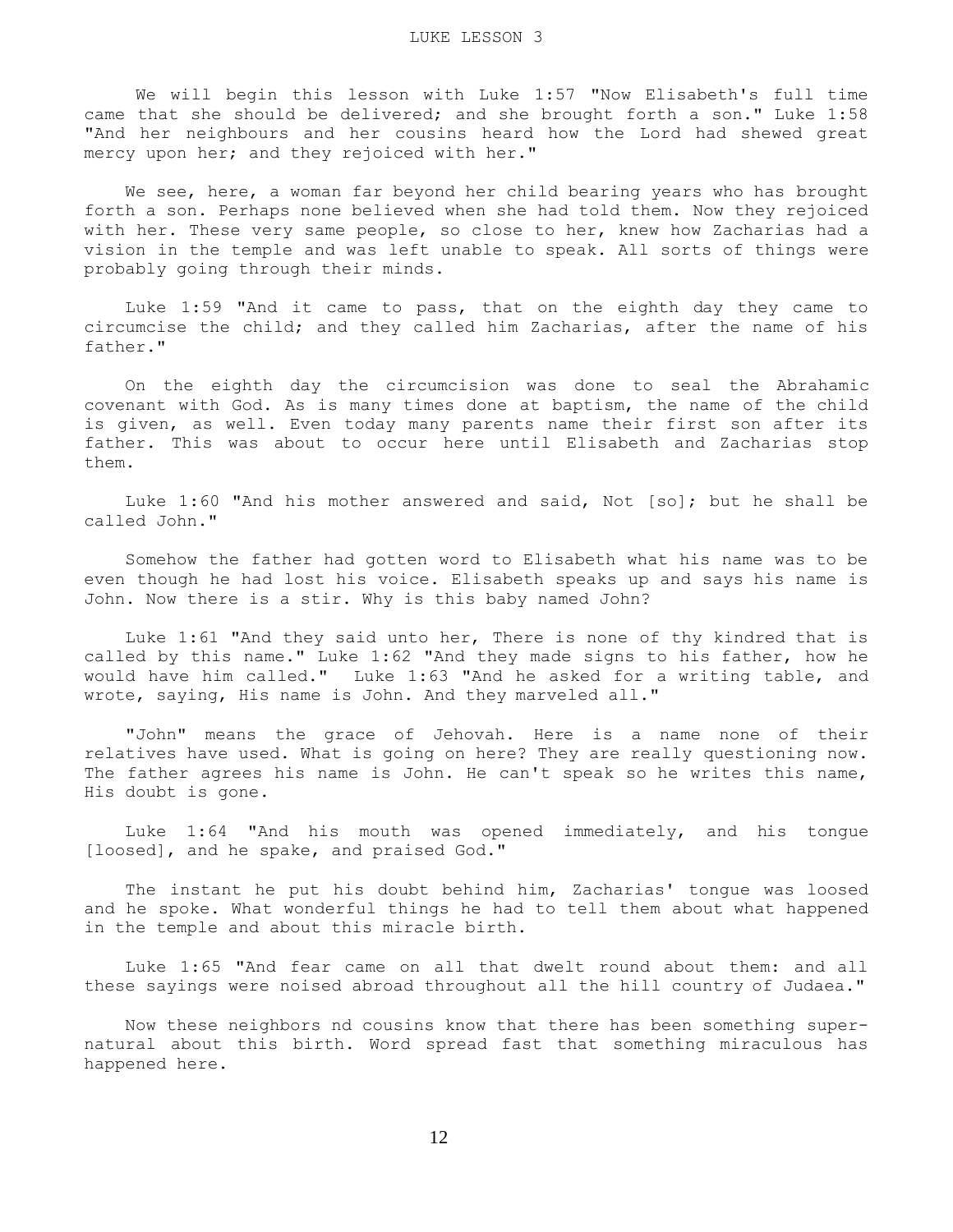Luke 1:66 "And all they that heard [them] laid [them] up in their hearts, saying, What manner of child shall this be! And the hand of the Lord was with him."

 We see that the Lord is with John. The people even from the first know that John is anointed of God from birth to do some great job.

 Luke 1:67 "And his father Zacharias was filled with the Holy Ghost, and prophesied, saying,"

 We see the minute Zacharias recognizes publicly the miracle of God, that God fills him with the Holy Ghost. The easiest way to receive the Holy Ghost is to totally submit your will to God. When he did this he began to prophesy. Verses 68 through 79 is what he prophesies.

 Luke 1:68 "Blessed [be] the Lord God of Israel; for he hath visited and redeemed his people,"

We see, here, that his very first statement blesses God and prophesies redemption of his people. Every word of this prophecy will come about because these words coming from Zacharias' mouth are not his words, but the word of the Lord through him."

 Luke 1:69 "And hath raised up an horn of salvation for us in the house of his servant David;"

 We remember here that "horn" signifies strength. We realize that our strength is in our salvation. In the direct lineage of David. The Lord Jesus will be born.

 Luke 1:70 "As he spake by the mouth of his holy prophets, which have been since the world began:" Luke 1:71 "That we should be saved from our enemies, and from the hand of all that hate us;" Luke 1:72 "To perform the mercy [promised] to our fathers, and to remember his holy covenant;"

 In Genesis chapter 3:15, we see the first prophecy of this Saviour. "And I will put enmity between thee and the woman, and between thy seed and her seed; it shall bruise thy head, and thou shalt bruise his heel."

 One of the sweetest promises in the Bible for the believer is that God will cause even our enemies to live at peace with us. God remembers His covenant that He has made with man and Jesus Christ the God of all mercy will save us even from our own selves.

Luke 1:73 "The oath which he sware to our father Abraham,"

 We know from an earlier teaching here that all who believe in Jesus Christ are children of Abraham and heirs to the same promises God made to him.

 Luke 1:74 "That he would grant unto us, that we being delivered out of the hand of our enemies might serve him without fear," Luke 1:75 "In holiness and righteousness before him, all the days of our life."

 This prophecy is stating that we will be free from the bondage of this earth. We will be free from the guilt of sin and can go on in newness of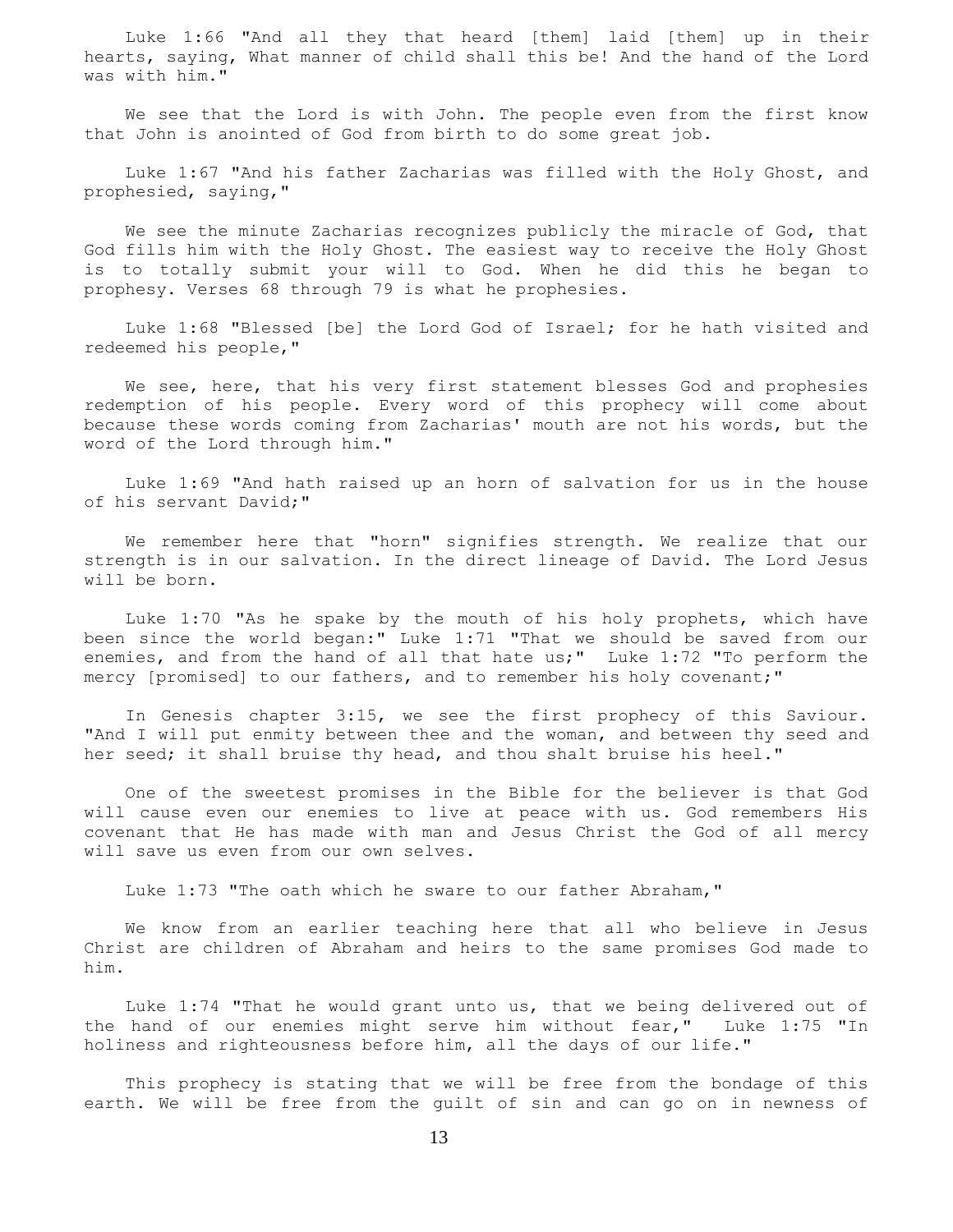life with Him. We can be holy and righteous, because we have taken on His righteousness and holiness. We will no longer be servant to sin, but have the righteousness of Christ to walk in all the days of our life.

 Luke 1:76 "And thou, child, shalt be called the prophet of the Highest: for thou shalt go before the face of the Lord to prepare his ways;" Luke 1:77 "To give knowledge of salvation unto his people by the remission of their sins,"

 Here Zacharias is saying prophetically that John will proclaim the coming of Christ. John will go ahead and prepare the way. His message will be their need for repentance of their sins.

 Luke 1:78 "Through the tender mercy of our God; whereby the dayspring from on high hath visited us,"

 We see, here, and awakening that comes from God on mankind that will receive it. God had mercy on mankind and sent His Son to bring us out of darkness into His marvellous Light.

 Luke 1:79 "To give light to them that sit in darkness and [in] the shadow of death, to guide our feet into the way of peace."

 Jesus Christ is the Light of the world. Those who sit in darkness here are probably speaking of the Gentiles and even most of physical Israel, as well. No hope of eternal life could they see, They did not know of God. They were in spiritual darkness until the Light of Jesus Christ shines in their heart and brings His glorious Light to them. Jesus is King of Peace. His is the only true peace.

 Luke 1:80 "And the child grew, and waxed strong in spirit, and was in the deserts till the day of his shewing unto Israel."

 We see that John the Baptist (child) grew physically and spiritually. You can tell from the statement about him being in the desert that he was not of this world. He was in the world for a purpose, but not of this world. His thoughts were not of this world. He was a separated man (separated by God to carry out a mission). Nothing else mattered to John. Everything was focused on his mission.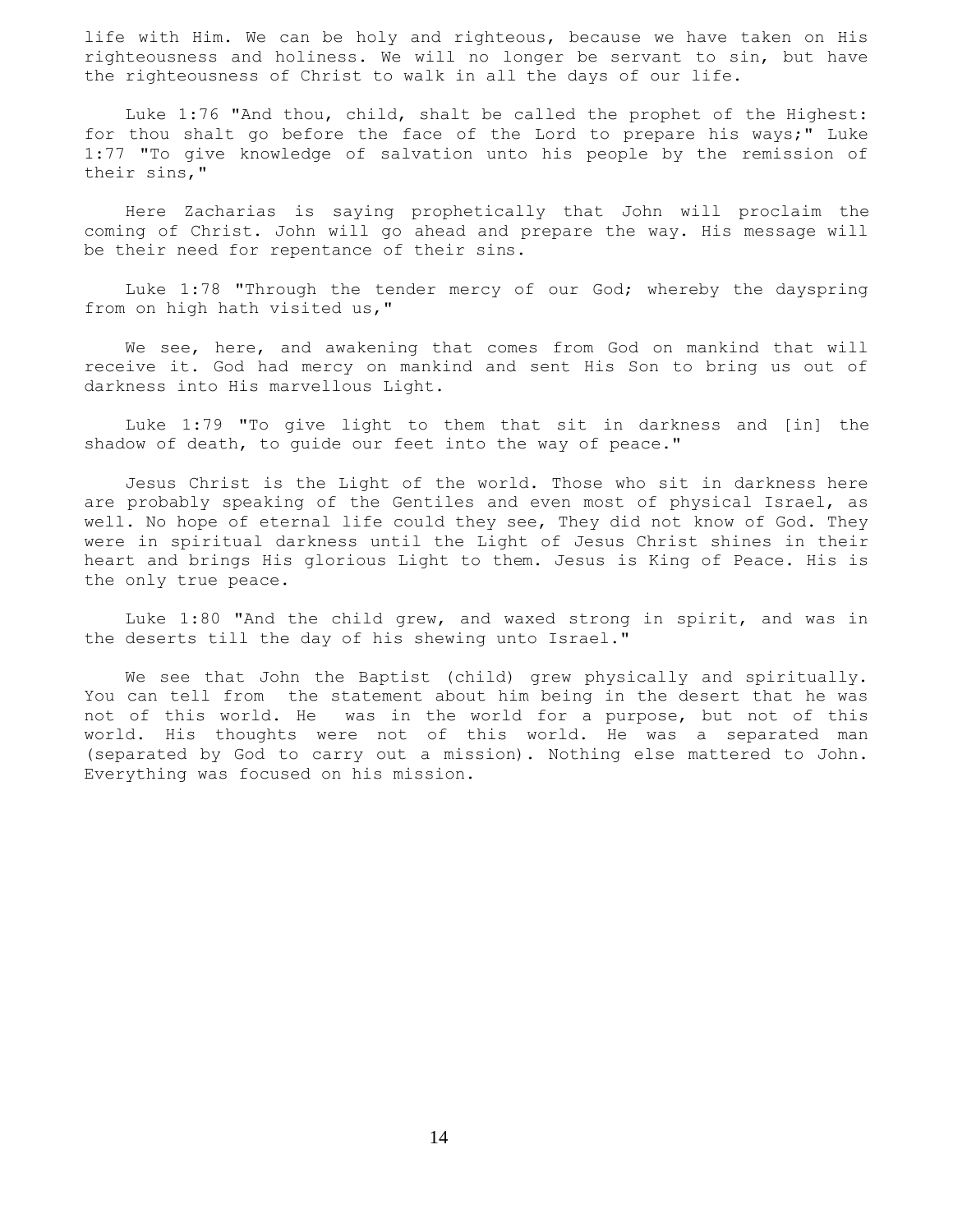## Luke 3 Questions

1. Who rejoiced with Elisabeth at the birth of her son? 2. Who did they believe shewed mercy on her? 3. What about Zacharias was probably going through their mind? 4. How old was the baby when they came to circumcise him? 5. When was the baby's name given? 6. Who stopped them from naming the baby Zacharias? 7. What did the mother name him? 8. What reason did the onlookers give Elisabeth why she should not name the baby by this name? 9. How did Zacharias get word to them that he agreed with the baby being named John? 10. What does John mean? 11. When did Zacharias receive his voice back? 12. What did he do immediately when he could speak? 13. What effect did this have on the onlookers? 14. What part of the country did this quickly spread to? 15. What did they quickly realize? 16. What happened to Zacharias that caused him to prophesy? 17. What is the easiest way to receive the Holy Ghost? 18. What is the "horn" symbolic of? 19. Our strength is in our 20. Whose lineage will Jesus be in? 21. Who does God speak through to minister? 22. Where is the first promise of a Saviour in the Bible? 23. What is one of the sweetest promises in the Bible? 24. Who are the children of Abraham? 25. What are two ways we must serve Him? 26. How can we be holy and righteous? 27. Who shall John be called? 28. What is meant by the "dayspring" visiting us? 29. Where shall the Light guide us to? 30. Who is the Light of the world? 31. Who is the child in verse 80? 32. What lets us know he is not a worldly man? 33. What was important to John?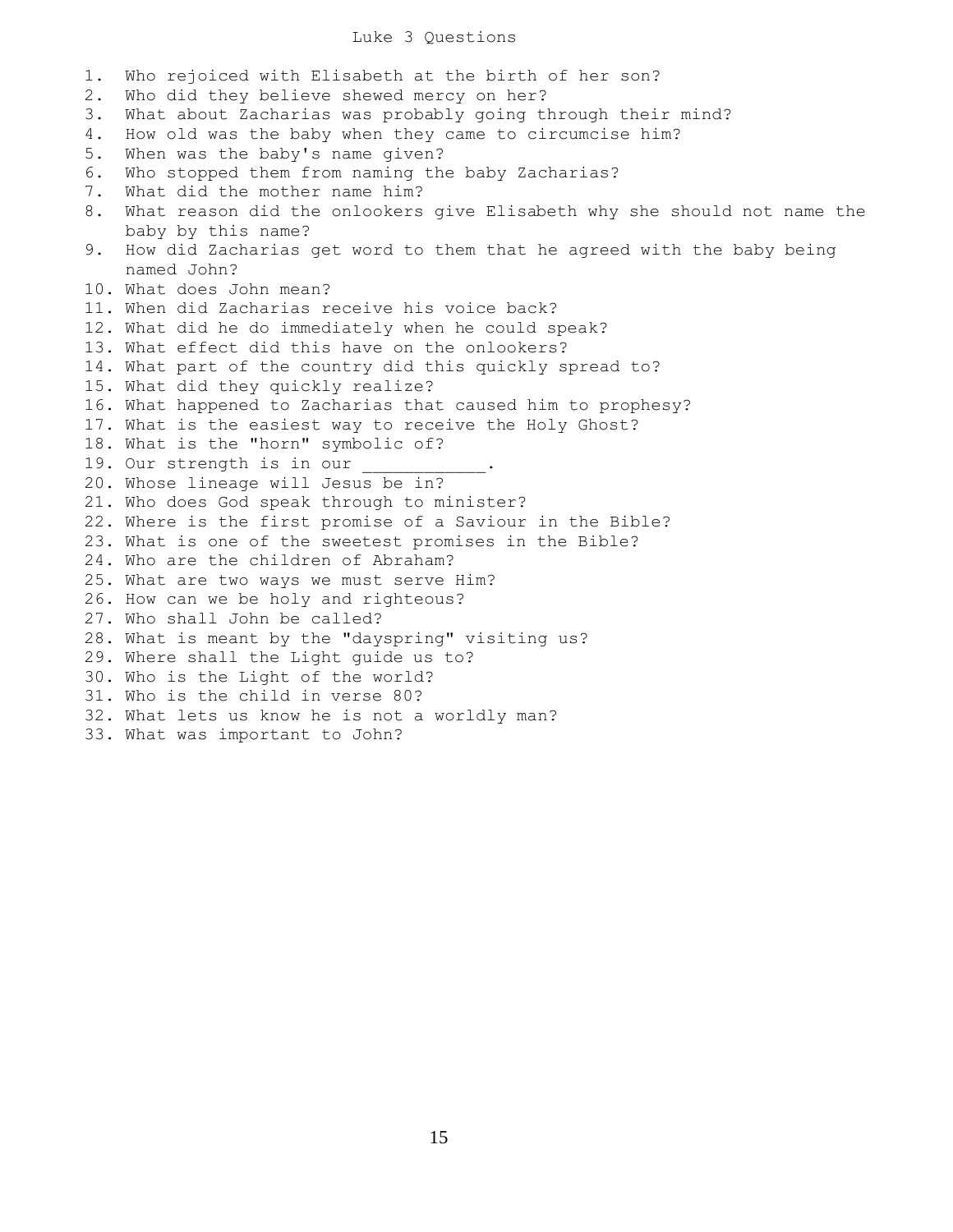We will begin this lesson in Luke 2:1 "And it came to pass in those days, that there went out a decree from Caesar Augustus, that all the world should be taxed." Luke 2:2 "( [And] this taxing was first made when Cyrenius was governor of Syria.)"

 This is beginning to tell of the birth of Jesus. The time is when this tax was begun (in the time of Caesar Augustus).

 Luke 2:3 "And all went to be taxed, every one into his own city." Luke 2:4 "And Joseph also went up from Galilee, out of the city of Nazareth, into Judaea, unto the city of David, which is called Bethlehem; (because he was of the house and lineage of David:)"

 It appears that each family returned to their place of birth where they were registered and were taxed from where they were born nd not from where they lived now. We Christians know that the main reason they had to go to Bethlehem was to fulfill prophecy. It had been prophesied that Jesus would be born in Bethlehem, in Micah 5:2 "But thou, Beth-lehem Ephratah, [though] thou be little among the thousands of Judah, [yet] out of thee shall he come forth unto me [that is] to be ruler in Israel; whose goings forth [have been] from of old, from everlasting." God's prophecy has to be fulfilled in every detail. "Bethlehem" means house of bread. Jesus is the Bread of Life.

 Luke 2:5 "To be taxed with Mary his espoused wife, being great with child."

 Mary was living with Joseph, but had never slept with him. She is pregnant by the Holy Ghost of God. It is time for her to be delivered. Luke 2:6 "And so it was, that, while they were there, the days were accomplished that she should be delivered."

 It is generally understood that this was in the winter. Not everyone believes December 25th to be the exact day, but I believe it was the exact day because the Jewish feast of Lights falls on this day; and Jesus is the Light of the world. This is the feast of dedication or feast of Lights. This feast begin on December 25th and goes eight days.

 Luke 2:7 "And she brought forth her firstborn son, and wrapped him in swaddling clothes, and laid him in a manger; because there was no room for them in the inn."

 Mary possibly had more children besides Jesus, later, because the marriage of Mary and Joseph was complete. We do know that Mary and Jesus' brothers came to see Him and are spoken of as Jesus' brothers. Matthew 12:47 "Then one said unto him, Behold, thy mother and thy brethren stand without, desiring to speak with thee." These would have been Jesus' half brothers. They would have been Mary's children by Joseph. We do know that Mary lived with Joseph twelve years as husband and wife. We see in verse 49 of this chapter that Mary was still married. As to the inn being full, there were so many people in town to pay their taxes that all of the rooms were full. this place they stayed was really a place in a cave where the animals were kept. A manger was a rock hewn out where the animals were fed.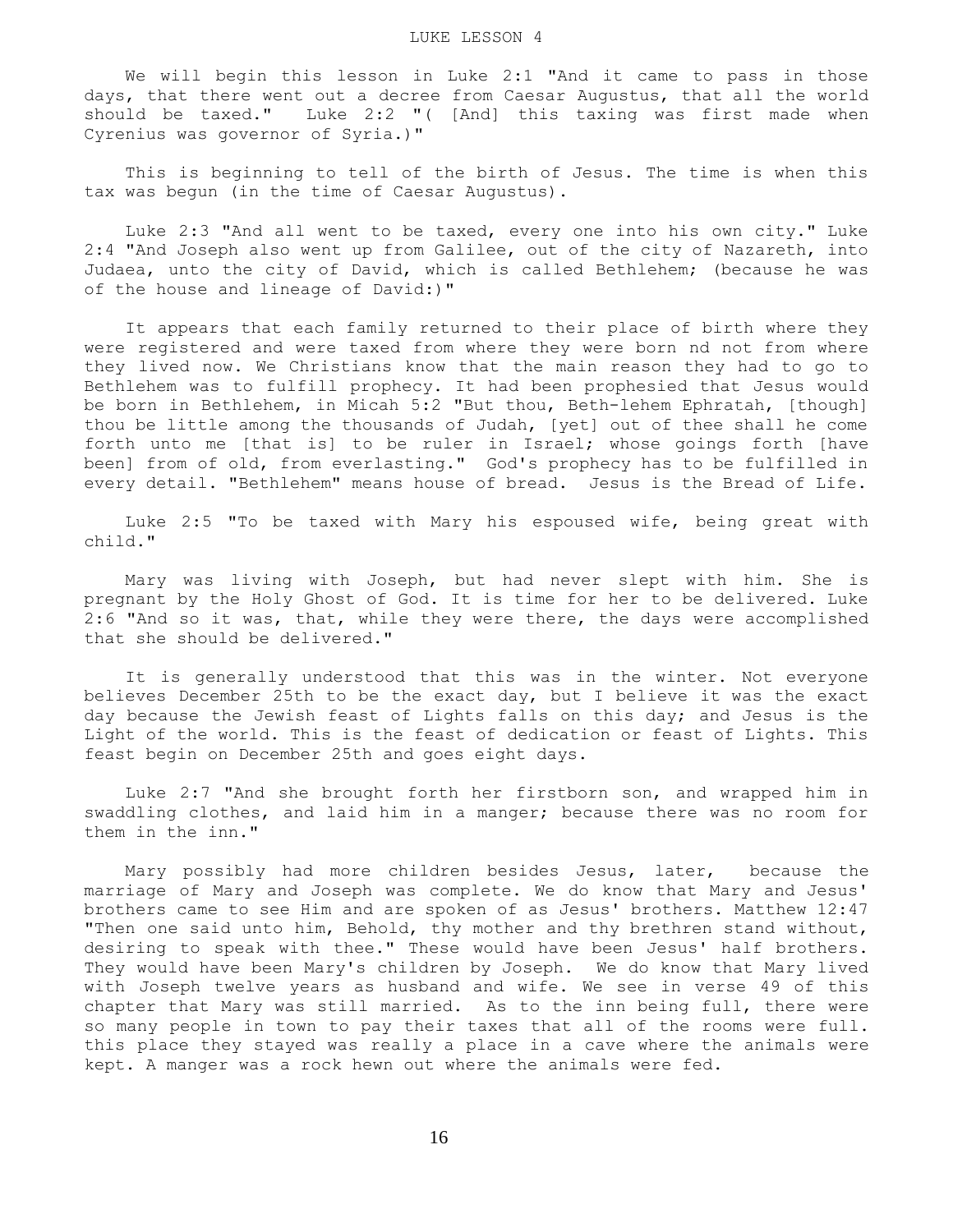Luke 2:8 "And there were in the same country shepherds abiding in the field, keeping watch over their flock by night."

 The "same country" just means in the area around Bethlehem. This is an area that would be perfect for grazing sheep. These shepherds had to watch for wild animals attacking the sheep at night. Jesus is the Great Shepherd and Christians are spoken of as sheep. So what would be more appropriate to tell first than the humble shepherd.

 Luke 2:9 "And, lo, the angel of the Lord came upon them, and the glory of the Lord shone round about them: and they were sore afraid."

 Many, many times the presence of the Lord is shown by a very bright Light. The Shekinah glory of God is a presence of very bright Light. Moses was in the presence of this Light on Mt. Sinai. This same bright Light led the children of Israel, and this was the same bright Light seen on the Mount of Transfiguration. We see that they feared the Lord. Man fears his shortcomings being known of God.

 Luke 2:10 "And the angel said unto them, Fear not: for, behold, I bring you good tidings of great joy, which shall be to all people."

 God's message to mankind, then and now, is "fear not". This good news is for everyone ("all people"). The gospel of Jesus Christ is good news of great joy. The message is: there is hope.

 Luke 2:11 "For unto you is born this day in the city of David a Saviour, which is Christ the Lord."

 This Christ child is the Saviour of the whole world. This is Messiah, the Anointed One, who has come to save whosoever will. Jesus Christ was born of a woman for the people.

 Luke 2:12 "And this [shall be] a sign unto you; Ye shall find the babe wrapped in swaddling clothes, lying in a manger."

 This tells the shepherds that Jesus will be in the cave where the stock is held because of the manger. The manger was used to feed fodder in.

 Luke 2:13 "And suddenly there was with the angel a multitude of the heavenly host praising God, and saying," Luke 2:14 "Glory to God in the highest, and on earth peace, good will toward men."

 This "heavenly host" is a band of angels. One of the jobs of the angels is to continually praise God. Jesus is the King of peace. Peace has come to the earth in the form of a babe in a manger. This "good will" is from God to man. God has made a way for lowly man to be saved.

 Luke 2:15 "And it came to pass, as the angels were gone away from them into heaven, the shepherds said one to another, Let us now go even unto Beth-lehem, and see this thing which is come to pass, which the Lord hath made known unto us."

 The shepherds immediately want to go into Bethlehem to see this wonderful thing that the angel has told them. The angels have now done what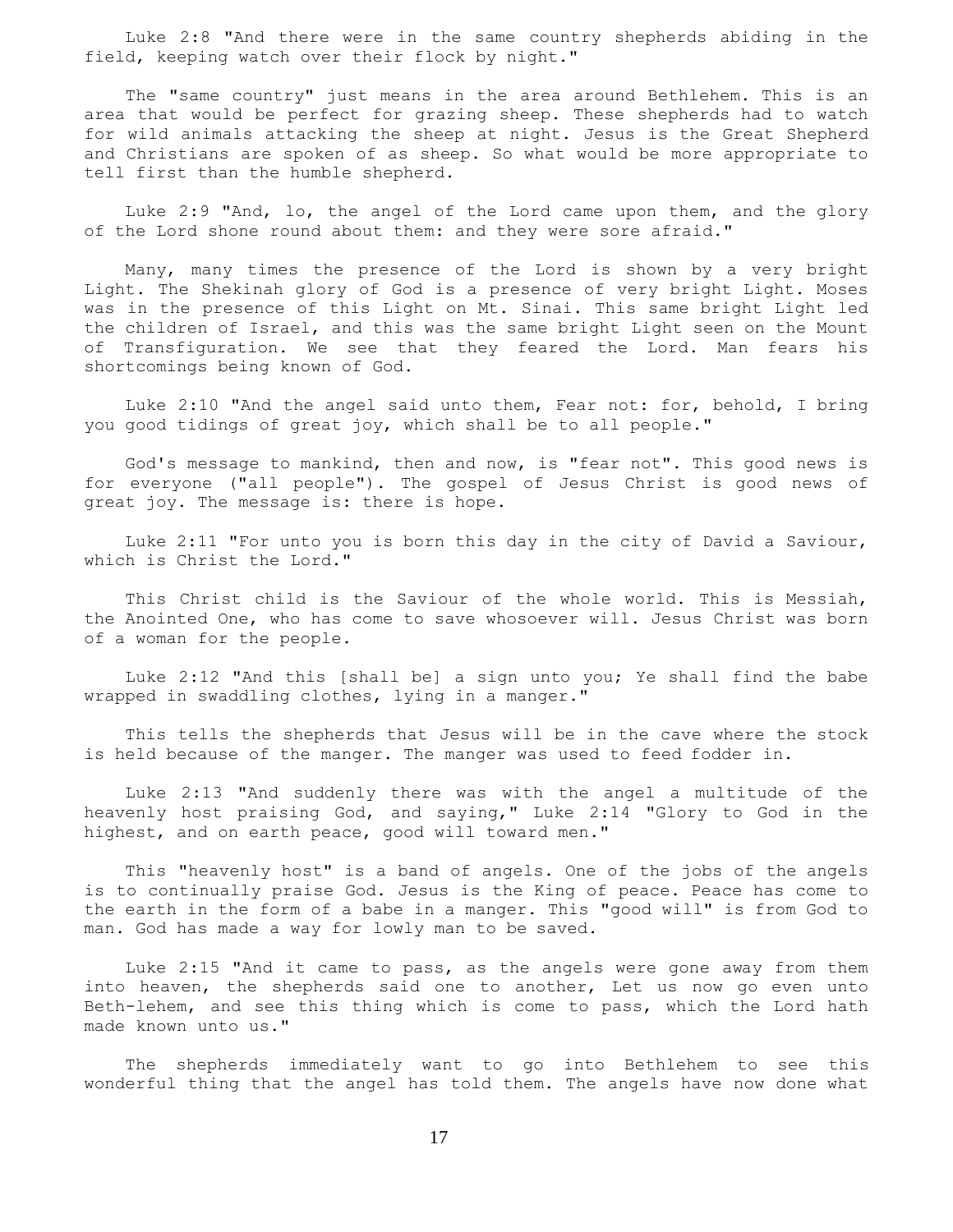they were sent to do and have gone back to heaven. Angels are ministering spirits. They realize this message that they have received is from the Lord.

 Luke 2:16 "And they came with haste, and found Mary, and Joseph, and the babe lying in a manger."

They had no difficulty finding them because of the manger mentioned. They lost no time getting to the cave. The fact that Joseph is there makes earthly men associate Joseph as Jesus' Father, but Jesus' Father was God.

 Luke 2:17 "And when they had seen [it], they made known abroad the saying which was told them concerning this child."

 They gave an eyewitness account of the birth of the Christ child. There was no way that they could keep from telling about the angels and the Light and the message. When anyone receives a message directly from God, it is difficult not to tell. What made it even more important to tell, would be the fact that they saw with their own eyes the fulfillment of what they were told.

 Luke 2:18 "And all they that heard [it] wondered at those things which were told them by the shepherds."

 These shepherds, giving their testimony. were an amazement to those they told this to. Most people would not have believed they had this experience with these angels. Most believed that only priests and high priests had this type of experience with God. These were common people. They didn't believe because of who they were.

 Luke 2:19 "But Mary kept all these things, and pondered [them] in her heart."

 Mary knew that Jesus was special. She knew that He was the Son of God. She knew this, too, was special, and she remembered all these events.

 Luke 2:20 "And the shepherds returned, glorifying and praising God for all the things that they had heard and seen, as it was told unto them."

 There would be literally years pass before this great happening would be diminished in their memory. Their praising God was because the promise of a Saviour had been fulfilled in their very own eyes. This overwhelming presence of God and the message the angel brought would remain with them all of their lives.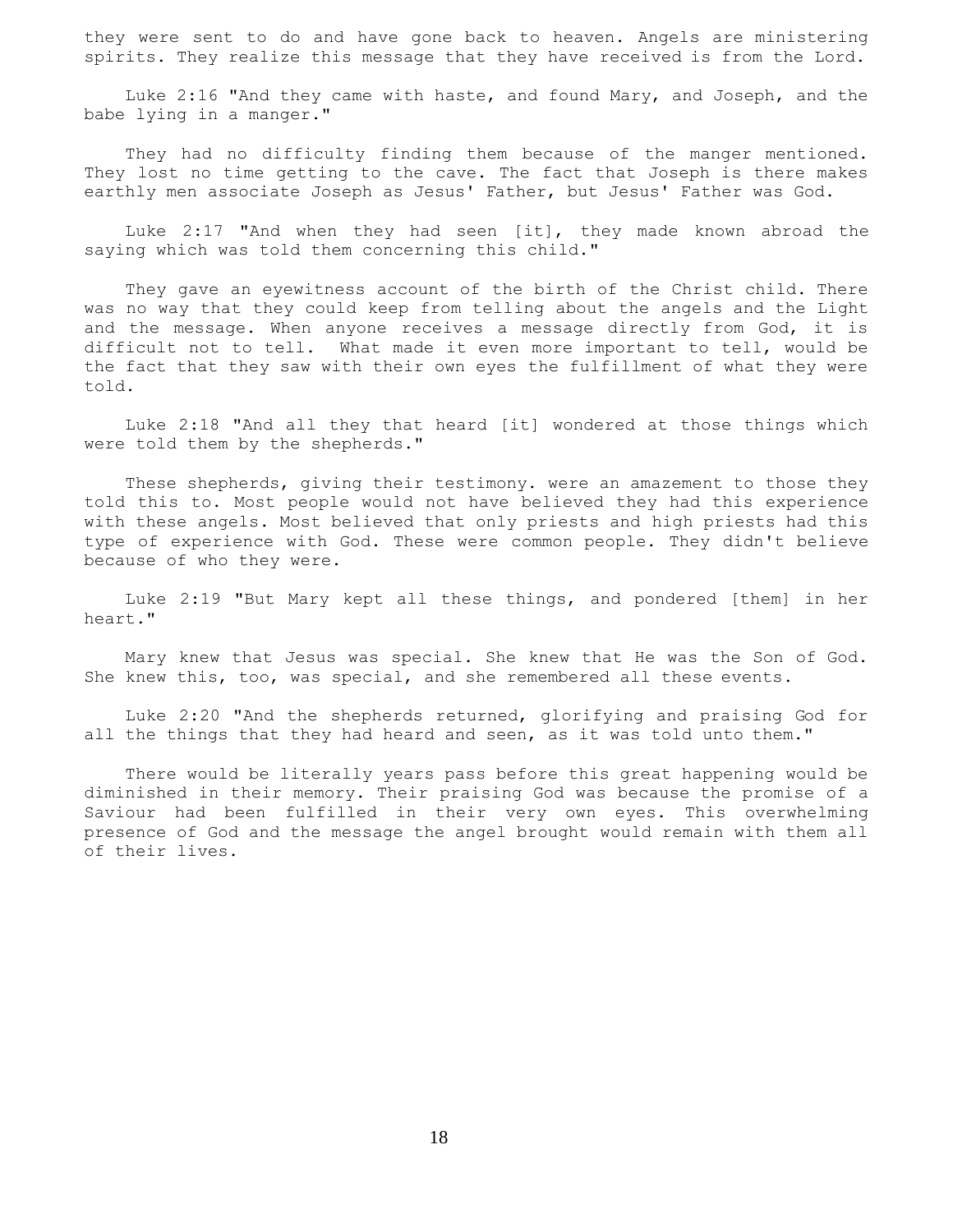1. What decree did Caesar Augustus give? 2. In whose time was the law given? 3. Where did each person have to go to pay the tax? 4. Where had Joseph and Mary been living? 5. Where did they go to be taxed? 6. Why did they go to this city? 7. What was the main reason they went there? 8. What book in the Old Testament tells of Jesus being born in Bethlehem? 9. What was Mary to Joseph? 10. Who is Mary pregnant by? 11. What time of year was this? 12. Why does the author believe it was December 25th? 13. In verse 7, Jesus is called Mary's 14. What does the word "manger" tell us? 15. We know that Matthew 12:47 tells us that Jesus had \_\_\_\_\_\_\_\_\_\_. 16. What were they really to Jesus? 17. In Luke 2:49. we know that Mary was married how many Years? 18. Who was told first of Jesus' birth? 19. Who told them about the birth of Jesus? 20. Many times the presence of the Lord is shown in what? 21. What glory is this presence called. many times? 22. Name one other time the glory of God was seen in a bright Light. 23. What did the angels tell the shepherds First? 24. In Verse 11, what is He called besides Christ the Lord? 25. What suddenly appeared with the angel? 26. Who is this host? 27. How had peace come to the earth? 28. What did the shepherds do when the angels went back to heaven? 29. Why did earthly people want to believe Joseph was Jesus' Father? 30. After the shepherds had seen Jesus, what did they do? 31. How did the people accept it? 32. Why did the shepherds praise God?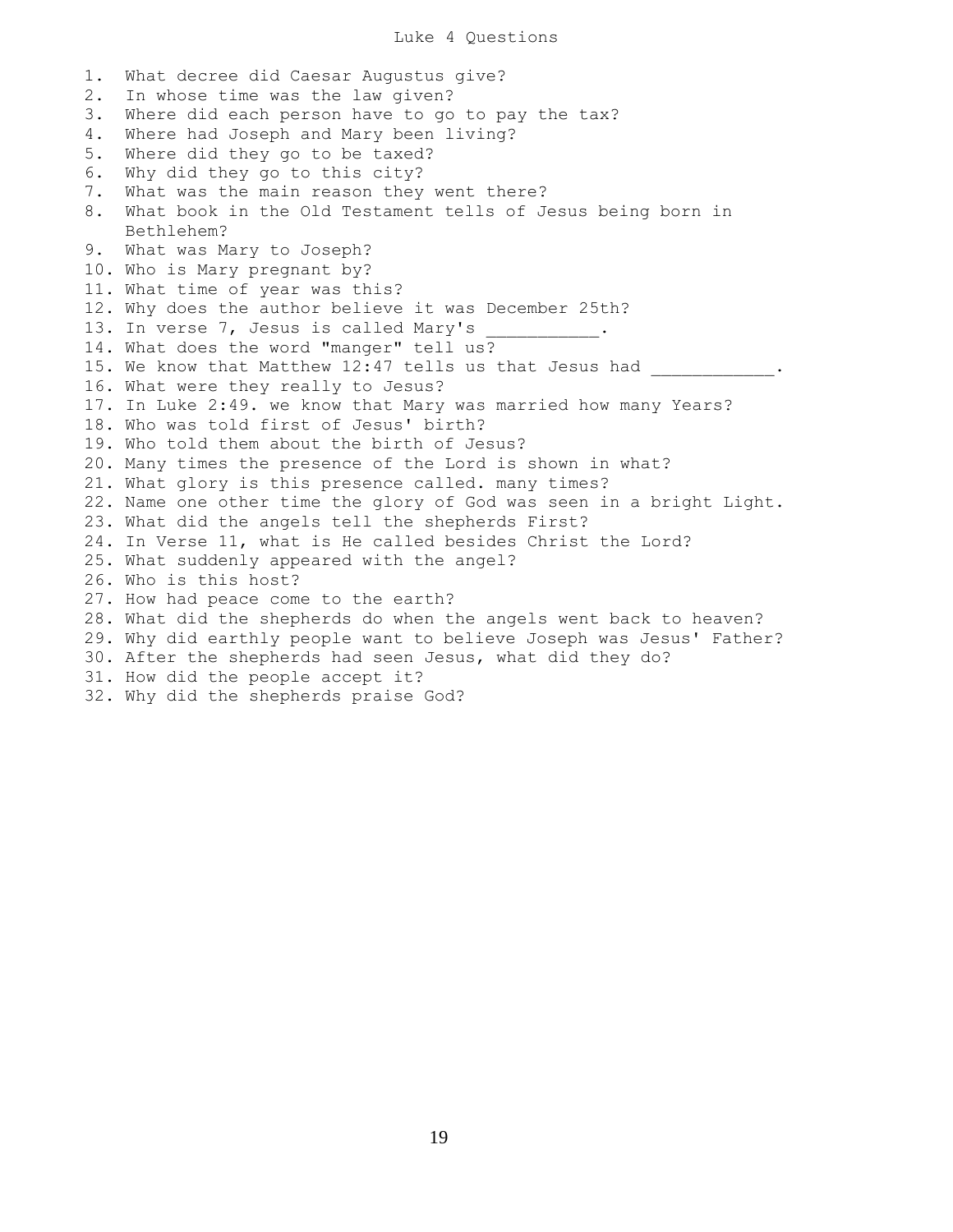We will begin this lesson in Luke 2:21 "And when eight days were accomplished for the circumcising of the child, his name was called JESUS, which was so named of the angel before he was conceived in the womb."

 Abraham had promised God that all the male children would be circumcised on the 8th day after birth. the children were named during this special ceremony. The angel had told Mary what the babe's name should be, and she has followed his instructions.

 Luke 2:22 "And when the days of her purification according to the law of Moses were accomplished, they brought him to Jerusalem, to present [him] to the Lord;"

 Mary was a woman who pleased God. She lived as close as possible to the law of Moses. Moses, in the law God had given him, gave a law of purification after childbirth; and Mary followed this law, This can be found in Leviticus 12:2-3 the temple was in Jerusalem, so this is where they brought Jesus for dedication to the Lord. Mary's purification would have been complete 40 days after Jesus' birth. This temple dedication was on the 40th day.

 Luke 2:23 "(As it is written in the law of the Lord, Every male that openeth the womb shall be called holy to the Lord;)" Exodus 34:19 "All that openeth the matrix [is] mine; and every firstling among thy cattle, [whether] ox or sheep, [that is male]." Luke 2:24 "And to offer a sacrifice according to that which is said in the law of the Lord, A pair of turtledoves, or two young pigeons."

 In Leviticus 12:6-8, we see the Levitical law that covers the gift Mary brought for her atonement, She could not bring a lamb so she brought the lesser expensive sacrifice.

 Luke 2:25 "And, behold, there was a man in Jerusalem, whose name [was] Simeon; and the same man [was] just and devout, waiting for the consolation of Israel: and the Holy Ghost was upon him."

 The consolation of Israel was Messiah. This man believed that during his lifetime Messiah would come. Today in Israel the devout Jews are again expecting Messiah. He was just and devout and that brings the Holy Ghost.

 Luke 2:26 "And it was revealed unto him by the Holy Ghost, that he should not see death, before he had seen the Lord's Christ."

 This devout believer, under the anointing of the Holy Spirit of God, had been informed by revelation that he would not die before he saw the Lord (anointed one) Christ. He believed and expected this to be true.

 Luke 2:27 "And he came by the Spirit into the temple: and when the parents brought in the child Jesus, to do for him after the custom of the law," Luke 2:28 "Then took he him up in his arms, and blessed God, and said," Luke 2:29 "Lord, now lettest thou thy servant depart in peace, according to thy word:" Luke 2:30 "For mine eyes have seen thy salvation," Luke 2:31 "Which thou hast prepared before the face of all people;"

20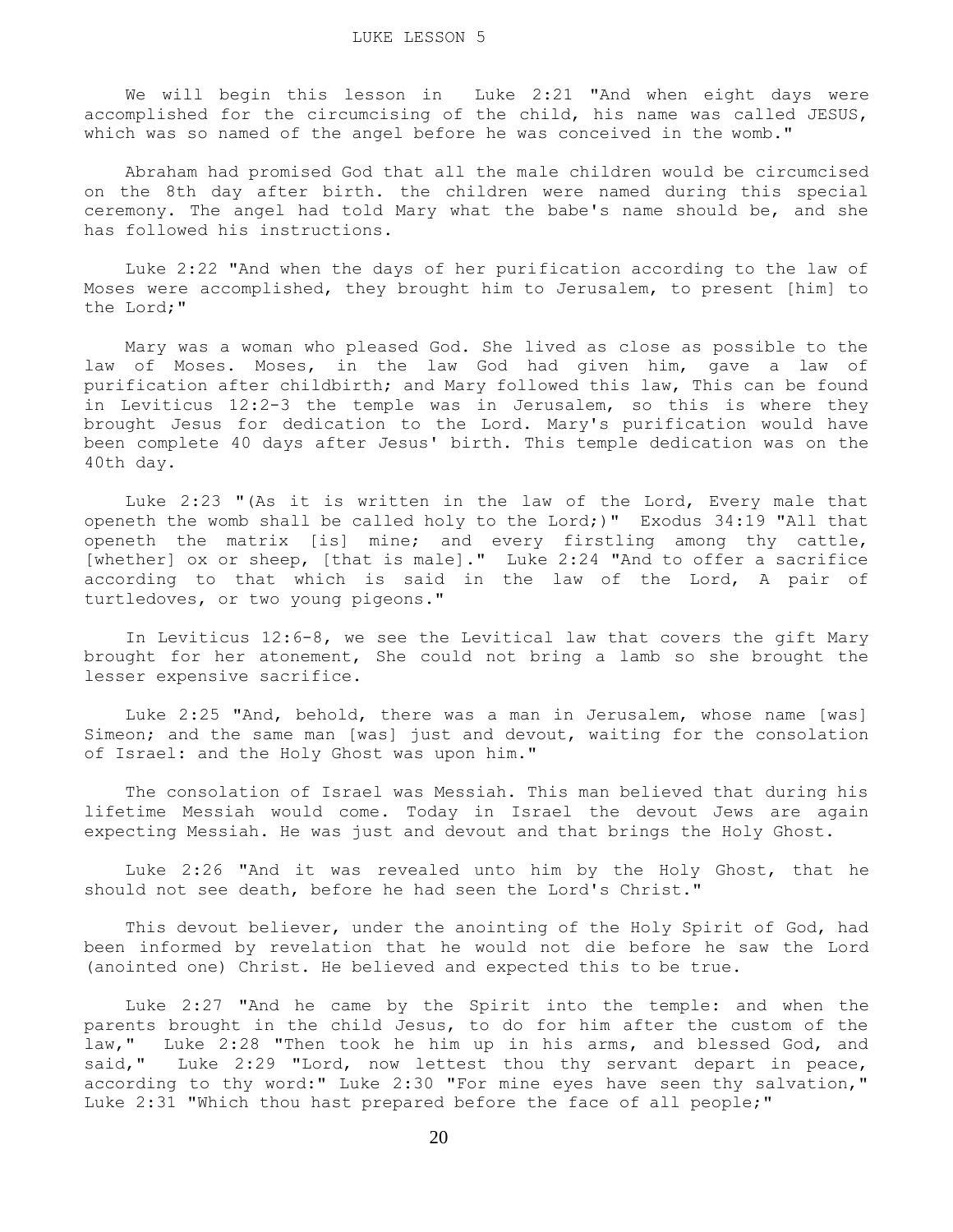Simeon was very old, possibly over 100 years. At any rate, so old that he came by the power of the Spirit of God. This was to dedicate Jesus. Simeon immediately recognized through the Holy Spirit that this child is the Saviour of the world; the Messiah. He says, now that I have seen Him, I am ready to go home to heaven.

 Luke 2:32 "A light to lighten the Gentiles, and the glory of thy people Israel."

 This type of Light, here, is the Light of the knowledge of God. The Gentiles have never had an opportunity up until then to know God and to be children of Light. Jesus is the hope of the Gentile. Israel knew God. Messiah will come as an Israelite.

 Luke 2:33 "And Joseph and his mother marvelled at those things which were spoken of him."

 Notice that Joseph is not Jesus' father. the Scripture does show Mary as Jesus' mother. Mary realizes that Jesus is special, but even now does not know just exactly what He came to do.

 Luke 2:34 "And Simeon blessed them, and said unto Mary his mother, Behold, this [child] is set for the fall and rising again of many in Israel; and for a sign which shall be spoken against;" Luke 2:35 "(Yea, a sword shall pierce through thy own soul also,) that the thoughts of many hearts may be revealed."

 Simeon speaking a blessing is blessing Mary and her husband Joseph. Notice that this prophecy given by Simeon is given to Mary who is the mother of Jesus. Simeon doesn't speak to Joseph, because this is not his child. So many (the supposedly religious people) in Israel will not accept the Saviour. They will fall. those who receive Jesus will rise. The disciples are a good example of those who are built up. This sword which will pierce Mary is the grief she will feel when they crucify Jesus. Simeon is speaking through the power of the Holy Ghost.

 We are told throughout the Bible that by two witnesses a thing shall be established. II Corinthians 13:1 is an example of that. "......In the mouth of two or three witnesses shall every word be established." We have seen one witness in Simeon and now we need another witness. Many denominations stop with Simeon and do not mention the other witness. The other witness is a woman, and it would blow their theory that women are not to minister in the church. Nevertheless. Let us look at the Bible account of the second witness here.

 Luke 2:36 "And there was one Anna, a prophetess, the daughter of Phanuel, of the tribe of Aser: she was of a great age, and had lived with an husband seven years from her virginity;"

 This is a female prophet (just as Isaiah, Daniel, and Malachi were prophets). She most assuredly was a preacher as we will see in the next few verses. There were not as many gifted women called to the ministry as men, because most women were not educated in the holy Scriptures. Anna, as we will see in the next few verses, never left the temple; she prayed and fasted. She also told everyone who wanted salvation about Jesus, which is preaching. She preached in the church, because the Scripture says she never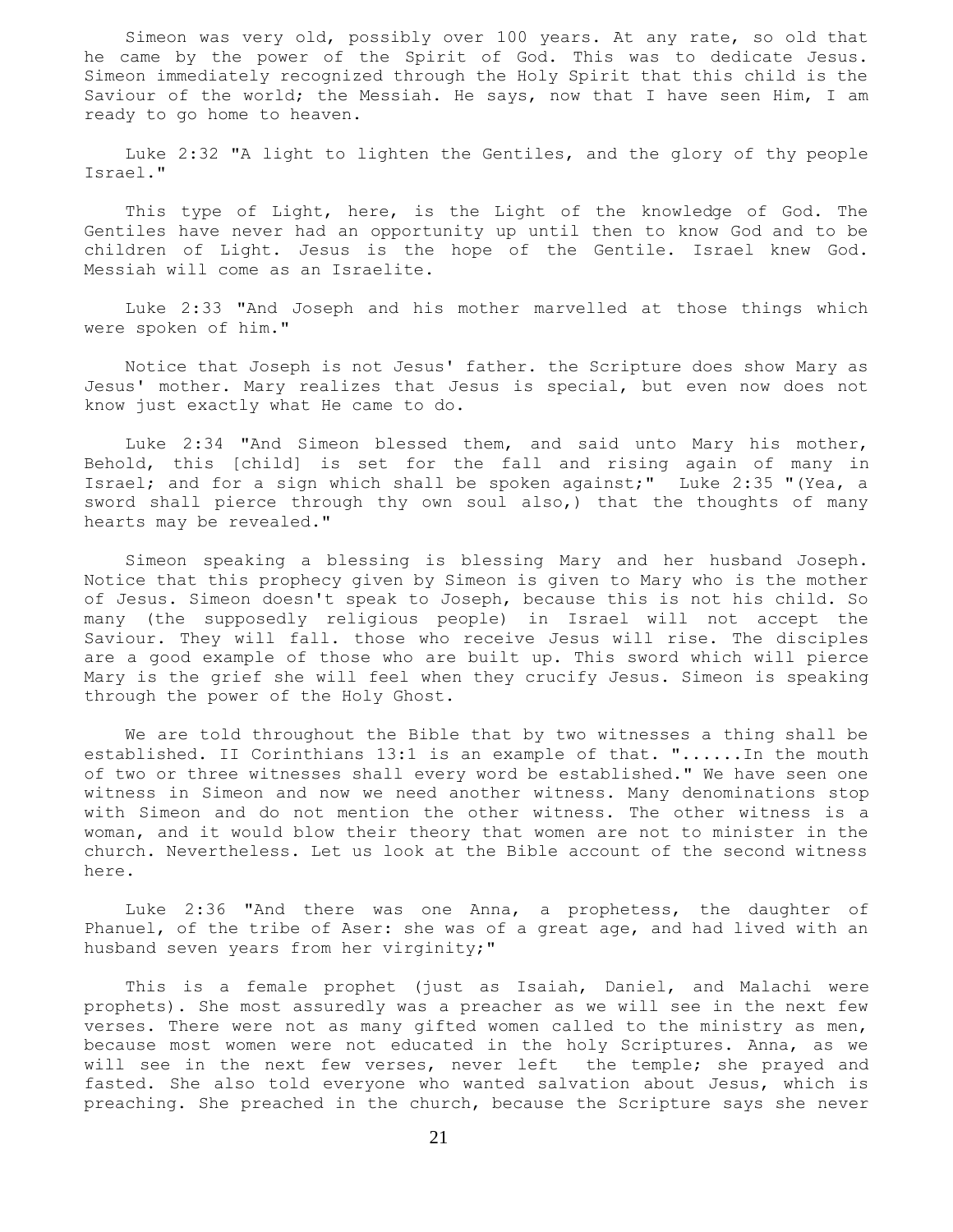left the temple. Anna had been a married woman and was now a widow. Anna was a descendent of Asher.

 Luke 2:37 "And she [was] a widow of about fourscore and four years, which departed not from the temple, but served [God] with fastings and prayers night and day."

 She was eighty-four years old. It seems she was very devoted to God and His work. Fasting and prayer is possibly the most important ministry in the church and is greatly neglected today in our churches.

 Luke 2:38 "And she coming in that instant gave thanks likewise unto the Lord, and spake of him to all them that looked for redemption in Jerusalem."

 This "Anna" quickly realized who Jesus was. She not only recognized Him and accepted Him for herself, but preached to everyone in Jerusalem who looked for redemption. She was one of the first to preach the good news of Jesus Christ as our Redeemer.

 Luke 2:39 "And when they had performed all things according to the law of the Lord, they returned into Galilee, to their own city Nazareth."

 This does not say exactly when they went back to Nazareth except to say that after they had fulfilled the law given by Moses. We can assume that the wise men spoken of in Matthew came to see Jesus before Mary and Joseph's return to Nazareth, and even the stay in Egypt to avoid Herod Killing Jesus occurred before their return to Nazareth.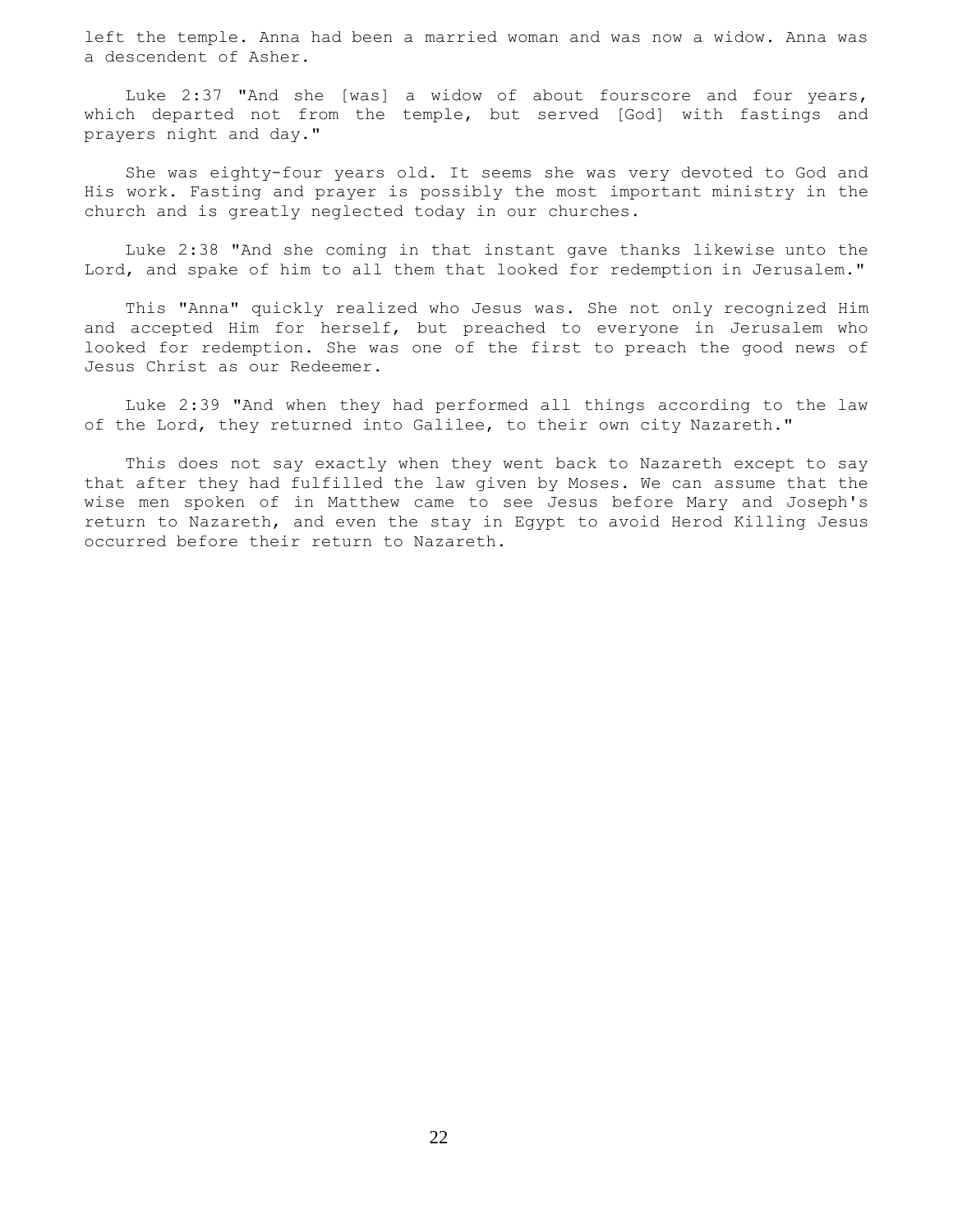- 1. On what day was Jesus circumcised?
- 2. What other thing did the family do on this day?
- 3. Whose covenant with God did this fulfill?
- 4. On what day did Mary and Joseph take Jesus to the temple for dedication?
- 5. Where can the law of purification be found?
- 6. Every male child is \_\_\_\_\_\_\_\_\_to God.
- 7. What sacrifice did they take?
- 8. Who was the elderly man in the temple?
- 9. What was this man waiting for?
- 10. How had it been revealed to him that he would not die before seeing the Saviour?
- 11. How was he able to come into the temple?
- 12. When Simeon took the baby in his arms. What did he do?
- 13. What would Jesus be to the Gentiles?
- 14. What does verse 33 tell us about Joseph?
- 15. What did Simeon say that this child was set for?
- 16. What did he tell Mary would happen to her?
- 17. By how many shall a thing be established?
- 18. Why do many denominations not tell about Anna in the temple?
- 19. What was Anna called in verse 36?
- 20. What tribe was she from?
- 21. Had she ever been married?
- 22. What two things did she do continually?
- 23. How do we know that she preached in the church?
- 24. How old was Anna?
- 25. What is greatly neglected in our churches today?
- 26. What was the message she preached?
- 27. In verse 39. where did they go back to live?
- 28. What 2 things (not mentioned in Luke) happened before Mary and Joseph went home?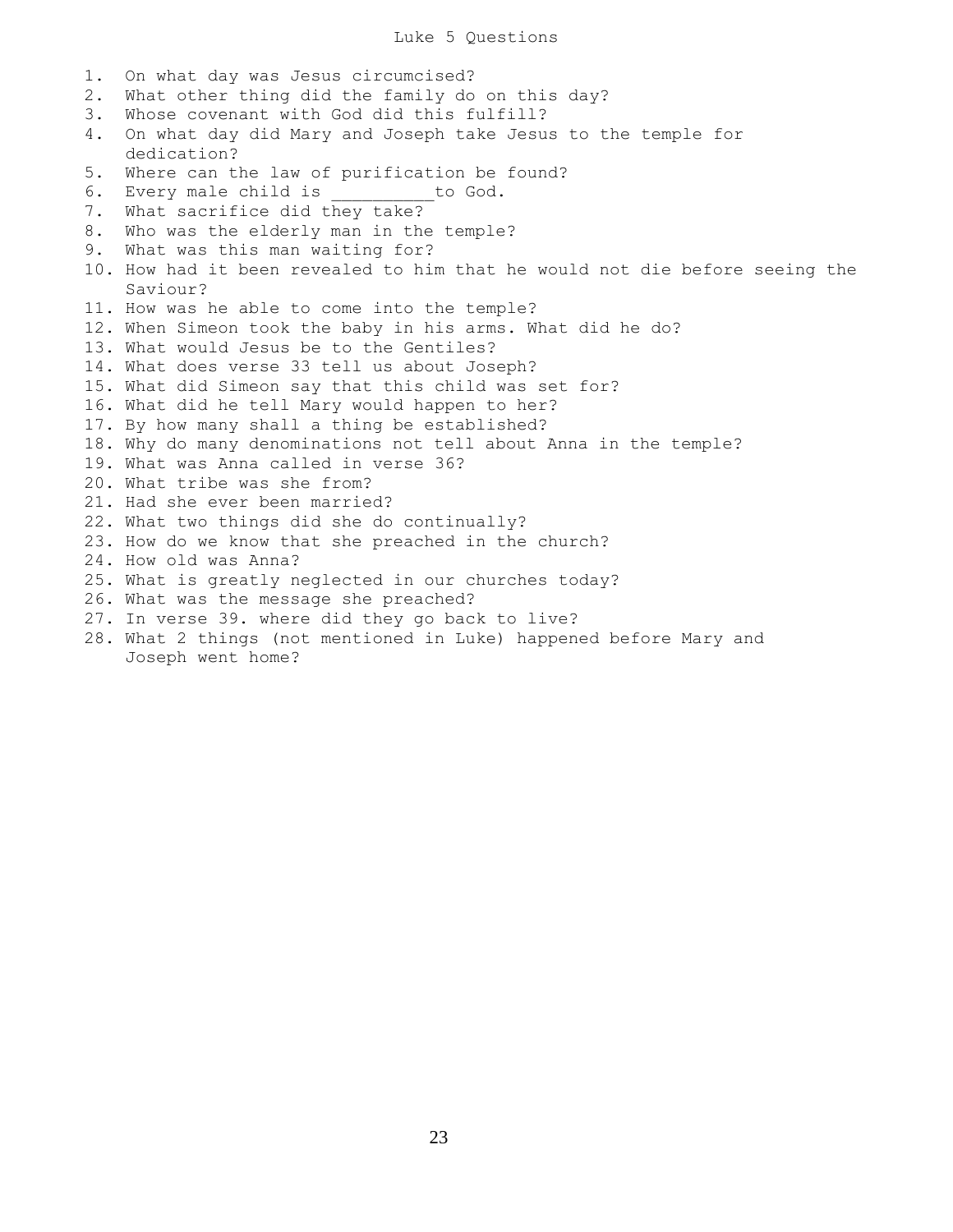We will begin this lesson in Luke 2:40 "And the child grew, and waxed strong in spirit, filled with wisdom: and the grace of God was upon him."

 Mary and Joseph brought Jesus back to Nazareth to live until He grew to manhood. He was to be called a Nazarene (Matthew 2:23). In Isaiah 11:2. we read about the abundance of His Spirit. Isaiah 11:2 "And the spirit of the LORD shall rest upon him, the spirit of wisdom and understanding, the spirit of counsel and might, the spirit of knowledge and of the fear of the LORD;" you see, Jesus has all of these to the utmost; the grace of God. Colossians 2:9 "For in him dwelleth all the fulness of the Godhead bodily." Jesus Christ is the fulness of God on the earth.

 Luke 2:41 "Now his parents went to Jerusalem every year at the feast of the passover."

 It was a requirement to go to Jerusalem on the feast of the passover each year. Mary and Joseph tried to keep the Mosaic law, and they went each year 3 times to worship at the temple (feast of Passover, feast of Pentecost, and feast of Tabernacles). Verse 41 doesn't mean that Joseph was Jesus' father, but rather that is what everyone thought. The men were the only ones required to go, but in this case, the whole family went.

 Luke 2:42 "And when he was twelve years old, they went up to Jerusalem after the custom of the feast."

 I personally believe that Jesus came to the temple at 12 to show that this is about the time when we are old enough to make the decision to follow the Lord. This particular time is very important in the life of Jewish young men. They begin to worship with the men at this age.

 Luke 2:43 "And when they had fulfilled the days, as they returned, the child Jesus tarried behind in Jerusalem; and Joseph and his mother knew not [of it]."

 The feast of Passover and Unleavned Bread are really covered together. the Passover meal was on the 14th of Nisan and unleavened Bread extended for 7 days after. After this time was fulfilled, Mary and Joseph started back to Nazareth. They were not aware that Jesus had not come with them, but stayed behind.

 Luke 2:44 "But they, supposing him to have been in the company, went a day's journey; and they sought him among [their] kinsfolk and acquaintance."

 This was a large company of people who had gone to Jerusalem with them. All Hebrews were required to go to Jerusalem, so this was indeed a large group. Mary and Joseph began to look for Jesus when they noticed He wasn't with them.

 Luke 2:45 "And when they found him not, they turned back again to Jerusalem, seeking him."

 Perhaps, He had lived such a normal childhood that His mother had forgotten who Jesus really was.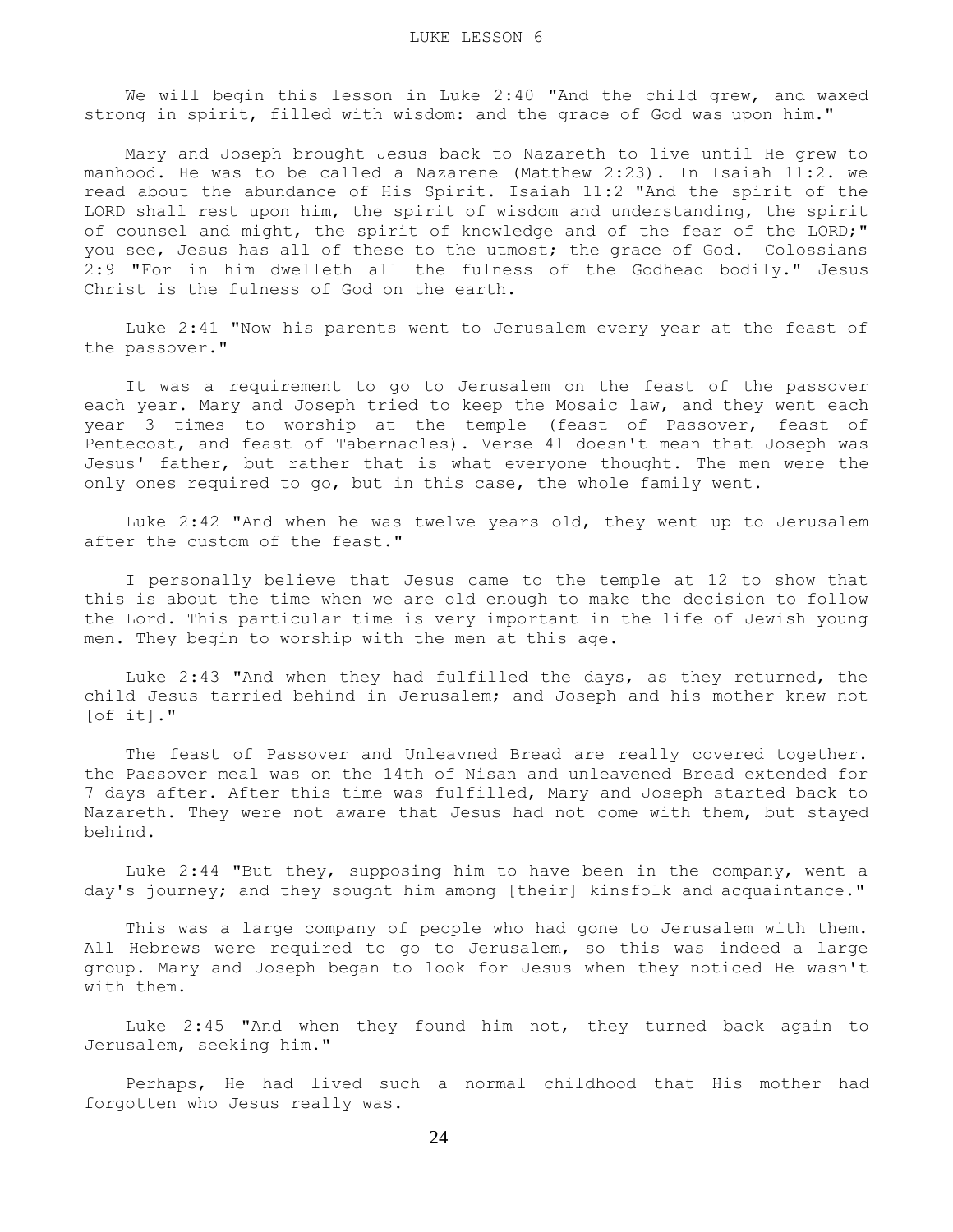Luke 2:46 "And it came to pass, that after three days they found him in the temple, sitting in the midst of the doctors, both hearing them, and asking them questions."

 Had they remembered that Jesus was the very Son of God, they would have gone to the temple immediately. As it was, it took them 3 days to find Him. These doctors were doctors of theology. We know that Jesus' style was to ask them questions. Even when He was questioned later, He answered with questions that they could not answer.

 Luke 2:47 "And all that heard him were astonished at his understanding and answers."

 Here was a 12 year old boy, who had not been trained in the temple, who knew the Word more than those who had studied all of their lives, How could this be? This young man they were talking to was the Word of God. In St. John the 1st chapter, He is called just that.

 Luke 2:48 "And when they saw him, they were amazed: and his mother said unto him, Son, why hast thou thus dealt with us? behold, thy father and I have sought thee sorrowing."

 As we said earlier. His childhood was probably fairly normal. His mother had perhaps forgotten why Jesus had come to the earth. and she felt that He. as other children, was obligated to tell her before He disappeared. Of course, after three days of looking without finding Him, they feared the worst.

 Luke 2:49 "And he said unto them, How is it that ye sought me? wist ye not that I must be about my Father's business?"

 Here, we see again, that Jesus answers questions with another question. Possibly, Jesus did not like Mary referring to Joseph as his Father. Jesus' Father was God. This moment (at 12 years of age) possibly launched Jesus into the Father's business. At least we know that He left a lasting impression on these scholarly men in the temple. There has been very little written about the time between Jesus' visiting the temple at Jerusalem and when He starts His public ministry when He is 30 years old. We do know that Mary knows of His miracle ability because she tells them at the wedding to do whatever He asks. This is an indication to me that Jesus had been performing miracles before her from the time H was 12 until then. I believe His formal ministry begins at 30, and that he had been ministering all along privately. What was the Father's business? It was ministering to those less fortunate.

Luke 2:50 "And they understood not the saying which he spake unto them."

 It is pretty obvious that Jesus had not been performing miracles before He was 12, because the Scripture here says they (Mary and Joseph) understood not. We know that Mary understood when Jesus was 30, so this fuels the idea that He ministered privately in their home between 12 and 30 years of age.

 Luke 2:51 "And he went down with them, and came to Nazareth, and was subject unto them: but his mother kept all these sayings in her heart."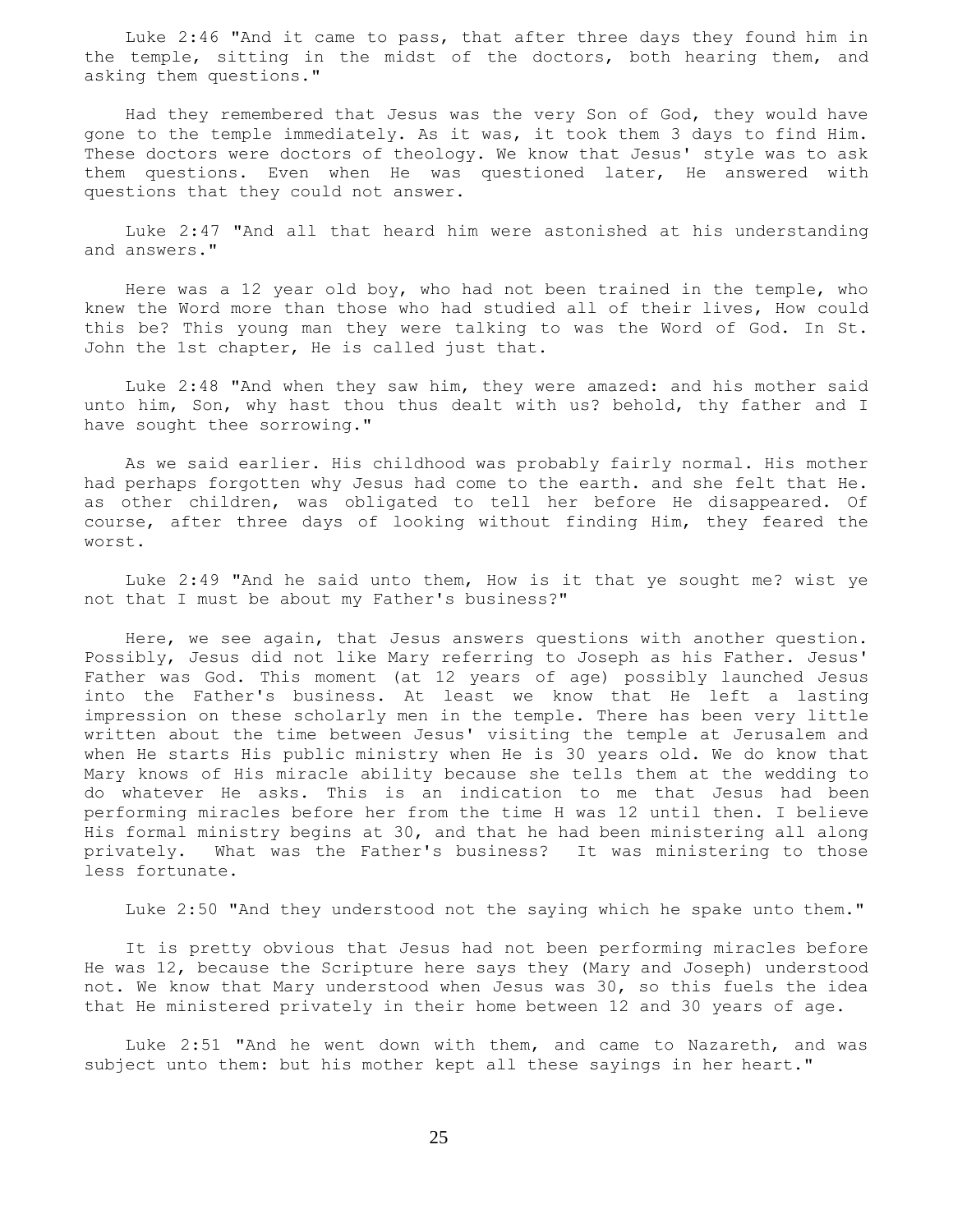After this Jerusalem experience. Jesus returned with them to the little town of Nazareth where He would grow to manhood known as a carpenter's son. Mary remembers all of these happenings as any mother would. Jesus was not rebellious but obeyed Mary and Joseph (was subject unto them).

 Luke 2:52 "And Jesus increased in wisdom and stature, and in favour with God and man."

 We know that Jesus had all knowledge and wisdom. I believe the statement above means that those looking on perceived more of His wisdom as He grew older. They became more and more aware of just how wise He was. He was totally obedient to Father God and stayed in good favour with Him, but man realized His unselfishness and attitude. They could not help but love Him and respect Him more and more as they knew Him better.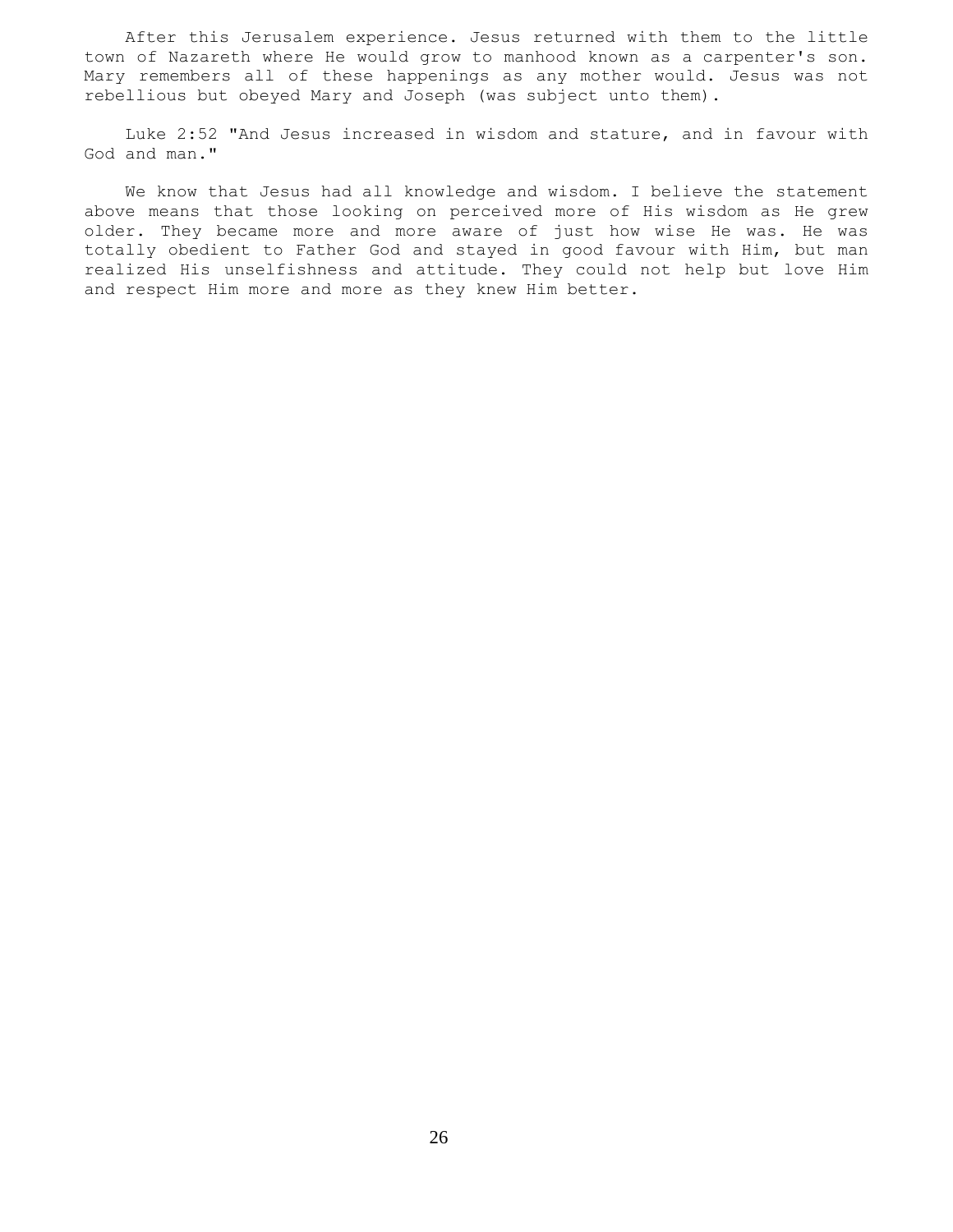1. The child grew and waxed strong in  $\qquad \qquad$ 2. What was upon Him? 3. In Matthew 2:23, we find out why He lived in Nazareth. Why was it? 4. What does Isaiah 11:2 tell us about Jesus? 5. In Colossians 2:9. "for in him dwelleth all the fulness  $\mathbf{u}$ , 6. What 3 celebrations were all males to go to the temple? 7. What specific celebration was this one? 8. How old was Jesus at this time? 9. What city was the temple in? 10. Why does the author believe this specific age of Jesus is important? 11. What is meant by fulfilling the days? 12. Why do you suppose Mary and Joseph did not know that Jesus was not with them earlier? 13. What 2 feasts or festivals overlapped here? 14. What time of year were these festivals? 15. Where did Mary and Joseph look for Him first? 16. Why didn't Mary look at the temple first? 17. How long were they looking before they found Him? 18. Where was He found? 19. Who had He been with? 20. What had He been doing? 21. How did Jesus answer questions? 22. How did His answers affect them? 23. Where can we read about Jesus being the Word? 24. What did His mother say when they found Him? 25. How did Jesus answer her? 26. How old is Jesus when He launches His public ministry? 27. What do you believe He did between 12 and then? 28. What is the Father's business? 29. What tells us that Jesus did not perform miracles before He was 12? 30. What makes the author believe that He did miracles privately before He was 30? 31. Who would those around them believe that Jesus was? 32. How do we know that Jesus was a good son, not rebellious? 33. Jesus increased in favour with \_\_\_\_\_\_\_\_\_ and \_ 34. What does verse 52 really mean about Jesus growing in wisdom?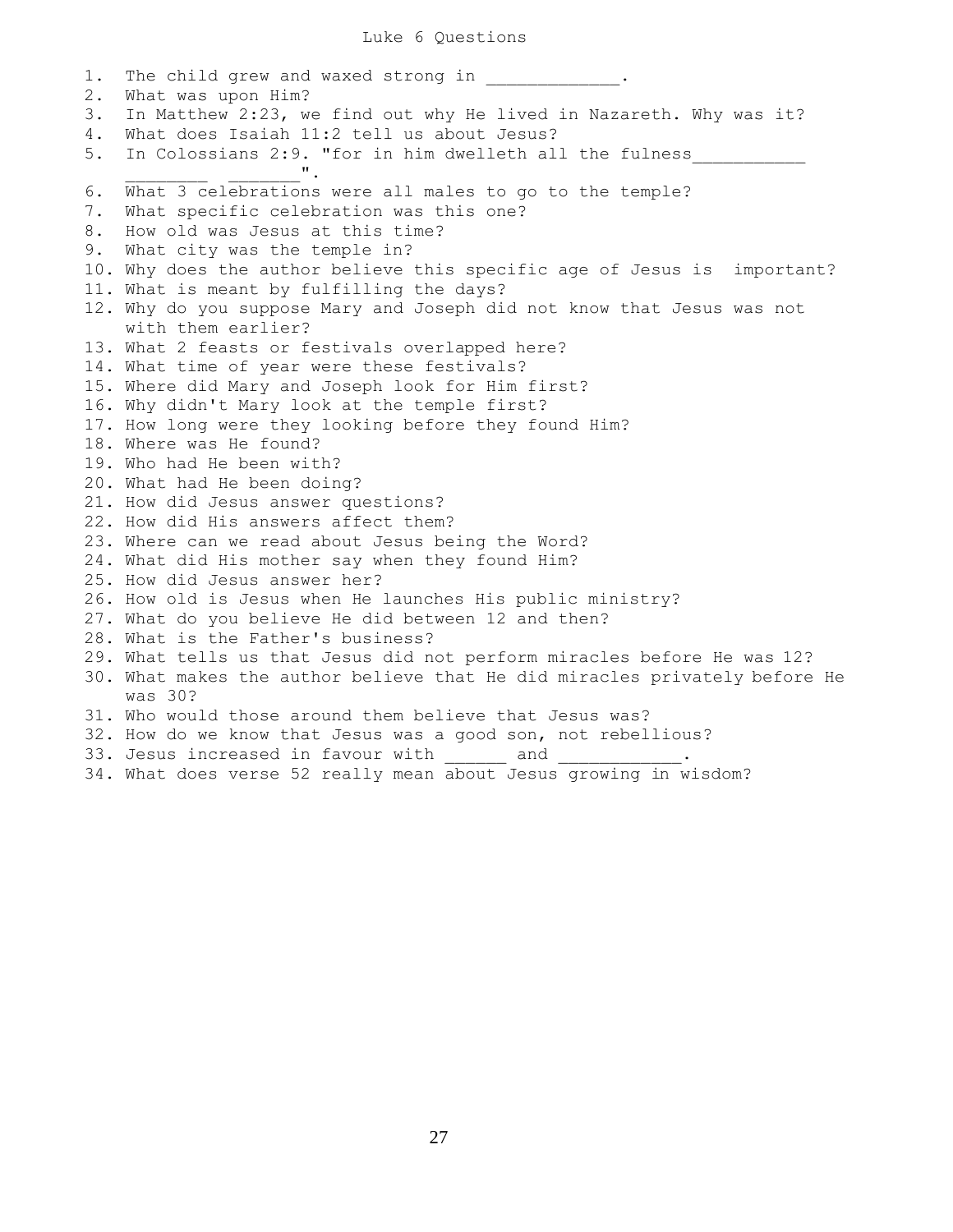We will begin this lesson in Luke 3:1 "Now in the fifteenth year of the reign of Tiberius Caesar, Pontius Pilate being governor of Judaea, and Herod being tetrarch of Galilee, and his brother Philip tetrarch of Ituraea and of the region of Trachonitis, and Lysanias the tetrarch of Abilene," Luke 3:2 "Annas and Caiaphas being the high priests, the word of God came unto John the son of Zacharias in the wilderness."

 This, above is just setting the time that the things in chapter 3 occurs. Tiberius Caesar was the second Roman emperor. Pontius Pilate was the governor of Judaea and was subordinate to Caesar. Herod was subordinate to Pontius Pilate and was over the small area of Galilee Where John the Baptist and Jesus lived. Annas and Caiaphas were the head of the temple worship. We can see the chain of world power in this area here. This "John", mentioned here, was John the Baptist. This Word of God that John received was from God, not man. The message John got was a message of the spirit. Of course, it will affect these rulers indirectly: but the message is not for them as rulers. The message John gets speaks to the soul of man.

 Luke 3:3 "And he came into all the country about Jordan, preaching the baptism of repentance for the remission of sins;"

 John had one message. "repent". That should be the message of our day. also. To repent is the first step on the way to being saved. Then when we repent, we must change our mind and become a new creature in Christ. Our thoughts must be different. We must walk a different walk than before. Our desires must change. What John the Baptist was saying is turn from your wicked ways and live a holy life pleasing unto God. This country about Jordan was a number of miles long. It might have included an area about 150 miles long. At least. we know the people came from that far away. John had been chosen even before his birth for this job. He had lived a near perfect life and was well respected by those around him. This message that John had received from God was very similar to the great commission which says, "Go ye into all the world and preach the gospel to every creature." (Mark 16:15)

 Luke 3:4 "As it is written in the book of the words of Esaias the prophet, saying, The voice of one crying in the wilderness, Prepare ye the way of the Lord, make his paths straight."

 You can find the Scripture in Isaiah in chapter 40. Verse 3. It appears that John the Baptist was not speaking in the temple. He was out in a desert area where few lived. John was preparing the people to be ready for the Saviour. He was proclaiming the coming of the Lord.

 Luke 3:5 "Every valley shall be filled, and every mountain and hill shall be brought low; and the crooked shall be made straight, and the rough ways [shall be] made smooth;"

 This is speaking of obstacles of every kind which shall be done away with so that everyone will be able to hear.

Luke 3:6 "And all flesh shall see the salvation of God."

28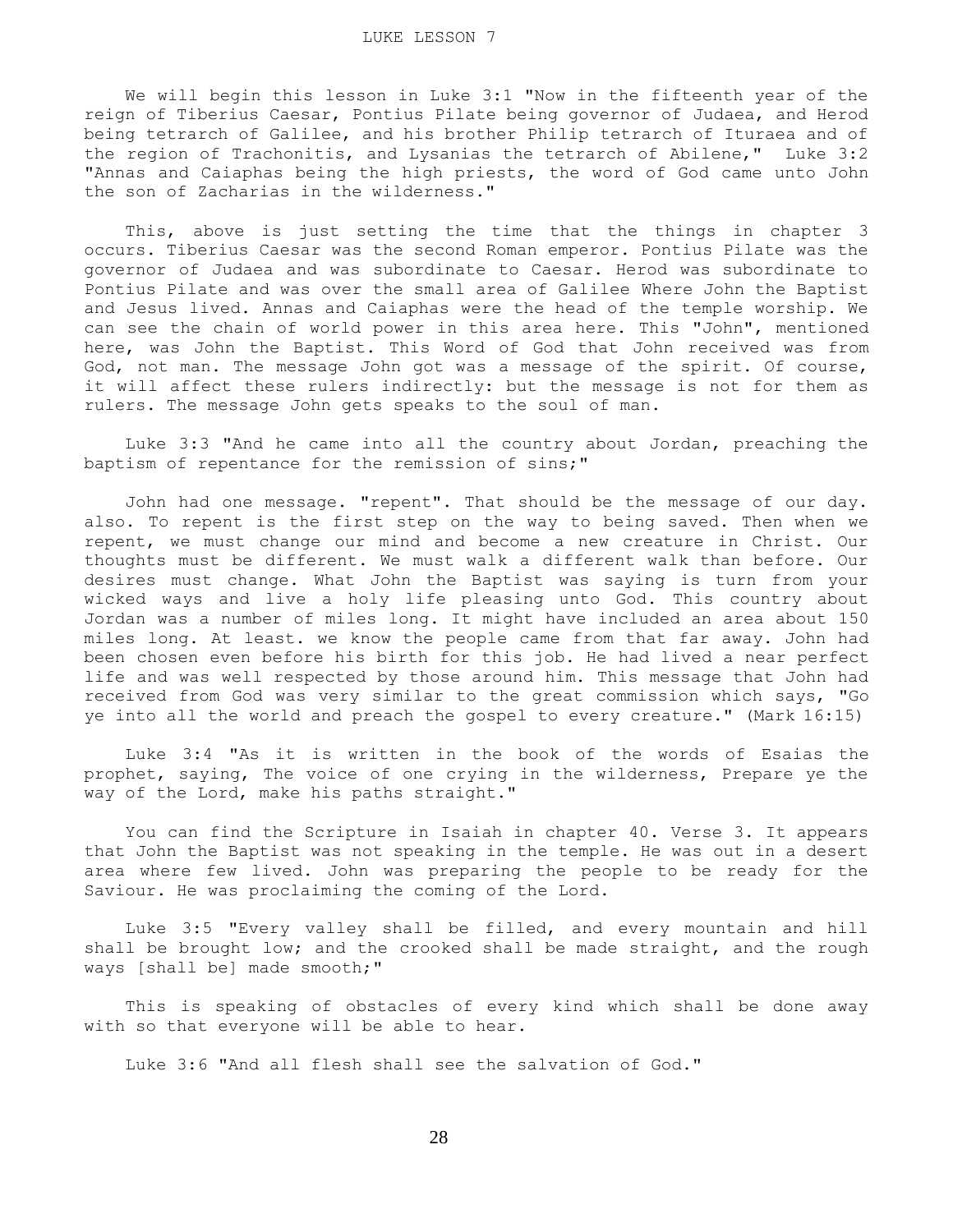Salvation is not just for one particular group; salvation is for everyone who will accept it. Salvation is an offer of God to all mankind. a way out.

 Luke 3:7 "Then said he to the multitude that came forth to be baptized of him, O generation of vipers, who hath warned you to flee from the wrath to come?"

 This was an evil generation. This was a generation who had turned its back on God. The sad thing here is that John was speaking to people who professed to know God. Our generation is like this. As well. Our country claims to be under God, and sin is everywhere. Movies are X, R, or PG rated. Television is so bad you can't allow the children to watch even the shows especially made for them. If there was ever a generation of people displeasing God, it is ours. Even people who go to church and claim to be Christians are doing things abominable to God. We take God so lightly that we have difficulty having any time for Him at all. John the Baptist called them "vipers" because they belonged to the old devil. No one wants to face the wrath of God, then or now. We fear the wrath. but will not live a life pleasing to God. The only way to avoid God's wrath (hot anger) is to live pleasing before Him.

 Luke 3:8 "Bring forth therefore fruits worthy of repentance, and begin not to say within yourselves, We have Abraham to [our] father: for I say unto you, That God is able of these stones to raise up children unto Abraham."

 The Lord does not have grandchildren, only children, who your parents are makes no difference. The promise to Abraham and his descendents was conditional. God would bless them, if they kept His commandments. There was a curse if they did not keep His commandments. Abraham's true seed do the works of Abraham as we read in St. John 8:39. Abraham's true seed are the ones mentioned in Galatians 3:29. These fruits worthy of repentance are a changed life.

 Luke 3:9 "And now also the axe is laid unto the root of the trees: every tree therefore which bringeth not forth good fruit is hewn down, and cast into the fire."

 This verse 9 is speaking of what happens to those at the judgment who have wasted their lives on themselves. Those who have lived in sin to please their own flesh and have had no regard for the souls of those around them. The end of these people is hell and the lake of fire.

Luke 3:10 "And the people asked him, saying, What shall we do then?"

 This is the same question the young. rich man asked Jesus ("what must I do to be saved"?).

 Luke 3:11 "He answereth and saith unto them, He that hath two coats, let him impart to him that hath none; and he that hath meat, let him do likewise."

 John is saying in this, you say you have repented and want to live for Jesus, now show me by giving up your selfish ways. Begin to do for others and stop thinking so much of yourselves. Jesus will teach later on that in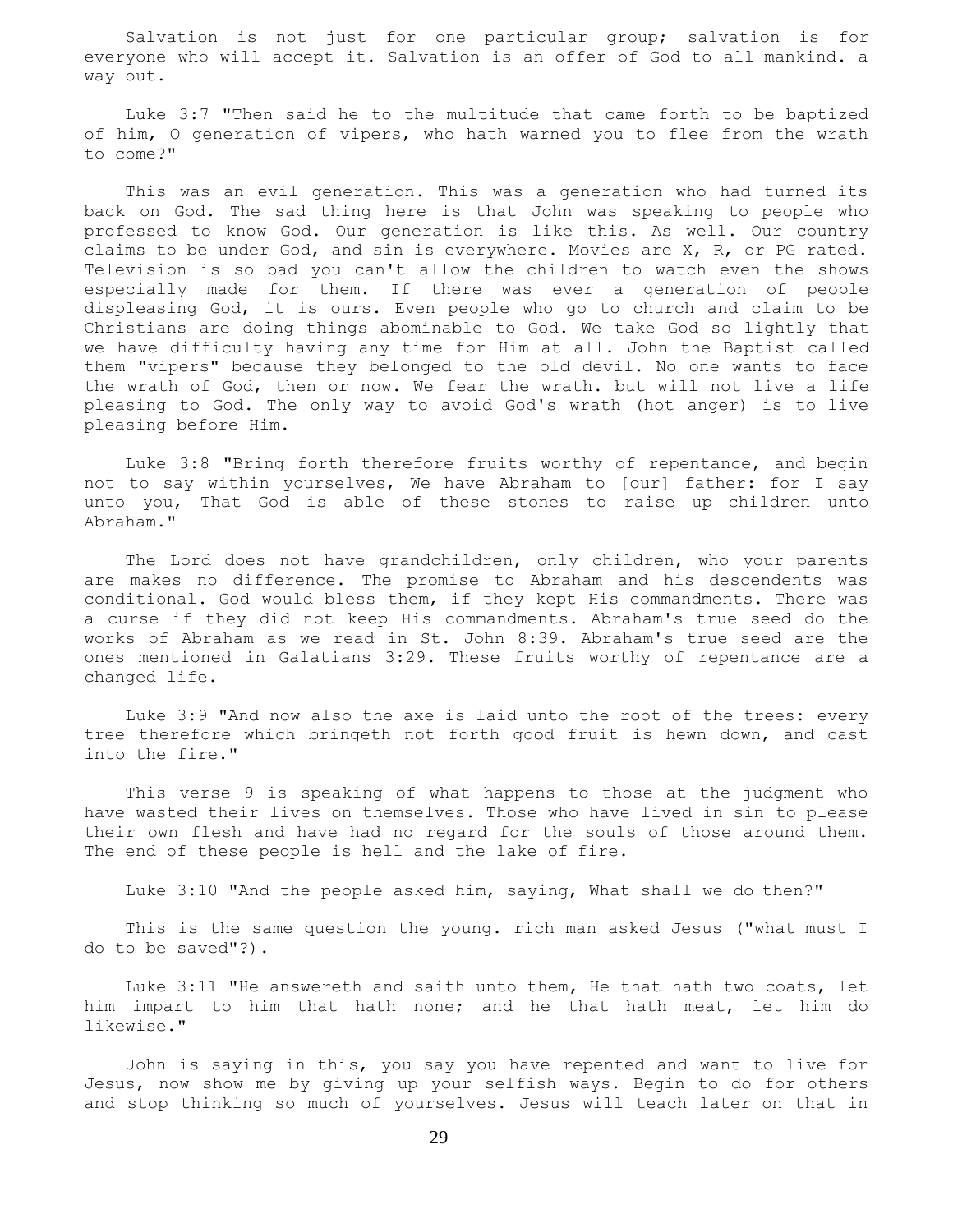as much as you have done this for the least of these, you have done it for Him. Giving to someone who cannot possibly pay you back is giving to God.

 Luke 3:12 "Then came also publicans to be baptized, and said unto him, Master, what shall we do?"

 These publicans were people who collected taxes for the Romans. This is a very good question they have asked.

 Luke 3:13 "And he said unto them, Exact no more than that which is appointed you."

 Some of the tax collectors took bribes and pocketed some of the money for themselves. This type of employment was looked down upon by the Jews, but it appears here that John is saying, "If you must do this job, be honest and don't put any more burden on the people than is required".

 Luke 3:14 "And the soldiers likewise demanded of him, saying, And what shall we do? And he said unto them, Do violence to no man, neither accuse [any] falsely; and be content with your wages."

We see, here, that many of the soldiers desired to be among those who repented and were ready for the coming of the Lord. John, again, tells them to do their job well without cruelty. He tells them to be careful and not to accuse anyone of a crime they did not do. Again, he reminds them to be satisfied with the wages they make and not to covet others' money or wealth. These soldiers being armed could cause others around them problems, if they desired. John is warning them not to do this.

 Luke 3:15 "And as the people were in expectation, and all men mused in their hearts of John, whether he were the Christ, or not;"

 It appears that many believed that John the Baptist was the "looked for" Messiah. They had expected Messiah for so long, and John seemed right for what they were looking for. Certainly, he was like no other man that they had ever come into contact with. They, also, know of his miracle birth to aged parents. The other gospels do not mention that many thought John to be Messiah. He was so different it is not surprising that many thought this to be Messiah.

 Luke 3:16 "John answered, saying unto [them] all, I indeed baptize you with water; but one mightier than I cometh, the latchet of whose shoes I am not worthy to unloose: he shall baptize you with the Holy Ghost and with fire:"

 John. here, is trying to cool down their belief that he might be Messiah. He tells them quickly. that he is not Messiah. John is attempting to prepare them for the Messiah. John the Baptist's message is "repent". "Repent", as we said before, means to have a change of heart, to turn from the old ways and walk in a better life. The baptism of John was certainly different from Jesus' baptism. John's was the baptism of repentance, the washing away of sins and rising to a new and better life. The baptism of Jesus sets you on fire to work for Him. This baptism of John was not the baptism of power from on high. This baptism of fire was the baptism evident at Pentecost. John knew that he was not Messiah and was quick to tell others that he was not. He was a voice proclaiming the coming of the Saviour. this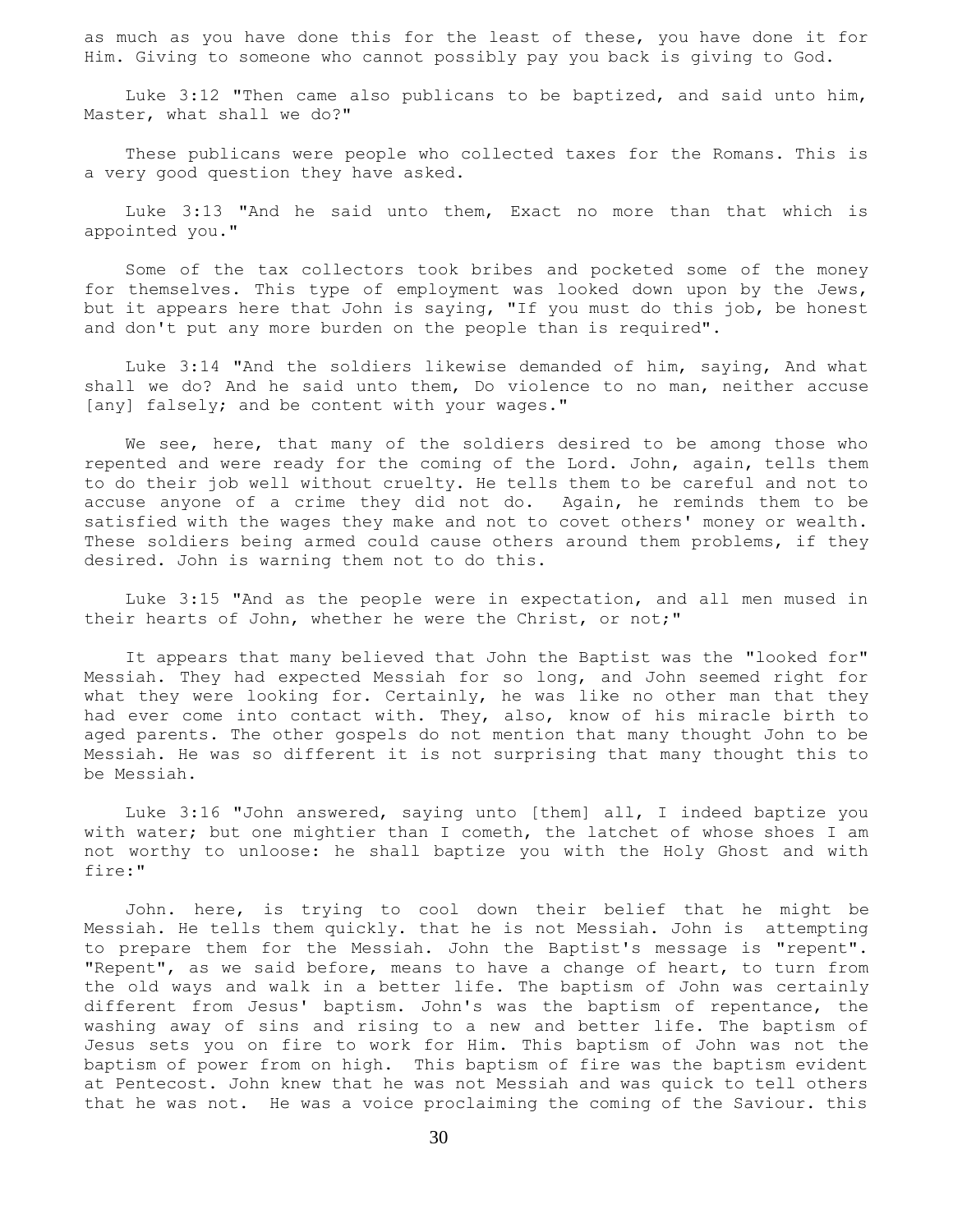baptism of fire the Messiah would bring would burn away the sin and set all who receive it on fire to work for Messiah. Just as Isaiah's lips were purged with fire in Isaiah 6:6.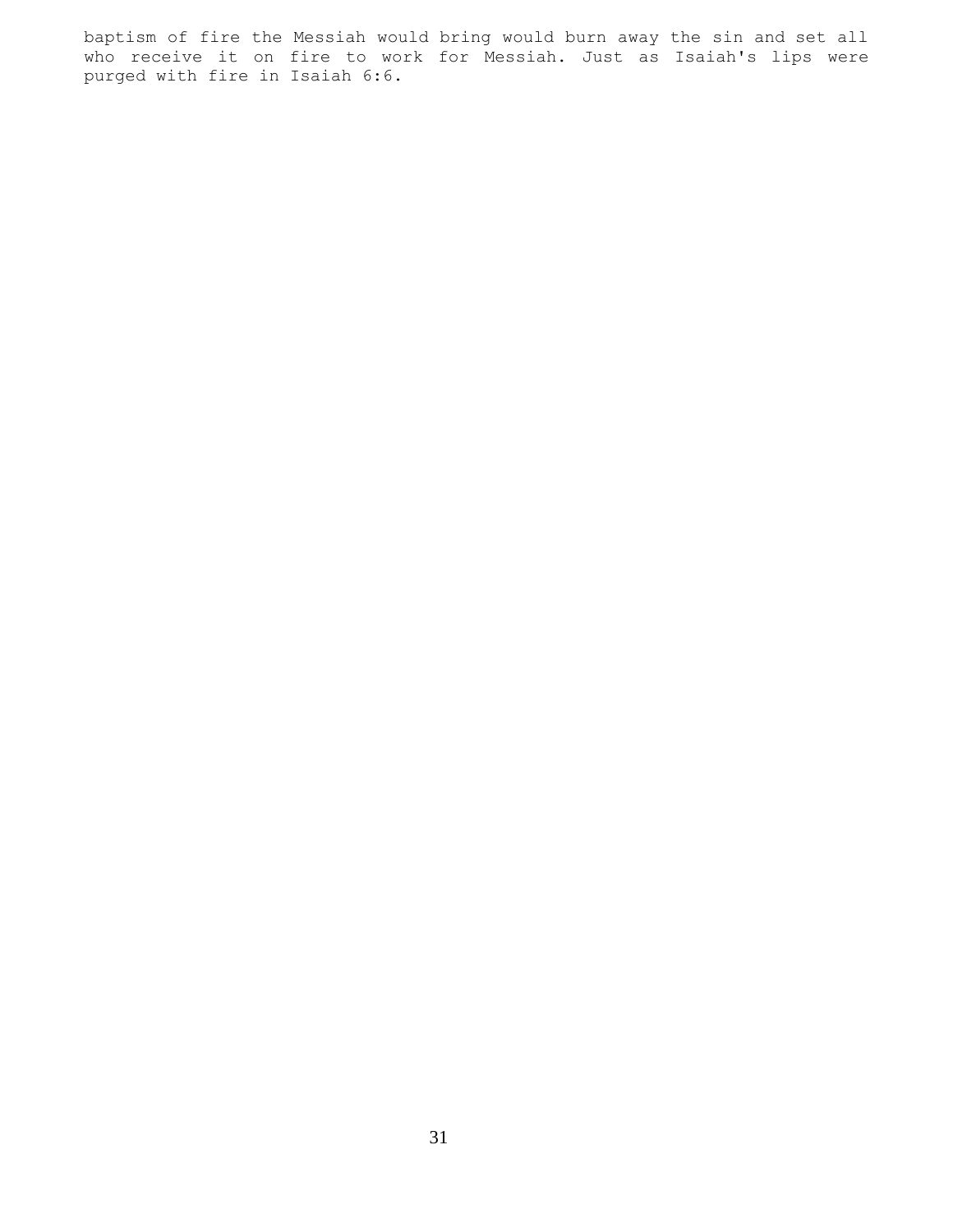## Luke 7 Questions

1. In verse 1, who did the Word of God come to? 2. Where was he when the Word came? 3. Who was reigning at the time? 4. Who were the 2 high priests at this time? 5. Who was this "John" the son of? 6. This message that John gets is to what? 7. What was John preaching? 8. In what area did he preach? 9. What does repent actually mean? 10. What is the great commission given to believers? 11. What had Isaiah prophesied about John? 12. What was John preparing the people for? 13. What does verse 5 really mean about the valleys being made low? 14. Who shall see the salvation of God? 15. What kind of generation did John call the multitude that came to be baptized? 16. Who were these people. really? 17. How can we relate them to people of our day? 18. How is the only way to avoid God's wrath? 19. What did John warn them about Abraham? 20. What lowly thing did John say that God could raise seed of Abraham from? 21. What did John tell the soldiers to do? 22. Who are Abraham's true seed? 23. These fruits worthy of repentance are what? 24. If a tree does not bring forth good fruit. what is done to it? 25. What kind of fate awaits those who refuse Jesus? 26. What question did they ask John? 27. In verse 11. what was John really saying to them? 28. Who were the publicans? 29. How could they be saved? 30. What changes did John tell them to make in their lives? 31. What did John tell the soldiers to do? 32. Who did the people believe John was? 33. Why did they believe this? 34. What was the difference in John's baptism and the baptism of Jesus? 35. What does Jesus' baptism cause you to do?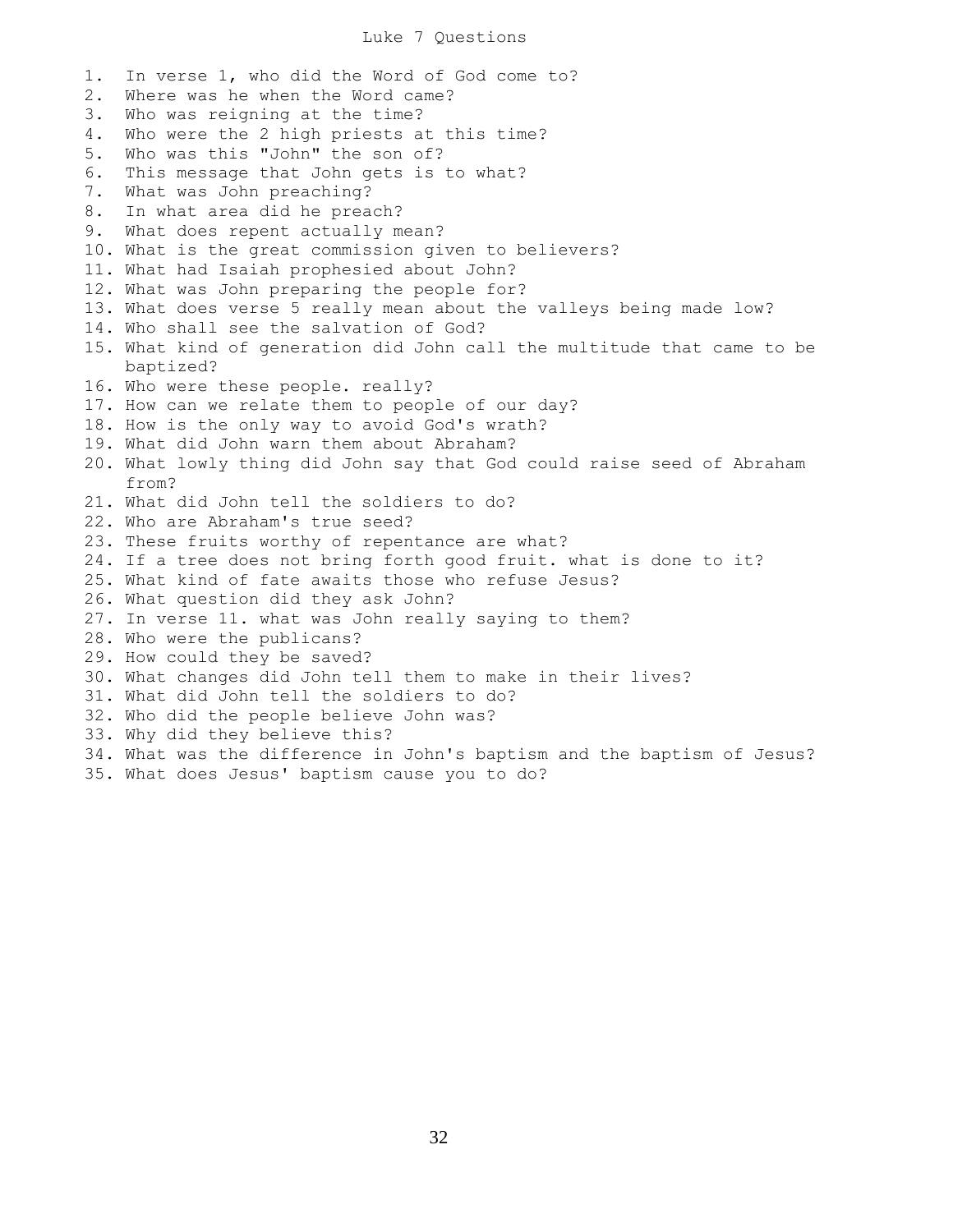We will begin this lesson in Luke 3:17. We have just learned in the previous lesson that many thought John the Baptist to be Messiah. John quickly tells them that he is not. He had explained by saying his baptism was of water and Jesus' baptism was of fire. Now we will pick up in verse seventeen.

 Luke 3:17 "Whose fan [is] in his hand, and he will throughly purge his floor, and will gather the wheat into his garner; but the chaff he will burn with fire unquenchable."

 This is a prophetic statement by John speaking of the separation Jesus will make of His own from the evil on Judgment day. Christians are the wheat. The Lord will gather us unto Him, but the chaff (unbeliever) has nothing but the lake of fire to look forward to. This fan in His hand just means that He can get this all stirred up and going all by Himself. When you fan a fire, it burns hotter. His floor will be clean, regardless of what must be done to cleanse it. Jesus taught the separation of good from evil here on the earth and also taught in the parable of the wheat and the chaff the different fates of the two. Notice in verse 17, that it is Jesus who is the Judge.

 Luke 3:18 "And many other things in his exhortation preached he unto the people."

 Verse 40 of Acts chapter 2 is possibly speaking of the same thing. Acts 2:40 "And with many other words did he testify and exhort, saying, Save yourselves from this untoward generation." You see that what both of these are saying is the same. John's message was repent and be baptized. The thing that was different was that he spoke to each individual something that they could relate to. He preached what they needed to hear. He spoke loudly to some and to others in a gentle voice. He said whatever would touch their heart and cause them to repent.

 Luke 3:19 "But Herod the tetrarch, being reproved by him for Herodias his brother Philip's wife, and for all the evils which Herod had done,"

 Herod was a very evil ruler. John the Baptist is beheaded by him later on as John's ministry grows. John had told Herod that he was living in sin, because he had taken his own brother's wife to live with. Strangely enough, Herod was afraid of John.

Luke 3:20 "Added yet this above all, that he shut up John in prison."

 Herod knew that John was telling him the truth. Herod had great respect for John even though he put John in prison. As we said, Herod was afraid of John. Herod knew the people would follow John, if he asked them. I really believe Herod's greatest fear was not in John leading an army against him but was fear of John's God. He didn't like John going around telling that he should not be living with his brother Philip's wife, either.

 Luke 3:21 "Now when all the people were baptized, it came to pass, that Jesus also being baptized, and praying, the heaven was opened,"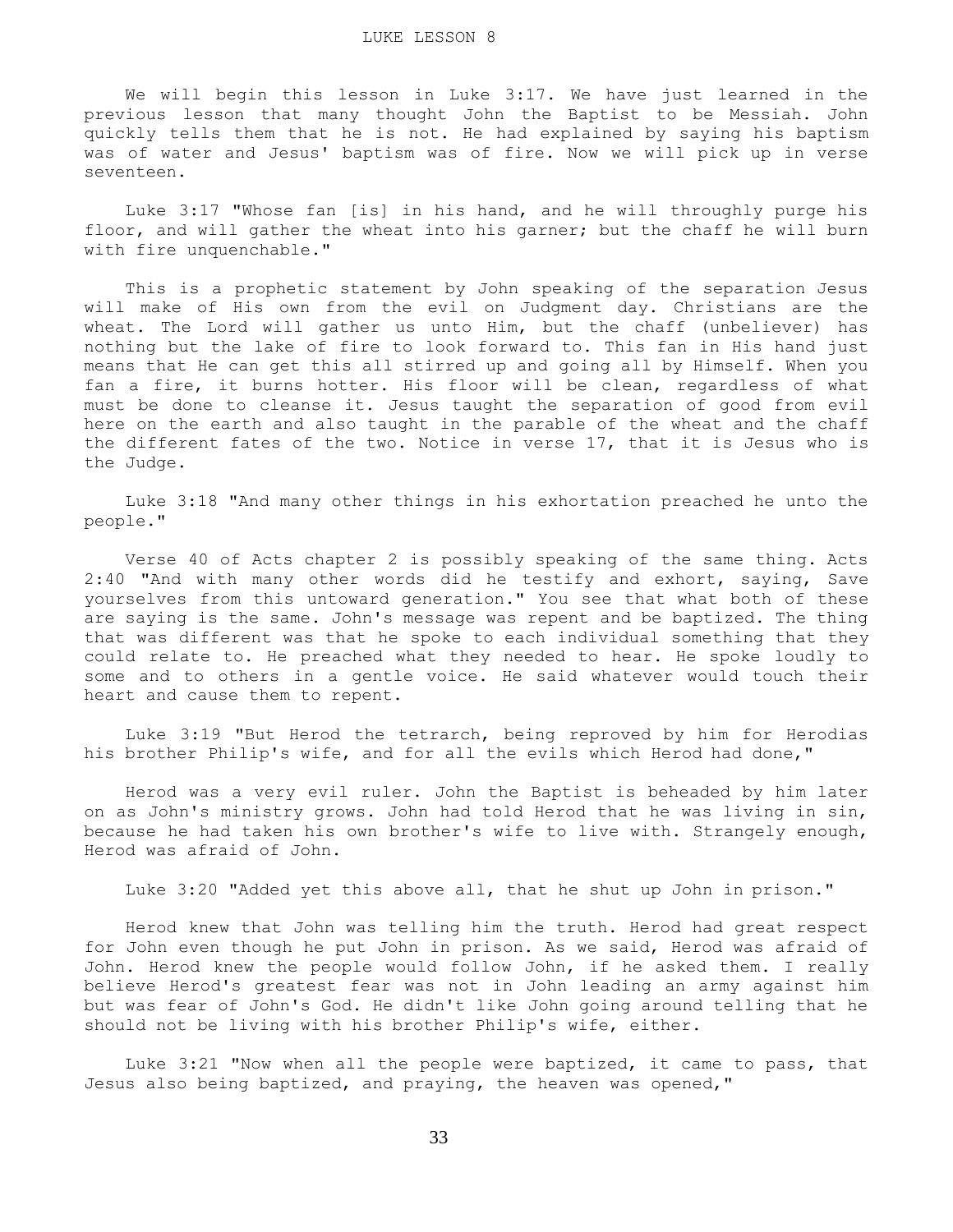This does not mean that the whole countryside was baptized. It just means "all" of the people who "wanted" to be baptized. In other words. Jesus didn't come in and stop others so that He might be baptized first. The other gospels do not mention prayer at the baptism. It appears that Jesus was praying, and the heaven opened.

 Luke 3:22 "And the Holy Ghost descended in a bodily shape like a dove upon him, and a voice came from heaven, which said, Thou art my beloved Son; in thee I am well pleased."

 We see here God the Father speaking from heaven, God the Son being baptized, and God the Holy Ghost appearing as dove. We have discussed in these lessons, over and over, that God is a Spirit and can appear in any form He wants to. the Dove, however, throughout Scripture symbolizes the Holy Spirit or Holy Ghost. We see at Jesus' baptism the Godhead. The Father approved everything Jesus did. Those who heard this voice should never have a doubt who Jesus was. We should never forget that Jesus was then, and always will be God: God the Word before He came to earth and God the Son for His stay on earth. The Spirit of God dwelled in Him. Jesus was baptized not for His own benefit (he didn't need to be baptized). but for ours. He wanted to show us that being baptized was important.

 Luke 3:23 "And Jesus himself began to be about thirty years of age, being (as was supposed) the son of Joseph, which was [the son] of Heli,"

 Genealogies are given for man. This is why it was necessary to show the genealogy of Joseph, who was not even Jesus' Father. The world thought that Jesus was Joseph's son so the line had to show back from Joseph to David. This genealogy differs in a few ways from Matthew. This genealogy goes back to Adam and God, whereas the one in Matthew begins with Abraham. Very good records were kept in the Hebrews' line of King David. As I said, genealogies are kept for the world, not for God. We will not belabor the point here. Note that Jesus was 30 years old when His official ministry began. The fact of Him being 30, 3X10 shows us that God is dealing with mankind (world government). Also, Hebrew men in the service of God began their ministry at 30.

 Luke 3:24 "Which was [the son] of Matthat, which was [the son] of Levi, which was [the son] of Melchi, which was [the son] of Janna, which was [the son] of Joseph," Luke 3:25 "Which was [the son] of Mattathias, which was [the son] of Amos, which was [the son] of Naum, which was [the son] of Esli, which was [the son] of Nagge," Luke 3:26 "Which was [the son] of Maath, which was [the son] of Mattathias, which was [the son] of Semei, which was [the son] of Joseph, which was [the son] of Juda,"

 You may notice that the names are not always identical in Matthew and Luke. Possibly, the place that each of them got the records from spelled them a little different. I do not believe that to be important. The names that are significant are the same in both lines.

 Luke 3:27 "Which was [the son] of Joanna, which was [the son] of Rhesa, which was [the son] of Zorobabel, which was [the son] of Salathiel, which was [the son] of Neri," Luke 3:28 "Which was [the son] of Melchi, which was [the son] of Addi, which was [the son] of Cosam, which was [the son] of Elmodam, which was [the son] of Er," Luke 3:29 "Which was [the son] of Jose,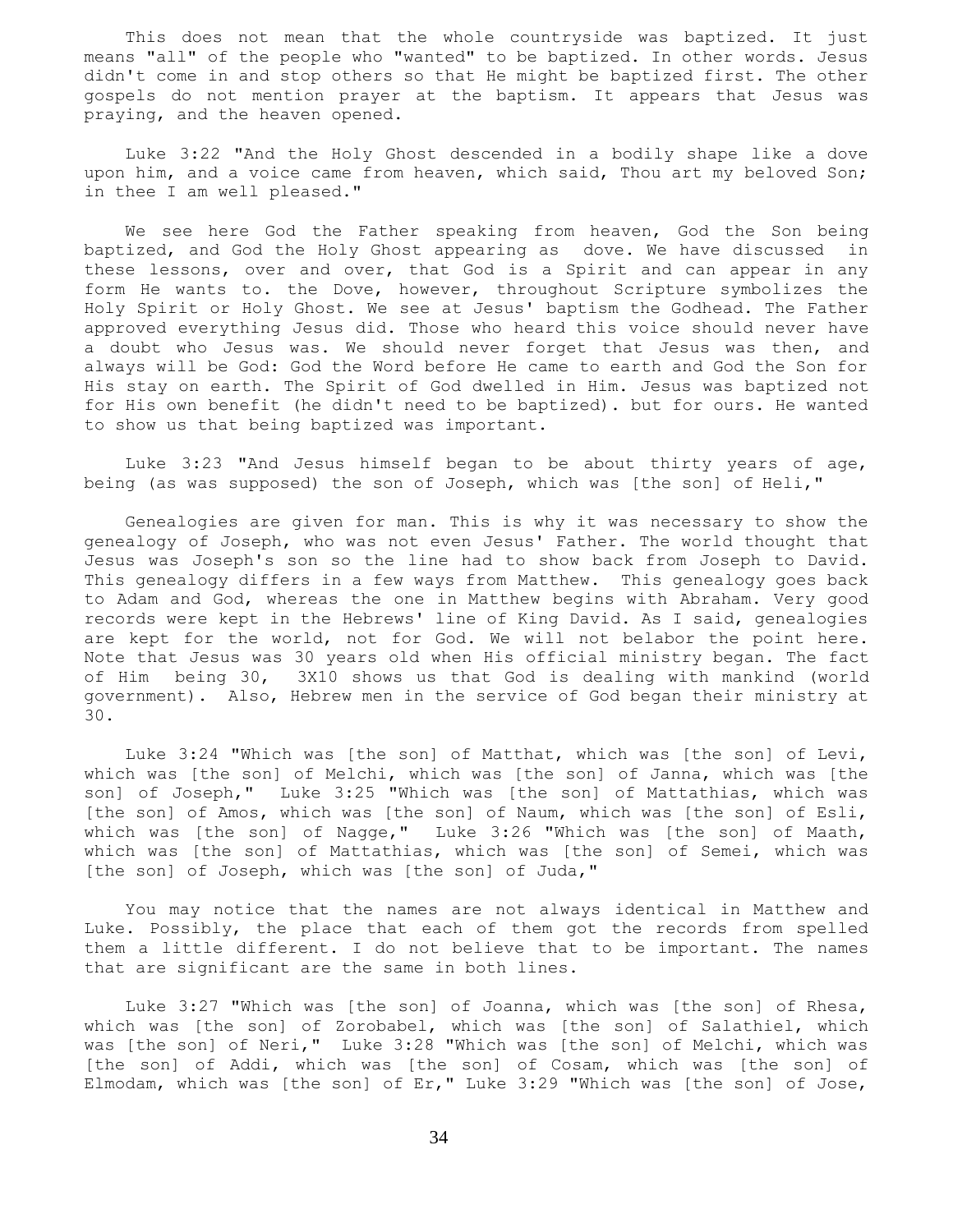which was [the son] of Eliezer, which was [the son] of Jorim, which was [the son] of Matthat, which was [the son] of Levi,"

 These descendents mentioned in Luke many believe to be the line to Jesus through Mary. even though it is not stated at the outset.

 Luke 3:30 "Which was [the son] of Simeon, which was [the son] of Juda, which was [the son] of Joseph, which was [the son] of Jonan, which was [the son] of Eliakim," Luke 3:31 "Which was [the son] of Melea, which was [the son] of Menan, which was [the son] of Mattatha, which was [the son] of Nathan, which was [the son] of David,"

 It is very important to the Hebrews for David to be in the direct lineage of Jesus. They really expected Messiah to be a strong man of war like David. They thought Messiah would free them from the Roman rule.

 Luke 3:32 "Which was [the son] of Jesse, which was [the son] of Obed, which was [the son] of Booz, which was [the son] of Salmon, which was [the son] of Naasson,"

 We see in this "Booz", the husband of Ruth, that there were Hebrew and Gentile roots. You see, Ruth was a Moabite woman (Gentile). Ruth, a Gentile, and Booz, a Hebrew, were in the direct lineage of Jesus.

 Luke 3:33 "Which was [the son] of Aminadab, which was [the son] of Aram, which was [the son] of Esrom, which was [the son] of Phares, which was [the son] of Juda,"

 We know that Jesus was the Lion of the tribe of Juda. Here we see Juda in the lineage.

 Luke 3:34 "Which was [the son] of Jacob, which was [the son] of Isaac, which was [the son] of Abraham, which was [the son] of Thara, which was [the son] of Nachor,"

 Of course, this is one of the most important genealogy connections, because the promise was to come through Abraham, Isaac, and Jacob. This shows covenant connection.

 Luke 3:35 "Which was [the son] of Saruch, which was [the son] of Ragau, which was [the son] of Phalec, which was [the son] of Heber, which was [the son] of Sala," Luke 3:36 "Which was [the son] of Cainan, which was [the son] of Arphaxad, which was [the son] of Sem, which was [the son] of Noe, which was [the son] of Lamech,"

 We see, here, the Hebrew nation came from Shem. In our Genesis study, we go into Noah's three sons starting the three types of people. The Negroid, Asiatics, and the Caucasians, We see the Hebrews as descendents of Shem. We also see Noah, who was saved from world destruction.

 Luke 3:37 "Which was [the son] of Mathusala, which was [the son] of Enoch, which was [the son] of Jared, which was [the son] of Maleleel, which was [the son] of Cainan," Luke 3:38 "Which was [the son] of Enos, which was [the son] of Seth, which was [the son] of Adam, which was [the son] of God."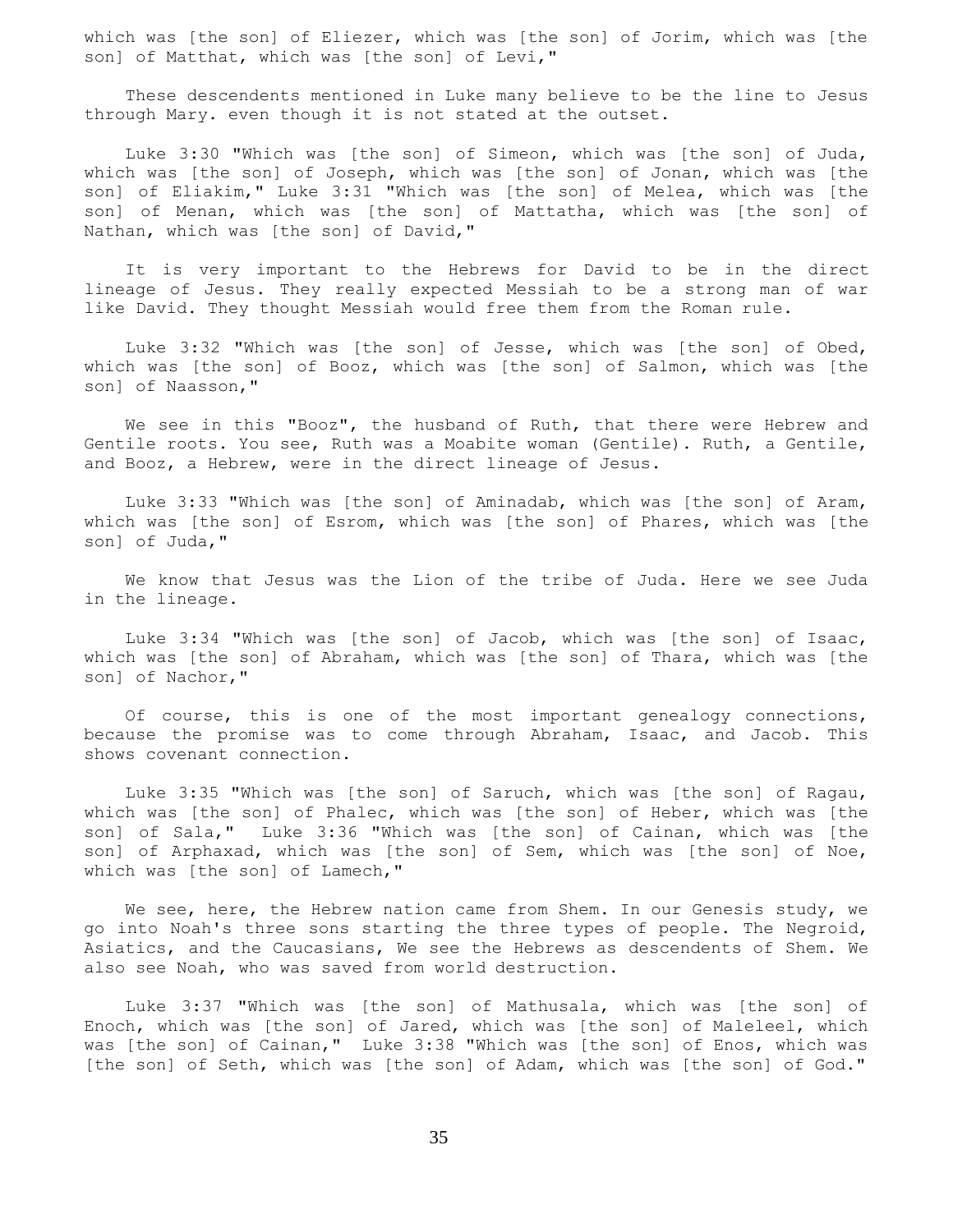Seth, you remember, was the son given to Adam and Eve to replace Abel who Cain killed. His line was the godly line.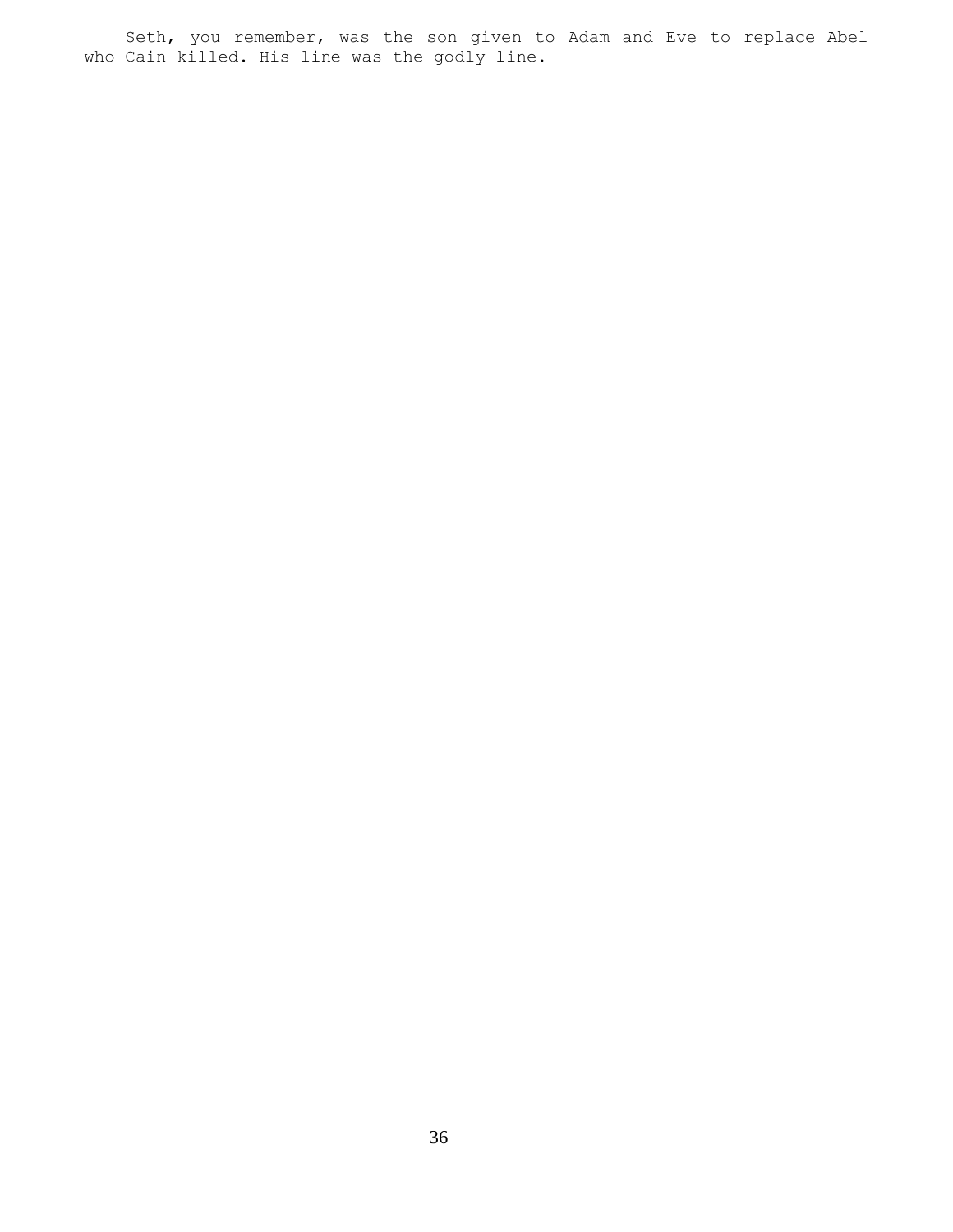## Luke 8 Questions

1. Many thought John the Baptist to be whom? 2. How did John explain that he was not who they thought? 3. What happens to the chaff? 4. Who separates the evil and the good on judgment day? 5. What was John's message? 6. What had John told Herod that disturbed him? 7. What did Herod do to John? 8. Why was Herod afraid of John? 9. Who baptized Jesus? 10. What is said in Luke that is not in the other gospels? 11. How did the Holy Ghost appear at the baptism? 12. What did God the Father do at Jesus' baptism? 13. What symbolizes the Holy Spirit of God? 14. How old was Jesus when He was baptized? 15. Who are genealogies given for? 16. This genealogy in Luke is believed by many to be whose? 17. Messiah was to come in whose line? 18. Hebrew men in the service of God began at what age? 19. Jesus was the Lion of the tribe of 20. What did the Hebrews expect Messiah to be like? 21. What is significant about Booz? 22. Why are Abraham. Isaac, nd Jacob important in the lineage of Jesus? 23. Of Noah's three sons, which one did the Hebrews descend from? 24. What do the 3 sons of Noah represent? 25. Who did Seth replace? 26. Of Adam and Eve's sons, which did the godly line descend from?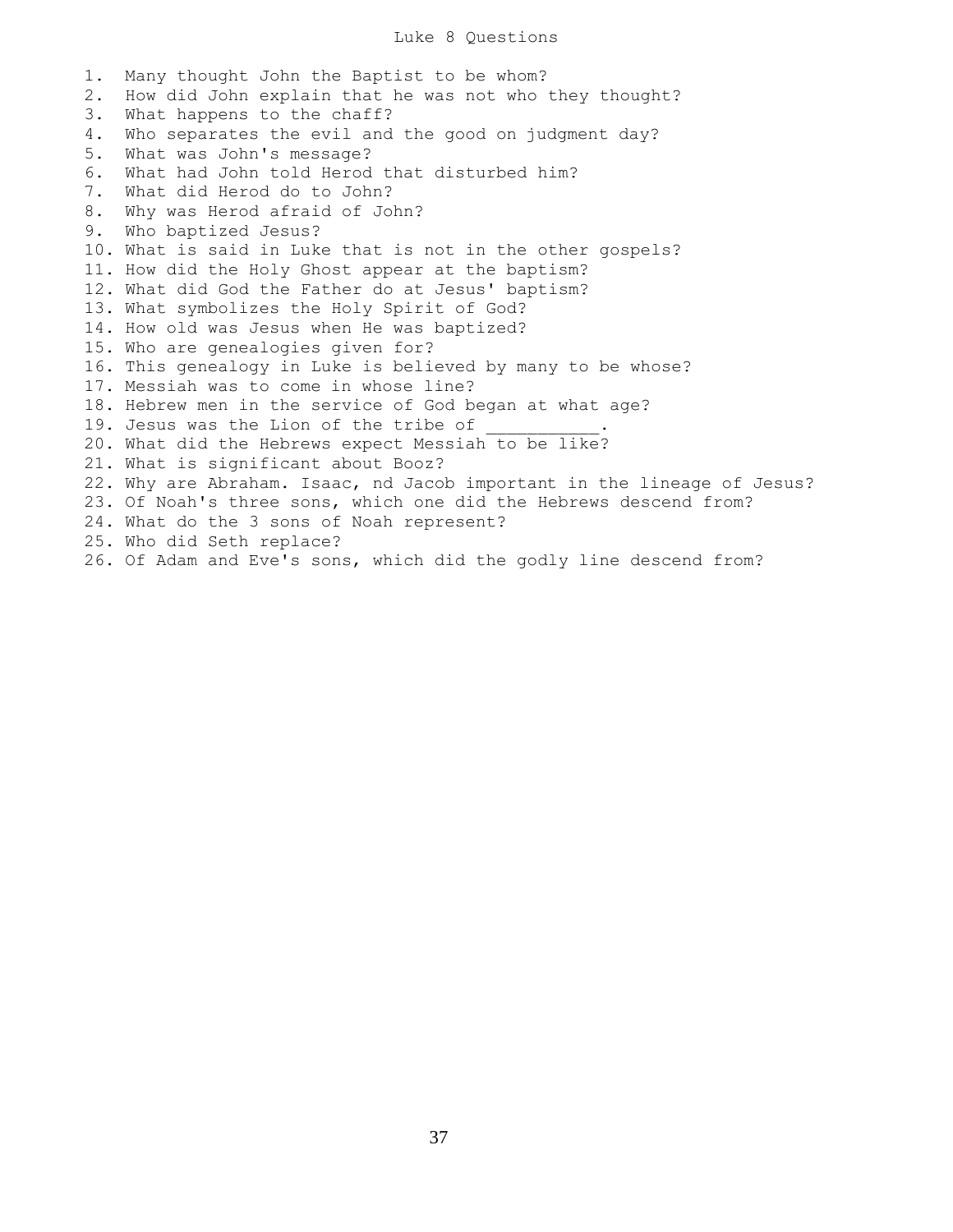We will begin this lesson in Luke 4:1 "And Jesus being full of the Holy Ghost returned from Jordan, and was led by the Spirit into the wilderness,"

 Jesus had just been baptized in the Jordan River by John the Baptist. The Holy Ghost had descended on Him at His baptism. We see, here, that He was full of the Holy Ghost. Jesus was led by the Spirit of God into the wilderness. Spirit is capitalized which means this is God's Spirit. The Spirit leading Jesus into the wilderness was so that He could face all the temptations of life. We see in Hebrews 2:17-18, that this temptation would be so that He could better understand our temptations and be more sympathetic.

 Luke 4:2 "Being forty days tempted of the devil. And in those days he did eat nothing: and when they were ended, he afterward hungered."

 "Forty", throughout the Bible, is symbolic of time of testing, Forty days and nights it rained on Noah. Forty days and nights Moses was on the mount to receive the Ten Commandments. Forty days and nights Goliath challenged Israel before David accepted the challenge. Forty days and nights the children of Israel searched out the promised land and wandered 40 years in the wilderness to compensate for their 40 days of unbelief. Mothers were purified after giving birth to a son on the 40th day. Jesus ministered 40 days and nights after resurrection to the time He was carried away into heaven. There are so many other 40's such as David. Saul, and Solomon each reigned 40 years. I think the point is made. We, also, see that Jesus fasted completely. A fast consists of total separation from worldly things. Food and drink are just a part of a fast. Jesus didn't drink juice or anything to sustain Him. This fast was total. At the end of this fast, He was hungry.

 Luke 4:3 "And the devil said unto him, If thou be the Son of God, command this stone that it be made bread."

 Just as the old devil asked Eve. "Did God say?"; he says to Jesus here. "if thou be the Son of God". He tries to plant a doubt. He spoke to Jesus' weakness at the moment, because we just read that Jesus was hungry. Jesus could command the stone, and it be made bread; but He didn't. Whether the devil was standing there in visible form or not. I cannot tell. In fact, it really doesn't matter. this temptation is real. I really think the devil already knows Jesus is the Son of God, but just wants Jesus to doubt. He will do that to us, also, if we will listen.

 Luke 4:4 "And Jesus answered him, saying, It is written, That man shall not live by bread alone, but by every word of God."

 Jesus is very smart. He answers the devil with the Word of God. He says, "It is written". Jesus is the Bread, He is the Word, He is the Life. He is really saying that you have to have Jesus to have life. Eating from the Holy Bible, the Word of God, every day is much more important than physical food. If you do without physical food, the worst thing that can happen to you is your body will die; but if you do not consume the Word of God. Your spirit will die. God fills our inner man when we read His Word.

38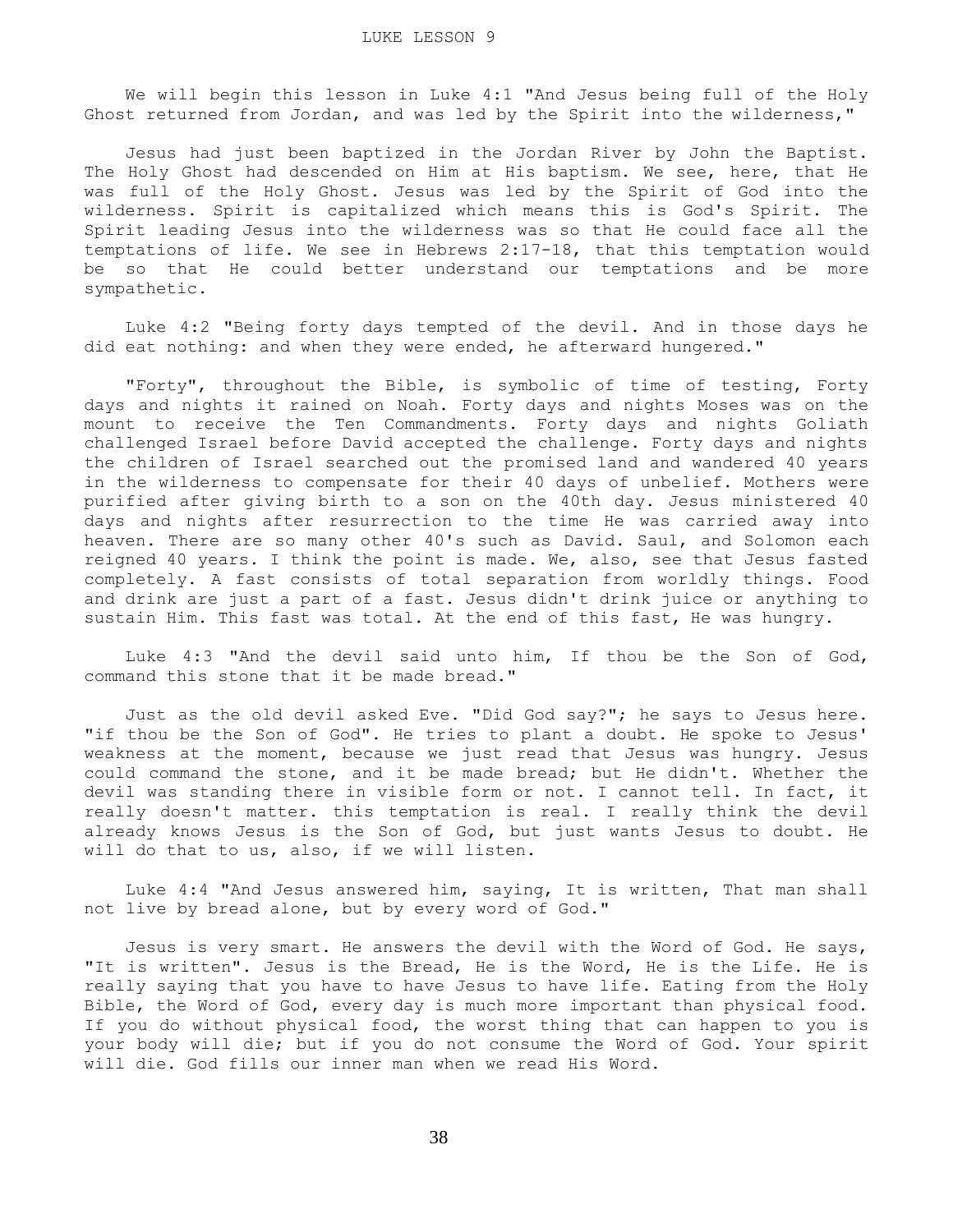Luke 4:5 "And the devil, taking him up into an high mountain, shewed unto him all the kingdoms of the world in a moment of time."

 This possibly is just trying to tempt Jesus to receive the world as His possession without going by the way of the cross. A temptation usually is an area where we have a desire. Jesus does have a desire to have all the people of the world to follow Him. The Lord Jesus knew that He would rule the world. When He returns, He will be Lord of lords and King of kings.

 Luke 4:6 "And the devil said unto him, All this power will I give thee, and the glory of them: for that is delivered unto me; and to whomsoever I will I give it."

 Adam turned his power over to Satan when he and Eve sinned in the garden, Satan does have power on the earth. but it is limited. Jesus defeated him on the cross. The Christians have power over Satan in the name of Jesus. The people who are not believers cannot use Jesus name to fight the devil.

Luke 4:7 "If thou therefore wilt worship me, all shall be thine."

 Of course, this is the biggest lie ever told. The devil has no reason to ever tell the truth.

 Luke 4:8 "And Jesus answered and said unto him, Get thee behind me, Satan: for it is written, Thou shalt worship the Lord thy God, and him only shalt thou serve."

 The very first of the Ten Commandments tell us that the Lord God is the only being to be worshipped. Jesus answers the devil each time with a Scripture. God's plan was for Jesus to rule over all the world, everything above the earth, and everything under the earth. Self-denial and sacrifice by Jesus would win Him rule. He rules over Satan, as well. At the name of Jesus, every knee shall bow. Philippians 2:10 "That at the name of Jesus every knee should bow, of [things] in heaven, and [things] in earth, and [things] under the earth;" Philippians 2:11 "And [that] every tongue should confess that Jesus Christ [is] Lord, to the glory of God the Father."

 Luke 4:9 "And he brought him to Jerusalem, and set him on a pinnacle of the temple, and said unto him, If thou be the Son of God, cast thyself down from hence:" Luke 4:10 "For it is written, He shall give his angels charge over thee, to keep thee:" Luke 4:11 "And in [their] hands they shall bear thee up, lest at any time thou dash thy foot against a stone."

 This Scripture that the devil was quoting from is found in Psalms 91:10- 12. It is given not only to Jesus, but to His followers, as well. Psalms 91:10 "There shall no evil befall thee, neither shall any plague come nigh thy dwelling." Psalms 91:11 "For he shall give his angels charge over thee, to keep thee in all thy ways." Psalms 91:12 "They shall bear thee up in [their] hands, lest thou dash thy foot against a stone." You see, the devil knows the Word of God. Usually when he quotes it, it is like this Scripture; he misquotes it. He changes a word here and there. Satan brought Jesus to the temple of God for this temptation. He tells Jesus, if you are who you say you are, show me. Jesus doesn't need to prove anything to the devil. the devil's pride was what got him into trouble, and he thought Jesus would surely be weak in this area.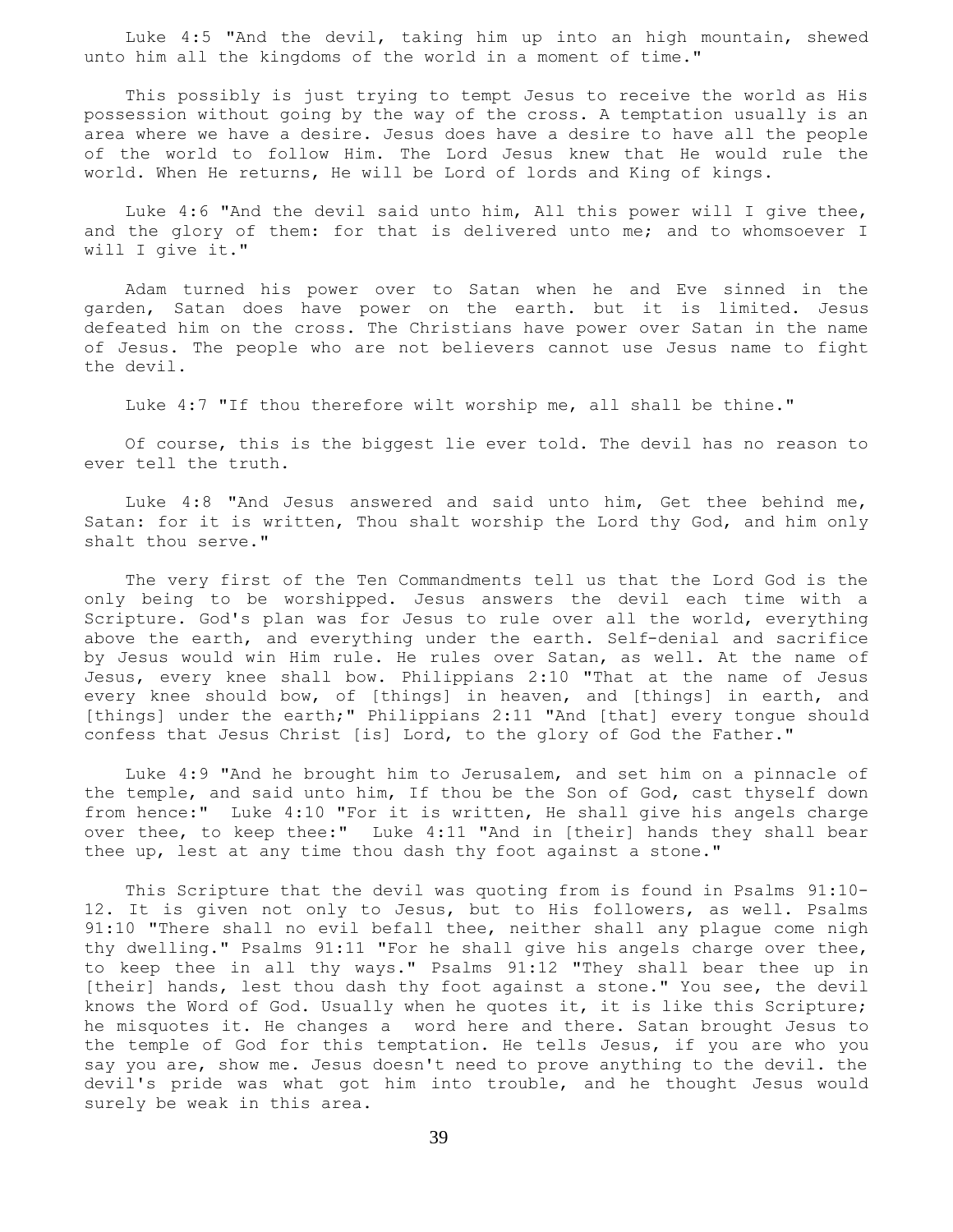Luke 4:12 "And Jesus answering said unto him, It is said, Thou shalt not tempt the Lord thy God."

 Even though we know for sure God is taking care of us, we should not do something foolish to prove it, Jesus, in these temptations, was tempted as we are tempted and yet without sin. He overcame the devil here. He always overcomes the devil. The devil is no match at all for Him.

 Luke 4:13 "And when the devil had ended all the temptation, he departed from him for a season."

 This temptation was actually every type of temptation. The devil went away defeated. Even in Jesus' weakest moment, He is stronger than the devil. The devil can't win. so he leaves.

 Luke 4:14 "And Jesus returned in the power of the Spirit into Galilee: and there went out a fame of him through all the region round about."

 In Matthew 4:11, we find that as soon as Jesus was through being tempted that angels came and ministered to Him. Luke skipped that and went headlong into the power of Jesus' walk. We see that Jesus' Spirit was powerful on the return into Galilee. the power of His ministry and miracles spread fast.

Luke 4:15 "And he taught in their synagogues, being glorified of all."

 It was not possible to hide His power of the Word from the people. His preaching was powerful. His teaching was not in His synagogue but theirs. When they heard Him, they were overwhelmed and glorified Him.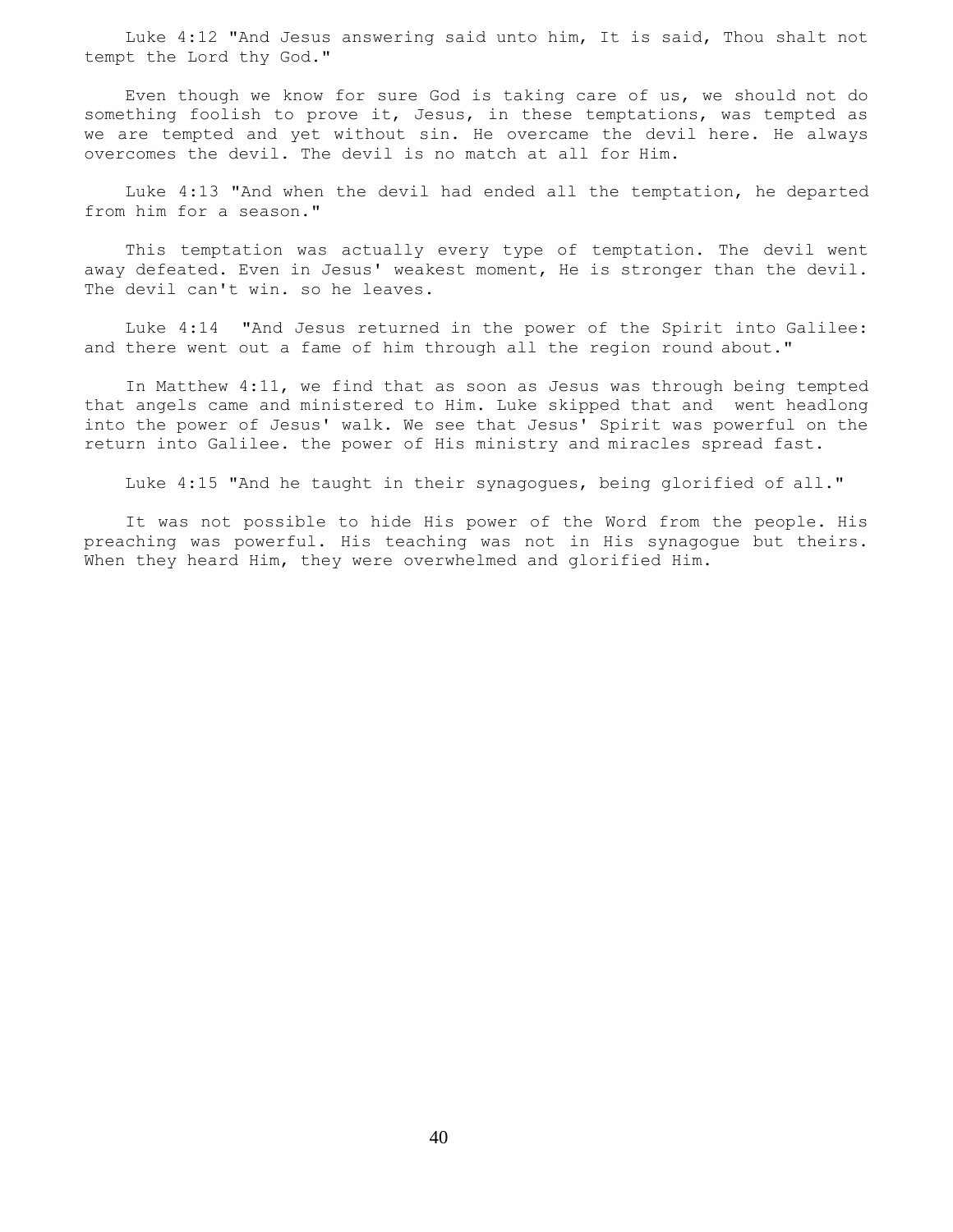1. When Jesus left Jordan, where did He go? 2. What caused Him to go there? 3. Why did He go there? 4. Why is Spirit capitalized in verse one? 5. In Hebrews 2, we learn why He went through that. What reason is given? 6. How many days was He tempted of the devil? 7. What did He eat during this time? 8. What is "40" symbolic of? 9. Name 4 other times 40 is used in the Bible. 10. What is a fast? 11. In verse 3. what did the devil question abut Jesus? 12. What did Satan tell Jesus to turn the stone into? 13. What was similar to Jesus' temptation in verse three and Eve's temptation? 14. How did Jesus answer Satan? 15. What should be more important to us than our daily bread? 16. What is the worst thing that could happen to you if you don't eat? 17. What can be even worse than that? 18. How does God fill our inner man? 19. When the devil took Jesus to the high mountain, what did he show Him? 20. When Jesus returns to the earth soon, who will He be? 21. In verse 6, what did the devil offer Jesus? 22. How do the Christians have power over Satan? 23. Who did Jesus say was the only one to worship? 24. Quote Philippians 2:10-11. 25. What did Satan quote Jesus from when he took Him to the temple top? 26. Where is this Scripture found? 27. Who. besides Jesus, is this Scripture for? 28. What really got the devil in trouble? 29. When Satan quotes Scripture, what does he do? 30. Even though we know God is faking care of us, we  $\mathcal{L}=\mathcal{L}^{\mathcal{L}}$ 31. When the devil stopped tempting Jesus, what did the devil do? 32. Jesus, in the power of the Spirit, went where?

33. Where did Jesus teach?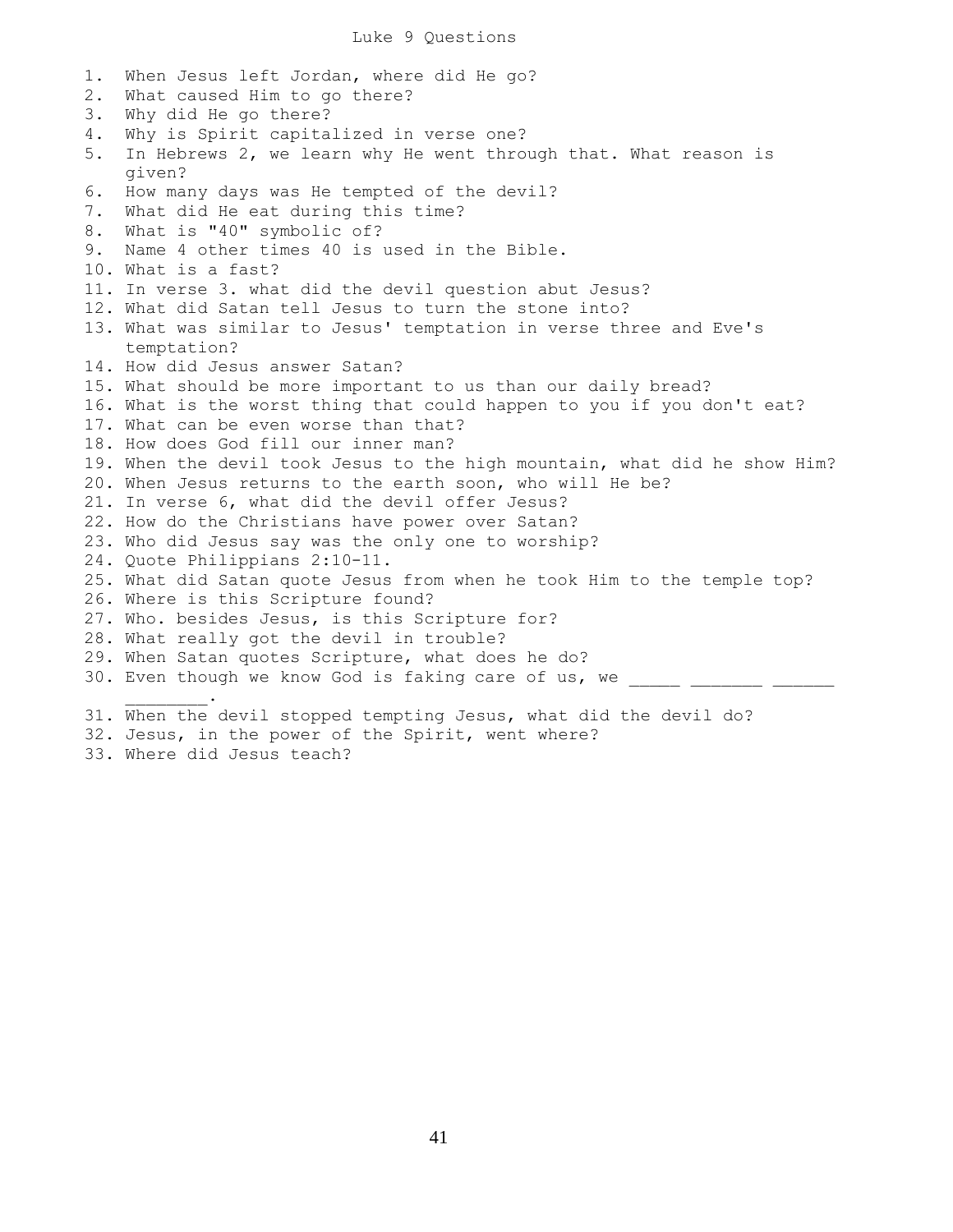We will begin this lesson in Luke 4:16 "And he came to Nazareth, where he had been brought up: and, as his custom was, he went into the synagoque on the sabbath day, and stood up for to read."

 Hebrew children were allowed to go to synagogue at 5 years old. Hebrew boys, after completing Bar Mitzva at 12, were expected to attend as an adult would. In the synagogue, it was the custom to stand and read from the Holy books. Jesus had already been attending, and his fame as a preacher had spread; so it was natural for Him to be the one to read. Nazareth was the town Jesus had lived in as a boy and was well known in this area.

 Luke 4:17 "And there was delivered unto him the book of the prophet Esaias. And when he had opened the book, he found the place where it was written,"

 This is the book of Isaiah. The head of the synagogue would bring the book out to be read. It appears that it was not turned to the Scripture Jesus intended to give, so He (Jesus) found the place He wanted to read from. The Scripture He was about to read was in Isaiah 61:1 "The spirit of the Lord GOD [is] upon me; because the LORD hath anointed me to preach good tidings unto the meek; he hath sent me to bind up the brokenhearted, to proclaim liberty to the captives, and the opening of the prison to [them that are] bound;" Isaiah 61:2 "To proclaim the acceptable year of the LORD, and the day of vengeance of our God; to comfort all that mourn;"

 Luke 4:18 "The Spirit of the Lord [is] upon me, because he hath anointed me to preach the gospel to the poor; he hath sent me to heal the brokenhearted, to preach deliverance to the captives, and recovering of sight to the blind, to set at liberty them that are bruised," Luke 4:19 "To preach the acceptable year of the Lord."

 Jesus, in this reading of the Scripture from Isaiah, is showing that this Scripture is fulfilled. Jesus, in just a few words, tells what His ministry on this earth will be. Jesus is filled to overflowing with the Spirit. He has the fullness of God. We know that Jesus was not a respecter of persons, but truly brings the gospel message to the poor; to those rejected by the world. He laid His hands on the sick and they recovered, He opened blind eyes, He raised the dead, He even went into hell itself and preached and brought those held captive out with Him. His miracles were so numerous and so great, all the books in the world could not contain them. He truly fulfilled this Scripture in Isaiah to the fullest.

 Luke 4:20 "And he closed the book, and he gave [it] again to the minister, and sat down. And the eyes of all them that were in the synagogue were fastened on him."

 When Jesus spoke, people marveled. He spoke with such authority. It was as if there was a supernatural drawing when the Lord Jesus spoke.

 Luke 4:21 "And he began to say unto them, This day is this scripture fulfilled in your ears."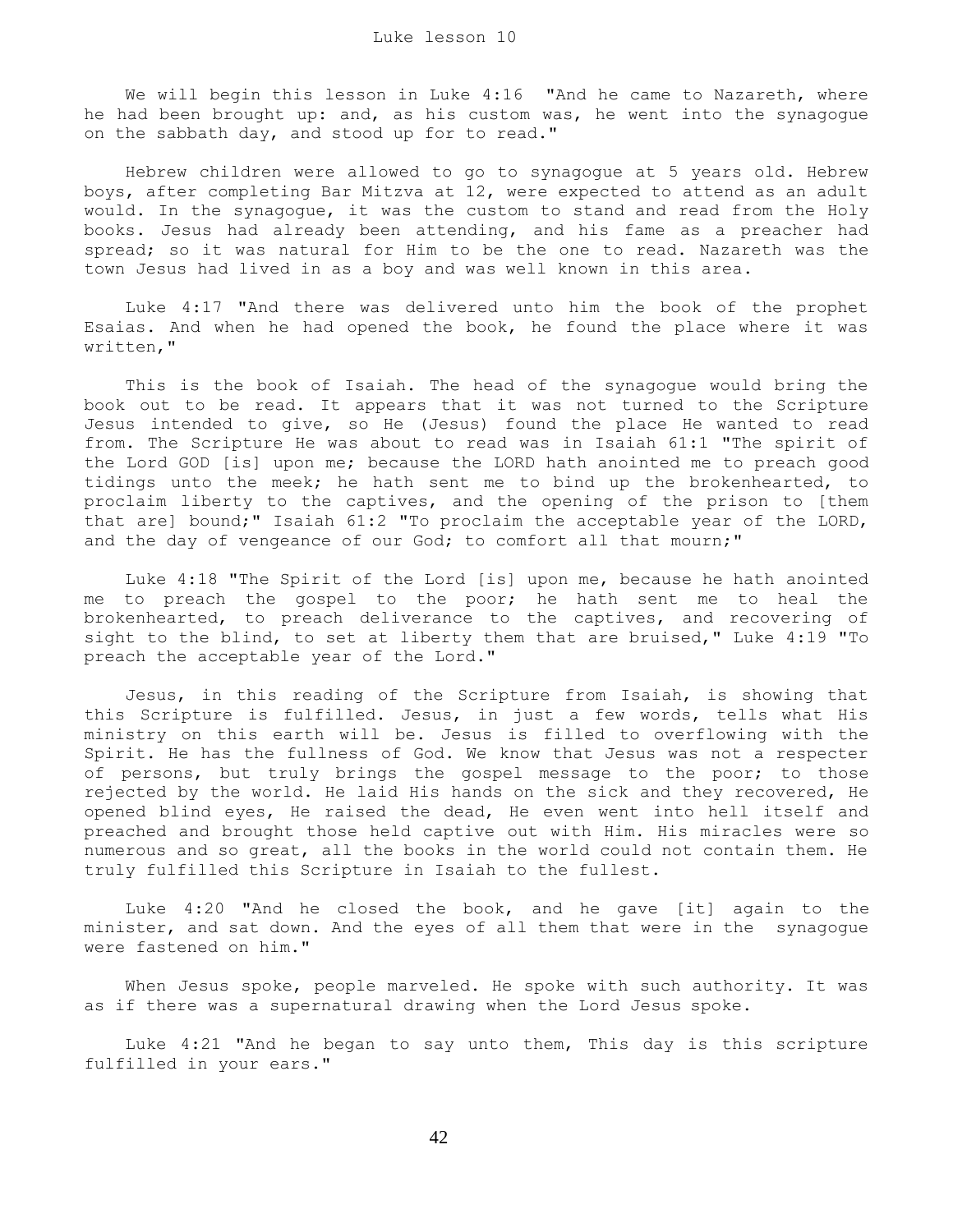Jesus very boldly tells them that He is the fulfillment of this Scripture.

 Luke 4:22 "And all bare him witness, and wondered at the gracious words which proceeded out of his mouth. And they said, Is not this Joseph's son?"

 We see, here, that Jesus' Words were so overwhelming that these people could not believe their own ears. Suddenly, they ask each other. "Isn't this the carpenter's son that lives down the road here? We saw Him grow up like our own children. How could He be the fulfillment of this Scripture?" They are still believing that Joseph is Jesus' Father. They are looking at the flesh, and not the Spirit. Even today, nearly 2000 years later, the world still says, "This cannot be God, He was just a man". Jesus was in fact. God the Son.

 Luke 4:23 "And he said unto them, Ye will surely say unto me this proverb, Physician, heal thyself: whatsoever we have heard done in Capernaum, do also here in thy country."

 We see people here who truly believe they know this carpenter's son and believe that this (by the wildest stretch of imagination) could not possibly be Messiah. They believe Him to be mad. Jesus will later on say that a prophet is not without honor save in his own country and in His own house. Those around Him, who knew Him, instead of asking Him for their healing will say heal yourself. Capernaum. also, was too close to home. Many did not believe there either, even though He did many miracles.

 Luke 4:24 "And he said, Verily I say unto you, No prophet is accepted in his own country." Luke 4:25 "But I tell you of a truth, many widows were in Israel in the days of Elias, when the heaven was shut up three years and six months, when great famine was throughout all the land;" Luke 4:26 "But unto none of them was Elias sent, save unto Sarepta, [a city] of Sidon, unto a woman [that was] a widow."

 Jesus is telling them, here, that just as all those widows in Elijah's time did not get help because they did not have faith, it would be that way here. To receive a miracle. you must have faith. Notice, here, that this drought and famine in Elijah's time lasted 3 1/2 years. This woman of Sarepte received Elijah into her home, and God miraculously fed them the whole time. Great miracles and great faith go hand in hand. there is no faith here, and there will be no great miracles because of it.

 Luke 4:27 "And many lepers were in Israel in the time of Eliseus the prophet; and none of them was cleansed, saving Naaman the Syrian."

 Naaman came to Elisha to be healed of leprosy, and Elisha told him to wash in the Jordan River seven times, He did, and his leprosy was gone. It is a beautiful story in Second Kings 5, beginning with verse 3. read all the way to the end of the chapter. There are many beautiful lessons. One of the most important of these lessons is that healing is not for sale.

 Luke 4:28 "And all they in the synagogue, when they heard these things, were filled with wrath,"

 They were filed with wrath, because Jesus was saying unto them, "Oh, ye of little faith". Jesus was telling them that they could not receive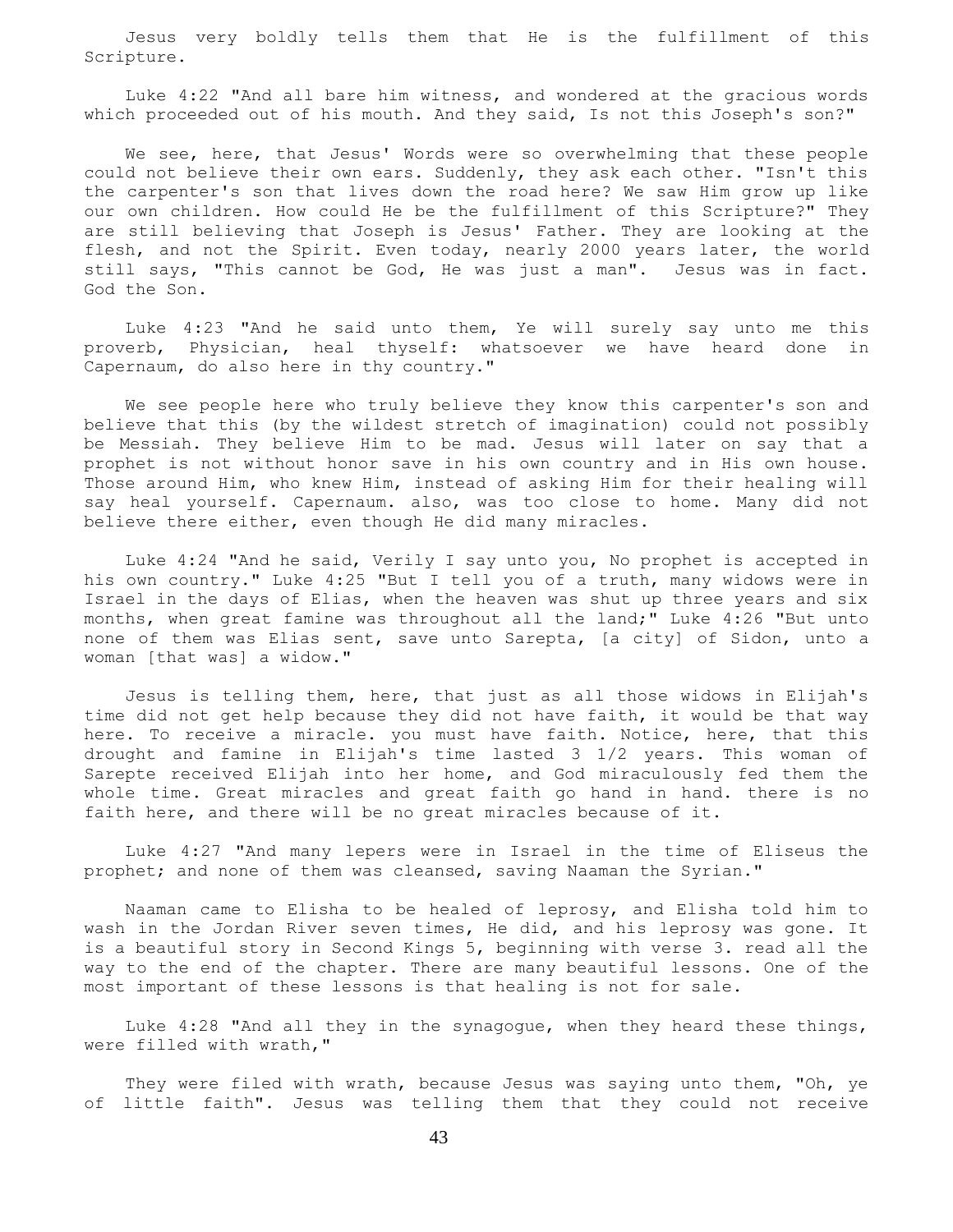anything of God because of their cold hearts. They could not see Jesus as anything else but Joseph's son.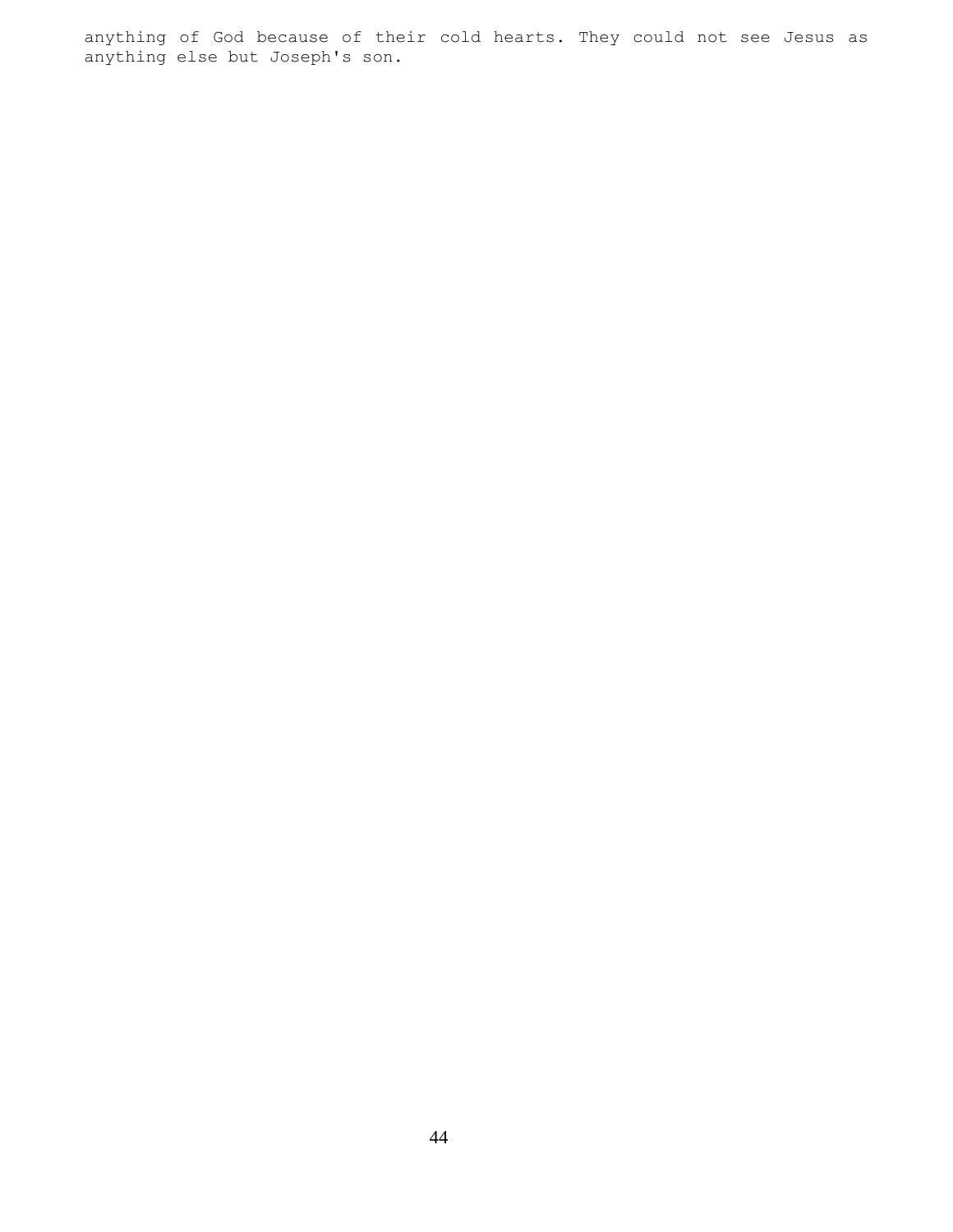1. Where was Jesus brought up? 2. What was Jesus' custom on the Sabbath day? 3. What did He do in the synagogue? 4. At what early age were Hebrew children allowed to go to synagogue? 5. At what age were Hebrew boys expected to attend? 6. We see here 18 years Jesus had been going to the synagogue. What had the preacher learned about Jesus in this time? 7. What book was brought to Jesus to read? 8. What chapter and verse did Jesus turn to? 9. In the Scripture. What had Jesus been anointed to do? 10. What special thing did Jesus say was now upon Him? 11. What was Jesus to preach? 12. Name 3 types of miracles Jesus did. 13. When He finished reading. Who was looking at Him? 14. Why were they staring at Jesus? 15. In verse 21. what does Jesus call Himself? 16. Who did these people believe Jesus to be? 17. After 2000 years. what do people believe about Jesus? 18. What proverb did Jesus say they would say unto Him? 19. What other city, besides Nazareth, would not believe? 20. They thought by the wildest stretch of imagination He could not be  $\overline{\phantom{a}}$  ,  $\overline{\phantom{a}}$  ,  $\overline{\phantom{a}}$  ,  $\overline{\phantom{a}}$  ,  $\overline{\phantom{a}}$  ,  $\overline{\phantom{a}}$  ,  $\overline{\phantom{a}}$  ,  $\overline{\phantom{a}}$  ,  $\overline{\phantom{a}}$  ,  $\overline{\phantom{a}}$  ,  $\overline{\phantom{a}}$  ,  $\overline{\phantom{a}}$  ,  $\overline{\phantom{a}}$  ,  $\overline{\phantom{a}}$  ,  $\overline{\phantom{a}}$  ,  $\overline{\phantom{a}}$ 21. Where is a prophet without honor? 22. How many years was there famine in the land in Elijah's time? 23. Where did Elijah stay during that time? 24. Why was the woman of Sarepta chosen? 25. Why did the other widows round about not get help? 26. What goes hand in hand with great miracles? 27. Who was brought to Elisha to be healed of leprosy? 28. What did Elisha tell him to do? 29. What is one of the most important lessons to be learned in this account in 2nd Kings? 30. How did the people accept this message?

31. What was Jesus actually saying to them?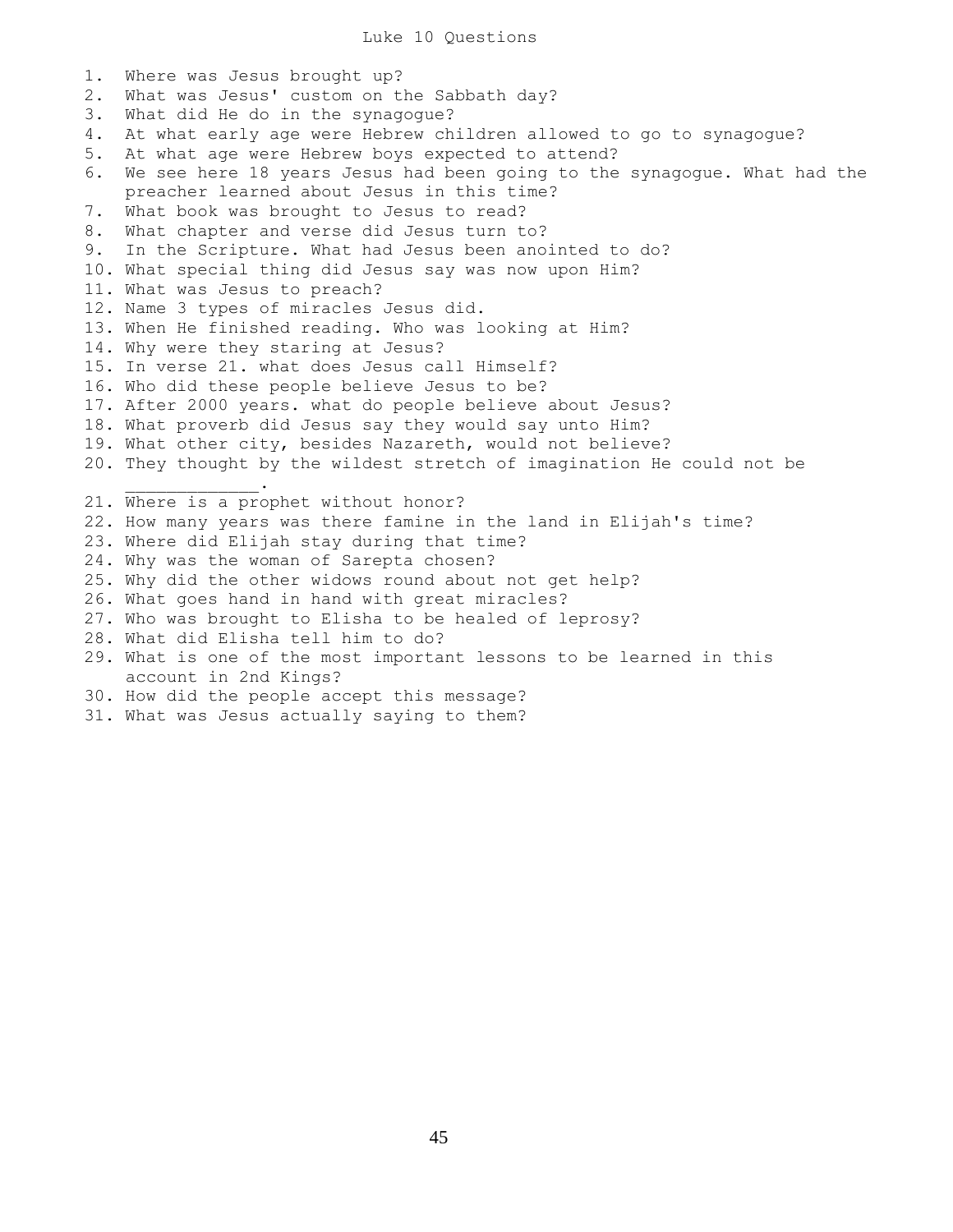We will begin this lesson in Luke 4:28 "And all they in the synagogue, when they heard these things, were filled with wrath,"

 In the last lesson, we saw Jesus telling these people that He was the fulfillment of the Scripture in Isaiah. They did not believe Jesus. They still believe He is Joseph's son. We will pick up now in verse 29.

 Luke 4:29 "And rose up, and thrust him out of the city, and led him unto the brow of the hill whereon their city was built, that they might cast him down headlong."

 Throughout the Bible, people who were thought to be false prophets were taken to a high hill outside the city and thrown off to kill them. We discussed how Jesus was so well known that they could not believe He was Messiah, because He grew up around them and was known as Joseph's son.

Luke 4:30 "But he passing through the midst of them went his way,"

 You see, no one could hold Jesus, if He didn't want them to. He disappeared right in the middle of them. Probably, He just blinded their eyes and walked right past them.

 Luke 4:31 "And came down to Capernaum, a city of Galilee, and taught them on the sabbath days."

 Capernaum is where Peter lived. It was on the banks of the sea of Galilee. Much of Jesus' ministry took place right here on the edge of the Sea of Galilee. the people at Capernaum were not very receptive of Jesus. They were very well acquainted with Jesus. They never did accept Him as Messiah. Of course, a handful of people recognized Him, but the majority did not.

 Luke 4:32 "And they were astonished at his doctrine: for his word was with power."

 The astonishment, as we said, was because they thought of Him as the carpenter's son. His word was powerful. You see, Jesus is the Word. (St. John 1:1)

 Luke 4:33 "And in the synagogue there was a man, which had a spirit of an unclean devil, and cried out with a loud voice,"

 Demonic spirits cannot stand to be in a holy place. this is why this spirit cried out. These evil spirits can dwell in a man.

 Luke 4:34 "Saying, Let [us] alone; what have we to do with thee, [thou] Jesus of Nazareth? art thou come to destroy us? I know thee who thou art; the Holy One of God."

 You see. these demons recognize Jesus because they lived in heaven with Him before they followed Lucifer. They had been angels in heaven, and when they chose to follow Lucifer, they became demons. Jesus was the Word of God in heaven. They know that they will be thrown into the lake of fire because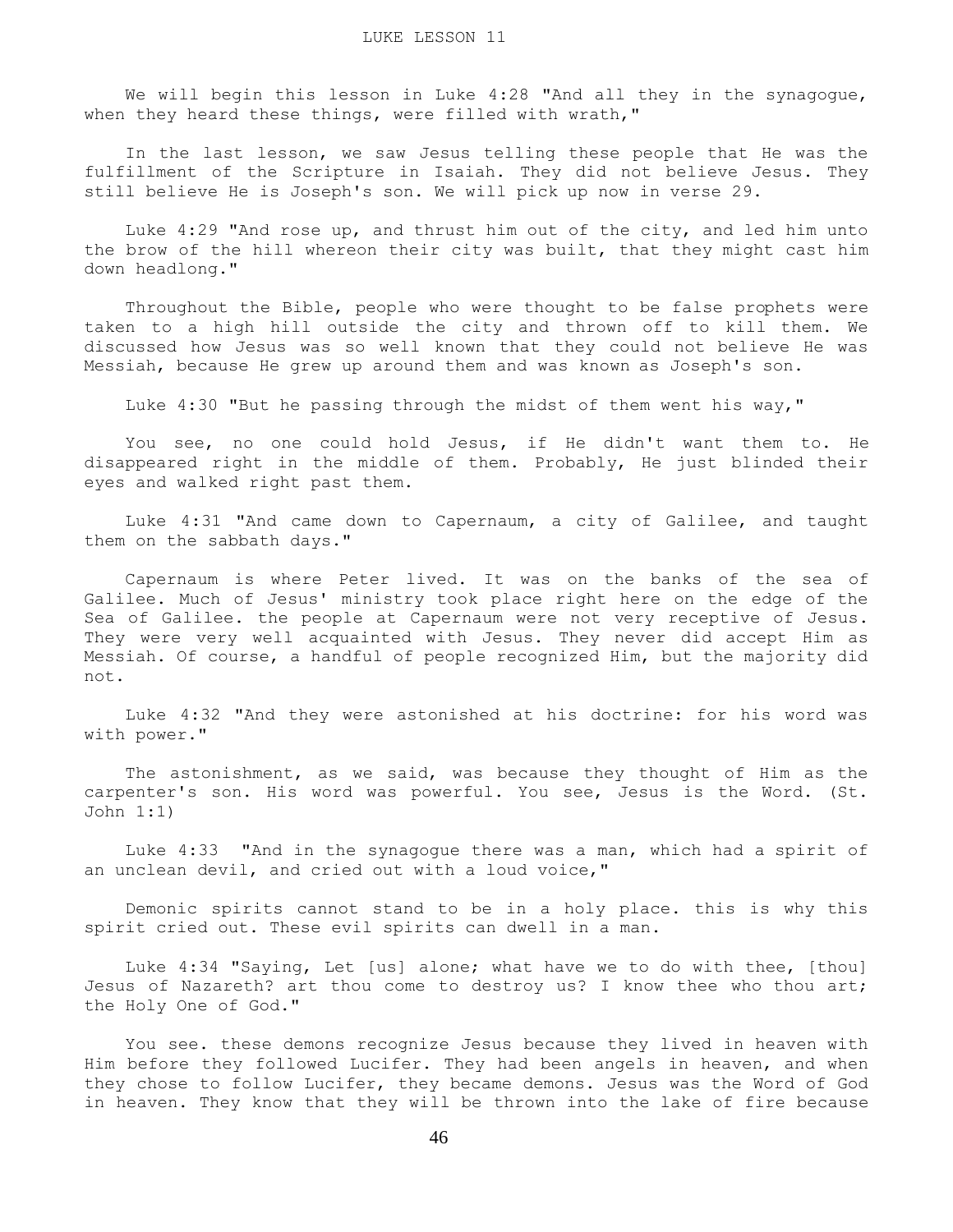of their decision to follow Lucifer. They also know that Jesus is the Judge of the world, and He is the one who will send them there. They know He will destroy them. They do not know when. that is why they say. "art thou come to destroy us?" Revelation 12:9 "And the great dragon was cast out, that old serpent, called the Devil, and Satan, which deceive the whole world: he was cast out into the earth, and his angels were cast out with him."

 Luke 4:35 "And Jesus rebuked him, saying, Hold thy peace, and come out of him. And when the devil had thrown him in the midst, he came out of him, and hurt him not."

 Jesus spoke directly to this unclean spirit. This demon had to come out of the man, because it had to obey Jesus' command. This demon, in one last effort to destroy the man, cast him to the ground; but Jesus does not allow him to hurt him.

 Luke 4:36 "And they were all amazed, and spake among themselves, saying, What a word [is] this! for with authority and power he commandeth the unclean spirits, and they come out."

 Their amazement is because their leaders are not able to cast out demons. They cannot believe that a mere man can cast out a demon. A "mere" man CANNOT cast out a demon. they thought of Him as Joseph's son, not as Messiah. Jesus' power is greater than they have ever experienced, and they cannot justify in their mind how this can happen. Their problem is that they have no idea who Jesus is.

 Luke 4:37 "And the fame of him went out into every place of the country round about."

 This is so fantastic that this miracle goes all over the land. It is the talk of the country.

 Luke 4:38 "And he arose out of the synagogue, and entered into Simon's house. And Simon's wife's mother was taken with a great fever; and they besought him for her."

 Simon is Peter. Peter's home is right by the side of the sea of Galilee. The synagogue was less than a mile from where Simon's house was. This Scripture lets us know that Peter had a wife. Paul was never married. but Peter had a family. Peter's mother-in-law had a high fever, and they were trying to find Jesus to lay His hands on her to heal her.

 Luke 4:39 "And he stood over her, and rebuked the fever; and it left her: and immediately she arose and ministered unto them."

 We must learn from this lesson the way to handle fever. We must rebuke the fever in the name of Jesus. We see, here, that this was not a gradual healing, but a miracle healing which happened instantly. She was better so fast that she got up and ministered unto Jesus and the disciples.

 Luke 4:40 "Now when the sun was setting, all they that had any sick with divers diseases brought them unto him; and he laid his hands on every one of them, and healed them."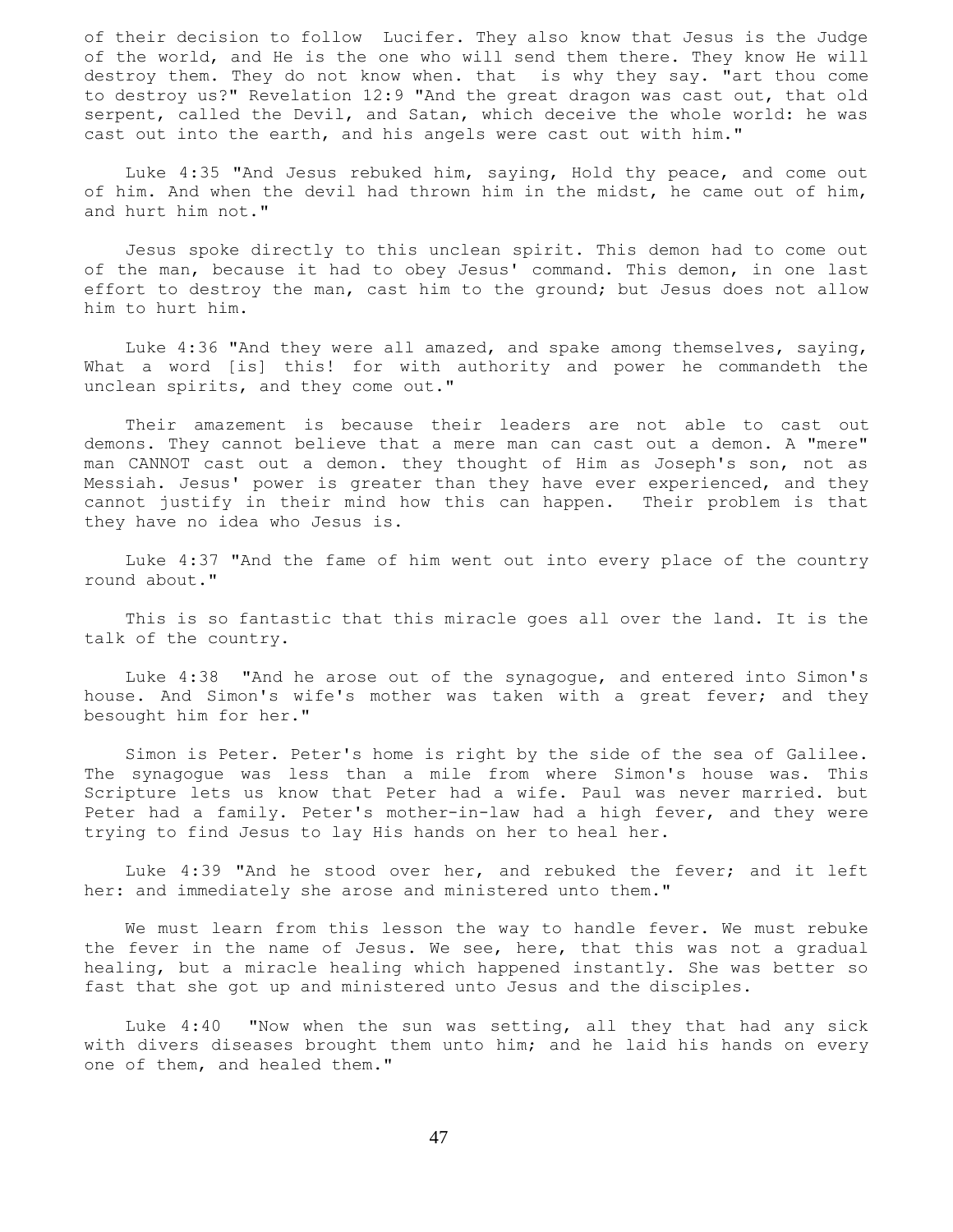These divers diseases just mean that all manner of illness was healed by just one touch of the hand of Jesus. It doesn't say that some were healed, it says every one.

 Luke 4:41 "And devils also came out of many, crying out, and saying, Thou art Christ the Son of God. And he rebuking [them] suffered them not to speak: for they knew that he was Christ."

 This is an involuntary act upon the demon's part. This is telling everyone that Jesus is Messiah. the Anointed One. We discussed that they knew who He was, because they had been in heaven with Him before they fell. Light always does away with darkness. These demons (darkness) had to go when they came in contact with the Light. Jesus is the Light of the world, so His presence did away with the presence of these evil ones (darkness). If it is dark in a room and you turn the light on. darkness is gone. You cannot turn on the dark and do away with light. That is what happened here; Light did away with darkness. Jesus rebuked them for telling. because the people were not ready to hear that Jesus was Messiah.

 Luke 4:42 "And when it was day, he departed and went into a desert place: and the people sought him, and came unto him, and stayed him, that he should not depart from them."

 Jesus left, but to no avail. The people followed Him and stopped Him from leaving. They did not want Him to leave. they wanted to benefit from His miracles.

 Luke 4:43 "And he said unto them, I must preach the kingdom of God to other cities also: for therefore am I sent."

 Jesus says this almost apologetically. He does not want to leave this group who wants Him to stay, but He knows His ministry is for everyone; and He must carry his message to all the known world. His call is not for one people, but to everyone.

Luke 4:44 "And he preached in the synagogues of Galilee."

 We see, here, that preaching was what He was really all about. Wherever there was a synagogue. He preached. Salvation for the human race is His desire.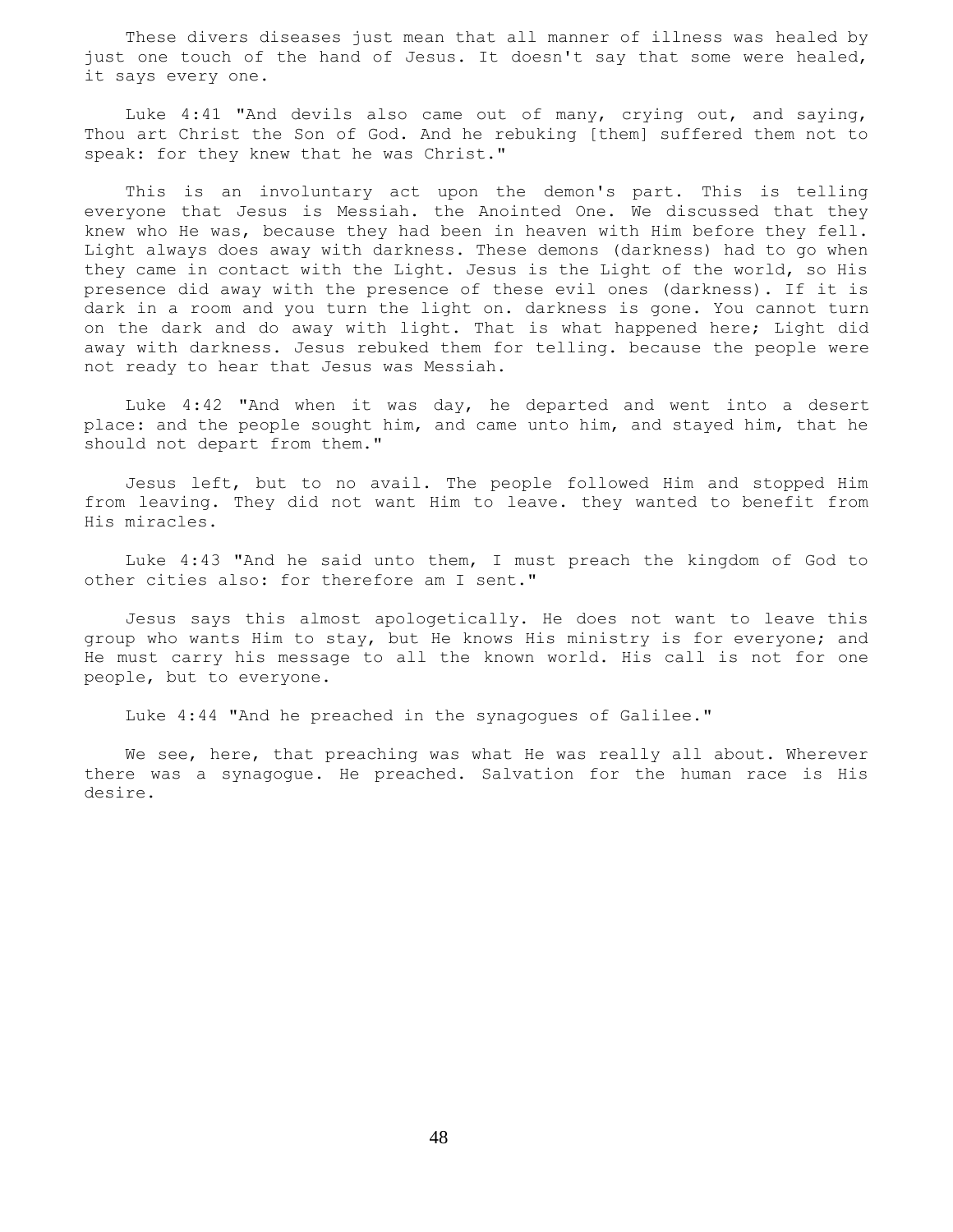1. How did the people react to His message that He fulfills this Scripture in Isaiah? 2. Who do the people still believe Jesus is? 3. What did they do to Jesus? 4. Where did they take Him to try to kill Him? 5. What was the thing they could not believe about Jesus? 6. How did Jesus get away from the people? 7. What is the probable explanation of this? 8. Where did Jesus go when He left these who were trying to kill Him? 9. What would He do there? 10. What city was Peter's home? 11. Why were they astonished at Jesus' ministry? 12. In the synagogue, Jesus encountered a \_\_\_\_\_\_ with an unclean spirit. 13. Why did the unclean spirit cry out? 14. Who did the evil spirit say Jesus was? 15. Why did they know Jesus? 16. Why will they be thrown into the lake of fire? 17. Who did Jesus rebuke, the man or the spirit? 18. What did the devil do to the man? 19. What amazed the people? 20. Why did it amaze them? 21. What becomes the talk of the country? 22. When Jesus left the synagogue. Where did He go? 23. What was wrong at Peter's house? 24. What is another name for Peter? 25. Why had they been hunting for Jesus? 26. After Jesus healed Peter's mother-in-law, what did He do? 27. When the devils came out of many, what did they say? 28. Why did Jesus tell them to be quiet? 29. What always does away with darkness? 30. Who is the Light? 31. When Jesus went to a desert place. what did the people do? 32. Why did Jesus say He was sent? 33. In verse 44. where did He preach?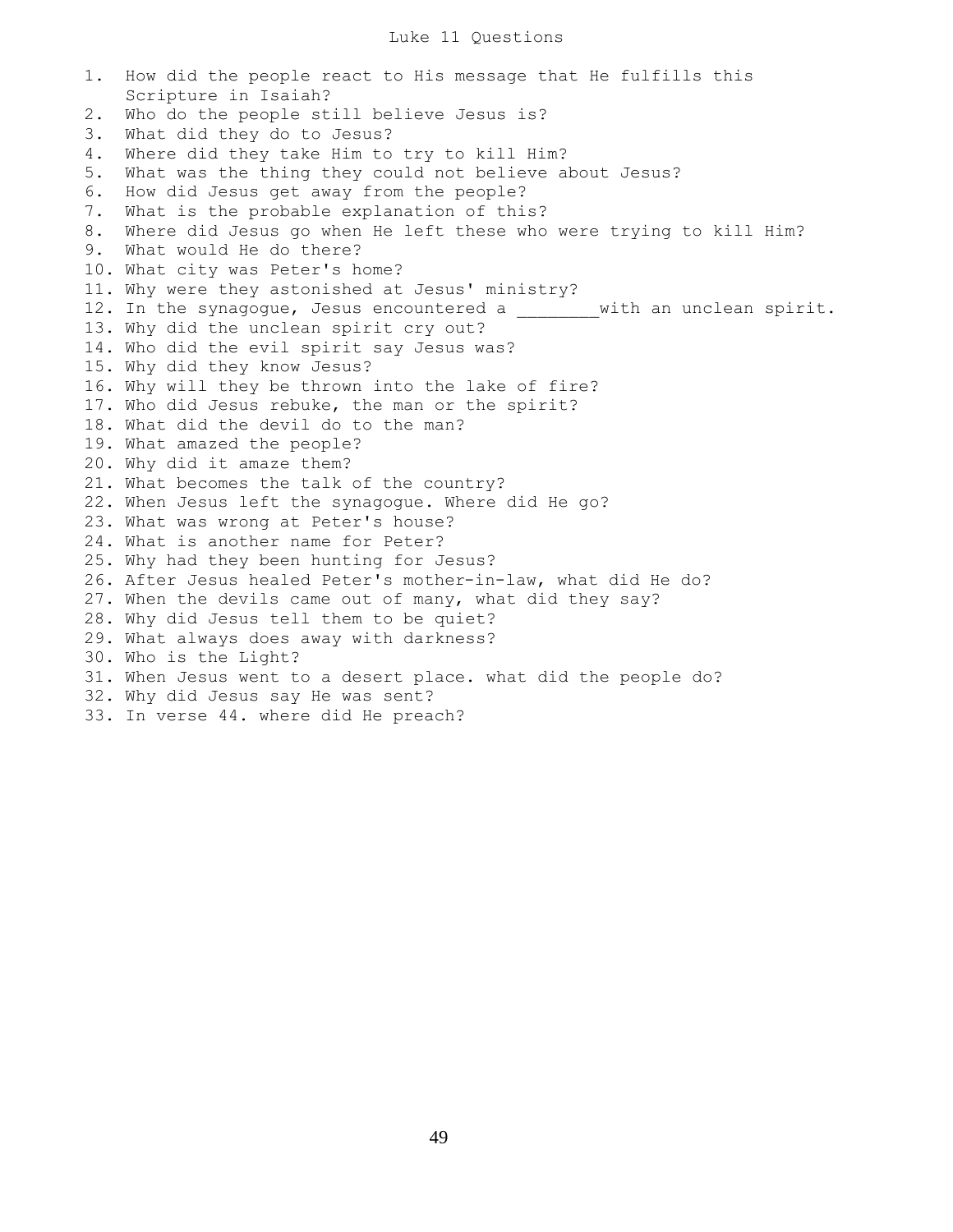We will begin this lesson in Luke 5:1 "And it came to pass, that, as the people pressed upon him to hear the word of God, he stood by the lake of Gennesaret,"

 Gennesaret. The Sea of Galilee, and Chinneereth are all one and the same. "Gennesaret" means garden of riches. There were small towns on several sides of the lake. Caperneum was one of the towns. Jesus' fame as a preacher and healer has really grown and now there is a great press of people.

 Luke 5:2 "And saw two ships standing by the lake: but the fishermen were gone out of them, and were washing [their] nets."

 These were actually fishing boats. Peter, Andrew, James, and John were all fishermen. Peter and Andrew were brothers, and James and John were brothers, Perhaps this is who these 2 boats belong to. Fishing time was over, because they were washing their nets.

 Luke 5:3 "And he entered into one of the ships, which was Simon's, and prayed him that he would thrust out a little from the land. And he sat down, and taught the people out of the ship."

 Jesus having to get away from the heavy press of the people was one reason for going on the boat, another reason was His voice would carry better to a larger number of people on the water. Water acts like a microphone. The third reason Jesus borrowed this boat was to show these fishermen that He was the God of miracles, to build their faith to follow Him. Jesus can teach anywhere. He taught from the ship to the people on shore.

 Luke 5:4 "Now when he had left speaking, he said unto Simon, Launch out into the deep, and let down your nets for a draught."

 Jesus is about to teach Simon Peter a very important lesson. Our toil, even if it is in the ministry, will fail unless we do it exactly the way the Lord directs us, Simon must believe in the drought or he will not put the nets out. Sometimes the Lord sends us to an area to minister; and we, in the natural, believe it is hopeless. We must have faith to throw out the net, even if we believe there are no fish, Simon was to learn a very good lesson here. Our feelings are deceiving. If the Lord tells you to do it, do it. Put action to your faith, and it will happen.

 Luke 5:5 "And Simon answering said unto him, Master, we have toiled all the night, and have taken nothing: nevertheless at thy word I will let down the net."

 In the physical, Simon cannot see the fish, but is obedient to the Lord's command.

 Luke 5:6 "And when they had this done, they inclosed a great multitude of fishes: and their net brake."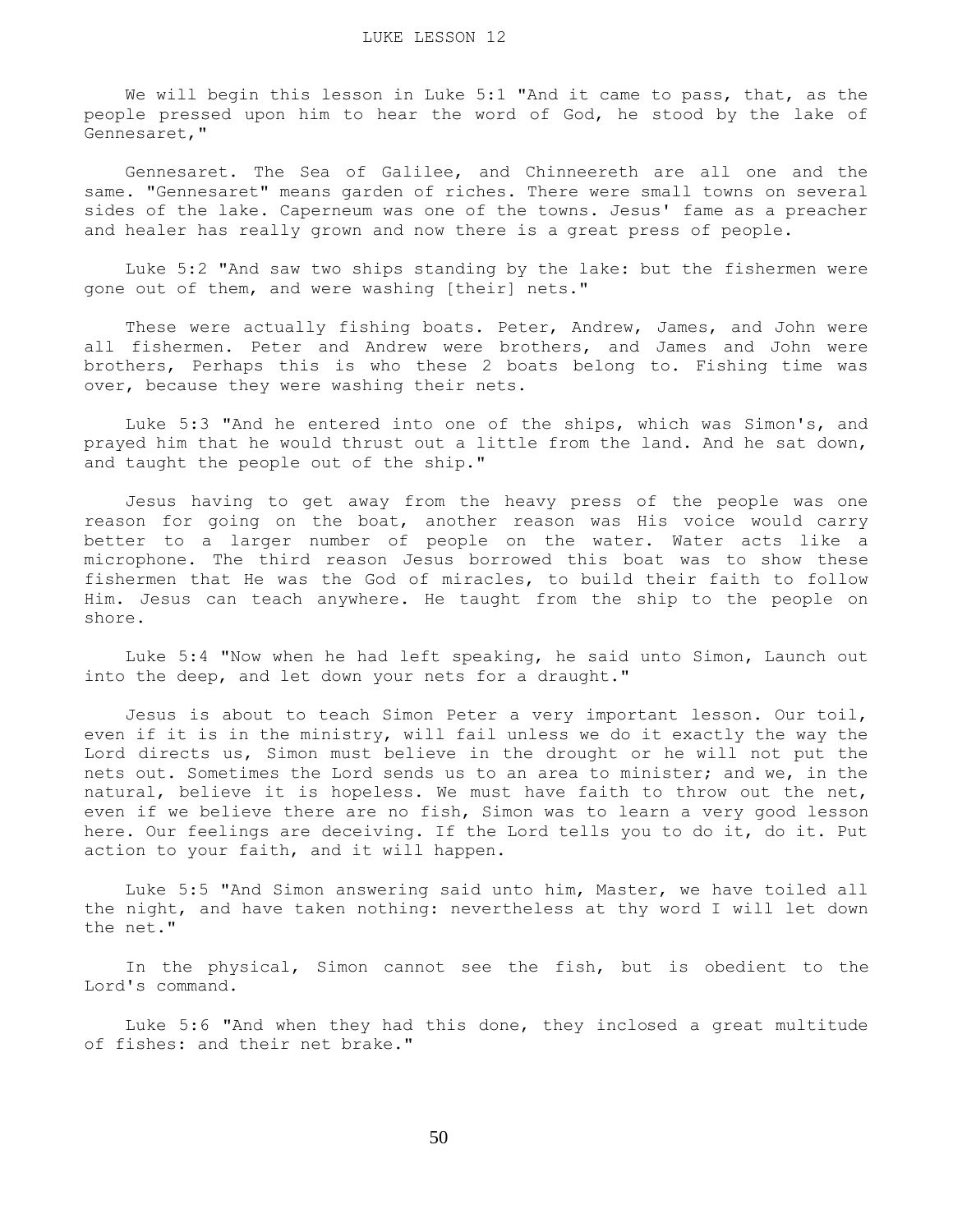Obedience of the Lord brings great rewards. These fish had to obey the Lord. They had to be exactly where He wanted them. they had so much weight in fish that the net broke.

 Luke 5:7 "And they beckoned unto [their] partners, which were in the other ship, that they should come and help them. And they came, and filled both the ships, so that they began to sink."

 This would be James and John. Perhaps, this whole thing happened to show James, John, Peter, and Andrew who Jesus really is. This is enough fish to finance them for a good while.

 Luke 5:8 "When Simon Peter saw [it], he fell down at Jesus' knees, saying, Depart from me; for I am a sinful man, O Lord."

 This miracle to a fisherman sets Jesus aside as God manifest in the flesh, Peter knew that no mere man could do this. Peter suddenly compares himself. He looks inside and sees his errors. He bows his knees, knowing Jesus is Messiah. Peter suddenly repents of his past life. He calls Jesus, Lord.

 Luke 5:9 "For he was astonished, and all that were with him, at the draught of the fishes which they had taken:" Luke 5:10 "And so [was] also James, and John, the sons of Zebedee, which were partners with Simon. And Jesus said unto Simon, Fear not; from henceforth thou shalt catch men."

This miracle, shown to these future disciples of Jesus, gave these men the courage to leave their nets and go with Jesus to fish for men. We see in this call of these fishermen that Jesus deals with us at the level of our understanding. they understood catching fish, so He speaks to them of catching men.

 Luke 5:11 "And when they had brought their ships to land, they forsook all, and followed him."

 A fish even now symbolizes Christianity. This, above, just means that they left their boats and followed Jesus.

 Luke 5:12 "And it came to pass, when he was in a certain city, behold a man full of leprosy: who seeing Jesus fell on [his] face, and besought him, saying, Lord, if thou wilt, thou canst make me clean."

 Leprosy is symbolic of sin. this is the first account of Jesus dealing with someone who is totally rejected by society. They were to cry "unclean" when anyone came near them, This man had an humble spirit (he knelt before Jesus). This man had great faith. He says to Jesus. "I know that you can heal me. if you will". His faith will be rewarded.

 Luke 5:13 "And he put forth [his] hand, and touched him, saying, I will: be thou clean. And immediately the leprosy departed from him."

 It is the will of the Lord to heal us. Just as He told this man "I will". He will save us, too. We believe, and He will, This leprosy had to leave when Jesus touched the man. Disease is subject to the Lord the same as everything else.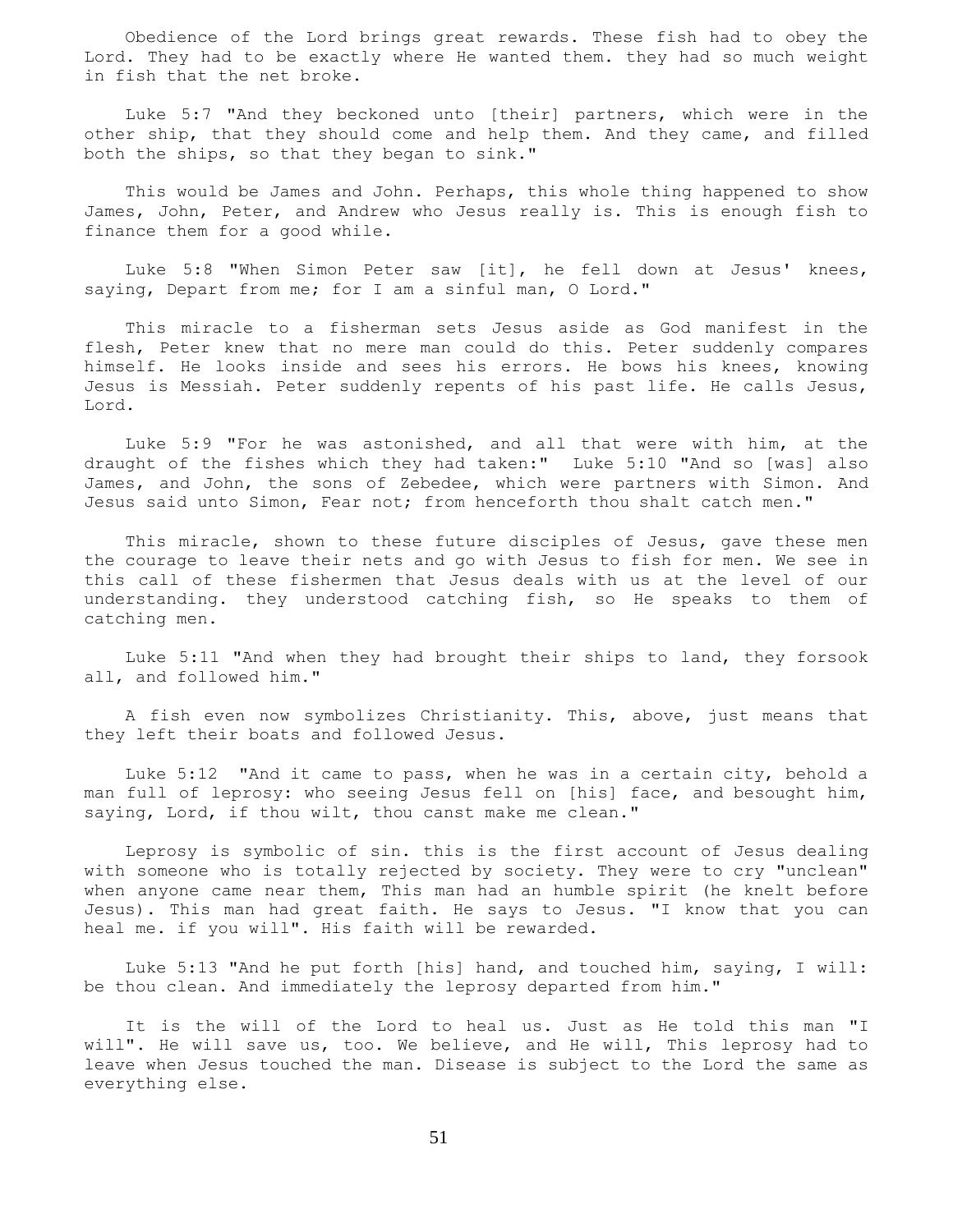Luke 5:14 "And he charged him to tell no man: but go, and shew thyself to the priest, and offer for thy cleansing, according as Moses commanded, for a testimony unto them."

 When a person had leprosy and was healed, he must be examined by the priest and declared clean before he could go back around people. In the 13th chapter of Leviticus, you can read about leprosy. In the 17th verse, it tells you that the priest must declare him clean. In the 4th chapter of Leviticus, the 4th verse, you can see the offering he is to make. Notice that going to the priest and the offering is for a testimony unto the people. The man is already clean.

 Luke 5:15 "But so much the more went there a fame abroad of him: and great multitudes came together to hear, and to be healed by him of their infirmities."

 There is no way to keep something like this quiet. It spread from one person to the other, until the whole country heard of it. This multitude that came wanted healing and came curiosity seeking.

Luke 5:16 "And he withdrew himself into the wilderness, and prayed."

 Jesus went aside to rest and to talk with His Father. He sought out a private place (in the wilderness). Prayers, when you pray to God alone. are very effective. When you pray in private to God, you are not trying to impress anyone. Many times, public prayers are for those people listening, and God is not impressed when we pray for that reason. God wants to fellowship with us, When we pray privately, that is what we are doing; fellowshiping with Him.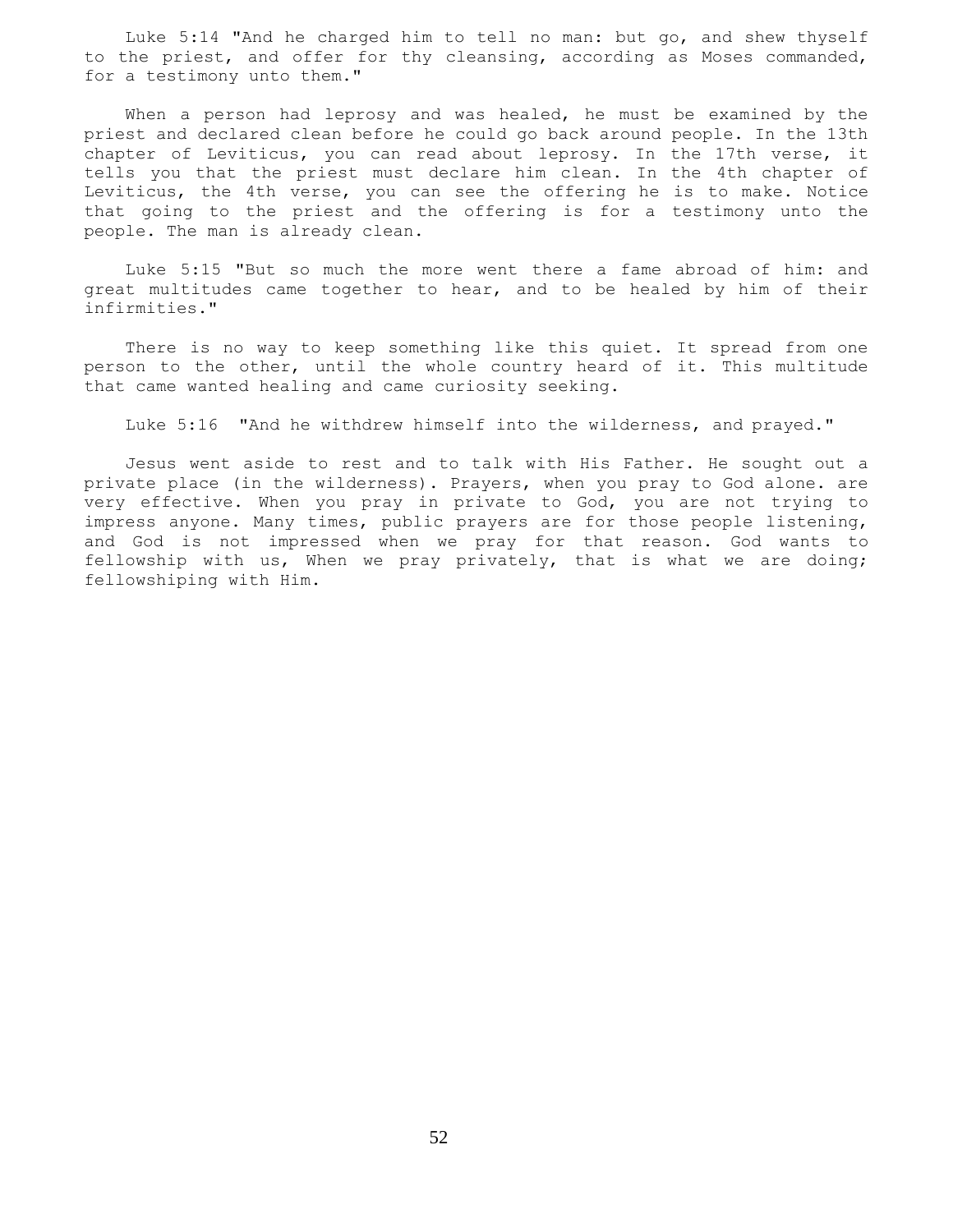## Luke 12 Questions

1. What lake was Jesus standing by in verse one? 2. What other two names is it known by? 3. What does "Gennesaret" mean? 4. What was one of the towns near by the lake? 5. How many ships were nearby in the sea? 6. Who did they belong to? 7. What were the men who owned the boats doing? 8. Whose ship did Jesus enter into? 9. What were three reasons why Jesus used this ship to preach from? 10. When Jesus finished preaching, what did He tell Simon to do? 11. What is Simon's other name? 12. What lesson is to be learned here? 13. What did Peter tell Jesus about putting the net out again? 14. Why did Simon do what Jesus said? 15. What happened when he let the net down? 16. What happened to the net? 17. Who did Peter call himself? 18. When Peter saw this miracle, what did he do? 19. What did Peter call himself? 20. What did Peter call Jesus? 21. What two words did Jesus speak to Simon? 22. How does Jesus deal with each of us? 23. What did they do when they brought their ships to land? 24. What does a fish symbolize? 25. What did the man with leprosy do when he saw Jesus? 26. What is leprosy symbolic of? 27. What showed the man's great faith? 28. How did Jesus answer him? 29. What happened when Jesus touched him? 30. Who did Jesus tell him to go show himself to? 31. Why? 32. Where can you find the offering he was to take? 33. What two reasons did great multitudes come to follow Jesus for? 34. After all of this, where did Jesus go?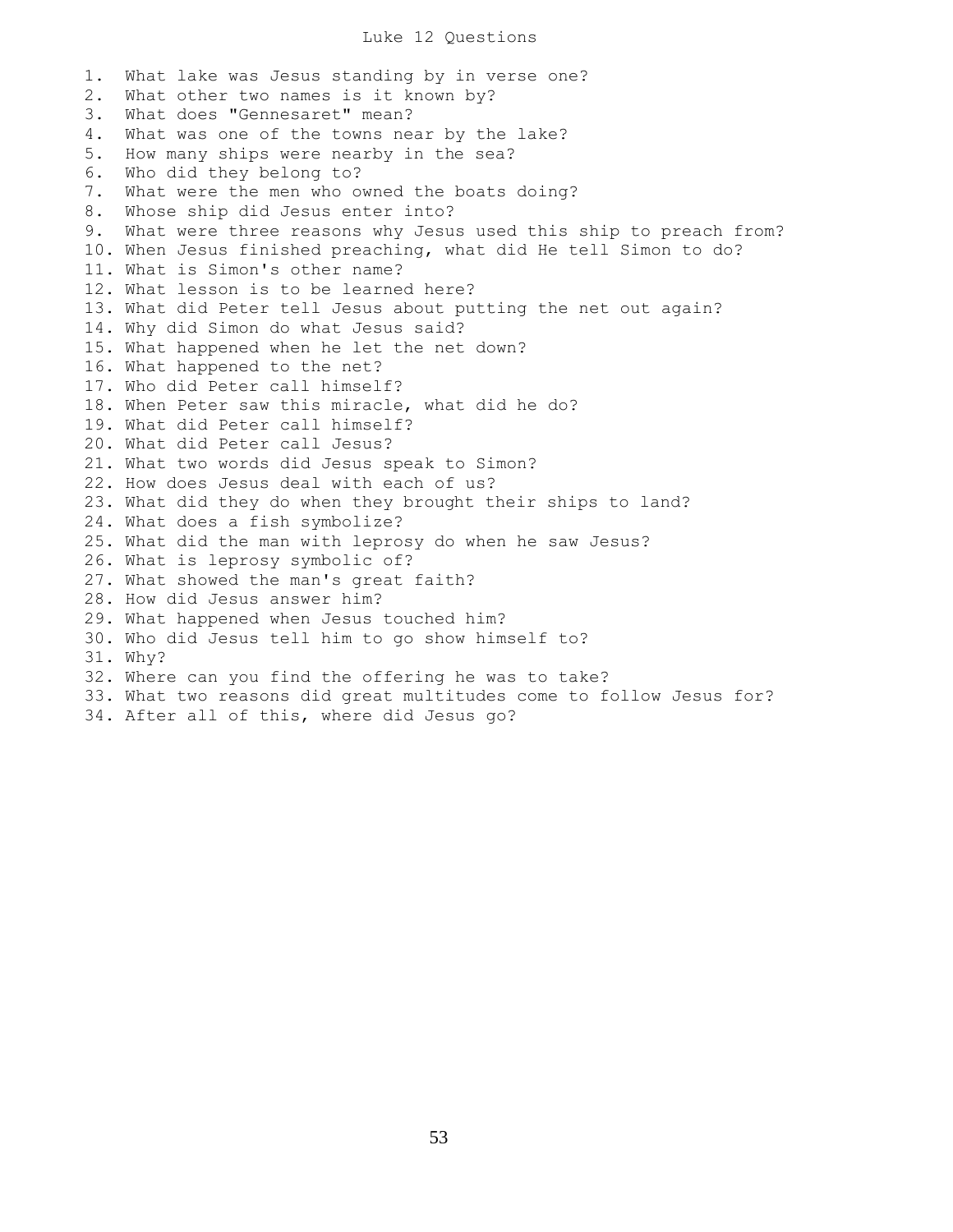We will begin this lesson in Luke 5:17 "And it came to pass on a certain day, as he was teaching, that there were Pharisees and doctors of the law sitting by, which were come out of every town of Galilee, and Judaea, and Jerusalem: and the power of the Lord was [present] to heal them."

We see, here, that the Pharisees and doctors of law had heard of Jesus' fame, and they came to see if they could trap Him. They were all here to see if they could find anything wrong with what He said to see if they could accuse Him. This power of the Lord is Jesus' healing power.

 Luke 5:18 "And, behold, men brought in a bed a man which was taken with a palsy: and they sought [means] to bring him in, and to lay [him] before him."

 These are very good friends who will bring this helpless man to Jesus to be healed. Palsy is a disease of the nervous system. Shaking of hands and legs is a symptom.

 Luke 5:19 "And when they could not find by what [way] they might bring him in because of the multitude, they went upon the housetop, and let him down through the tiling with [his] couch into the midst before Jesus."

 This is determination. They could not get in for the crowd. So they let him down through the roof right in front of Jesus.

 Luke 5:20 "And when he saw their faith, he said unto him, Man, thy sins are forgiven thee."

 In Matthew, Mark, and Luke this happening is told. this is a very important message then. Some illness is brought on by sin. Faith is a very important factor in getting healed and in getting forgiveness of sin, as well. NO man has the power to forgive sin. Jesus lets His Godhood show when He forgives this man's sins.

 Luke 5:21 "And the scribes and the Pharisees began to reason, saying, Who is this which speaketh blasphemies? Who can forgive sins, but God alone?"

They make a true statement, here, in that only God can forgive sin. Their error is in the fact that they do not recognize Jesus as God the Son. Messiah. They accuse Jesus unjustly of blasphemies. These scribes, Pharisees. and lawyers are the educated people of their day. They know the letter of the law, but do not understand the things of the spirit.

 Luke 5:22 "But when Jesus perceived their thoughts, he answering said unto them, What reason ye in your hearts?"

 You see. Jesus didn't have to be told what they were saying. He understood their hearts. He knew the evil they were thinking. Even before they said it. He looks into the intents of the heart. In other words, their evil hearts were planning evil.

54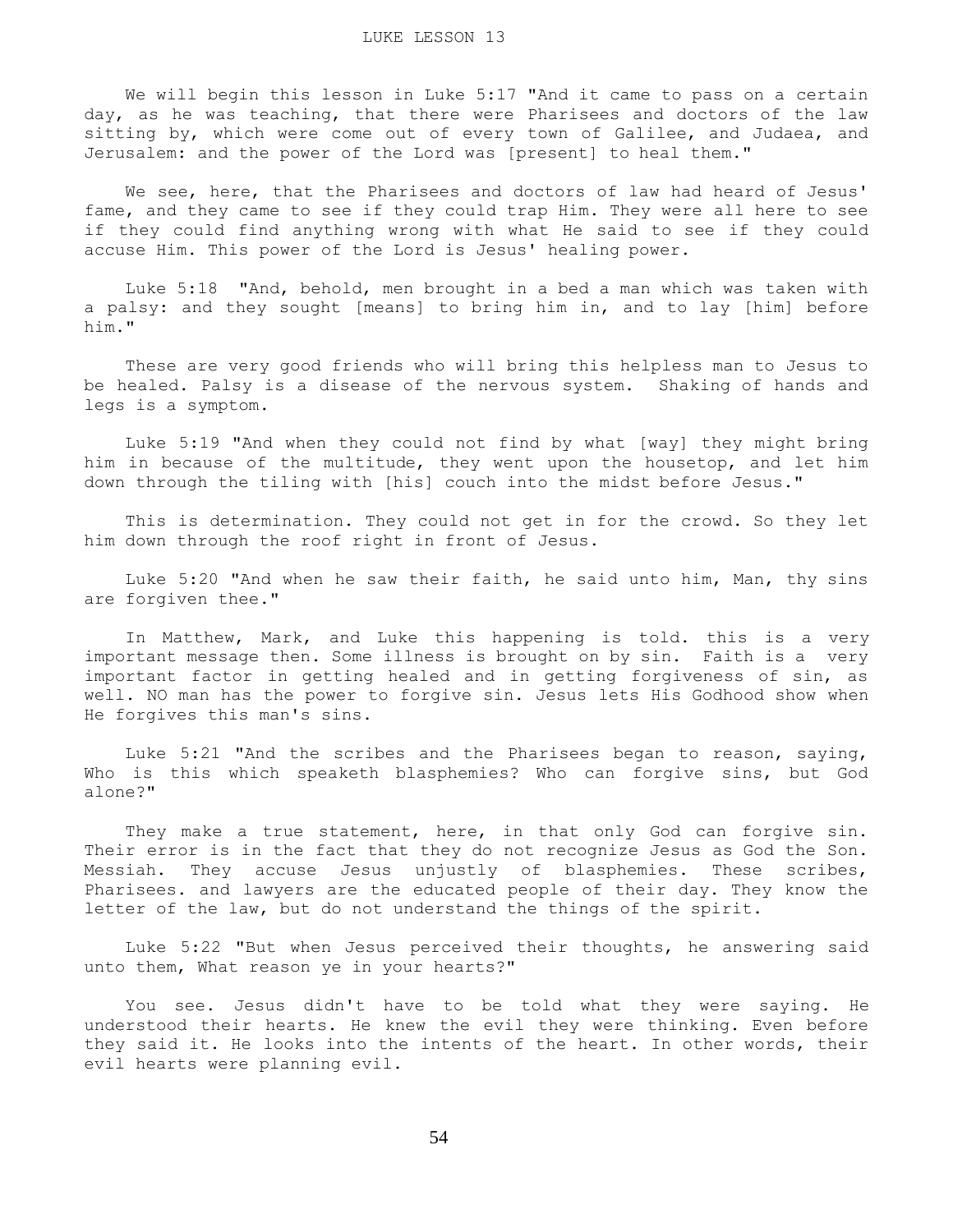Luke 5:23 "Whether is easier, to say, Thy sins be forgiven thee; or to say, Rise up and walk?"

 Now Jesus is about to show these skeptics that not only will He forgive this man's sins. but He will cause him to walk, as well. They will be even more alarmed as the man is healed before their very eyes.

 Luke 5:24 "But that ye may know that the Son of man hath power upon earth to forgive sins, (he said unto the sick of the palsy,) I say unto thee, Arise, and take up thy couch, and go into thine house."

 Jesus is speaking to these scribes. lawyers, and Pharisees and says I will show you that what I said is not blasphemy. I will show you I am the Son of God by healing this man. Then He says to the sick of the palsy, take up thy couch and go into thine house. Not only does He say the man is healed, but total strength is suddenly restored in that he cannot only walk, but carry a couch, as well.

 Luke 5:25 "And immediately he rose up before them, and took up that whereon he lay, and departed to his own house, glorifying God."

We see here an instant healing and restoration.

 Luke 5:26 "And they were all amazed, and they glorified God, and were filled with fear, saying, We have seen strange things to day."

 This "all" surely includes the scribes and Pharisees. It seems this miracle left them speechless. The scribes and Pharisees could have said no more for fear of being mobbed by the people. Give God the glory for it all. Fear of God is the beginning of wisdom. there was no way to explain away what had happened.

 Luke 5:27 "And after these things he went forth, and saw a publican, named Levi, sitting at the receipt of custom: and he said unto him, Follow me."

 A publican was a collector of the Roman taxes. Publicans were a hated group, especially by the Hebrews. Levi is the same as Matthew. Jesus called him from the seat of customs to follow Him.

Luke 5:28 "And he left all, rose up, and followed him."

 This "Levi", or Matthew, was to be one of the twelve disciples. He never hesitated. He came immediately.

 Luke 5:29 "And Levi made him a great feast in his own house: and there was a great company of publicans and of others that sat down with them."

As I said, these publicans were hated by; the Hebrews. It was felt that their job was not one to be proud of. Matthew gave a big dinner in honor of the Lord. It was thought to be a sin for the Hebrews to eat with publicans and sinners.

 Luke 5:30 "But their scribes and Pharisees murmured against his disciples, saying, Why do ye eat and drink with publicans and sinners?"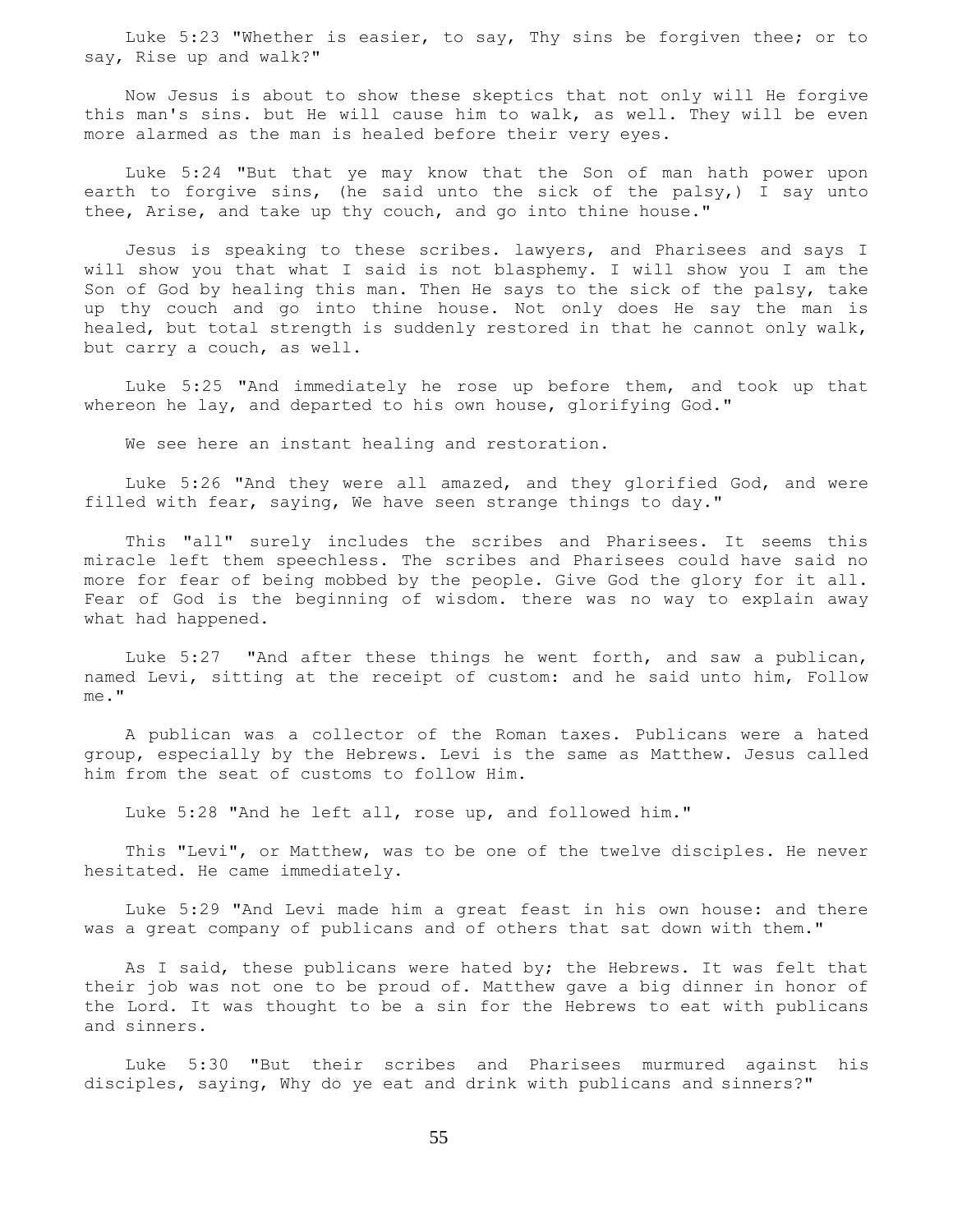These scribes and Pharisees Jump on the disciples. They figure they might could win an argument with the disciples.

 Luke 5:31 "And Jesus answering said unto them, They that are whole need not a physician; but they that are sick." Luke 5:32 "I came not to call the righteous, but sinners to repentance."

 Jesus works on their self righteousness here. He says you are so righteous already, I could not possibly be of any help to you. I must help those hopeless sinners. If you are already righteous, you do not need to repent and be saved. We can see that they quickly jump off of this subject in the next verse.

 Luke 5:33 "And they said unto him, Why do the disciples of John fast often, and make prayers, and likewise [the disciples] of the Pharisees; but thine eat and drink?"

 Here they are trying to stir up strife between the disciples of John and Jesus' disciples. The strange thing is that they respected John the Baptist, even though he plainly told them who Jesus was: but they did not believe Jesus.

 Luke 5:34 "And he said unto them, Can ye make the children of the bridechamber fast, while the bridegroom is with them?" Luke 5:35 "But the days will come, when the bridegroom shall be taken away from them, and then shall they fast in those days."

 Jesus is speaking of the joy and power that is here, as long as His presence is here; but there will be a day of sorrow with His followers. Most of His followers will be so frightened and disillusioned that they will run and hide. Fasting is an extension of prayer to the utmost. As long as Jesus is physically with them, there is no need to fast.

 Luke 5:36 "And he spake also a parable unto them; No man putteth a piece of a new garment upon an old; if otherwise, then both the new maketh a rent, and the piece that was [taken] out of the new agreeth not with the old." Luke 5:37 "And no man putteth new wine into old bottles; else the new wine will burst the bottles, and be spilled, and the bottles shall perish." Luke 5:38 "But new wine must be put into new bottles; and both are preserved." Luke 5:39 "No man also having drunk old [wine] straightway desireth new: for he saith, The old is better."

 To me, this is speaking of how incompatible the law for the Jews and grace for the Christians are. It is so difficult for the Jews, who do not believe Jesus is Messiah; and Christians, who believe Jesus is Saviour, to worship together, New and old together are not compatible. The Jews are satisfied with the law. Christians want salvation by grace through Jesus.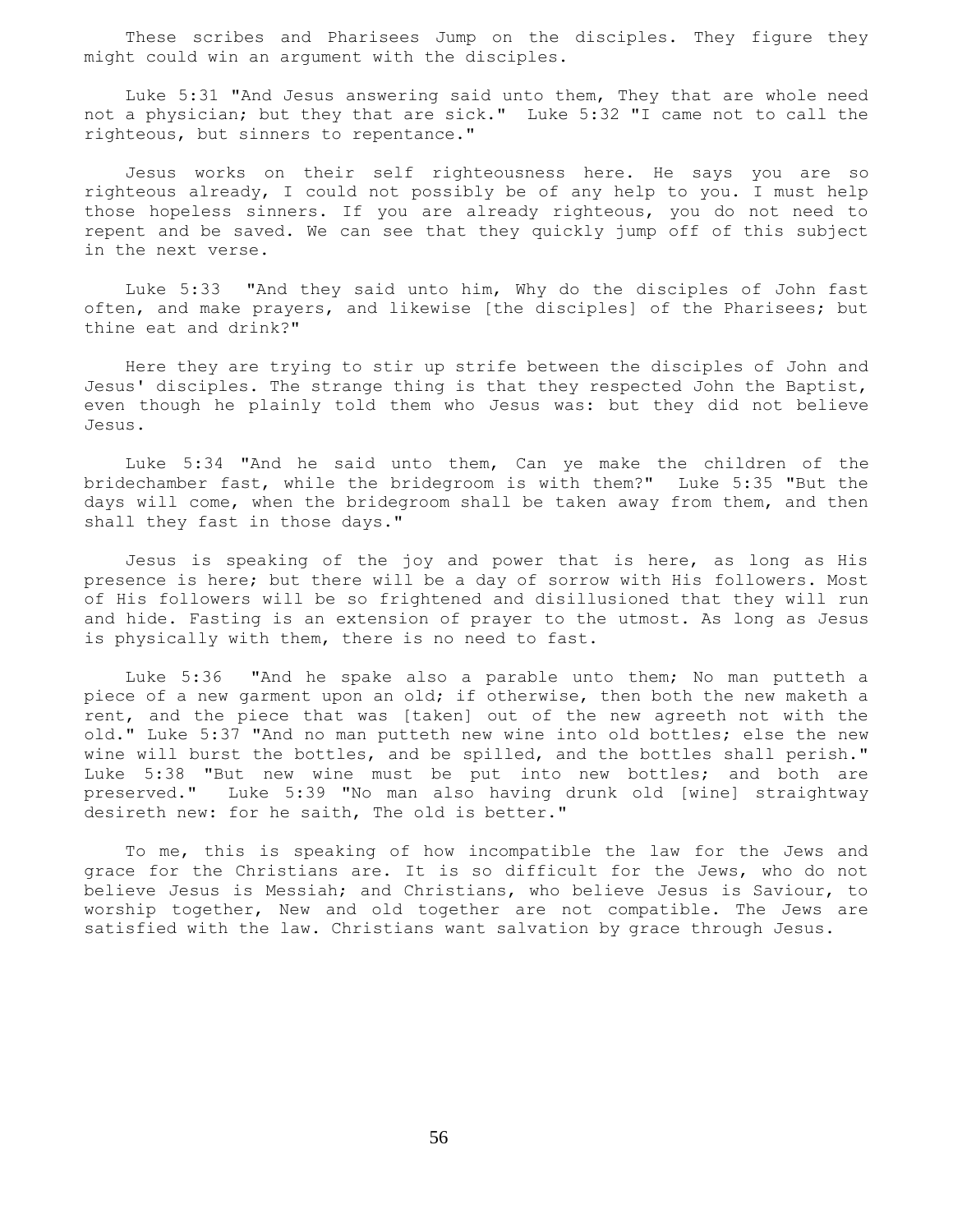1. Where did the Pharisees and doctors of law come from to see Jesus? 2. What was present to heal them? 3. Why were the Pharisees there? 4. What was wrong with the man whose friends brought him to Jesus? 5. When they couldn't get through the crowd, how did they get him to Jesus? 6. What is palsy? 7. When He saw their faith, what did Jesus say to the man? 8. What does that tell us about disease? 9. Who has the power to forgive sins? 10. What did the scribes and Pharisees accuse Jesus of? 11. Where are these scribes and Pharisees in error? 12. Who are these scribes, Pharisees, and doctors of law? 13. How did Jesus know? 14. They know the letter of the law, but do not know what? 15. Jesus healed the man to prove what to the Pharisees? 16. What did Jesus tell the man to do when He healed him? 17. What did the sick of the palsy do? 18. The people were amazed and 19. What is the beginning of wisdom? 20. Who was sitting at the seat of custom? 21. What other name is he known by? 22. What did Levi do to honor Jesus? 23. Who hated the publicans? 24. What is a publican? 25. Who needs a physician? 26. Who did Jesus come to call to repentance? 27. What did John's disciples do that Jesus' disciples did not? 28. What did Jesus call Himself in verse 34? 29. What shows the incompatibility of the law and grace? 30. Christians do not accept just the law, but want what?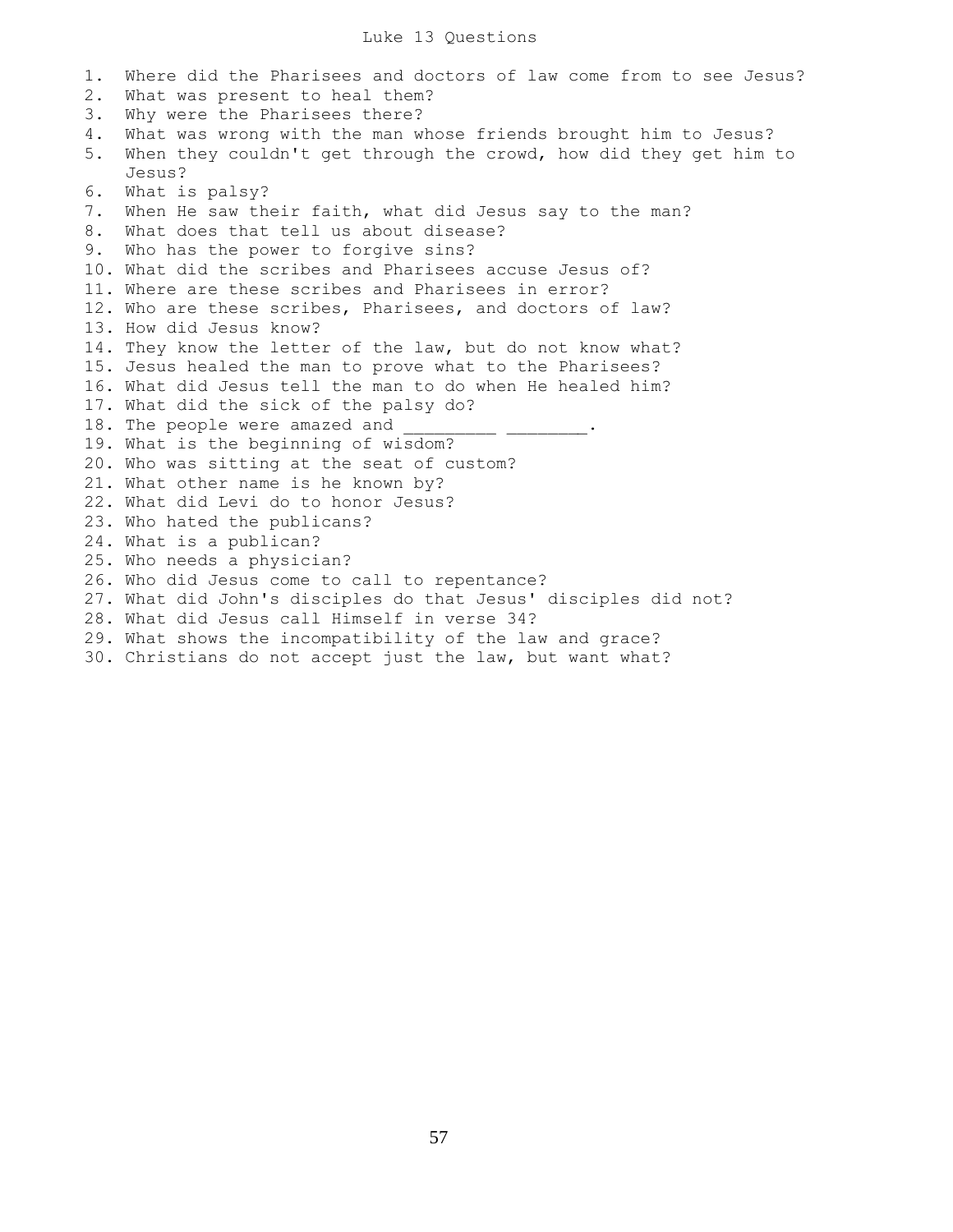We will begin this lesson in Luke 6:1 "And it came to pass on the second sabbath after the first, that he went through the corn fields; and his disciples plucked the ears of corn, and did eat, rubbing [them] in [their] hands."

 Eating corn from a neighbor's field was not stealing. The law in Deuteronomy 23:25 says. "When thou comest into the standing corn of thy neighbour, then thou mayest pluck the ears with thine hand; but thou shalt not move a sickle unto thy neighbour's standing corn."

 Luke 6:2 "And certain of the Pharisees said unto them, Why do ye that which is not lawful to do on the sabbath days?"

 There was a law against reaping and against threshing. Pulling these ears of corn would be classified as work. In the law. there was no work at all to be done on the sabbath (Exodus 20 and Numbers 15). Even in the tenth chapter of Nehemiah, the gates were closed to stop trade on sabbath. There are a number of other books which deal with this. I really believe, in all of this, that Jesus allowed this situation to arise to teach the disciples, the scribes, and the Pharisees the lesson that God made sabbath for man's benefit. God knew that the human body needed to rest in one out of 7 days. Jesus is telling them not to be so technical. Understand the meaning behind sabbath.

 Luke 6:3 "And Jesus answering them said, Have ye not read so much as this, what David did, when himself was an hungred, and they which were with him;" Luke 6:4 "How he went into the house of God, and did take and eat the shewbread, and gave also to them that were with him; which it is not lawful to eat but for the priests alone?"

 Jesus is saying here, you men of the law do you not know your own Scriptures? Then He quotes to them about David going into the temple and eating the forbidden bread. You can read about this bread that was reserved for the priests in Exodus 29:32. The thing that Jesus is trying to make them realize is that the law was given to help man, not to box him in where he was just keeping ordinances with no reasoning behind them. Jesus is trying to teach them the purpose behind the ordinance.

 Luke 6:5 "And he said unto them, That the Son of man is Lord also of the sabbath."

 Jesus is Lord of everything. In Mark 2:27 "And he said unto them, The sabbath was made for man, and not man for the sabbath:" You see, the rules that the Lord set up for us to live by are for our benefit. Jesus, in verse five above, is letting these scribes and Pharisees know that He is Messiah (the Anointed One), the Christ.

 Luke 6:6 "And it came to pass also on another sabbath, that he entered into the synagogue and taught: and there was a man whose right hand was withered." Luke 6:7 "And the scribes and Pharisees watched him, whether he would heal on the sabbath day; that they might find an accusation against him."

58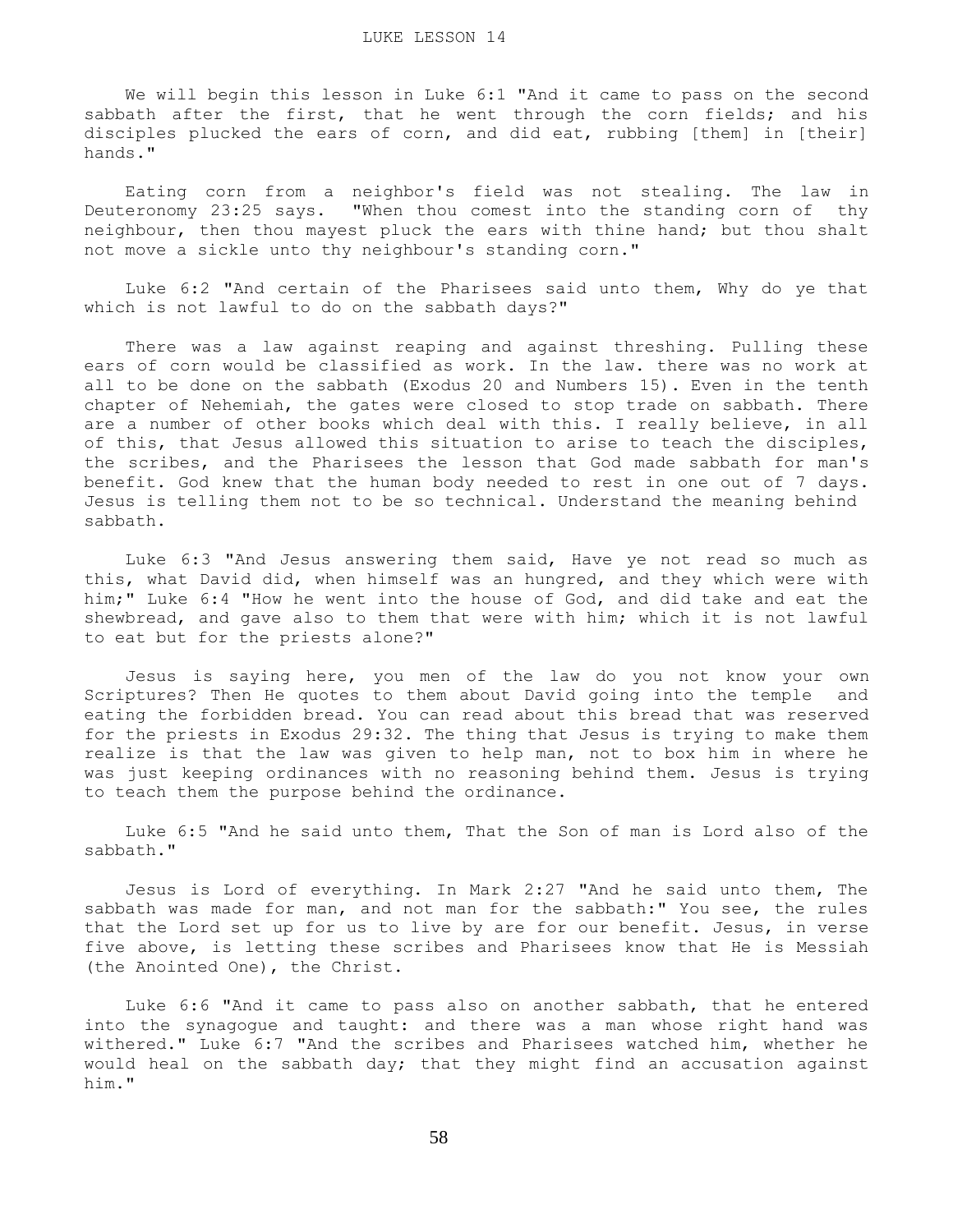We see, here, a continuation of the teaching on the law of sabbath, even though this was at least a week later than the teaching of going through the corn field. One of the main differences, in this and the eating of the corn, is that the first one is outside the church, and this one is in the synagogue. Notice that it appears these scribes and Pharisees are sent by the authorities to try to trip Jesus up. It seems to be their job. They are there at every hand. In verse 7, it makes it sound like it is bad to heal someone, at least in the sight of these scribes and Pharisees. It was illegal to heal on the sabbath.

 Luke 6:8 "But he knew their thoughts, and said to the man which had the withered hand, Rise up, and stand forth in the midst. And he arose and stood forth."

 Jesus will not disappoint them. He, without hiding or sneaking around, tells the man to boldly stand to receive his healing so that all might see. The man had sought Jesus out for just this purpose, and he was not about to lose this chance. He arises and stands in the midst of the people for all to see.

 Luke 6:9 "Then said Jesus unto them, I will ask you one thing; Is it lawful on the sabbath days to do good, or to do evil? to save life, or to destroy [it]?"

 Here, again, we see Jesus asking a question that they cannot answer. They would be trapped themselves if they answer either way.

 Luke 6:10 "And looking round about upon them all, he said unto the man, Stretch forth thy hand. And he did so: and his hand was restored whole as the other."

 This was a strange request to a man who could not stretch forth his hand. The power of the Word of the Lord caused the diseased hand to obey and stretch forth. As the man extended his hand, he was made totally whole.

 Luke 6:11 "And they were filled with madness; and communed one with another what they might do to Jesus."

 This anger they felt should have been joy for the poor man's hand being healed. I personally believe their anger was fueled by jealousy, because they could not heal. Jesus was making them look bad. They wanted to get rid of Him before everyone followed Him. Luke doesn't even find it necessary to mention that these scribes and Pharisees were not able to do anything to Jesus.

 Luke 6:12 "And it came to pass in those days, that he went out into a mountain to pray, and continued all night in prayer to God."

 If we would take an example from Jesus and take more time to pray we would find greater things happening in our own lives. An important decision was to be made. Jesus' and the Father's wishes must be one.

 Luke 6:13 "And when it was day, he called [unto him] his disciples: and of them he chose twelve, whom also he named apostles;"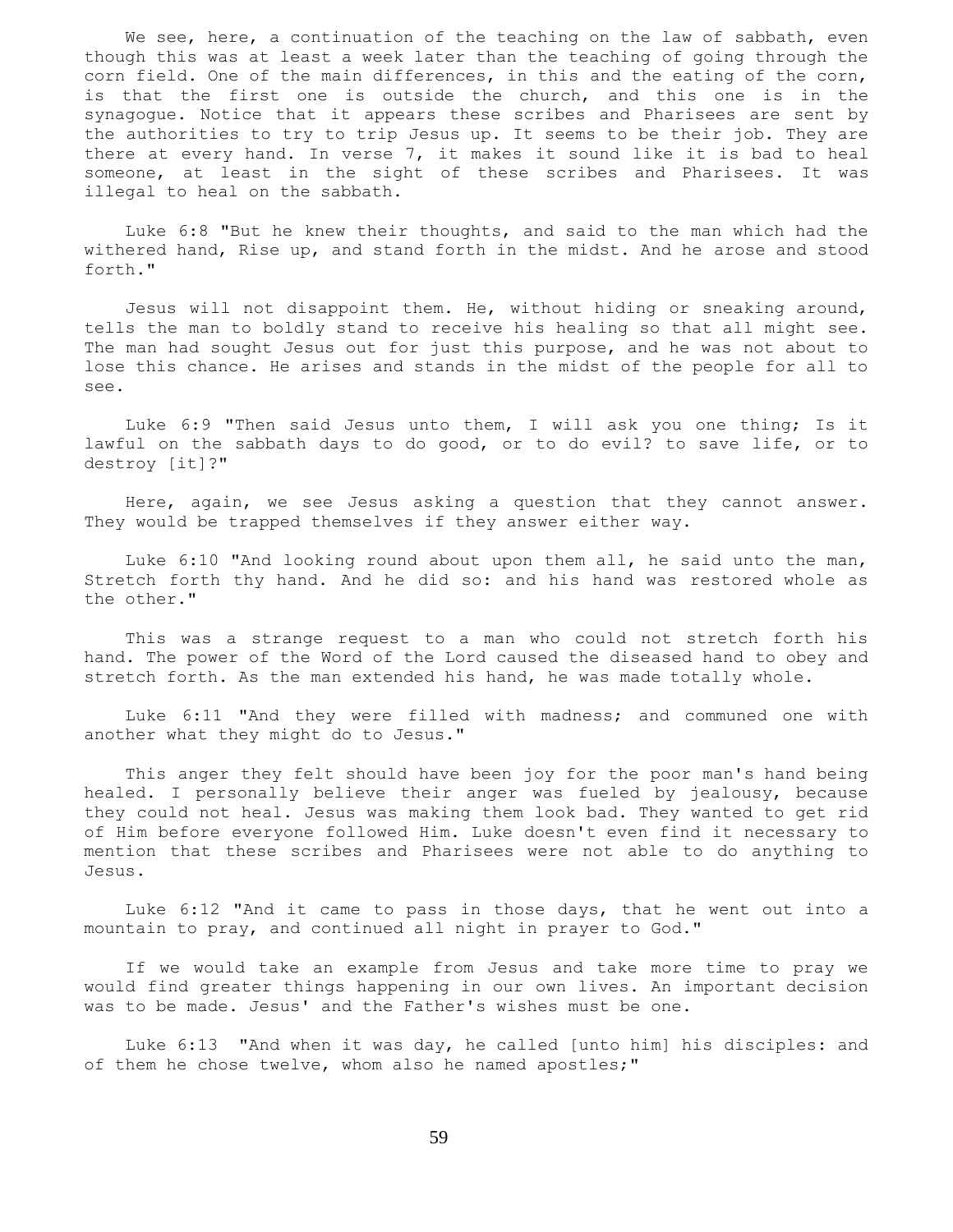It appears there were many disciples who followed Jesus. After praying all night, Jesus calls them all to Him and choses 12 apostles. These would be the leaders of the larger group. This would be the close knit group that He would teach so that they might be the leaders in His church. The word "apostle" means one who is sent or ambassador.

 Luke 6:14 "Simon, (whom he also named Peter,) and Andrew his brother, James and John, Philip and Bartholomew,"

 It is believed that Bartholomew, here, and Nathanael. In St. John. are the same person. Simon, whom Jesus called Peter, was surnamed "Cephas", which literally means a mass of rock. James and John were sons of Zebedee, sons of thunder, This "sons of thunder" came from the name Mark gave them of Boanerges. Peter, James, and John were the three Jesus had with Him the most. They seemed to be the closest to Jesus.

 Luke 6:15 "Matthew and Thomas, James the [son] of Alphaeus, and Simon called Zelotes,"

 Matthew was the tax collector. Thomas was the doubter. This "Zelotes" is a group Simon belonged to.

 Luke 6:16 "And Judas [the brother] of James, and Judas Iscariot, which also was the traitor."

 These two Judases completed the 12. Of course, there were many more disciples, these were just the representative (12) group Jesus entrusted His church to.

 Luke 6:17 "And he came down with them, and stood in the plain, and the company of his disciples, and a great multitude of people out of all Judaea and Jerusalem, and from the sea coast of Tyre and Sidon, which came to hear him, and to be healed of their diseases;"

We see, now, that after Jesus went to the mountain and prayed, and after He chose the 12 out of all the disciples to walk the closest to Him, He comes down the mountain with His disciples and meets a large company of people. Many want to be healed. Many came to hear His teachings. because His message was full of hope.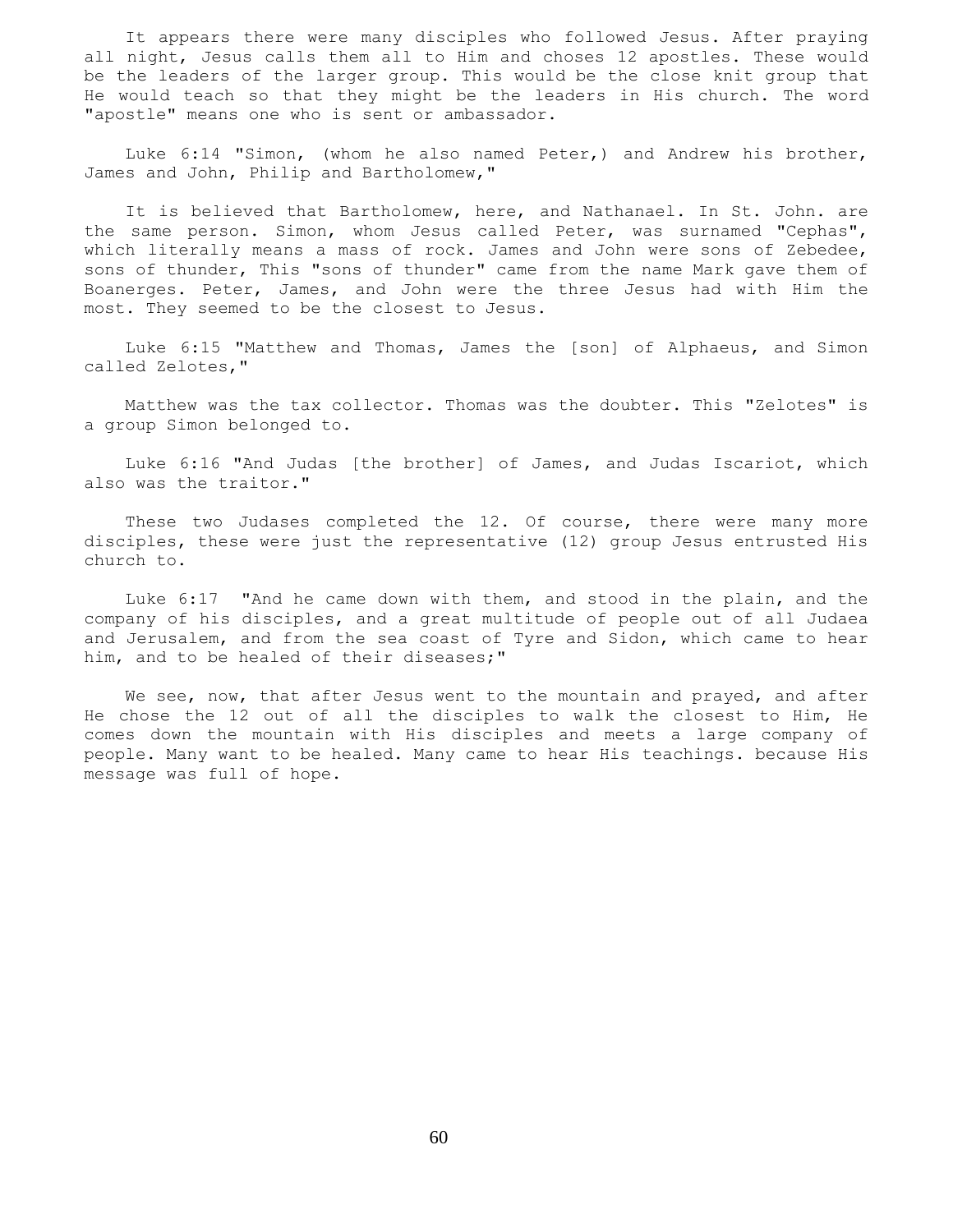## Luke 14 Questions

1. What forbidden thing did His disciples do on this second sabbath? 2. What 2 things did the picking and rubbing represent? 3. What Scripture tells us that it was alright for them to pick the neighbor's corn? 4. What did the Pharisees say to the disciples? 5. What lesson was Jesus teaching them in all of this? 6. What had David done when his men were hungry? 7. More so than the law, we should learn the  $\frac{1}{2}$  ,  $\frac{1}{2}$  ,  $\frac{1}{2}$  ,  $\frac{1}{2}$  ,  $\frac{1}{2}$ 8. Who is Lord of the sabbath? 9. What Scripture tells us the sabbath was made for man and not man for the sabbath? 10. Who is Jesus trying to tell the Pharisees that He is? 11. What was wrong with the man's hand who came to the temple to be healed? 12. What did Jesus tell him to do? 13. What effect did this have on the Pharisees? 14. What questions did Jesus ask the Pharisees about healing the man that they could not answer? 15. What should they have been feeling? 16. What was the real reason they wanted to stop Jesus' ministry? 17. Where did Jesus go when He prayed all night? 18. What did Jesus do when morning came? 19. How many disciples did Jesus choose to be His closest associates? 20. What does "apostle" mean? 21. What was Peter's other name? 22. Who was Peter's brother? 23. What do most people believe is another name for Bartholomew? 24. What does the name "Cephas" mean? 25. What. besides James and John, were they called? 26. Who were the 3 disciples closest to Jesus? 27. Which disciple had been a tax collector? 28. Which disciple was known as the doubter? 29. When He came down from the mountain, where had many people gathered from?

30. Why were they there?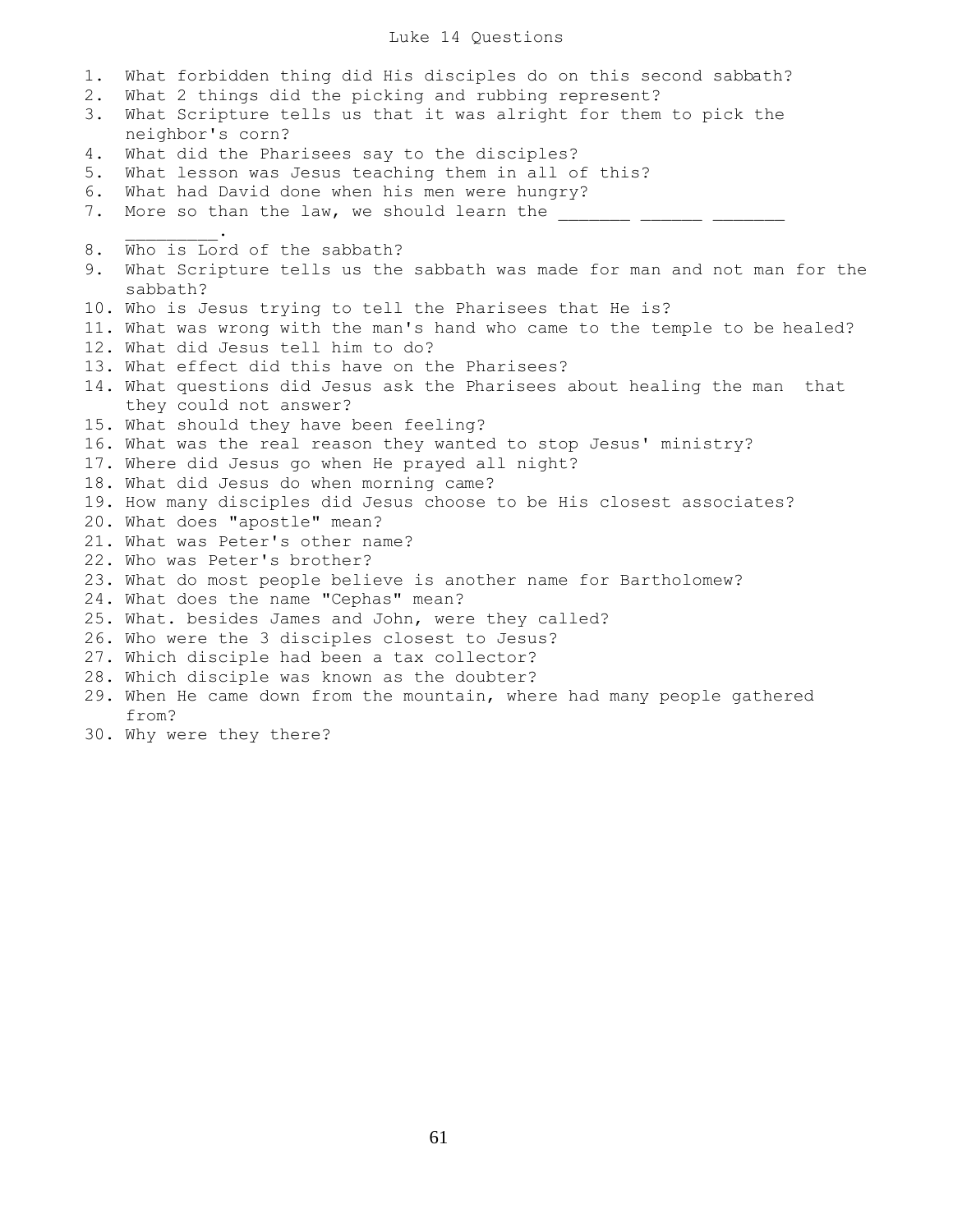We will begin this lesson just after Jesus had chosen 12 disciples and came down the mountain to find a large group of people from all over the area waiting for Him. These people had come to hear Him preach and to receive healing from Him. We will pick up this lesson now in Luke 6:18.

 Luke 6:18 "And they that were vexed with unclean spirits: and they were healed."

 This is a continuation of verse 17 in the last lesson which said they came to be healed of their diseases. Jesus healed everyone whether the healing was physical or mental. He, also, delivered those possessed of devils.

 Luke 6:19 "Andÿtheÿwhole multitude sought to touch him: for there went virtue out of him, and healed [them] all."

 Jesus' power was unlimited. Virtue in this particular sentence means miraculous power. The woman who touched the hem of His garment was healed by this virtue. This power was overwhelming.

 Luke 6:20 "And he lifted up his eyes on his disciples, and said, Blessed [be ye] poor: for yours is the kingdom of God."

 We see in this first statement of the Sermon on the Mount that most of those who followed Jesus would have been classed as the poor, because they were the working class of people. He was also speaking to his disciples who had been fishermen and other working men. This really is saying to them; don't worry about not being wealthy now, because you will inherit the kingdom of God. Then and now it is more difficult for the wealthy and highly educated to humble themselves and admit they need the Saviour. Extreme wealth and great educations do not bring about humbleness, ordinarily.

 Luke 6:21 "Blessed [are ye] that hunger now: for ye shall be filled. Blessed [are ye] that weep now: for ye shall laugh."

 In Matthew, it says hunger after righteousness. If we seek for the things of God diligently, He will give them to us. So much is said about weeping, but I believe this is a weeping for the lost souls. We shall laugh when they come to the Lord and His fullness.

 Luke 6:22 "Blessed are ye, when men shall hate you, and when they shall separate you [from their company], and shall reproach [you], and cast out your name as evil, for the Son of man's sake."

 If you take a stand for the Lord, and do not waver, even to the point of death, then you will be called blessed in heaven. The interesting thing is that many of these disciples He was speaking to here really did stand up for Jesus, and they were killed because they would not renounce Him. Even now, to take a stand to live for Jesus may cost you your so called friends and many times your family, as well. They do not want to be around you, because you talk about Jesus. They label you as a fanatic, and they speak evil of you.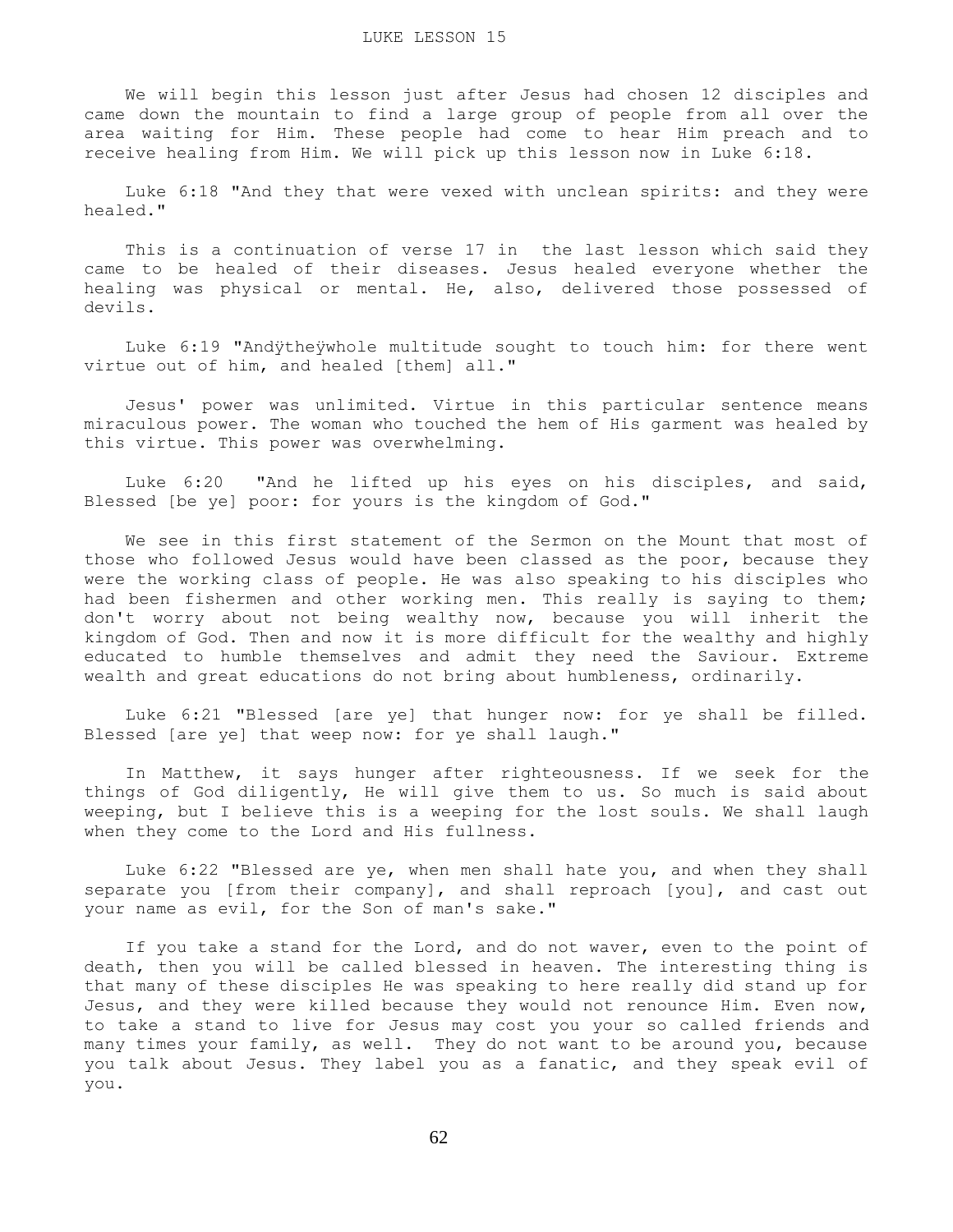Luke 6:23 "Rejoice ye in that day, and leap for joy: for, behold, your reward [is] great in heaven: for in the like manner did their fathers unto the prophets."

 Persecutions were very prominent in the days just after Jesus' resurrection, and many like Peter were martyred rejoicing that they could suffer for Jesus' name. Many, burned at the stake, died praising God. Even in the Old Testament, prophets suffered. History tells us that Isaiah was sawed in half for the Lord. There are many, even today. who are suffering ridicule and persecution for the name of the Lord. Those who suffer with Jesus or for Jesus will reign with Him. In II Timothy 2:12 we read. "If we suffer, we shall also reign with [him]: if we deny [him], he also will deny us:" You see, the Lord knows when you suffer upholding His name, and He will reward you greatly. We, like these early martyrs, should be thrilled when we suffer for His name, knowing that Jesus will have a great reward for us in heaven.

 Luke 6:24 "But woe unto you that are rich! for ye have received your consolation."

 This has to do with those who have put their faith in their riches. Such as the rich young man who came to Jesus to be saved and went away sorrowful, because he chose his riches over eternal life. There is nothing wrong with being rich if you are not putting those riches ahead of your love for the Lord and His people, the mis-use of wealth Is spoken of as sin. Wealth can be used to further the kingdom of God and to help the poor and suffering of the world. the Lord would have a rich man to be quick to distribute to those less fortunate, as we read in 1 Timothy 6:17-19 (especially verse 18). I Timothy 6:18 "That they do good, that they be rich in good works, ready to distribute, willing to communicate;" Riches in this life used selfishly on earthly goods bring no rewards in heaven.

 Luke 6:25 "Woe unto you that are full! for ye shall hunger. Woe unto you that laugh now! for ye shall mourn and weep."

 This is speaking of people who are only interested in their own welfare; who fill their bellies to overflowing knowing that their neighbor is hungry and not doing anything about it. "Laughing", here, is an indication that this person is caught up in the things this world calls fun with no thought for tomorrow. the mourning and weeping would be because they had missed heaven.

 Luke 6:26 "Woe unto you, when all men shall speak well of you! For so did their fathers to the false prophets."

 If you are a friend to the world, you are not Jesus' friend. We read in St. John 15:19. "If ye were of the world, the world would love his own: but because ye are not of the world, but I have chosen you out of the world, therefore the world hateth you." Read the 15<sup>th</sup> chapter from verse 17 through 21.

 Luke 6:27 "But I say unto you which hear, Love your enemies, do good to them which hate you,"

 If we are followers of Jesus, we must pattern our lives after His. His enemies, who nailed Him to the cross, He prayed for and said, "Father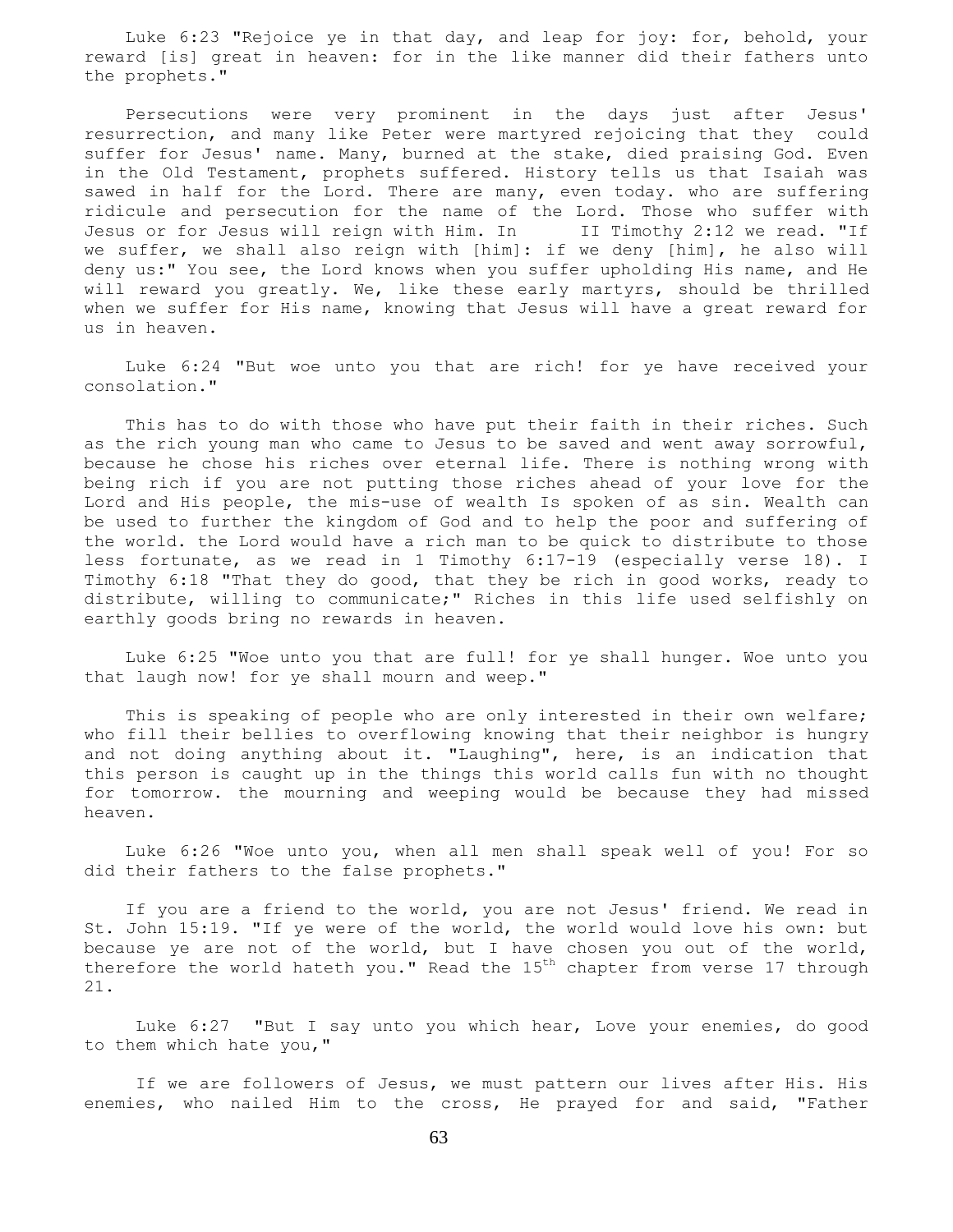forgive them for they know not what they do". Jesus loved us while we were yet in sin enough to give His life on the cross for us. If we are to be Christ-like, we must love those, even if they are unlovable.

 Luke 6:28 "Bless them that curse you, and pray for them which despitefully use you."

We read in Romans 12:20-21, Romans 12:20 "Therefore if thine enemy hunger, feed him; if he thirst, give him drink: for in so doing thou shalt heap coals of fire on his head." Romans 12:21 "Be not overcome of evil, but overcome evil with good."

 Luke 6:29 "And unto him that smiteth thee on the [one] cheek offer also the other; and him that taketh away thy cloke forbid not [to take thy] coat also."

 This lesson is not to be taken literally, but is teaching a very important lesson on unselfishness and on charity toward others.

 Luke 6:30 "Give to every man that asketh of thee; and of him that taketh away thy goods ask [them] not again."

 We all know that Jesus taught as long as it was in our power to help the needy, we should. This Scripture does not say give them everything you have, and it does not say keep on giving over and over, We should help people to help themselves.

 Luke 6:31 "And as ye would that men should do to you, do ye also to them likewise."

 We should always do as much and more for others as we want them to do for us. We are to set an example for our neighbors. We are to help them in every way possible.

 Luke 6:32 "For if ye love them which love you, what thank have ye? for sinners also love those that love them."

 Even the evil people love those that love them. If you love to be loved in return, you are no better than the rest of the world. We Christians are taught to love the unloveable; to love those who hate us. This unselfish love is what sets us aside from those of the world.

 Luke 6:33 "And if ye do good to them which do good to you, what thank have ye? for sinners also do even the same."

 There really are 3 ways mankind can live. Worldly people dealing with each other do good to those who do good to them, those really caught up in terrible evil return evil when someone does good for them. A Christian tries to do good all the time, even when the other person is doing evil to them. We choose to be a Christian and do good, or to belong to the devil and do bad, or to ride the fence and be worldly and just do for those who do something for you.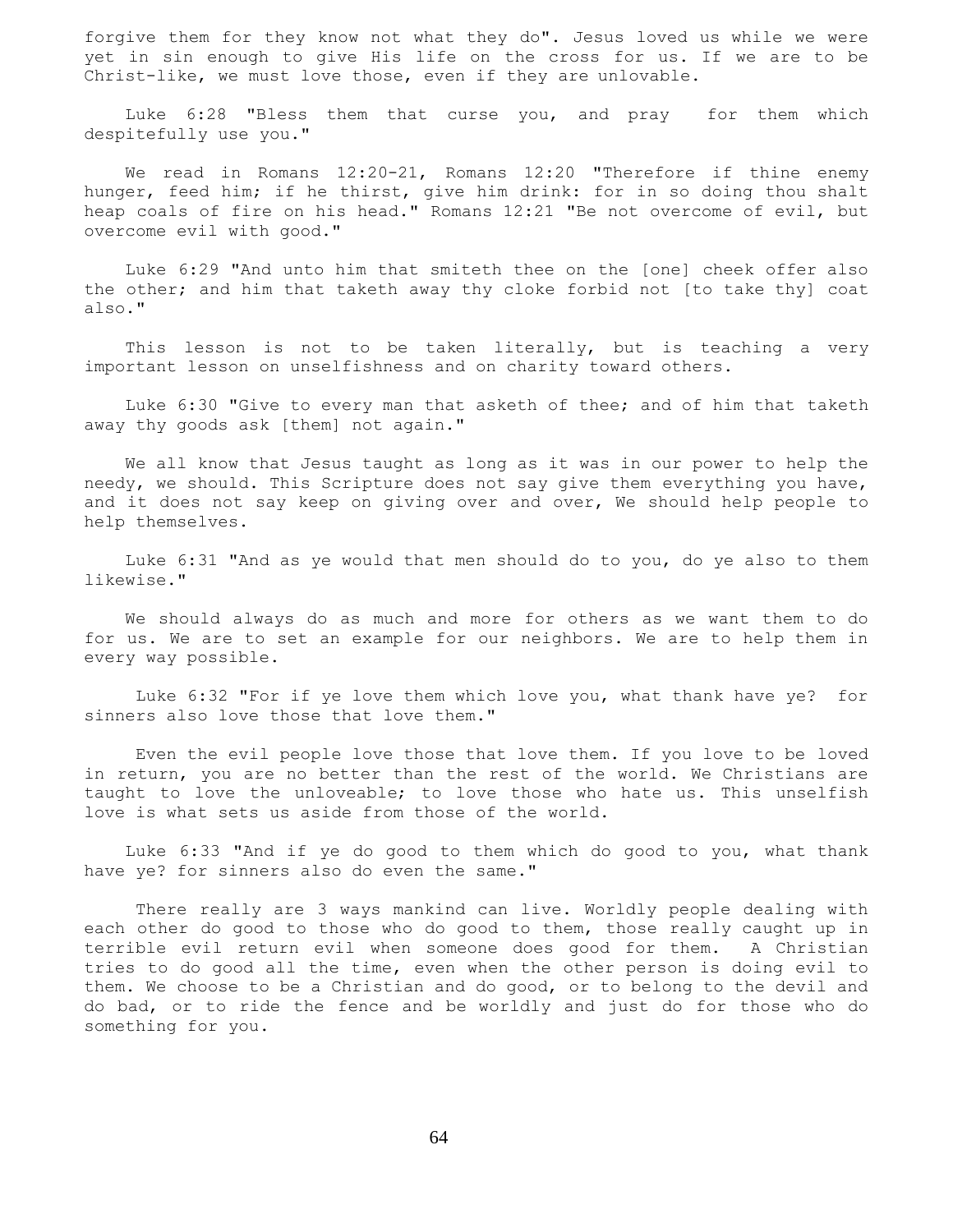1. When Jesus came down the mountain after choosing the 12 disciples, Who was waiting for Him? 2. What 2 things had they come for? 3. What happened to those vexed with unclean spirits? 4. Why did they want to touch Jesus? 5. In this particular Scripture, what does virtue mean? 6. In verse 20. who did Jesus call blessed? 7. Why? 8. Why would those who followed Jesus be classed as poor? 9. What was Jesus really saying to them about being poor? 10. What did He promise those who hunger? 11. What should we hunger after? 12. We are blessed when men hate us for what cause? 13. If you make a strong stand for Jesus today, what is apt to happen? 14. Who suffered persecution for the faith even before the disciples? 15. When Peter was crucified, how did He take it? 16. How does history tell us Isaiah died? 17. We find in II Timothy 2:12 that if we suffer with Him, we shall With Him. 18. The woe, spoken on the rich, is for what reason in verse 24? 19. Who is a good example in the New Testament of putting wealth before God? 20. In 1Timothy 6:17-18. we are told that the rich should be quick to do what? 21. In verse 25, what is the mourning and weeping probably indicating? 22. When everyone speaks well of you, who does this indicate you are a friend of? 23. In the 15th chapter of John, we learn that the world will love you if you are what? 24. Jesus tells the Christians to love whom? 25. What are we to do to those who curse us? 26. What are we to do to those who despitefully use us? 27. In Romans, what does it tell us to do for our enemy if he hungers? 28. How are we to overcome evil? 29. Who are we to give to, if we choose to be like Jesus? 30. How must we love, if we are to be separate from the world? 31. What are the three ways we can live?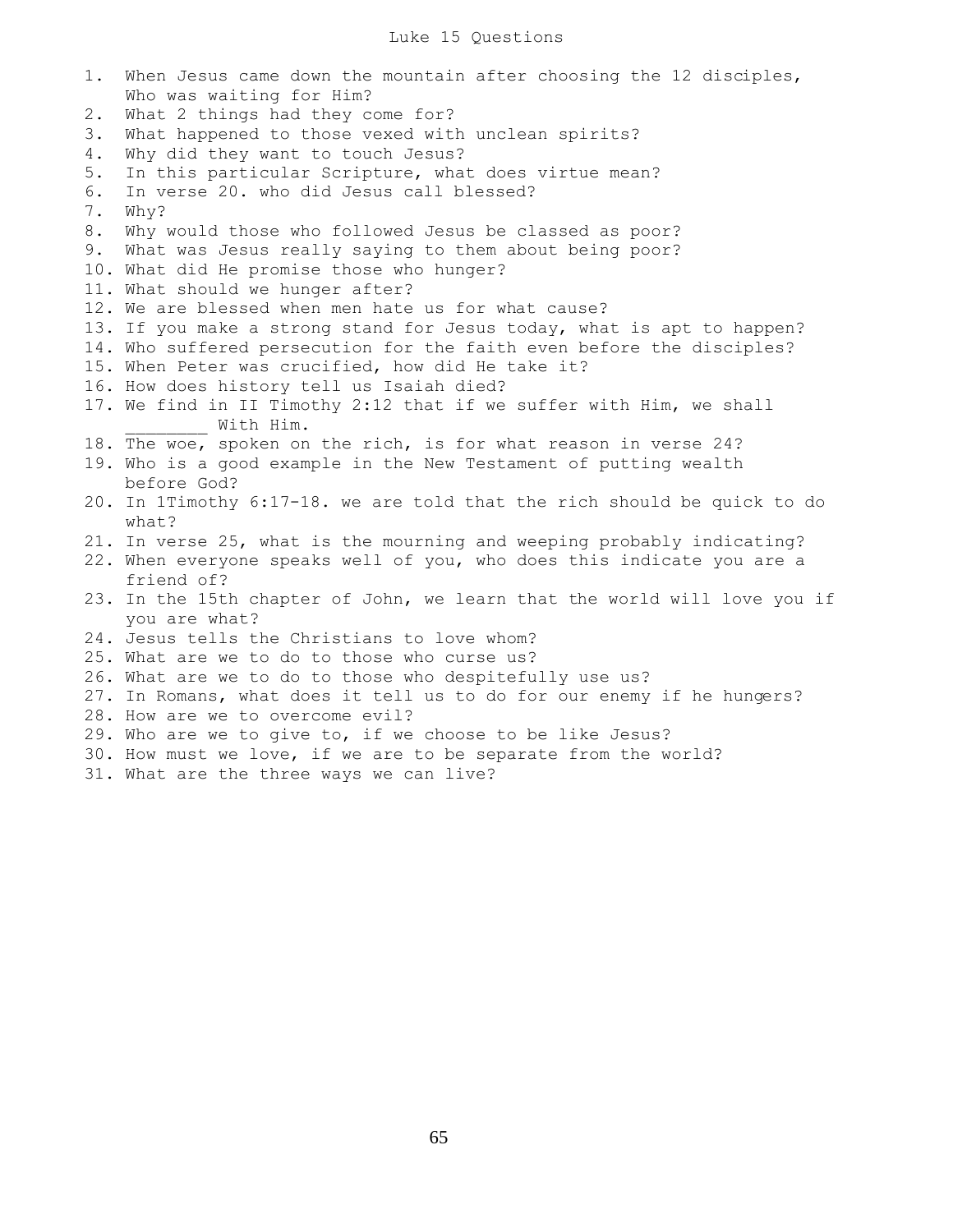We will begin this lesson in Luke 6:34 "And if ye lend [to them] of whom ye hope to receive, what thank have ye? for sinners also lend to sinners, to receive as much again."

 This is just explaining that if we conduct our lives no better than the worldly, then we will be classified as worldly. Our unselfish attitude of helping those who we have no hope of ever getting it back from separates the Christian as not of the world.

 Luke 6:35 "But love ye your enemies, and do good, and lend, hoping for nothing again; and your reward shall be great, and ye shall be the children of the Highest: for he is kind unto the unthankful and [to] the evil."

 Jesus, here, is speaking of those who desire to walk in His footsteps. God loved every one of us and still does. He is not wiling that even one will be lost. God the Father loved us so much, regardless of our sins, that He gave His Son that we might be saved. If we are His children, then we must love as He loves.

Luke 6:36 "Be ye therefore merciful, as your Father also is merciful."

 Forgive and you shall be forgiven. This mercy of the Father is what rewrote our life to include life everlasting. God's grace and mercy is what opened the gate for us to walk through and be saved.

 Luke 6:37 "Judge not, and ye shall not be judged: condemn not, and ye shall not be condemned: forgive, and ye shall be forgiven:"

 God forbids us to judge other people. Jesus is the Judge of the world. It is always very easy to see the faults of others. We cannot see our own faults. The religious people of Jesus' day were condemning Him with no idea of who He really was. The best policy is not to condemn others at all, and then you won't make a mistake. If we expect God to forgive us, then we, too, must forgive.

 Luke 6:38 "Give, and it shall be given unto you; good measure, pressed down, and shaken together, and running over, shall men give into your bosom. For with the same measure that ye mete withal it shall be measured to you again."

We see, here, that the first part of this is not speaking of what God will give you in return, but is saying that the people will give it unto you. You not only cannot outgive God; but when you have a giving heart, men want to give to you, as well. It is difficult to outgive any one. If you are a greedy person, every one around you will act just the same way.

 Luke 6:39 "And he spake a parable unto them, Can the blind lead the blind? shall they not both fall into the ditch?"

 Verse 39 is perhaps a warning to the people of that day not to follow the scribes and Pharisees who were seeing all the miracles that He was doing and were totally blind as to who He was, He is saying if they are too blind to see this that is before their very eyes, why do you follow them. He is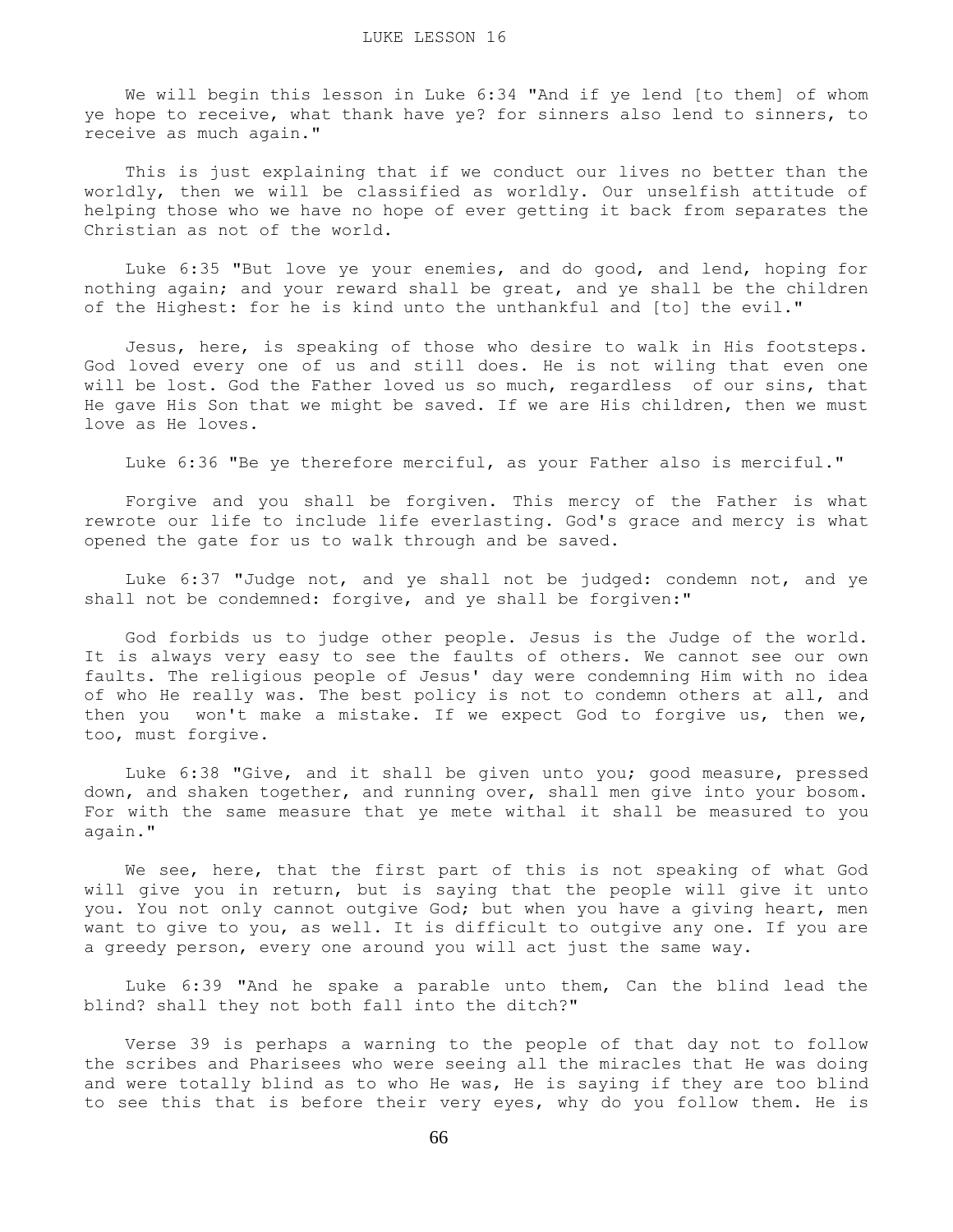also saying, if you follow them, you are just as blind as they are; and you will fall, too, We could look at this for us also. Signs are everywhere that the second coming of the Lord is near. Many church people are so blinded by their doctrine (like these Pharisees) that they cannot see the signs. The Lord warned about getting in a rut and following without looking around you. This is disaster for them then, and for those now who will not open their eyes and see.

 Luke 6:40 "The disciple is not above his master: but every one that is perfect shall be as his master."

 That leaves us all out, because we are not perfect. The worker's goal should be to be as near like the master as is possible. The Lord set the pattern. It should be our goal to fit that pattern as near as we can. We are the apprentice, He is the Master. We are learning from Him.

 Luke 6:41 "And why beholdest thou the mote that is in thy brother's eye, but perceivest not the beam that is in thine own eye?" Luke 6:42 "Either how canst thou say to thy brother, Brother, let me pull out the mote that is in thine eye, when thou thyself beholdest not the beam that is in thine own eye? Thou hypocrite, cast out first the beam out of thine own eye, and then shalt thou see clearly to pull out the mote that is in thy brother's eye."

 This shows me that those of us who are ministering to others must live wholesome, upright lives. We must allow the Lord to purge us and do away with sin in our life before we can begin to minister to others. How can we tell the people we are ministering to not to sin, if there is sin in our lives. We might tell them, but it would be meaningless as long as there was sin in us. Not, do as I say do, but do as I do is pleasing unto God. Ministers should set a pattern of righteousness. Rightly so, Jesus calls those hypocrites who do otherwise. You cannot live a double life. The rules are for everyone. Ministers are not exempt from God's laws. It is easy to see the sin in someone else and very difficult to see it in ourselves.

 Luke 6:43 "For a good tree bringeth not forth corrupt fruit; neither doth a corrupt tree bring forth good fruit."

 We know that a sticker bush does not produce luscious peaches, don't we. To get a peach, you must have a peach tree. Peach trees do not produce cockleburs, either. Whatever the tree is, the fruit will be like it. We Christians are branches, and Jesus is the tree we are to be attached to. If the tree is Christ, the branches will be Christ-like.

 Luke 6:44 "For every tree is known by his own fruit. For of thorns men do not gather figs, nor of a bramble bush gather they grapes."

This is what has been said above. Whatever the tree or bush is, is what the fruit of that tree will be. Figs come from fig trees and grapes comes from grape vines, Romans 11:16 tells it all, Romans 11:16 "For if the first fruit [be] holy, the lump [is] also [holy]: and if the root [be] holy, so [are] the branches."

 Luke 6:45 "A good man out of the good treasure of his heart bringeth forth that which is good; and an evil man out of the evil treasure of his heart bringeth forth that which is evil: for of the abundance of the heart his mouth speaketh."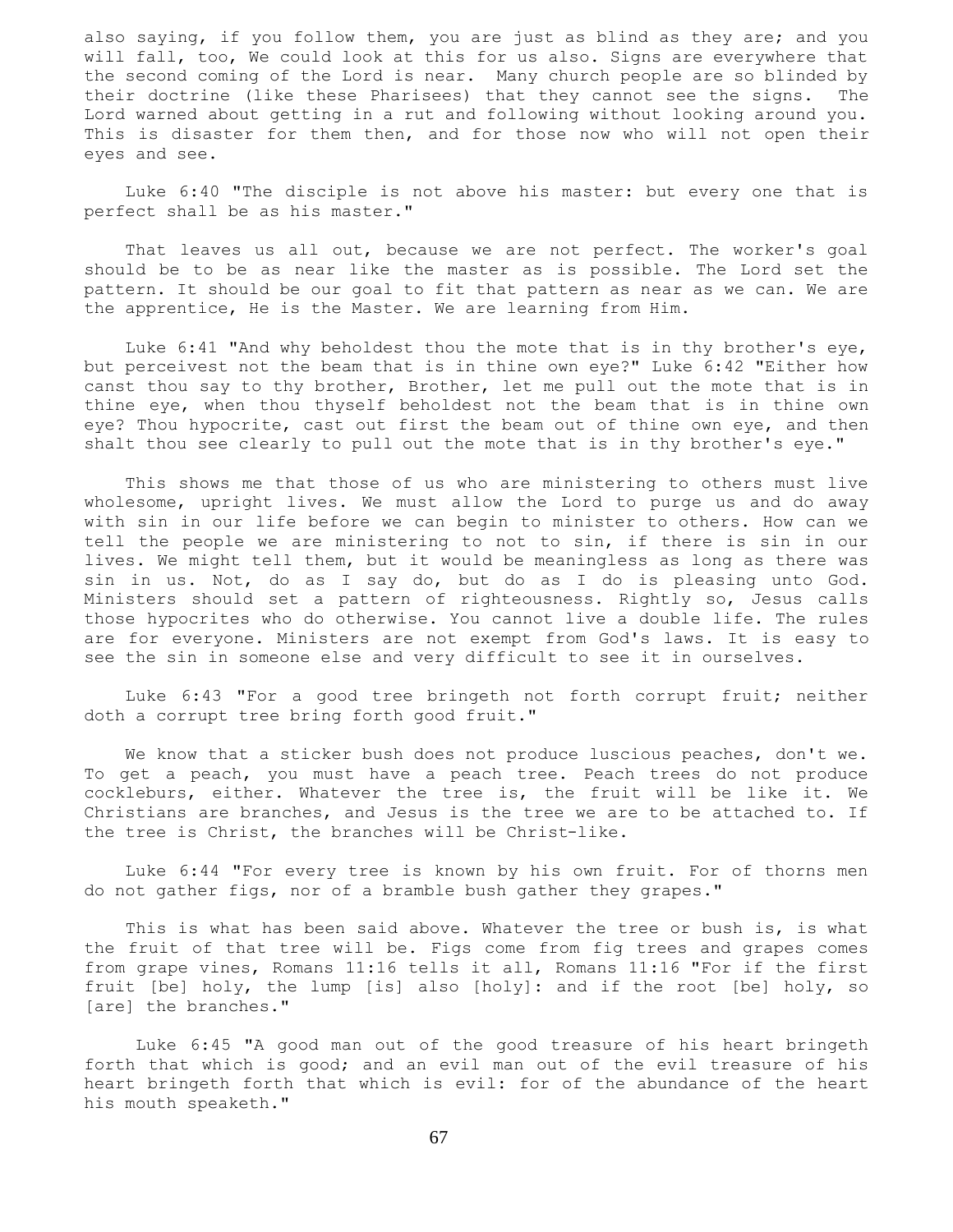Romans 10:10 "For with the heart man believeth unto righteousness; and with the mouth confession is made unto salvation." Out of the issue of the heart the mouth speaketh, as is said above, If your heart is pure, then the words you speak will be pure, A Person with an evil heart cannot speak sweet words. The heart is either desperately wicked, or it is full of love for God.

 Luke 6:46 "And why call ye me, Lord, Lord, and do not the things which I say?"

 If you call someone Lord, you are obligated to do exactly what He tells you to do. Not only are you obligated, but by calling Him Lord you are saying that He has every right to rule every part of your life. These people are not living in truth, if they call Him Lord and then do not do what He says.

 Luke 6:47 "Whosoever cometh to me, and heareth my sayings, and doeth them, I will shew you to whom he is like:"

 This is like the parable of the seed that fell on good ground and brought forth much fruit, some even 100 fold. This is a wise person who receives the Lord and then lives trying to please Him in all that you do.

 Luke 6:48 "He is like a man which built an house, and digged deep, and laid the foundation on a rock: and when the flood arose, the stream beat vehemently upon that house, and could not shake it: for it was founded upon a rock."

 The wise person builds his life upon the Rock who is Jesus Christ our Lord. The storms of life may come and try to wash us off of the Rock, but this is the solid Rock that cannot be moved. If we are grounded in the teachings of Jesus, problems will still come; but we will not be overwhelmed by them. We will be able to stand and not be moved. The Lord is our very present help in all our troubles. When we ask in the name of Jesus Christ, God will answer our prayers and help us. In St. John 14:13 we read, "And whatsoever ye shall ask in my name, that will I do, that the Father may be glorified in the Son."

 Luke 6:49 "But he that heareth, and doeth not, is like a man that without a foundation built an house upon the earth; against which the stream did beat vehemently, and immediately it fell; and the ruin of that house was great."

 Men who build houses will tell you that they dig down over 8 inches until they find a really solid spot to put the footing for the house to be built upon. If they did not do this and put the house on sand or loose dirt at the top, the whole house would shift if a hard rain came. A foolish man would build his house or his life in this manner, He would not have a solid foundation for his house or his life. He would just float around until he fell. Great would be the fall of this man.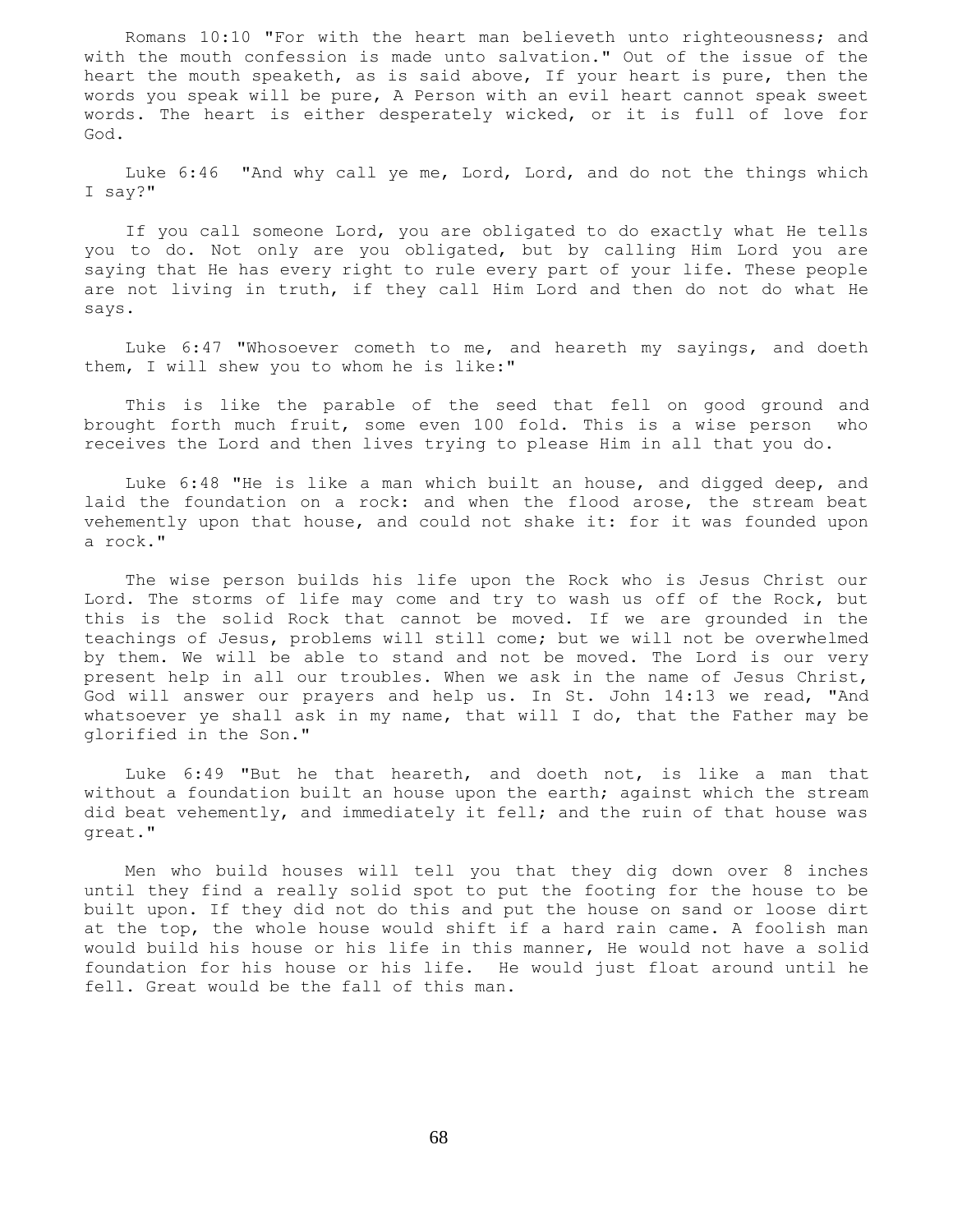## Luke 16 Questions

| 1. | Why should we not lend to receive in return?                                 |
|----|------------------------------------------------------------------------------|
| 2. | Who will we be called the children of if we love our enemies?                |
| 3. | If we belong to God. how should we conduct our lives?                        |
| 4. | Why should we be merciful?                                                   |
| 5. | What 2 things allowed us to walk through the gate to salvation?              |
| 6. | How can you be quaranteed you will not be judged?                            |
| 7. | Who is the Judge of all the world?                                           |
| 8. | Who was condemning Jesus. because they had no idea who He was?               |
| 9. | Describe the way you will be given good things, if you give first?           |
|    | 10. How will God measure things to us?                                       |
|    | 11. We know we cannot outgive God. Who else can we not outgive?              |
|    | 12. If the blind lead the blind, what will happen to both of them?           |
|    | 13. Who were the blind Jesus was speaking of here?                           |
|    | 14. Who shall be as their master?                                            |
|    | 15. What should be the goal of every Christian?                              |
|    | 16. Before a person starts telling someone else about their faults, what     |
|    | should that person do?                                                       |
|    | 17. How should the person ministering to others live?                        |
|    | 18. What type of pattern should a minister set?                              |
|    | 19. A good tree bringeth forth _______ fruit?                                |
|    | 20. We Christians are branches, and Jesus is the 1996.                       |
|    | 21. What is a tree known by?                                                 |
|    | 22. What message do we get in Romans 11:16?                                  |
|    | 23. Of the abundance of the __________ the mouth speaketh.                   |
|    | 24. Romans 10:10 says. "For with the _______ man believeth unto              |
|    | righteousness".                                                              |
|    | 25. What did Jesus tell them not to call Him, unless they did what He said?  |
|    | 26. A person who comes to Jesus and listens and does what Jesus says is like |
|    | whom?                                                                        |
|    | 27. The foolish man's house was built on what?                               |
|    | 28. What is the secret to getting our prayers answered?                      |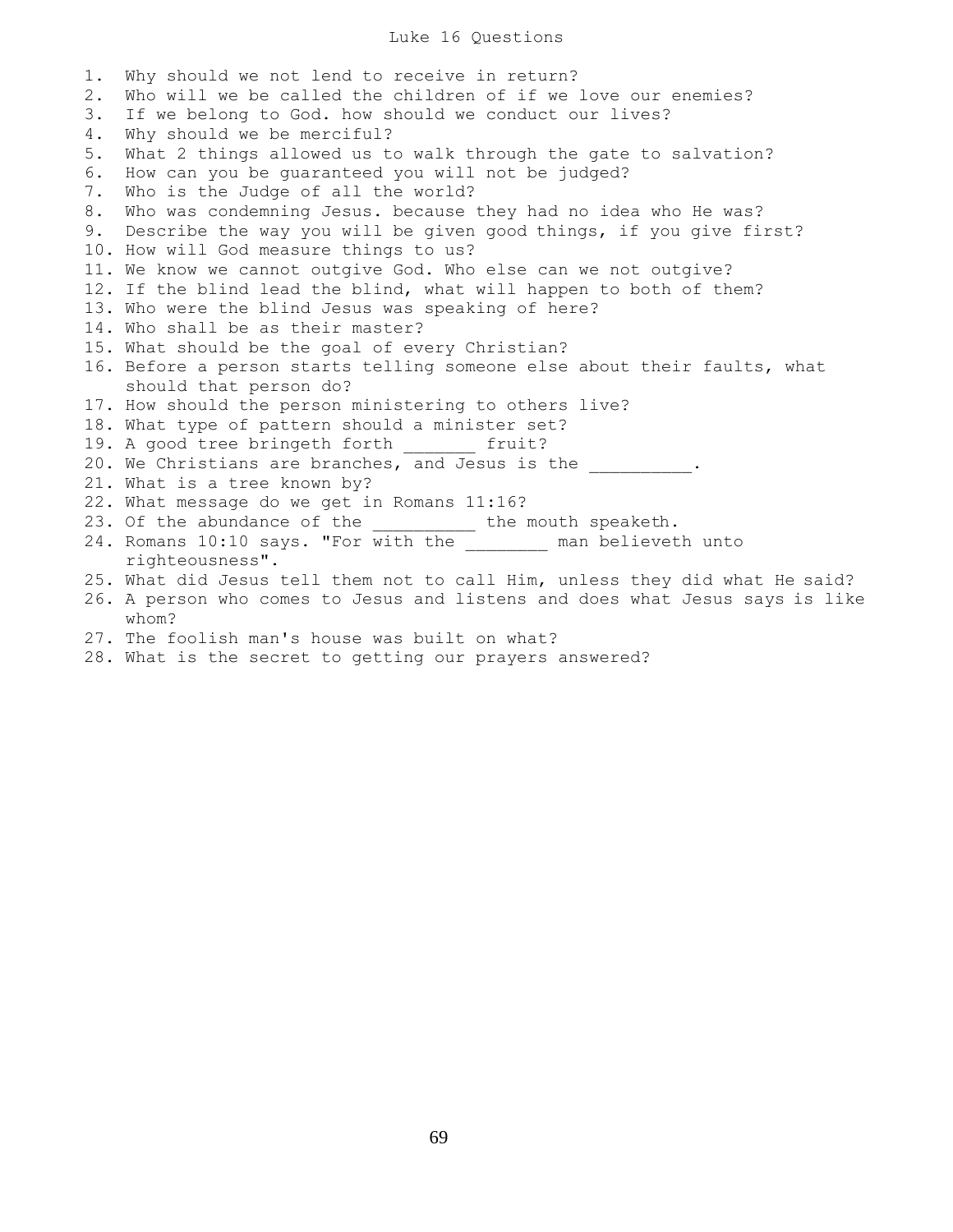We will begin this lesson in Luke 7:1 "Now when he had ended all his sayings in the audience of the people, he entered into Capernaum."

 The mount where Jesus had just preached was very near the Sea of Galilee; and Capernaum where Peter's home was, was by the side of the sea, as well. These 2 places are very near. In fact, just a few miles apart.

 Luke 7:2 "And a certain centurion's servant, who was dear unto him, was sick, and ready to die."

 A centurion was like a captain over about 100 men. He was probably in the Roman legion. This centurion, here, and probably the same person in Matthew, is the first mention of person with this rank. We see Cornelius, an early convert to Christianity, was also a centurion. The servant was loved by this centurion. Possibly, he was his aide or something. Many times a servant living in your home becomes like a member of the family. That is probably what is intended here.

 Luke 7:3 "And when he heard of Jesus, he sent unto him the elders of the Jews, beseeching him that he would come and heal his servant."

 This centurion had heard of all the wonderful miracles that Jesus had performed, and he believed that Jesus was no mere man. He felt that Jesus had powers beyond a normal man. He sent the elders to speak to Jesus, because he thought they would have more influence in getting Jesus to come to help his servant than he would. This centurion believers that Jesus heals. He knows in his heart that Jesus will help his servant.

 Luke 7:4 "And when they came to Jesus, they besought him instantly, saying, That he was worthy for whom he should do this:" Luke 7:5 "For he loveth our nation, and he hath built us a synagogue."

 These elders were from the synagogue. They would do just about anything for this centurion, because he loved these Hebrews and had even built them a synagogue. The person they were saying was worthy was not the servant, but the centurion. It is even unusual for the elders to ask Jesus to heal, they really were not sure who He was. They brought this message, because the centurion asked them.

 Luke 7:6 "Then Jesus went with them. And when he was now not far from the house, the centurion sent friends to him, saying unto him, Lord, trouble not thyself: for I am not worthy that thou shouldest enter under my roof:"

 This centurion was an humble man. He feels unworthy for Jesus to come into his house. This centurion realizes that Jesus is truly God the Son with all the power and authority of the Father. He was so humble that he sent friends that he thought to be more worthy than himself.

 Luke 7:7 "Wherefore neither thought I myself worthy to come unto thee: but say in a word, and my servant shall be healed." Luke 7:8 "For I also am a man set under authority, having under me soldiers, and I say unto one, Go, and he goeth; and to another, Come, and he cometh; and to my servant, Do this, and he doeth [it]."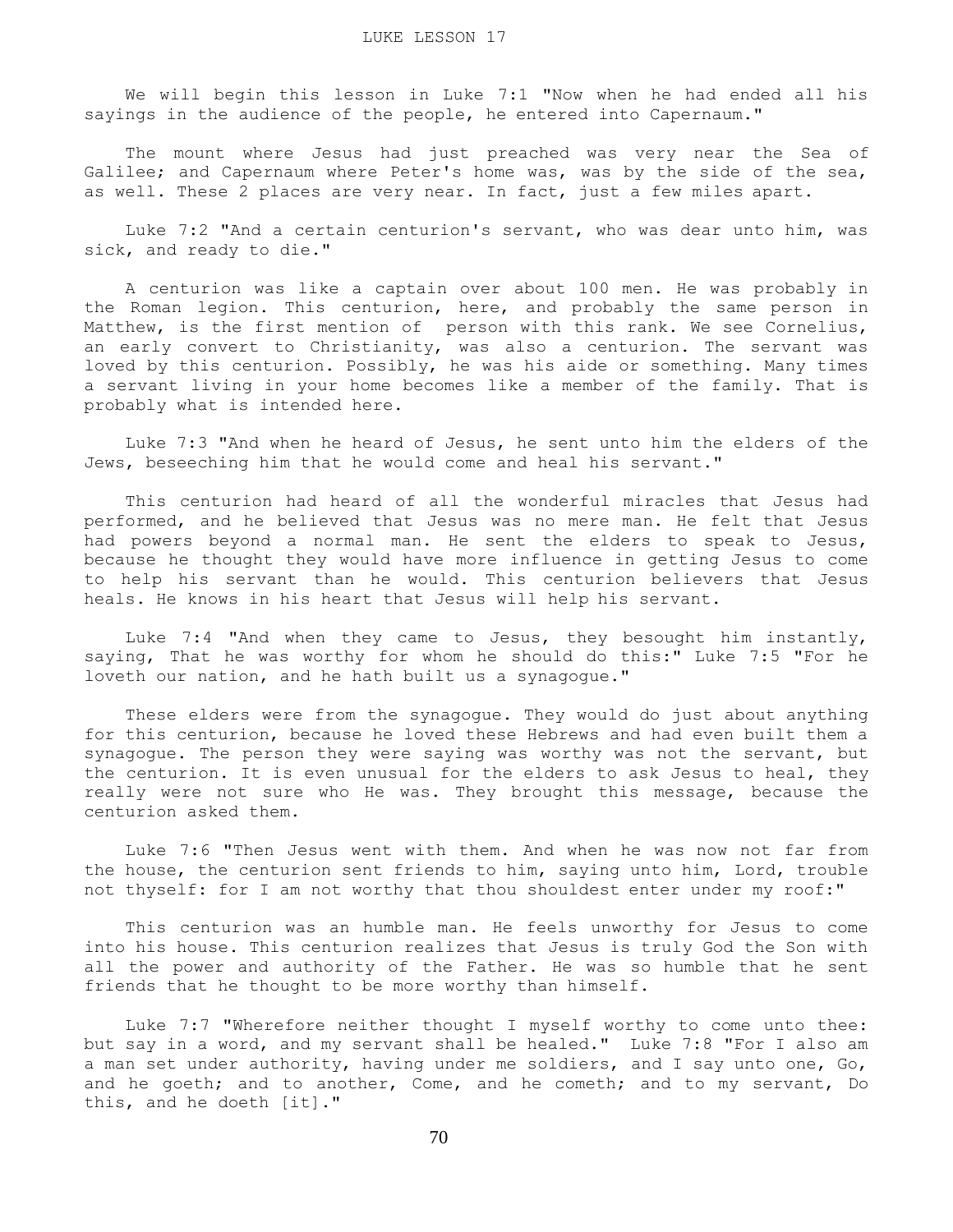This centurion is not only humble, but very wise. He, more than the scribes that he sent or in fact more than most of the religious people of his day, realizes that Jesus has authority over everything in this universe. He believes that Jesus has authority over disease, as well. He knows that his authority over his men is minor compared to the authority of Jesus, but he does understand authority and how it works.

 Luke 7:9 "When Jesus heard these things, he marvelled at him, and turned him about, and said unto the people that followed him, I say unto you, I have not found so great faith, no, not in Israel."

 Jesus recognizes the magnitude of this centurion's faith. Faith like this is the kind that moves mountains. In a sense, Jesus is saying to this people: "You should have this kind of faith". He was especially speaking to these scribes who have no faith at all.

 Luke 7:10 "And they that were sent, returning to the house, found the servant whole that had been sick."

 We know from this servant being in the house well that he had been a family servant who lived in the house. Jesus' healing was an instant healing. Even before they got back to the house, he was healed; even though he had been sick to death.

 Luke 7:11 "And it came to pass the day after, that he went into a city called Nain; and many of his disciples went with him, and much people."

 "Nain" means pleasantness or beauty. this city of Nain was believed to be close to Capernaum. Jesus, at this time, had a large following wherever He went. Many followed to see the miracles, and others went to receive one for themselves. His teachings were like none they had ever heard before, and this caused them to follow, as well. He brought a message of hope. this does not specifically mention which disciples. Peter, Andrew, James, and John had all come from this area originally.

 Luke 7:12 "Now when he came nigh to the gate of the city, behold, there was a dead man carried out, the only son of his mother, and she was a widow: and much people of the city was with her."

 We see, here, a funeral procession. Jesus has come near 20 miles from Capernaum to be here just at this precise moment to help this widow in her great grief. This is her only son. You can imagine how truly grieved she really is. The Scripture says he was dead.

 Luke 7:13 "And when the Lord saw her, he had compassion on her, and said unto her, Weep not."

 Jesus has great love for this woman in her grief. He tells her not to weep. He intends to help her. Jesus, here, is called the Lord.

 Luke 7:14 "And he came and touched the bier: and they that bare [him] stood still. And he said, Young man, I say unto thee, Arise."

 A "bier" is like an open coffin with no lid. this shows that Jesus Christ has dominion over death. Just one touch from His hand does it all.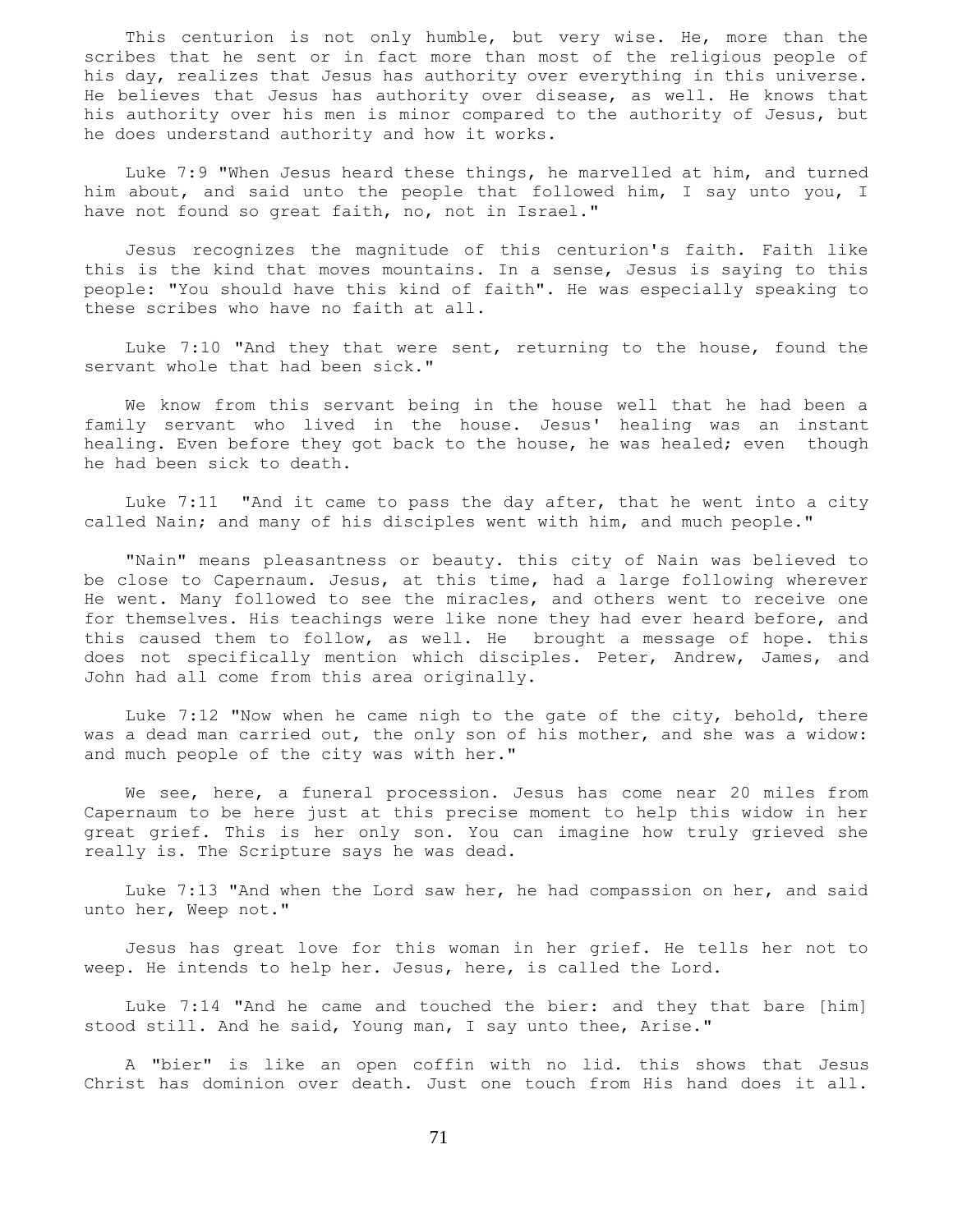Hebrew corpses were not embalmed. Jesus just speaks to the young man and says, "rise"; just as He spoke to Lazarus, and he came forth.

 Luke 7:15 "And he that was dead sat up, and began to speak. And he delivered him to his mother."

 It does not say that he was asleep. It says he was dead. Jesus had dominion over death and life. Jesus delivered the young man to his mother. Can you imagine her joy!

 Luke 7:16 "And there came a fear on all: and they glorified God, saying, That a great prophet is risen up among us; and, That God hath visited his people."

This fear, here, could be classified as reverence as well as fear. They suddenly realize that Jesus is more than man. They start to say that He is a great prophet, but they realize that He is even more than that and say that God has visited them. They know the priest in the temple cannot do this. this is no mere man.

 Luke 7:17 "And this rumour of him went forth throughout all Judaea, and throughout all the region round about."

 News like this is impossible to conceal. Word of mouth carries this news throughout the land.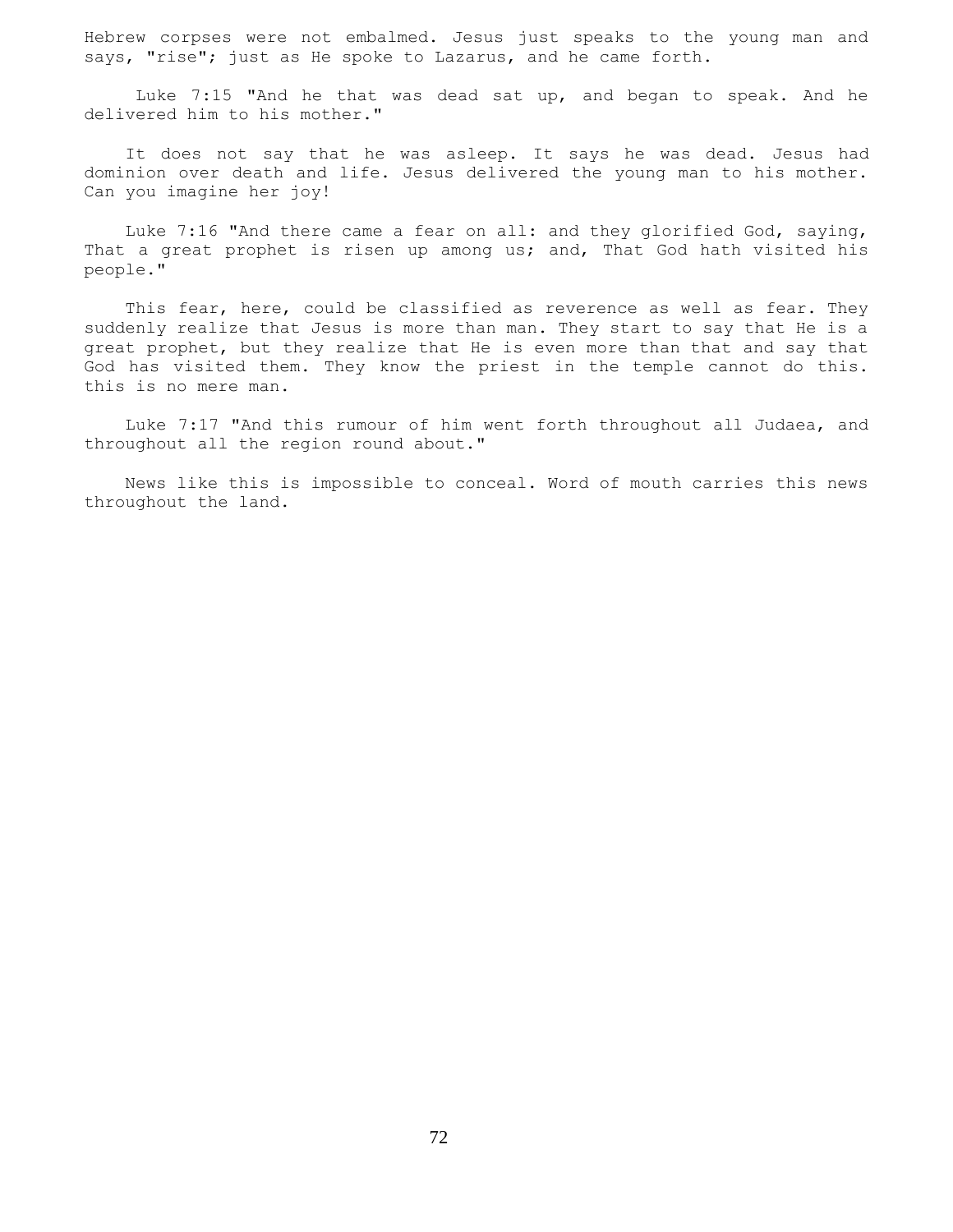## Luke 17 Questions

1. Where did Jesus go immediately after the Sermon on the Mount? 2. Whose home was in Capernaum? 3. Who was sick and near to death? 4. What rank is a centurion similar to? 5. How many men would be under him? 6. Who is a centurion whose name is specifically given? 7. What is that centurion one of the first to do? 8. Why was this servant very dear to him? 9. Who did the centurion send to Jesus to speak for him? 10. Why did the centurion send to Jesus to help his servant? 11. Why did the centurion send the elders instead of going himself? 12. Why did the elders say this centurion was worthy? 13. Why had the elders come to Jesus when they really were not sure He could heal anyone? 14. What further act of humility did this centurion do just before Jesus got to his house? 15. This centurion knew that Jesus had all the power and authority of whom? 16. What kind of man could you call this centurion in one word? 17. This centurion had so much faith that he told Jesus all He had to do was what and the servant would be healed? 18. This centurion understood \_\_\_\_\_\_\_\_\_\_\_ and how it works. 19. What does this centurion believe Jesus has power over? 20. When Jesus heard all the centurion said, what did He turn and say to the people? 21. When they returned to the house, how did they find the centurion's servant? 22. When Jesus left the centurion, what city did He go into? 23. What does "Nain" mean? 24. Why did the people follow Him? 25. Which of the disciples lived in this area? 26. Who was the dead man Jesus came to see? 27. What was Jesus called in verse 13? 28. What does this show? 29. What did Jesus say to the mother? 30. What is a "bier"? 31. What is the difference in a Hebrew corpse and an Egyptian corpse? 32. What did Jesus say to the young, dead man? 33. What did the young man do? 34. Jesus has dominion over and 35. How did this happening effect the onlookers? 36. Who did they say Jesus was? 37. Who did they say had visited them? 38. Do you believe Jesus went to this much trouble just to help this

one woman?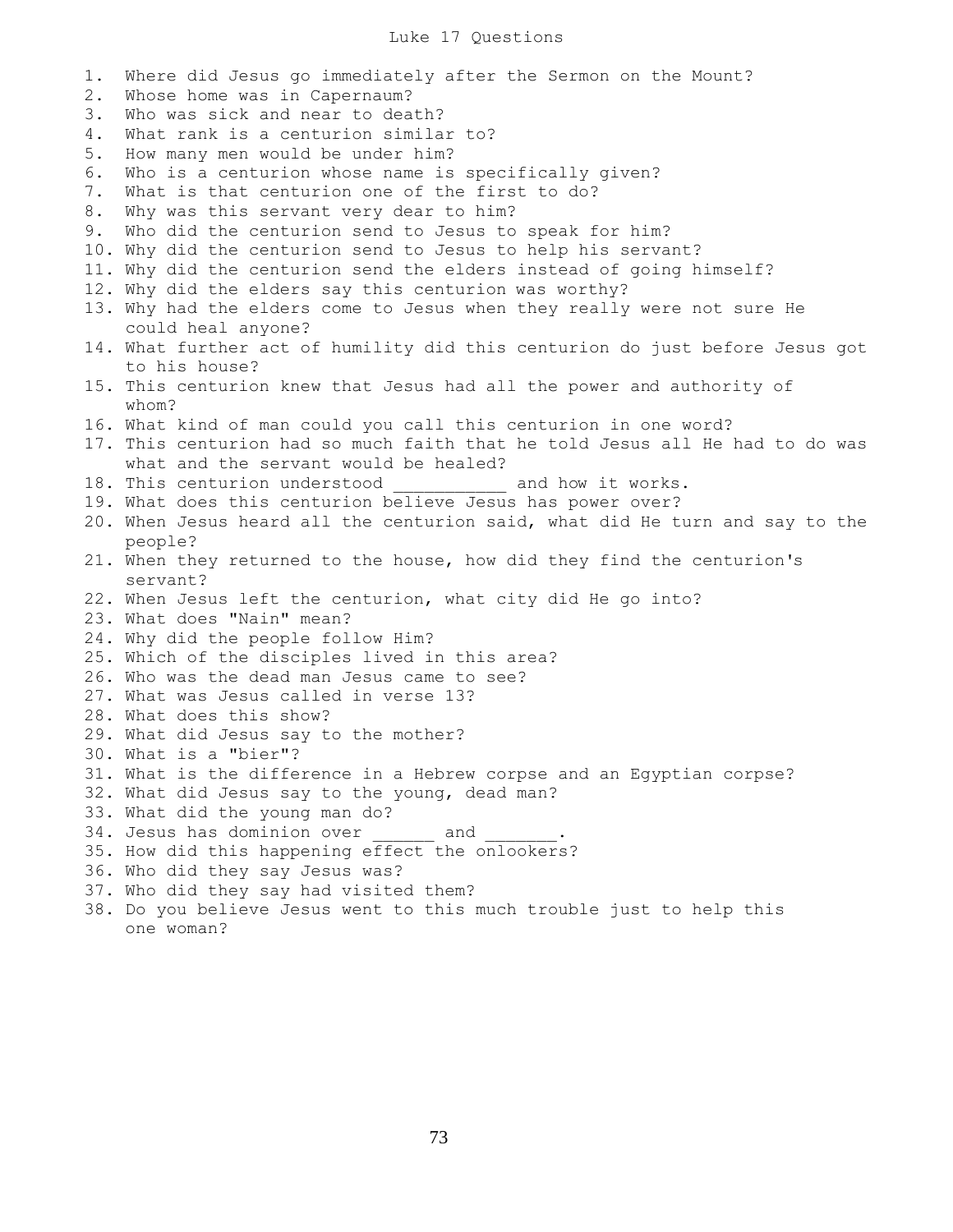We will begin this lesson in Luke 7:18 "And the disciples of John shewed him of all these things."

 In the last lesson, we had seen Jesus raise the widow's son from death. This news has swept across the land and now has reached the ears of John the Baptist's disciples. These disciples rush to tell John of the news.

 Luke 7:19 "And John calling [unto him] two of his disciples sent [them] to Jesus, saying, Art thou he that should come? or look we for another?"

 John already knows that Jesus is the one, because he saw the dove light on Jesus and remain. God had previously told John that when this happened, the person would be the Messiah. This message that will be brought back will be for the benefit of John's disciples. Notice the two disciples. A thing must be established by 2.

 Luke 7:20 "When the men were come unto him, they said, John Baptist hath sent us unto thee, saying, Art thou he that should come? or look we for another?"

 John wants his disciples to be fully persuaded by what Jesus says and does: that He is the Christ, the Messiah. John is in prison at this time and his disciples may be beginning to doubt. I am sure this is not for John's benefit; because long before this, John called Jesus the Lamb of God.

 Luke 7:21 "And in that same hour he cured many of [their] infirmities and plagues, and of evil spirits; and unto many [that were] blind he gave sight."

 This just means that in front of John's disciples, Jesus did all sorts of miracles. the "their" above does not mean John's disciples, but the infirmities of the multitude that followed Jesus.

 Luke 7:22 "Then Jesus answering said unto them, Go your way, and tell John what things ye have seen and heard; how that the blind see, the lame walk, the lepers are cleansed, the deaf hear, the dead are raised, to the poor the gospel is preached." Luke 7:23 "And blessed is [he], whosoever shall not be offended in me."

 No prophet or priest who ever lived had done so many and so great miracles as these. There is no doubt at all who this is. In verse 23, here, Jesus is warning John and his disciples not to begin to doubt, because they were faced with adverse circumstances.

 Luke 7:24 "And when the messengers of John were departed, he began to speak unto the people concerning John, What went ye out into the wilderness for to see? A reed shaken with the wind?"

 In verse 24. Jesus speaks highly of John the Baptist. He is telling these people that God has great love and honor for John the Baptist. Jesus didn't speak this way in front of John's disciples. He was not trying to win favor with John by saying nice things in front of John's followers. Jesus really had great respect for John the Baptist. He is telling the people, if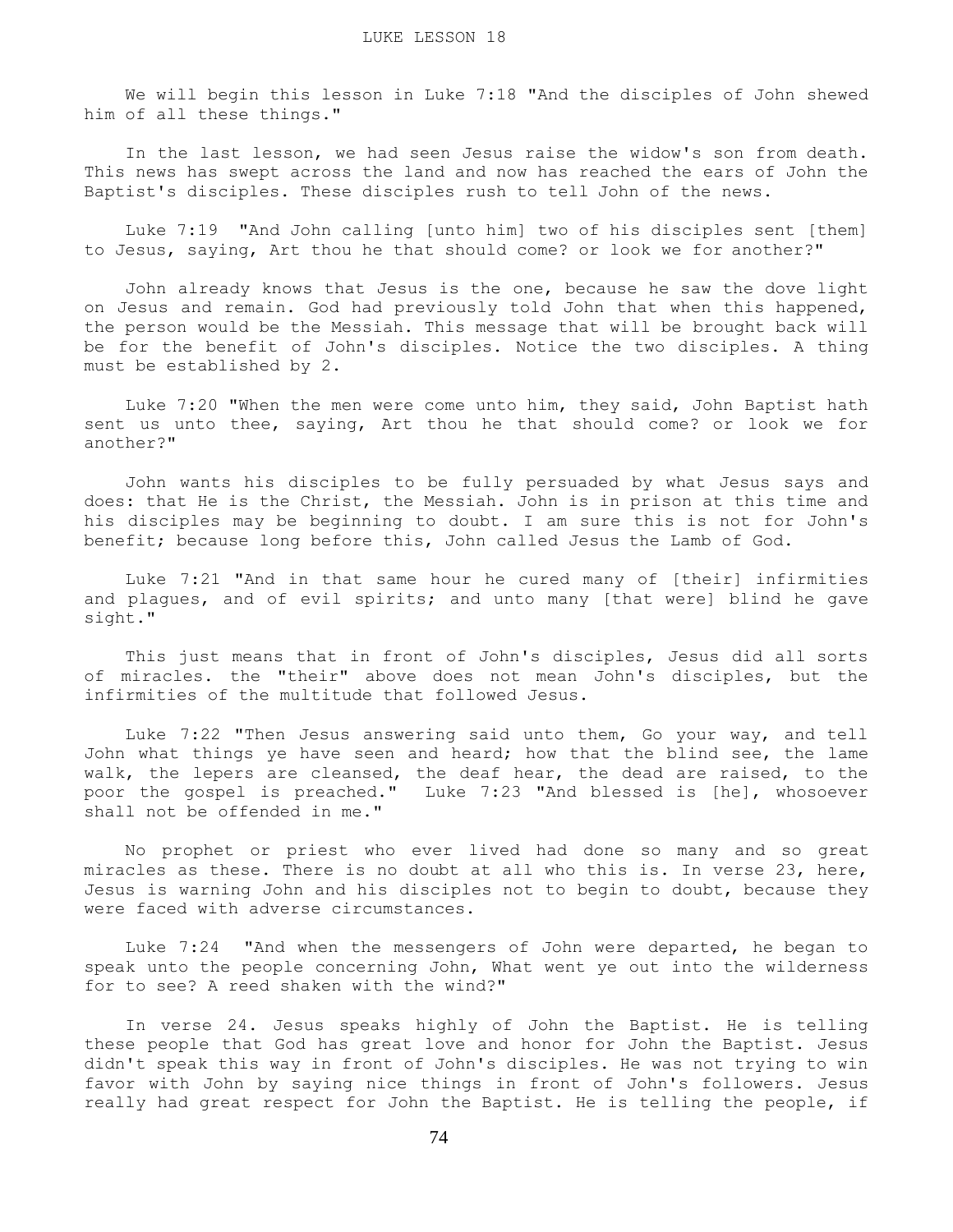you expect John to be weak and blown by every wind of doctrine, you will be disappointed. John is a powerful man of God. Man looks on the outward appearance. God looks inside to find the worth of a man.

 Luke 7:25 "But what went ye out for to see? A man clothed in soft raiment? Behold, they which are gorgeously apparelled, and live delicately, are in kings' courts."

 Worldly people believe for you to be very important, you must be dressed in fancy clothes and live very extravagant lives. This sort of person would be a king or a president, not a man of God. God chooses the lowly and humble to be His most important workers. God does not choose by worldly standards, but by the heart.

 Luke 7:26 "But what went ye out for to see? A prophet? Yea, I say unto you, and much more than a prophet."

 What did you expect a prophet to look like? Were you looking for a prophet? If you found John the Baptist, you found much more than a prophet. God has chosen him for a very special job.

 Luke 7:27 "This is [he], of whom it is written, Behold, I send my messenger before thy face, which shall prepare thy way before thee."

 Jesus is explaining to them that John the Baptist was a voice crying in the wilderness proclaiming the coming of Messiah. He is not Messiah; he is proclaiming His coming. the people are to be told Messiah is coming. It was John's job to bring this message. Jesus is coming again as Lord of Lords and King of Kings, and all believing ministers should be proclaiming His second coming now.

 Luke 7:28 "For I say unto you, Among those that are born of women there is not a greater prophet than John the Baptist: but he that is least in the kingdom of God is greater than he."

 In this. I believe Jesus is saying that John is counted as one of the greatest prophets who ever lived; but in the same breath, He is saying to these people who believe Jesus to be a prophet that He is in fact God the Son. That even though they esteem John to be greater than He is, John is a man. John is a great prophet, but John is not God. Jesus is Emmanuel. God with us.

 Luke 7:29 "And all the people that heard [him], and the publicans, justified God, being baptized with the baptism of John."

 We see, here, that many of these people that Jesus was talking to had listened to John the Baptist. They had repented and been baptized or John. John had been a very convincing preacher, and numerous people in this crowd had accepted him as a true prophet. They had heeded his warning and had been baptized of him.

 Luke 7:30 "But the Pharisees and lawyers rejected the counsel of God against themselves, being not baptized of him."

 These Pharisees and lawyers had elevated themselves to a position of not needing to repent and be baptized, and they had rejected this message of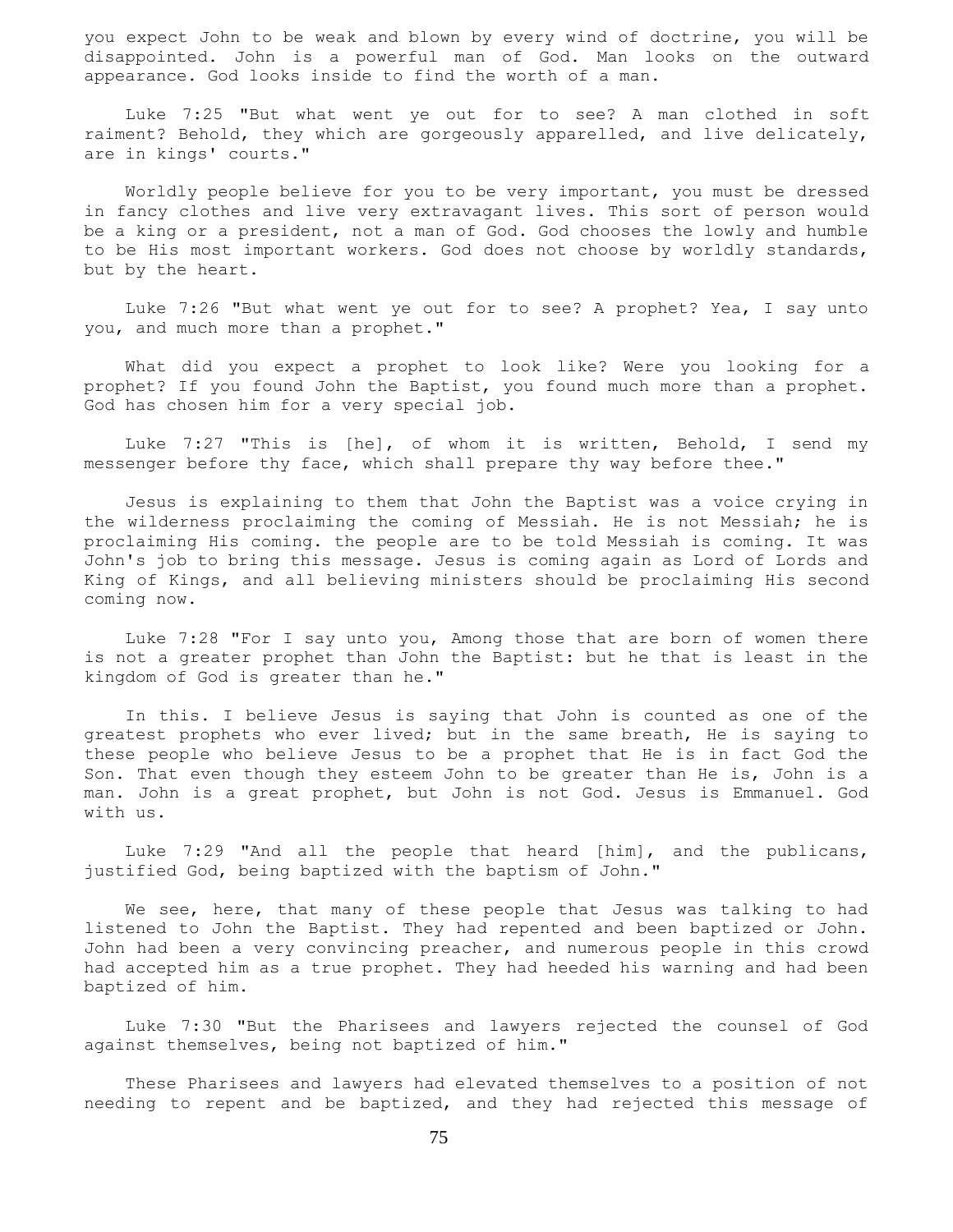John. Conceit can certainly keep a person from God. God loves the humble. They had, in fact, rejected God when they rejected the message God had given John the Baptist. Sometimes even today, we can be so caught up in doctrines that we miss God if we are not careful.

 Luke 7:31 "And the Lord said, Whereunto then shall I liken the men of this generation? and to what are they like?"

 The plain way to say this would be, what in the world am I to think of this generation who will not accept John the Baptist's message or even the Son of God's message.

 Luke 7:32 "They are like unto children sitting in the marketplace, and calling one to another, and saying, We have piped unto you, and ye have not danced; we have mourned to you, and ye have not wept."

 Jesus is calling them children in the knowledge of the things of God. Jesus says whatever message that has been brought to you, you have refused.

 Luke 7:33 "For John the Baptist came neither eating bread nor drinking wine; and ye say, He hath a devil."

 John had been a separated servant even from his mother's womb. His entire life had been lived in anticipation of this job God had called him to do. He never drank wine. He lived in the desert and ate honey and locusts. He was a very wholesome man. These worldly people accused him of having a devil, because he lived in the desert and refused to be involved in worldly things.

 Luke 7:34 "The Son of man is come eating and drinking; and ye say, Behold a gluttonous man, and a winebibber, a friend of publicans and sinners!"

 Jesus was criticized for eating corn on the Sabbath. His first public miracle was turning the water into wine. Jesus walked among the common people. Jesus was ridiculed for eating with people the Hebrews felt were unclean. Jesus said He came to those who needed a physician. It seems it was impossible to please these people.

Luke 7:35 "But wisdom is justified of all her children."

 We see that only those who have the wisdom of God are the ones who accept the prophets of God and even the Son of God. Those are the people who become children of God.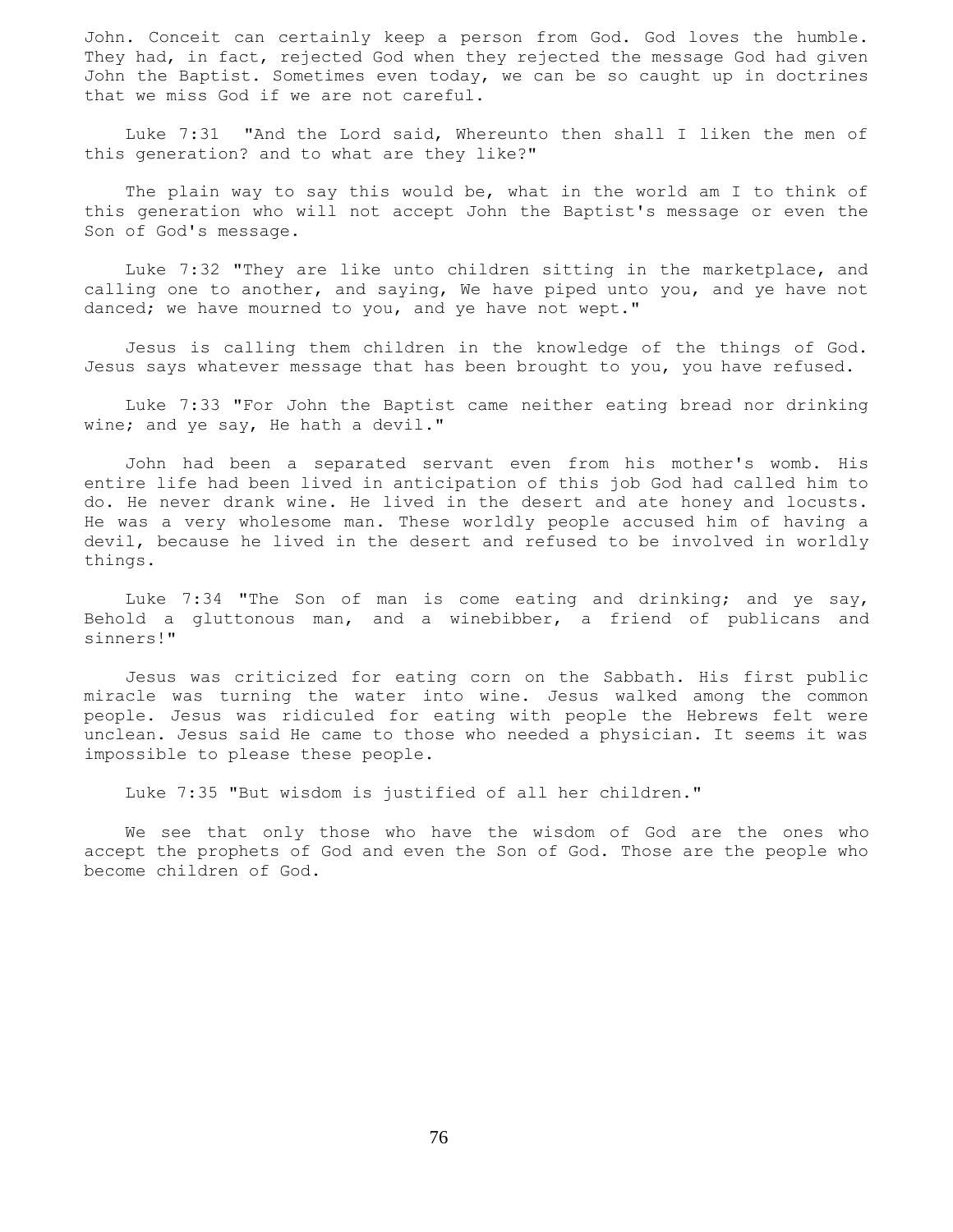## Luke 18 Questions

1. What did John the Baptist's disciples come and tell him? 2. What news has swept across the land? 3. Who did John send to check this out? 4. What questions were they to ask Jesus? 5. How do we know that John already knew who Jesus was? 6. For whose benefit had John sent these disciples to question Jesus? 7. Where is John when this takes place? 8. What miracles did Jesus do before John's disciples? 9. What were John's disciples to tell him? 10. What is Jesus doing in verse 23? 11. What questions did Jesus ask the people about John? 12. What is the difference between the way man judges man and the way God judges? 13. Those who wear gorgeous clothes live where? 14. What kind of people does God choose to work for Him? 15. What had they expected a prophet to look like? 16. What was John's job? 17. What was his message? 18. What should be the message of ministers today? 19. Was there a greater prophet born of woman than John? 20. Who is the one intended in verse 28 who was greater? 21. Who had baptized a great number of Jesus' followers? 22. They had accepted John as a 23. What 2 peoples had refused John's baptism? 24. Who had they really rejected in so doing? 25. What are many caught up in today that might cause them to miss God? 26. Who did Jesus liken this generation to? 27. How had John come to them? 28. What terrible thing had they said of John? 29. What 2 terrible things had they said of Jesus? 30. What does verse 35 mean?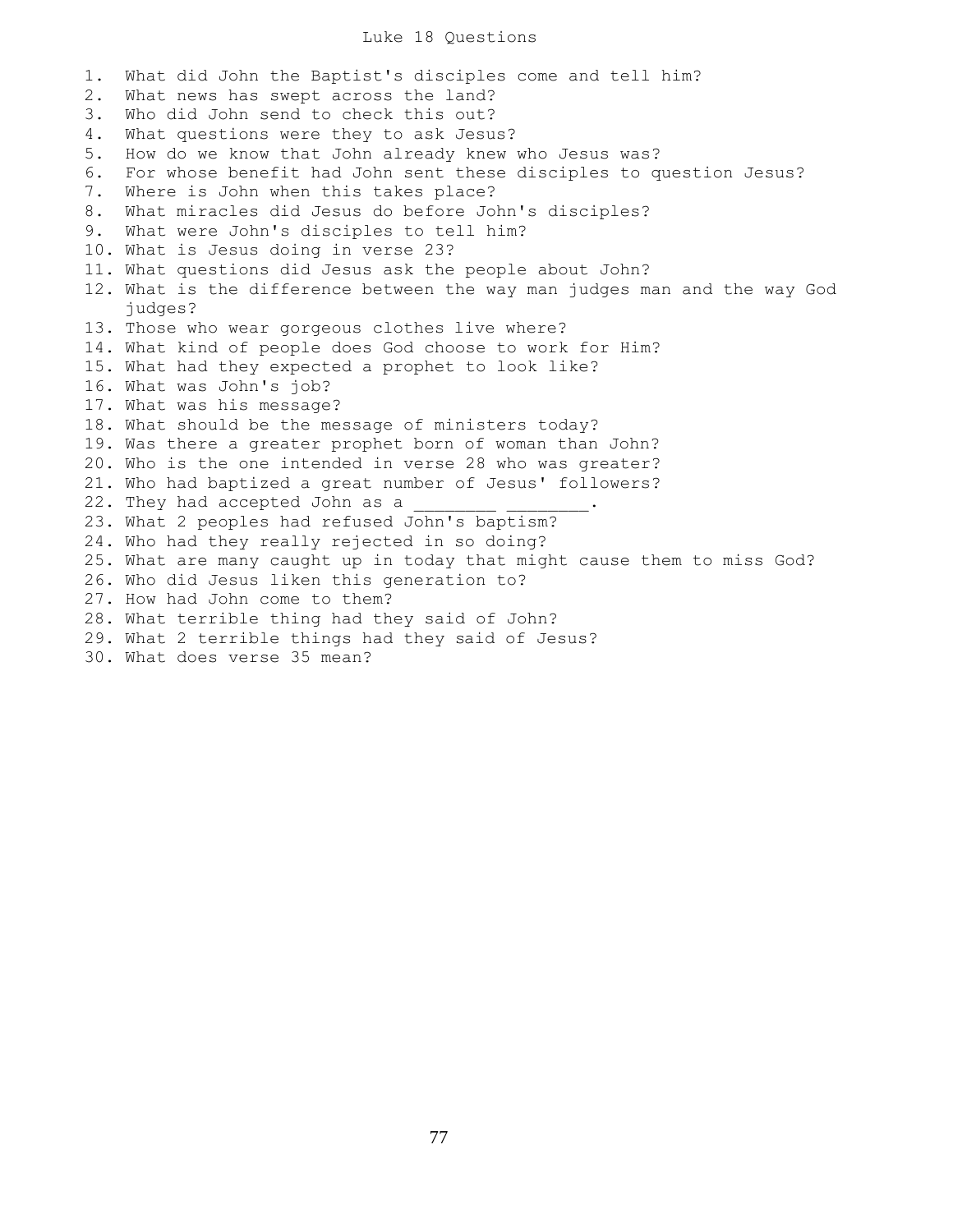We will begin this lesson in Luke 7:36 "And one of the Pharisees desired him that he would eat with him. And he went into the Pharisee's house, and sat down to meat."

 Some people called the Pharisees the "separatists". These Pharisees were the truly strict scribes. It is unusual for this Pharisee to ask Jesus who ate with publicans and sinners to eat with him. Jesus was known to be a Hebrew by birth so there would be no problem with eating with Him from that standpoint. Perhaps, this Pharisee had been there along with the 2 disciples John the Baptist had sent, and perhaps he had seen the miracles that Jesus did along with them.

 Luke 7:37 "And, behold, a woman in the city, which was a sinner, when she knew that [Jesus] sat at meat in the Pharisee's house, brought an alabaster box of ointment,"

 Jesus was a friend to sinners. He had stopped the crowd from stoning the woman caught in the act of adultery. Jesus was in the home of a very strict Pharisee. This woman entering this house would have been unwelcome had not Jesus been there. Her sins seem to be well known in the city. This alabaster box of ointment was of great monetary value. Ointment of this type kept in alabaster boxes was very expensive. We are not told where the woman got it, only that she had it and brought it to Jesus.

 Luke 7:38 "And stood at his feet behind [him] weeping, and began to wash his feet with tears, and did wipe [them] with the hairs of her head, and kissed his feet, and anointed [them] with the ointment."

 We see, here, a very repentant woman. She loves Jesus for His forgiveness. He called the sinners unto Him, forgave them, and sent them on their way with instructions (go and sin no more). She humbles herself. Her tears of repentance and love are so great that she washes His feet with them. The ultimate sign of her repentance and love is wiping His feet with her hair. This expensive ointment was a type of perfume. the Lord had compassion on her. This is where foot washing in the church originated. It is an act of humbleness.

 Luke 7:39 "Now when the Pharisee which had bidden him saw [it], he spake within himself, saying, This man, if he were a prophet, would have known who and what manner of woman [this is] that toucheth him: for she is a sinner."

We see, here, in this Pharisee a self-righteous man. Perhaps he had been touched by the miracles and the miraculous preaching Jesus had done. Something prompted him to invite Jesus to be his guest. It might have been to learn more of Jesus' teaching since it was so different from what he had been taught. He saw this woman with eyes which see fact and not faith. He was aware of her sins and not of her repentant heart. Notice above that this Pharisee does not openly accuse Jesus, but has these thoughts in himself. Jesus in the next verse will answer these thoughts just as if they had been spoken out.

 Luke 7:40 "And Jesus answering said unto him, Simon, I have somewhat to say unto thee. And he saith, Master, say on."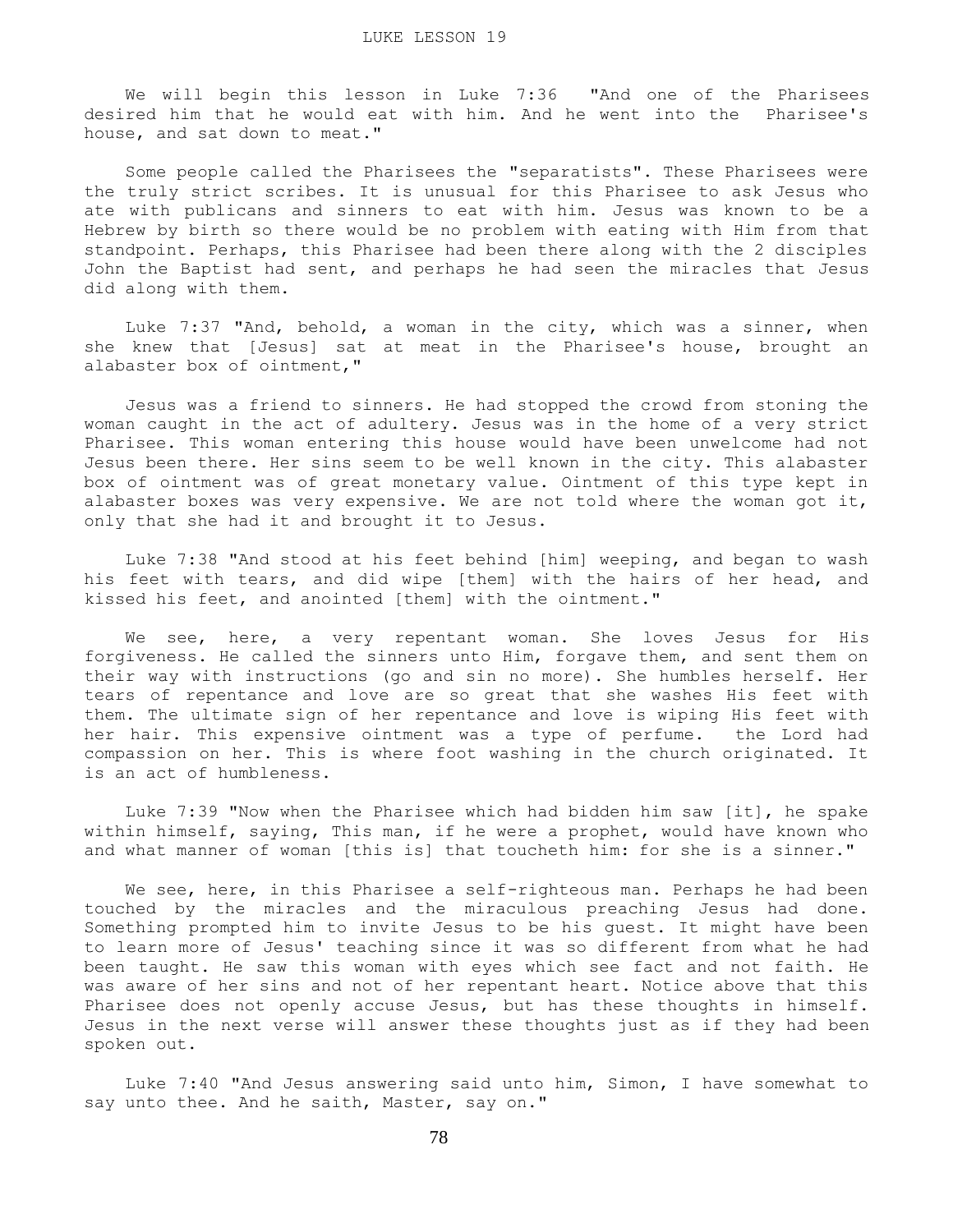In verse 39. Simon had doubted in his mind that Jesus could have even been a prophet. Now he calls Jesus, Master. Simon is a hypocrite. He believes one thing and says another. Simon does not realize that Jesus is answering his thoughts. and he says go ahead.

 Luke 7:41 "There was a certain creditor which had two debtors: the one owed five hundred pence, and the other fifty."

 Jesus is speaking a parable to Simon. He will deal with Simon in this parable and will not directly come out and reprimand him. In the parable, Jesus has set the stage of 2 different debtors: one owes 500 pence and the other 50 pence.

 Luke 7:42 "And when they had nothing to pay, he frankly forgave them both. Tell me therefore, which of them will love him most?"

 There is only one possible solution to this parable. When Simon answers it. he will have scolded himself for not realizing this woman's sins (which were many) were forgiven; and she loved Jesus much, because Jesus had forgiven her of much. Simon had not committed sins like hers. He didn't have much to be forgiven for, so he loved little.

 Luke 7:43 "Simon answered and said, I suppose that [he], to whom he forgave most. And he said unto him, Thou hast rightly judged."

 You see, Jesus put the responsibility for judging this woman to Simon. He gave Simon a parable which proved Jesus' lesson here for Simon. Simon trapped himself; and in a word, understood what Jesus was saying here.

 Luke 7:44 "And he turned to the woman, and said unto Simon, Seest thou this woman? I entered into thine house, thou gavest me no water for my feet: but she hath washed my feet with tears, and wiped [them] with the hairs of her head."

 The desert was hot. They wore sandals. It was a custom when a guest came in to have a pan of water that he might cool his feet off and wipe them and then go in. Jesus is saying to Simon: You didn't even show me common courtesy, but this woman has washed my feet with her tears and used her hair for a towel to dry them.

 Luke 7:45 "Thou gavest me no kiss: but this woman since the time I came in hath not ceased to kiss my feet."

 It was a custom in the land to greet the brethren with a holy kiss. Simon must not have thought as highly of Jesus as he did his other Pharisee brethren. The ultimate in humility is to kiss another's feet. This woman had done this repeatedly.

 Luke 7:46 "My head with oil thou didst not anoint: but this woman hath anointed my feet with ointment."

 Here, again, a very honored guest might have been anointed on the head. The desert sun was hot and could really dry the skin. This Simon, in fact, had not even acted as if Jesus were a special guest. This woman greatly honored Jesus. She did not feel worthy to anoint His head but anointed His feet.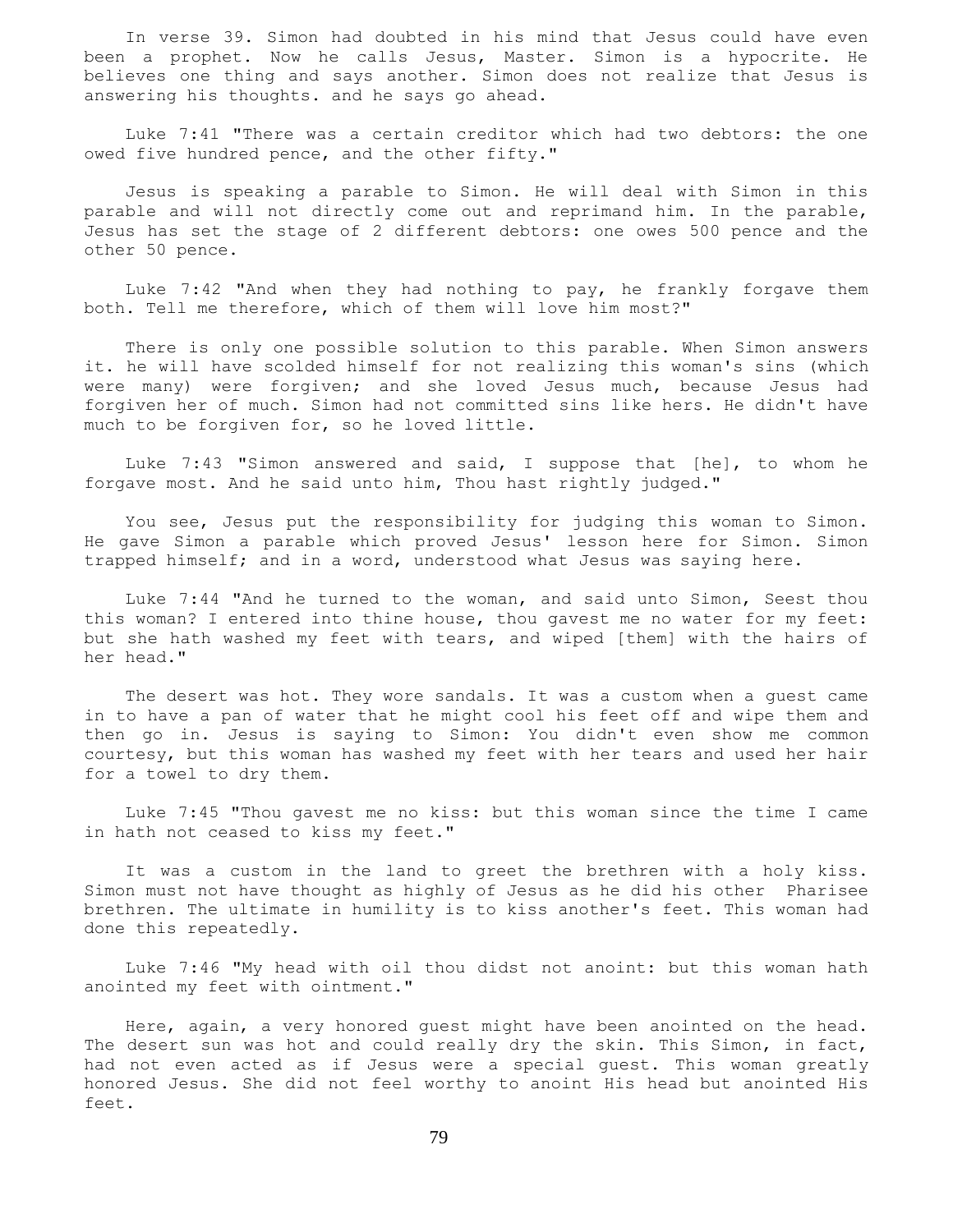Luke 7:47 "Wherefore I say unto thee, Her sins, which are many, are forgiven; for she loved much: but to whom little is forgiven, [the same] loveth little."

 You see, Jesus knew all along that this was a sinful woman. He also knew that she had a repentant heart. She loved Jesus more than she feared what might happen to her for pushing her way into the Pharisee's house. Whatever it took, she was coming to Jesus. Jesus freely forgave her, because she was truly sorry, and because she truly loved Him and wanted to follow Him. This Pharisee figured he didn't have much to be forgiven for. Take a look at what Jesus told him: that he loved very little.

Luke 7:48 "And he said unto her, Thy sins are forgiven."

 The greatest gift anyone can receive is to have their sins forgiven. Jesus wants to forgive every single person upon the earth. to be forgiven. We must humble ourselves before Him and ask Him to forgive us, and He will.

 Luke 7:49 "And they that sat at meat with him began to say within themselves, Who is this that forgiveth sins also?"

 They were talking to themselves. they did not recognize Jesus for who He was, just as many of the church people today do not recognize who He was and is. No mere man can forgive sins. Only God can forgive sins. they were in the presence of God the Son (Emmanuel), God with us, and did not realize who He was. They thought He was the teacher. How wrong they were. Look at this last verse and see Him forgive this sinful woman.

 Luke 7:50 "And he said to the woman, Thy faith hath saved thee; go in peace."

 Jesus knows their thoughts, but said it any way. this woman believed Jesus would forgive her, and He did. Her faith (like Abraham's faith) saved her. When you know you are saved, there is a peace that comes over you that you cannot explain. The sting of death has been taken away, because you know eternal life awaits you.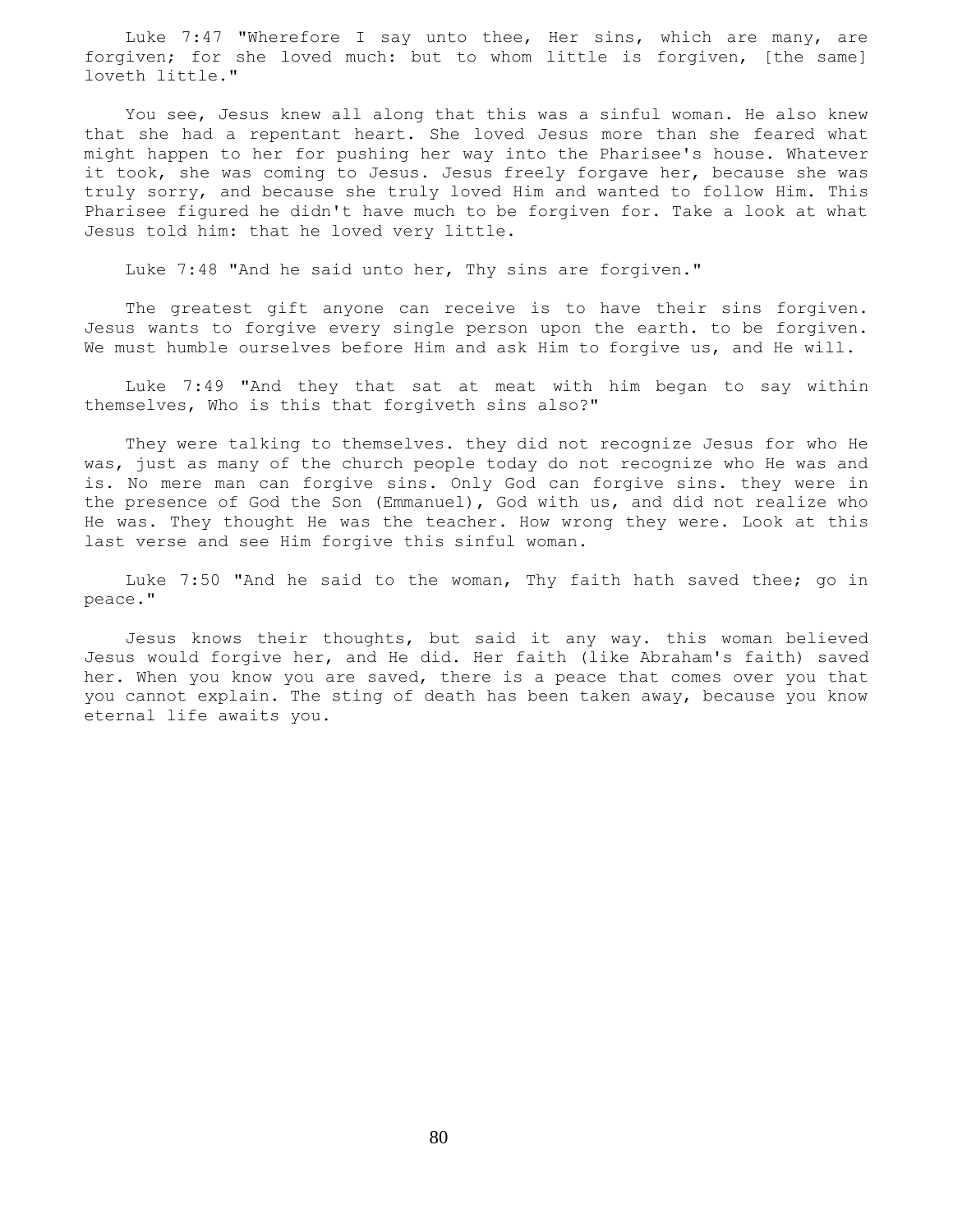## Luke 19 Questions

1. What did the Pharisee desire Jesus to do? 2. Did Jesus do what he wanted? 3. What was another name the Pharisees were known by? 4. Why do you suppose this Pharisee asked Jesus to eat with him? 5. What kind of a woman came to Jesus in the Pharisee's house? 6. What did she bring with her? 7. Who was Jesus a friend to? 8. What did she use to wash Jesus' feet? 9. What did she dry them with? 10. Why was it the custom to furnish water for a guest to wash his feet? 11. What modern practice in some churches began with this? 12. What did this Pharisee say within himself? 13. Did Jesus know what kind of woman she was? 14. How would you describe this Pharisee? 15. This man could see the woman's sins but could not see what? 16. What does Jesus answer when He speaks to the Pharisee? 17. What did the Pharisee call Jesus that made the Pharisee a Hypocrite? 18. What is the parable Jesus tells the Pharisee? 19. Who loved the most in this parable? 20. Who judged the parable and in so doing judged the woman? 21. What 3 things that Simon neglected to do showed that Simon did not have great respect for Jesus? 22. What is the ultimate act of humility that this woman did? 23. Why did Jesus say her sins were forgiven in verse 47? 24. What is the greatest gift anyone can receive? 25. What were those that sat with Him at meat questioning Jesus' right to do? 26. Why did they not understand? 27. In verse 50, Jesus told the woman her hath saved her and to

go in \_\_\_\_\_\_\_\_.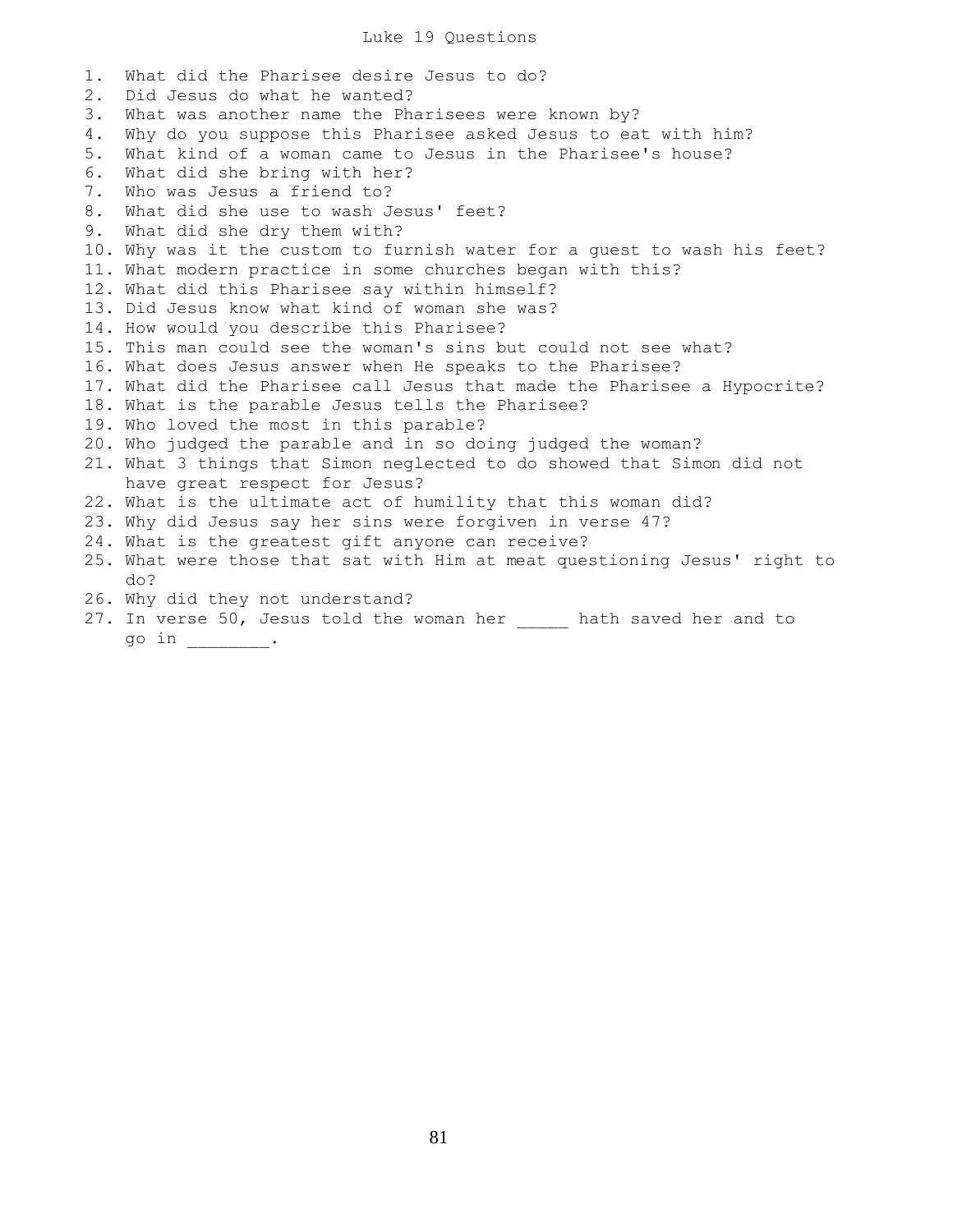We will begin this lesson in Luke 8:1 "And it came to pass afterward, that he went throughout every city and village, preaching and shewing the glad tidings of the kingdom of God: and the twelve [were] with him,"

We see, here, that Jesus has left the Pharisee with whom He had dinner and even left Capernaum and began to travel from city to city carrying the gospel of the kingdom. He took his twelve disciples with Him.

 Luke 8:2 "And certain women, which had been healed of evil spirits and infirmities, Mary called Magdalene, out of whom went seven devils," Luke 8:3 "And Joanna the wife of Chuza Herod's steward, and Susanna, and many others, which ministered unto him of their substance."

 You see, from these two verses here, that there was a group of women who accompanied Jesus on this missionary journey, as well as the disciples. It appears they gave to Jesus' ministry. Jesus seems to have great compassion for women. He cast seven devils out of Mary Magdalene and healed several women specifically mentioned, such as Peter's Mother-in-law. Jesus loved and still does love people. He does not first check to see if they are men or women. With God there is no male and female, as we read in Galatians 3:28. With mankind, there is male and female. God is not interested in flesh. He is interested in spirit.

 Luke 8:4 "And when much people were gathered together, and were come to him out of every city, he spake by a parable:"

 Everywhere Jesus went. He was thronged with people, and this was no exception. It seems His fame had spread so that a very large group of people had come from all the cities to hear Him and see the miracles.

 Luke 8:5 "A sower went out to sow his seed: and as he sowed, some fell by the way side; and it was trodden down, and the fowls of the air devoured it."

 This is the famous parable about the seed {Word of God} which was sown. This is one of the parables that Jesus gives the exact meaning to. Jesus spoke in parables throughout the Bible, and it is necessary to ask the Holy Spirit of God to reveal the meaning of these parables to us many times. Jesus spoke in parables so that the world could not use head belief to come to Him. A person must give his heart to God, not his head.

 Luke 8:6 "And some fell upon a rock; and as soon as it was sprung up, it withered away, because it lacked moisture." Luke 8:7 "And some fell among thorns; and the thorns sprang up with it, and choked it." Luke 8:8 "And other fell on good ground, and sprang up, and bare fruit an hundredfold. And when he had said these things, he cried, He that hath ears to hear, let him hear."

 This parable is dealt with more fully in the 13th chapter of Matthew and the 4th chapter of Mark. We will touch it briefly again here. Notice especially, that Jesus does not explain this parable to the great masses of people. He waits until He gets with just the party that is traveling with Him.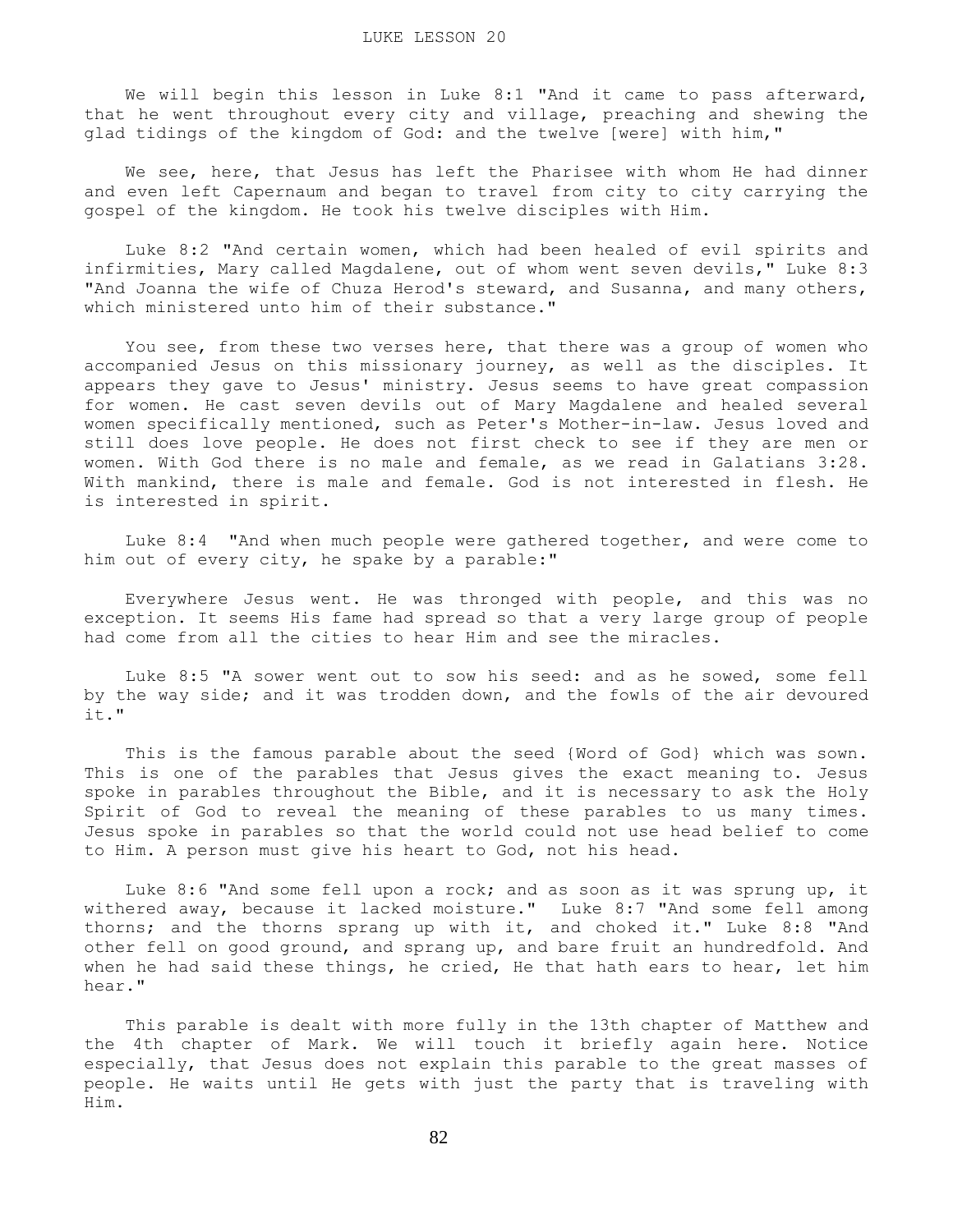Luke 8:9 "And his disciples asked him, saying, What might this parable be?"

 It seems so obvious to us, that we cannot believe the disciples could not understand. They were not baptized in the Holy Spirit at this time, and their understanding had not been opened. Before this, Jesus had not spoken in parables. This was a new type of teaching. I really believe that these parables contained messages not for the worldly people, but for those who chose to follow Jesus. These parables would be revealed to the Christians by the Holy Spirit of God. These were not flesh messages. these were messages to be revealed to the spirit.

 Luke 8:10 "And he said, Unto you it is given to know the mysteries of the kingdom of God: but to others in parables; that seeing they might not see, and hearing they might not understand."

 We find in this type of teaching a separating of the people. The Bible and its meaning is revealed to those who diligently search the Scriptures and truly desire to know the will of God in their lives. To the worldly, it is a book that is too difficult to understand. They throw it down saying they can't understand it anyway. the Bible is understood by the heart and not the mind. The Bible is to be understood by the spirit of mankind. Parables (a special type of teaching introduced by Jesus) are God's way of concealing from those worldly people His message of salvation. They can see the literal word and cannot understand its meaning. They can look at Jesus Christ the righteous (Messiah) and see nothing more than a man. The sad thing is that many church goers who proclaim Jesus as their Saviour still see a man. In the next few verses, here, Jesus will reveal the meaning of this very important parable.

Luke 8:11 "Now the parable is this: The seed is the word of God."

 Jesus, in revealing this particular parable, here, is also teaching the disciples, and in fact, all of His followers, to look for deeper meaning in all of His Scriptures; not just the obvious parables. When we see the seed anywhere in the Bible, we know that it symbolizes the Word of God.

 Luke 8:12 "Those by the way side are they that hear; then cometh the devil, and taketh away the word out of their hearts, lest they should believe and be saved."

 This person could even be a casual church goer. Somehow, through preaching or some way, they are exposed to the Word of God. The world and the lust of the flesh seem to have a greater call on their life. They do not accept the Word of God into themselves. A common way to say this would be: it went in one ear and out the other one. The devil, in this instance I believe, is just saying the sins of the world caused this person not to retain the Word of God.

 Luke 8:13 "They on the rock [are they], which, when they hear, receive the word with joy; and these have no root, which for a while believe, and in time of temptation fall away."

 We have all seen this type of person in the church, An exciting evangelist comes through town and they get all excited and are going all out to live for Jesus. Troubles or trials or sometimes even good times come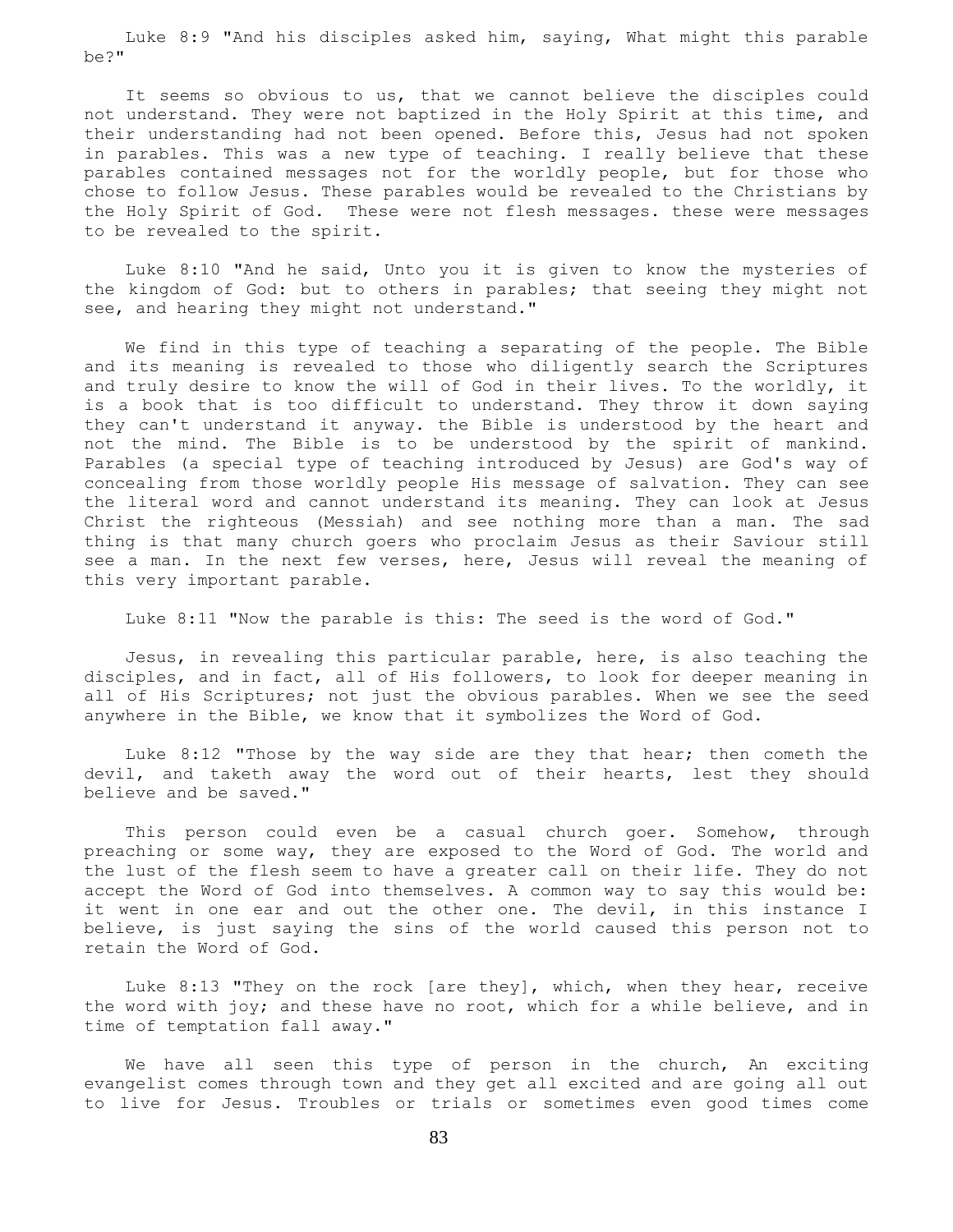along and they fade away. There is danger in teaching that if you receive the Lord only good times, health, and wealth await you. If hard times, sickness, or poverty comes to those people, it would destroy their faith. Problems come to every one. It rains on the just and the unjust. Suffering comes with the territory. Jesus told Paul that He would show him what great things he would suffer. At any rate, this person in verse 13 cannot stand up during trials. Their faith in God and His Word will not bare up under testing, and they lose the faith, because they have no root.

 Luke 8:14 "And that which fell among thorns are they, which, when they have heard, go forth, and are choked with cares and riches and pleasures of [this] life, and bring no fruit to perfection."

 Strangely enough, not only hard times run you away from God. Great wealth is a real problem. Just like the rich young man who went away sorrowful without receiving God when he had to choose between God and his money. Our generation seeks pleasure more than they seek God. Worldly pleasures are more available to the wealthy. Jesus said it is difficult for a rich man to make heaven. It is not impossible, but it is difficult. These people work a short while for Jesus and then give up. They have no fruit, because they give up.

 Luke 8:15 "But that on the good ground are they, which in an honest and good heart, having heard the word, keep [it], and bring forth fruit with patience."

 This describes the Christian who not only receives Jesus as his Saviour, but as his Lord. this person learns everything he or she can and uses that to bring others into the kingdom.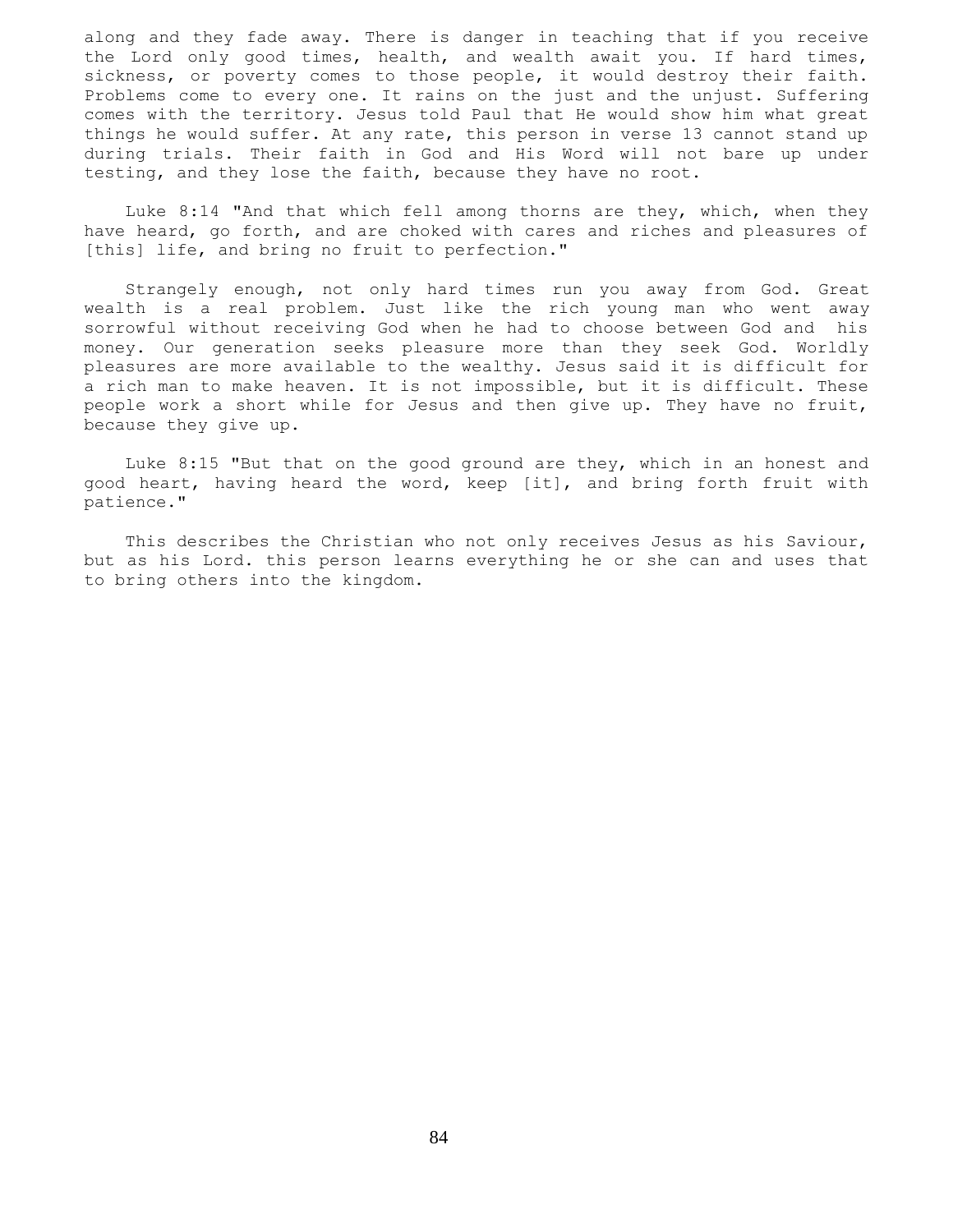## Luke 20 Questions

1. When Jesus went from city to city, what was His mission? 2. Who went with Him? 3. What had Jesus done for Mary Magdalene? 4. What did these women have to do with the ministry? 5. Does Jesus love men or women the most? 6. God is not interested in The is interested in Theorem is interested in 7. What kind of new teaching did Jesus start here? 8. Give 2 reasons why these great throngs of people followed Him. 9. What is this parable all about? 10. What happened to the first seed? 11. What is the seed symbolic of? 12. Why did Jesus speak in parables? 13. Where did the second seed fall? 14. Where did the last seed fall? 15. What did Jesus tell them about hearing? 16. Why did the disciples not understand these parables? 17. Jesus told these disciples that unto them He would reveal the  $\circ$  f 18. What does this type of teaching show us? 19. The Bible and its meaning is revealed to whom? 20. When worldly people look at Jesus {Messiah}, they see just a  $\frac{1}{2}$  ,  $\frac{1}{2}$  ,  $\frac{1}{2}$  ,  $\frac{1}{2}$  ,  $\frac{1}{2}$ 21. Who were those by the wayside symbolic of? 22. Who were they on the rock symbolic of? 23. Not only hard times cause you to lose your faith with God but  $\overline{\phantom{a}}$ , as well. 24. The seed that fell on good ground are symbolic of whom? 25. What lesson can we learn for our day?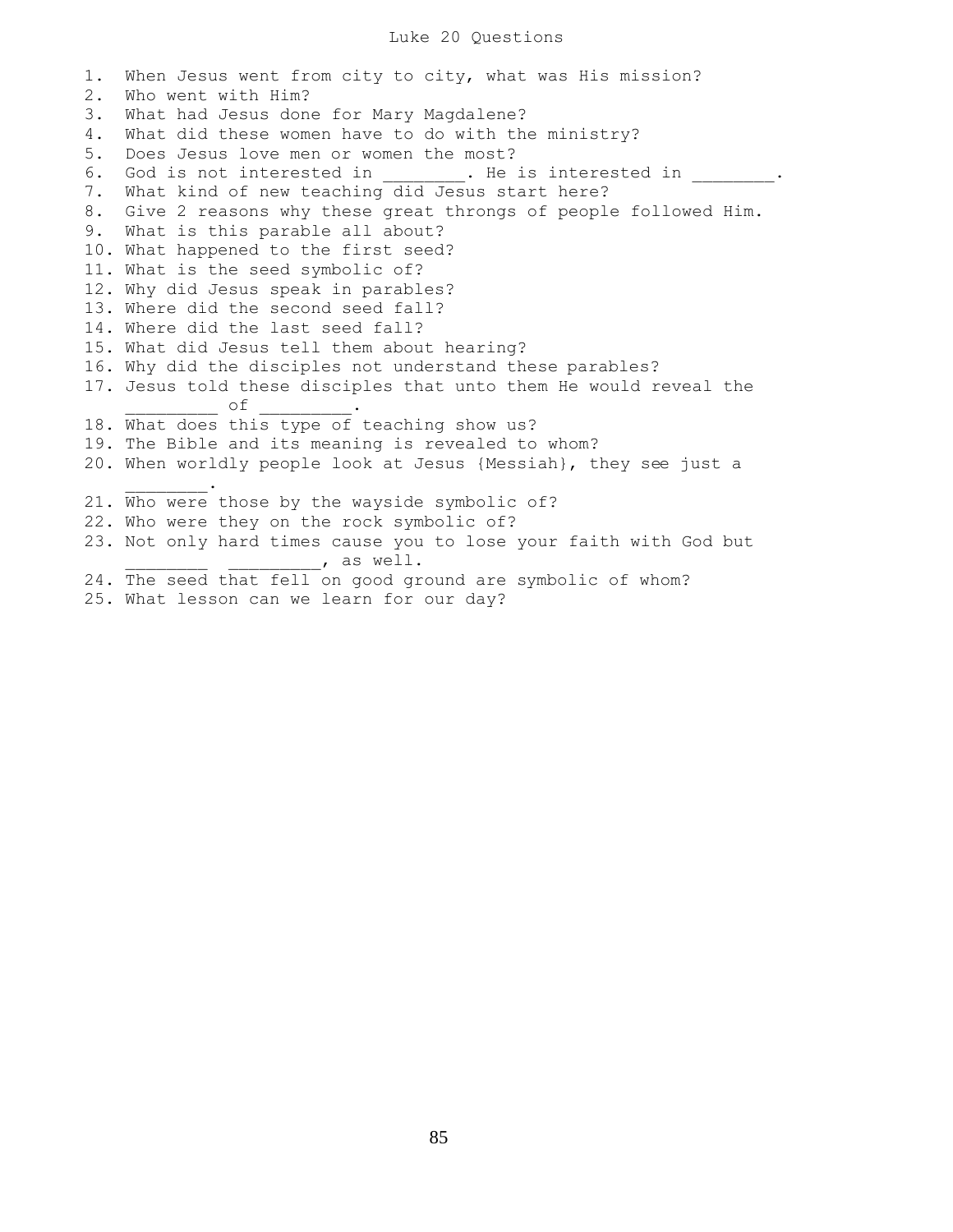We will begin this lesson in Luke 8:16 "No man, when he hath lighted a candle, covereth it with a vessel, or putteth [it] under a bed; but setteth [it] on a candlestick, that they which enter in may see the light."

 The purpose in lighting a candle is to brighten a darkened room. If you light a candle and cover it up with a vessel or hide it under a bed, you would defeat the whole purpose of lighting it. Jesus is the Light of the world. His Light does away with darkness. To hide the gospel of Jesus Christ would be denying His Light to do away with the darkness of Satan.

 Luke 8:17 "For nothing is secret, that shall not be made manifest; neither [any thing] hid, that shall not be known and come abroad."

 Satan deals in darkness. When the Light of Jesus is applied, it does away with Satan's work of darkness. Nothing can hide from the Light of Jesus. II Peter 1:19 speaks of this Light that shines in a dark place, II Peter 1:19 "We have also a more sure word of prophecy; whereunto ye do well that ye take heed, as unto a light that shineth in a dark place, until the day dawn, and the day star arise in your hearts:"

 Luke 8:18 "Take heed therefore how ye hear: for whosoever hath, to him shall be given; and whosoever hath not, from him shall be taken even that which he seemeth to have."

 Jesus is talking primarily to His disciples and close friends who are traveling with Him. He tells them that those who diligently seek the Scriptures for truth shall increase in knowledge, but those who do not take their Christianity seriously will eventually even forget the truth that He has already taught them. A Christian is constantly on the move. If he or she is not going forward, growing constantly in the Lord, then they are going backwards and losing what they already learned.

 Luke 8:19 "Then came to him [his] mother and his brethren, and could not come at him for the press."

 Most expositors believe that this visit by Mary and Jesus' half brothers was to talk Him into slowing down His ministry. Mary certainly must have believed Him, but His half brothers probably didn't believe; because they had been raised in the house with Him. By this time, probably thousands of people were following Him and these brothers and Mother couldn't get to Jesus for them.

 Luke 8:20 "And it was told him [by certain] which said, Thy mother and thy brethren stand without, desiring to see thee."

 We don't read who brought the message. Whoever brought it was thinking of brothers in the flesh. Jesus really is not a flesh man. He is a God man.

 Luke 8:21 "And he answered and said unto them, My mother and my brethren are these which hear the word of God, and do it."

 Jesus speaks, here, about the spiritual family of God. All believers in Christ are members of the family of God. this is what Jesus is speaking of here. Jesus always speaks of His Spirit relation to man, not His physical.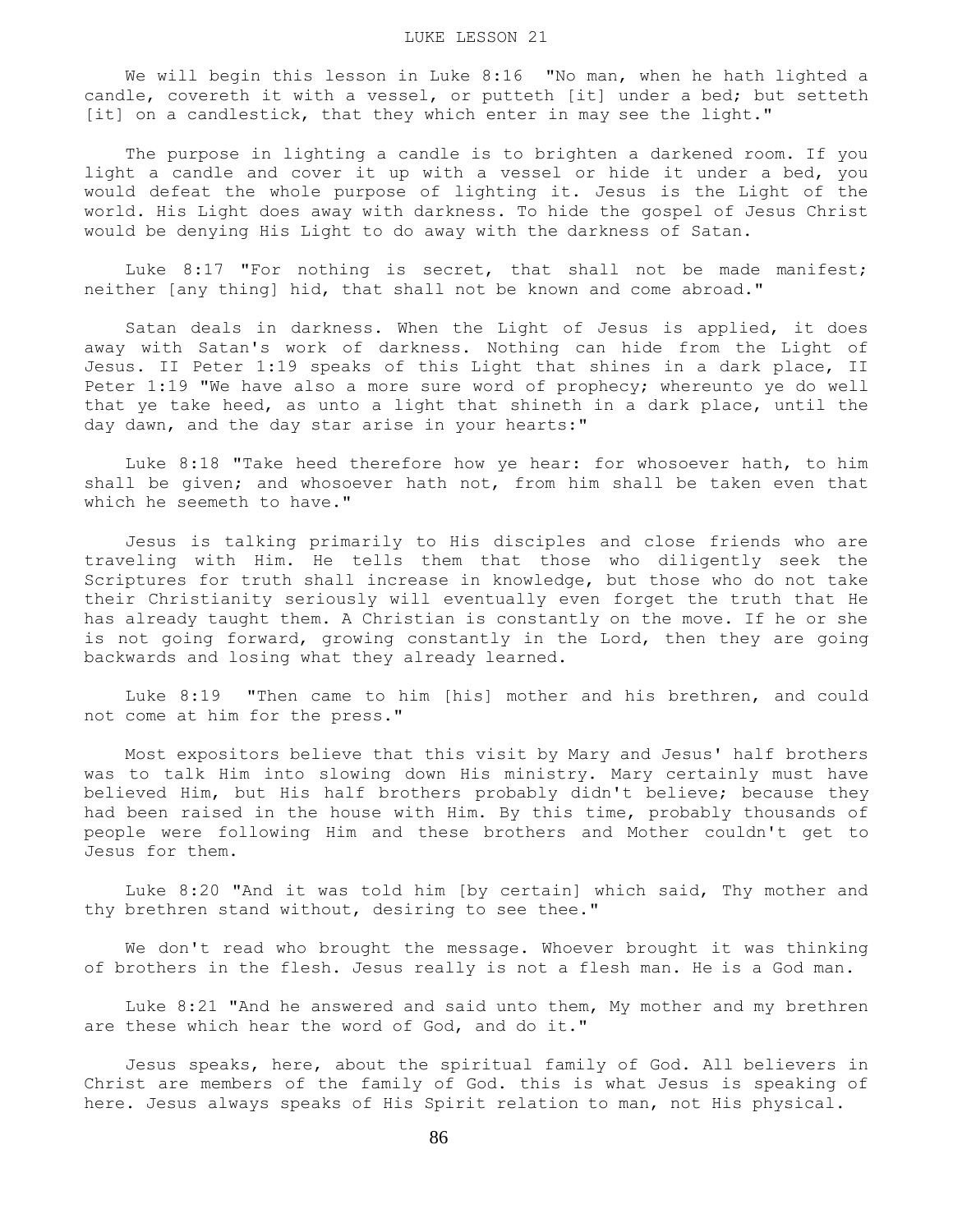Luke 8:22 "Now it came to pass on a certain day, that he went into a ship with his disciples: and he said unto them, Let us go over unto the other side of the lake. And they launched forth."

 To go by ship out into the lake was one way that Jesus had of getting free from the great multitude of people who thronged Him. His body would get tired, and He needed to rest. this was the Sea of Galilee. and Peter's boat and James' and John's boat was always near. They could have used either for this trip.

 Luke 8:23 "But as they sailed he fell asleep: and there came down a storm of wind on the lake; and they were filled [with water], and were in jeopardy."

 The Sea of Galilee is well known for the sudden storms that come up, and many ships have been caught and gone down in the storm. As I said. Jesus was tired and was taking a nap. This storm had gotten really severe, and the disciples feared for their lives.

 Luke 8:24 "And they came to him, and awoke him, saying, Master, master, we perish. Then he arose, and rebuked the wind and the raging of the water: and they ceased, and there was a calm."

 These disciples. you remember. had been professional fishermen and had weathered many a storm. This had to be a worse than ordinary storm. The disciples knew where to go for help. Jesus has control of everything including the elements of the wind and waves. When Jesus speaks, they must obey. The wind ceased and the waves stopped building up and became calm.

 Luke 8:25 "And he said unto them, Where is your faith? And they being afraid wondered, saying one to another, What manner of man is this! for he commandeth even the winds and water, and they obey him."

 You see first a reprimand of the disciples for lacking enough faith to pray and believe for a miracle. The problem with the disciples is that they are still looking at Jesus as a man. This is God the Son in the body of a man. Jesus created the wind and the waves, and He had control of them, because they were His creation. They must obey their creator. Read in St. John 1 the first few verses, and you will see that Jesus was Creator God.

 Luke 8:26 "And they arrived at the country of the Gadarenes, which is over against Galilee."

 Wherever this country of the Gadarenes is, it was near the Sea of Galilee. Location is really not the important message here. It is the miracle Jesus does.

 Luke 8:27 "And when he went forth to land, there met him out of the city a certain man, which had devils long time, and ware no clothes, neither abode in [any] house, but in the tombs."

 Demon spirits would be more prevalent around graveyards, because they departed the dead and looked for another body to dwell in. This man near the tombs has received inside himself many of these disembodied spirits. His torment from these evil spirits has been so great that probably somewhere along the way he tore his clothes from his body. A person this tormented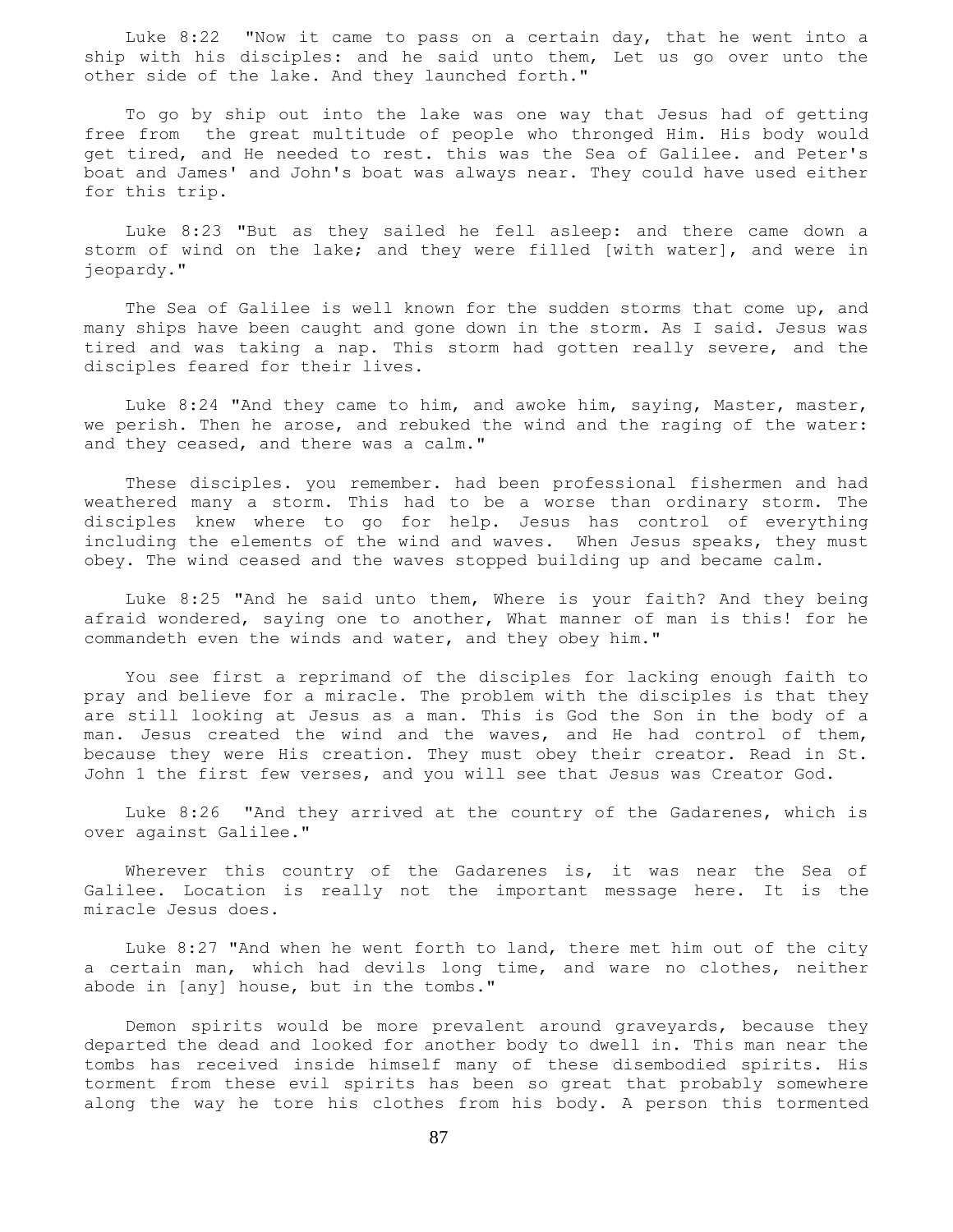could not stay in a house. In these days when Jesus met this man, no one tried to cure people who were thought to be insane. They just drove them off, and they lived wherever they could.

 Luke 8:28 "When he saw Jesus, he cried out, and fell down before him, and with a loud voice said, What have I to do with thee, Jesus, [thou] Son of God most high? I beseech thee, torment me not."

 As we said in a previous lesson, these demons recognized Jesus because they had lived in heaven with Him before their fall when they followed Lucifer. They know they have a terrible fate awaiting them at the end. This is really not the man speaking to Jesus, but these terrible spirits in the man. You see, these spirits call Jesus, Son of God.

 Luke 8:29 "(For he had commanded the unclean spirit to come out of the man. For oftentimes it had caught him: and he was kept bound with chains and in fetters; and he brake the bands, and was driven of the devil into the wilderness.)"

 This man had been so tormented that the town's people had chained him. He had broken the chains and run to the tombs in the wilderness. Now Jesus commands this evil spirit to come out of him. A fetter is a shackle for the feet.

 Luke 8:30 "And Jesus asked him, saying, What is thy name? And he said, Legion: because many devils were entered into him."

 A legion is 2,000 or a whole regiment. Jesus was speaking to the head demon in this man, not the man.

 Luke 8:31 "And they besought him that he would not command them to go out into the deep."

 The one place these demon spirits do not want to go is into the deep. Jesus can command them to go wherever He wants to, and they must obey.

 Luke 8:32 "And there was there an herd of many swine feeding on the mountain: and they besought him that he would suffer them to enter into them. And he suffered them."

 A demon's first choice of a body to dwell in is a man's. If they cannot inhabit a man, their next choice is an animal. They do not want to be sent to the bottom of the sea.

 Luke 8:33 "Then went the devils out of the man, and entered into the swine: and the herd ran violently down a steep place into the lake, and were choked."

 These swine (hogs) became mad, too, when these demon spirits went into them, and they ran into the sea and drowned themselves.

 Luke 8:34 "When they that fed [them] saw what was done, they fled, and went and told [it] in the city and in the country."

88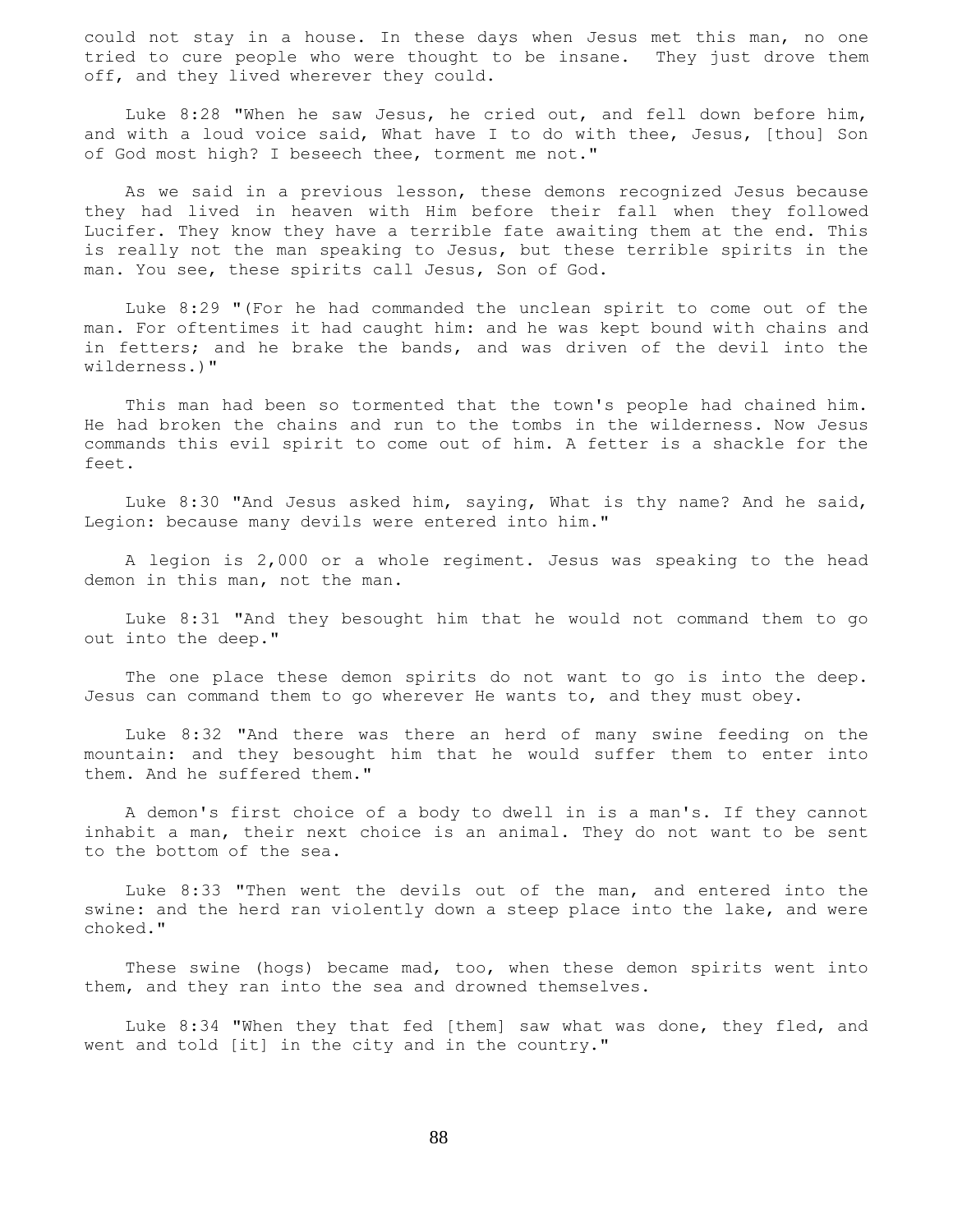If these hog herdsmen were Hebrews, thy were raising unclean animals to sell for meat, At this time, hog meat was forbidden for Hebrews to eat. They were so shocked that they told everyone they saw of this strange miracle.

 Luke 8:35 "Then they went out to see what was done; and came to Jesus, and found the man, out of whom the devils were departed, sitting at the feet of Jesus, clothed, and in his right mind: and they were afraid." Luke 8:36 "They also which saw [it] told them by what means he that was possessed of the devils was healed."

 This was literally the talk of the town. this man had been a terror to all of them, and now he is completely sane, fully dressed, sitting at the Master's feet. Don't you know his love and gratitude were beyond measure toward Jesus who had delivered him? The people were afraid, because none of their holy men were capable of doing this type of miracle. They have realized that Jesus is no mere man.

 Luke 8:37 "Then the whole multitude of the country of the Gadarenes round about besought him to depart from them; for they were taken with great fear: and he went up into the ship, and returned back again."

 This fear that gripped this whole area was fear of their sins being found out. There were many of them owners of herds of swine. They, also, were afraid Jesus might convert them to Christianity. He had more power than they were prepared to face. If a person then or now does not want salvation, Jesus will not force Himself upon them. He left again by ship.

 Luke 8:38 "Now the man out of whom the devils were departed besought him that he might be with him: but Jesus sent him away, saying," Luke 8:39 "Return to thine own house, and shew how great things God hath done unto thee. And he went his way, and published throughout the whole city how great things Jesus had done unto him."

 The natural thing for this man to want to do was to be near the Great One who has set him free. Jesus tells him to go to the ones who had seen him in his terrible state of insanity and show them the wonderful miracle God has done for him. He must be a living witness of the greatness of God. Perhaps, he will lead his family and friends by his wonderful testimony to Jesus so they, too, may be set free to live for Jesus.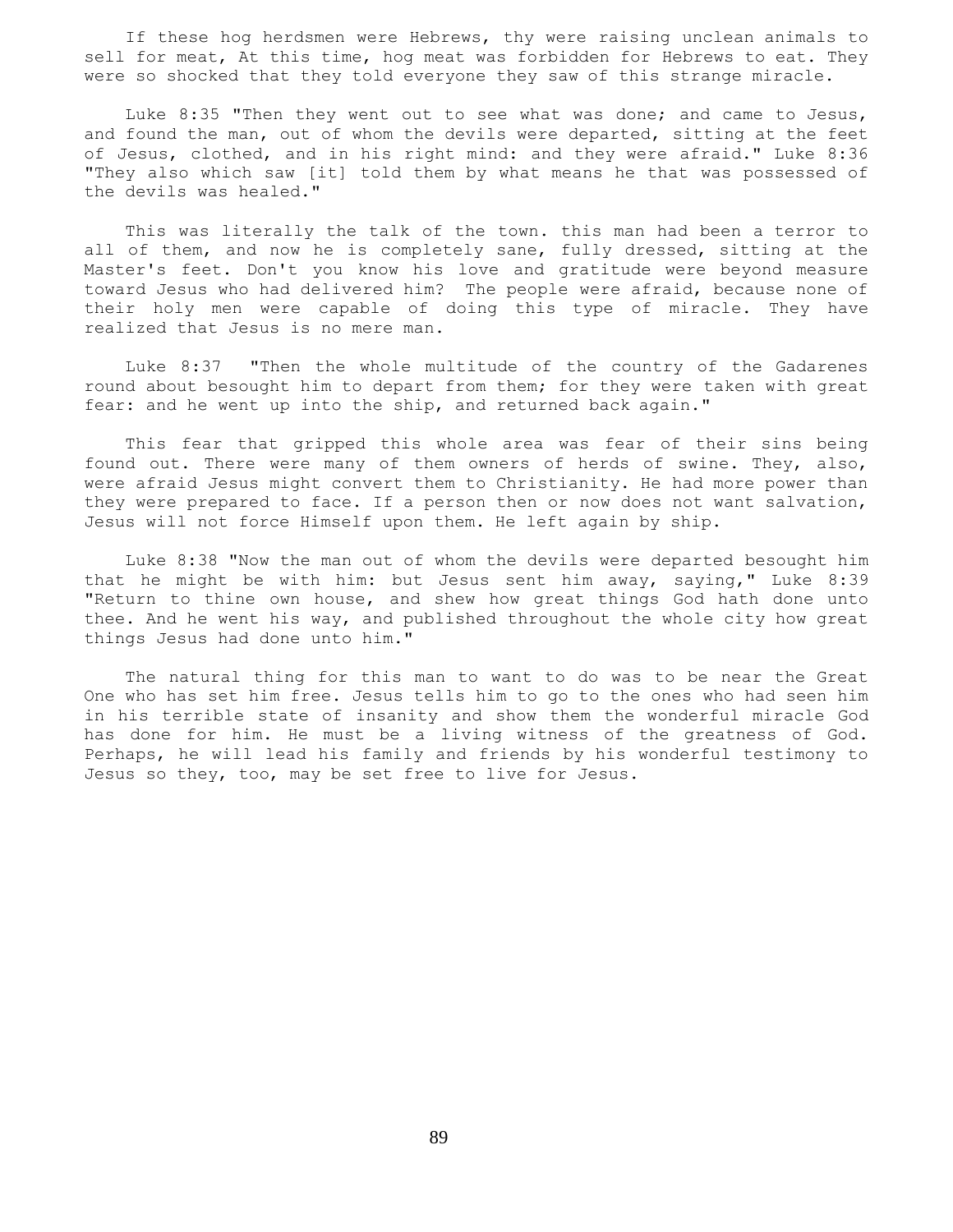#### Luke 21 Questions

1. When a man light a candle, where does he put it? 2. What is the purpose of lighting a candle? 3. Who is the Light of the world? 4. Whose work is darkness? 5. Jesus tells them to take heed what they 6. Who is Jesus primarily speaking to when He tells them that whosoever hath, to him shall be given? 7. What is this speaking of? 8. What members of Jesus' physical family came to seek Him? 9. Why could they not get to Him? 10. Why did Jesus' half brothers not believe in Him? 11. What question did Jesus ask when He was told of His relatives being there to see Him? 12. Who did Jesus say were His mother and brethren? 13. Which family is Jesus speaking of? 14. Where did Jesus go to get away from the mob? 15. What did Jesus do while they were going to the other side of the sea? 16. What happened that frightened the disciples? 17. When the disciples woke Jesus, what did He do? 18. What reprimand did Jesus have for them? 19. What did the disciples wonder? 20. When Jesus arrived in the country of the Gadarenes, who came to meet Him? 21. How was he dressed? 22. Where did he live? 23. When he saw Jesus, what did he do and say? 24. Who was really doing the talking? 25. What is a fetter? 26. Where had the devil driven this man? 27. What question did Jesus ask him? 28. What did he answer? 29. How many demons did he have? 30. What did the demons go into? 31. What happened then? 32. What happened to those who had been feeding the swine? 33. When the people of the town came out, where and in what condition did they find the man who had been delivered? 34. Why did the people ask Jesus to leave? 35. The man wanted to stay with Jesus, but where did Jesus send him?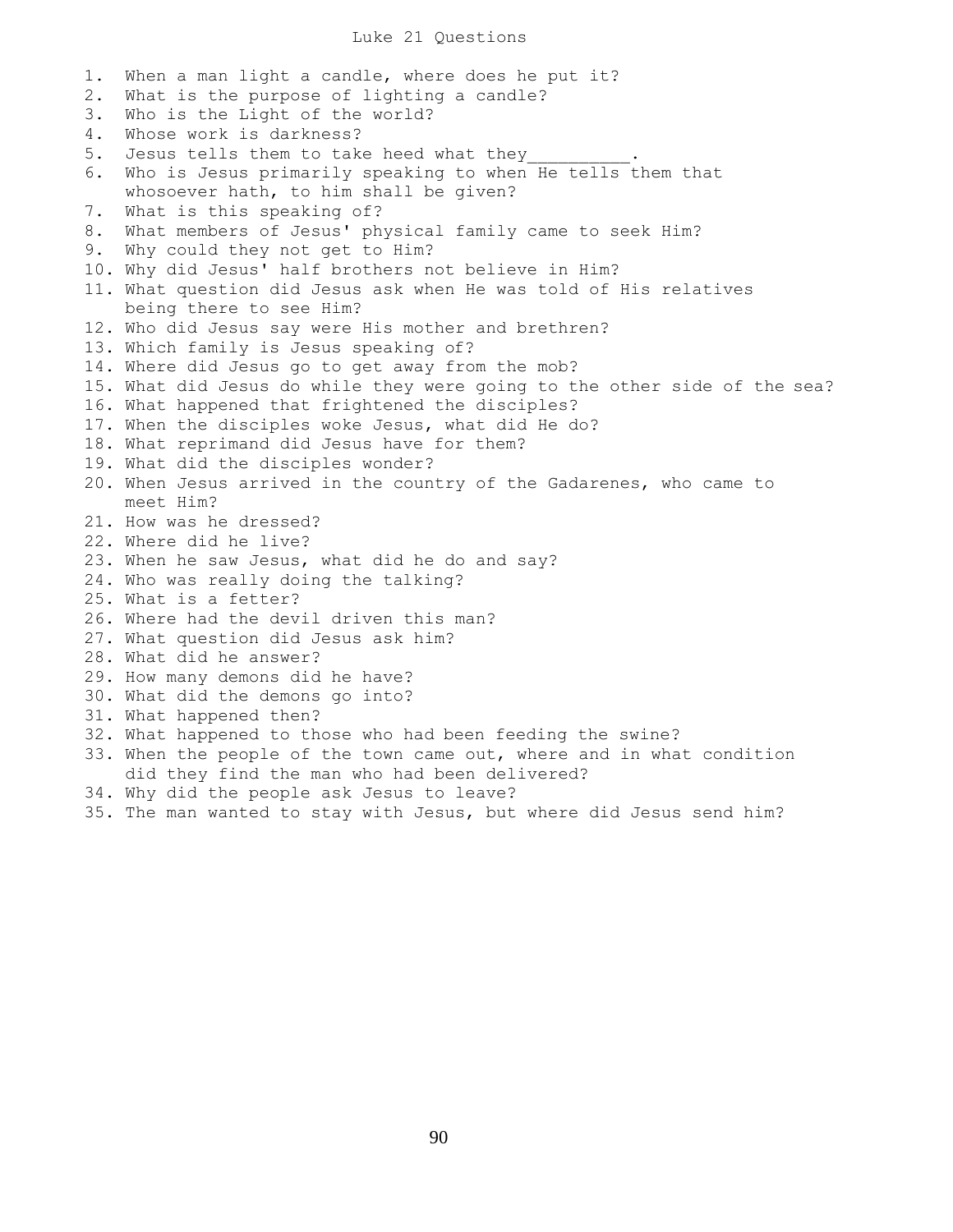We will begin this lesson in Luke 8:40 "And it came to pass, that, when Jesus was returned, the people [gladly] received him: for they were all waiting for him."

 This is probably the same crowd that He had left when He went across the sea. I am sure the news had already beaten them back, also, about the demoniac man being freed.

 Luke 8:41 "And, behold, there came a man named Jairus, and he was a ruler of the synagogue: and he fell down at Jesus' feet, and besought him that he would come into his house:" Luke 8:42 "For he had one only daughter, about twelve years of age, and she lay a dying. But as he went the people thronged him."

 Luke puts in some very touching details about this young girl. She is an only daughter. Her father obviously loves her very much. Jairus is probably an orthodox Jew and probably a very well to do man. Being a ruler of the synagogue would carry distinction with it. He (Jairus) has heard of the miracles Jesus had done, and he believes. Jairus humbles himself by falling at Jesus' feet. This daughter was at the point of changing from a little girl to a teenager. She was near death. but the people crowded Jesus so as to make it difficult to go.

 Luke 8:43 "And a woman having an issue of blood twelve years, which had spent all her living upon physicians, neither could be healed of any," Luke 8:44 "Came behind [him], and touched the border of his garment: and immediately her issue of blood stanched."

We see, here, a desperate woman, sick for 12 years, She had spent all of her money going to doctors who could not heal her. This type of illness would have kept her from going to the temple. It was really by Mossaic law illegal for her to touch any holy thing. This woman's faith in reaching out and touching Jesus' garment was greater than her fear of being punished. Her faith, when she touched the hem of Jesus' garment, stopped the blood instantly. Her faith in Jesus Christ healed her.

 Luke 8:45 "And Jesus said, Who touched me? When all denied, Peter and they that were with him said, Master, the multitude throng thee and press [thee], and sayest thou, Who touched me?"

 Peter does not realize the touch of faith had flowed healing virtues from Jesus to her. They had thronged Jesus. She had touched Jesus. This was a deliberate touch of faith.

 Luke 8:46 "And Jesus said, Somebody hath touched me: for I perceive that virtue is gone out of me."

 This touch was not just an ordinary touch. This woman believed in her heart if she could touch even the hem of His garment, she would be healed. Her great faith caused the goodness (virtue) of God to flow out to her and heal her. Jesus knew, because He felt the flow of goodness from Him to her.

91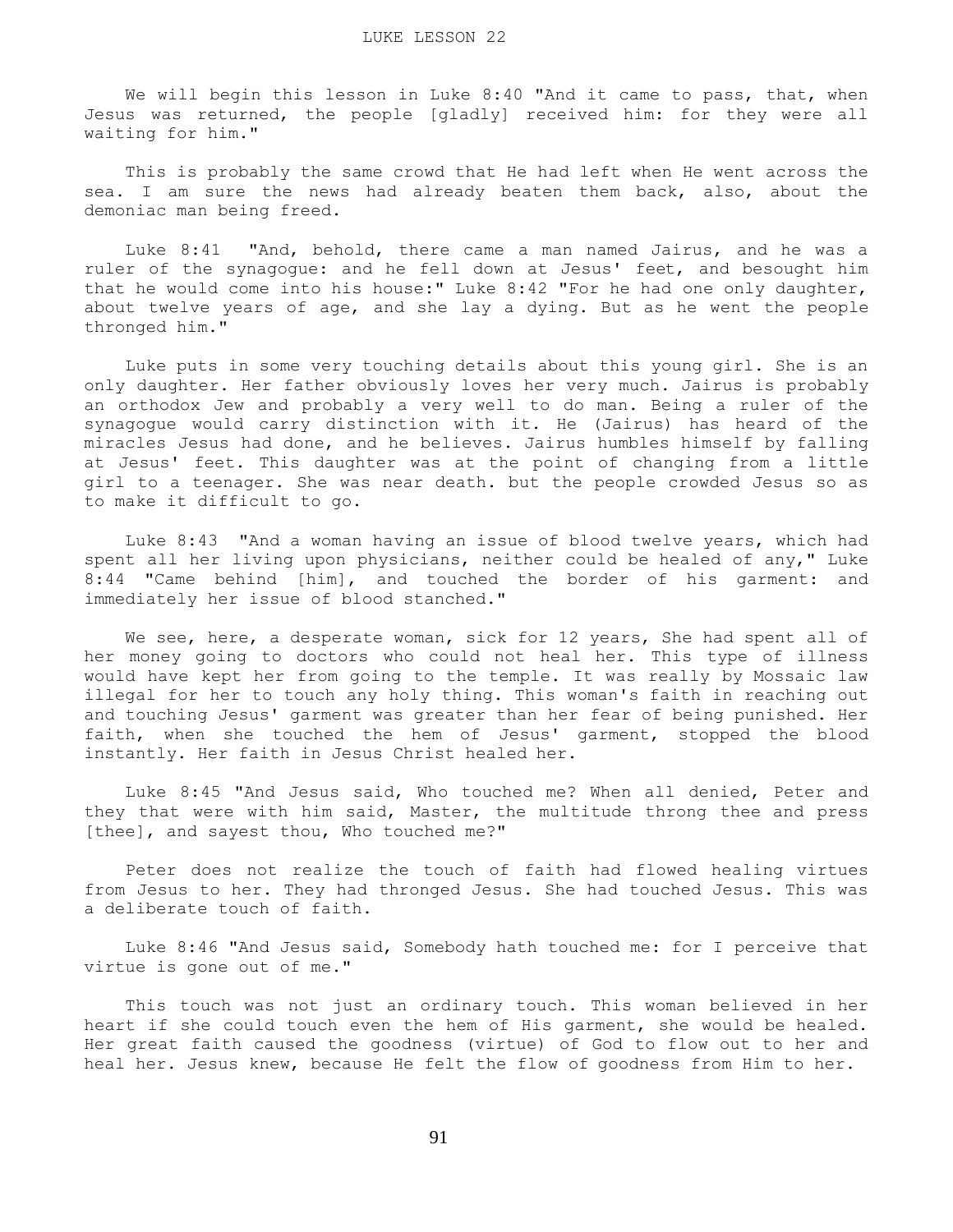Luke 8:47 "And when the woman saw that she was not hid, she came trembling, and falling down before him, she declared unto him before all the people for what cause she had touched him, and how she was healed immediately."

What she had done was really against the law, and she could be severely punished for touching this Holy man while she had this issue of blood. You can read about this in Leviticus 12. She was afraid. But nothing could be worse than the state she had been in for 12 years. She humbled herself before Jesus (fell down before Him). After begging His mercy, she tells what happened.

 Luke 8:48 "And he said unto her, Daughter, be of good comfort: thy faith hath made thee whole; go in peace."

 The name "daughter" shows immediately that He claims her for His own. Then He brings good news to her, Jesus is the King of peace. He always brings peace to those who have faith in Him.

 Luke 8:49 "While he yet spake, there cometh one from the ruler of the synagogue's [house], saying to him, Thy daughter is dead; trouble not the Master."

 This "Him" is the ruler. they bring bad news that his daughter is dead. They believe there is no reason to tell Jesus since she is already dead.

 Luke 8:50 "But when Jesus heard [it], he answered him, saying, Fear not: believe only, and she shall be made whole."

 Jesus quickly reassures this parent that his daughter will live. One of the greatest messages Jesus brought him and us is: "Fear not, have faith".

 Luke 8:51 "And when he came into the house, he suffered no man to go in, save Peter, and James, and John, and the father and the mother of the maiden."

 For this type of miracle to take place, you do not need doubters present. Peter, James, and John were always the 3 disciples Jesus had closest to Him. Peter would later relate this scene to Luke.

 Luke 8:52 "And all wept, and bewailed her: but he said, Weep not; she is not dead, but sleepeth."

 In those days there were paid mourners. They were already there crying for her. Jesus says, "Stop this mourning, she is not dead, but asleep".

Luke 8:53 "And they laughed him to scorn, knowing that she was dead."

 She had been pronounced dead by the attending physicians. Who is this man (they think) to argue with the physician?

 Luke 8:54 "And he put them all out, and took her by the hand, and called, saying, Maid, arise."

 Jesus spoke in the little girl's language and said, "Maid, arise". Just one touch of the Saviour's hand brings new life to this little girl. We have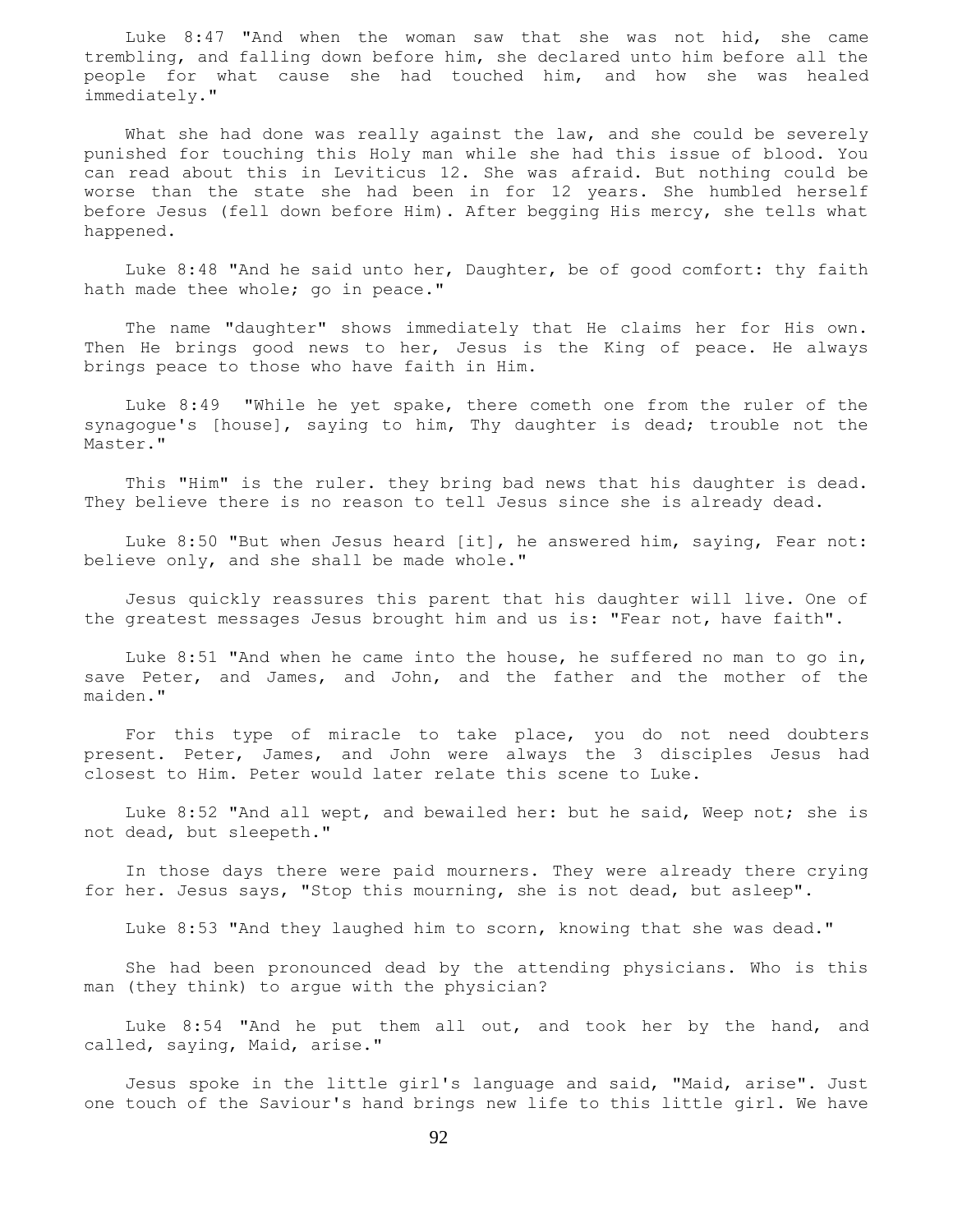life because of the breath of life He breathed into us from the beginning. This is a brand new life she has received from her Saviour.

 Luke 8:55 "And her spirit came again, and she arose straightway: and he commanded to give her meat."

 We see. again here, that the life is in the spirit. While the spirit was out of this little girl, she had no life. When her spirit re-entered her body, she was alive again. The life is in the spirit. This food that Jesus ordered them to give her was meat of an animal. Something that would give her strength. We can learn a lesson in this sentence about the meat. Just as God told Peter, kill and eat, we must eat what God has provided for food for us. We must get off of this worship of animals. the Lord provided them to feed mankind. We are supposed to eat meat. Read chapter 4 of I Timothy, the first 5 verses. the meat is called creature. It is not just food, it is animal flesh.

 Luke 8:56 "And her parents were astonished: but he charged them that they should tell no man what was done."

 At this point, there were so many people following Jesus that they thronged Him wherever He went. If it got out that He raised this girl from the dead, it would get even worse. You can imagine the joy, surprise, and admiration these parents have for Jesus. It would be difficult not to tell.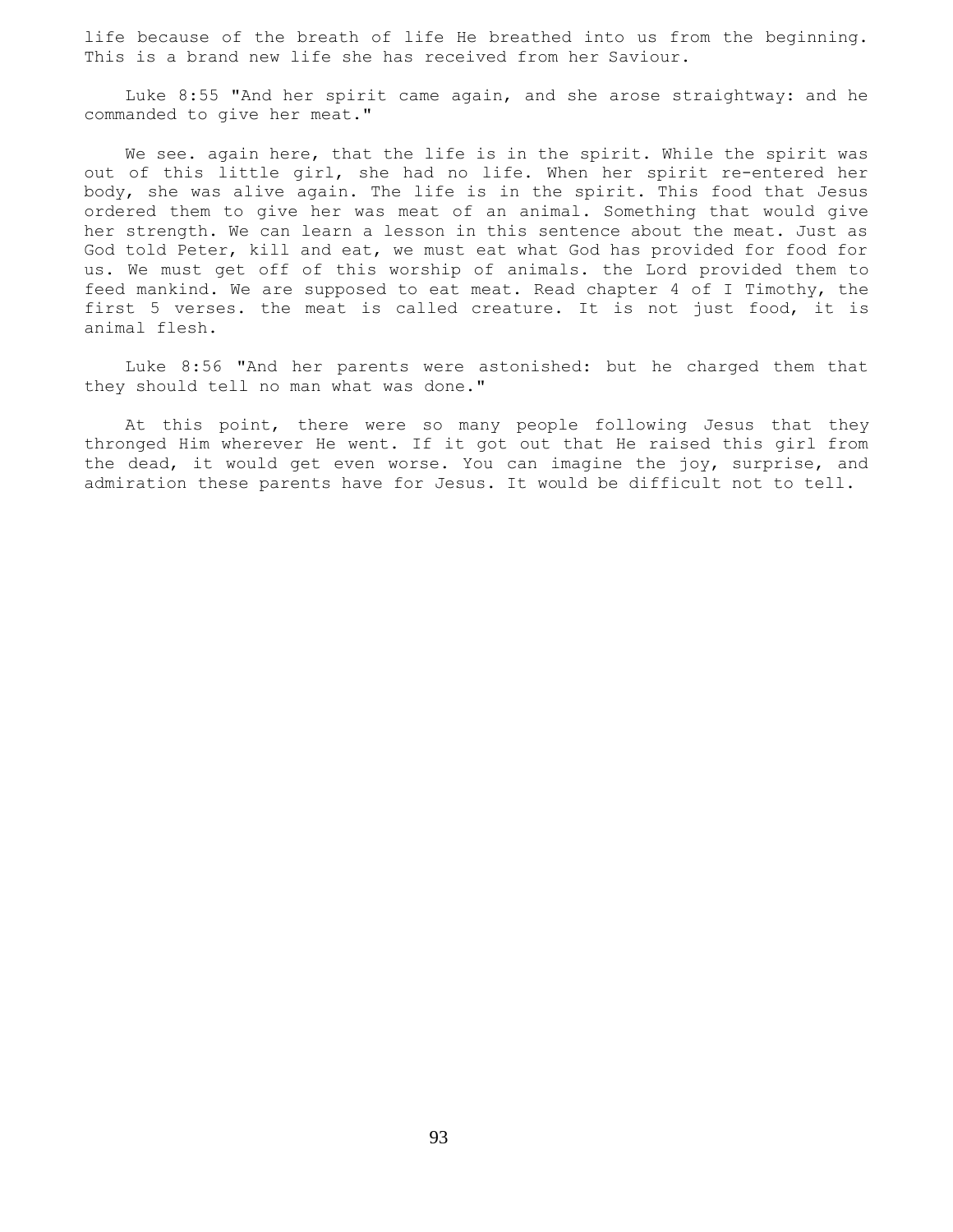1. When Jesus got back from across the sea, who was waiting? 2. What was the name of the ruler of the synagogue who came to Jesus to heal his daughter? 3. What did he do when he saw Jesus? 4. How old was his daughter? 5. Why did Jesus not go to her immediately? 6. What belief is Jairus of, probably? 7. How long had the woman had the issue of blood? 8. Who had she gone to for help and gotten none? 9. What did she do as an act of faith? 10. What healed her? 11. What did Jesus say that His disciples were surprised at? 12. What had Jesus felt go out of Him to her? 13. When the woman realized she was not hid, what did she do? 14. How do we know she humbled herself before Jesus? 15. When Jesus called her daughter, what does that show us? 16. What message was brought Jairus about his daughter? 17. When Jesus heard them, what did He say to this father? 18. Which 3 disciples went in with Jesus and the parents? 19. In verse 52, what did Jesus say to the mourners? 20. They laughed Him to 21. After putting all the doubters out, what did Jesus do and say to the little girl? 22. What returned to her which gave her life? 23. What did Jesus tell her parents to do? 24. What do we learn about meat in I Timothy 4:1-5? 25. What did Jesus tell the parents not to do?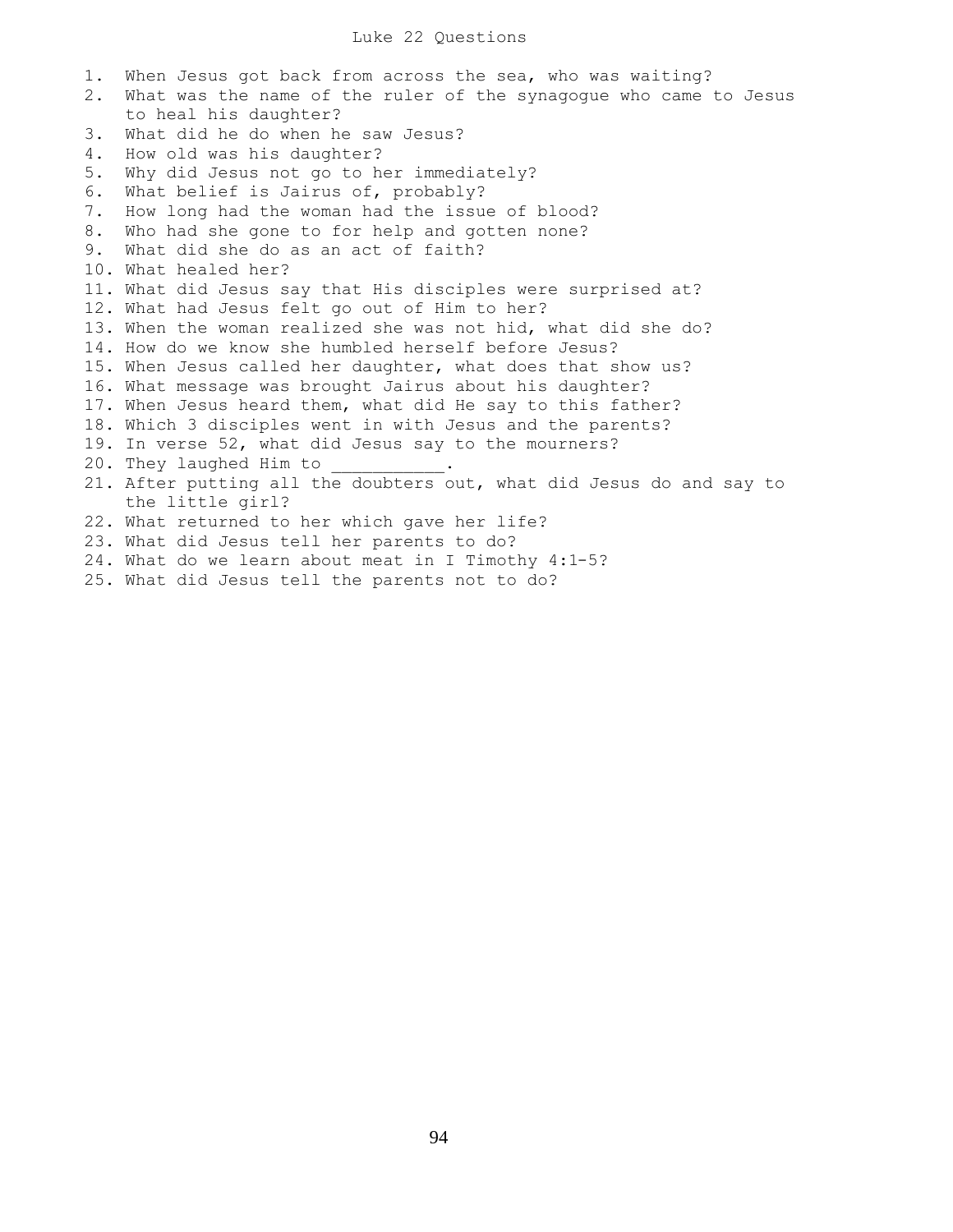We will begin this lesson in Luke 9:1 "Then he called his twelve disciples together, and gave them power and authority over all devils, and to cure diseases."

 Up until this time, Jesus was doing this just Himself. Now Jesus has empowered the disciples. We see in this sending forth of His disciples, a sending forth throughout all ages of those who will work for Him. Notice in this sending forth, the first step of a minister is to come to Him ourselves, then He must empower the minister or else they go in vain.

 Luke 9:2 "And he sent them to preach the kingdom of God, and to heal the sick."

 Here, again, we see the job God intends for His ministers to do. First, work on their spirit and get them saved by the foolishness of preaching. Then minister to their physical needs after they are saved. In the 14th chapter of ST. John beginning with the 12th verse. we see that these disciples and the Lord's ministers today must heal in the name of Jesus. It is not the minister's power that heals or saves, but the name of Jesus Christ.

 Luke 9:3 "And he said unto them, Take nothing for [your] journey, neither staves, nor scrip, neither bread, neither money; neither have two coats apiece."

We see in this that these ministers are not to be self-sufficient. They are to depend on all of these necessities being furnished to them by the people they minister to. Of course, God is their real provider, as He moves upon the hearts of the people.

 Luke 9:4 "And whatsoever house ye enter into, there abide, and thence depart." Luke 9:5 "And whosoever will not receive you, when ye go out of that city, shake off the very dust from your feet for a testimony against them."

 This ministry would actually be headquartered in each city in someone's home. This is the way it was in early Christianity. They met in homes. This shaking of the feet, just meant that they had cut all ties with that family. Even as late as in Paul's day, the ministry was held in homes such as Lydia's.

 Luke 9:6 "And they departed, and went through the towns, preaching the gospel, and healing every where."

 This was a missionary journey that Jesus sent these disciples on: a training time while He was on this earth that after He was gone away they would know exactly how to go about this. The gospel, of course, is the good news of Jesus Christ.

 Luke 9:7 "Now Herod the tetrarch heard of all that was done by him: and he was perplexed, because that it was said of some, that John was risen from the dead;"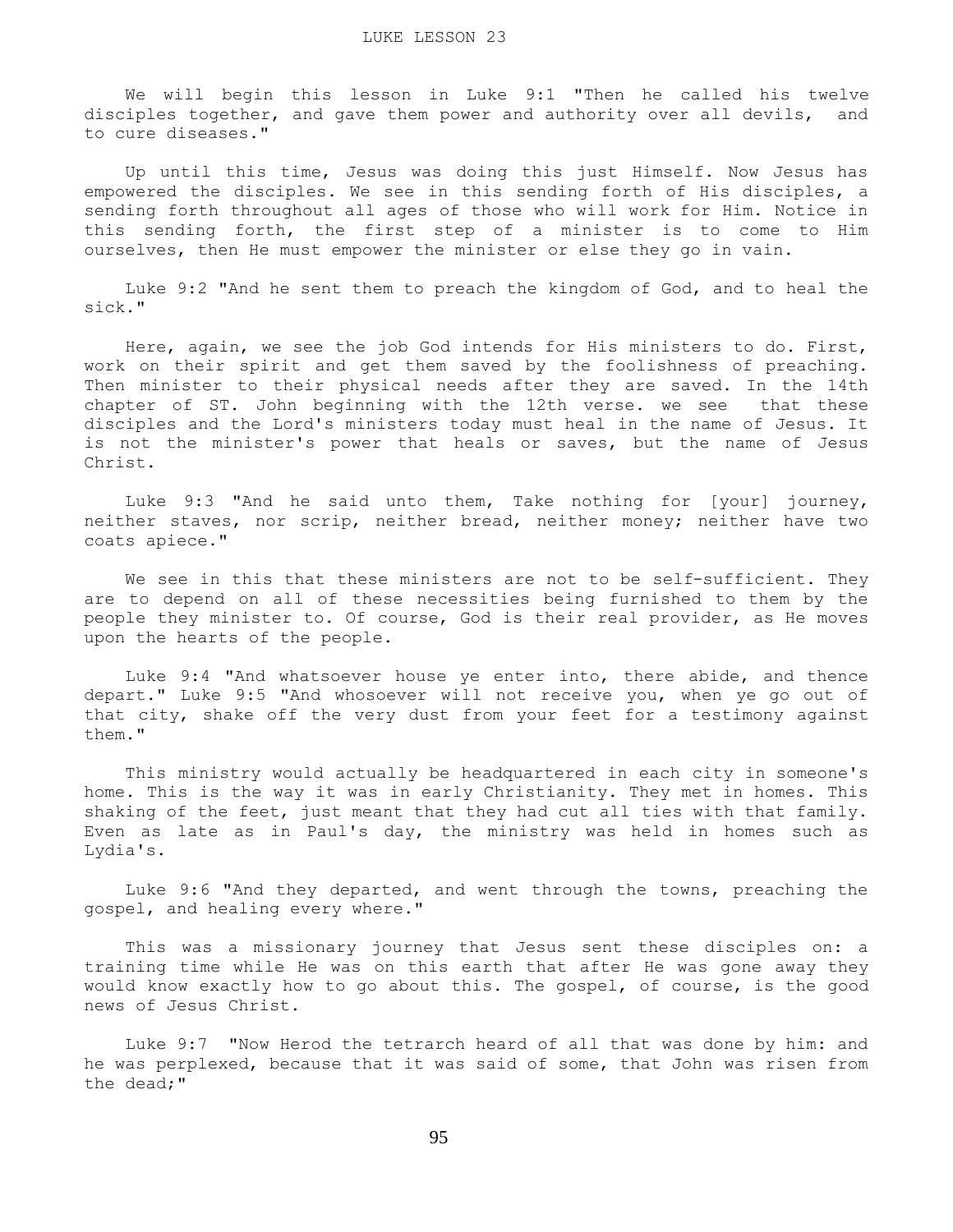A guilty conscience is acting here. Herod had beheaded John, and now he was tormented by it, The people could not explain the supernatural power of Jesus, and they imagined all sorts of things.

 Luke 9:8 "And of some, that Elias had appeared; and of others, that one of the old prophets was risen again."

 Again, I say they could not explain the powers of Jesus, so they used all sorts of excuses how this could be. No mere man could do these things that Jesus did. they believed that Isaiah, Jeremiah, and Elijah would appear right before Messiah came, and they thought Jesus might be one of them.

 Luke 9:9 "And Herod said, John have I beheaded: but who is this, of whom I hear such things? And he desired to see him."

 The fame of Jesus had gone throughout the land. Herod wanted to see this man that had these miraculous powers that everyone was talking about. I believe he wanted to see Him; but at the same time, feared seeing him in case it was John risen from the grave.

 Luke 9:10 "And the apostles, when they were returned, told him all that they had done. And he took them, and went aside privately into a desert place belonging to the city called Bethsaida."

 "Bethsaida" means house of fish. It was located on one side of the Sea of Galilee. We read earlier how Jesus would go out in a friend's boat into the middle of the sea to avoid the tremendous crowd which now followed Him wherever He went. He lands unexpectedly, unannounced, here in Bethsaida so that He can meet privately with His disciples to hear of their journey.

 Luke 9:11 "And the people, when they knew [it], followed him: and he received them, and spake unto them of the kingdom of God, and healed them that had need of healing."

 Jesus has a short time with the disciples on the sea and at Bethsaida before the masses of People caught up with Him. Jesus never turned them away. He ministered the word to them first, and then took care of their physical needs. the order was always the same, spirit first and flesh second.

 Luke 9:12 "And when the day began to wear away, then came the twelve, and said unto him, Send the multitude away, that they may go into the towns and country round about, and lodge, and get victuals: for we are here in a desert place."

 The disciples are still thinking abut the physical needs of the people. They were thinking all these hungry women and children would probably start to fuss as it became dark.

 Luke 9:13 "But he said unto them, Give ye them to eat. And they said, We have no more but five loaves and two fishes; except we should go and buy meat for all this people."

 This feeding of the multitude is mentioned in all 4 gospels. We know there are many lessons to be learned in it or it would not be mentioned 4 times. We should never limit God and His possibilities is perhaps one of the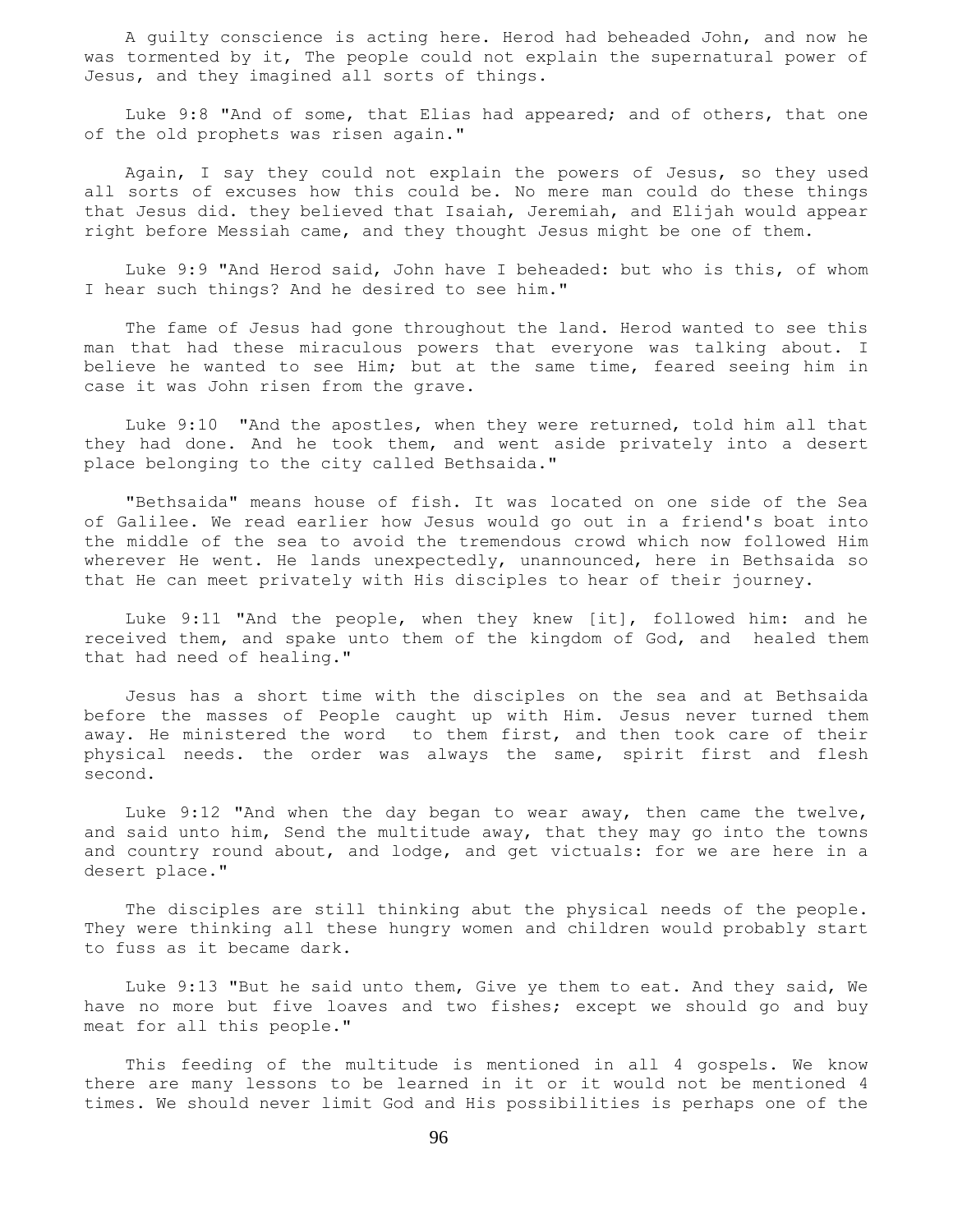most important messages found in this. "Five" is an important number. It means grace. and "two" means agreement. We know that we are taught that if any two agree, it shall be done of our Father. We know that the grace of God is what feeds this vast number of people (possibly 15,000).

 Luke 9:14 "For they were about five thousand men. And he said to his disciples, Make them sit down by fifties in a company." Luke 9:15 "And they did so, and made them all sit down."

 When Jesus says give them to eat, it is a literal statement of a spiritual statement. He will later on say to Peter: "feed my sheep". The Lord shows us and them, here, that little is much when God is in it. Jesus now has His table spread and has asked his guests to sit.

 Luke 9:16 "Then he took the five loaves and the two fishes, and looking up to heaven, he blessed them, and brake, and gave to the disciples to set before the multitude."

 When Jesus told Peter to feed His sheep, He was speaking of the Word of God. If we looked at this "feeding" here from the spiritual standpoint, we would see the prayer of thanksgiving, Then we would see Jesus rightly dividing (breaking the bread), the next step would be giving the message to His ministers, and the ministers feed the multitude. Each, feeding the group he has been entrusted with. We know, also, that there is a literal meal provided here. Again, the first and most important part in the meal that fed this multitude is the prayer. Then as Jesus broke the bread and fishes, it multiplied. Another message that I receive loud and clear here is that the ministers (shepherds) must see to the needs of the flock, not the other way around.

 Luke 9:17 "And they did eat, and were all filled: and there was taken up of fragments that remained to them twelve baskets."

 It is surely plain to see that as these disciples took care of the people, God provided for their needs, as well. there was a basketful left over for each disciple: 12 disciples, 12 basketful. Of course, God does not expect them to eat scraps, this is just symbolic. It appears, also, in this meal that it was the same as Jesus breaking the bread: symbolic of His body at the last supper.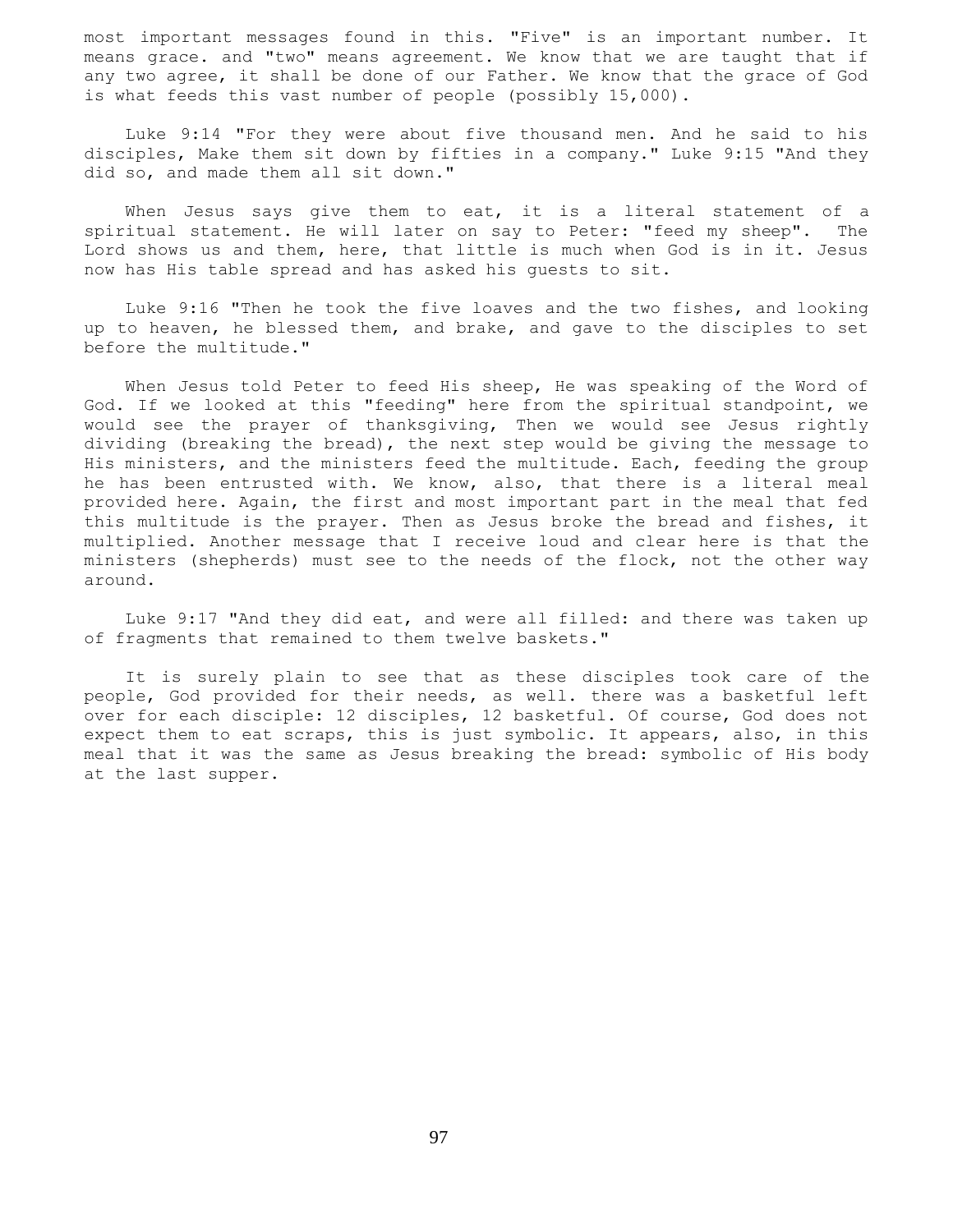## Luke 23 Questions

- 1. When Jesus called His disciples together, what powers did He give them?
- 2. Before going out to minister, what should be the first step taken?
- 3. What 2 things did Jesus send the disciples to do?
- 4. What order does that show us?
- 5. What were the disciples to take with them?
- 6. Any house that did not receive the disciples was to have what happen to it?
- 7. Where did the early church meet?
- 8. Where did the disciples go and what did they do?
- 9. Who did Herod believe Jesus was?
- 10. Why were the people imagining who He was?
- 11. Name 3 different old prophets various people thought He was.
- 12. What had Herod done to John?
- 13. Where did Jesus go privately with the disciples?
- 14. When Jesus returned and found the multitude, what did He do?
- 15. When the disciples realized it was getting late and the multitude was hungry, what did they suggest Jesus do?
- 16. What did Jesus tell the disciples to do that seemed impossible?
- 17. How much food did they have?
- 18. How many of the gospels mention this story?
- 19. Approximately how many people were in the multitude?
- 20. How did He have the disciples to seat them?
- 21. This statement "give them to eat" is like the statement Jesus tells Peter later that is a spiritual statement. What is it?
- 22. What did Jesus do before He broke the bread?
- 23. What is the spiritual indication of the breaking of bread?
- 24. What message to the shepherds do we receive loud and clear in this? 25. How does this point us to the last supper?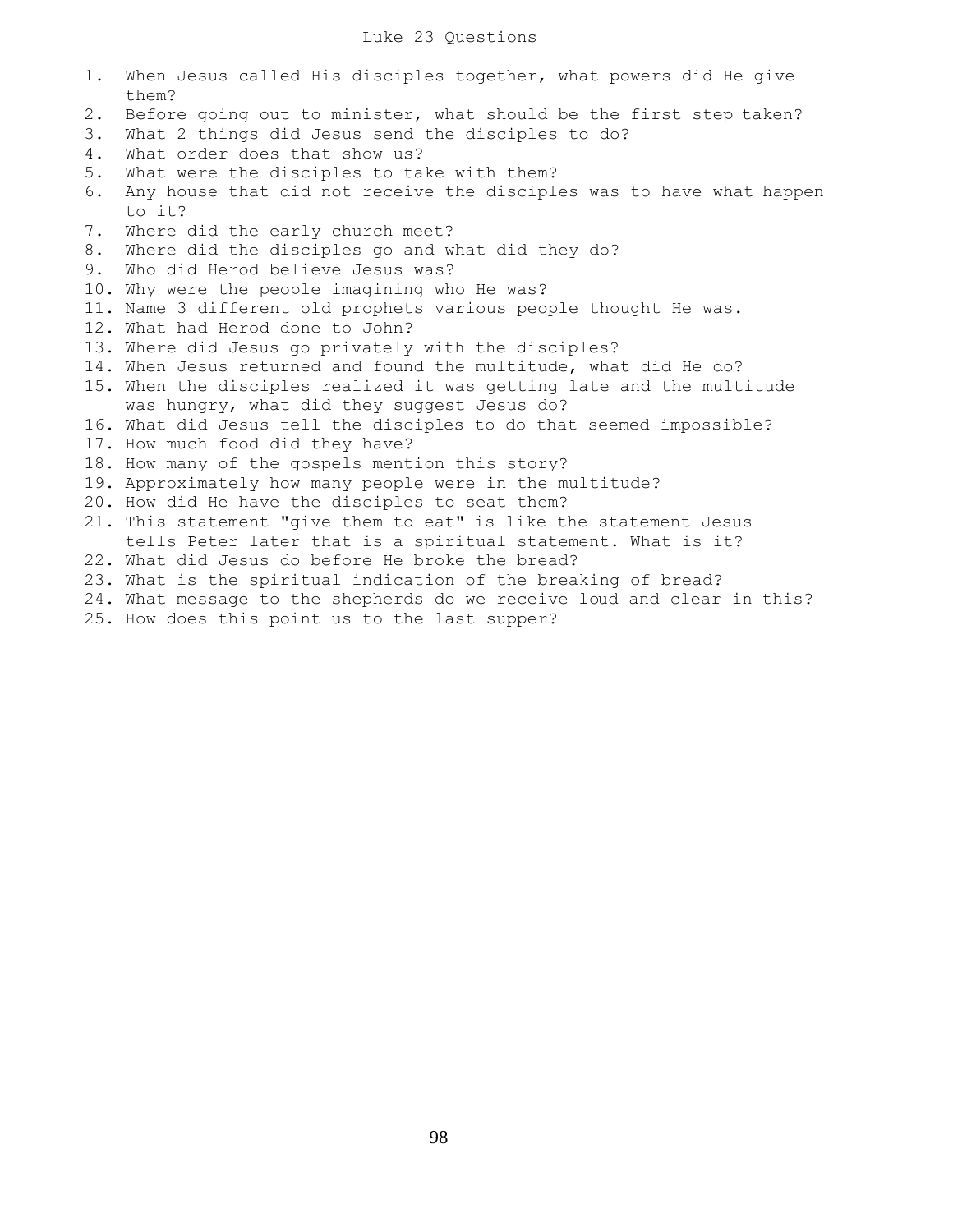We will begin this lesson in Luke 9:18 "And it came to pass, as he was alone praying, his disciples were with him: and he asked them, saying, Whom say the people that I am?"

 This means that Jesus had removed from the multitude. When He finished praying. He asked them this important question. I have written a small book called "Who is This Man Called Jesus and why Should we worship Him". This is the most important question in all of Christendom. What are you going to do with Jesus? Who is He? Your answer can seal your doom in hell or save you.

 Luke 9:19 "They answering said, John the Baptist; but some [say], Elias; and others [say], that one of the old prophets is risen again."

 As important as John the Baptist, Elijah. and the prophets were, none of them could save you. The people were confused. Looking at Jesus, they saw a man.

 Luke 9:20 "He said unto them, But whom say ye that I am? Peter answering said, The Christ of God."

 Matthew 16:16 gives a more explicit answer from Peter, "And Simon Peter answered and said, Thou art the Christ, the Son of the living God." Jesus replies to Peter that flesh and blood had not revealed this to Peter. but the Father. In saying this, Peter has said: You are God's Son who has taken on flesh to live among us.

 Luke 9:21 "And he straitly charged them, and commanded [them] to tell no man that thing;"

The only person then or now who truly knows in his heart who Jesus is, is the one who the Father has revealed it to.

 Luke 9:22 "Saying, The Son of man must suffer many things, and be rejected of the elders and chief priests and scribes, and be slain, and be raised the third day."

 Jesus has just revealed (above) to them that He is truly the Messiah that they looked for: but in the very same breath. He tells them that He will suffer and die at the hands of His Jewish church. The elders, chief priests, and scribes made up the ruling body of the temple of that day. His own people will reject Him and even crucify Him. His promise to these disciples is that He will rise again on the third day.

 Luke 9:23 "And he said to [them] all, If any [man] will come after me, let him deny himself, and take up his cross daily, and follow me."

 This is a message that no one wanted to hear. It is still an unpopular message today. If we do not take up our cross every day, then we will not receive our crown and sit with Him in heavenly places. In our day, the message has wandered so far from this. Many preachers are bringing a message that if you receive Jesus, there will be nothing but good times. Our leader suffered. If we are true followers of His, we can expect no better. The walk

99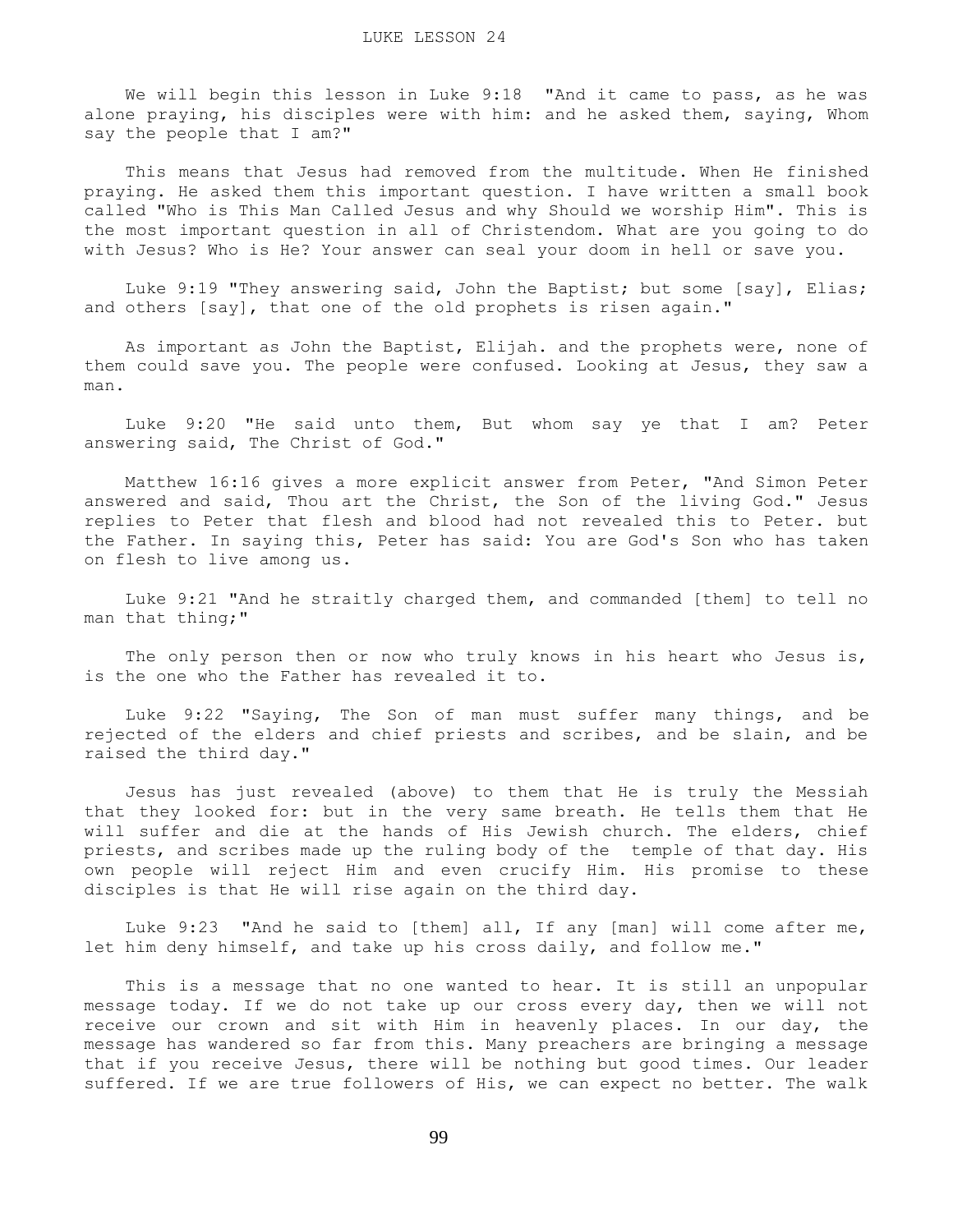with Jesus is a walk of denial to worldly things and, also, brings suffering in this world.

 Luke 9:24 "For whosoever will save his life shall lose it: but whosoever will lose his life for my sake, the same shall save it."

We must be willing to give our very life, if necessary. The important life is the eternal life with Him. This few years we live here on the earth are but a blink in all of history. We must live and die staying true to God, so that our eternal life will be spent with Him.

 Luke 9:25 "For what is a man advantaged, if he gain the whole world, and lose himself, or be cast away?"

 Desires for things of this world in abundance usually cause us to sin in acquiring them. We may become very rich in worldly goods and yet lose our soul. It is a terrible trade off to trade perhaps 70 or 80 years of pleasures now for the thousands of years of all of eternity.

 Luke 9:26 "For whosoever shall be ashamed of me and of my words, of him shall the Son of man be ashamed, when he shall come in his own glory, and [in his] Father's, and of the holy angels."

 Jesus is the Judge of all the world. If we do not accept Him as our Saviour and Lord here now, He will not recognize us as belonging to Him then. Our stand for Him must be taken here. If we truly believe in our heart and confess with our mouth the Lord Jesus and hold up His Word, then He will welcome us into His kingdom. If we do not uphold His Word and declare Him to be the Christ (Messiah), He will say get away from me, I never knew you. Jesus will declare the true believers (Christians) in front of His Father and the angels. We will be accepted and crowned by our Saviour, Jesus.

 Luke 9:27 "But I tell you of a truth, there be some standing here, which shall not taste of death, till they see the kingdom of God."

 We do know that Peter, James, and John get a glimpse of the kingdom of God at the transfiguration. We, also, know that Stephen looked into heaven and saw the throne of God and Jesus standing at the right hand of the Father just before he was stoned to death.

 Luke 9:28 "And it came to pass about an eight days after these sayings, he took Peter and John and James, and went up into a mountain to pray."

 Always, when Jesus went aside. He took these three with Him. They seemed to be the closest to Him. Jesus went to the mountain to pray so that He could pray; in private. We might take a lesson from Jesus in this. The best prayers are the ones we pray in secret to God.

 Luke 9:29 "And as he prayed, the fashion of his countenance was altered, and his raiment [was] white [and] glistering."

This Light was showing who Jesus really is; the Light of the world. This could be likened unto the Shekinah. This Light that came from within Jesus was so bright that His clothes glistened.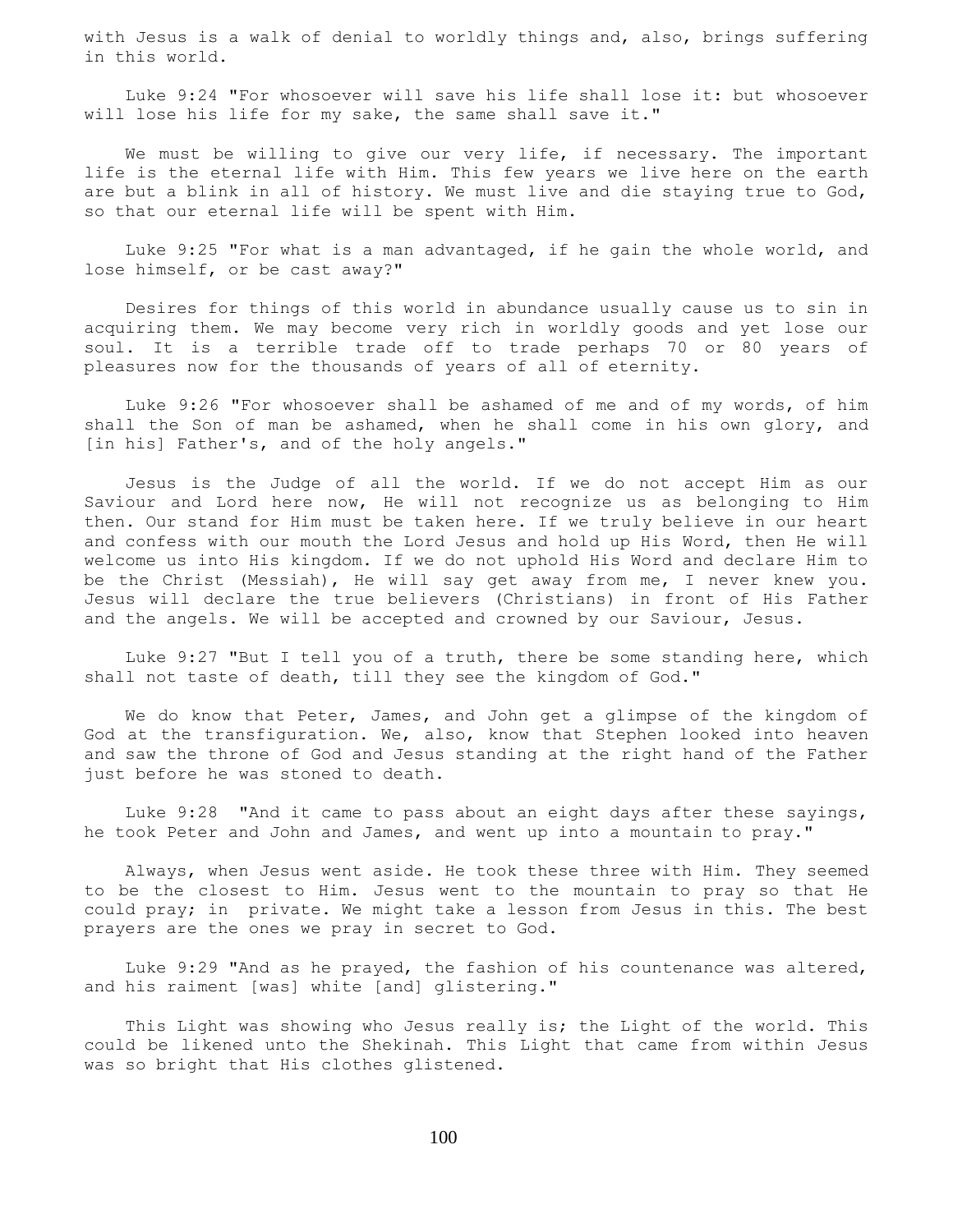Luke 9:30 "And, behold, there talked with him two men, which were Moses and Elias:"

These two Old Testament men represented the law and the prophets.

 Luke 9:31 "Who appeared in glory, and spake of his decease which he should accomplish at Jerusalem."

 These two came to discuss with Jesus the things which were about to happen in Jerusalem. Jesus' flesh did not look forward to the rejection and cruel force of the death on the cross. I really believe that this, also, was to help Peter, James, and John when remembering back that God still has everything under control. These 3 should draw an extra strength from this transfiguration on the mountain top.

 Luke 9:32 "But Peter and they that were with him were heavy with sleep: and when they were awake, they saw his glory, and the two men that stood with him."

 They had been tired and went to sleep. On awakening, they saw this magnificent sight on the mountain: Jesus in all His glory and the two Old Testament representatives. Moses for the law and Elijah for the prophets.

 Luke 9:33 "And it came to pass, as they departed from him, Peter said unto Jesus, Master, it is good for us to be here: and let us make three tabernacles; one for thee, and one for Moses, and one for Elias: not knowing what he said."

 Peter truly did not know what he said. Moses and Elijah were men, Jesus was God the Son. You do not build tabernacles to men.

 Luke 9:34 "While he thus spake, there came a cloud, and overshadowed them: and they feared as they entered into the cloud." Luke 9:35 "And there came a voice out of the cloud, saying, This is my beloved Son: hear him."

 This is while Peter was speaking that this cloud of the Almighty overshadowed them. When this cloud came so close and they knew this was the presence of God, it frightened the disciples. Even more frightening is the voice that comes from this cloud and says, "This is my beloved Son; hear him". All of this should have strengthened them when their test came. Peter, the one we would expect to be the greatest believer, will, in fact, deny that he even knew Jesus. This should be proof enough to these three forever of who Jesus is.

 Luke 9:36 "And when the voice was past, Jesus was found alone. And they kept [it] close, and told no man in those days any of those things which they had seen."

They had seen the glory of God the Father overshadow Jesus and God, Himself, tell them that Jesus is His beloved Son and to listen to whatever He says. Perhaps because they assumed no one would believe and because Jesus told them not to tell it, at any rate, they did not mention this until after Jesus' resurrection. Jesus had chosen these three disciples to see things the others had not seen.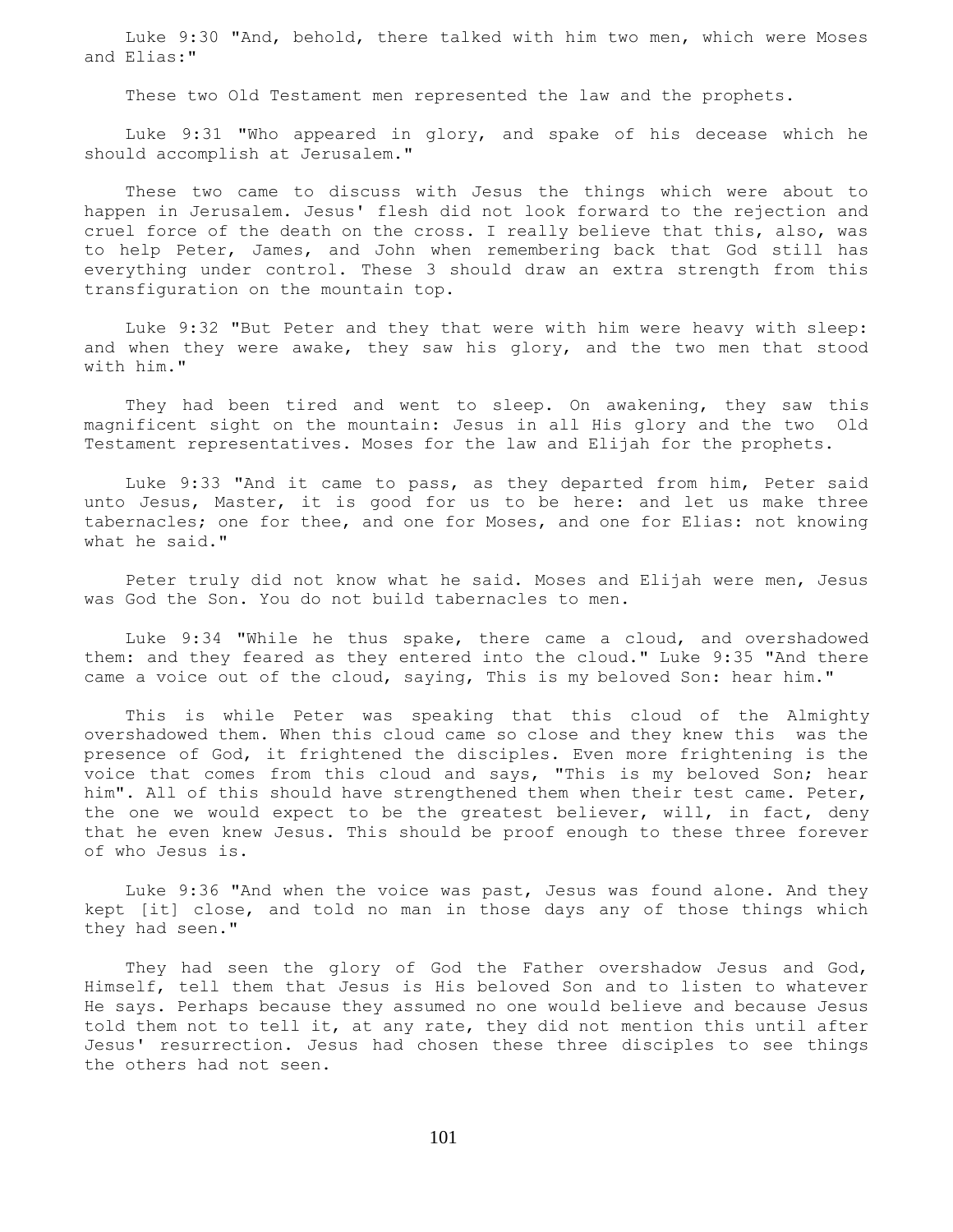# Luke 24 Questions

| $1$ . | When Jesus was alone with the disciples and praying, what did He<br>ask them?             |
|-------|-------------------------------------------------------------------------------------------|
| 2.    | What is the most important question in all Christendom?                                   |
| 3.    | If you cannot answer this question correctly. where will you wind up?                     |
| 4.    | When they answered Jesus' question, who did they say the people                           |
|       | said He was?                                                                              |
| 5.    | The people were confused. Looking at Jesus. they saw a                                    |
| 6.    | What did Peter answer when Jesus asked, whom say ye that I am?                            |
| 7.    | Jesus told Peter that _________ and ________ had not revealed this                        |
|       | to him, but the $\frac{1}{2}$ .                                                           |
| 8.    | In verse 22. Jesus told them some terrible things would happen to<br>Him. What were they? |
| 9.    | He also told them He would rise from the grave on what day?                               |
|       | 10. Who made up the ruling body of the temple in Jerusalem?                               |
|       | 11. If any man will come after Jesus, they must do what daily?                            |
|       | 12. In what way has the modern church wandered from this message?                         |
|       | 13. The walk with Jesus is a walk of and brings .                                         |
|       | 14. We must live and die being true to whom?                                              |
|       | 15. If we are ashamed of Jesus and His Words here, what will happen in                    |
|       | heaven?                                                                                   |
|       | 16. What would cause Jesus to welcome us into His kingdom?                                |
|       | 17. Who were some who did not taste death before they saw the kingdom?                    |
|       | 18. Which three disciples went to the mountain with Jesus to pray?                        |
|       | 19. What are the best prayers?                                                            |
|       | 20. As Jesus prayed. what 2 miraculous things happened?                                   |
|       | 21. What could this Light be likened unto?                                                |
|       | 22. Who were the 2 men who talked to Jesus?                                               |
|       | 23. What do they symbolize?                                                               |
|       | 24. What were they speaking of?                                                           |
|       | 25. Who wanted to make three tabernacles?                                                 |
|       | 26. Why was this wrong?                                                                   |
|       | 27. Whose voice spoke from the cloud?                                                     |
|       | 28. What did He say?                                                                      |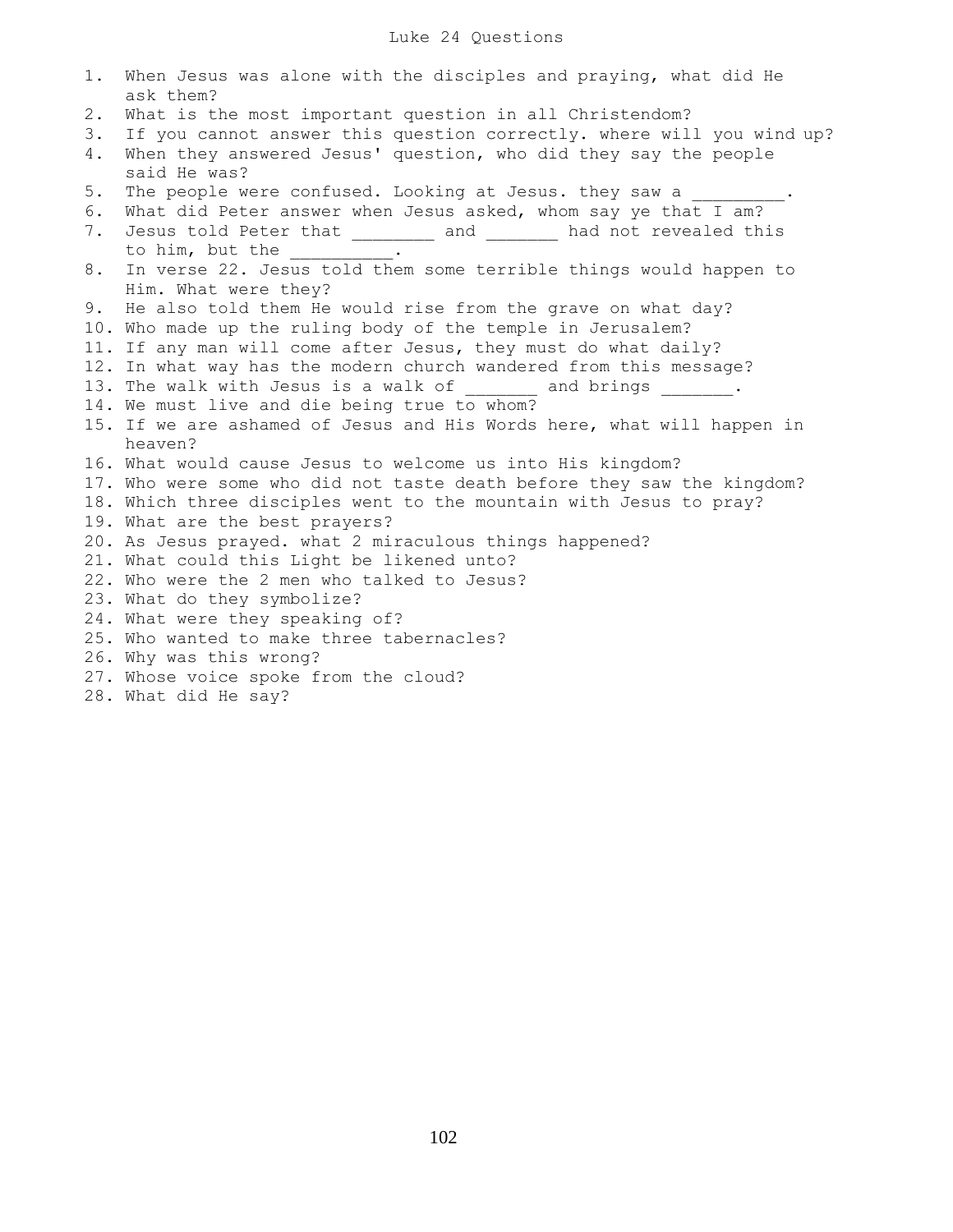We will begin this lesson in Luke 9:37 "And it came to pass, that on the next day, when they were come down from the hill, much people met him."

 In the last lesson, you remember Peter, James, and John had been on the mount with Jesus and had seen Moses and Elijah with Jesus. Now this is the next day and Jesus and the three disciples come down and join the others. Many people have gathered at the foot of the mountain to see Jesus.

 Luke 9:38 "And, behold, a man of the company cried out, saying, Master, I beseech thee, look upon my son: for he is mine only child."

We see, here, the great love of a father for his only son. He has brought his son to Jesus for help. He cries out loud to get Jesus' attention.

 Luke 9:39 "And, lo, a spirit taketh him, and he suddenly crieth out; and it teareth him that he foameth again, and bruising him hardly departeth from him."

This is a description of epilepsy, and a very severe case at that.

 Luke 9:40 "And I besought thy disciples to cast him out; and they could not."

 We remember, in a previous lesson, where Jesus empowered the disciples to preach and heal and cast out devils. This is a very severe case here, and the disciples for some reason have not been able to cast him out of the boy. This father will not give up easily. And he has brought his son to Jesus.

 Luke 9:41 "And Jesus answering said, O faithless and perverse generation, how long shall I be with you, and suffer you? Bring thy son hither."

 Jesus is speaking not only to this man, but to the disciples and to others standing around, as well. Jesus cannot believe how little faith they really have. Even though He is so disappointed in the amount of faith they have, He still has compassion on the boy and the father and says bring him to me.

 Luke 9:42 "And as he was yet a coming, the devil threw him down, and tare [him]. And Jesus rebuked the unclean spirit, and healed the child, and delivered him again to his father."

 Immediately, Jesus rebukes the devil in the boy. It comes out and he is totally healed. In St. Mark 9:29, we see that this type comes out only by much prayer and fasting.

 Luke 9:43 "And they were all amazed at the mighty power of God. But while they wondered every one at all things which Jesus did, he said unto his disciples," Luke 9:44 "Let these sayings sink down into your ears: for the Son of man shall be delivered into the hands of men."

103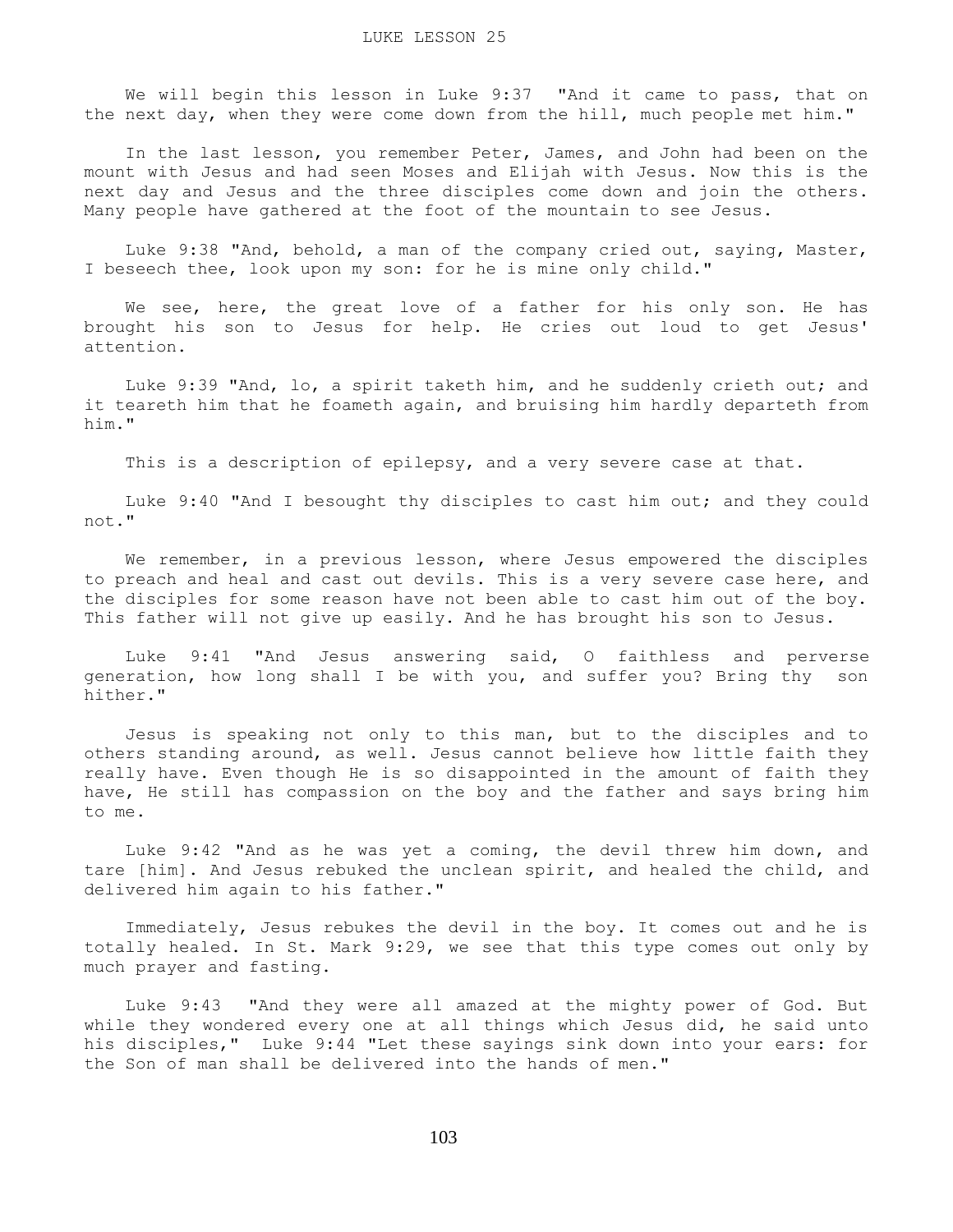We see, here, at the very moment when they can hardly believe the fantastic miracles He does. He abruptly changes the subject and tells them of the terrible things that are about to happen to Him. On one hand they feel as if they are in the presence of Messiah, but would Messiah be destroyed?

 Luke 9:45 "But they understood not this saying, and it was hid from them, that they perceived it not: and they feared to ask him of that saying."

 Not only did they not understand, they did not want to hear of these terrible things. If this is Messiah. He must not suffer. He must overthrow Rome and reign. They never believed that He would conquer through death.

 Luke 9:46 "Then there arose a reasoning among them, which of them should be greatest."

We see, here, that the disciples were not perfect men. Jealousy has arisen among the twelve. They have not really understood what the Master had tried to tell them, that the life of those who are truly followers of Jesus is a life of self-sacrifice.

 Luke 9:47 "And Jesus, perceiving the thought of their heart, took a child, and set him by him," Luke 9:48 "And said unto them, Whosoever shall receive this child in my name receiveth me: and whosoever shall receive me receiveth him that sent me: for he that is least among you all, the same shall be great."

We see by; this that Jesus is trying to explain to them that jealousy has no place among His ministers. A little child is humble and receives God with an humble heart, never questioning. He is saying to the disciples, get your eyes off of yourselves. Those who are good to those who cannot help themselves are great in the Master's eyes. The one who is willing to work in whatever lowly job there is to do, will be the greatest in God's sight. God does not view a situation as the world does (from the outside). but looks on the heart.

 Luke 9:49 "And John answered and said, Master, we saw one casting out devils in thy name; and we forbad him, because he followeth not with us."

 John is asking the Master a question that has really raged until now. Can this other denomination be of God? They are not of our inner circle of members. Look at exactly what he said. The man was casting out devils which is one of the things the Master had told the disciples to do. So really, there is no error in that. He was doing good instead of evil, which also cannot be looked down upon. Last but certainly not least, he was doing this in the name of Jesus. Truly. there was no error at all in what he was doing. John, like so many closed denominations today, thought if he were not of the 12, something had to be wrong with him; and he and others of the disciples rebuked him for doing good because he was not a disciple. These disciples had missed the message of Jesus. This man, probably, had been one of the multitude who had followed Jesus and heard His messages. He had taken to heart Jesus' teachings and was going around doing good. Let us see in the next verse what Jesus has to say of this.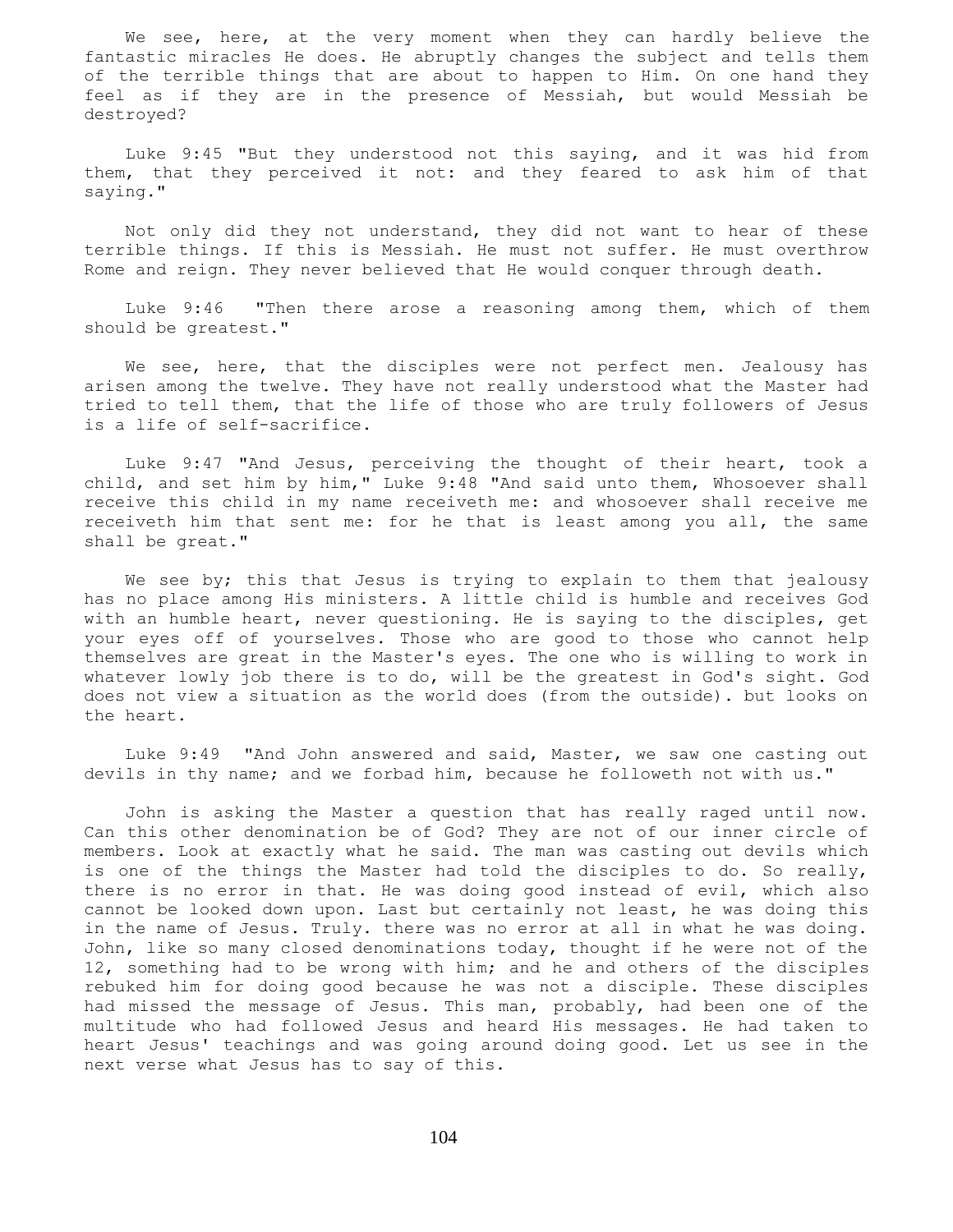Luke 9:50 "And Jesus said unto him, Forbid [him] not: for he that is not against us is for us."

We see, here, that this man is not against Jesus. In fact, he is elevating the name of Jesus every time he ministers. I think we see again in this a little jealousy on the part of the disciples. They believe that they are the only ones that Jesus has endued with this power. Jesus tells them, here, that there are only two sides to be on. Those that are for Jesus and those that are against Jesus. One thing in favor of the disciples, here, they are still in the learning process. They have not been filled with the Holy Ghost, here. This will come 50 days after Jesus' resurrection on the day of Pentecost, and will guide them to all truth. Their selfish ideas will fade away after Jesus is crucified and they begin to understand what He had been teaching them.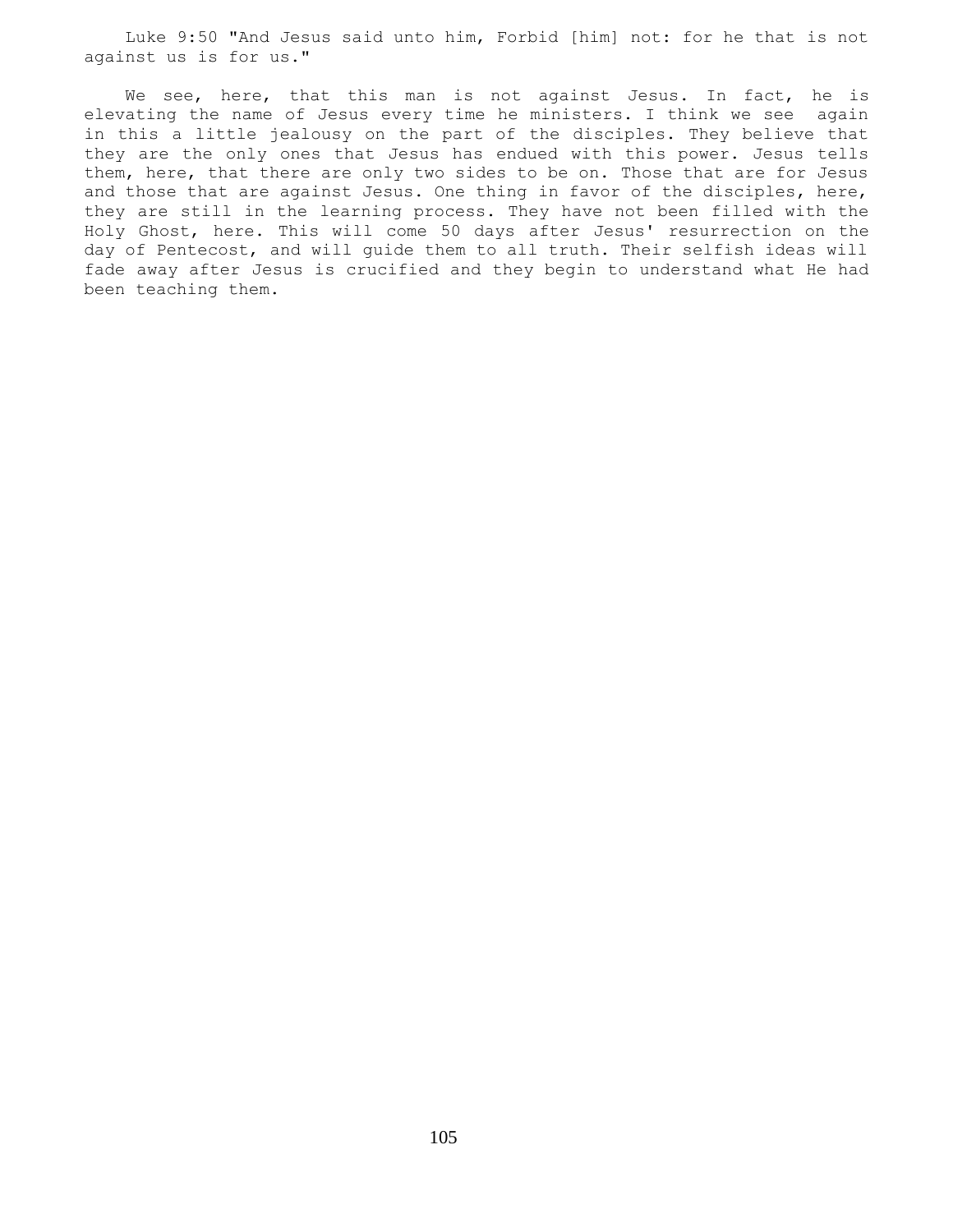## Luke 25 Questions

1. When Jesus came down from the Mount of Transfiguration, who was there? 2. Who had met with Jesus on the mount? 3. Who cried out to Jesus? 4. What was wrong with the son? 5. Name some of the things this devil spirit did to him. 6. Who had tried to cast this demon out and couldn't? 7. What kind of generation did Jesus call them? 8. Who was He speaking to? 9. When did Jesus heal the boy? 10. In the 9th chapter of Mark, we find that this type comes out by what? 11. What were the people amazed at? 12. Just at the moment they are realizing His deity. What does Jesus tell them? 13. Why did they not understand in verse 45? 14. What question arose among the disciples? 15. The life of those who truly love Jesus is a life of what? 16. Who did Jesus use to show them who would be greatest? 17. Who in verse 48 receiveth Jesus? 18. How does a little child receive Jesus? 19. Who are great in God's sight? 20. God does not view as the world does. He looks in the 21. Which disciple came to Jesus and told of someone ministering in Jesus' name that was not of them? 22. What was he doing? 23. What had the disciples done to this man? 24. What did Jesus reply to this? 25. Name 3 things the man did correctly? 26. What question in our day does this remind us of?

- 27. What do we see in these disciples by this?
- 28. At what time will the disciples better understand?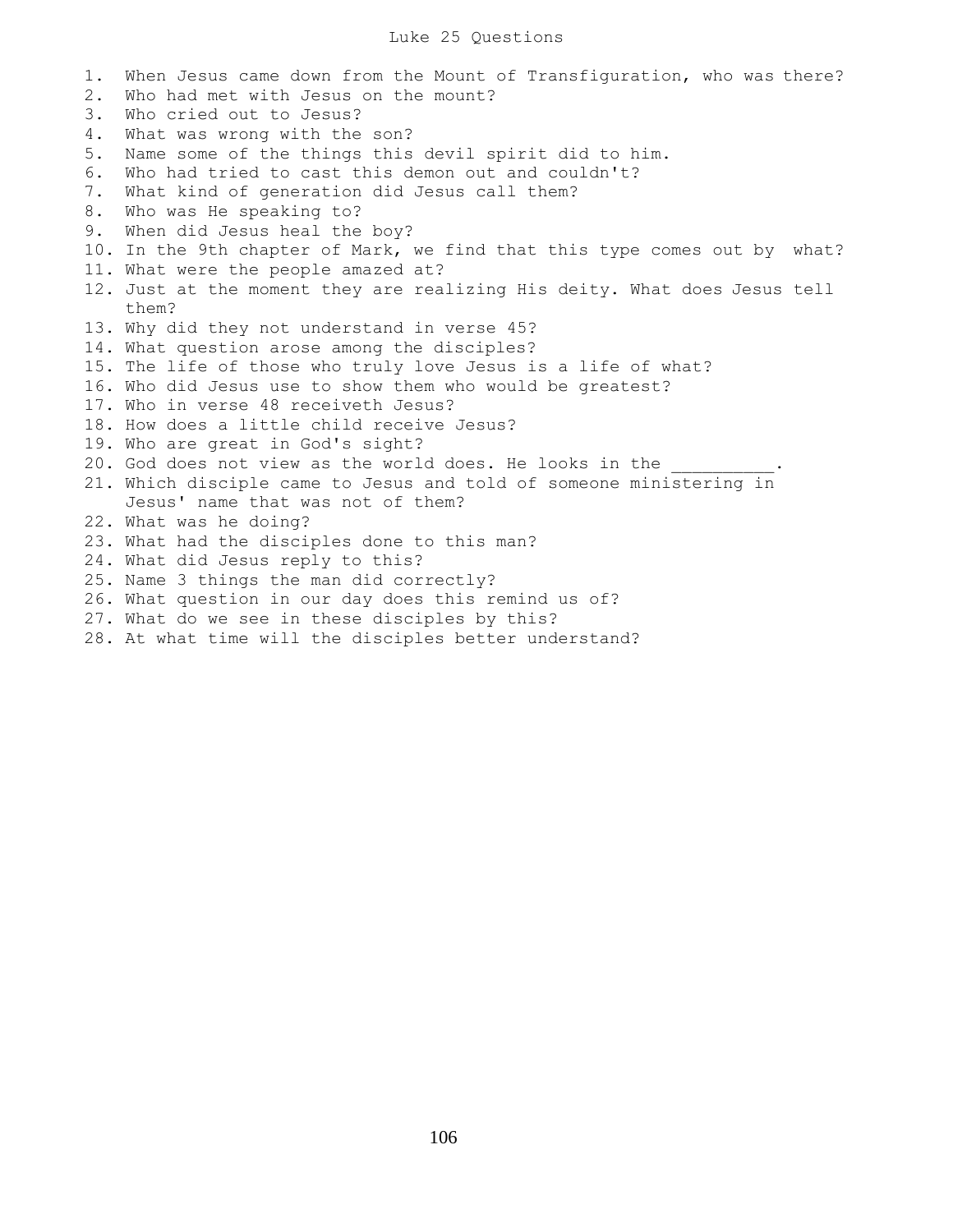We will begin this lesson in Luke 9:51 "And it came to pass, when the time was come that he should be received up, he stedfastly set his face to go to Jerusalem,"

 Jesus was not trying to avoid Jerusalem or the cross. He had a job to do, and He was determined to do it, even unto the cost of His life. "Steadfastly" means that He was determined.

 Luke 9:52 "And sent messengers before his face: and they went, and entered into a village of the Samaritans, to make ready for him."

 The orthodox Jews of this day really thought of the Samaritans as a very bad race of people who were lost. The Lord did not feel this way and ministered unto them, as well. these messengers are probably James, John, and perhaps Peter, The Scripture does not say. We do know that special jobs such as this, He sent His three trusted disciples on, ordinarily.

 Luke 9:53 "And they did not receive him, because his face was as though he would go to Jerusalem."

 This feud between the Samaritans and orthodox Jews continued and was heated on both sides. We see, here, that these Samaritans turned Jesus down for coming to minister, because He was headed for the temple in Jerusalem where they had been forbidden to worship.

 Luke 9:54 "And when his disciples James and John saw [this], they said, Lord, wilt thou that we command fire to come down from heaven, and consume them, even as Elias did?"

 We see here that James and John (sons of thunder) are insulted for Jesus when these Samaritans refuse Him and His message. They are highly angered that anyone would refuse to listen to Jesus, James and John saw Jesus transfigured and know that He is more than man. Their anger is not for themselves, but for Him. They are relating these people to the prophets of Baal. These Samaritans were believers in the first 5 books of the Bible. They believe in Jehovah, so they could not be classed with those who worship Baal. Fire of God or wrath comes on those who worship false gods. Elijah came against Baal, not against those who worshipped Jehovah.

 Luke 9:55 "But he turned, and rebuked them, and said, Ye know not what manner of spirit ye are of." Luke 9:56 "For the Son of man is not come to destroy men's lives, but to save [them]. And they went to another village."

 Jesus is the Saviour of the world, not the Destroyer. Jesus healed and delivered, He did not destroy. Jesus had the spirit of love, not hate. Jesus never was pushy. When they refused Him in Samaria, He just went to a Hebrew village close by.

 Luke 9:57 "And it came to pass, that, as they went in the way, a certain [man] said unto him, Lord, I will follow thee whithersoever thou goest."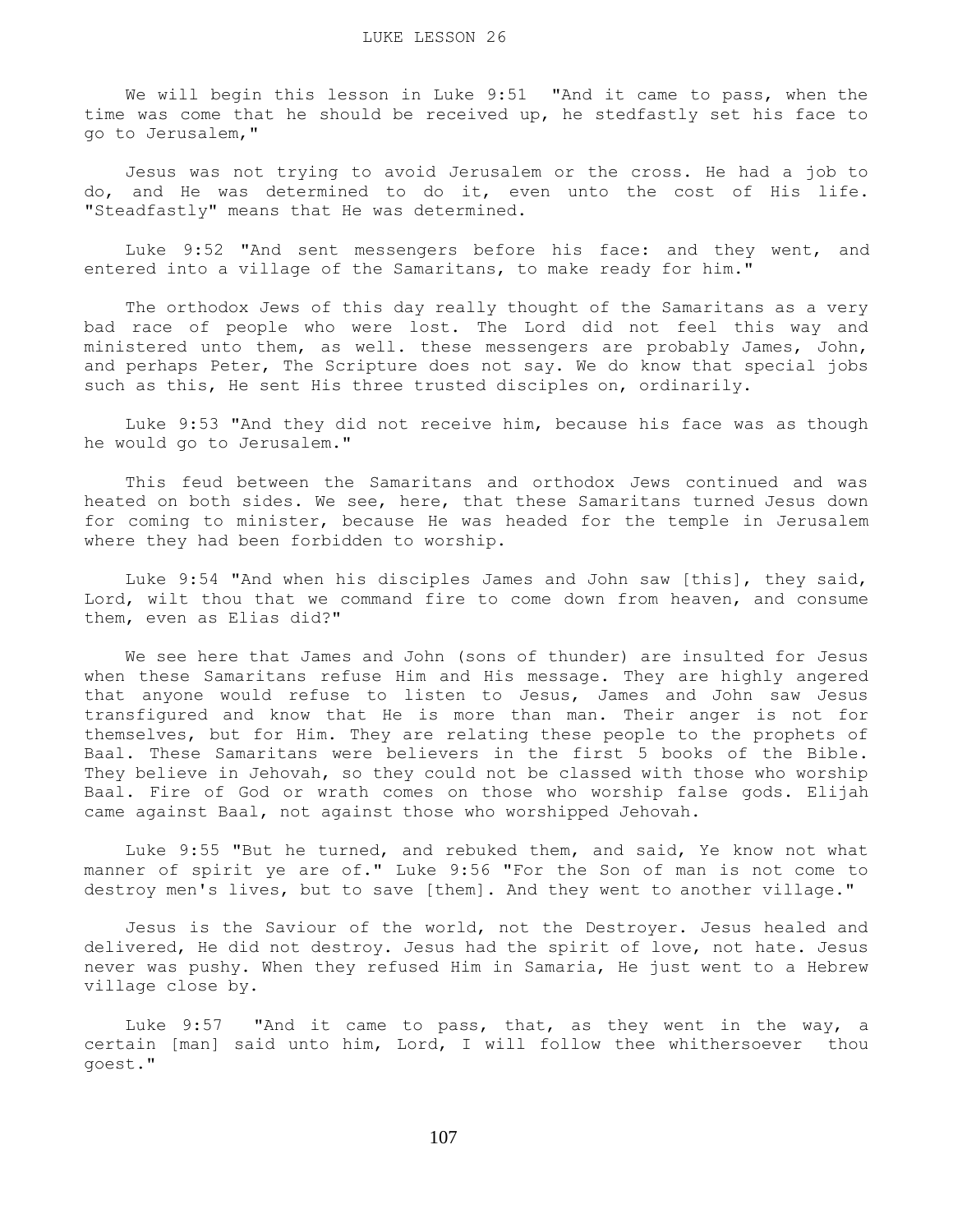The zeal of a new convert is beautiful, but sometimes they do not take time to weigh the cost before they jump. This man has received Jesus in his heart and is set on fire to follow Jesus. Let's see in the next verse how Jesus handles this zeal without offending the man.

 Luke 9:58 "And Jesus said unto him, Foxes have holes, and birds of the air [have] nests; but the Son of man hath not where to lay [his] head."

 Here Jesus tells the man of His uncertain future. He says I do not have a headquarters where we rest at night. We are wanderers and might stop anywhere for the night. There are very few creature comforts following Jesus.

 Luke 9:59 "And he said unto another, Follow me. But he said, Lord, suffer me first to go and bury my father."

 Jesus will not allow us to look back longingly at our old life once we have put our hand to the plow. This man, unlike the man before, has caught the Lord's attention, this man is called of God to be a worker for the kingdom message.

 Luke 9:60 "Jesus said unto him, Let the dead bury their dead: but go thou and preach the kingdom of God."

 This is a very strange statement to the world, but what Jesus is saying is there is no hope for salvation for someone who is already dead. This man has been called to preach and bring people to a knowledge of God out of darkness and into the Light of life. His call is to make alive, not to bury dead people. The Lord is telling this man that his duties at home are nothing compared to the call upon his life. The Lord looks upon the heart, and He sees great potential in this man. Time is running out and this man must be about the Father's business. The difference in this man and the previous man is that Jesus can see inside of each of them. The first man had a superficial type of belief that would not stand up under hardship. The second man was a set aside, called man of God with deep roots who Jesus knew would bring many into the kingdom of God.

 Luke 9:61 "And another also said, Lord, I will follow thee; but let me first go bid them farewell, which are at home at my house."

When you follow Jesus, you must turn your back on this old worldly life. Many times, we must give up old friends. Families are often times separated by one person who gets saved. The family does not want to stop drinking, lying, cheating, having parties, and the such. When you are saved, your way of life changes. Your family and friends, if they are not saved, are still living in sin. The two cannot mix. Sinners and the saved have nothing in common. When God calls us, we should not confer with others whether it is right or not. The call is on you, not them. This would trouble Jesus that this man can't really make up his own mind.

 Luke 9:62 "And Jesus said unto him, No man, having put his hand to the plough, and looking back, is fit for the kingdom of God."

 This reminds us of Lot's wife who was warned not to look back when God destroyed Sodom and Gomorrah. God sent an angel to get them out of the city safely. In other words, he delivered them. Lot's wife looked back longingly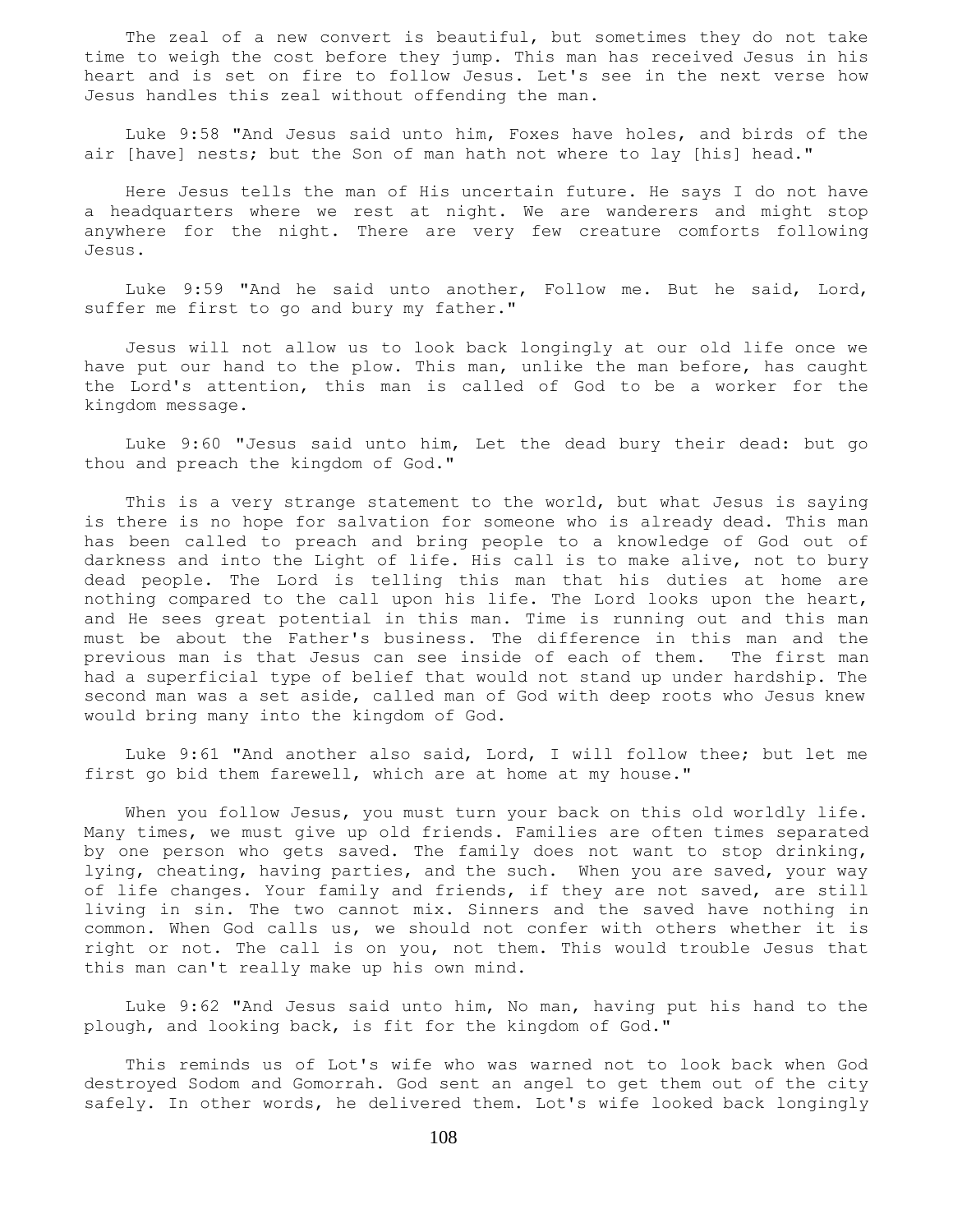at the old life. God cannot use people who will not look ahead with Him. Abraham never looked back to Ur of the Chaldess when God sent him on his journey. In fact, Abraham never built a permanent house again. He dwelt in tents, He moved when God told him. Abraham was looking for a city not made with human hands. He was looking for that everlasting city of God. Jesus tells this man, here, that he is not fit for the kingdom of God, if he has begun to work for God and then turns again to his evil life he had before.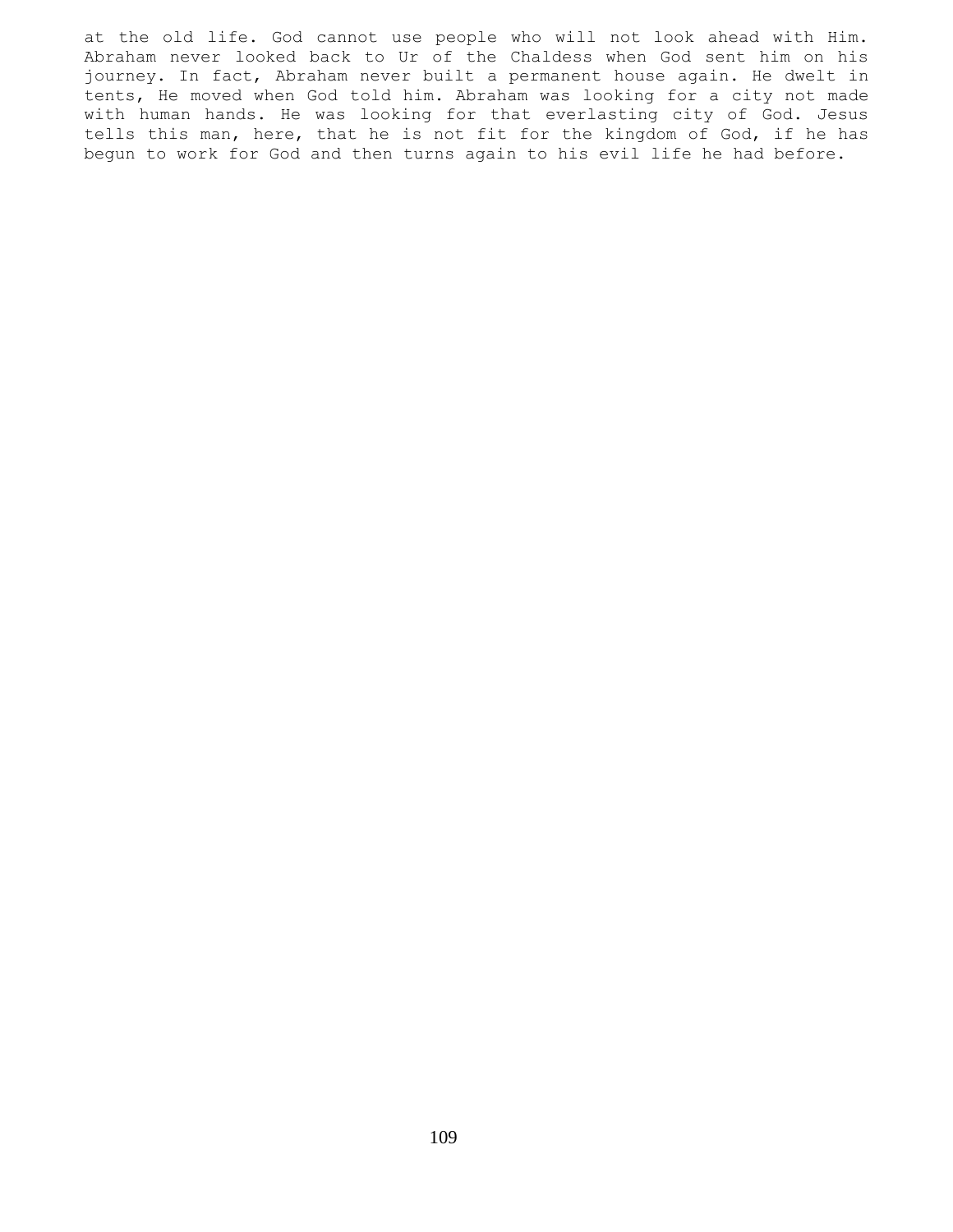## Luke 26 Questions

1. Jesus set his face steadfastly to where? 2. What does "steadfastly" mean here? 3. Where did Jesus send messengers to make ready for Him? 4. Who were these messengers, probably? 5. Who was a religious enemy of these people? 6. What answer did they send Jesus? 7. Which disciples were angered by this? 8. What did they suggest that Jesus do to them? 9. Who was the Old Testament prophet they mentioned as an example for Jesus? 10. What special thing did James and John see that is still fresh in their memory? 11. What part of the Bible do the Samaritans believe in? 12. What was the difference in these people and the ones Elijah called down fire on? 13. What did Jesus do to them for their suggestion? 14. He said ye know not what \_\_\_\_\_\_\_\_ ye are of. 15. What is Jesus to the world, instead of a destroyer? 16. What two things did Jesus do instead of destroy? 17. When they refused Him in Samaria, what did He do? 18. The man that said, "I will follow thee whithersoever thou goest" was showing what? 19. How did Jesus discourage him from following without hurting his feelings? 20. Jesus turns to another and says what? 21. What did the man reply to Jesus? 22. Jesus tells him to let the bury the . 23. What job did Jesus send him to do? 24. In verse 61. what did the man want to do first before he follows Jesus? 25. Who are some of the people we sometimes lose when we follow Jesus? 26. Why can't you go back and fellowship with them? 27. What do sinners and the saved have in common? 28. Jesus said no man was fit for the kingdom if he did what? 29. Whose wife looked back and turned to a pillar of salt? 30. Who left his homeland looking for a city which was not made with human hands?

31. What did he dwell in?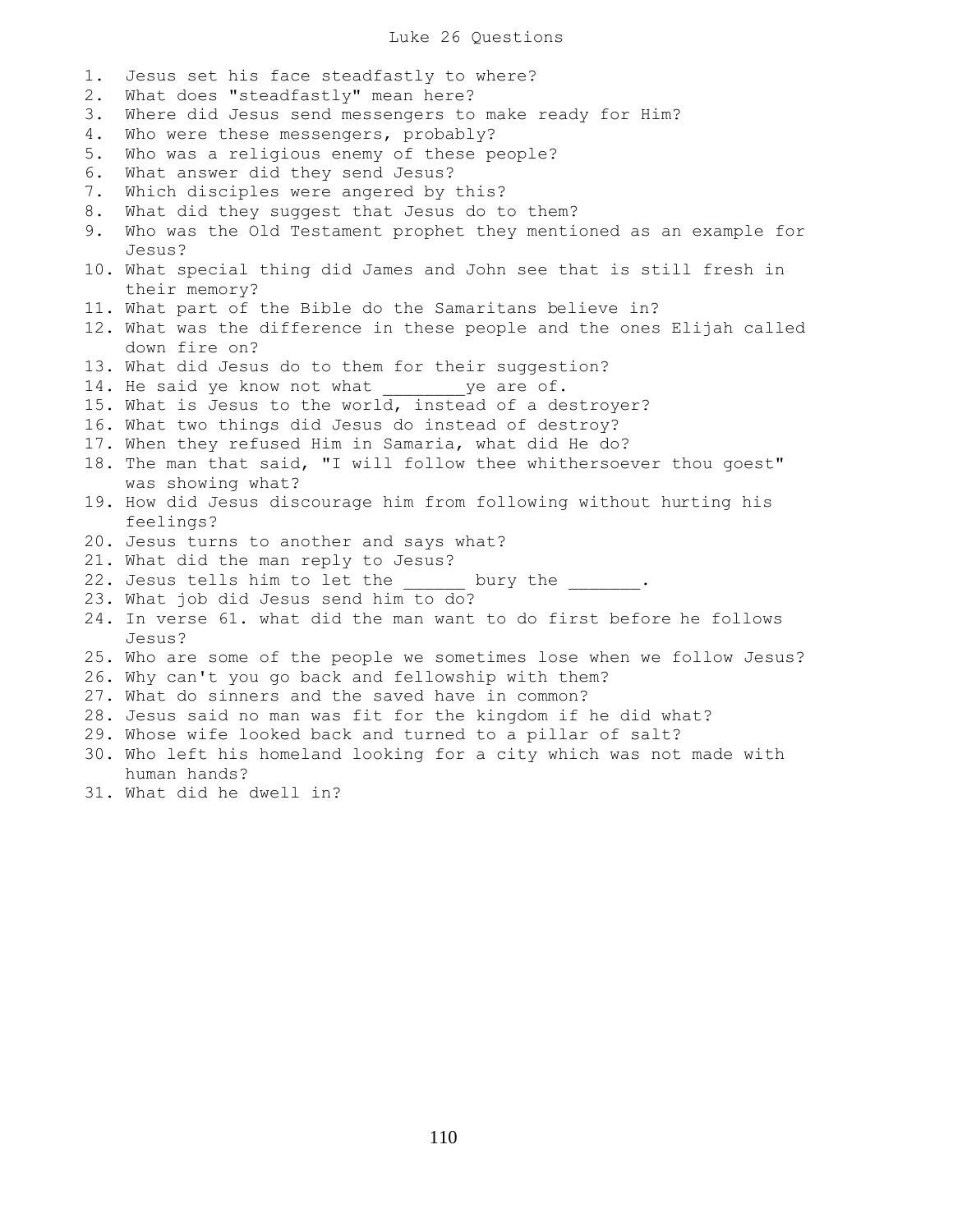We will begin this lesson in Luke 10:1 "After these things the Lord appointed other seventy also, and sent them two and two before his face into every city and place, whither he himself would come."

 These seventy who Jesus chose from among His followers were like missionaries. They were sent two at a time, because by two a thing shall be established, and also if any two of you shall agree as touching anything on this earth; it will be done of the Father. They were to go into all the villages and get them ready to receive Jesus. In the case like happened in Samaria, Jesus would not bother to go there. Jesus' time is now very precious, because this is the last part of the last year of His ministry. Every moment must count. By doing this, 35 cities could be prepared at once.

Luke 10:2 "Therefore said he unto them, The harvest truly [is] great, but the labourers [are] few: pray ye therefore the Lord of the harvest, that he would send forth labourers into his harvest."

 This means that the people are open to receiving the Lord Jesus. There are thousands of souls out there who would come to Jesus if they could just hear the gospel message. Jesus is saying in this, get busy and get the people into God's kingdom. This message was earlier repeated to the twelve when they went forth. It is for the seventy and is also true today.

 Luke 10:3 "Go your ways: behold, I send you forth as lambs among wolves."

 The world is an angry cruel place. Those who will not receive the gospel will try to tear you to shreds. If they are not physically attacking you, they will try to tear you apart with that most vicious weapon, the tongue. The truth is that a Christian is not supposed to repay a wound for wound. We are told to love our enemies, to pray for those who despitefully use us. If they want what we have, we are to give it to them, no questions asked. We are to be wise as a serpent, but harmless as a dove. You see, we are vulnerable to their attack. We truly are as a helpless lamb, and they are like the wolf.

 Luke 10:4 "Carry neither purse, nor scrip, nor shoes: and salute no man by the way."

 In this, we see that these disciples were not to weigh themselves down with extras. They are in a rush to get the message out. Their only concern is to preach the gospel. This "salute no man" just means to me that they were not to stop and visit along the way. Their purpose was to preach and that alone. They were to prepare the people to receive Jesus.

 Luke 10:5 "And into whatsoever house ye enter, first say, Peace [be] to this house."

 In almost all of these little towns, they were setting up churches in the homes. These two disciples are to go into an area and find who seems to be worthy and go to that one house and stay, not moving around. As they entered the house, they were to speak a blessing of peace on the house.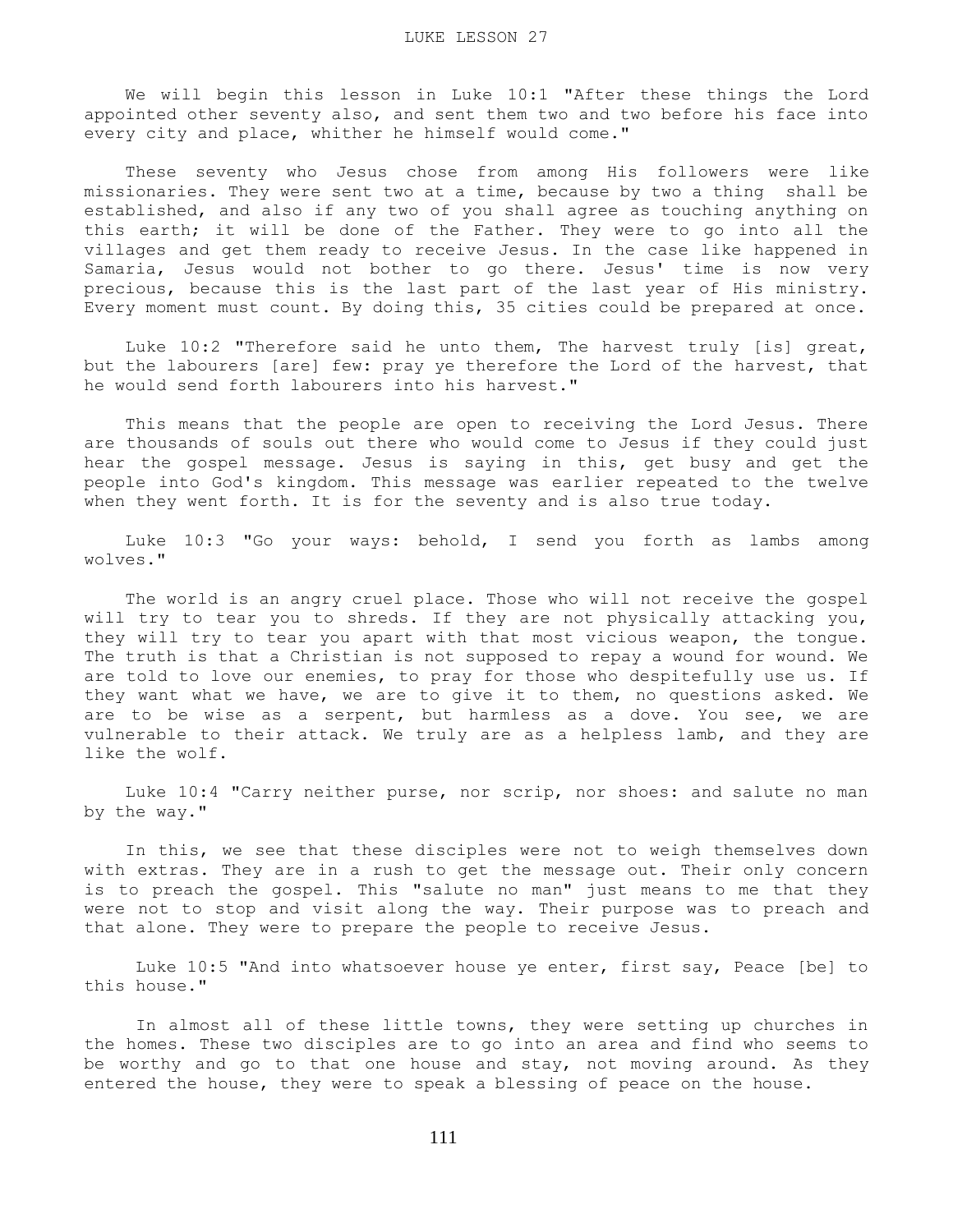Luke 10:6 "And if the son of peace be there, your peace shall rest upon it: if not, it shall turn to you again."

This is speaking of whether this is a Christian home or not. If not, the blessing shall return to the disciple.

 Luke 10:7 "And in the same house remain, eating and drinking such things as they give: for the labourer is worthy of his hire. Go not from house to house."

 This is to establish home churches, as we said before. A labourer for the Lord should be able to live off the ministry. That is what is intended here and bears true even today. This house would be the center of the work in this town. It would profit nothing to jump from house to house.

 Luke 10:8 "And into whatsoever city ye enter, and they receive you, eat such things as are set before you:" Luke 10:9 "And heal the sick that are therein, and say unto them, The kingdom of God is come nigh unto you."

 There is a double message in eating whatever is set before you. One of the meanings. I believe, is don't check to see if it has been offered to idols. Prayer makes all foodstuff clean to eat. The other meaning would be to be content with whatever the family has that is feeding you. Don't ask for special dishes. When they were dealing with someone who had not been favored with knowing the Lord before, it would be easy to win them over by healing their sick. After they believe you are from God, preach the gospel and get them into the kingdom.

 Luke 10:10 "But into whatsoever city ye enter, and they receive you not, go your ways out into the streets of the same, and say," Luke 10:11 "Even the very dust of your city, which cleaveth on us, we do wipe off against you: notwithstanding be ye sure of this, that the kingdom of God is come nigh unto you." Luke 10:12 "But I say unto you, that it shall be more tolerable in that day for Sodom, than for that city."

 These people were not refusing these disciples, but were in all reality refusing the Saviour of the world, Jesus Christ the righteous. This "shaking of the dust off their feet" shows that they will not have anything more to do with this city. It will be left for God to punish. Just as Sodom deserved the punishment inflicted upon it, the city or even person that rejects the Lord Jesus Christ deserves the punishment it will receive from God. He tells them here: You have been offered the kingdom of God and you refused. It is your own fault.

 Luke 10:13 "Woe unto thee, Chorazin! woe unto thee, Bethsaida! For if the mighty works had been done in Tyre and Sidon, which have been done in you, they had a great while ago repented, sitting in sackcloth and ashes."

 Chorazin and Bethsaida were near the sea of Galilee and were frequented by Jesus often. They had every opportunity to turn from their wicked ways to Jesus and they did not, even though He did numerous miracles there. There were no miracles in Sodom and Gomorrah. Chorazin and Bethsaida had their opportunity and failed to receive it so their punishment would be great. These woes are great to those who will not repent.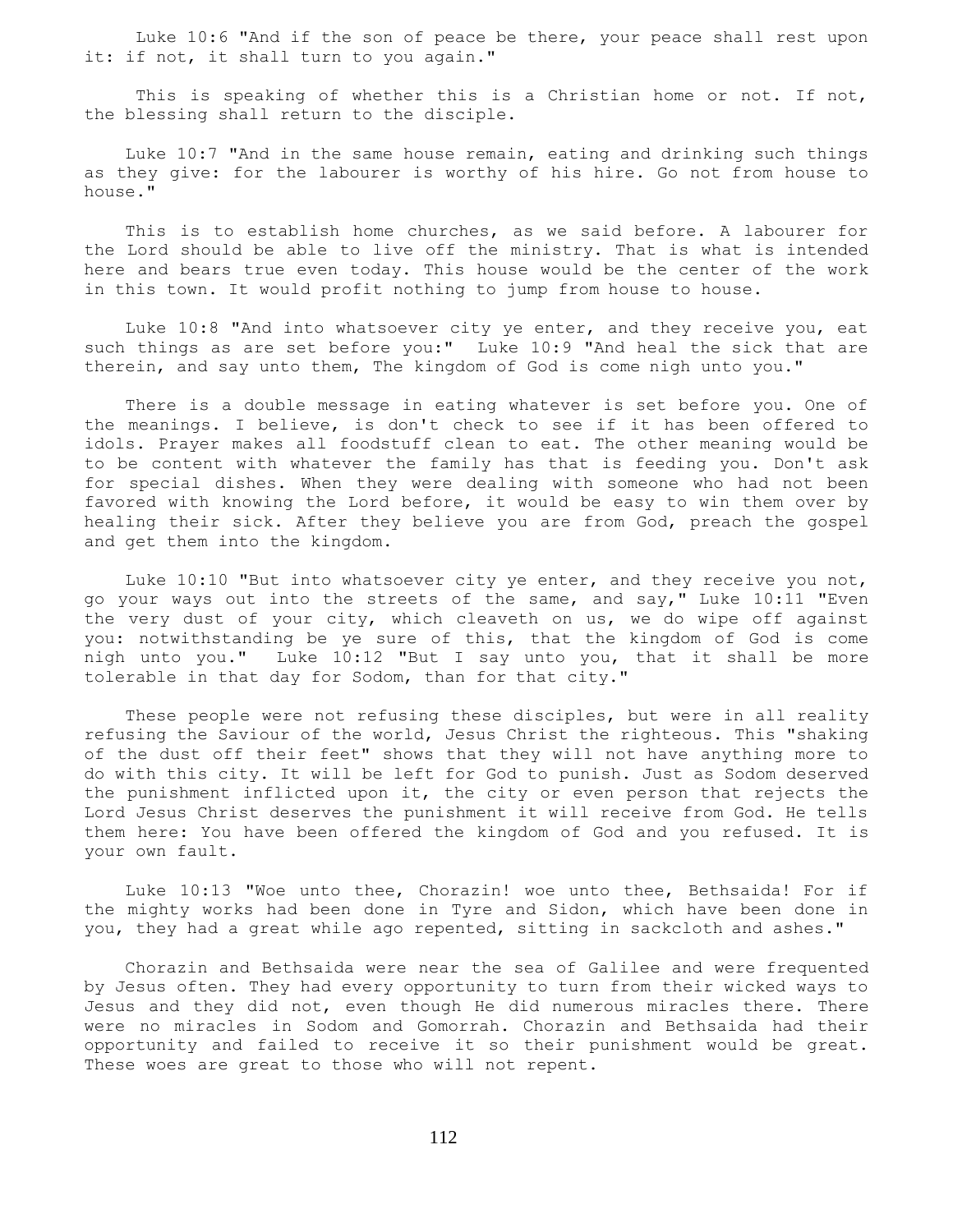Luke 10:14 "But it shall be more tolerable for Tyre and Sidon at the judgment, than for you." Luke 10:15 "And thou, Capernaum, which art exalted to heaven, shalt be thrust down to hell."

 Capernaum was the city where Matthew was called. It was the home of Peter, James, and John. This was a thriving city in the time of Jesus and had its own synagogue where Jesus taught. It was on the side of the Sea of Galilee. Jesus called Capernaum home during His ministry. Even though He was raised in Nazareth, He headquartered in Capernaum. This city had many miracles done here by Jesus. The people still did not accept Jesus as Messiah as a whole. Jesus said a prophet is not without honor but in His own country. This was true of Capernaum. Just as these woes have been spoken on these cities, they have been destroyed. The whole city of Capernaum is in ruins.

 Luke 10:16 "He that heareth you heareth me; and he that despiseth you despiseth me; and he that despiseth me despiseth him that sent me."

 This is just saying the rejection is not of the disciple but of Jesus and the Father.

 Luke 10:17 "And the seventy returned again with joy, saying, Lord, even the devils are subject unto us through thy name."

 This seventy, on their return were delighted to report to Jesus, that the power over devils that He had given them to use in His name worked. They had never been privileged to use this power before and are amazed at the effectiveness. It is not really their power but Jesus' power transferred through them.

 Luke 10:18 "And he said unto them, I beheld Satan as lightning fall from heaven."

 Jesus is Alpha and Omega ( the Beginning and the End). Jesus was there when Satan fell.

 Luke 10:19 "Behold, I give unto you power to tread on serpents and scorpions, and over all the power of the enemy: and nothing shall by any means hurt you."

 This power that these disciples (and that we have, as well) is Jesus' power. We do these things in the name of Jesus Christ. In St. John, we find that we can ask anything in His name, and He will do it. If we belong to Jesus, He protects us.

 Luke 10:20 "Notwithstanding in this rejoice not, that the spirits are subject unto you; but rather rejoice, because your names are written in heaven."

 The most important thing to any of us is whether we are saved or not. We should rejoice because we have accepted the Lord Jesus as out Saviour and had our names written in the Lamb's book of life. We must not get too caught up in the gifts God has given us and forget the giver. Being able to cast out demons in the name of Jesus is a gift from God.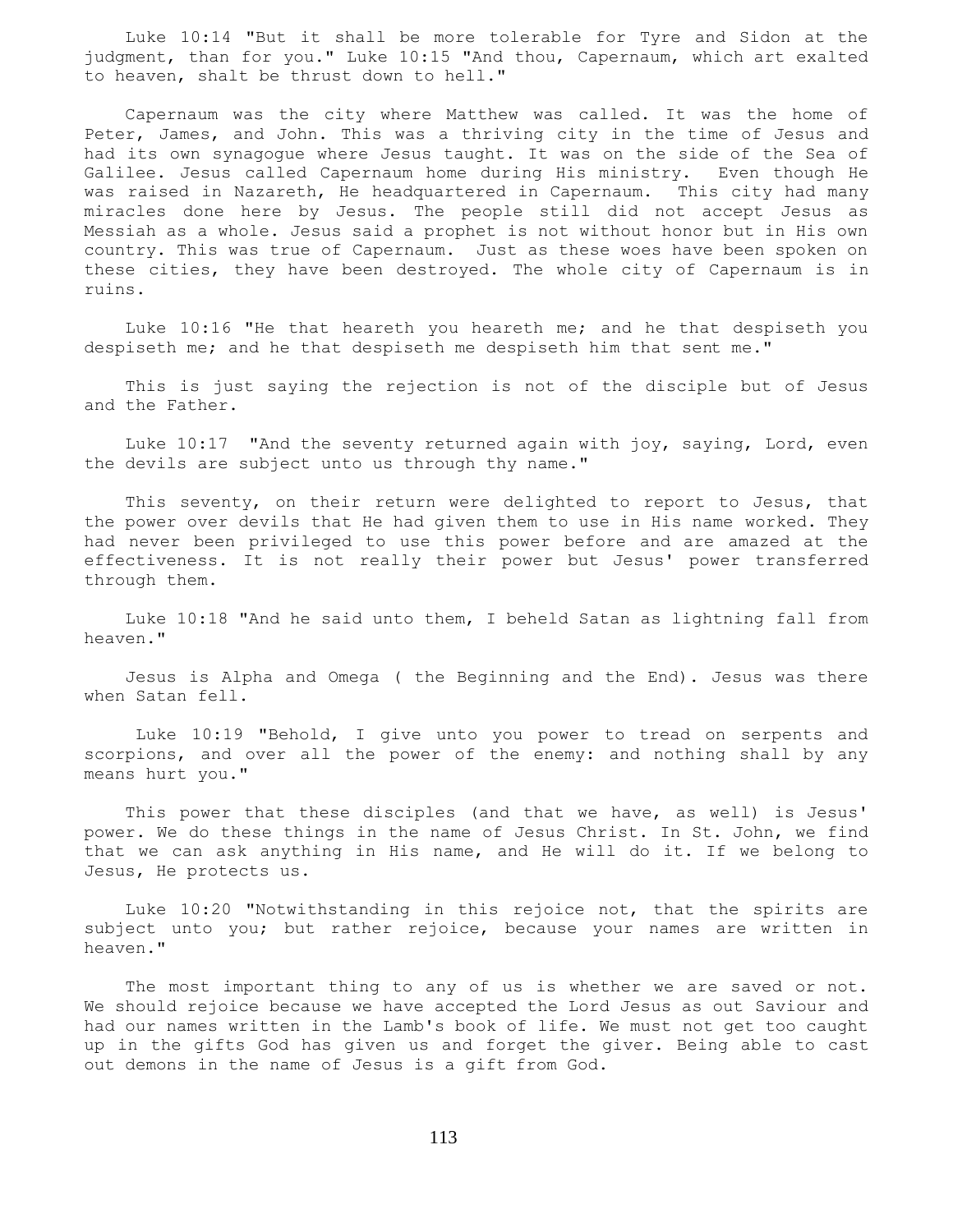1. How many did Jesus appoint to go to the cities and prepare the way for Him? 2. How many were to go together? 3. What were the 70 like? 4. At what point in Jesus' ministry, did He do this? 5. The harvest is great but the are few. 6. Thousands would come to the Lord if what happened? 7. Jesus told this 70 they would be like among wolves. 8. Those who would not receive the gospel would do what to this 70? 9. What things classify Christians as lambs? 10. Christians are to be wise as a serpent and harmless as a 11. There were 3 things Jesus told them not to carry, what were they? 12. Their only concern is to do what? 13. What were they to say when they entered a house? 14. What were they setting up in the homes? 15. If the Son of peace is not there, what will happen? 16. The laborer is worthy of his 17. What should the minister make his living by? 18. What 2 things does "eat what is set before you" mean? 19. What was the minister to do for the people (2 things)? 20. What were they to do on leaving a city that would not accept them? 21. If the people do not receive these ministers, who are they really rejecting? 22. What 2 cities did Jesus speak woes on in verse 13? 23. What did Jesus say Sodom would have done if the miracles had been done there that were done in these 2 cities? 24. Which city had been exalted to heaven and yet shall be thrust to hell? 25. Who were some of the disciples who lived in Capernaum? 26. Jesus taught where in Capernaum? 27. Where is a prophet not accepted? 28. What has happened to Capernaum? 29. The rejection is not of the disciple, but of and the  $\frac{1}{2}$  and  $\frac{1}{2}$  and  $\frac{1}{2}$  . 30. What were the 70 rejoicing over when they returned to Jesus? 31. Jesus said He beheld Satan as  $\qquad \qquad$  fall from heaven. 32. Jesus gave them and all believers the power to in His name. 33. He said rejoice not over having power over the evil spirits, but to rejoice over what?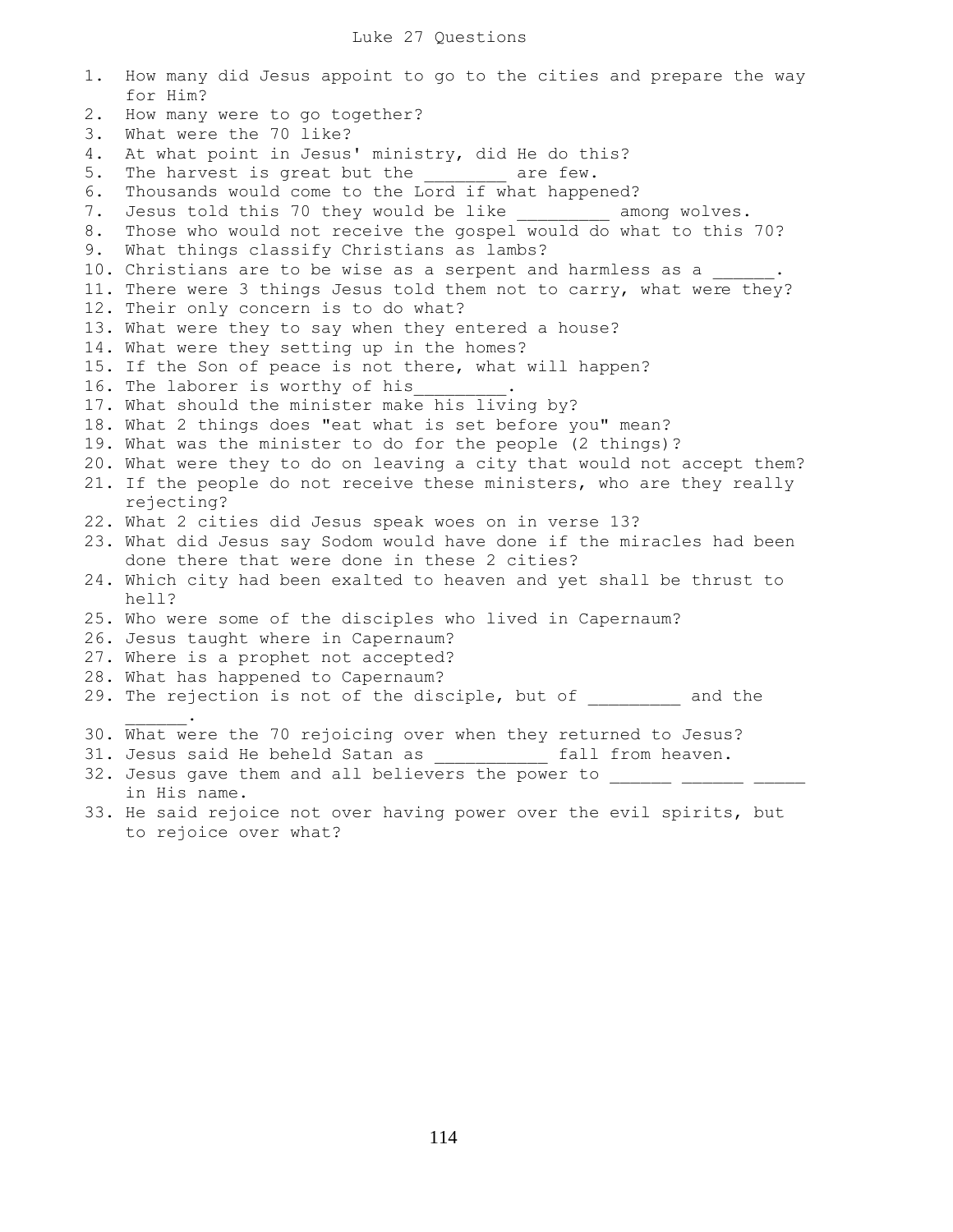We will begin this lesson in Luke 10:21 "In that hour Jesus rejoiced in spirit, and said, I thank thee, O Father, Lord of heaven and earth, that thou hast hid these things from the wise and prudent, and hast revealed them unto babes: even so, Father; for so it seemed good in thy sight."

 Jesus usually is pretty sad at the state of affairs of the people. Here. He is rejoicing over the victory that His first missionaries had. He is also joyful that God did not reveal His secrets through head knowledge. Doctors and lawyers were not the ones the secrets of God were revealed to, but those who came to Jesus Christ as little children. God reveals to His spiritual children His truths, not to the worldly scholars.

 Luke 10:22 "All things are delivered to me of my Father: and no man knoweth who the Son is, but the Father; and who the Father is, but the Son, and [he] to whom the Son will reveal [him]."

 Jesus has all power of things in earth, above the earth, and beneath the earth. the Father has given this power to Jesus. Philippians 2:22 and in Ephesians 1:21-22, you can read about this great power. The Lord Jesus reveals Himself and the Father to the believers in Christ.

 Luke 10:23 "And he turned him unto [his] disciples, and said privately, Blessed [are] the eyes which see the things that ye see:"

 He turned to His own and said these things. this was not for the multitude to hear. Jesus has opened their spiritual eyes that they can see; especially Peter, James, and John who saw Him at the transfiguration as no other human eyes had seen Him. They were blessed, indeed, to see this.

 Luke 10:24 "For I tell you, that many prophets and kings have desired to see those things which ye see, and have not seen [them]; and to hear those things which ye hear, and have not heard [them]."

 They, also, had heard the voice from heaven saying, "This is my beloved Son: hear ye him". Prophets and kings had not seen things these disciples saw and heard. Jesus makes them aware of how blessed they were.

 Luke 10:25 "And, behold, a certain lawyer stood up, and tempted him, saying, Master, what shall I do to inherit eternal life?"

 This man (lawyer) was a teacher of the Mosaic law, so he is very familiar with what it says. "Stood up" indicates that he was where Jesus was teaching, and he stood up to get Jesus' attention. "Tempted" shows that he was checking Jesus out as to what He knew, and he was really trying to trick Him into saying something they could use as evidence against Him. Calling Jesus "Master" is just being disrespectful. He did not consider Jesus his Master. His question is valid because he certainly is not saved or he would not be doing this.

 Luke 10:26 "He said unto him, What is written in the law? How readest thou?"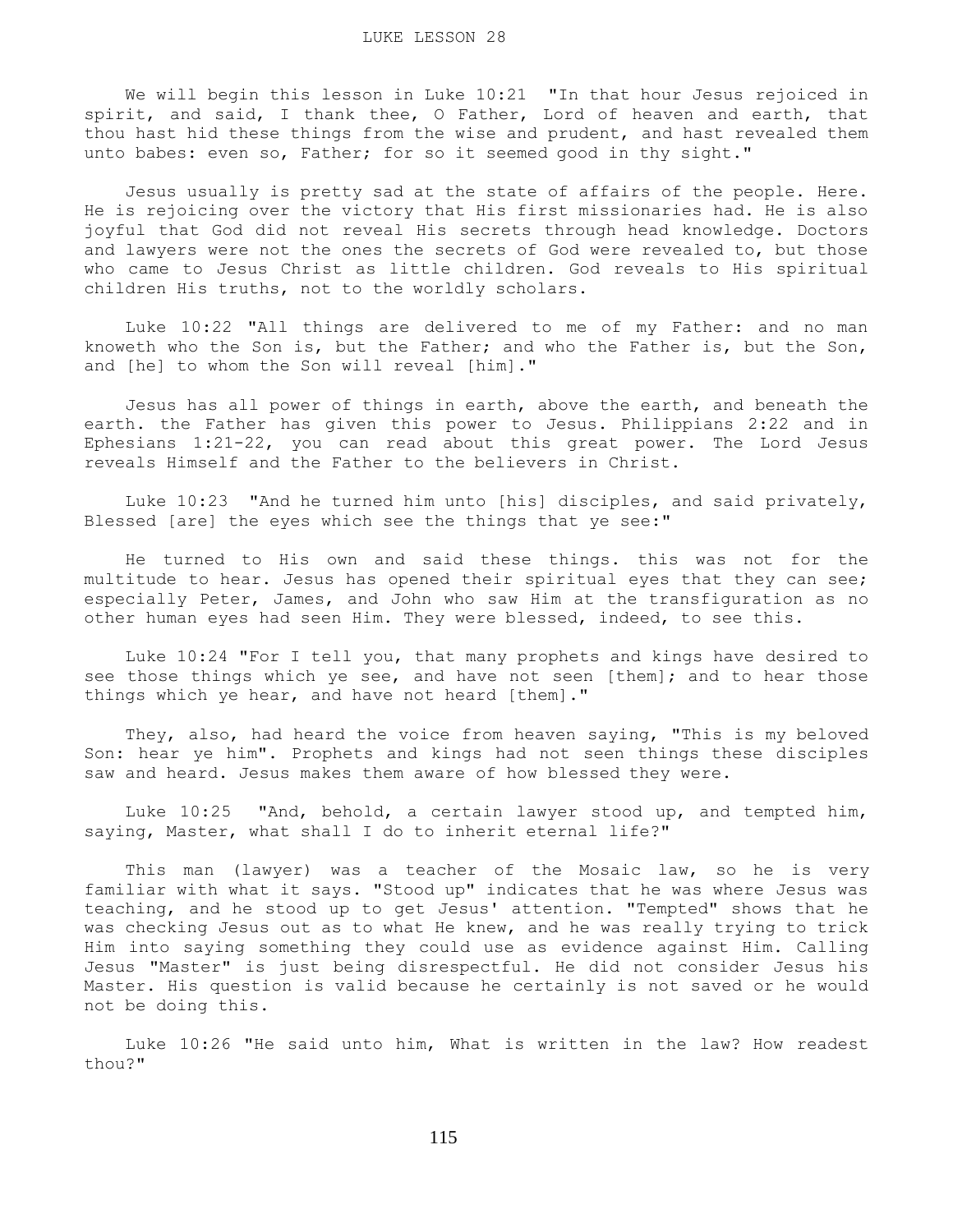Jesus always answers questions when the person is trying to trap Him by asking a question in return. In this case. He has this lawyer to answer his own question.

 Luke 10:27 "And he answering said, Thou shalt love the Lord thy God with all thy heart, and with all thy soul, and with all thy strength, and with all thy mind; and thy neighbour as thyself."

 This lawyer knows the letter of the law. He does not truly understand what it means. He is like so many who profess Christianity. He looks at the Scriptures with physical eyes and not with his spirit. If he really loved God as this Scripture says, he would know who Jesus is.

 Luke 10:28 "And he said unto him, Thou hast answered right: this do, and thou shalt live."

 You see, Jesus was aware that this lawyer was trying to trick Him. When Jesus agrees with him there is no way he can charge Jesus with being a false prophet.

 Luke 10:29 "But he, willing to justify himself, said unto Jesus, And who is my neighbour?"

 This man really is not interested in who his neighbour is. He is just still trying to trap Jesus into saying something that he can accuse Him of.

 Luke 10:30 "And Jesus answering said, A certain [man] went down from Jerusalem to Jericho, and fell among thieves, which stripped him of his raiment, and wounded [him], and departed, leaving [him] half dead." Luke 10:31 "And by chance there came down a certain priest that way: and when he saw him, he passed by on the other side." Luke 10:32 "And likewise a Levite, when he was at the place, came and looked [on him], and passed by on the other side." Luke 10:33 "But a certain Samaritan, as he journeyed, came where he was: and when he saw him, he had compassion [on him]," Luke 10:34 "And went to [him], and bound up his wounds, pouring in oil and wine, and set him on his own beast, and brought him to an inn, and took care of him." Luke 10:35 "And on the morrow when he departed, he took out two pence, and gave [them] to the host, and said unto him, Take care of him; and whatsoever thou spendest more, when I come again, I will repay thee."

 Jesus has used a beautiful story to trap this lawyer. Jesus is showing in this story, how being dogmatic about following the letter of the law (as the priest and the Levite do) does not fulfill the Scripture in loving thy neighbor. On the other hand, the hated Samaritan in the story is a friend and more to this injured man. Jesus has not publicly denounced the priest and Levite till this time, because as shallow a lot as they were, they were still keepers of the temple of God. He doesn't directly condemn them here. He lets the lawyer condemn them. Since this story was told by Jesus, anyone who does a good deed is called a good Samaritan.

 Luke 10:36 "Which now of these three, thinkest thou, was neighbour unto him that fell among the thieves?"

 You see, again here, that Jesus allows this lawyer to judge. He again asks a question to get the lawyer to answer his own question.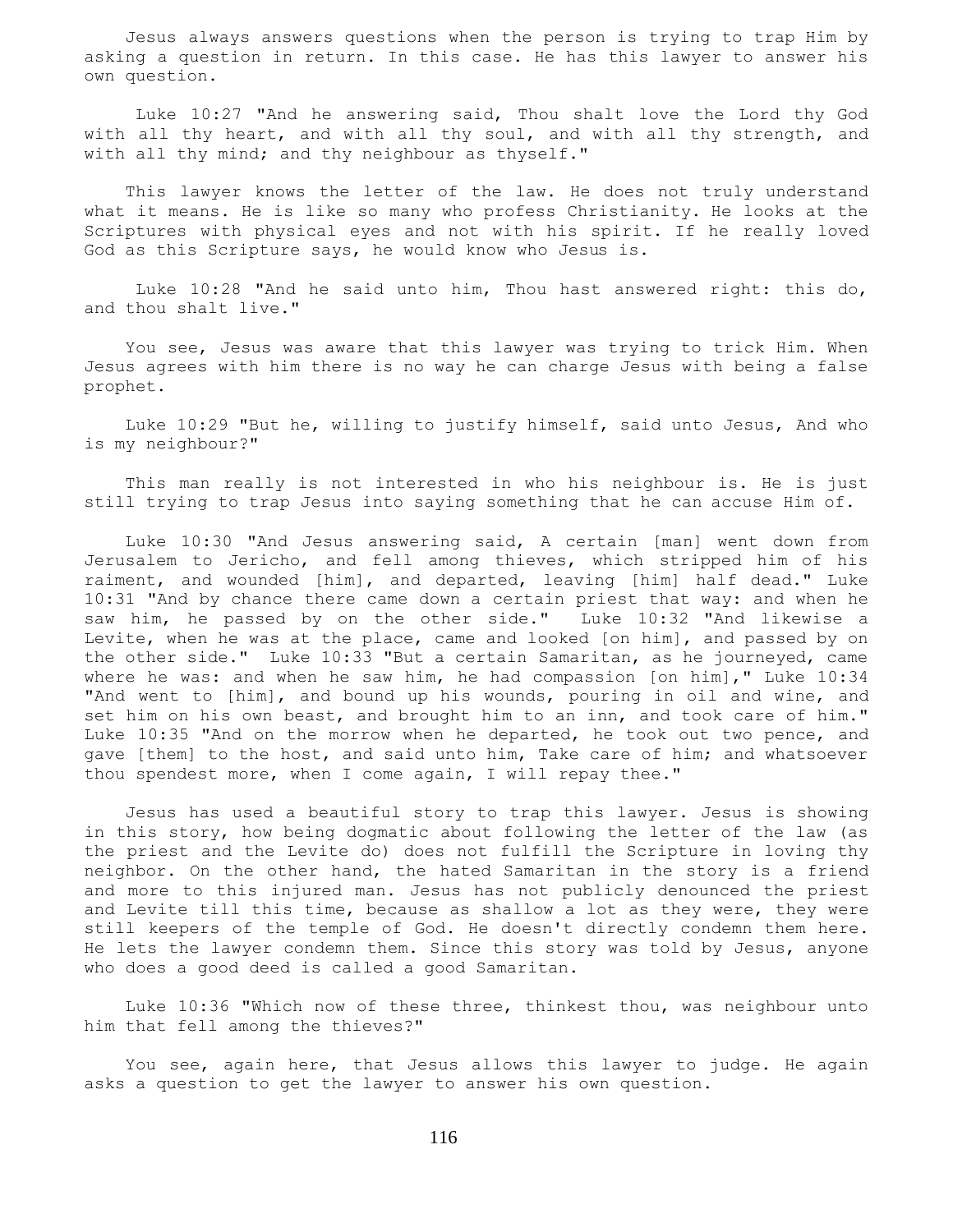Luke 10:37 "And he said, He that shewed mercy on him. Then said Jesus unto him, Go, and do thou likewise."

 You see, this lawyer's trap backfired on him. Now to be saved he must help every poor soul in need. He judged so himself.

 Luke 10:38 "Now it came to pass, as they went, that he entered into a certain village: and a certain woman named Martha received him into her house."

 Martha and Mary were the sisters of Lazarus. Jesus was very good friends with them, and whenever He was near, He stayed in their home. Martha's home was at Bethany, and this is probably the location here.

 Luke 10:39 "And she had a sister called Mary, which also sat at Jesus' feet, and heard his word."

 When Jesus was teaching in the homes, He usually sat in a chair and the people He was teaching sat at His feet. It seems Mary was anxious to hear every word that Jesus had to say.

 Luke 10:40 "But Martha was cumbered about much serving, and came to him, and said, Lord, dost thou not care that my sister hath left me to serve alone? bid her therefore that she help me."

 Martha was feeling sorry for herself. In fact, she was jealous because Mary sat at Jesus' feet to hear His Words. Jesus had already said that it was blessed to serve.

 Luke 10:41 "And Jesus answered and said unto her, Martha, Martha, thou art careful and troubled about many things:"

 Jesus is telling Martha that she is too interested in things of this world and not interested enough in the spiritual. He says this in love, because he is a close friend of hers.

 Luke 10:42 "But one thing is needful: and Mary hath chosen that good part, which shall not be taken away from her."

 The Lord was just explaining that food and clean houses are not nearly as important as the spiritual food that Mary, her sister, was interested in. The Lord had said, "Man shall not live by bread alone, but by every word that proceedeth out of the mouth of God" Matthew 4:4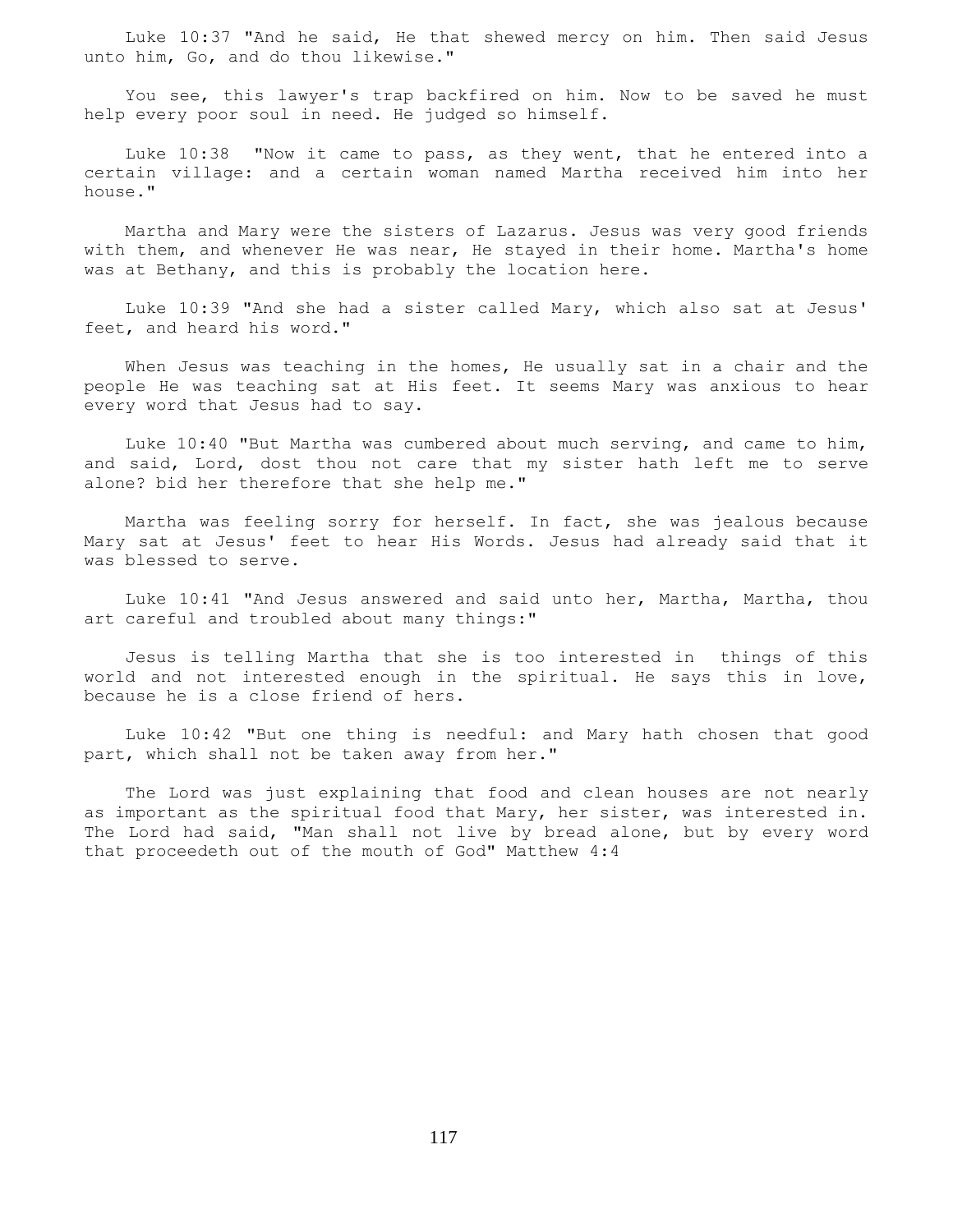#### Luke 28 Questions

1. Jesus praises the Father in verse 21 for what? 2. Who were the secrets of God revealed to? 3. Who is the only one who knows who the Son is? 4. Who knows who the Father is? 5. What is Philippians 2:22 about? 6. What did Jesus say they were blessed by in verse 23? 7. Which 3 disciples had witnessed the transfiguration? 8. What 2 important peoples had desired to see what the disciples saw and could not? 9. Who stood up and tempted Jesus? 10. What question did he ask Jesus? 11. What did this lawyer do regularly that should have made him knowledgeable of the Bible? 12. What was he really trying to do to Jesus? 13. Why is his question valid? 14. How did Jesus reply to his question? 15. What correct answer did he give Jesus? 16. What did Jesus tell him to do and he would live? 17. Trying to justify himself, what did the lawyer ask Jesus? 18. What is the story about in verses 30-35? 19. Who was the one the Jews hated? 20. What was wrong with the priest and the Levite? 21. Why had Jesus not exposed the priest and Levite before now? 22. Anyone who does a good deed is called what because of this story? 23. What question does Jesus ask the lawyer at the end of the story? 24. What is the lawyer's reply? 25. Now to be saved, what must the lawyer do? 26. What was the woman's name where Jesus entered? 27. Where was her home located? 28. What were her sister's and brother's names? 29. Which sister sat at Jesus" feet to listen to the Word? 30. What was Martha's complaint? 31. How did Jesus reply to her? 32. Where is the Scripture found that says man should not live by bread alone?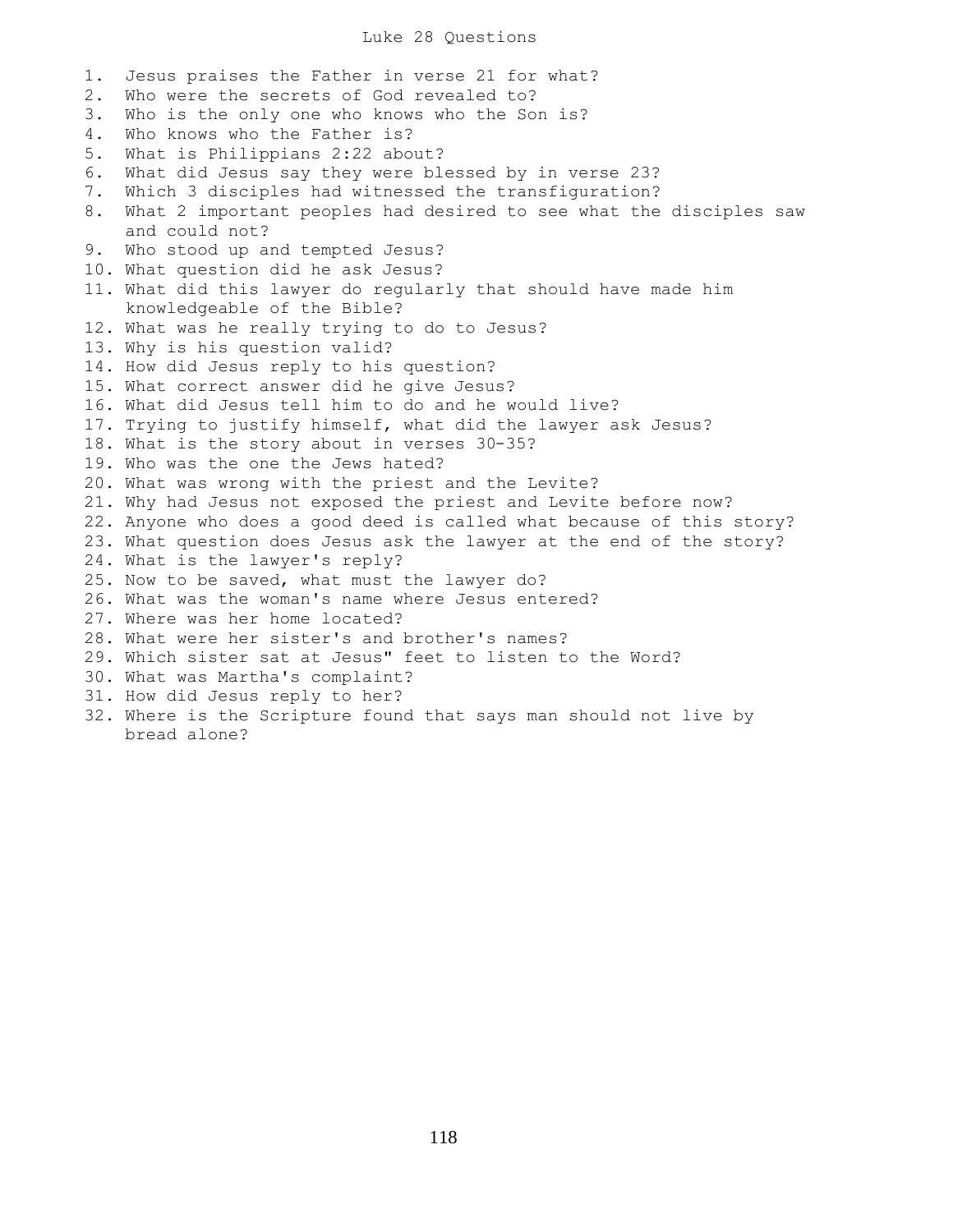We will begin this lesson in Luke 11:1 "And it came to pass, that, as he was praying in a certain place, when he ceased, one of his disciples said unto him, Lord, teach us to pray, as John also taught his disciples."

 The request in Matthew 6 seems to have happened much earlier in Jesus' ministry than this request here. This is possibly one of the disciples who was not present when Jesus taught the 12. There is no formal record of the prayer John the Baptist taught his disciples. In Matthew, Jesus says after this manner pray ye (Matthew 6:9). He did not mean for them to pray the exact prayer, but rather that it was the type of prayer they should pray.

 Luke 11:2 "And he said unto them, When ye pray, say, Our Father which art in heaven, Hallowed be thy name. Thy kingdom come. Thy will be done, as in heaven, so in earth." Luke 11:3 "Give us day by day our daily bread." Luke 11:4 "And forgive us our sins; for we also forgive every one that is indebted to us. And lead us not into temptation; but deliver us from evil."

 You see, Jesus here is showing them a pattern of prayer. The first thing is to pray to the Father. Second, praise Him before going on. Third, desire His kingdom to come. Fourth, line our will up with his will. Fifth, we are taught to live one day at a time. Sixth, take no thought for tomorrow. Seventh, we are told if we are to be forgiven, we must forgive. Then keep us from the desire to sin, Keep us away from evil. Then, we must ask this in the name of Jesus Christ. In the 14th chapter of John, Jesus tells us to ask in His name. John 14:13 "And whatsoever ye shall ask in my name, that will I do, that the Father may be glorified in the Son." John 14:14 "If ye shall ask any thing in my name, I will do [it]." You see, Jesus was not saying to say this prayer. He was saying pray in this manner. The three most important things in prayer is pray to the Father, in the name of Jesus, then have faith that it will happen.

 Luke 11:5 "And he said unto them, Which of you shall have a friend, and shall go unto him at midnight, and say unto him, Friend, lend me three loaves;" Luke 11:6 "For a friend of mine in his journey is come to me, and I have nothing to set before him?" Luke 11:7 "And he from within shall answer and say, Trouble me not: the door is now shut, and my children are with me in bed; I cannot rise and give thee." Luke 11:8 "I say unto you, Though he will not rise and give him, because he is his friend, yet because of his importunity he will rise and give him as many as he needeth."

 God is the greatest friend that any of us can have. Midnight is a very late hour. Time is running out. We see, here, the bread (Jesus) that we all need. This poor soul has waited late to receive. These 3 loaves could indicate that he doesn't have the Father, Son, or Holy Spirit. This middle friend is like a minister who has run out of the Spirit himself. He has no bread, either, He goes to God, but he has waited a long time to ask; and God says it's too late. God's children (the Christians) have already come home and are resting with Him. These prayers, if they are consistent enough, will cause God to finally hear and answer and give him the Spirit he desires. Could this possibly mean that after the rapture and the Holy Spirit is gone. The nominal Christians who were left behind, could by continuous prayer, still receive Jesus (bread)?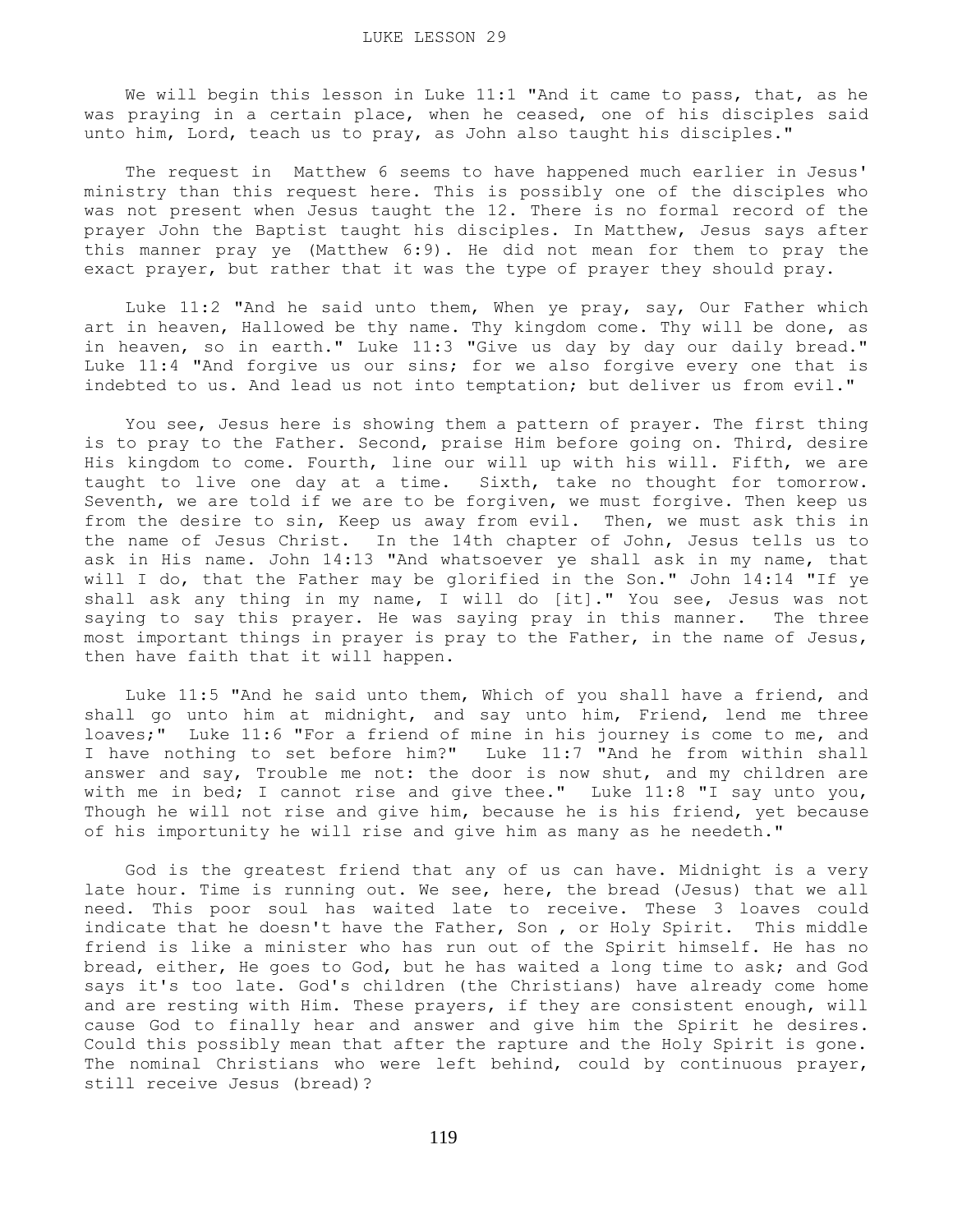Luke 11:9 "And I say unto you, Ask, and it shall be given you; seek, and ye shall find; knock, and it shall be opened unto you."

There is no question at all in this. You have not, because you ask not, Jesus, in this one verse, tells these disciples and us how to get our prayers answered. The first step is to ask. If we seek God. He is not in hiding. God will answer our prayer when we ask. Jesus, Himself, has opened the door to heaven for us.

 Luke 11:10 "For every one that asketh receiveth; and he that seeketh findeth; and to him that knocketh it shall be opened."

 You see, there is no question about it. God answers prayers. He will open the door to you, if you just keep on knocking.

 Luke 11:11 "If a son shall ask bread of any of you that is a father, will he give him a stone? or if [he ask] a fish, will he for a fish give him a serpent?" Luke 11:12 "Or if he shall ask an egg, will he offer him a scorpion?"

 A father is concerned with his children and wants only the best for them, just as the Father God wants the best for all believers. When we pray to Him, He gives us good things. James 1:17 "Every good gift and every perfect gift is from above, and cometh down from the Father of lights, with whom is no variableness, neither shadow of turning." These things asked for here are good gifts that any father would give. The bread is symbolic of Jesus, the fish symbolizes new life. On the other hand, the serpent and the scorpion symbolize Satan.

 Luke 11:13 "If ye then, being evil, know how to give good gifts unto your children: how much more shall [your] heavenly Father give the Holy Spirit to them that ask him?"

 In Matthew, it promises good things. here, the Holy Spirit is promised to those who ask and seek. The best gift, aside from salvation, that a Christian can receive is the Holy Spirit. It gives us power to live this life victoriously. Evil people do give good gifts to their children. They are not always careful to make sure these gifts are for the best interest of the receiver. Here, God gives the things that will help in our Christian walk. The greatest gift being Himself. The next verse is a total change of scene.

 Luke 11:14 "And he was casting out a devil, and it was dumb. And it came to pass, when the devil was gone out, the dumb spake; and the people wondered."

 In this crowd of those who wondered were those from the synagogue who were trying to trap Him. They knew that evil spirits existed. They undoubtedly knew that this dumb person had not been delivered by any of their Holy men. This "man" had such power over evil spirits, that they could not explain it. Not only did the people wonder, but these men from the synagogue, as well.

 Luke 11:15 "But some of them said, He casteth out devils through Beelzebub the chief of the devils."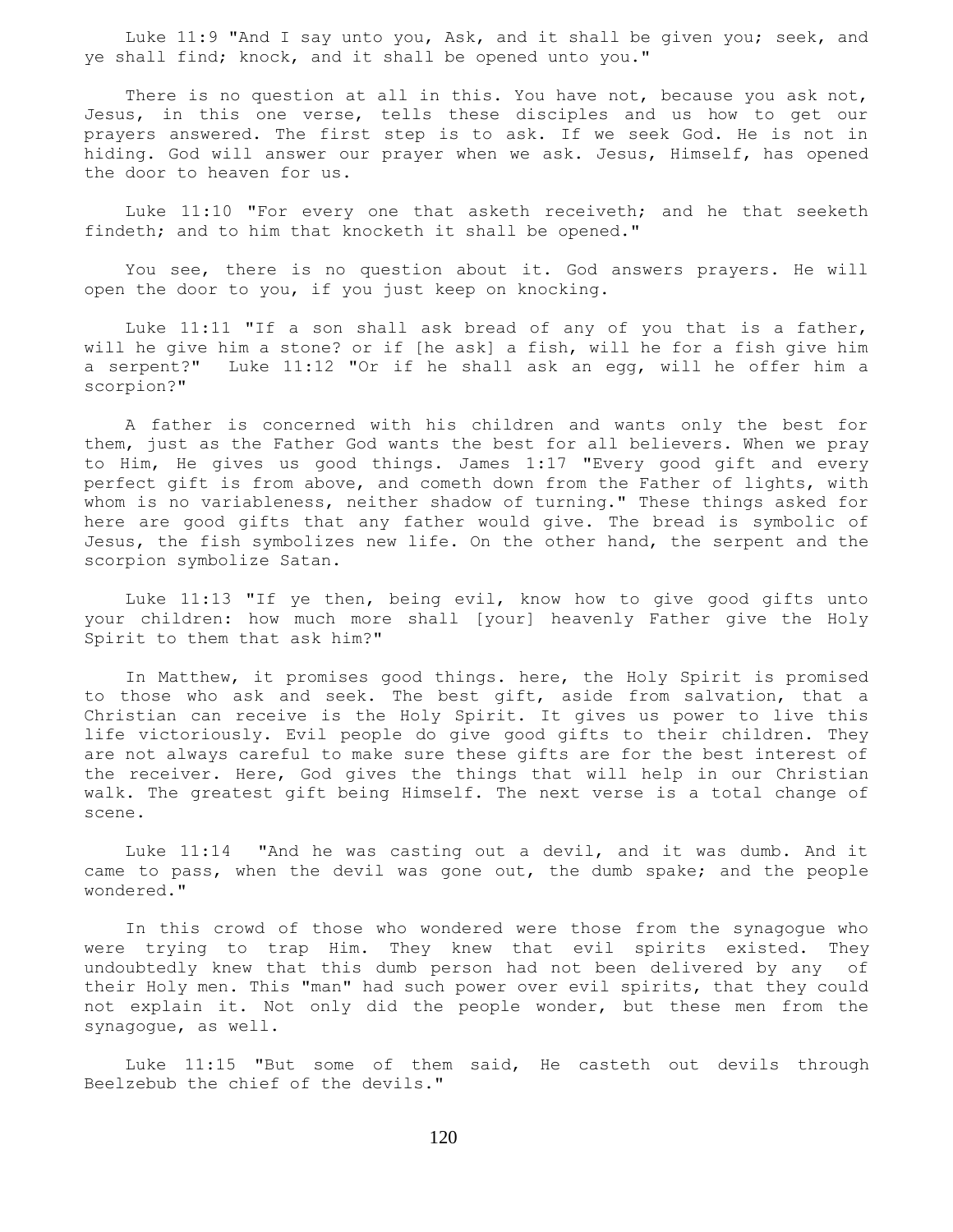Since they could not explain this, they assume that this is demonic. They could not deliver this dumb person, so they automatically assume that this is not of God.

 Luke 11:16 "And others, tempting [him], sought of him a sign from heaven."

 Here, again, they have already had a sign from heaven in the dumb speaking, but they are too blind to see. No more sign will be given.

 Luke 11:17 "But he, knowing their thoughts, said unto them, Every kingdom divided against itself is brought to desolation; and a house [divided] against a house falleth."

 Jesus is saying Satan would not come against Satan. He would not be against himself. Satan would not want the man delivered. Satan is a destroyer, not a deliver.

 Luke 11:18 "If Satan also be divided against himself, how shall his kingdom stand? because ye say that I cast out devils through Beelzebub." Luke 11:19 "And if I by Beelzebub cast out devils, by whom do your sons cast [them] out? therefore shall they be your judges."

 Let your own sons be judged with the same measure you are judging Me, Jesus says. Jesus tells them here, "Your own religious people practice deliverance. Are they also working with Satan as you accuse me?" You see, Jesus proves to them where there is no chance of argument that He is not working with Satan, but against him.

 Luke 11:20 "But if I with the finger of God cast out devils, no doubt the kingdom of God is come upon you."

 Jesus, here, is telling them, I have proven by your own sons that deliverance is of God. This dumb who came for deliverance, your sons with all their power could not deliver. A greater power has come before you. The very finger of God has cast out this demon of dumbness from this person. There is one among you, mightier that your holy men. In other words, He is telling them He is Messiah.

 Luke 11:21 "When a strong man armed keepeth his palace, his goods are in peace:" Luke 11:22 "But when a stronger than he shall come upon him, and overcome him, he taketh from him all his armour wherein he trusted, and divideth his spoils."

 This first strong man here is Satan, but when one greater than Satan comes. He destroys Satan and tears his armour down and casts him out. Then Jesus takes over this man for His own. the stronger man (Jesus) is now ruler.

 Luke 11:23 "He that is not with me is against me: and he that gathereth not with me scattereth."

 This is an affront to these supposedly religious men who have opposed Jesus. He says not only is Satan's crowd against Me, but you who proclaim to know God but are opposed to me every way I turn. There are only two sides.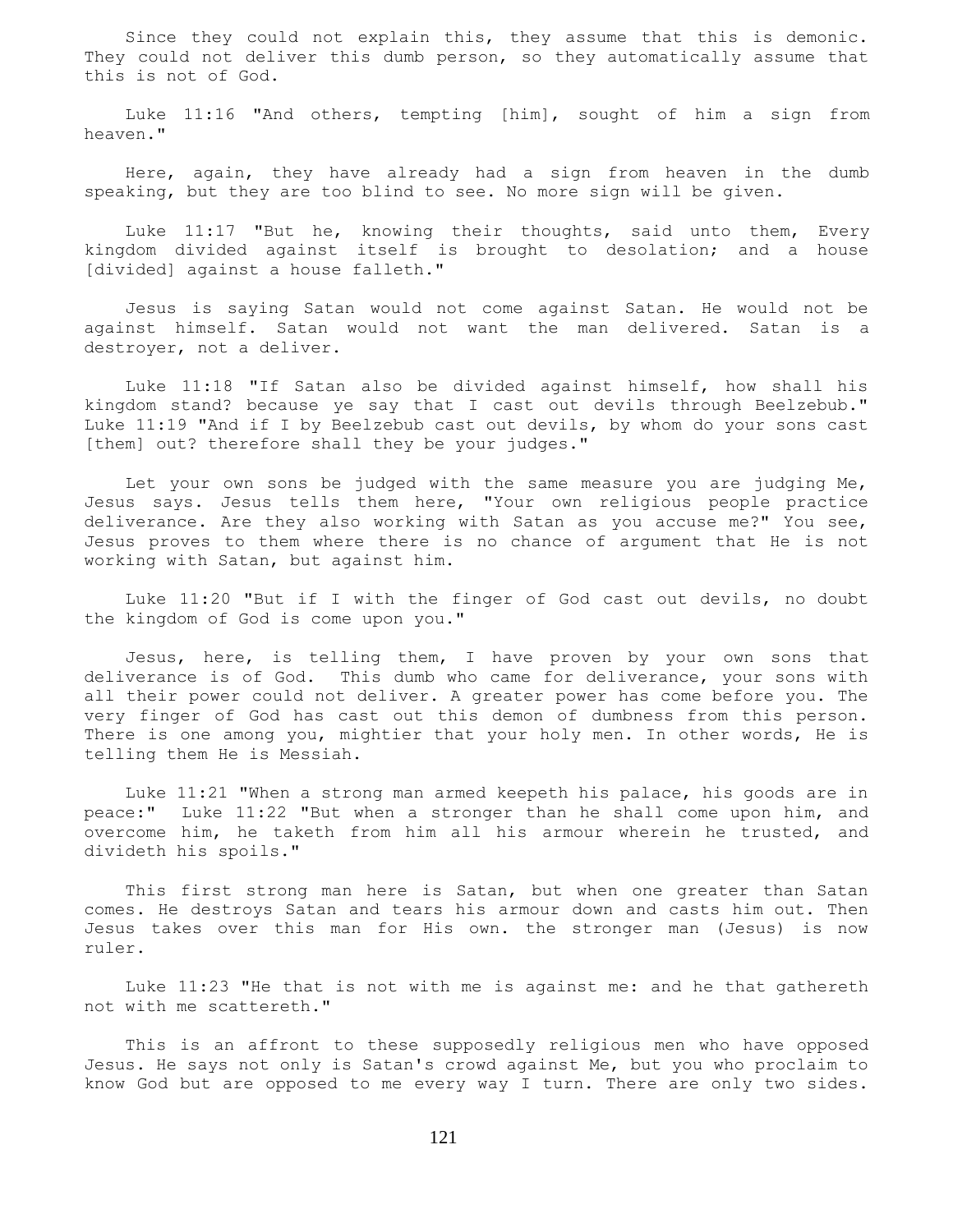Satan's side and God's side. Those who are not with Jesus (whoever they are) are on Satan's side.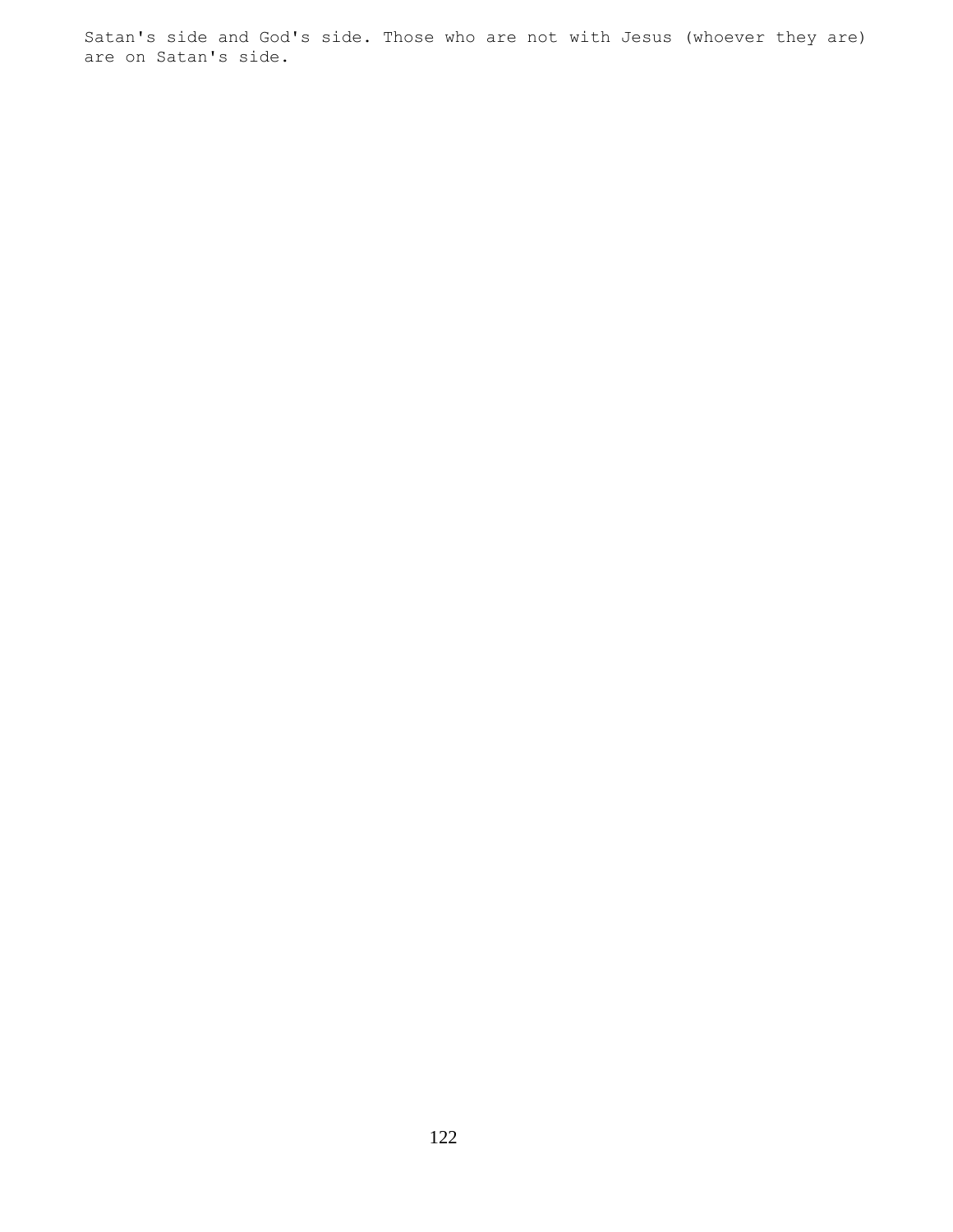# Luke 29 Questions

| $1$ . | What did Jesus' disciples ask Jesus to teach them?                                     |
|-------|----------------------------------------------------------------------------------------|
| 2.    | Who should the prayer be addressed to?                                                 |
| 3.    | What is Jesus really showing them in this prayer He gave them?                         |
| 4.    | What is the second step in praying?                                                    |
| 5.    | What are we to line up our will with?                                                  |
| 6.    | Where does Jesus tell us to pray in His name?                                          |
| 7.    | What are the 3 most important things to remember about prayer?                         |
| 8.    | Who is the greatest friend we can ever have?                                           |
| 9.    | What does the midnight hour mean?                                                      |
|       | 10. Who is symbolically the loaf of bread?                                             |
|       | 11. What is meant by the door is shut?                                                 |
|       | 12. What is meant by the children being in bed with Him?                               |
|       | 13. Ask and it shall                                                                   |
|       | 14. Seek and ye shall _________.                                                       |
|       | 15. Knock and it shall                                                                 |
|       | 16. If a son should ask bread, his father will not give him a                          |
|       | 17. What are the bread, fish, and egg symbolic of?                                     |
|       | 18. Who are the serpent and scorpion symbolic of?                                      |
|       | 19. All good gifts come from where?                                                    |
|       | 20. In verse 13, what is the good thing God will give His children if<br>they ask Him? |
|       | 21. What was the devil spirit Jesus was casting out in verse 14?                       |
|       | 22. These Pharisees accused Jesus of casting out devils in whose                       |
|       | power?                                                                                 |
|       | 23. A house divided against itself                                                     |
|       | 24. By whom do your ________ cast them out?                                            |
|       | 25. If Jesus cast them out with the finger of God, what has come upon                  |
|       | them?                                                                                  |
|       | 26. In verse 21, who is the strong man and who is the stronger man?                    |
|       | 27. He that is not with me                                                             |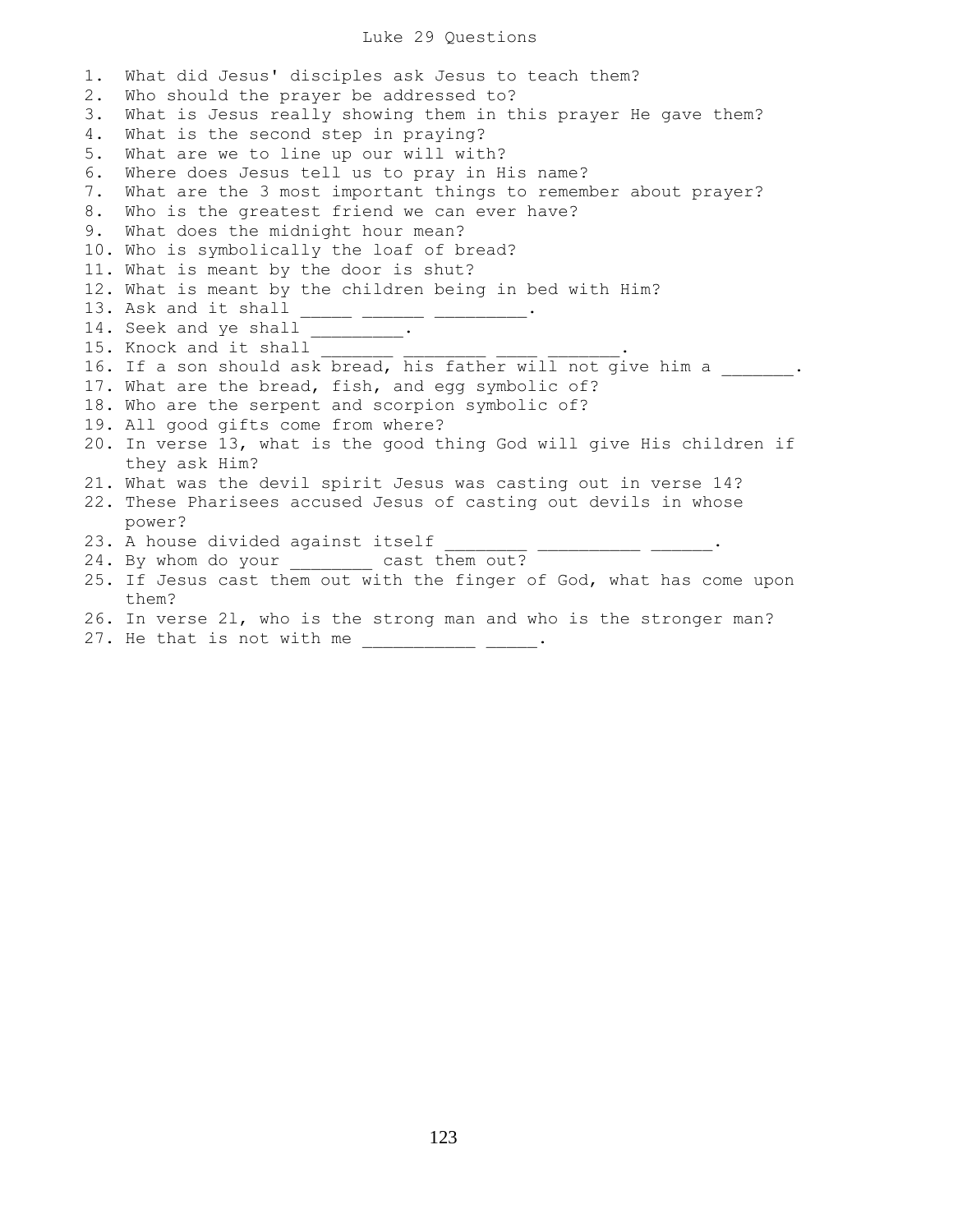We will begin this lesson in Luke 11:24 "When the unclean spirit is gone out of a man, he walketh through dry places, seeking rest; and finding none, he saith, I will return unto my house whence I came out."

 This unclean spirit Jesus is speaking of is one who has been cast out of a person. This disembodied spirit is looking for a human body that will accept him into them. Then he comes back to the man he was cast out of. The only way a person can keep an evil spirit that once dwelt inside their body from coming back is to fill the vacancy so full of the Word of God that when the evil spirit tries to re-enter there will be a no vacancy sign out. The person who has been delivered must immediately fill that vacancy with God and His goodness that there will be no place for the evil to come back to.

 Luke 11:25 "And when he cometh, he findeth [it] swept and garnished." Luke 11:26 "Then goeth he, and taketh [to him] seven other spirits more wicked than himself; and they enter in, and dwell there: and the last [state] of that man is worse than the first."

 The danger is in not filling the vacancy. If you do not get immediately filled with God and His Word, then truly the worse state is seven times worse than it was before they were delivered. The demon spirit will come right back if you let him and bring more evil spirits with him.

 Luke 11:27 "And it came to pass, as he spake these things, a certain woman of the company lifted up her voice, and said unto him, Blessed [is] the womb that bare thee, and the paps which thou hast sucked."

 We see in this a woman who is overpowered by the miracles and the teachings that Jesus has brought. She knows no other way, but to bless the mother who birthed Him and breast fed Him.

 Luke 11:28 "But he said, Yea rather, blessed [are] they that hear the word of God, and keep it."

 Jesus quickly turns His blessing from Mary who gave Him birth to those who receive salvation and are filled with the Word of God. Truly Mary was blessed among women for she was obedient to God. Jesus, however, does not look back but looks forward to those who receive the Word and have their names written in the Lamb's book of life. Those who Jesus is speaking of as being blessed here are those who will receive eternal life.

 Luke 11:29 "And when the people were gathered thick together, he began to say, This is an evil generation: they seek a sign; and there shall no sign be given it, but the sign of Jonas the prophet." Luke 11:30 "For as Jonas was a sign unto the Ninevites, so shall also the Son of man be to this generation."

We see from this that Jonah was in the whale 3 days, and then he went through Ninevah telling them to repent. They repented and God spared their city. It appears that they were seeing signs every single day. It would seem that all the miracles He was doing would be enough of a sign for all of them, but it didn't seem to be. The specific sign that He was telling them of is His resurrection from the grave after 3 days.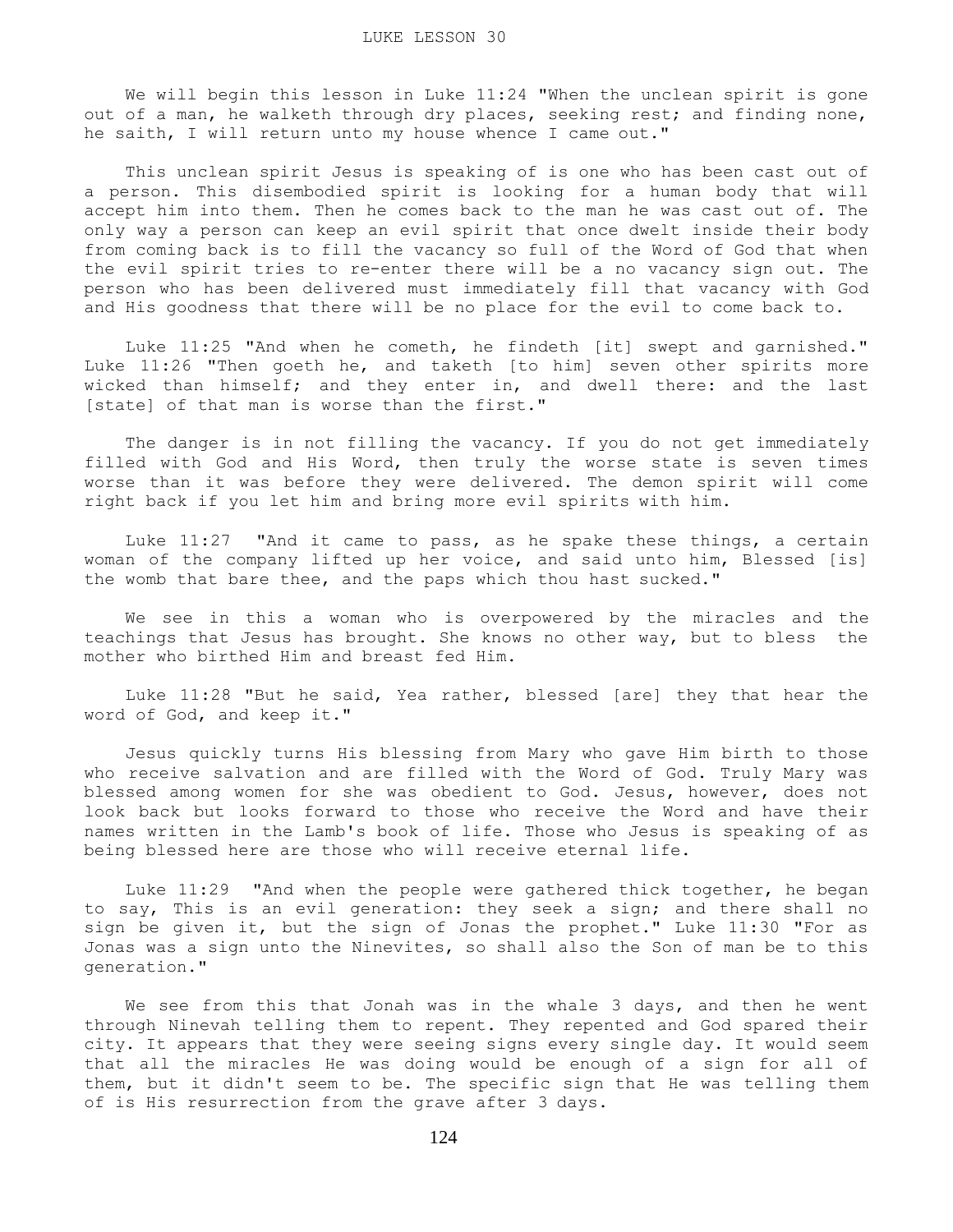Luke 11:31 "The queen of the south shall rise up in the judgment with the men of this generation, and condemn them: for she came from the utmost parts of the earth to hear the wisdom of Solomon; and, behold, a greater than Solomon [is] here."

 The queen of Sheba was smart enough to realize that Soloman's wisdom was beyond what humans are ordinarily endued with, and she was not ashamed to come and admire someone of superior intelligence. These Israelites had one in their midst (the Supreme Intelligence) who created Soloman, and yet, they were not as smart as the queen of Sheba because they did not show Him great respect. In the first chapter of John, you will see that Jesus (the Word) was Creator God. On judgment day, the queen of Sheba will tell these Israelites how foolish they were not to recognize Messiah.

 Luke 11:32 "The men of Nineve shall rise up in the judgment with this generation, and shall condemn it: for they repented at the preaching of Jonas; and, behold, a greater than Jonas [is] here."

 Here, again, we see that when Jonah went through the land telling Ninevah of their sins, the King and all the land fasted and were in sackcloth and ashes and repented; and God spared Ninevah. Jesus is a greater preacher than Jonah, and yet, these Israelites have not repented or heeded His message. On judgment day, they can stand and tell these Israelites their terrible mistake.

 Luke 11:33 "No man, when he hath lighted a candle, putteth [it] in a secret place, neither under a bushel, but on a candlestick, that they which come in may see the light."

 The Light of the world who is Jesus Christ our Lord must not be hidden, but must be raised to the highest. Those in great darkness can see the Light and come to that Light and receive life everlasting. A light is to illuminate dark areas. the Light on the candlestick, above, is lifted so the Light can be seen from a greater distance. That is what we Christians must do with the Light of Jesus, Lift Him up so He can be seen from a distance. The candlestick in the church and in the tabernacle in the wilderness symbolizes the Light of Jesus.

 Luke 11:34 "The light of the body is the eye: therefore when thine eye is single, thy whole body also is full of light; but when [thine eye] is evil, thy body also [is] full of darkness." Luke 11:35 "Take heed therefore that the light which is in thee be not darkness."

 The eye is the window to the soul. You can look into a person's eyes and see the goodness of their heart: or you can look into dead looking eyes, and see the evil that lurks within their heart. Their eyes give them away. When a person looks at you with sparkling eyes that are full of life, whether they are old or young, you know the Light of Jesus has been kindled in his heart. If you see a person who cannot look straight into your eyes, he has an evil heart. People on drugs and alcohol have dead looking eyes. Sometimes they have blood shot eyes, also, but their eyes have no expression just a dead look. Out of the issue of the heart comes what we are, and we discern what we are by what our eyes reveal.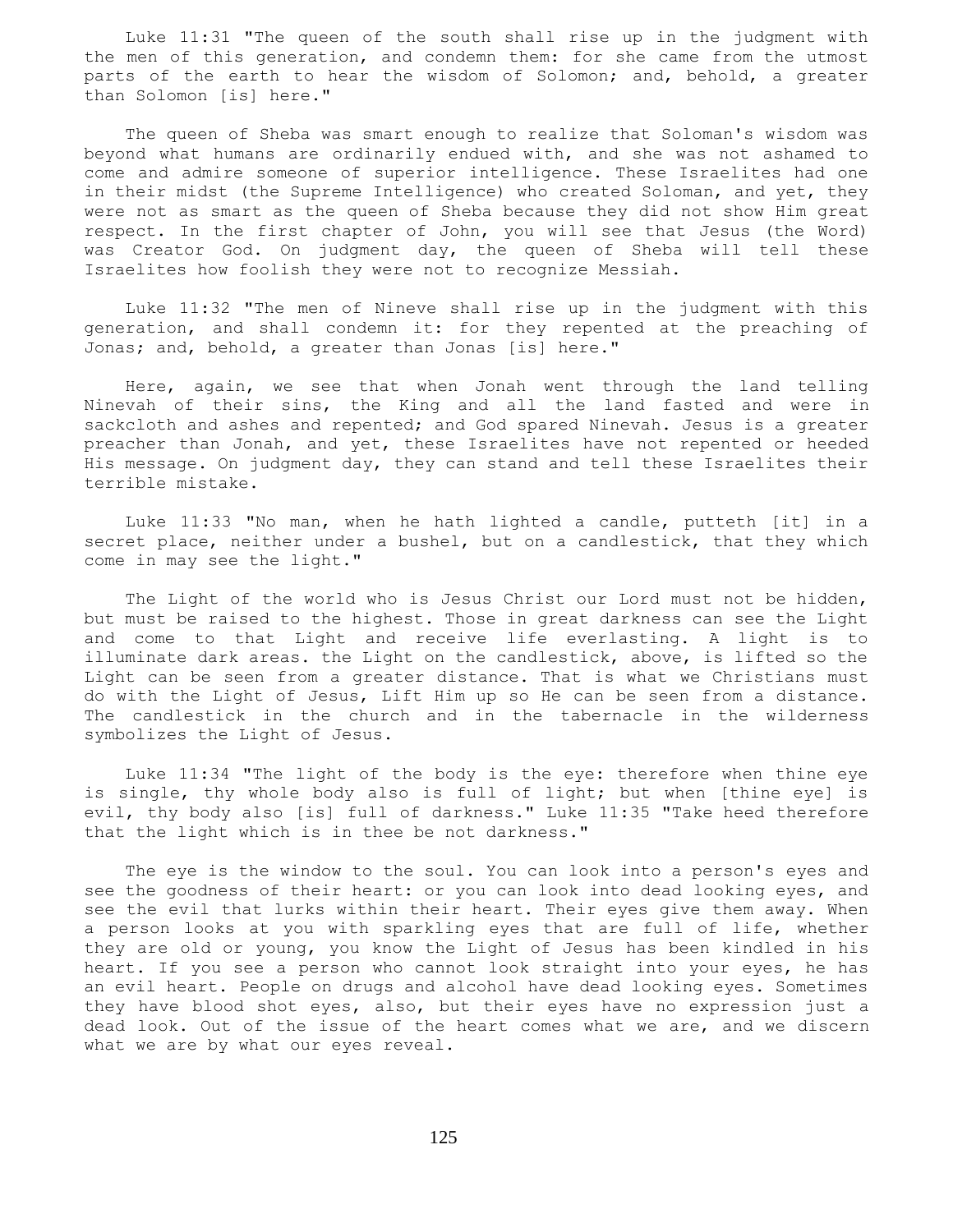Luke 11:36 "If thy whole body therefore [be] full of light, having no part dark, the whole shall be full of light, as when the bright shining of a candle doth give thee light."

 Have you ever noticed on a very dark night when there are no street lights, you can see a house with a small crack in the curtains even if a very small candle is the only light in the house. It can be seen from a very far distance. The smallest light can do away with darkness. When we accept Jesus (the Light) into our lives, it does away with darkness. His Light shows in our eyes. This Light of Jesus in us runs all of the darkness away. There is no longer any darkness at all in us when the Light of Jesus comes in. Our whole body is full of His Light and some of it shows in the body's windows, our eyes. Many people believe Christians can be possessed of devils. I do not. You cannot be totally possessed of Light (Jesus) and totally possessed of darkness at the same time. Light does away with darkness. A Christian can be oppressed from without. Oppression is an attack from without. Possession is total control from within. If Jesus, who is Light, possesses us, then the devil who is darkness cannot possess us.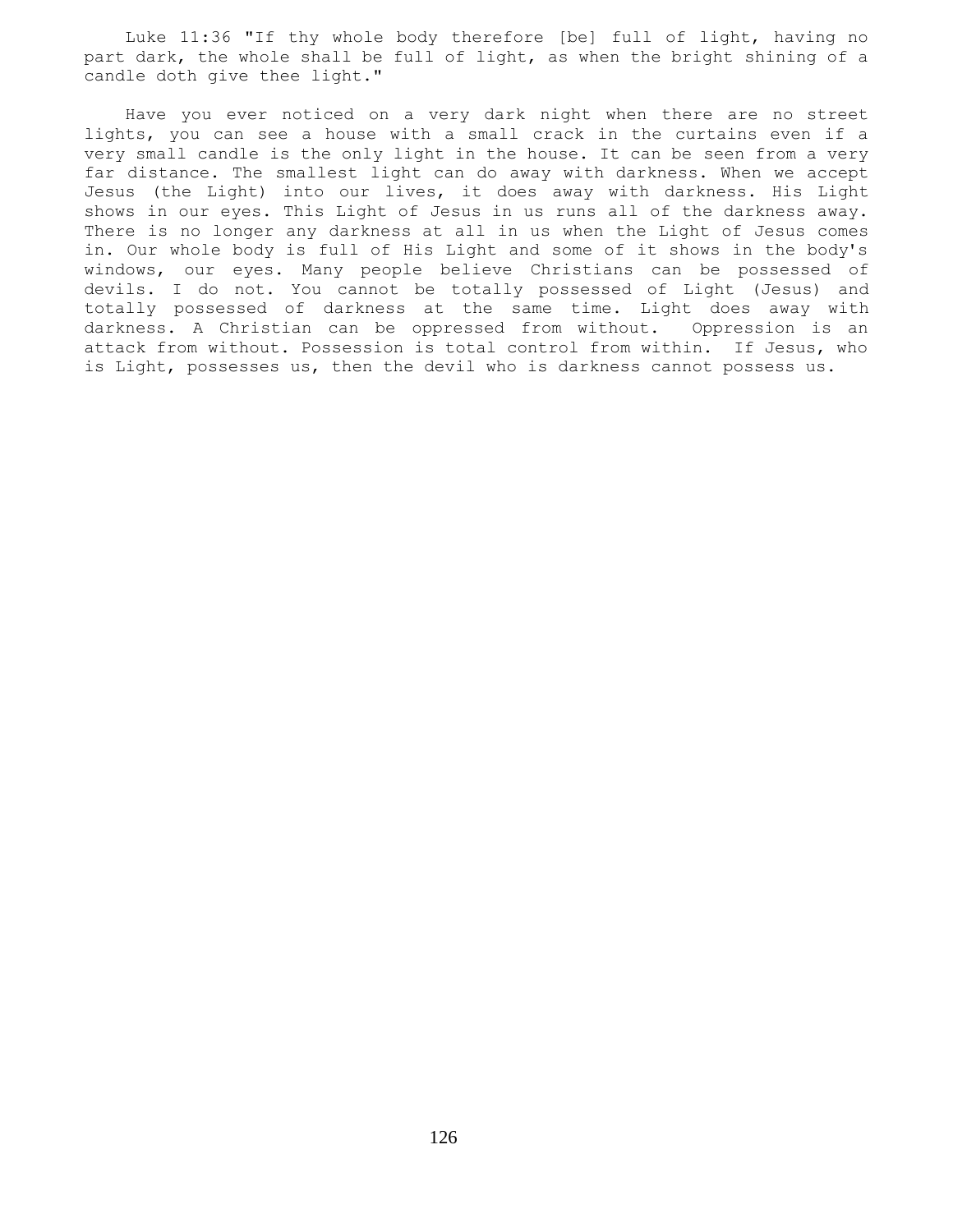| $1$ . | The unclean spirit walks through dry places when he is cast out of          |
|-------|-----------------------------------------------------------------------------|
|       | man and looks for                                                           |
| 2.    | When the evil spirit cannot find a place to go, where does he come          |
|       | back to?                                                                    |
| 3.    | A disembodied evil spirit's favorite place to dwell is where?               |
| 4.    | How is the only way to keep an evil spirit from re-entering the             |
|       | person who was delivered?                                                   |
| 5.    | If this evil spirit can come back in the person who was                     |
|       | delivered, who does he bring with him?                                      |
| 6.    | What is the danger for the delivered?                                       |
| 7.    | In verse 27. the woman says blessed is the woman that did 2                 |
|       | things. What were they?                                                     |
| 8.    | Jesus says yea rather blessed are they who do what?                         |
| 9.    | Why was Mary blessed in reality?                                            |
|       | 10. What description was given in verse 29 of how many people were there?   |
|       | 11. What did Jesus tell them would be the only sign given to them of        |
|       | who He was?                                                                 |
|       | 12. Who was Jonah a sign to?                                                |
|       | 13. When Jonah preached, what did these people do?                          |
|       | 14. What was the specific sign Jesus was giving of Himself?                 |
|       | 15. Who is the queen of the South?                                          |
|       | 16. Why did she come to see Soloman?                                        |
|       | 17. What made Jesus superior to Soloman?                                    |
|       | 18. Who was a much greater preacher than Jonah and they did not listen      |
|       | to Him?                                                                     |
|       | 19. Where should a candle be put?                                           |
|       | 20. Who is the candlestick symbolic of?                                     |
|       | 21. Who is the Light of the world?                                          |
|       | 22. The light of the body is the ________.                                  |
|       | 23. The eye is the _________ to the ___                                     |
|       | 24. When you look into sparkling clear eyes, what do you know about         |
|       | this person?                                                                |
|       | 25. When you see dead, blood shot eyes, what do you know about this person? |
|       | 26. What is a small light that Jesus mentions in verse 36?                  |
|       |                                                                             |

27. Can a Christian be possessed of a devil?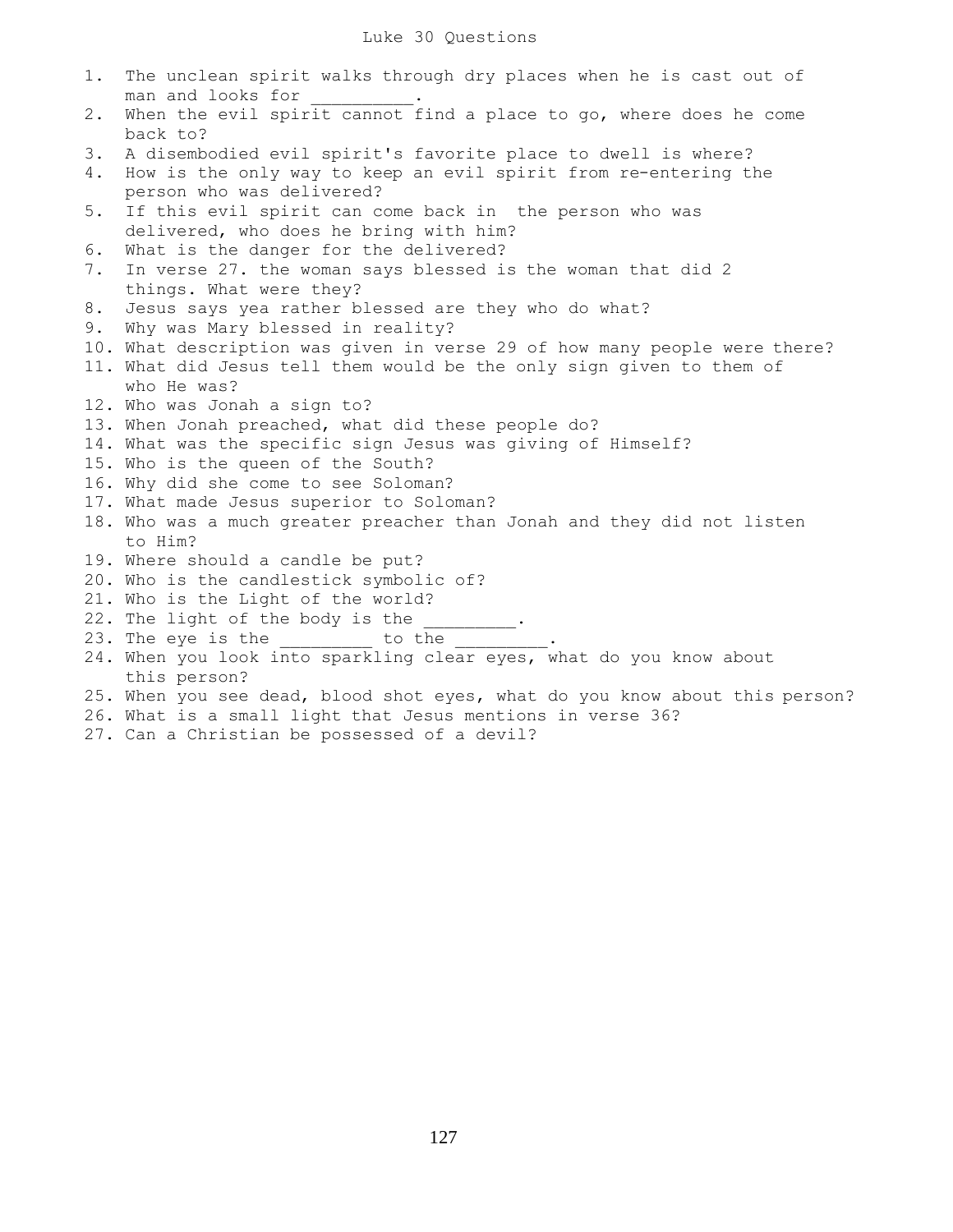We will begin this lesson with Luke 11:37 "And as he spake, a certain Pharisee besought him to dine with him: and he went in, and sat down to meat." Luke 11:38 "And when the Pharisee saw [it], he marvelled that he had not first washed before dinner."

 This Pharisee was perhaps one who had been dispatched to watch Jesus to see if He might find something that he could accuse Him of. It appears however, that Jesus has impressed the Pharisee enough that he took Jesus home with him. These Pharisees went through meaningless washings before they ate as a formality. The Pharisees and other people of the synagogue are caught up in ritualistic washings and other senseless formalities. They had no idea at all what any of it meant. They just did what was expected of them and went on. They never even tried to understand why.

 Luke 11:39 "And the Lord said unto him, Now do ye Pharisees make clean the outside of the cup and the platter; but your inward part is full of ravening and wickedness." Luke 11:40 "[Ye] fools, did not he that made that which is without make that which is within also?"

 Jesus, in these two verses, is telling this Pharisee that he had taken all kinds of care to make himself, his home, his table, and the things on the table look perfect from the outside, but he had not done anything to cleanse himself from within. He tells the Pharisee that God, who made him, cares more for the soul within a man than He does all of this formality of washing the outside. Jesus tells the Pharisee that he looks pretty good outside, but is filled with wickedness. The sad thing is this Pharisee thinks he is alright with God because of all these rituals he does. He is lost because his heart is evil.

 Luke 11:41 "But rather give alms of such things as ye have; and, behold, all things are clean unto you." Luke 11:42 "But woe unto you, Pharisees! for ye tithe mint and rue and all manner of herbs, and pass over judgment and the love of God: these ought ye to have done, and not to leave the other undone."

 These Pharisees had become so ridiculous about carrying out the tiniest thing about the law they were giving 1/10 of this almost worthless garden stuff. All the time, they were filled with hate and greed. God wanted their love and obedience, and not just trying to stick to a bunch of rules. God wanted their heart just like He wants our heart. Helping our neighbors and trying to live right before God is the best sacrifice we can make for Him.

 Luke 11:43 "Woe unto you, Pharisees! for ye love the uppermost seats in the synagogues, and greetings in the markets."

 Jesus tells this Pharisee that they are too caught up in appearances. They want everyone to think they are bigshots. God loves those who are humble, not the ones who pretend to be the high and mighty.

 Luke 11:44 "Woe unto you, scribes and Pharisees, hypocrites! For ye are as graves which appear not, and the men that walk over [them] are not aware [of them]."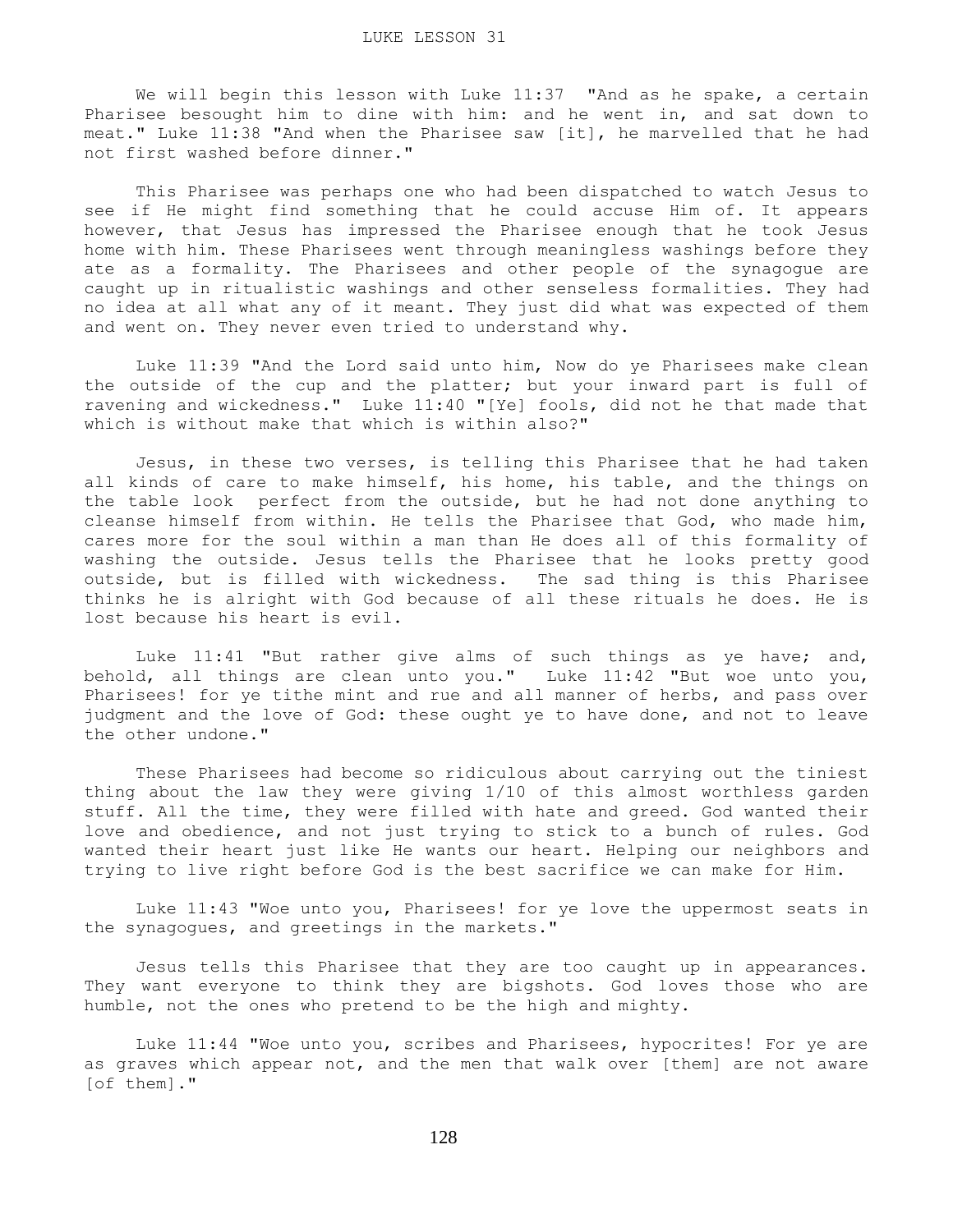These scribes and Pharisees want to be thought of as important people in the church. Jesus called them hypocrites because their religion is just an outward show. There is no love in their heart. Jesus is saying they are dead and nobody cares. No one would really miss them, because they never helped anyone but themselves.

 Luke 11:45 "Then answered one of the lawyers, and said unto him, Master, thus saying thou reproachest us also."

 This lawyer (teacher of the law) is saying, don't you know you are talking about us. He falsely calls Jesus, Master. People obey their Master. This lawyer has no intention of obeying Jesus.

 Luke 11:46 "And he said, Woe unto you also, [ye] lawyers! for ye lade men with burdens grievous to be borne, and ye yourselves touch not the burdens with one of your fingers."

 The ordinances these learned scholars put on their people were many and so great that they really become a great burden upon the people. The lawyers themselves did not keep all of the ordinances. One of the things touched on here, as well, is that these lawyers never did any physical labor and the common people did. Jesus speaks a woe on them, as a whole, not an individual lawyer who might become a follower of Jesus.

 Luke 11:47 "Woe unto you! for ye build the sepulchres of the prophets, and your fathers killed them." Luke 11:48 "Truly ye bear witness that ye allow the deeds of your fathers: for they indeed killed them, and ye build their sepulchres."

 I believe Jesus is saying to them, that they nor their father recognized a prophet until after he was dead. Their fathers did not accept the message the prophets of old brought to them, and these lawyers do not accept the greatest prophet who ever lived, Jesus. He says, You say you are different because you have built these fancy sepulchres for them; but if you are really different from your fathers, why don't you believe Me (Jesus).

 Luke 11:49 "Therefore also said the wisdom of God, I will send them prophets and apostles, and [some] of them they shall slay and persecute:"

 We see from this that Jesus tells them they kill the prophets and apostles, and we know that is true. Many were killed.

 Luke 11:50 "That the blood of all the prophets, which was shed from the foundation of the world, may be required of this generation;" Luke 11:51 "From the blood of Abel unto the blood of Zacharias, which perished between the altar and the temple: verily I say unto you, It shall be required of this generation."

 Jesus is speaking prophetically here of His crucifixion. He. also, is looking to them stoning Stephen to death, to Peter's death, the persecution of those who followed Jesus, and then on to the fall of Jerusalem in less than 40 years. This generation Jesus spoke of is truly the one who physically crucified Jesus, but really all generations from the foundation of the world until now are really guilty, because it was our sin that crucified Jesus.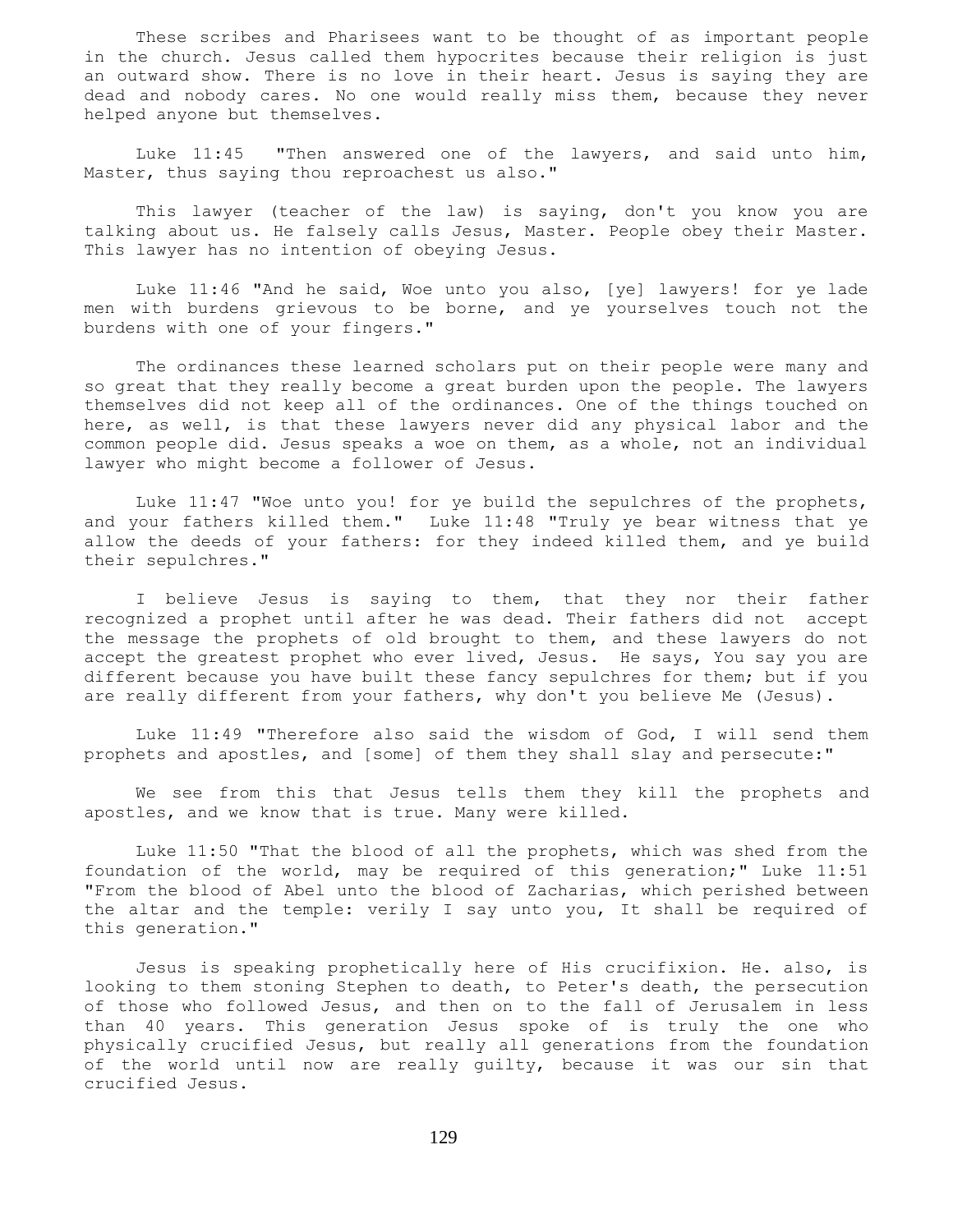Luke 11:52 "Woe unto you, lawyers! for ye have taken away the key of knowledge: ye entered not in yourselves, and them that were entering in ye hindered."

 Worse than not accepting Jesus yourself is when you keep someone else from receiving Jesus as their Savior. This last woe that Jesus speaks on the lawyers here is because they taught people a lie and kept them from receiving Jesus.

 Luke 11:53 "And as he said these things unto them, the scribes and the Pharisees began to urge [him] vehemently, and to provoke him to speak of many things:" Luke 11:54 "Laying wait for him, and seeking to catch something out of his mouth, that they might accuse him."

 This whole meeting was to trap Him into saying something that they could accuse Him of. They really tried to stir Him up so He would get careless and say something they could use to frame Him. They did not know that they were speaking to and trying to trap the Word of God, the Messiah, the Christ, the Savior, Jesus Christ the Lord.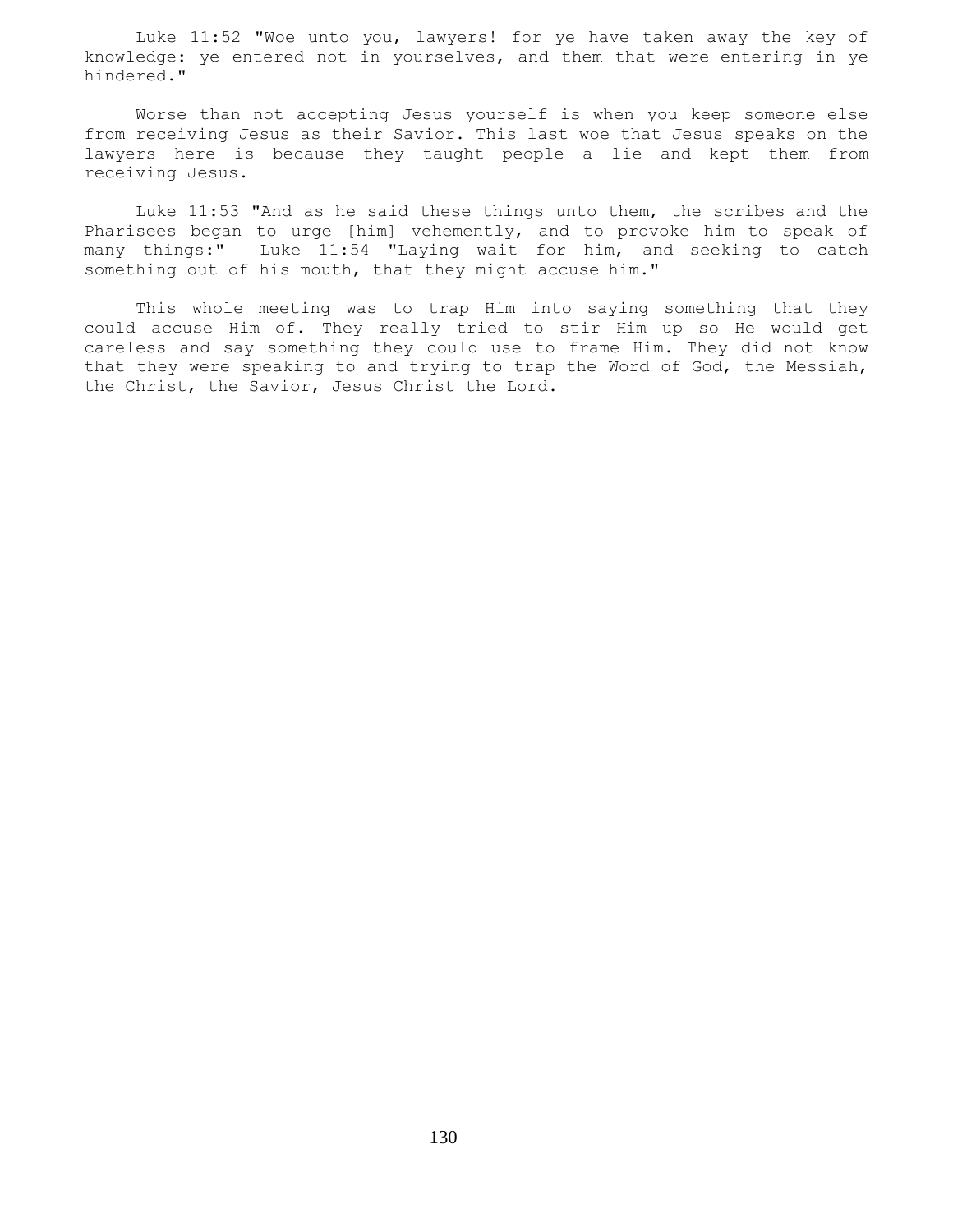## Luke 31 Questions

1. Who invited Jesus to have dinner with him? 2. What did the man marvel at? 3. Why did the Pharisees go through all these formalities? 4. The Lord said the Pharisees made the out side of the cup clean, but the inside was full of what? 5. What did Jesus call them in verse 10? 6. With God what is more important than washing the hands? 7. In verse 41, what would make the Pharisees clean unto God? 8. What does the Pharisee tithe in verse 42? 9. What two things had he overlooked? 10. What seats in the synagogues did these Pharisees like? 11. What is the Pharisee too caught up in? 12. Why did Jesus call them hypocrites? 13. Why would no one miss them if they died? 14. Why is it false for this lawyer to call Jesus, Master? 15. In verse 46, Jesus spoke a woe on the lawyers. Why? 16. Jesus said these lawyers built sepulchers to prophets that who had killed? 17. Why did Jesus say these lawyers were different than their fathers? 18. The wisdom of God said I will send them and . 19. What will they do to them? 20. Of what generation was the blood of the prophets required? 21. Where did Zechariah perish? 22. Who really crucified Jesus? 23. Why did Jesus speak a woe on the lawyers in verse 52? 24. What is worse than not accepting Jesus for yourself? 25. What was this whole meeting held for? 26. They did not know they were speaking to \_\_\_\_\_\_\_.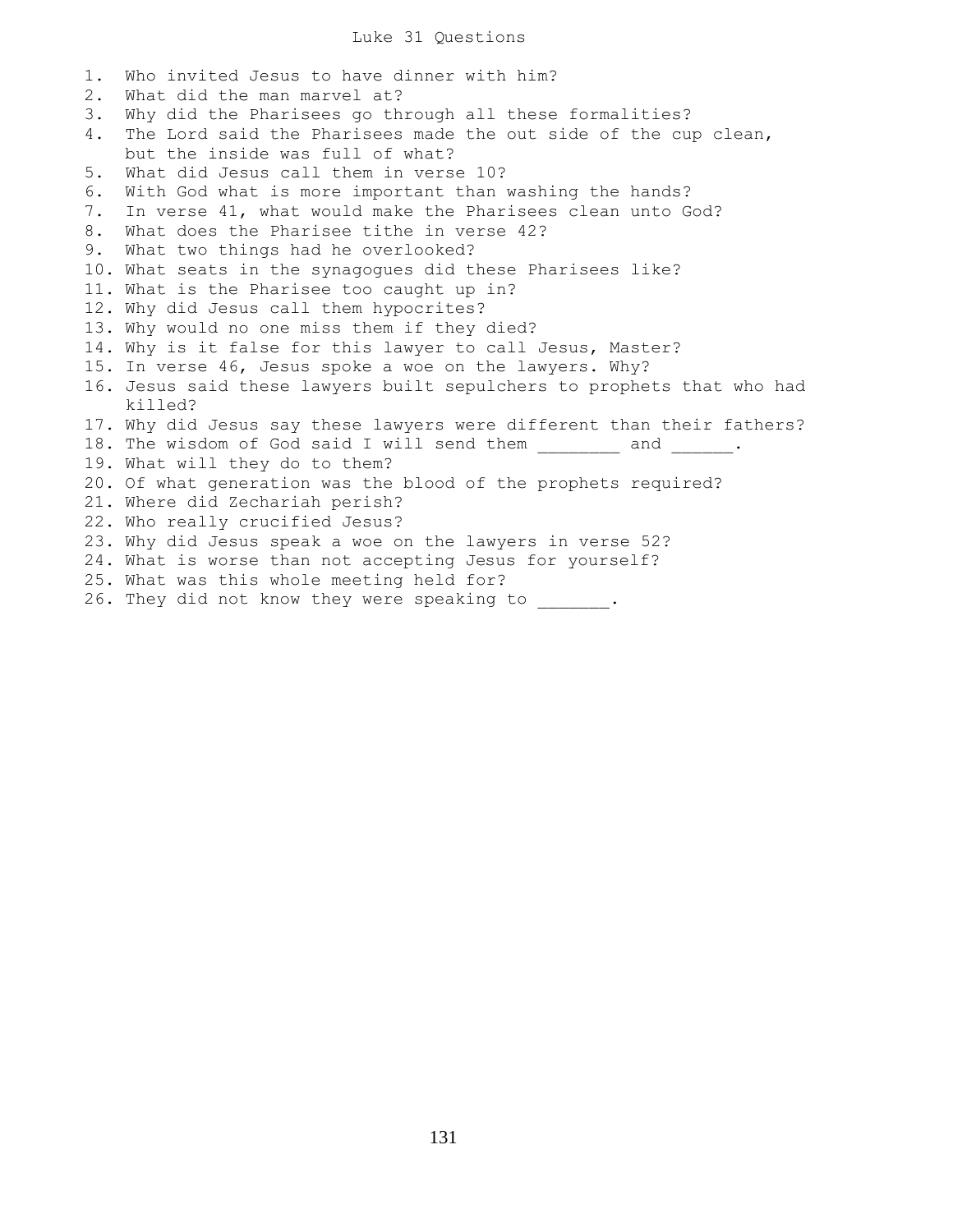We will begin this lesson in Luke 12:1 "In the mean time, when there were gathered together an innumerable multitude of people, insomuch that they trode one upon another, he began to say unto his disciples first of all, Beware ye of the leaven of the Pharisees, which is hypocrisy."

 Jesus has just left the Pharisee's where He ate with them. This multitude had gotten so large that they were walking on each other to get to Him. These Pharisees thought themselves to be very righteous and called themselves teachers of righteousness, but Jesus reveals to His disciples and this multitude that they are really hypocrites, saying one thing and actually living a lie. Leaven symbolizes sin. Jesus is telling the people, especially the disciples, watch out for their sins.

Luke 12:2 "For there is nothing covered, that shall not be revealed; neither hid, that shall not be known." Luke 12:3 "Therefore whatsoever ye have spoken in darkness shall be heard in the light; and that which ye have spoken in the ear in closets shall be proclaimed upon the housetops."

 These Pharisees had a false new doctrine that they had been pushing on the people. They would be exposed. The disciples, on the other hand, had been preaching with very little acceptance; and I believe, this tells them also, that their message will be found to be true, and they will stand on the flat roofs of those houses and preach to the people below. The housetop will be like a platform for them to preach from. The great multitude was more miracle seekers at this time than there were message seekers.

 Luke 12:4 "And I say unto you my friends, Be not afraid of them that kill the body, and after that have no more that they can do." Luke 12:5 "But I will forewarn you whom ye shall fear: Fear him, which after he hath killed hath power to cast into hell; yea, I say unto you, Fear him."

 We know that immediately after Jesus rose from the grave that the Pharisees become less and less popular with the people, and the people became anxious to hear the disciples. Verses 4 and 5 seem a little strange to be in here with such popularity, But there would also be those who were killed (martyred) in the name of Jesus. Jesus says here to His followers, Don't worry about the shortness of life on the earth. The death you must worry about is the second death. If you die on this earth, you are just transported to heaven. There is one in heaven who, if He condemns you to death, includes hell and a fiery grave. The first death all men die, don't fear that, just be prepared to live with the Lord in heaven; and what ever you do, live pleasing to Him so you will not taste the second death which you really do need to fear. Only Jesus can condemn you to the second death. Fear Him.

 Luke 12:6 "Are not five sparrows sold for two farthings, and not one of them is forgotten before God?" Luke 12:7 "But even the very hairs of your head are all numbered. Fear not therefore: ye are of more value than many sparrows."

 A sparrow is worth less than many other birds. Jesus chose them because of their seemingly little value. He tells us though that the Father is concerned even with one little sparrow. It is almost unbelievable that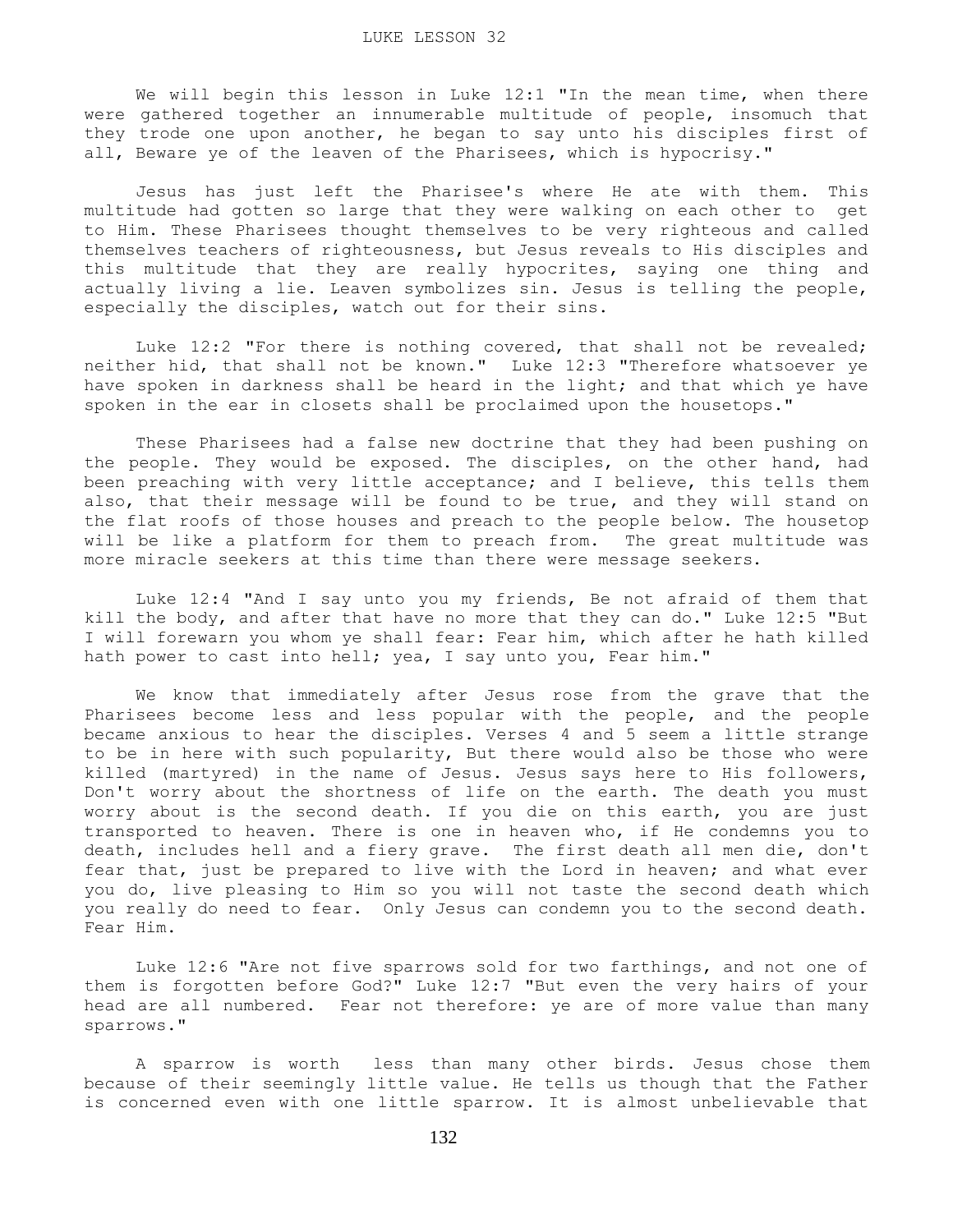each hair on our head would be numbered of God. The human body is really the most complicated piece of equipment ever constructed. This one thing alone, if there was no other evidence, would proclaim how great our God is. God loves His people more than any other part of His creation.

 Luke 12:8 "Also I say unto you, Whosoever shall confess me before men, him shall the Son of man also confess before the angels of God:"

 Jesus is saying here that if these disciples stay true to Him and never deny Him, He will tell the Father and the angels in heaven that these belong to Him. This is not just for them, but for us also. Jesus is the Judge of the world, we stand or fall by Him.

 Luke 12:9 "But he that denieth me before men shall be denied before the angels of God."

 Can you imagine how Peter felt when He denied Jesus 3 times before the cock crew? You know his memory flashed back to this very statement that Jesus had made. Peter, under a different set of circumstances, even faced crucifixion proclaiming Jesus with every breath in his body. This is saying that under all circumstances we are not to deny Jesus.

 Luke 12:10 "And whosoever shall speak a word against the Son of man, it shall be forgiven him: but unto him that blasphemeth against the Holy Ghost it shall not be forgiven."

 This has always been a controversial Scripture. We must look at the Holy Ghost and understand the person of the Holy Ghost, the Spirit of the risen Christ. In my opinion, this sin is the sin of dying not believing in the risen Christ. This is total rejection of God and His teaching, choosing Satan over God. Just as Jesus was crucified from the foundation of the earth, the Holy Spirit is eternal, as well.

 Luke 12:11 "And when they bring you unto the synagogues, and [unto] magistrates, and powers, take ye no thought how or what thing ye shall answer, or what ye shall say:" Luke 12:12 "For the Holy Ghost shall teach you in the same hour what ye ought to say."

 Jesus is telling them here to let God speak through them. The words the Holy Ghost puts in your mouth will be what they should say when they are questioned or even when they are ministering. Turn your tongue over to God and let Him do the rest.

 Luke 12:13 "And one of the company said unto him, Master, speak to my brother, that he divide the inheritance with me."

We see, here, someone who has eyes on the things of the world. He might have been part of the group, but he certainly had not been attentive to the Lord's teachings. He has his eyes fixed on worldly wealth. He was perhaps, a younger son and had not received the first born's portion. Jesus has more important things to do than to stop and settle a family argument.

 Luke 12:14 "And he said unto him, Man, who made me a judge or a divider over you?"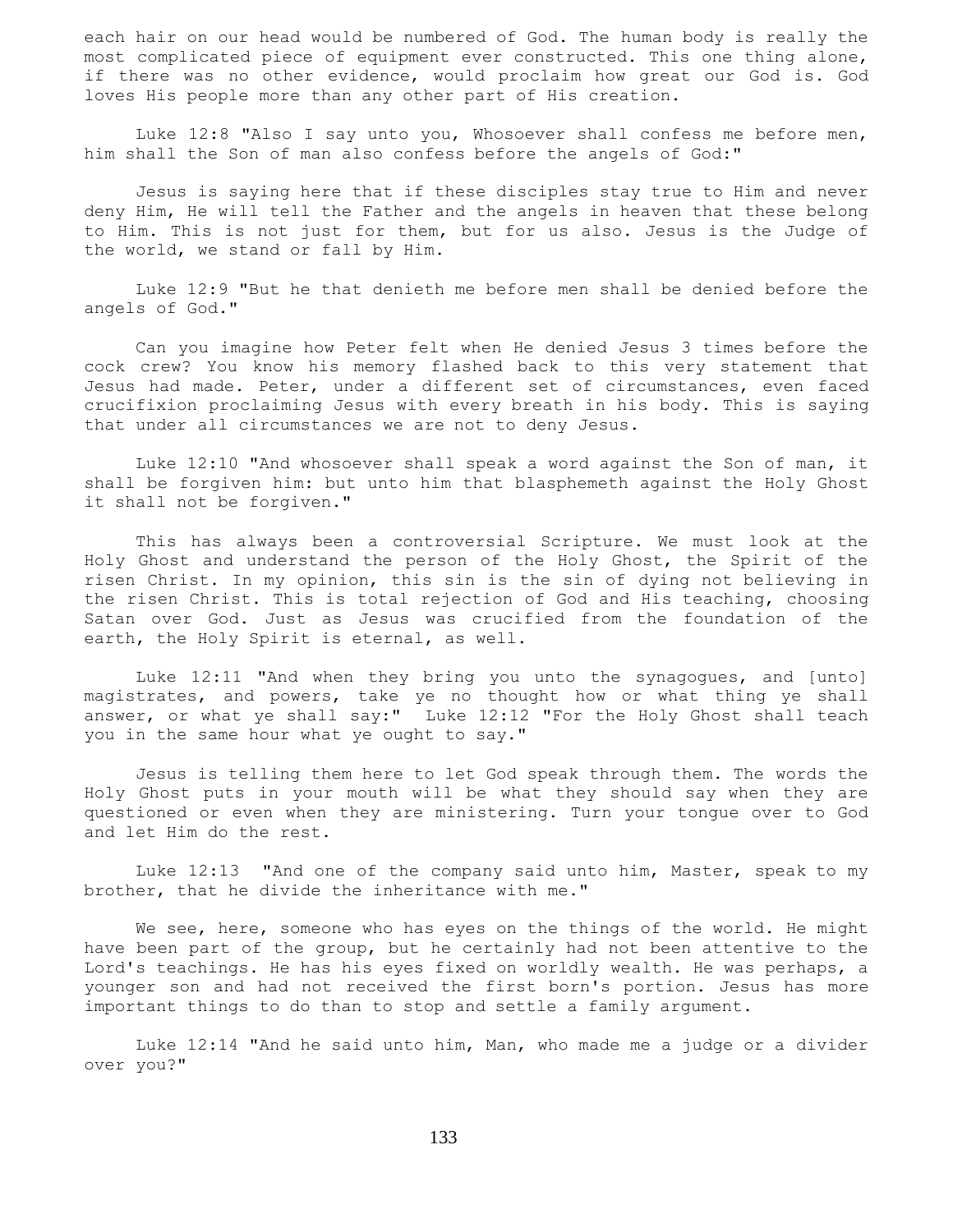Jesus does not judge in secular or worldly matters. He is the Judge of all the world in spiritual matters.

 Luke 12:15 "And he said unto them, Take heed, and beware of covetousness: for a man's life consisteth not in the abundance of the things which he possesseth."

 Thou shalt not covet is one of the ten commandants. We are taught that whatever state we find ourselves in, therewith to be content. Jesus explains to Him that the physical part of life is really unimportant. The important thing is to be right in the spirit. Whether a person is rich or poor is not what gets them to heaven, but whether their names are written in the Lamb's book of life.

 Luke 12:16 "And he spake a parable unto them, saying, The ground of a certain rich man brought forth plentifully:" Luke 12:17 "And he thought within himself, saying, What shall I do, because I have no room where to bestow my fruits?"

We see, here, (by the world's standards) a very prosperous man. He must have been a good farmer. It appears that this crop was so plentiful that he had more than even his barns could hold. A good neighbor would have looked to the needs of the less fortunate and shared this bountiful crop with them. It appears that he was not a godly man, because he was just thinking of stacking up more and more of the world's goods for himself. A self-centered, self-indulgent man thinking of the here and now rather than storing up in heaven.

 Luke 12:18 "And he said, This will I do: I will pull down my barns, and build greater; and there will I bestow all my fruits and my goods." Luke 12:19 "And I will say to my soul, Soul, thou hast much goods laid up for many years; take thine ease, eat, drink, [and] be merry."

 This self-centered man is only interested in his own welfare. This is really a good example of the flesh controlling the soul. This is, in fact, the opposite of what Jesus had been teachings the Christians to do, if they were to inherit eternal life. In I Timothy 6:17 we read, "Charge them that are rich in this world, that they be not highminded, nor trust in uncertain riches, but in the living God, who giveth us richly all things to enjoy;" I Timothy 6:18 "That they do good, that they be rich in good works, ready to distribute, willing to communicate;" I Timothy 6:19 "Laying up in store for themselves a good foundation against the time to come, that they may lay hold on eternal life."

 Luke 12:20 "But God said unto him, [Thou] fool, this night thy soul shall be required of thee: then whose shall those things be, which thou hast provided?"

It is certain we came into the world with nothing, and this is the way we will go out. The only treasure we will have is the treasure of good deeds for others we stored ahead of time. Matthew 6:19 says it all "Lay not up for yourselves treasures upon earth, where moth and rust doth corrupt, and where thieves break through and steal:" Matthew 6:20 "But lay up for yourselves treasures in heaven, where neither moth nor rust doth corrupt, and where thieves do not break through nor steal:"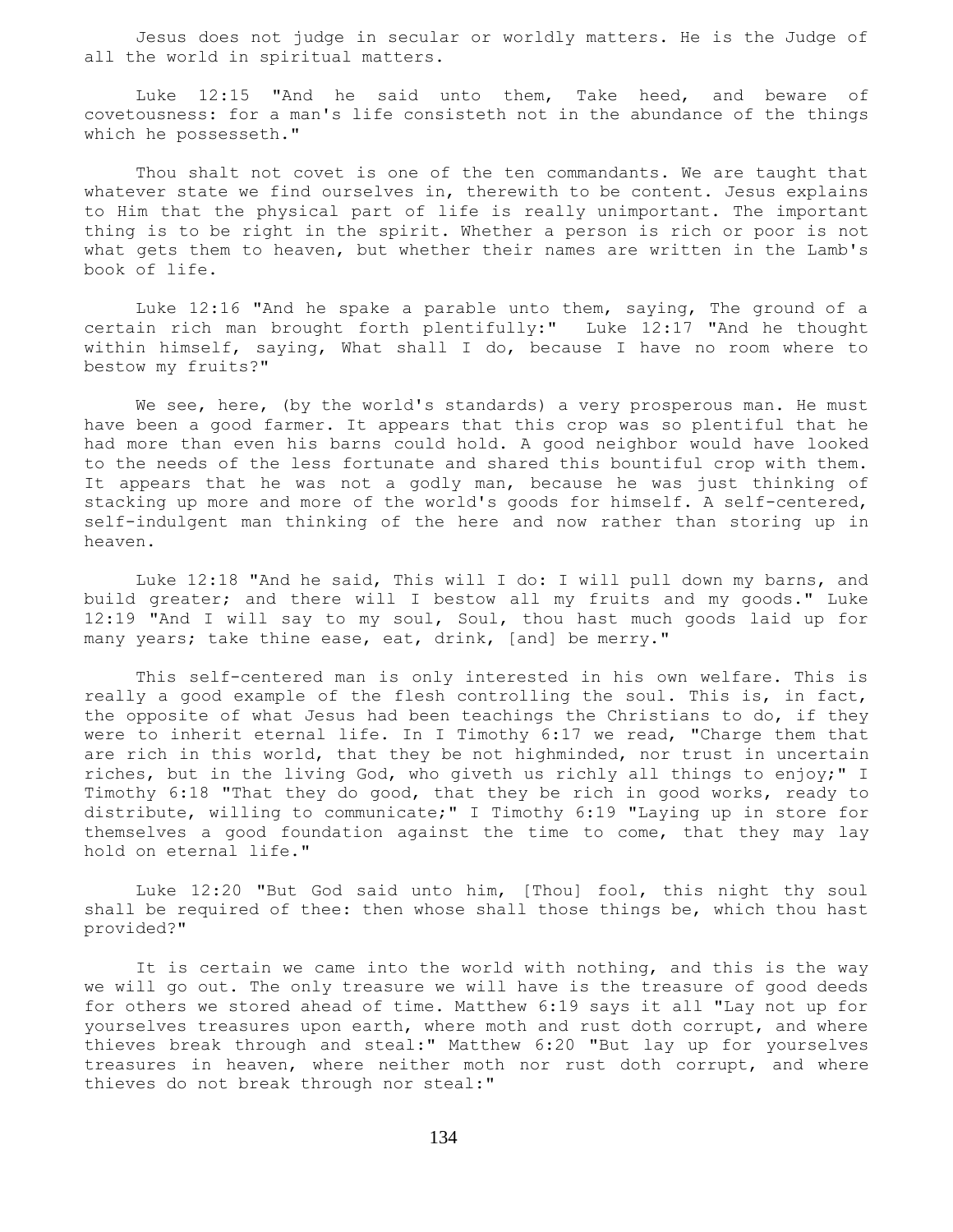Luke 12:21 "So [is] he that layeth up treasure for himself, and is not rich toward God."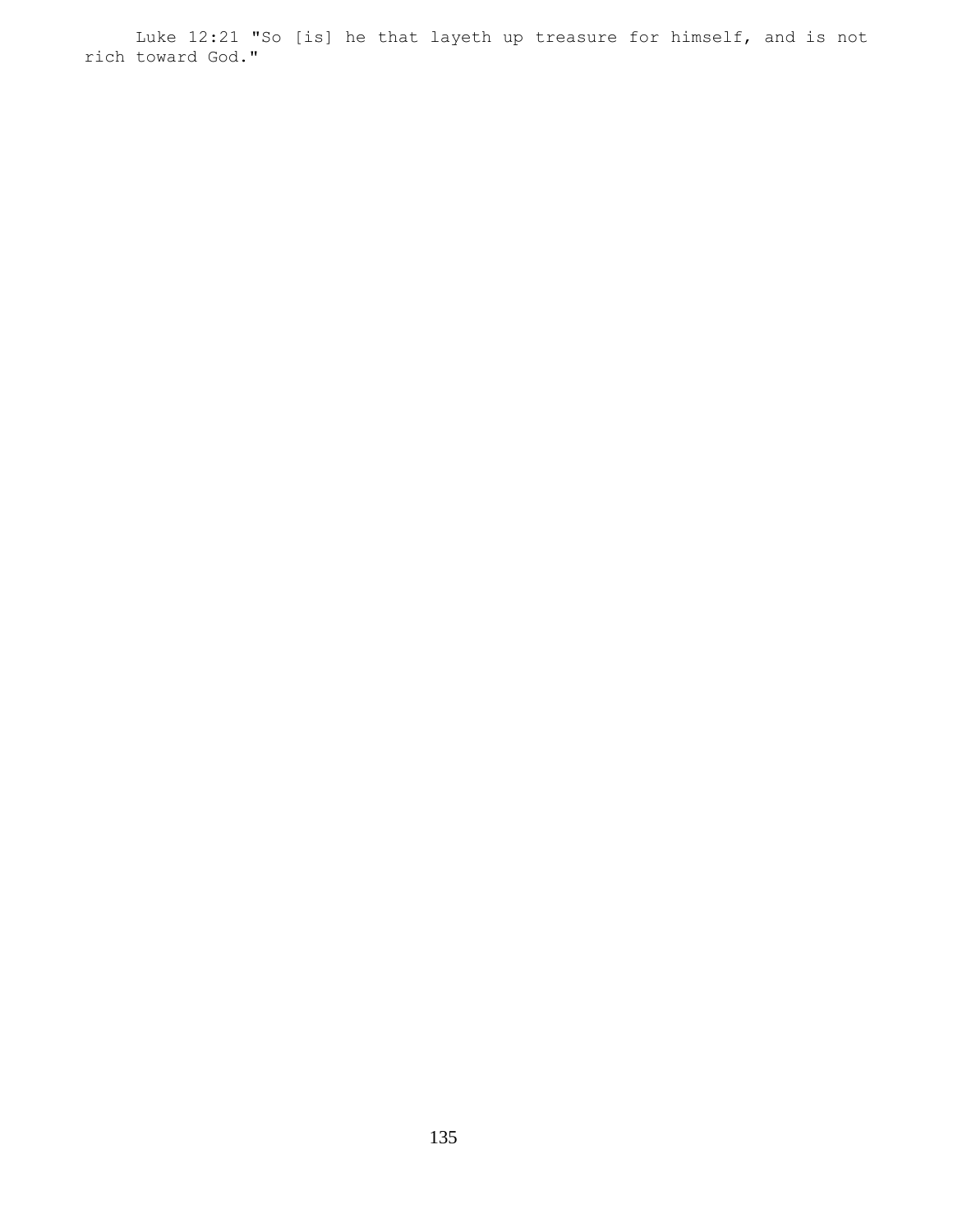### Luke 32 Questions

1. What did Jesus tell the disciples to beware of with the Pharisees? 2. What is a hypocrite? 3. What is leaven symbolic of? 4. That which ye have spoken in darkness ye shall 5. What will the housetop be like to the disciples? 6. Fear not those who can the the . 7. Fear the one that can do what? 8. What did Jesus say that was sold for two farthings? 9. What did Jesus say that was numbered on us? 10. If we confess Jesus here, who will He confess us before in heaven? 11. Under what circumstances are we not to deny Jesus? 12. What shall not be forgiven men? 13. What does the author think of this? 14. What are you to do when you are taken before the magistrate? 15. What is Jesus saying here? 16. What did one in the company ask Jesus to speak to his brother about? 17. How did Jesus answer him? 18. A man's life consisteth not in the dof the things which he  $\mathcal{L}=\mathcal{L}=\mathcal{L}=\mathcal{L}=\mathcal{L}=\mathcal{L}$ 19. Which of the ten commandants covers this situation? 20. In the parable Jesus told, what had happened to the rich man? 21. Why would he not be classified as a godly man? 22. What did he say to his soul? 23. Whose welfare is he interested in? 24. In I Timothy 6:17 we read, charge them that are rich in this world that they \_\_\_\_\_\_\_\_\_\_\_\_\_\_\_\_\_\_\_\_\_ . 25. They must not trust in uncertain riches, but in \_\_\_\_\_\_.

26. What would happen to the man that night?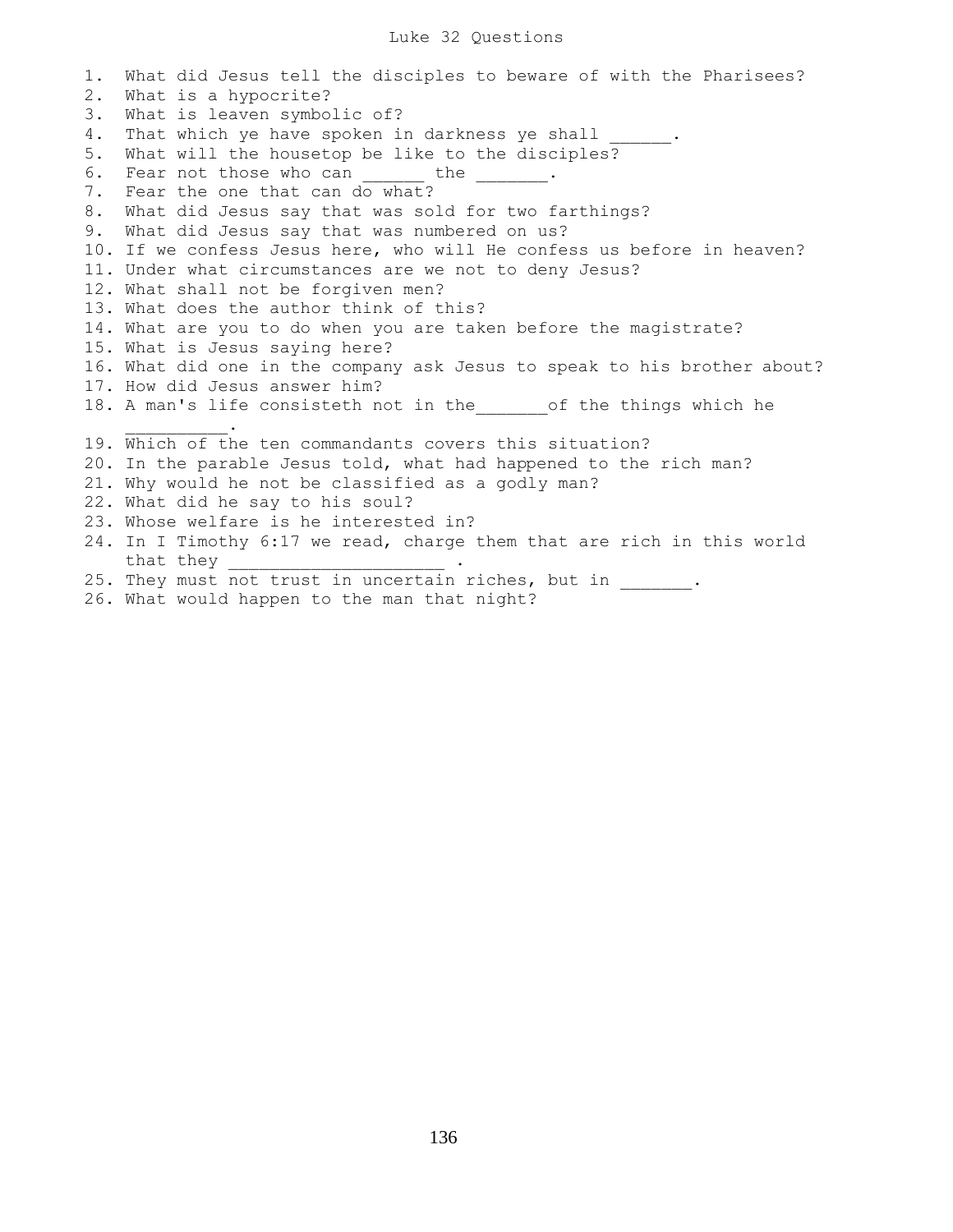We will begin this lesson in Luke 12:22 "And he said unto his disciples, Therefore I say unto you, Take no thought for your life, what ye shall eat; neither for the body, what ye shall put on." Luke 12:23 "The life is more than meat, and the body [is more] than raiment."

 Jesus is reminding them here that they are not to be concerned about food and clothing. The children of Isreal (nearly five million strong) were fed Manna from heaven on their forty year journey. And their shoes and cloths did not wear out. God miraculously provided for them in the wilderness, and He will provide for us, as well. Psalms 37:25 "I have been young, and [now] am old; yet have I not seen the righteous forsaken, nor his seed begging bread."

 Luke 12:24 "Consider the ravens: for they neither sow nor reap; which neither have storehouse nor barn; and God feedeth them: how much more are ye better than the fowls?"

 We see here, that all of nature is provided for by Almighty God. These animals last from year to year without any storehouses or barns. Man is made in the image of God and is of a higher order than the animals and birds. If God takes care of the ravens of a lesson order, He will surely care for man from a higher order.

 Luke 12:25 "And which of you with taking thought can add to his stature one cubit?"

You can take all the exercise you want to and even stretching machines; but no way can man add to his height and especially a cubit (18 inches). A man or woman can put on high heels and appear to be taller, but it is just appearance; they are no taller than before.

 Luke 12:26 "If ye then be not able to do that thing which is least, why take ye thought for the rest?"

 Worrying will get you exactly nowhere. but in the hospital. You can worry all you want to, and it will not change one thing. worry is akin to fear and is the opposite of faith. Fear is displeasing to God. Without faith, it is impossible to please God.

 Luke 12:27 "Consider the lilies how they grow: they toil not, they spin not; and yet I say unto you, that Solomon in all his glory was not arrayed like one of these."

 God's landscape is more beautiful than any painting you have ever seen. There is nothing more beautiful than a field of lilies in bloom. Solomon's finery was made by man. Man does not have the ability to make things as beautiful as God. Take a look at the western sky in the evening and see the beautiful sunset. No two sunsets are alike, but they are overwhelming in their beauty. Flowers can be planted out in the old cow pasture and forgotten; and in the spring, the most beautiful flowers will bloom. They really haven't done any work at all. The beauty of a flower is unsurpassed for beauty. God clothes the flowers and feeds them as well. You can easily see how foolish it is to worry and fret.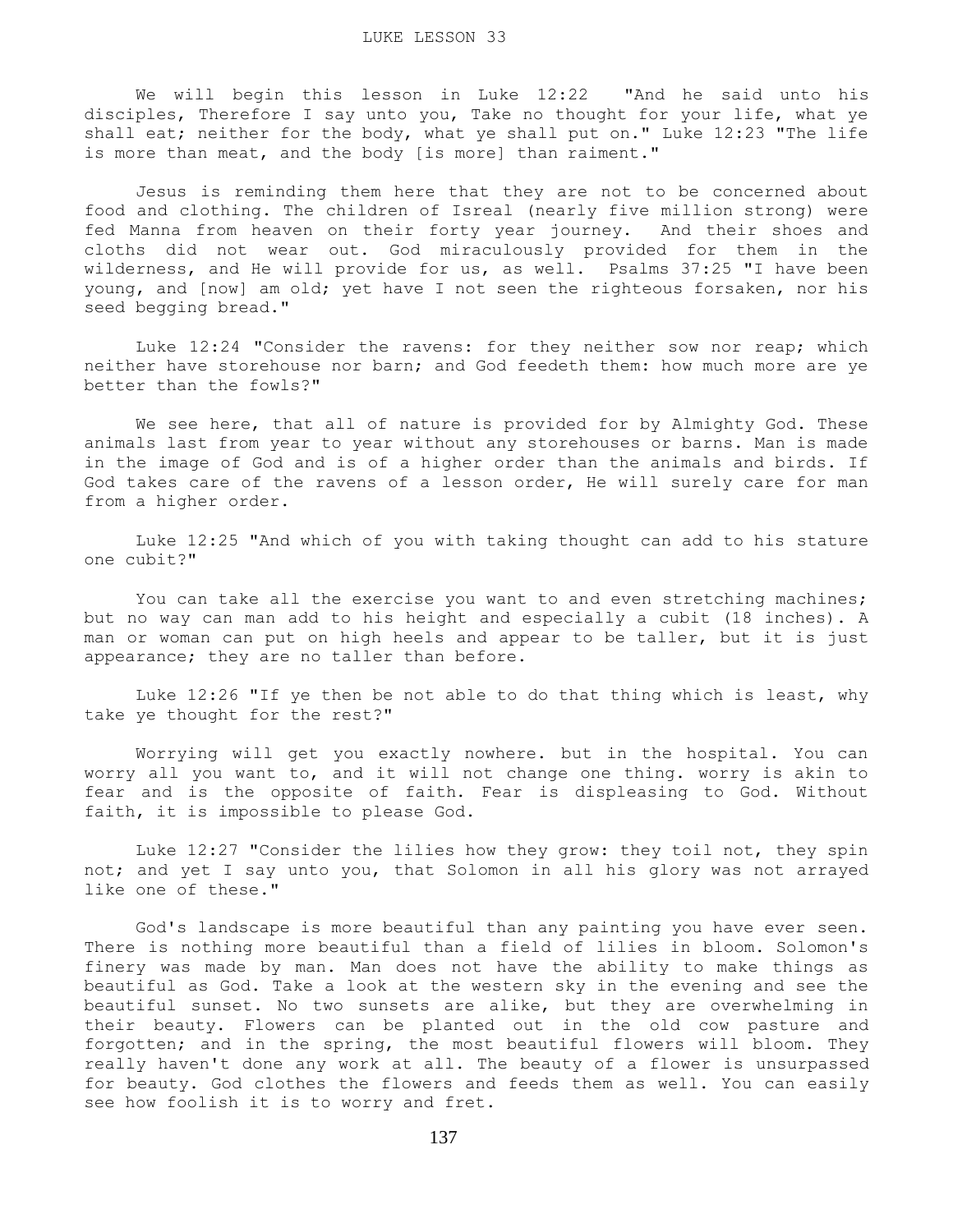Luke 12:28 "If then God so clothe the grass, which is to day in the field, and to morrow is cast into the oven; how much more [will he clothe] you, O ye of little faith?"

 Jesus is just showing here the loving care of God toward the flowers which bloom and fade away. Some of this could have been like hay or rice or some edible grass, as well. They, at any rate, are for a short while and man is made for eternity. Mankind is the only thing on this earth made in the image of God, as I said, made for eternity. Even in creation, God created all the rest for the purpose of man. He then climaxed His creation with man. God is so concerned with mankind that He created the earth and everything on it for the use of man. Now you must see how He would feed and clothe His most valued creation.

 Luke 12:29 "And seek not ye what ye shall eat, or what ye shall drink, neither be ye of doubtful mind." Luke 12:30 "For all these things do the nations of the world seek after: and your Father knoweth that ye have need of these things."

The world and the people are constantly trying to acquire big homes, fine cars, beautiful clothing, and jewelry and are forgetting about the things of the Spirit. Jesus is saying in this, be separated from the worldly. He is saying don't you remember how God brought the children of Isreal (nearly 3 million strong) out of Egypt and across the wilderness? Their clothes didn't wear out, and God fed them with Manna. If you belong to God, it is not necessary to worry about these unimportant things. He is also saying, don't you realize I fed the multitude (over 5,000 men) with just a few fishes and bread (one little boy's meal). We are to be concerned about our relationship to God and all our needs will be added unto us, as we see in verse 31.

 Luke 12:31 "But rather seek ye the kingdom of God; and all these things shall be added unto you." Luke 12:32 "Fear not, little flock; for it is your Father's good pleasure to give you the kingdom."

 Jesus calls them His flock. He is the great Shepherd, and we are His flock. The Shepherd takes care of the needs of His flock. Psalms 23 tells it all, Psalms 23:1 "{A Psalm of David.} The LORD [is] my shepherd; I shall not want." Psalms 23:2 "He maketh me to lie down in green pastures: he leadeth me beside the still waters." Psalms 23:3 "He restoreth my soul: he leadeth me in the paths of righteousness for his name's sake." Psalms 23:4 "Yea, though I walk through the valley of the shadow of death, I will fear no evil: for thou [art] with me; thy rod and thy staff they comfort me." Psalms 23:5 "Thou preparest a table before me in the presence of mine enemies: thou anointest my head with oil; my cup runneth over." Psalms 23:6 "Surely goodness and mercy shall follow me all the days of my life: and I will dwell in the house of the LORD for ever." You see, The great shepherd (Jesus) takes care of all His sheep's needs like food, clothing, and a place to lay our head.

 Luke 12:33 "Sell that ye have, and give alms; provide yourselves bags which wax not old, a treasure in the heavens that faileth not, where no thief approacheth, neither moth corrupteth." Luke 12:34 "For where your treasure is, there will your heart be also."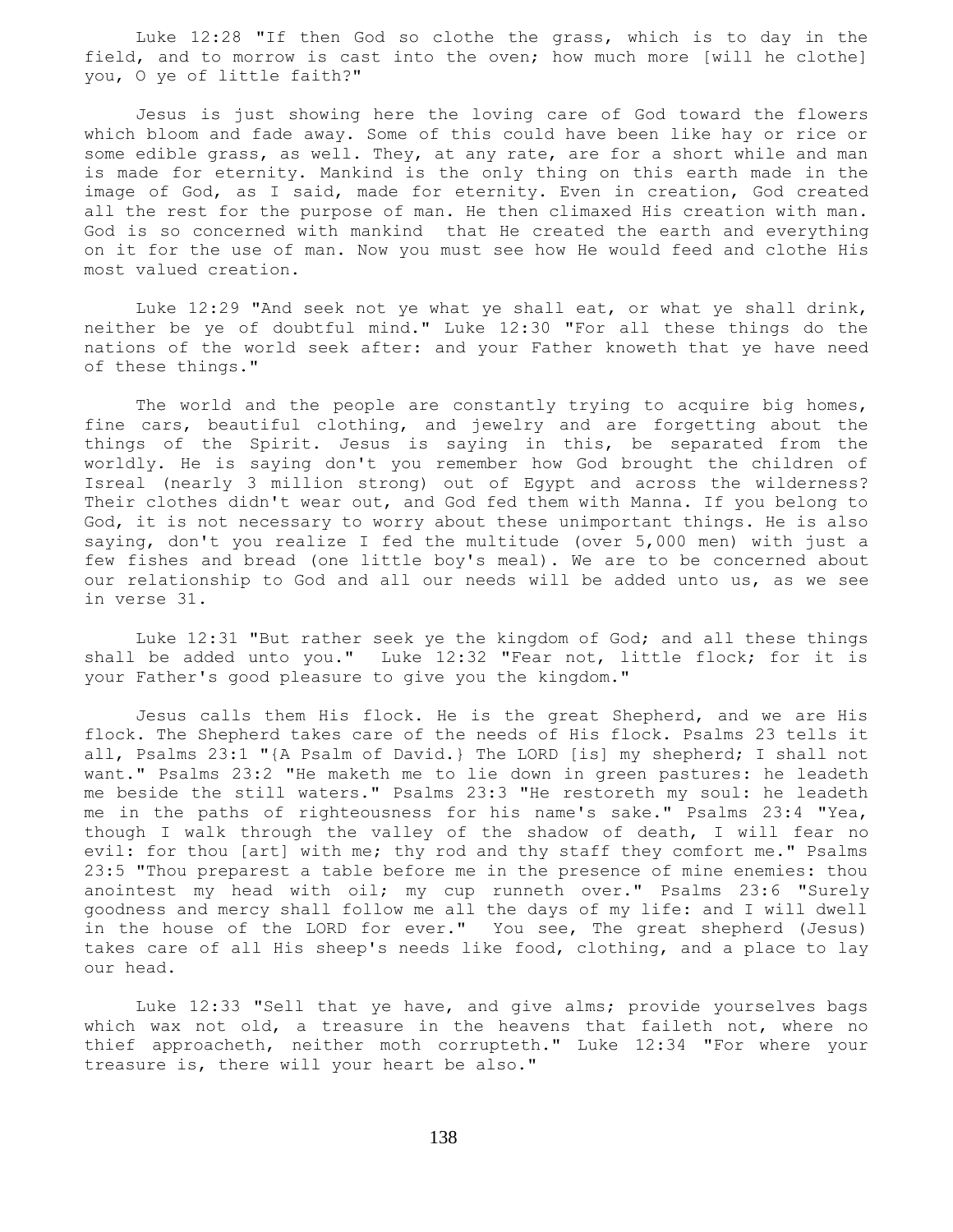These people Jesus was speaking to were undoubtedly putting too much emphases on riches of the world. Jesus is not promising them a bed of roses if they follow Him. They must forsake the world and the lusts of the flesh, if they are to be His followers. Jesus wanted their heart just like He wants our heart. If He has our heart, He has our pocket book, too. Treasures that we lay up in heaven cannot be stolen.

 Luke 12:35 "Let your loins be girded about, and [your] lights burning;" Luke 12:36 "And ye yourselves like unto men that wait for their lord, when he will return from the wedding; that when he cometh and knocketh, they may open unto him immediately."

 This statement "loins girded" indicates they are disciplined and ready to work. Their "lights burning" indicates that they don't go to sleep on the job, but are awaiting the return of the Lord. It appears to me here that Jesus explains that the disciples and we believers are to be good servants of the Lord, ever eager to serve Him, night or day. We should not get weary in waiting and let our lamp go out. WhileJesus is gone away, we must keep His Light shining bright, doing the work that He would do if He were here.

 Luke 12:37 "Blessed [are] those servants, whom the lord when he cometh shall find watching: verily I say unto you, that he shall gird himself, and make them to sit down to meat, and will come forth and serve them." Luke 12:38 "And if he shall come in the second watch, or come in the third watch, and find [them] so, blessed are those servants."

 This jumps over to the time when Jesus will be coming to get the Christians to take them to heaven with Him. When the Lord comes back, we are to be waiting: expecting Him at any moment, even if it appears He has delayed His coming. Jesus is coming for those who are looking for Him. Blessed are the servants (Christians) who are found working and waiting for Jesus. We sing a song called "We'll Work Till Jesus Comes". That is just what we are to do.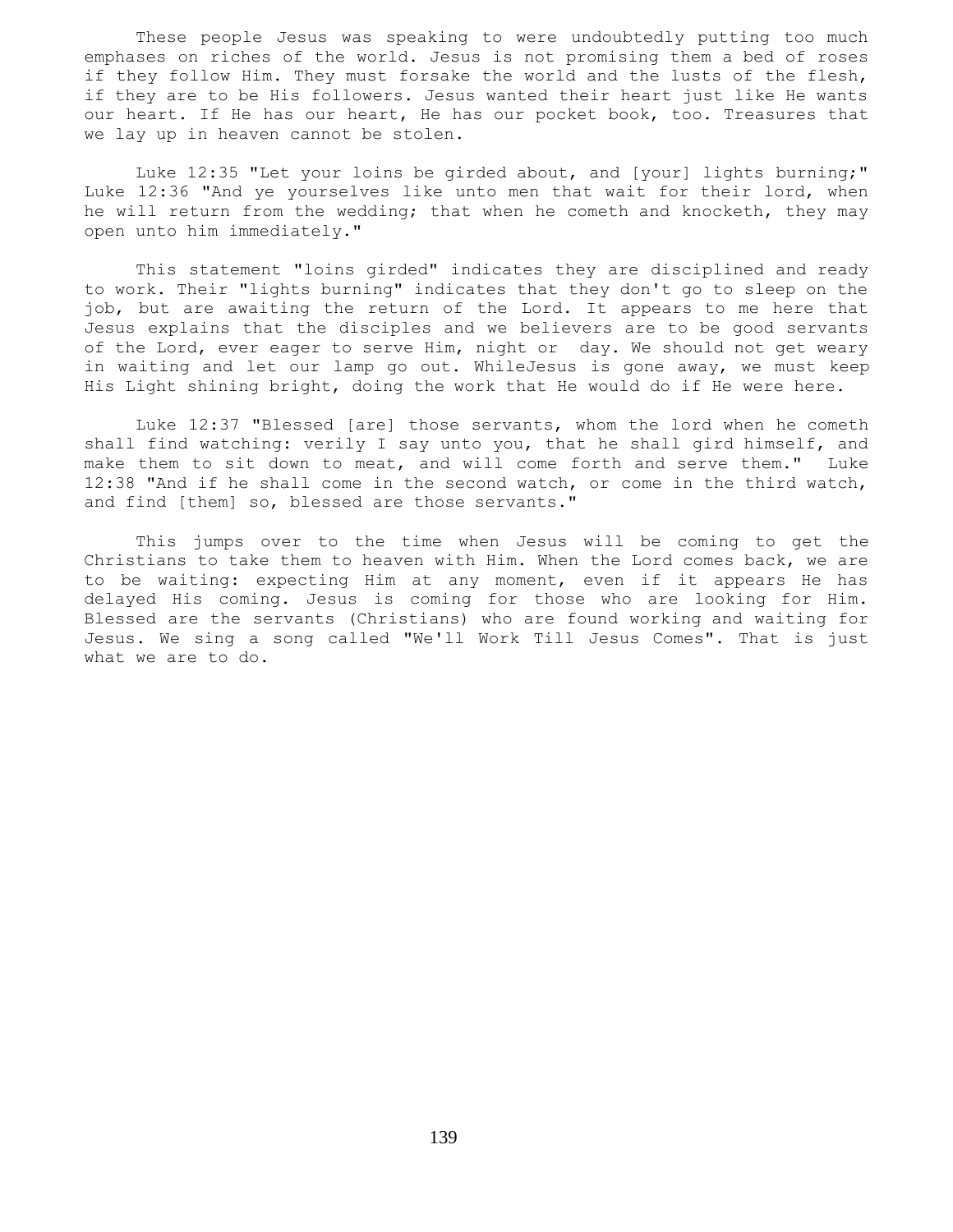### Luke 33 Questions

1. Take no thought for your , what ye shall , neither for the\_\_\_\_\_\_\_\_\_. 2. Life is more **.** and the body more than 3. How did God miraculously feed the 3 million Israelites? 4. In Psalms 37:35, we see that who is never forsaken? 5. By taking thought you cannot add what to yourself? 6. Why should we not worry? 7. Without **1.2.** it is impossible to please God? 8. What is the difference between Solomon's beauty and the beauty of the flowers? 9. What example does Jesus give to show that He will clothe us? 10. God created everything on this earth for whom? 11. In verse 29, we are told not to take concern over what? 12. People of the world seek after what things? 13. What is the important thing to seek? 14. It is the Father's good pleasure to give you what? 15. In the 23rd Psalm, who is the Shepherd? 16. What does the Shepherd do for the sheep? 17. In verse 33, what does Jesus tell His followers to do? 18. Where does Jesus tell us to store our riches? 19. Where your treasure is, is where your \_\_\_\_\_\_\_\_ is. 20. What were these people Jesus was talking to putting too much emphasis on? 21. What are the followers of Jesus asked to do? 22. Where is the only place treasures are not stolen? 23. What part of us does Jesus want? 24. What does it mean to have the loins girt? 25. What does it mean to keep the light burning? 26. What should we be always eager to do? 27. Blessed are the servants whom Jesus finds doing what? 28. What time is spoken of in verse 37 and 38?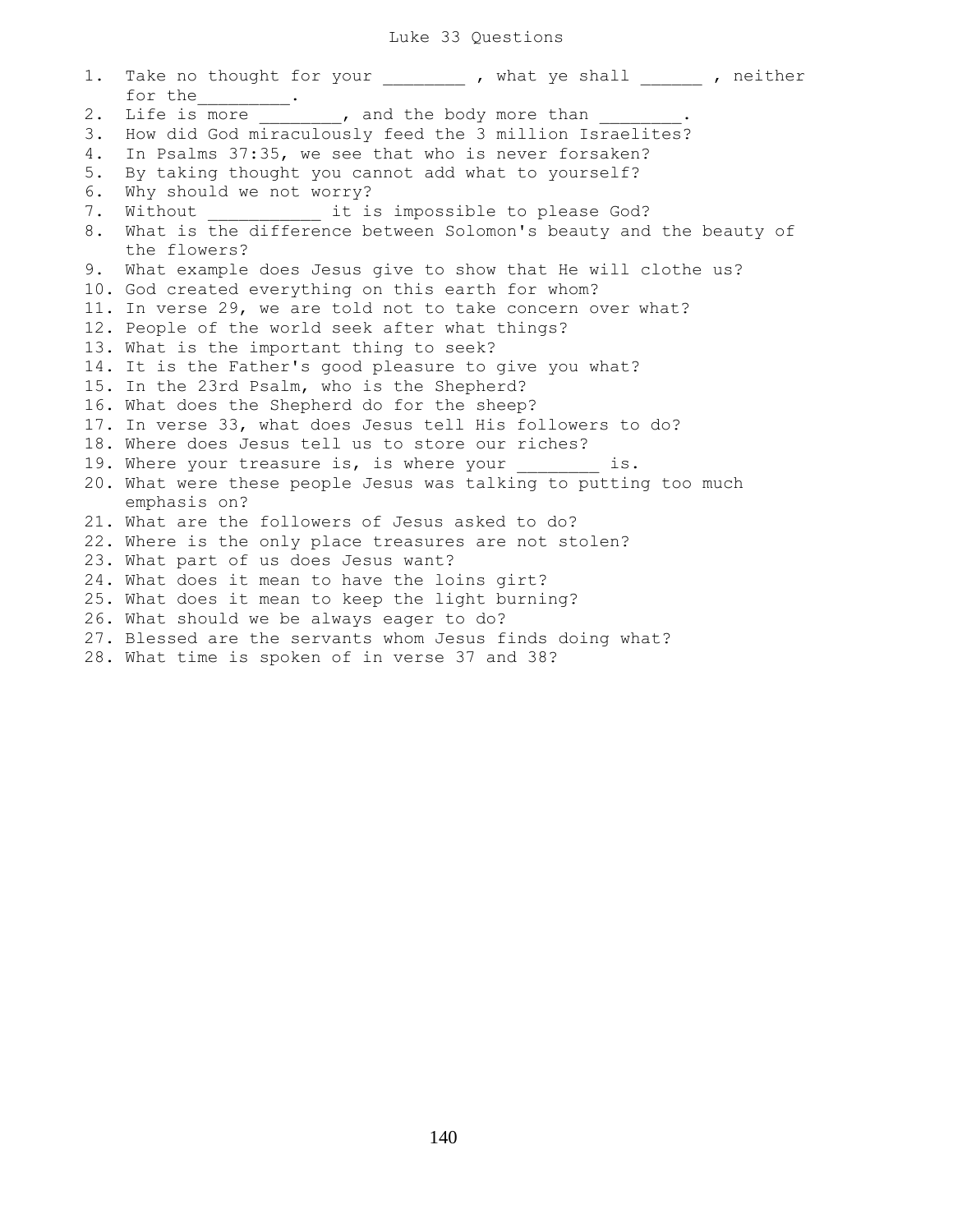We will begin this lesson in Luke 12:39 "And this know, that if the goodman of the house had known what hour the thief would come, he would have watched, and not have suffered his house to be broken through." Luke 12:40 "Be ye therefore ready also: for the Son of man cometh at an hour when ye think not."

 The last lesson, we were studying about how we should be watching and working, continually, expecting the Lord to come back. Perhaps, if some people knew just exactly when the Lord's return will be, they would do worldly things until just a few days before and then turn to God at the last moment. The exact day and hour of the Lord's return for the Christians is not known, even by the angels in heaven. The Christians will know the coming is near, but not the day and hour. People throughout the ages have picked out a particular day and predicted the coming of the Lord. Jesus is coming back for a people that are without spot or wrinkle, and He is coming like a thief in the night. The hour we least expect His return is when He will come. I believe all true believers in Christ feel that His coming is near. II Timothy 3:1-5 lets us know that the Lord's return is eminent. It speaks of the last days and then describes our day perfectly.

 Luke 12:41 "Then Peter said unto him, Lord, speakest thou this parable unto us, or even to all?"

 Several times Peter had a knowing that Jesus was truly Lord. In this verse, Peter is calling Jesus, Lord; and he asked Jesus, are you just our Lord or are you everyone's Lord? Peter, you remember, had called Him Jesus the Christ, the Son of the living God.

 Luke 12:42 "And the Lord said, Who then is that faithful and wise steward, whom [his] lord shall make ruler over his household, to give [them their] portion of meat in due season?" Luke 12:43 "Blessed [is] that servant, whom his lord when he cometh shall find so doing." Luke 12:44 "Of a truth I say unto you, that he will make him ruler over all that he hath."

 We see in this a teaching which many have taken to mean that you earn your way to heaven. That is not at all what this is saying. We are saved by grace and grace alone, less anyone should brag. We see from this that those who are saved are rewarded, if they have lived a life pleasing to God. These rewards will vary as to the amount of sacrifice and service the saved have done. As we said above, watch and be ready for the return of the Lord; but be found going about the Father's business to the end, and great rewards will await you.

 Luke 12:45 "But and if that servant say in his heart, My lord delayeth his coming; and shall begin to beat the menservants and maidens, and to eat and drink, and to be drunken;" Luke 12:46 "The lord of that servant will come in a day when he looketh not for [him], and at an hour when he is not aware, and will cut him in sunder, and will appoint him his portion with the unbelievers."

 No one knows the exact hour our lives will end. Some do not live beyond infancy, and others live into their 80's and 90's. Truly we do not know at what moment our life will be over. This is really speaking of the return of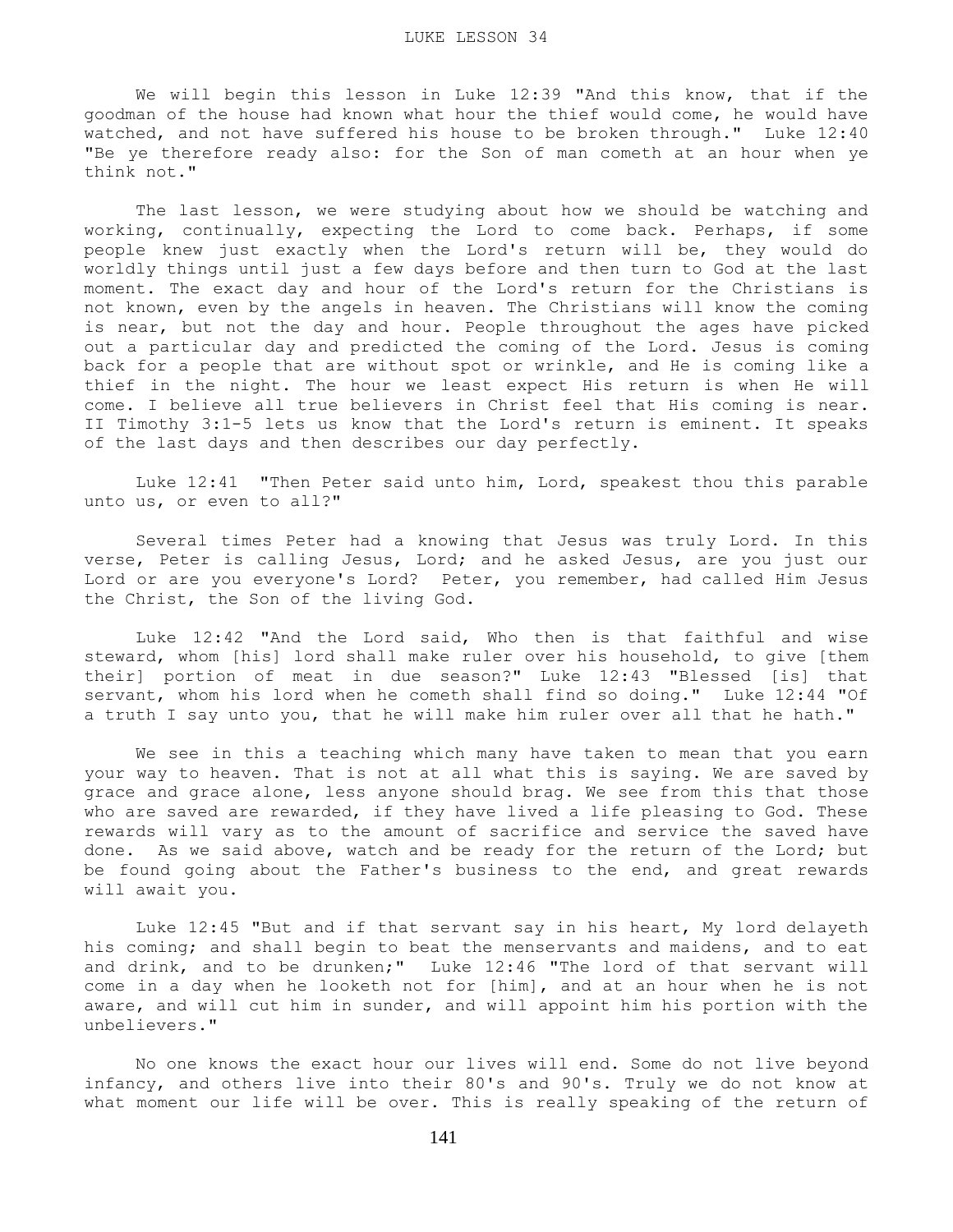the Lord in the sky. So many people in our day who seem to be living godly lives a few years ago have wandered away and are compromising with the world. Many ministers would have us believe that if we are baptized, we can live any way we want to and we will be saved. This is not what we read above. Those whose faith weakens and they stop looking for the Lord's return and start living like the world, even though they were once Christians, will have their part with the unbelievers.

 Luke 12:47 "And that servant, which knew his lord's will, and prepared not [himself], neither did according to his will, shall be beaten with many [stripes]."

 To know to do good and not do it is a terrible sin. Many people believe that all there is to Christianity is receiving Jesus as Saviour. Jesus must be Lord of our lives; and we, like Jesus, must say, Lord, not my will but thine be done. We must live by His will and not ours. Christians will be judged even harder than the world, because they know the will of the Lord. Judgment begins at the house of God. Great punishment comes to those who knows better and still sin.

 Luke 12:48 "But he that knew not, and did commit things worthy of stripes, shall be beaten with few [stripes]. For unto whomsoever much is given, of him shall be much required: and to whom men have committed much, of him they will ask the more."

 Just as there are degrees of rewards in heaven, there seems to be degrees of punishment. If God has revealed great truths to you, you are responsible to live at what ever level of understanding He has given you. From this sense, the apostles would have been held more responsible for their actions, because they were in the very presence of the Truth (Jesus Christ).

 Luke 12:49 "I am come to send fire on the earth; and what will I, if it be already kindled?"

 The fire that Jesus brought was the fire of the Holy Spirit of God. Jesus says in the last part of this, I wish this fire of the Spirit was already kindled in the people.

 Luke 12:50 "But I have a baptism to be baptized with; and how am I straitened till it be accomplished!"

 Jesus is speaking prophetically of His baptism of suffering on the cross. Jesus was fully aware of His trip to the cross.

 Luke 12:51 "Suppose ye that I am come to give peace on earth? I tell you, Nay; but rather division:" Luke 12:52 "For from henceforth there shall be five in one house divided, three against two, and two against three."

 Those who accept Jesus as their Saviour sometimes are suddenly allienated from their families. This is what is meant by 3 against 2 in one family. There are only two sides to this war that Jesus is talking about here: the flesh and the Spirit. Another way to draw the line between the two sides is God {spirit} and flesh (man). We read, also, that many times your enemy are those of your own household. Matthew 10:36 "And a man's foes [shall be] they of his own household."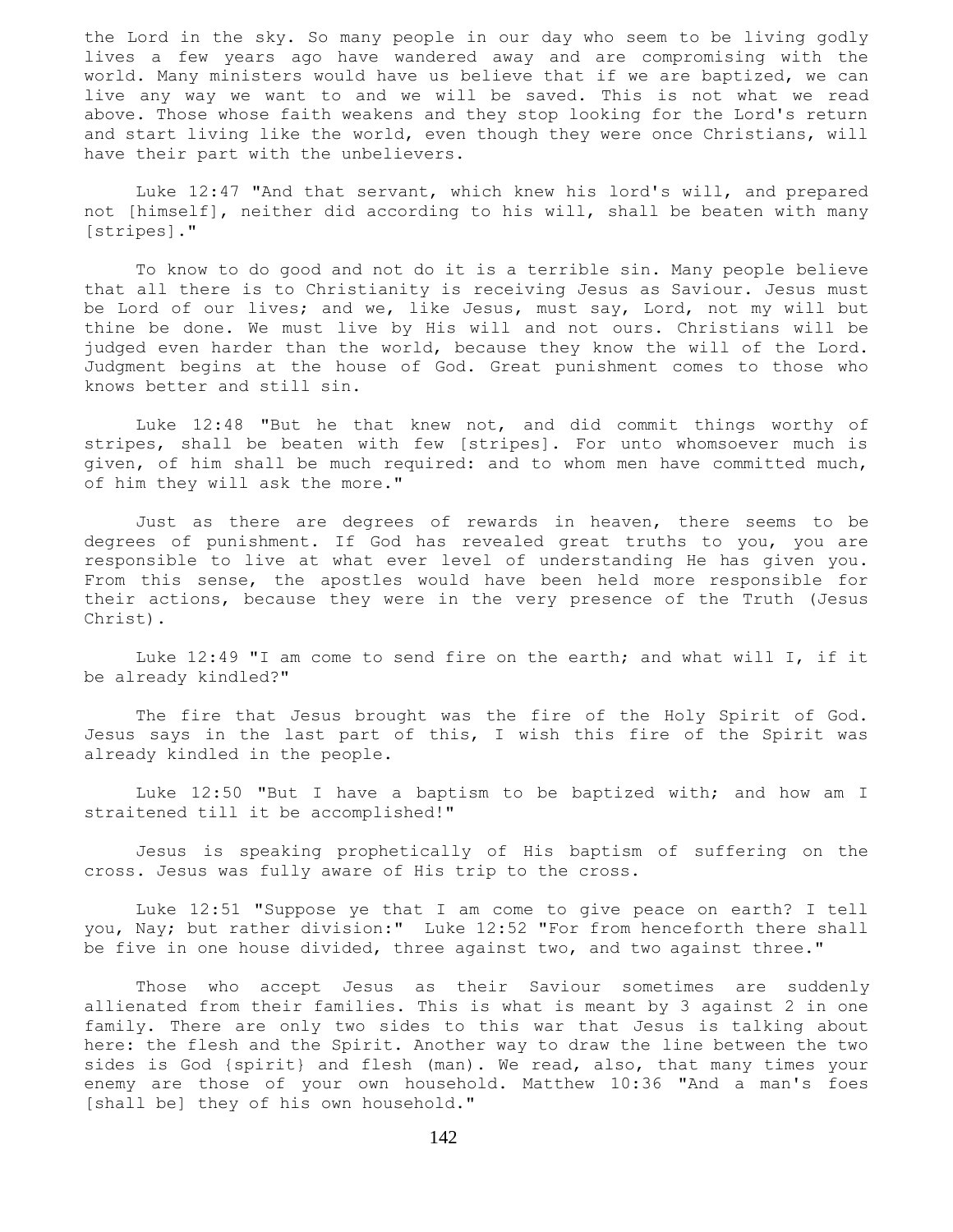Luke 12:53 "The father shall be divided against the son, and the son against the father; the mother against the daughter, and the daughter against the mother; the mother in law against her daughter in law, and the daughter in law against her mother in law."

This is a further explanation of verses 51 and 52. In fact, it is very difficult to minister to your own family. Jesus' half brothers did not really accept Him until after He was resurrected.

 Luke 12:54 "And he said also to the people, When ye see a cloud rise out of the west, straightway ye say, There cometh a shower; and so it is." Luke 12:55 "And when [ye see] the south wind blow, ye say, There will be heat; and it cometh to pass."

 These people easily pick on the signs of good or bad weather. They have noticed that when clouds come from the west it usually rains. They have also noticed that with strong south winds comes a warming trend.

 Luke 12:56 "[Ye] hypocrites, ye can discern the face of the sky and of the earth; but how is it that ye do not discern this time?"

 The world is truly unaware of how close the time is to the return of the Lord. We read in I Thessalonians 5:2 "For yourselves know perfectly that the day of the Lord so cometh as a thief in the night." I Thessalonians 5:3 "For when they shall say, Peace and safety; then sudden destruction cometh upon them, as travail upon a woman with child; and they shall not escape." I Thessalonians 5:4 "But ye, brethren, are not in darkness, that that day should overtake you as a thief." I Thessalonians 5:5 "Ye are all the children of light, and the children of the day: we are not of the night, nor of darkness." You can easily see a separation here. The people of the world will have no idea when Jesus will return for His own. The Christians (children of the Light) are not in darkness. They will know that the Lord's return is soon.

 Luke 12:57 "Yea, and why even of yourselves judge ye not what is right?"

Jesus is telling them, even you can judge right from wrong.

 Luke 12:58 "When thou goest with thine adversary to the magistrate, [as thou art] in the way, give diligence that thou mayest be delivered from him; lest he hale thee to the judge, and the judge deliver thee to the officer, and the officer cast thee into prison." Luke 12:59 "I tell thee, thou shalt not depart thence, till thou hast paid the very last mite."

 There are several ways to look at these two verses. In one sense, Jesus is telling them to accept the Lord now while there is time and don't wait until He is your Judge. In another sense, these same disciples Jesus is speaking to here will be actually caught up and tried before the magistrates of the world. Jesus is warning against open against open confrontation with them.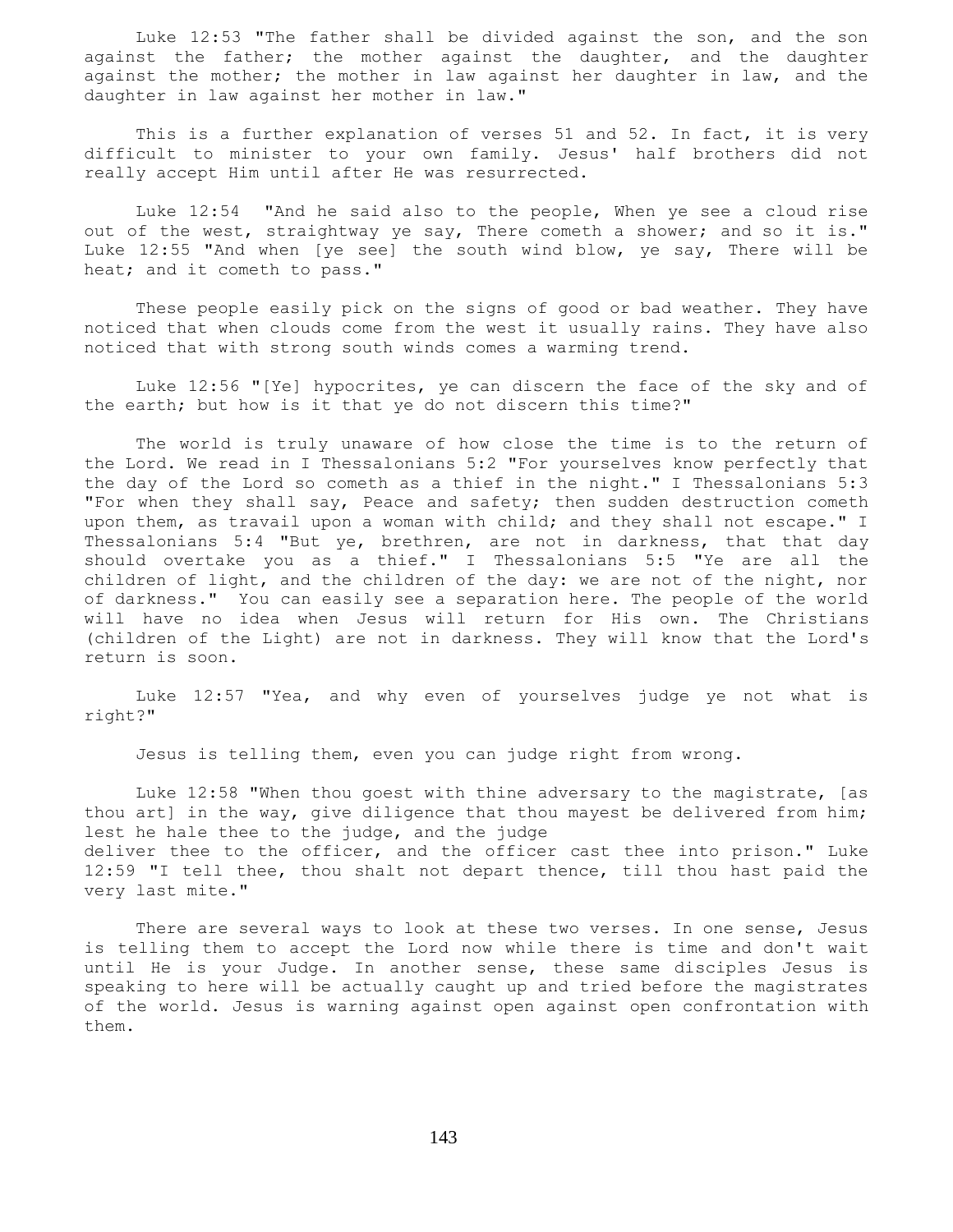- 1. If the goodman of the house knew what hour the thief would come, he would have done what?
- 2. When is the Son of man coming?
- 3. What time is II Timothy 3 describing?
- 4. What had Peter recognized about Jesus?
- 5. Who will be made ruler over that he hath?
- 6. In what way do the heavenly rewards vary?
- 7. When the Lord returns, what are we to be doing?
- 8. If God's people start complaining about God's delay and start eating and drinking and compromising with the world, what can they expect?
- 9. What two ways could our life on this earth suddenly stop?
- 10. Who shall be beaten with many stripes?
- 11. Why is a Christian judged harder than the world?
- 12. To whom much is given much is
- 13. How can we assume the apostles would be held more responsible for their actions?
- 14. What is the fire the Lord brings?
- 15. What was Jesus saying He wished had already started?
- 16. What baptism was Jesus speaking of in verse 50?
- 17. Jesus said He came not for peace, but what?
- 18. Who does Jesus say many times will be against you, if you are a Christian?
- 19. Where is this Scripture found?
- 20. What specific divisions are in verse 53?
- 21. When did Jesus' half brothers begin to believe?
- 22. When you see a cloud in the west, what kind of weather will you have? 23. In verse 56, what did Jesus call these people who could predict
- weather but had no idea when He would return?
- 24. The day of the Lord comes like a commit in the
- 25. In I Thessalonians 5:4, what are the Christians called?
- 26. What two meanings do verse 58 and 59 have?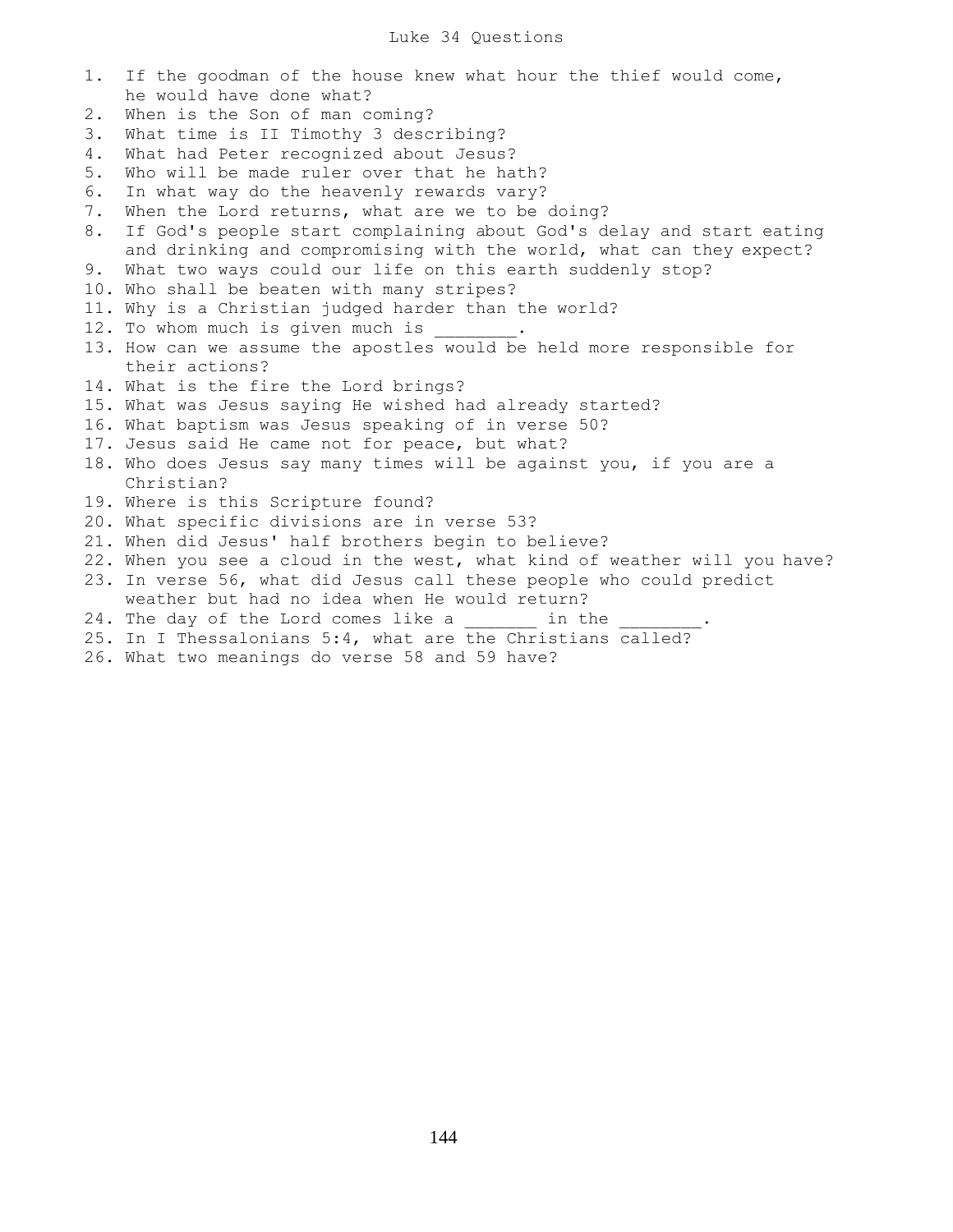We will begin this lesson in Luke 13:1 "There were present at that season some that told him of the Galilaeans, whose blood Pilate had mingled with their sacrifices."

 This is telling of a terrible time when the Romans would swoop down on a large crowd and kill a large number of the people. Pilate represented the dreaded Roman government. These Galilaens were not the strict Hebrews. Many would say they got what they deserved for their loose living.

 Luke 13:2 "And Jesus answering said unto them, Suppose ye that these Galilaeans were sinners above all the Galilaeans, because they suffered such things?" Luke 13:3 "I tell you, Nay: but, except ye repent, ye shall all likewise perish."

 Jesus has discerned what they are thinking. He knows these disciples, and these Hebrew followers have no respect for these Galilaeans. Jesus is quick to tell them that not only are the Galilaeans guilty of sin, but they are, too. They, as well as the Galilaeans, need to repent and be saved by grace. Just because a person has the outward appearance of being a Christian, does not free them from the obligation of repenting from their sins.

 Luke 13:4 "Or those eighteen, upon whom the tower in Siloam fell, and slew them, think ye that they were sinners above all men that dwelt in Jerusalem?" Luke 13:5 "I tell you, Nay: but, except ye repent, ye shall all likewise perish."

 Jesus is telling them to stop pointing fingers at others' sins and start looking at home at their own sins. When this tower fell, the Hebrews were quick to say these were people who had fallen away to Rome. We must be very careful to make sure all of the sin is out of our life, before we point fingers at someone else. In less than 40 years from the time Jesus made this statement, Jerusalem fell and literally thousands perished.

 Luke 13:6 "He spake also this parable; A certain [man] had a fig tree planted in his vineyard; and he came and sought fruit thereon, and found none." Luke 13:7 "Then said he unto the dresser of his vineyard, Behold, these three years I come seeking fruit on this fig tree, and find none: cut it down; why cumbereth it the ground?"

 Jesus is speaking here of Israel (fig tree). The man is symbolic of God, because the Israelites are His chosen people. This fig tree produced no fruit. The terrible thing is for 3 years Jesus brought them the salvation message. For 3 years He went away sorrowful because very little fruit was produced. In fact, God's beloved Israelites rejected Jesus. At the very last of Jesus' ministry, He turned away from the Jews and offered the gospel to the Gentiles. He had given up on them producing fruit (cut it down). In St. John 11:54 we read about this, "Jesus therefore walked no more openly among the Jews; but went thence unto a country near to the wilderness, into a city called Ephraim, and there continued with his disciples".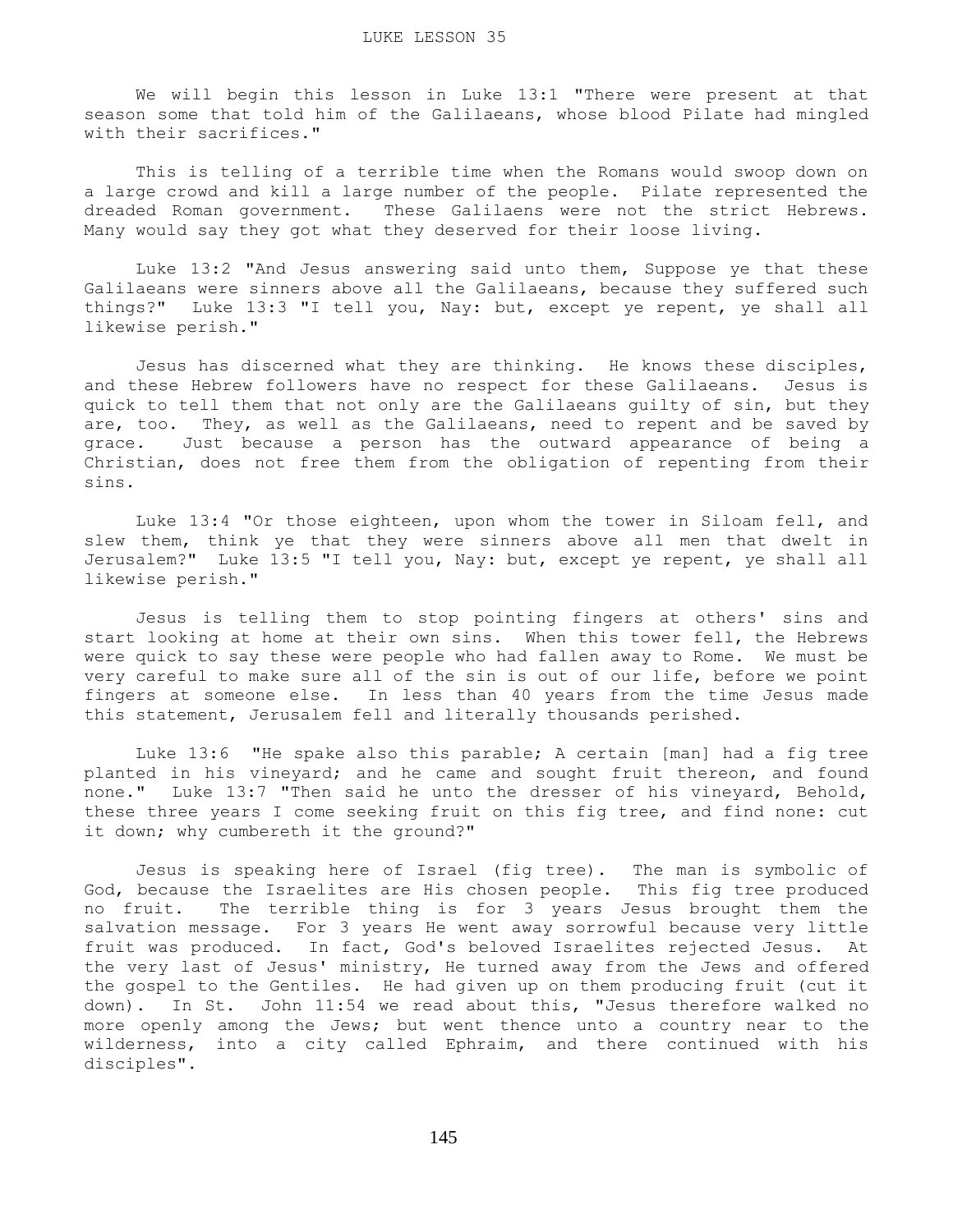Luke 13:8 "And he answering said unto him, Lord, let it alone this year also, till I shall dig about it, and dung [it]:" Luke 13:9 "And if it bear fruit, [well]: and if not, [then] after that thou shalt cut it down."

 We see in this that these privileged Hebrews had forgotten that duties go along with privileges. As we said before, this prophetic parable that Jesus gives here comes true, because Jerusalem is devastated shortly after this. Jesus gave them a chance, they just didn't take it.

 Luke 13:10 "And he was teaching in one of the synagogues on the sabbath." Luke 13:11 "And, behold, there was a woman which had a spirit of infirmity eighteen years, and was bowed together, and could in no wise lift up [herself]." Luke 13:12 "And when Jesus saw her, he called [her to him], and said unto her, Woman, thou art loosed from thine infirmity." Luke 13:13 "And he laid [his] hands on her: and immediately she was made straight, and glorified God."

 We see, here, that Jesus was still allowed to preach in some of the synagogues. This was one probably in a rural area away from Jerusalem. Luke, more than any of the others, goes into detail about illness making us realize that he was truly a medical man. The disease mentioned here sounds like a very serious curvature of the spine. Sometimes this illness comes in a person's youth and gets worse and worse as they grow older. This woman seems to have a lot of faith to receive this healing. She knew exactly what to do and whom to glorify when she received her healing. Take note that this was done on the sabbath and these self-righteous, religious people were more concerned with dotting every "i" of the law than they were with helping this poor soul. She immediately stood straight. This was not a prolonged healing, but a miracle.

 Luke 13:14 "And the ruler of the synagogue answered with indignation, because that Jesus had healed on the sabbath day, and said unto the people, There are six days in which men ought to work: in them therefore come and be healed, and not on the sabbath day."

 My own opinion of this is that this ruler is jealous of the miraculous ability of Jesus and looks for any little technicality he can trap Jesus with. This is really a little too shallow for anyone to believe that the real reason was the law.

 Luke 13:15 "The Lord then answered him, and said, [Thou] hypocrite, doth not each one of you on the sabbath loose his ox or [his] ass from the stall, and lead [him] away to watering?" Luke 13:16 "And ought not this woman, being a daughter of Abraham, whom Satan hath bound, lo, these eighteen years, be loosed from this bond on the sabbath day?"

 Jesus always has an answer for them. He says to them you loose your animal on the sabbath, are you telling me that animals are more valuable to God than people are? Of course, they had no answer for Him. In one instance, He told that they were so foolish that they would strain at a gnat and swallow a camel. They had no reasoning for what they did, at all. Like so many churches today, their doctrine is more important to them than the truth taught in the Bible.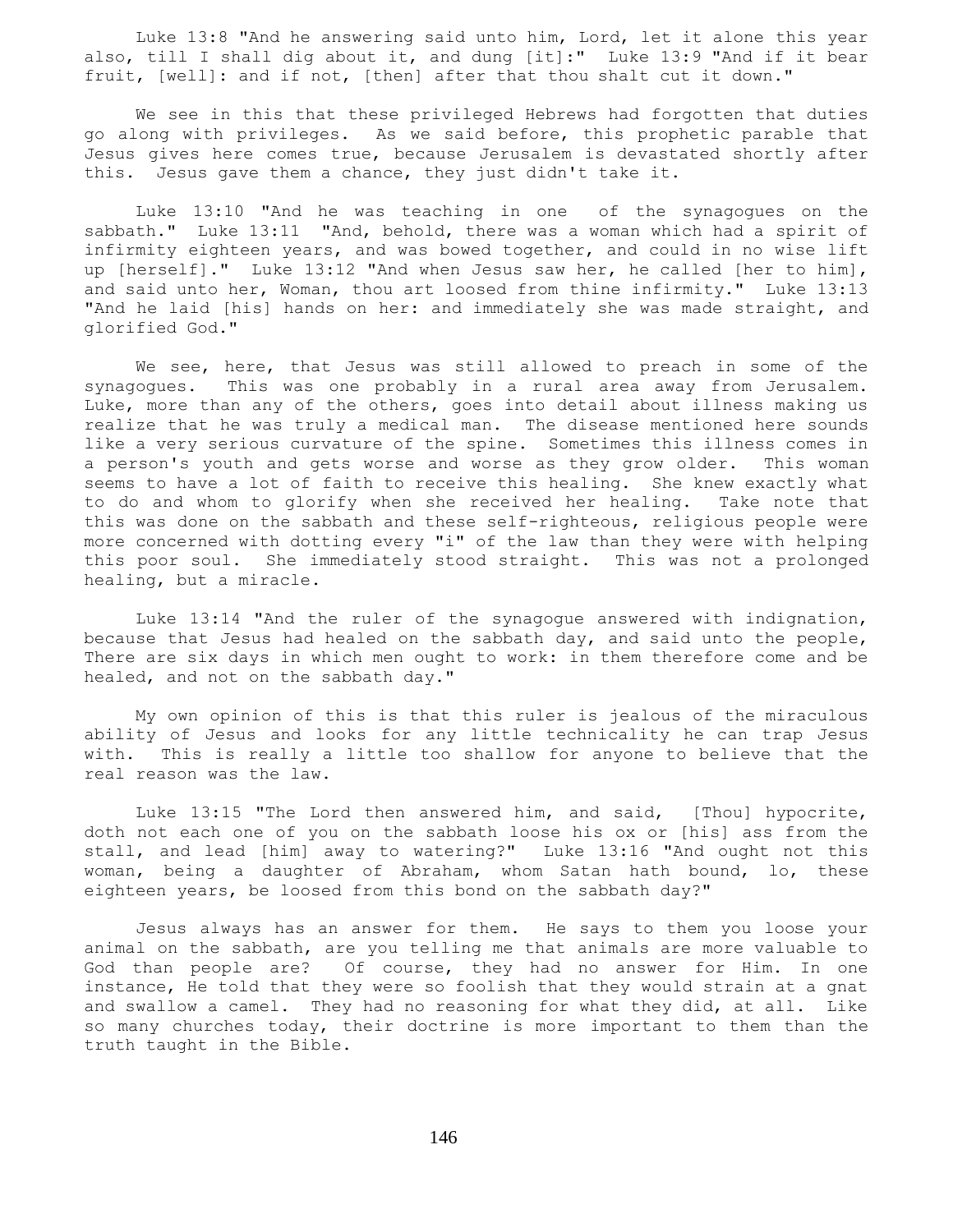Luke 13:17 "And when he had said these things, all his adversaries were ashamed: and all the people rejoiced for all the glorious things that were done by him."

 He left these rulers of the church without anything to say. They knew what He said was right. The people believed Him even more, and they could see right through the shallowness of these rulers. The people rejoiced with this woman who had been stooped over for 18 years. They also rejoiced that they had found a way to worship that showed some hope for them. It is wonderful to know that the God you worship is powerful and can do mighty things to deliver His people. The ritual they had been practicing in the synagogue had left them cold, but this gospel Jesus preached was good news.

 Luke 13:18 "Then said he, Unto what is the kingdom of God like? and whereunto shall I resemble it?"

 Jesus here is saying, how can I tell you in a way that you can understand what the kingdom of God is like? I will show you something you do understand, and you can compare it with that.

 Luke 13:19 "It is like a grain of mustard seed, which a man took, and cast into his garden; and it grew, and waxed a great tree; and the fowls of the air lodged in the branches of it."

 We see, here, a tiny mustard seed growing into a tree big enough for birds to build a nest in. Jesus is the Tree of Life. His beginning in the earth was small. Very few people ever dreamed that He and a handful of disciples could grow into a mighty movement which would affect the whole world. Small beginnings do not mean small endings. The tree which Jesus started here has overspread the entire world.

 Luke 13:20 "And again he said, Whereunto shall I liken the kingdom of God?" Luke 13:21 "It is like leaven, which a woman took and hid in three measures of meal, till the whole was leavened."

 This second short parable here speaks of the secret move that takes place inside a person. When they received Jesus inside of them, even though they at first didn't show it outside, their faith began to grow until one day they were a very strong Christian. They became a complete Christian when Jesus became the central point of their life.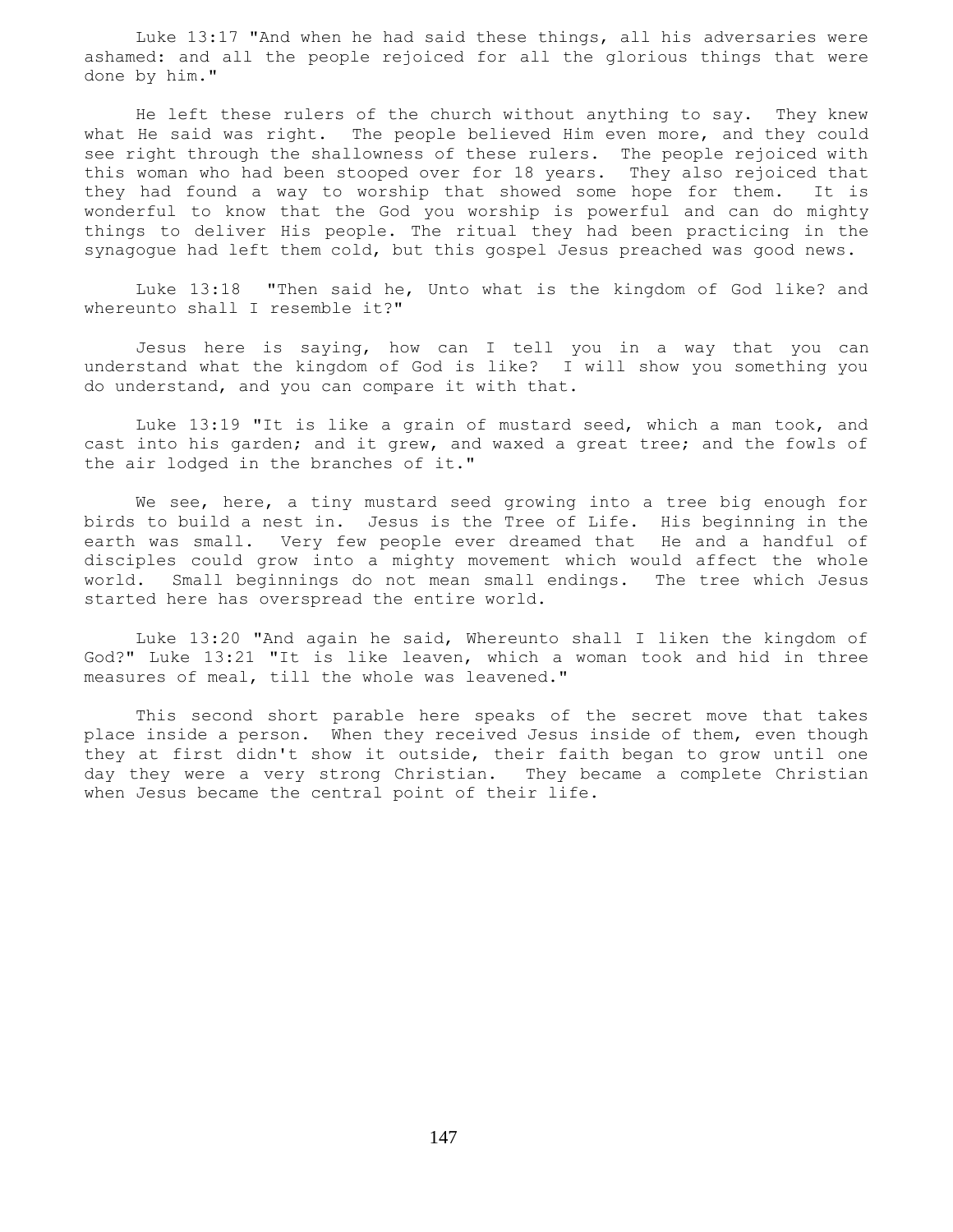## Luke 35 Questions

1. Who had Pilate killed and mingled their blood with the sacrifices? 2. Who did Pilate represent? 3. What had these people assumed about these Galilaeans? 4. What does Jesus know they are thinking? 5. Who did they think were greater sinners than anyone in Jerusalem? 6. What was Jesus telling them to stop doing? 7. This parable about the fig tree was about whom? 8. What did He come looking for this 3 years? 9. God's beloved Israelites did what that upset God? 10. In St. John 11:54 when Jesus stopped walking among the Jews, where did He go? 11. How many years did Jesus preach and they didn't hear Him? 12. How many years did He go to the fruit tree and there was no fruit? 13. What city is devastated soon after Jesus says this? 14. Where did Jesus preach on this sabbath? 15. How long had this woman been stooped over? 16. What did Jesus say to her when He healed her? 17. What did she do immediately after she was healed? 18. What type of illness did she have? 19. What shows us that Luke was a physician? 20. What were these people more interested in doing than in healing this woman? 21. What did these rulers accuse Jesus of? 22. What did they say to the people? 23. Why is this ruler doing this, really? 24. What does Jesus tell them they are more interested in than people? 25. Who does Jesus call her? 26. How are they similar to churches today? 27. What did these rulers feel after Jesus straightened them out? 28. How did it affect the people? 29. The people rejoiced for another reason besides the woman's healing. What was it? 30. What did Jesus liken the kingdom of God to (2 things).

31. What difference do you see in the two?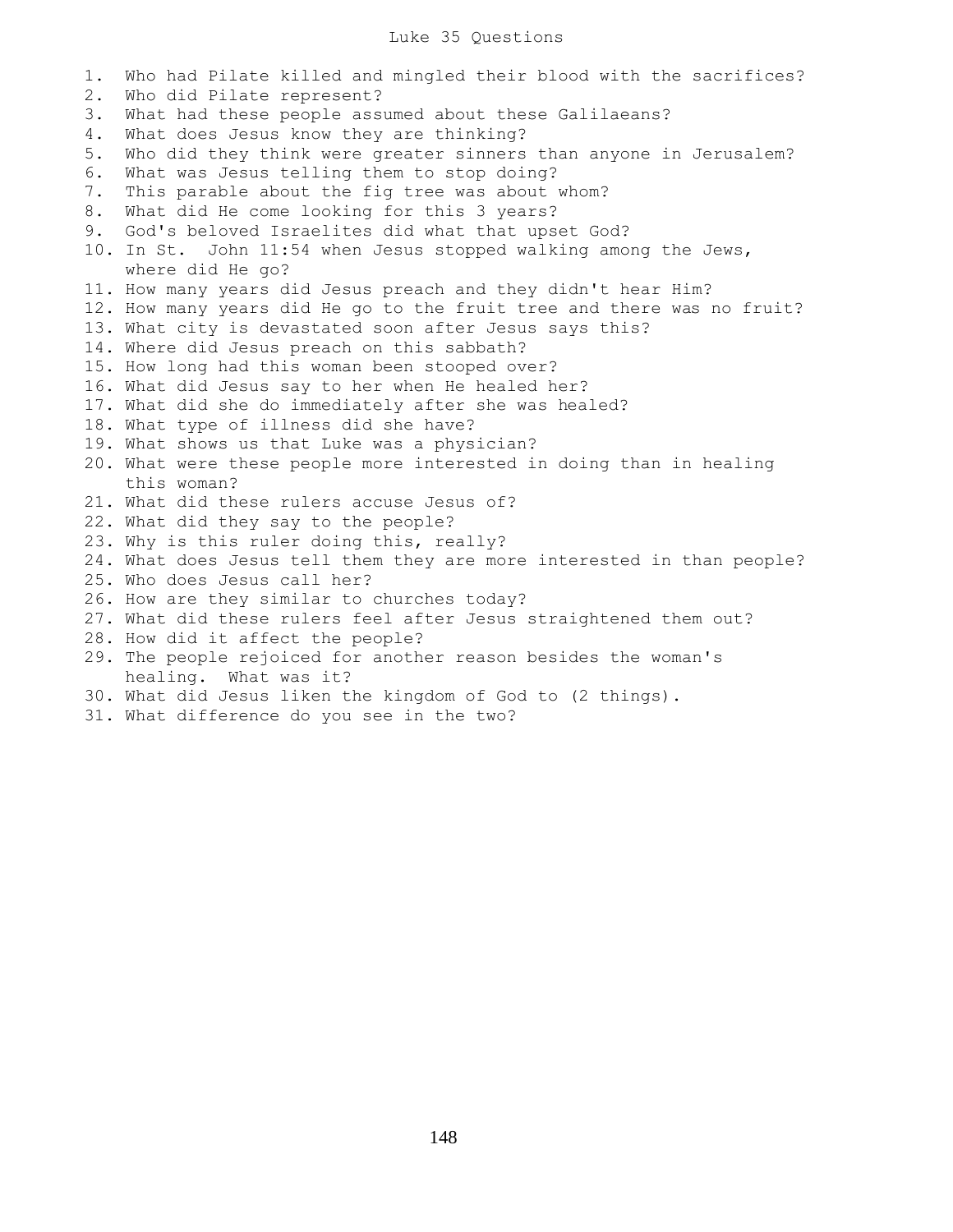We will begin this lesson in Luke 13:22 "And he went through the cities and villages, teaching, and journeying toward Jerusalem."

 This last few months of Jesus' ministry was all leading up to the climax of the Passover in Jerusalem where He would be the Passover Lamb. He taught right up till the time of the crucifixion.

 Luke 13:23 "Then said one unto him, Lord, are there few that be saved? And he said unto them,"

 This is a legitimate question for then and now. The answer both times is "yes", as we see Jesus expound upon it in the next few verses.

Luke 13:24 "Strive to enter in at the strait gate: for many, I say unto you, will seek to enter in, and shall not be able."

 Jesus answers the question of verse 23 by telling them how to be saved. Jesus explains that a person needs to have determination to live the life that Jesus has set before us. Those who seek and cannot get in have too broad a view. They are full of compromise and will not walk the disciplined, self-sacrificing life that it takes to enter in. The door is Jesus. If we walk on the narrow path that leads to righteousness, we will find the door (Jesus) and enter in.

 Luke 13:25 "When once the master of the house is risen up, and hath shut to the door, and ye begin to stand without, and to knock at the door, saying, Lord, Lord, open unto us; and he shall answer and say unto you, I know you not whence ye are:"

This is a sad scene which indicates that somehow they found the door; but by the time they had wandered everywhere but the narrow path, they had spent too much time of their life in the world. They have lost their chance to enter in. The doors of this symbolic city were closed at nightfall or at the end of a person's life. What this means to me is there is no salvation after death: only judgment. In Hebrews 12:17 we read of someone who waited too long to repent, "For ye know how that afterward, when he would have inherited the blessing, he was rejected: for he found no place of repentance, though he sought it carefully with tears."

 Luke 13:26 "Then shall ye begin to say, We have eaten and drunk in thy presence, and thou hast taught in our streets." Luke 13:27 "But he shall say, I tell you, I know you not whence ye are; depart from me, all ye workers of iniquity."

 We see in this that these people feel that because they are Hebrews (God's chosen people), that He will make exceptions for them. Race, color, creed, or station in life will have nothing to do with any of us making it to heaven. There is only one way to heaven and that is through Jesus. In John, Jesus told them, "I am the way". He also said, "No man cometh to the Father but by me". You see, being Abraham's physical descendents won't get you there. I know some people whose parents were mighty men and women of God. I am here to tell them that will not get them to heaven, either. The Lord does not have grandchildren, just children.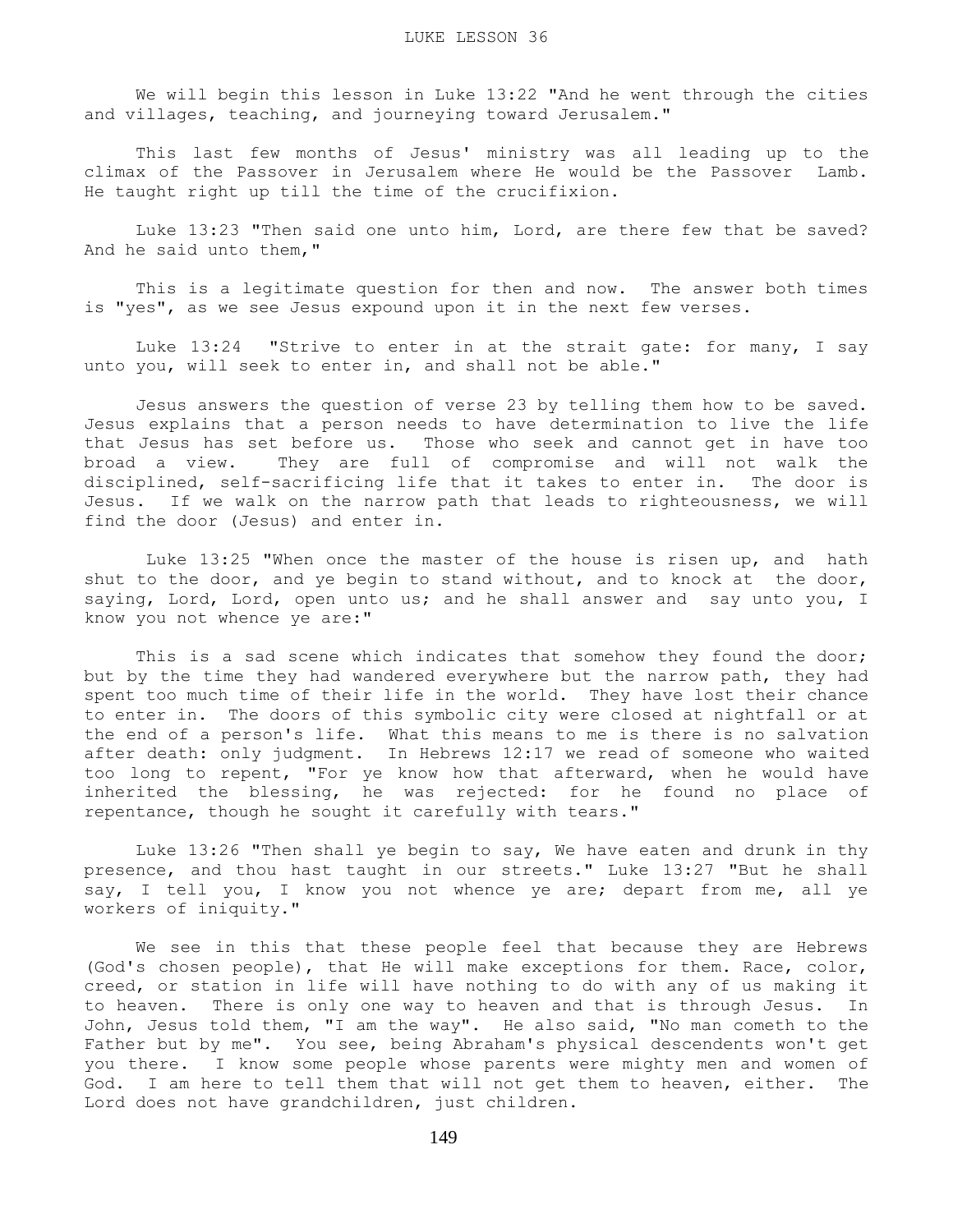Luke 13:28 "There shall be weeping and gnashing of teeth, when ye shall see Abraham, and Isaac, and Jacob, and all the prophets, in the kingdom of God, and you [yourselves] thrust out."

 Salvation is an individual thing. Each person has to activate their own will to follow Jesus. The offer is to whosoever will. These prophets (Abraham, Isaac, and Jacob) are all accepted because of their faith. The ones thrust out will be because they rejected Jesus and His teachings. The sorrow will be unexplainably horrible when they discover they have not made it.

 Luke 13:29 "And they shall come from the east, and [from] the west, and from the north, and [from] the south, and shall sit down in the kingdom of God."

 No one will be rejected because of nationality. There will be individuals from all nations who will be saved. Those who follow Jesus' plan of salvation will be saved. Jesus lets them know by this that salvation is not reserved to just the Israelites, but is open to all who will receive it.

 Luke 13:30 "And, behold, there are last which shall be first, and there are first which shall be last."

 Those who the world classify as last sometimes receive the message of Jesus more freely and so might be the first to believe. His is a religion of the common people. Learned people of the law rejected Jesus. Israel had been first; but if they reject Jesus, they shall be last.

 Luke 13:31 "The same day there came certain of the Pharisees, saying unto him, Get thee out, and depart hence: for Herod will kill thee."

 Herod and Herodias wanted to get rid of Jesus, because He was so popular with the common people. Herod was so superstitious about John the Baptist that he was afraid to do anything himself. These Pharisees, whether working for Herod or for themselves, would like for Jesus to be gone, as well. They warned Jesus of Herod, because Jesus knew Herod had John the Baptist beheaded.

 Luke 13:32 "And he said unto them, Go ye, and tell that fox, Behold, I cast out devils, and I do cures to day and to morrow, and the third [day] I shall be perfected."

 Jesus calls Herod a fox. He sends him word not to bother Him because He is going on with His work 3 more days here. He sees right through these Pharisees and will not be stopped.

 Luke 13:33 "Nevertheless I must walk to day, and to morrow, and the [day] following: for it cannot be that a prophet perish out of Jerusalem."

 Jesus tells the Pharisees, "You nor Herod are not driving me away. I must go to Jerusalem because that is where a prophet must die."

 Luke 13:34 "O Jerusalem, Jerusalem, which killest the prophets, and stonest them that are sent unto thee; how often would I have gathered thy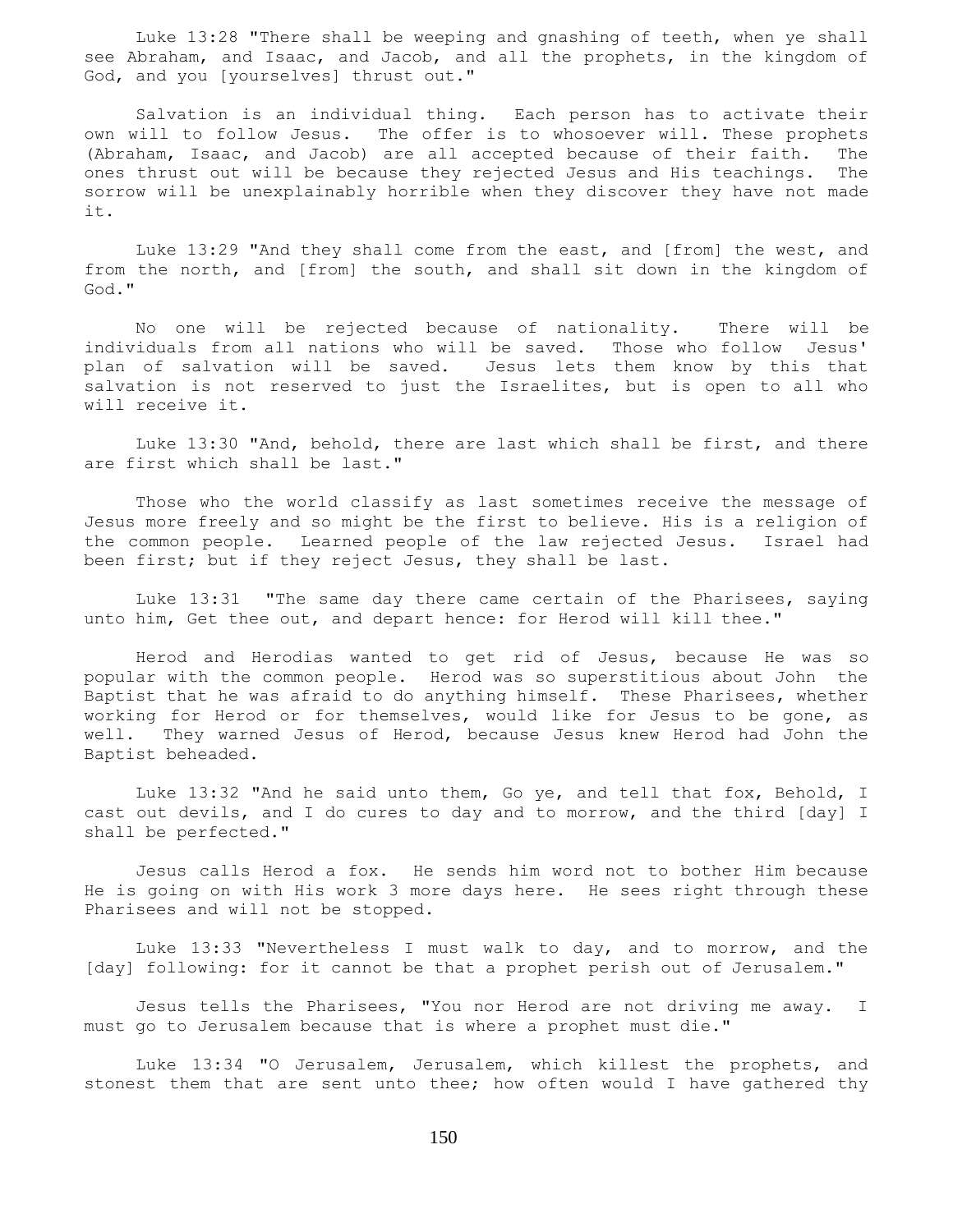children together, as a hen [doth gather] her brood under [her] wings, and ye would not!"

 God's great love for Jerusalem had been long standing. God always wanted Jerusalem to come to Him and let His covering protect them. God had dwelt here in this city with His people. He had led His people out of Egypt, and He led them with His fire and smoke for forty years to the promised land. Solomon built a temple in Jerusalem where God dwelt with His people, but His people activated their free will and rejected God's only Son. Jesus is mourning for the beloved city Jerusalem when He says, "O Jerusalem". They rejected the prophets God sent and then rejected God's Son. I say with Jesus, O Jerusalem why did you not understand how much God loved you?

 Luke 13:35 "Behold, your house is left unto you desolate: and verily I say unto you, Ye shall not see me, until [the time] come when ye shall say, Blessed [is] he that cometh in the name of the Lord."

 Jesus now speaks to them that this is their house. They have taken it away from God with their evil will. They will not receive the Lord at this time. They are blinded with the very law that God had given them to set them free. Jesus is speaking prophetically here that there will come a day in the far future when they will see Him coming in the clouds and then they will mourn for what they had done. Then everyone will bow to Him and confess that He really was Messiah.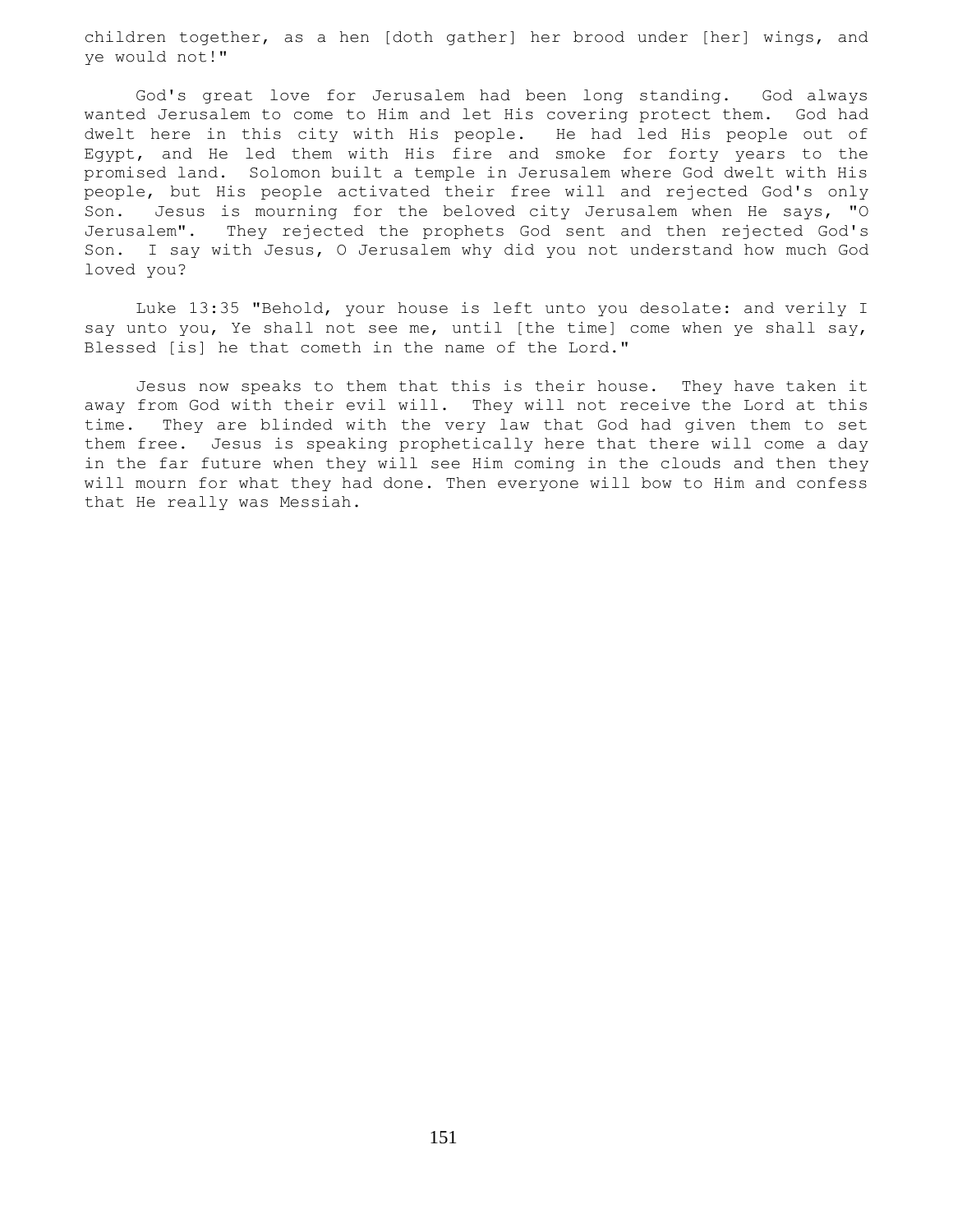## Luke 36 Questions

1. What did Jesus go through the cities and villages doing? 2. What was the last few months of Jesus' ministry leading up to? 3. In verse 23, one asked Jesus what question? 4. What is the answer to this question then and now? 5. How is the gate we enter in described? 6. What is wrong with those who want to enter in and cannot? 7. Who is the door? 8. When is it too late to try to get in? 9. What is taught in Hebrews 12:17? 10. Why do the people in verses 26 and 27 believe they should be saved? 11. No man cometh to the Father but by whom? 12. The Lord has no \_\_\_\_\_\_\_\_\_\_\_\_\_\_, only children. 13. What happens when they see Abraham, Isaac, and Jacob in the kingdom of God and are thrust out themselves? 14. What does verse 29 mean? 15. Is God a respecter of persons? 16. The learned people of the law rejected 17. Who came to Jesus and told Him to get out? 18. What reason did they give Jesus why He should leave? 19. What did Jesus call Herod? 20. What did Jesus tell them to tell Herod? 21. What is the city where prophets perish? 22. What fowl did Jesus use to describe how God would have protected Jerusalem, if they would have accepted it? 23. How had God led His people 40 years in the wilderness? 24. What is Jesus doing when He says, O Jerusalem? 25. In verse 35, their house is left 26. What is Jesus speaking prophetically of in verse 35?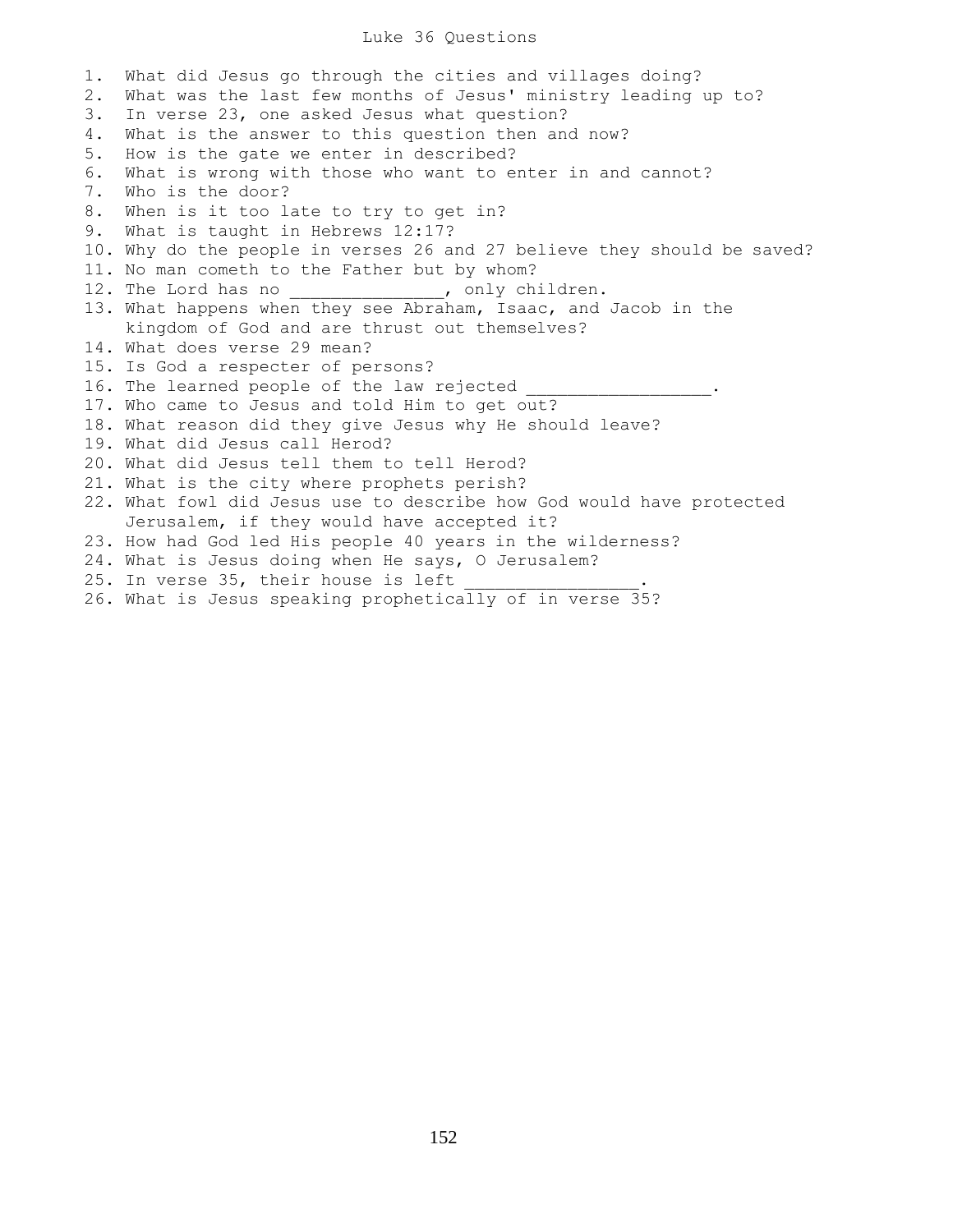We will begin this lesson in Luke 14:1 "And it came to pass, as he went into the house of one of the chief Pharisees to eat bread on the sabbath day, that they watched him."

 These religious people were all eyes seeing if they could catch Him in any transgression of the law. This invitation to eat with the Pharisee was probably so he could watch Jesus and catch any little thing He might do so that he could accuse Him. Jesus didn't seem to bother with all this, He knew their intentions, but didn't care.

 Luke 14:2 "And, behold, there was a certain man before him which had the dropsy."

 This was a plot to catch Jesus, and these Pharisees was using this very sick man for their purpose. This was an incurable disease by man's attempts. They possibly were testing to see if His healing powers was a hoax, as well as trying to work up a case against Him as a breaker of the sabbath.

 Luke 14:3 "And Jesus answering spake unto the lawyers and Pharisees, saying, Is it lawful to heal on the sabbath day?"

 This surely shocks these who are trying to trap Him. Now if they say no, they will incite the anger of the people. If they say yes, they have fallen into their own trap. He is saying, you know the law so well, tell me whether we should leave this man in this terrible condition or should we heal him. You interpret your law for me. They are dumb-founded, they cannot speak.

 Luke 14:4 "And they held their peace. And he took [him], and healed him, and let him go;"

 Jesus has done what their physicians or holy men had not been able to do. He is healed and released. He is released not only from their presence, but from this dreadful disease, as well.

 Luke 14:5 "And answered them, saying, Which of you shall have an ass or an ox fallen into a pit, and will not straightway pull him out on the sabbath day?"

 Jesus shows them lowly animals that they have more concern for than they do for this pitiful man. Put it this way, how can they protest? They know He is telling the truth.

Luke 14:6 "And they could not answer him again to these things."

 Their trick had backfired upon them. Any answer they gave would have humiliated them. They did not answer.

 Luke 14:7 "And he put forth a parable to those which were bidden, when he marked how they chose out the chief rooms; saying unto them,"

We see, here, these men were trying to place themselves around this table in a place of importance. They wanted everyone to appreciate how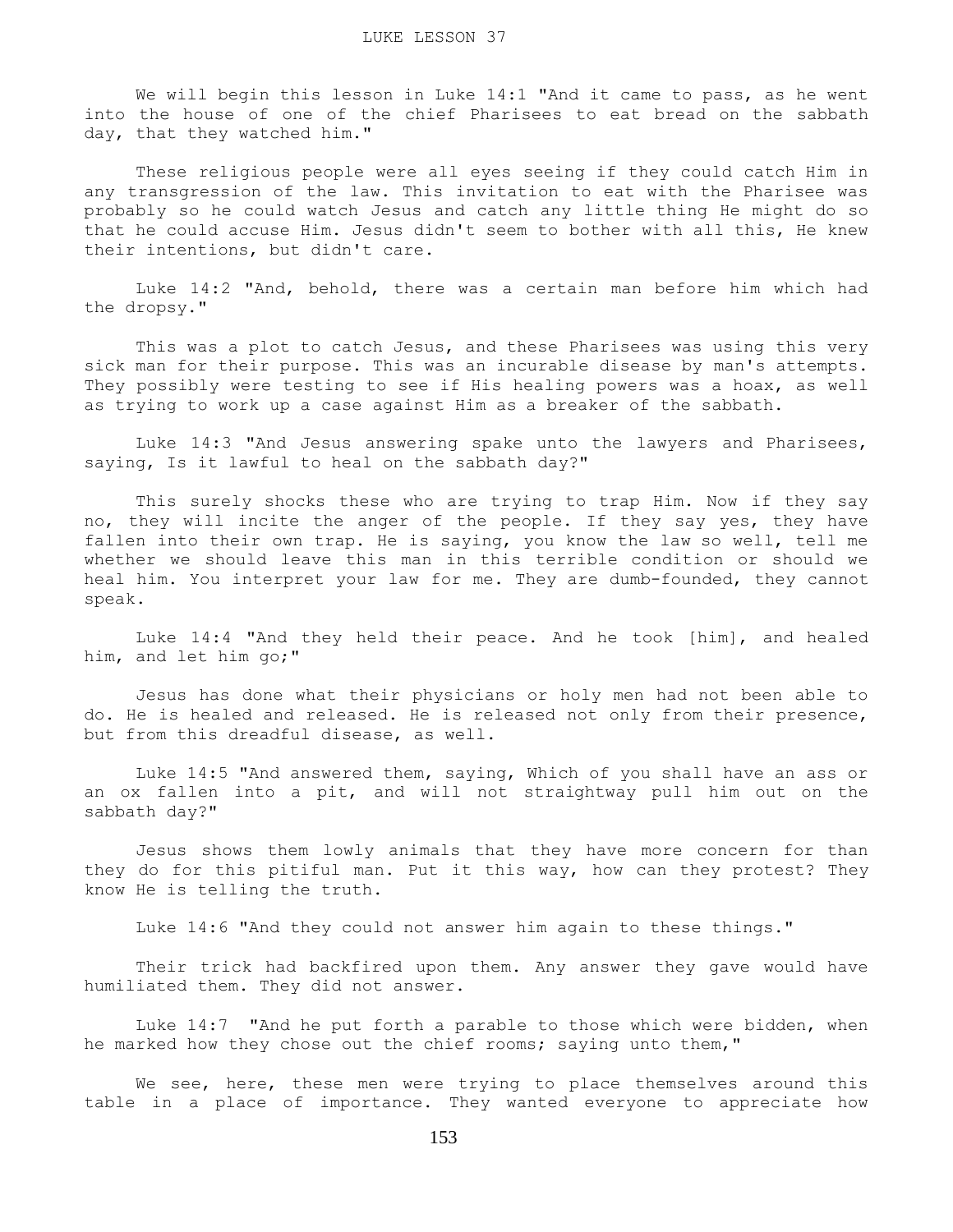important they were. Jesus was watching carefully how they were acting over this seating arrangement.

 Luke 14:8 "When thou art bidden of any [man] to a wedding, sit not down in the highest room; lest a more honourable man than thou be bidden of him;" Luke 14:9 "And he that bade thee and him come and say to thee, Give this man place; and thou begin with shame to take the lowest room."

We see, here, Jesus is speaking of someone who has exalted himself up to where He does not belong. These Pharisees, Jewish doctors of the law, had elevated themselves to a position far above the average man. They felt, if there was a seat of importance, they should be in it. Jesus puts a story before them to make them think. The one thing they did not want to do was to be embarrassed. Jesus tells them the embarrassment they would feel if they had to step down from their seat of importance to allow someone else this elevated position. The way these lawyers felt about the uppermost seats in a room was exactly apposite to Jesus' teaching. Jesus taught that the great of this world are the humble.

 Luke 14:10 "But when thou art bidden, go and sit down in the lowest room; that when he that bade thee cometh, he may say unto thee, Friend, go up higher: then shalt thou have worship in the presence of them that sit at meat with thee."

 Jesus is showing how the humble will be elevated in the end. There will be no embarrassment for Him. He has taken a lowly seat and is bidden to come up higher. This is God's way.

 Luke 14:11 "For whosoever exalteth himself shall be abased; and he that humbleth himself shall be exalted."

 This is a direct reprimand by Jesus to these learned men of the law. It left no doubt at all who this parable was for.

 Luke 14:12 "Then said he also to him that bade him, When thou makest a dinner or a supper, call not thy friends, nor thy brethren, neither thy kinsmen, nor [thy] rich neighbours; lest they also bid thee again, and a recompence be made thee."

 Here is a lesson these self-righteous men did not want to hear. They also was very selfish. Like many people of our day, they invited people to a dinner party at their home, expecting to be invited to the next dinner party the other person had. He is saying don't give dinners to prove your importance to your rich neighbors, relatives, and friends.

 Luke 14:13 "But when thou makest a feast, call the poor, the maimed, the lame, the blind:" Luke 14:14 "And thou shalt be blessed; for they cannot recompense thee: for thou shalt be recompensed at the resurrection of the just."

 Jesus, in a sense, here, is saying again lay up treasures in heaven. Jesus explains, if you feed those who cannot feed you in return, you will be rewarded of God in heaven. You will not only be in the first resurrection, but will be rewarded of God. Remember, Jesus said, "In as much as ye done it to the least of these, you have done it also unto me".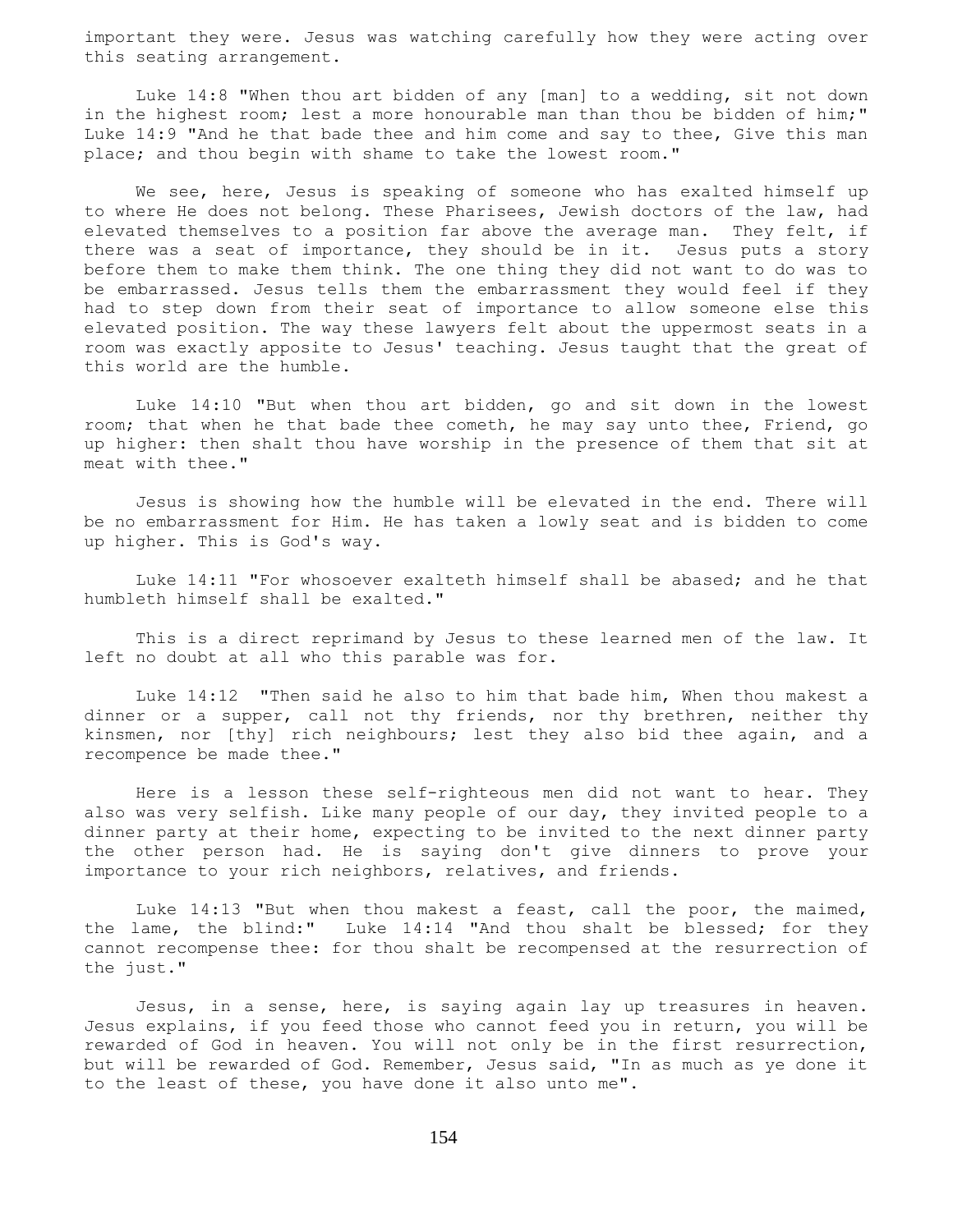Luke 14:15 "And when one of them that sat at meat with him heard these things, he said unto him, Blessed [is] he that shall eat bread in the kingdom of God."

 One of the men sitting at the table got the message and received it into Himself. Perhaps this whole thing was set up for this one man to receive the Lord. He had been there when the man with dropsy was healed. This undoubtedly got his attention because the physicians and all these learned men in the law had not been able to help the poor sick man and Jesus had healed him. He had heard Jesus use a parable to make these self-centered Pharisees realize that it wasn't the thing to do to try to get the uppermost seats at the banquet. I believe he was touched by the boldness, the sincerity, and the power of the great teacher. Perhaps, his eyes were opening, and he was looking at Jesus for the very first time as the Messiah. In verse 15, the man at the table is speaking to Jesus. He has realized that the best thing a person can receive is the kingdom of God. This does not tell us who this man is, but that this day he came in contact with the Saviour of the world and received Jesus into his heart. This statement he made ("Blessed is he that shall eat bread in the kingdom of God"} was a spontaneous statement from a heart filled to overflowing.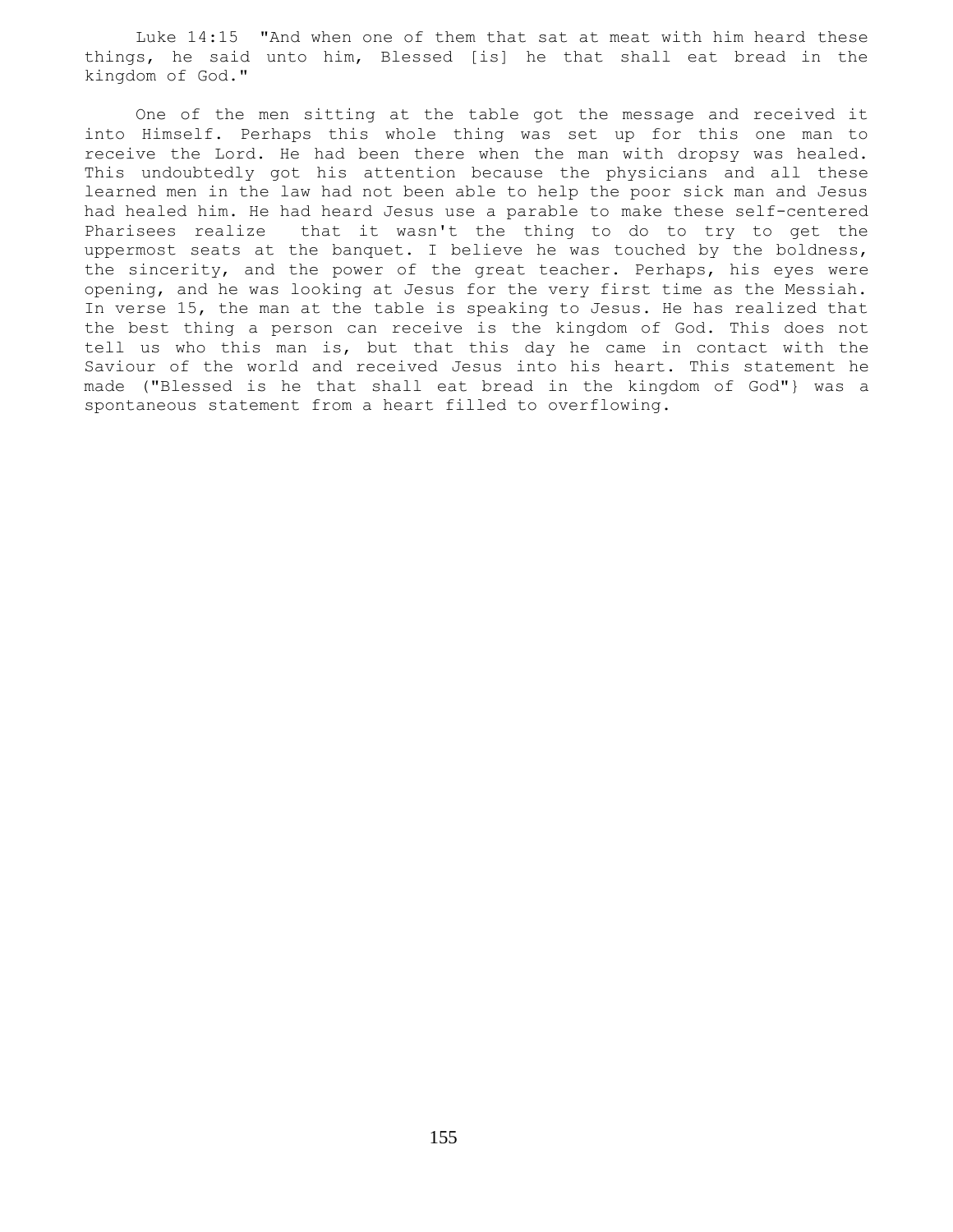## Luke 37 Questions

1. What was the Pharisees' purpose inviting Jesus to eat with them? 2. What illness did the man have that was before Jesus? 3. Who had probably put him there? Why? 4. Who did Jesus ask, "Is it lawful to heal on the sabbath"? 5. What did they answer? 6. What did Jesus do for the sick man? 7. What example did Jesus give them to show that is was right to heal on the Sabbath? 8. Why did their plan backfire on them? 9. What did Jesus notice about their seating arrangement? 10. In the example Jesus gave, how was the proud man embarrassed at the wedding? 11. The truly great in this world are the 12. How will the lowly be elevated in the end? 13. Whosoever shall exalt himself shall be 14. Who did Jesus tell them not to invite to dinner? 15. If you invite the poor to dinner, what reward do you get? 16. People of our day usually expect what from you if they invite you to have dinner with them? 17. What were 3 kinds of people that Jesus said to invite to dinner? 18. Who received this message of Jesus? 19. Who did he say was blessed? 20. What had he noticed when Jesus healed the man with dropsy? 21. What 3 specific things impressed him about Jesus? 22. What do you think happened to this man at the feast?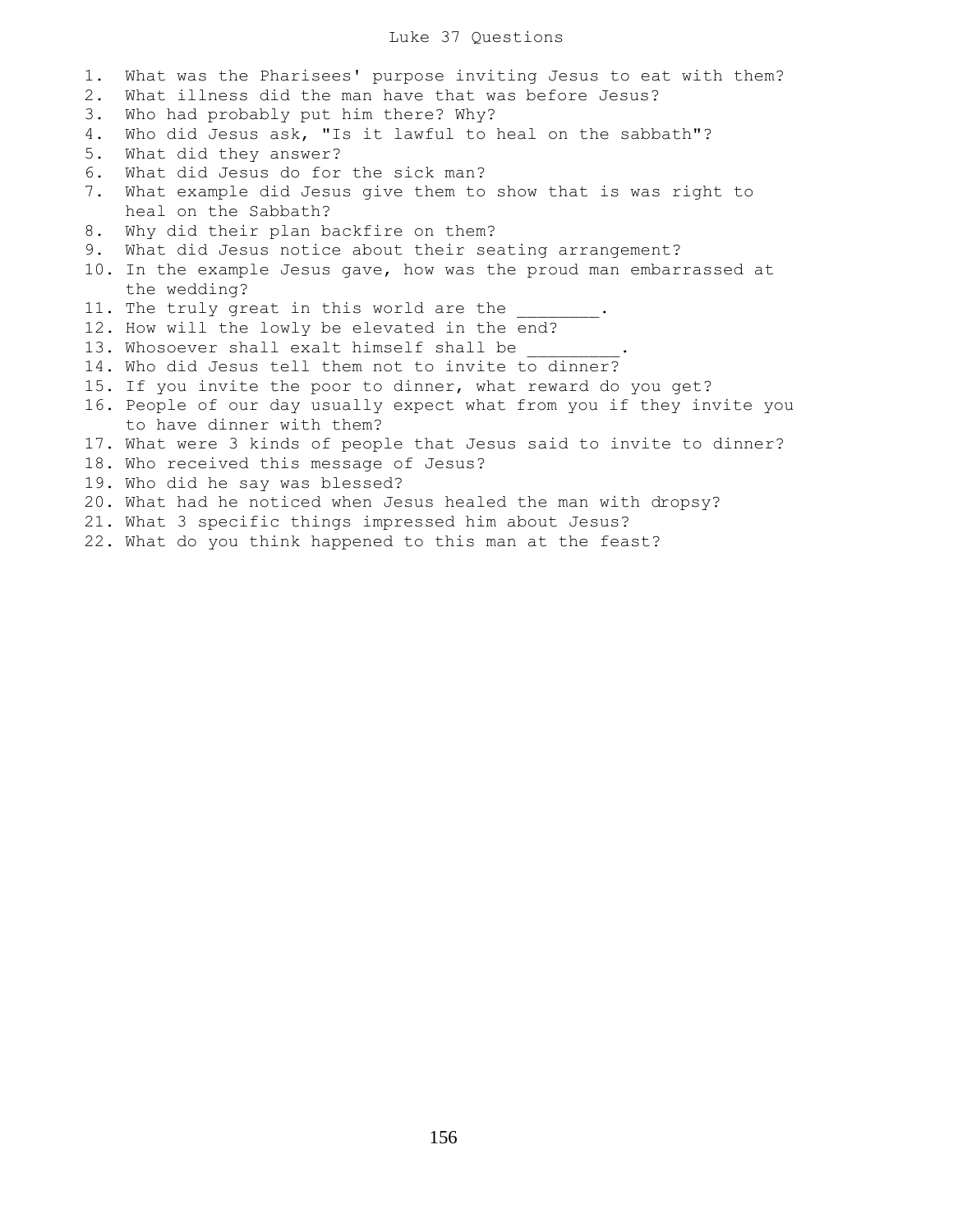We will begin this study in Luke 14:16 "Then said he unto him, A certain man made a great supper, and bade many:"

 We need to look for a moment back to the last lesson to see that this man Jesus is speaking directly to here is the one who realized that Jesus' sayings were true. This is Jesus speaking above.

 Luke 14:17 "And sent his servant at supper time to say to them that were bidden, Come; for all things are now ready."

 Jesus is spending extra time with this man, because He sees he has potential. This is really a parable about being called to God, but Jesus is using the occasion to prove a point about how shallow most of these people at this dinner really are.

 Luke 14:18 "And they all with one [consent] began to make excuse. The first said unto him, I have bought a piece of ground, and I must needs go and see it: I pray thee have me excused."

 This is a little bit like the ridiculous excuses people give for not going to church. Not one of these excuses given are something that should keep a person from church or from this make-believe dinner party of the parable here. What does buying a piece of ground have to do with not being able to go to a dinner party?

 Luke 14:19 "And another said, I have bought five yoke of oxen, and I go to prove them: I pray thee have me excused." Luke 14:20 "And another said, I have married a wife, and therefore I cannot come."

 This reminds me of our day so much. Everything comes ahead of God. Just any little old excuse they think will get them excused. II Timothy 3:4 explains this perfectly. The last part of verse 4 says "lovers of pleasure more than lovers of God".

 Luke 14:21 "So that servant came, and shewed his lord these things. Then the master of the house being angry said to his servant, go out quickly into the streets and lanes of the city, and bring in hither the poor, and the maimed, and the halt, and the blind."

 Jesus is telling this man that the Hebrews were invited into the kingdom first. When they refused the gift of salvation through Jesus Christ, then God threw the doors open to whosoever would.

 Luke 14:22 "And the servant said, Lord, it is done as thou hast commanded, and yet there is room."

 We see by this, that Jesus is correcting the opinion that heaven is a small place, just big enough for the Hebrews, or as some people believe today, just big enough for 144,000 people. Heaven is a vast place big enough for every person who ever lived, but some who are invited refuse the invitation.

157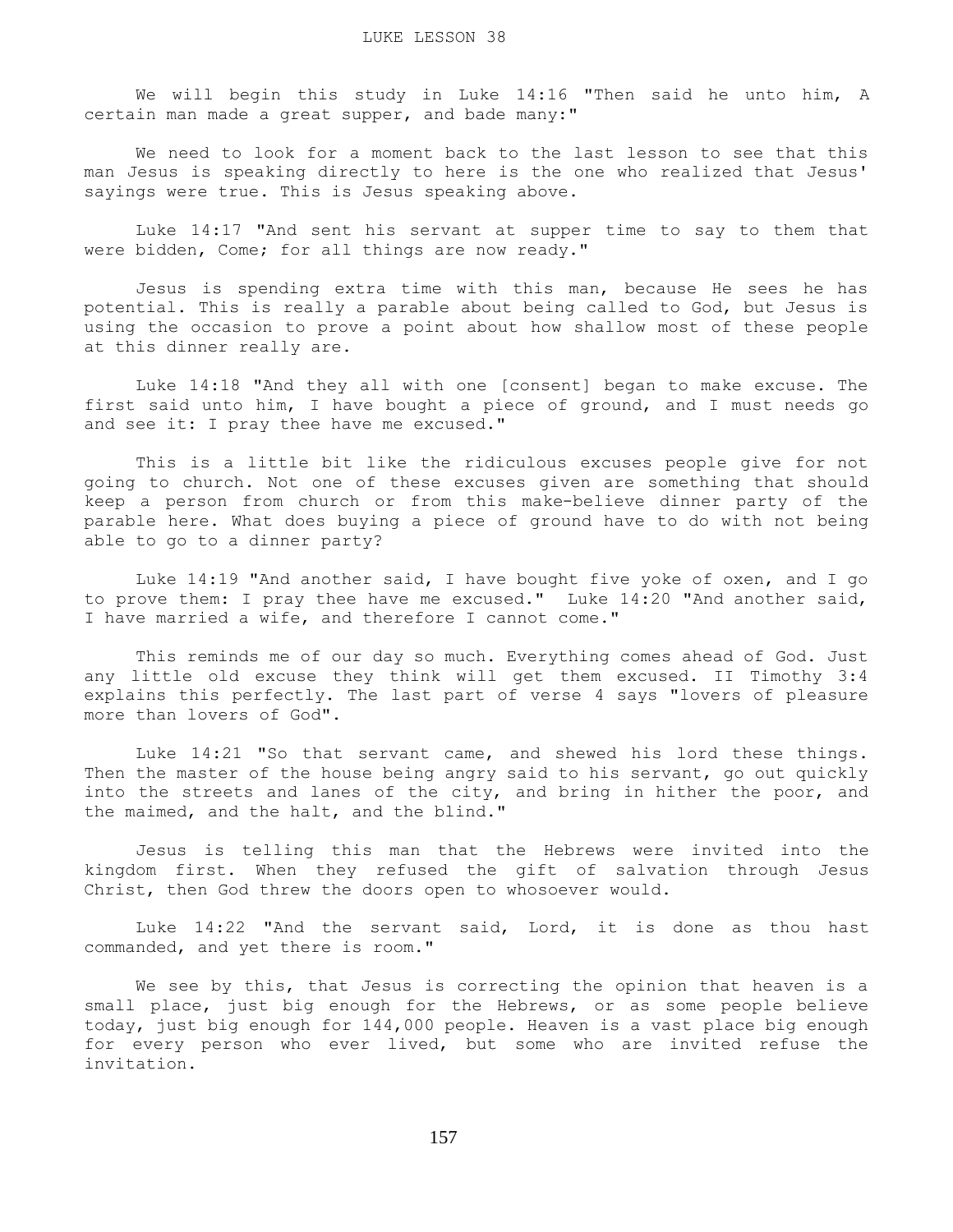Luke 14:23 "And the lord said unto the servant, Go out into the highways and hedges, and compel [them] to come in, that my house may be filled."

 This going out to the highways and hedges in the physical means go beyond our family and friends and go to the stranger. In the spiritual, this is speaking of going to those who are not the physical house of Israel. He is saying, if Israel won't accept the invitation, then go to the heathen. We see here, the word "compel" which falls just a little short of force. He is saying bring them back without excuse for my house must be full. The Lord offered Christianity first to the Hebrew; and when they rejected him, He offered it to the Gentile.

 Luke 14:24 "For I say unto you, That none of those men which were bidden shall taste of my supper."

We see, here, the same statement as when Jesus cursed the fig tree. God will not force himself on Israel. Since they have rejected Him, He turns to the Gentiles to fill the Father's house.

Luke 14:25 "And there went great multitudes with him: and he turned, and said unto them," Luke 14:26 "If any [man] come to me, and hate not his father, and mother, and wife, and children, and brethren, and sisters, yea, and his own life also, he cannot be my disciple."

What Jesus is saying, here, is that none of our family or even our own lives can be put ahead of Him. Our first love and obedience must be to God. We cannot make gods of our family or even of our ownself.

 Luke 14:27 "And whosoever doth not bear his cross, and come after me, cannot be my disciple."

 We see from this that each of us have a cross to bear. Our cross will not fit anyone but us. Every Christian has a cross made just exactly for the amount of growth we have. Today, we hear very little about suffering for Christ. Christianity is a way of life. Many believers would have you think that there are only pleasures following Jesus. They have totally ignored Scriptures like the one above. Pleasing the flesh is the opposite of what the Scriptures teach. Even Paul was told by Jesus that He would show him the great things he would suffer for Jesus. You will find this in the book of Acts 9:16 "For I will shew him how great things he must suffer for my name's sake." In Matthew 16:24 "Then said Jesus unto his disciples, If any [man] will come after me, let him deny himself, and take up his cross, and follow me."

 We don't hear much of this today. It is a time of "good times" religion. I seriously doubt God has much taste for this "new age" religion without sacrifice.

 Luke 14:28 "For which of you, intending to build a tower, sitteth not down first, and counteth the cost, whether he have [sufficient] to finish [it]?" Luke 14:29 "Lest haply, after he hath laid the foundation, and is not able to finish [it], all that behold [it] begin to mock him,"

 Before we make a commitment to God. we must first count the cost and make sure that we will be able to carry through. It is really best not to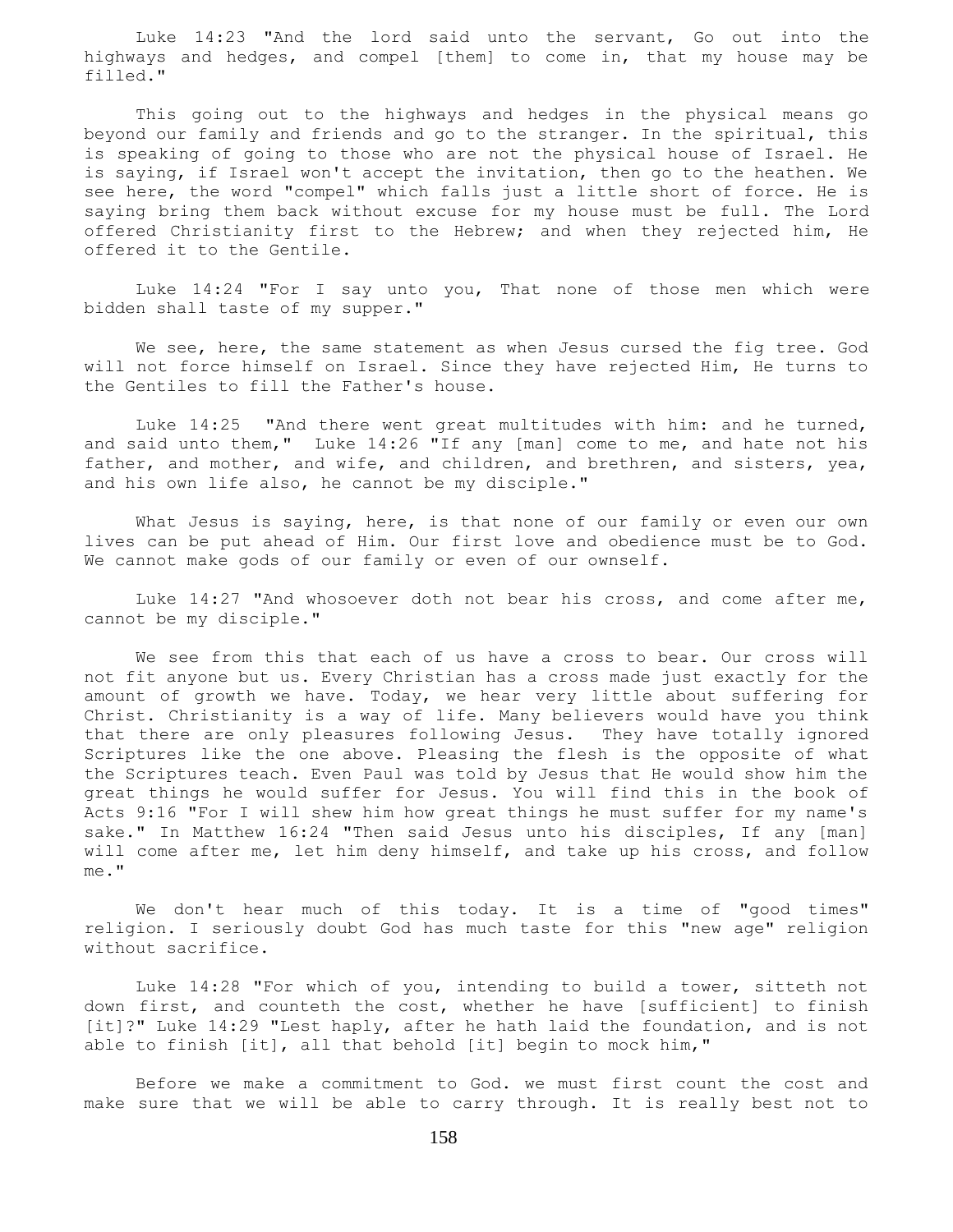have come to God at all, than to start with the Lord and decide it is too rough and turn around and go the other way. The world is looking. If we fail, it doesn't just ruin us, but may even cause someone else not to come to God.

 Luke 14:30 "Saying, This man began to build, and was not able to finish."

 You see, our weakness effects others, especially if you are the one who led them to the Lord. If we compromise, they compromise. If we decide following Jesus is too hard and we turn our back, then they will perhaps say: if we can't make it, I know I can't; and they fall, too.

 Luke 14:31 "Or what king, going to make war against another king, sitteth not down first, and consulteth whether he be able with ten thousand to meet him that cometh against him with twenty thousand?"

 You see, the Christian walk is a continuous battle. The flesh is warring against the spirit. The way of the world is flesh. Some times the spirit has only us to battle all our family and friends. The flesh call is great, as Eve found out in the garden of Eden. The battle is to the death. Either the flesh succumbs to the spirit or the spirit succumbs to the flesh. Everlasting life is the prize of the victor if the spirit wins. Death and hell awaits if the flesh wins.

 Luke 14:32 "Or else, while the other is yet a great way off, he sendeth an ambassage, and desireth conditions of peace."

 This is compromise. God will not allow compromise. This is the very happening in our churches today. The world's music and dance are coming into the church. Compromise means defeat for the spirit and leads to death and hell.

 Luke 14:33 "So likewise, whosoever he be of you that forsaketh not all that he hath, he cannot be my disciple."

 You see again, here is Jesus' own words that those who follow Jesus must give up the things of the flesh and live in the spirit. They must forsake all for Jesus.

 Luke 14:34 "Salt [is] good: but if the salt have lost his savour, wherewith shall it be seasoned?" Luke 14:35 "It is neither fit for the land, nor yet for the dunghill; [but] men cast it out. He that hath ears to hear, let him hear."

We see in this that unless the salt does the job it was intended to do, it is of no use to anyone and is cast out. The spiritual side of this is: if we Christians do not do the job that we have been called to do, we are of no use to God; and we will be cast out. What is your job? To do the will of the Father.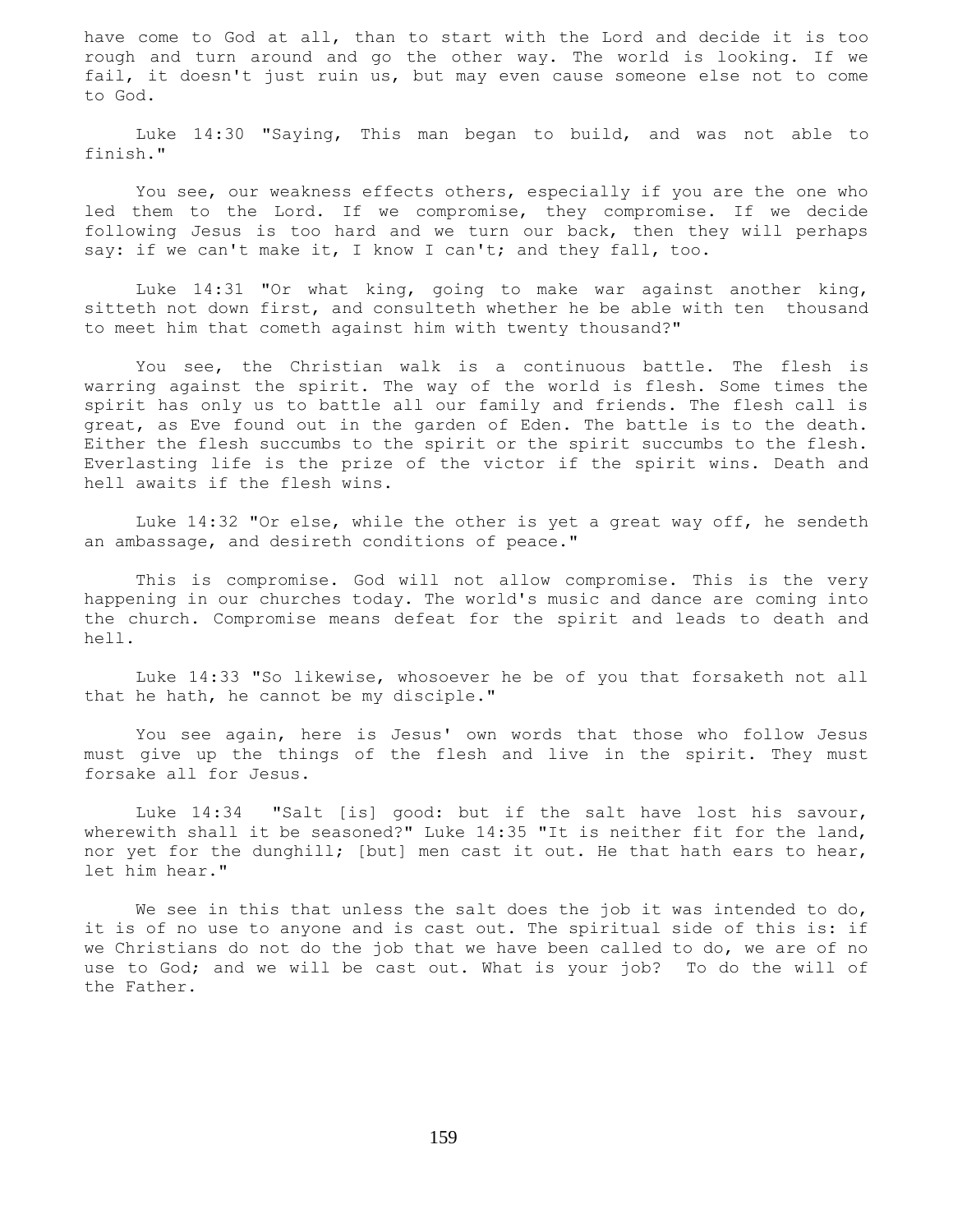Luke 38 Questions

1. Who is speaking in verse 14? 2. Who is He speaking to? 3. In verse 17, who did He say "come all things are ready" to? 4. What excuses did they make for not coming? 5. What do these excuses reminds us of in our day? 6. In II Timothy 3:4, what were the people lovers of? 7. If the first ones called would not come, who were next invited? 8. Who were the first to be invited to believe in Jesus and enter into the Kingdom? 9. When they refused, who did God throw the door open to? 10. What does the fact there was still room left show us about heaven? 11. In verse 23, what word stops just short of force? 12. of these men bidden will taste of my supper. 13. What did Jesus mean by hating mother, father, and self in verse 26? 14. What must we do to be His disciple described in verse 27? 15. Christianity is a way of 16. What is the opposite of what the Scripture teaches that many believe today? 17. In Acts 9:16, Paul was told what? 18. If any man will follow Jesus, what must he do that we read in Matthew 16:24? 19. What did Jesus compare to a Christian who jumps in with no thought of the cost? 20. What is worse than not even committing to God? 21. How does our relationship with God effect others? 22. What must a king consider before he goes to war when he is out numbered. 23. What is the war Christians are involved in? 24. What is peace at any cost, really? 25. If we do not \_\_\_\_\_\_\_\_\_\_\_\_\_ \_\_\_\_\_\_\_\_\_\_\_\_\_\_\_\_ , we cannot be His disciples. 26. What happens to salt that looses its savour?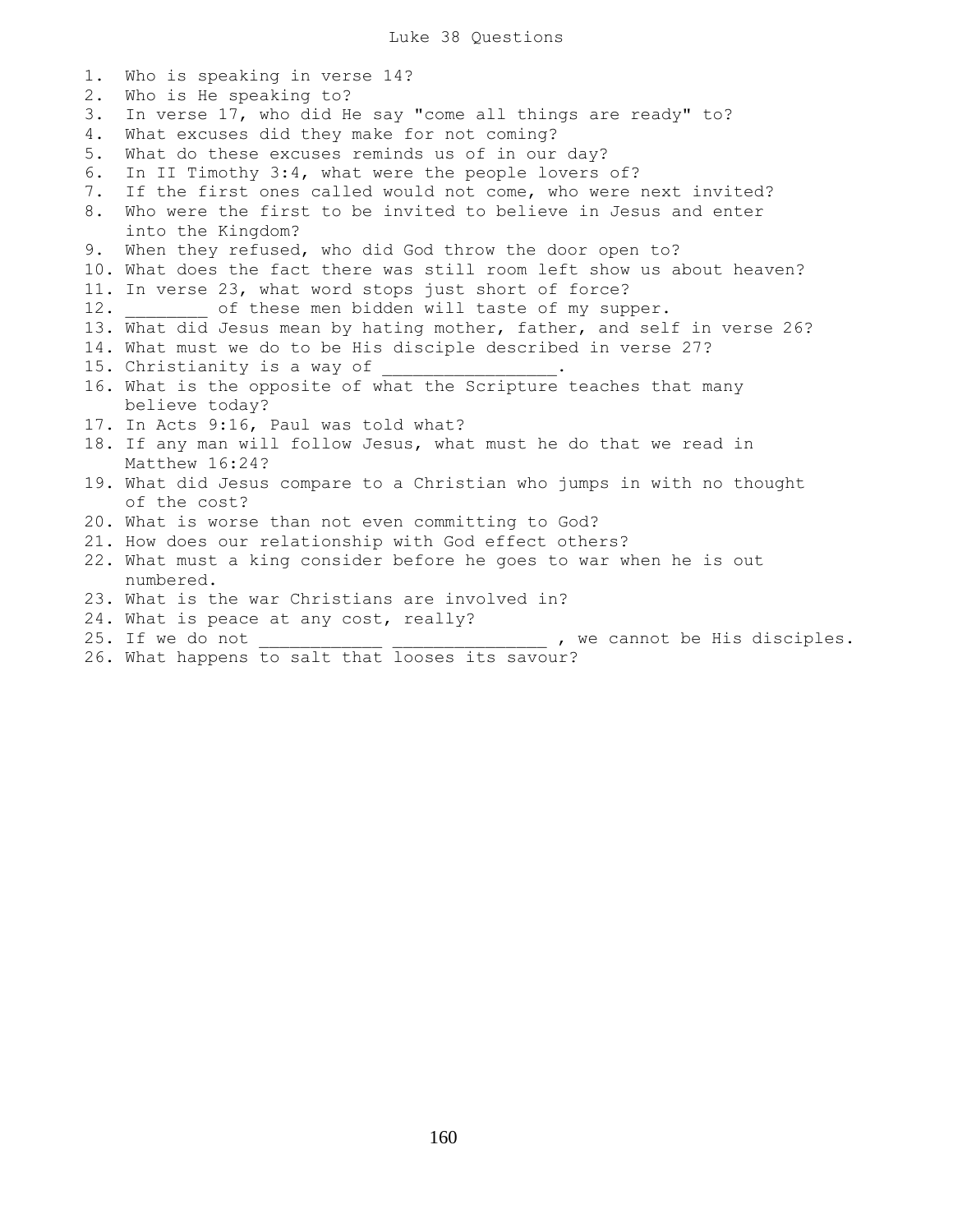We will begin this lesson in Luke 15:1 "Then drew near unto him all the publicans and sinners for to hear him." Luke 15:2 "And the Pharisees and scribes murmured, saying, This man receiveth sinners, and eateth with them."

There was no chance of a scribe or Pharisee ever winning anyone to God, because they totally separated themselves from what they called sinners. Jesus looked on the heart and not the outward appearance of man. Many of these people that the scribes and Pharisees called sinners had a more tender heart toward the things of God than they did.

 Luke 15:3 "And he spake this parable unto them, saying," Luke 15:4 "What man of you, having an hundred sheep, if he lose one of them, doth not leave the ninety and nine in the wilderness, and go after that which is lost, until he find it?"

 Jesus completely ignores their accusation and answers with a parable. Jesus is proving by His parable here the worth of a man's soul. Another place He says He did not come to save the ones who do not need a Saviour. Jesus comes for the lost. These Pharisees know that this parable Jesus tells them is true. The ninety and nine don't need a Saviour, they are not lost. The one sheep needs a Saviour, he is lost. Even a worldly shepherd who lost a sheep would go and search for it and bring it back into the fold, much more the heavenly Shepherd would go and search for His sheep.

 Luke 15:5 "And when he hath found [it], he layeth [it] on his shoulders, rejoicing."

 This is the very thing we do when we come to Jesus. We lay our sins and burdens on His shoulders, and He carries us to safety in His arms.

 Luke 15:6 "And when he cometh home, he calleth together [his] friends and neighbours, saying unto them, Rejoice with me; for I have found my sheep which was lost." Luke 15:7 "I say unto you, that likewise joy shall be in heaven over one sinner that repenteth, more than over ninety and nine just persons, which need no repentance."

 The parable Jesus told about thee prodigal son comes to mind when I look at the Scripture above. God does appreciate the 99 who stayed faithful and was never lost, but the joy of this one is that he was grasped out of the hands of Satan just before he destroyed him and now the 100 are back together again. One soul is important to God. He is not willing that even one will be lost. The angels, as well as God, rejoice when one is brought back into the foal.

 Luke 15:8 "Either what woman having ten pieces of silver, if she lose one piece, doth not light a candle, and sweep the house, and seek diligently till she find [it]?" Luke 15:9 "And when she hath found [it], she calleth [her] friends and [her] neighbours together, saying, Rejoice with me; for I have found the piece which I had lost."

We see again, almost the same story here as in the lost sheep. Silver is symbolic of redemption. This really has to do with this woman losing something of her standing with God. Perhaps she has backslidden in some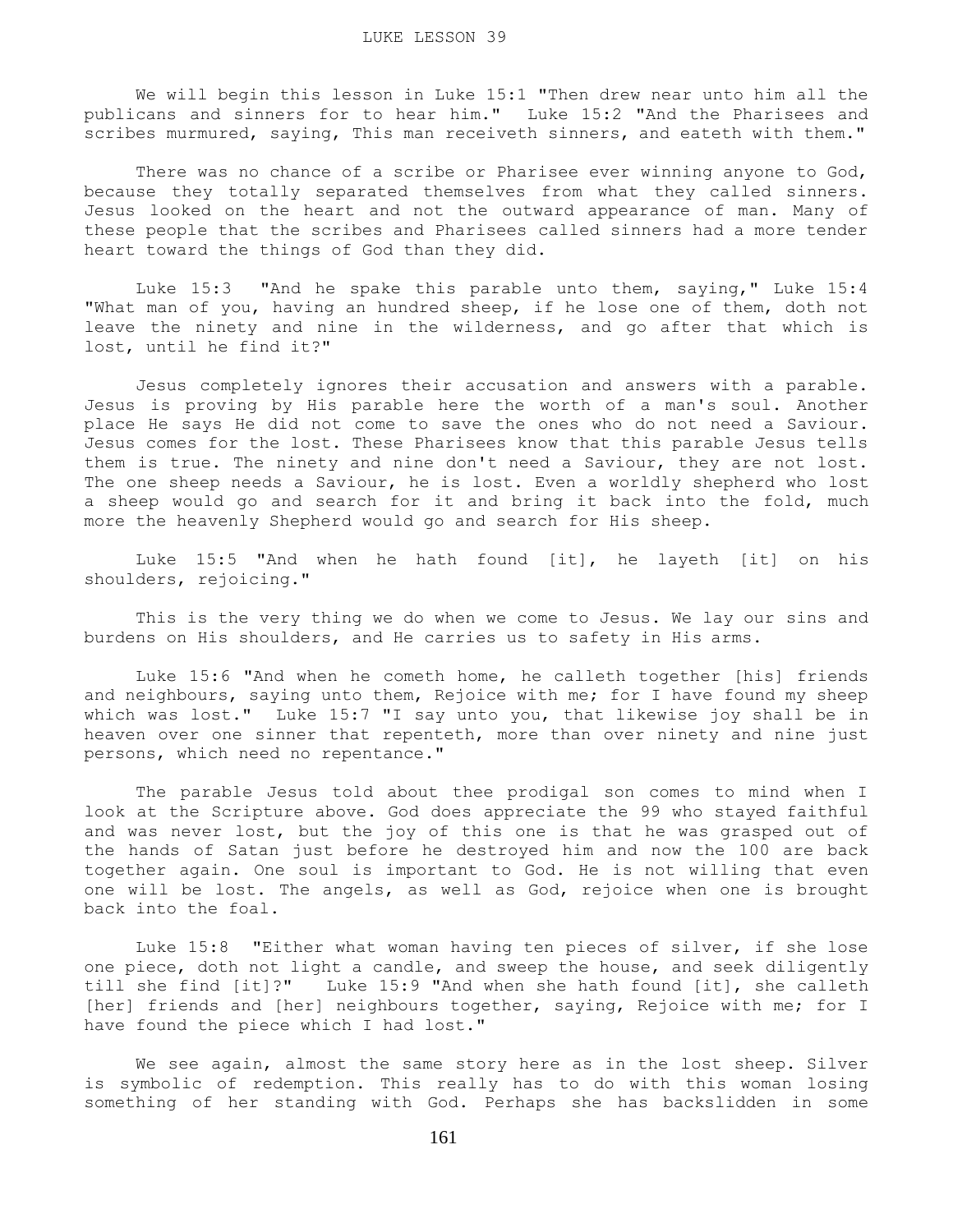area. This parable speaks of something this woman had and lost. She is overjoyed when she finds this coin. I believe this indicates that she finds her first love of God again and is restored. Here, again in verse 10, we see the heavenly angels rejoicing with her over the lost being found. Another way of looking at this is the woman being viewed as the church and when a backslidden member comes back, she (the church) rejoices.

 Luke 15:10 "Likewise, I say unto you, there is joy in the presence of the angels of God over one sinner that repenteth."

We see again in this, as before, that just one soul is very important to God.

 Luke 15:11 "And he said, A certain man had two sons:" Luke 15:12 "And the younger of them said to [his] father, Father, give me the portion of goods that falleth [to me]. And he divided unto them [his] living."

 We can see in this the fact that God has made us a free agent. If it is our will to leave, He will not stop us. God wants our love and loyalty because we desire to give it, not because we are forced. This son really wants to do his own thing. He rebels against authority at home and wants to be his own boss.

 Luke 15:13 "And not many days after the younger son gathered all together, and took his journey into a far country, and there wasted is substance with riotous living."

 This journey here is like the journey we take through life. Some people, like the older brother here, never wander into a life of sin. They are saved at a very early age and remain a Christian all of their lives. This is not true with the young brother, here. He wants the things of the world and follows that way of life, never thinking of loyalty to the father. We all have an inheritance, some of us lose it by choosing the world.

 Luke 15:14 "And when he had spent all, there arose a mighty famine in that land; and he began to be in want." Luke 15:15 "And he went and joined himself to a citizen of that country; and he sent him into his fields to feed swine." Luke 15:16 "And he would fain have filled his belly with the husks that the swine did eat: and no man gave unto him."

 Sin and worldliness lead to desperation. All of a sudden, he finds himself in serious trouble with no father to help him. He looks to the world for answers to the problems and winds up in even worse shape. The world has only selfish motives for giving him a job. For a Hebrew to feed unclean swine would be a very degrading job. He was hungry, dirty, and had no one to look to for help. This is the way most of us are before we turn to the Lord for help.

 Luke 15:17 "And when he came to himself, he said, How many hired servants of my father's have bread enough and to spare, and I perish with hunger!" Luke 15:18 "I will arise and go to my father, and will say unto him, Father, I have sinned against heaven, and before thee," Luke 15:19 "And am no more worthy to be called thy son: make me as one of thy hired servants."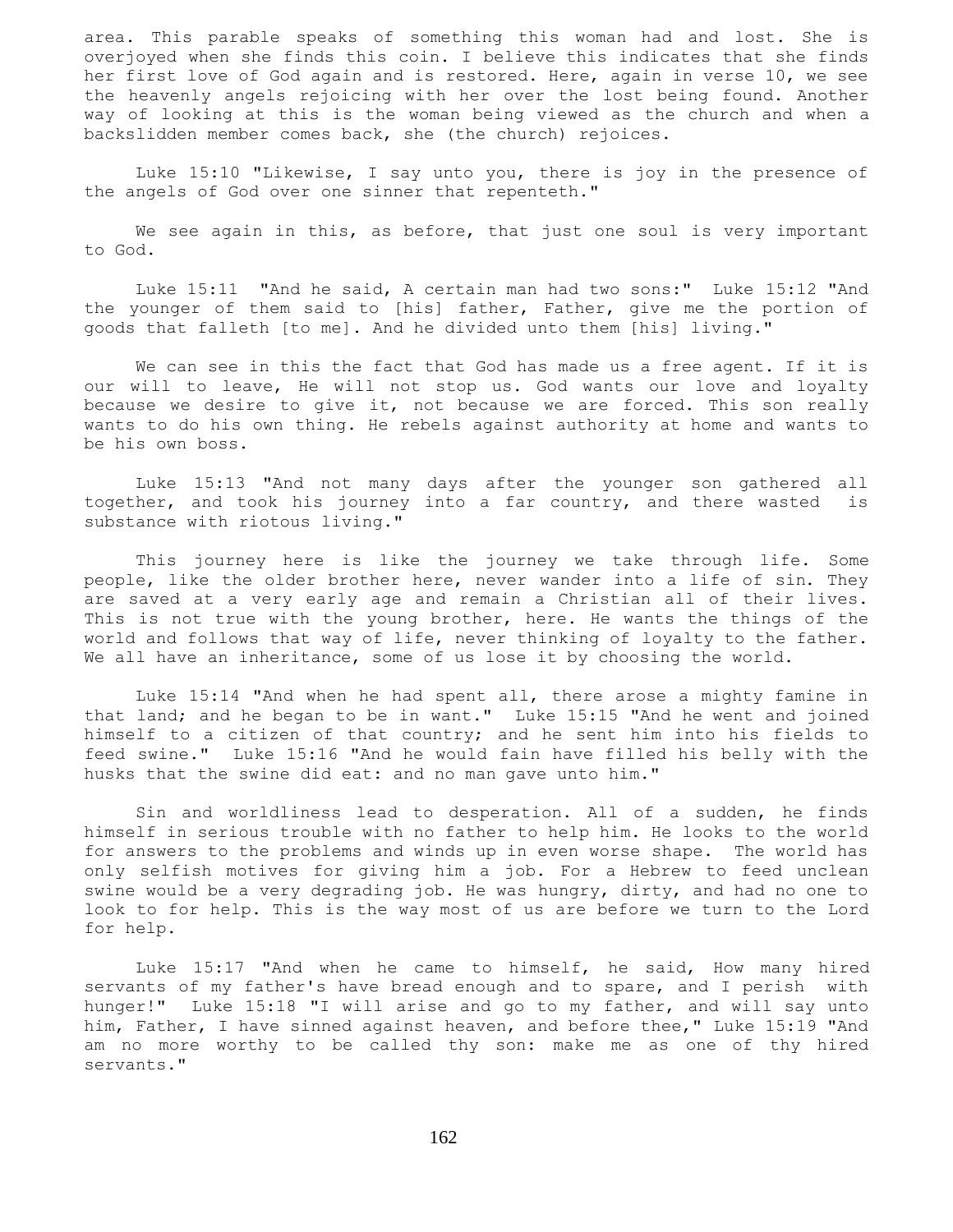This son has found no answers to his problems in this world. He has fallen about as far as you can go, and there is only one way left and that is up. We see a man with a repentant heart. He wants to confess that he has made a mess of his life and that he is willing to do anything his father asks to get back into good graces with him. You know everything in the world is God's creation. We all belong to Him. It seems that nearly everyone has to hit bottom as this son did, before they will repent and ask God into their lives. Here, this son is making the father his Lord, as well.

 Luke 15:20 "And he arose, and came to his father. But when he was yet a great way off, his father saw him, and had compassion, and ran, and fell on his neck, and kissed him."

 We see that the father had been waiting for this very moment for his son to come home. He loves him so much that he welcomes this sinner home with a kiss.

 Luke 15:21 "And the son said unto him, Father, I have sinned against heaven, and in thy sight, and am no more worthy to be called thy son."

 We see here, the son repents with everything in him. He confesses that he is not worthy to receive forgiveness.

 Luke 15:22 "But the father said to his servants, Bring forth the best robe, and put [it] on him; and put a ring on his hand, and shoes on [his] feet:" Luke 15:23 "And bring hither the fatted calf, and kill [it]; and let us eat, and be merry:" Luke 15:24 "For this my son was dead, and is alive again; he was lost, and is found. And they began to be merry."

 The best robe the Christian can receive is the white linen robe of righteousness. It shows that we are in right standing with God. We receive it not because we deserve it, but because He loved us and forgave us. This son was dead in trespasses and sins and is alive forevermore. This is something to be merry about. We see in this ring that he is now family. We see in the shoes that he must walk in this salvation he has acquired as a free gift.

 Luke 15:25 "Now his elder son was in the field: and as he came and drew nigh to the house, he heard musick and dancing." Luke 15:26 "And he called one of the servants, and asked what these things meant."

 There is several ways to look at this older brother here. This could be a physical house of Isreal who kept the law. Another way is to look at old time Christians who never wandered.

 Luke 15:27 "And he said unto him, Thy brother is come; and thy father hath killed the fatted calf, because he hath received him safe and sound." Luke 15:28 "And he was angry, and would not go in: therefore came his father out, and intreated him."

We see, here, the jealousy of the older brother. The Physical house of Isreal thought themselves above their heathen brothers and did not believe they were worth saving. Looking at this, also, from the oldtime believers, they are sometimes jealous because they feel some new Christian is getting too much attention.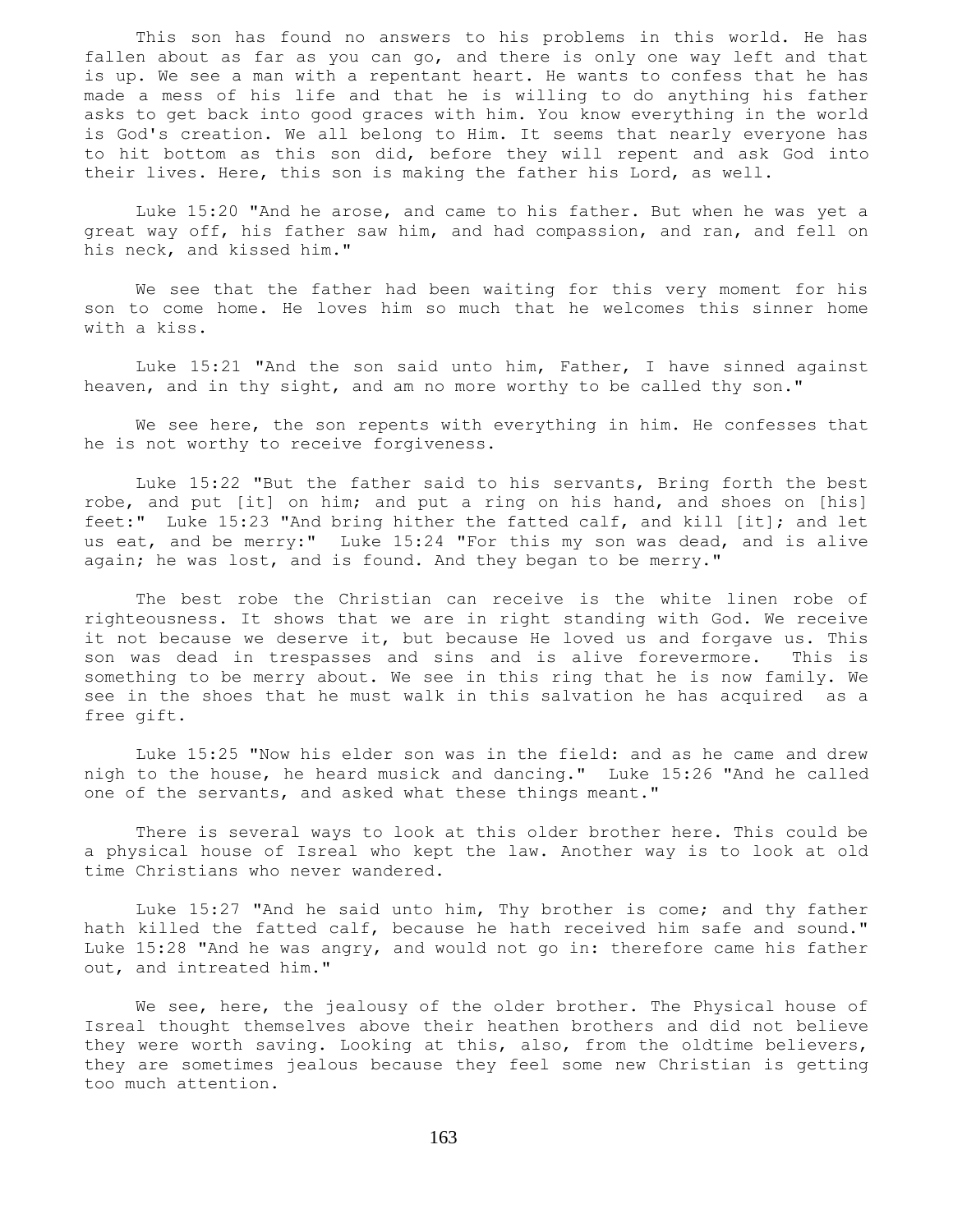Luke 15:29 "And he answering said to [his] father, Lo, these many years do I serve thee, neither transgressed I at any time thy commandment: and yet thou never gavest me a kid, that I might make merry with my friends:" Luke 15:30 "But as soon as this thy son was come, which hath devoured thy living with harlots, thou hast killed for him the fatted calf."

 Here again, this could be physical Isreal complaining that they have kept the law and lived a strict life. They do not understand God through forgiveness and grace alone restoring the son, and even, it appears, favoring the younger son.

 Luke 15:31 "And he said unto him, Son, thou art ever with me, and all that I have is thine." Luke 15:32 "It was meet that we should make merry, and be glad: for this thy brother was dead, and is alive again; and was lost, and is found."

 Salvation was offered to physical Isreal first. In fact, it has always been there for them. All they had to do was take it. The Lord, here, reminds the older brother that he should be rejoicing for this his brother who was lost and now is found.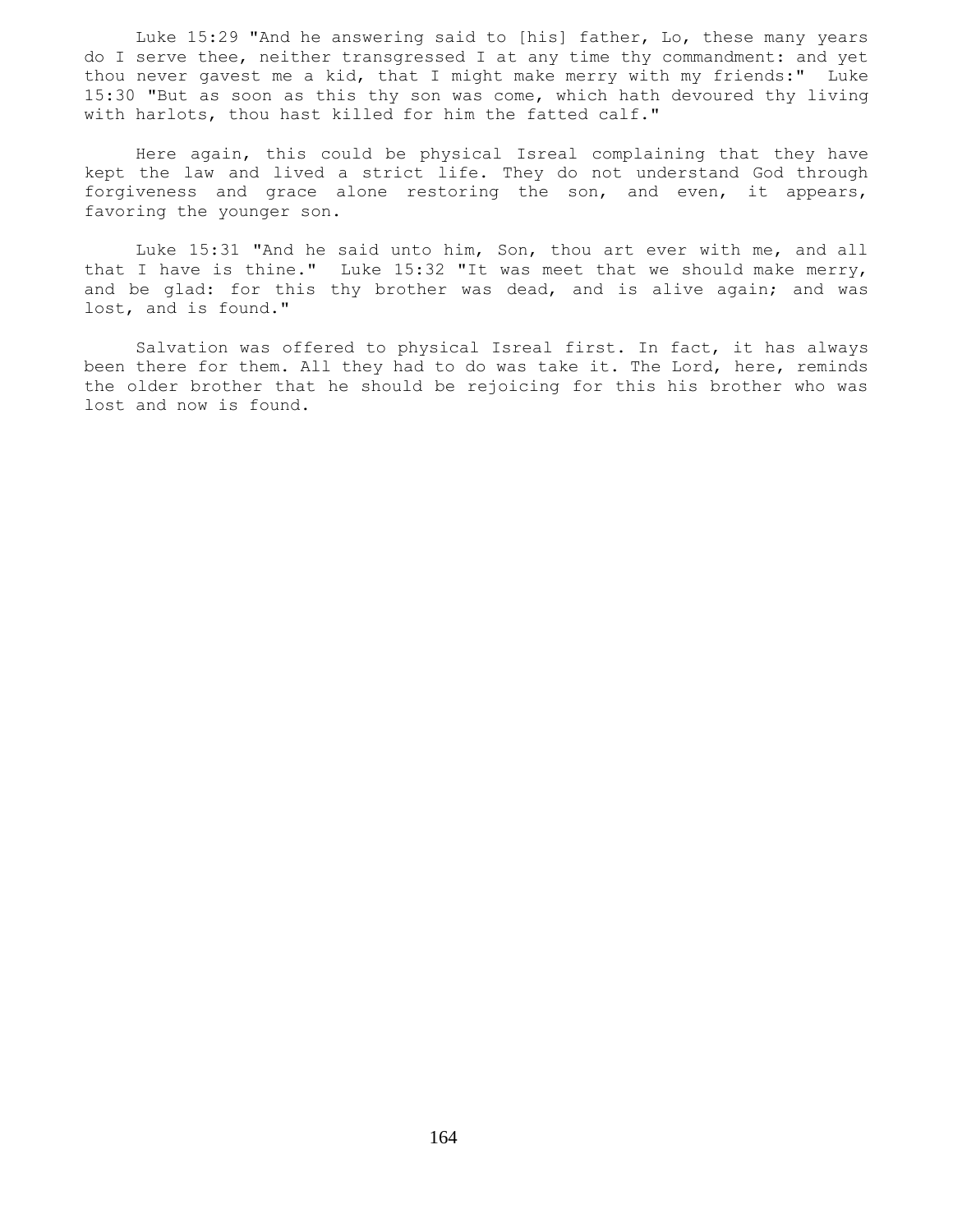1. Who did the Pharisees think it was wrong to fellowship with? 2. Why was it impossible for a Pharisee to win anyone to God? 3. In the parable how many sheep did the man have? 4. How many of those were lost? 5. What did the man do when he realized a sheep was lost? 6. What is Jesus proving with this first parable? 7. What does the shepherd do on finding the sheep? 8. What is this lost sheep symbolic of? 9. What does the Christian do when he or she receives Jesus as Saviour? 10. There is joy in heaven over \_\_\_\_\_\_ who was lost and is found. 11. Who is rejoicing in heaven? 12. Why were they not rejoicing over the 99 others? 13. Who is the second parable about? 14. What has she lost? 15. Since silver means redemption, what had she lost symbolically? 16. What is another idea who the "she" could be, symbolically? 17. In the parable about the prodigal son, how many sons did the man have? 18. Why does God not over rule us and do things His way? 19. What did this younger son do with his inheritance? 20. After his money was gone, what terrible thing happened in the land that caused him to take a job feeding swine? 21. What did he have to eat? 22. Sin and worldliness lead to what? 23. What did the young son decide to do at his most desperate point? 24. How did his father greet him? 25. What did the young son tell the father he was willing to be since he was not worthy to be his son? 26. What three things did his father give him? 27. Who was angry about this? 28. Who do you believe the oldest son to be symbolic of? 29. What did the father say to the eldest son about the younger? 30. Who was salvation offered to first?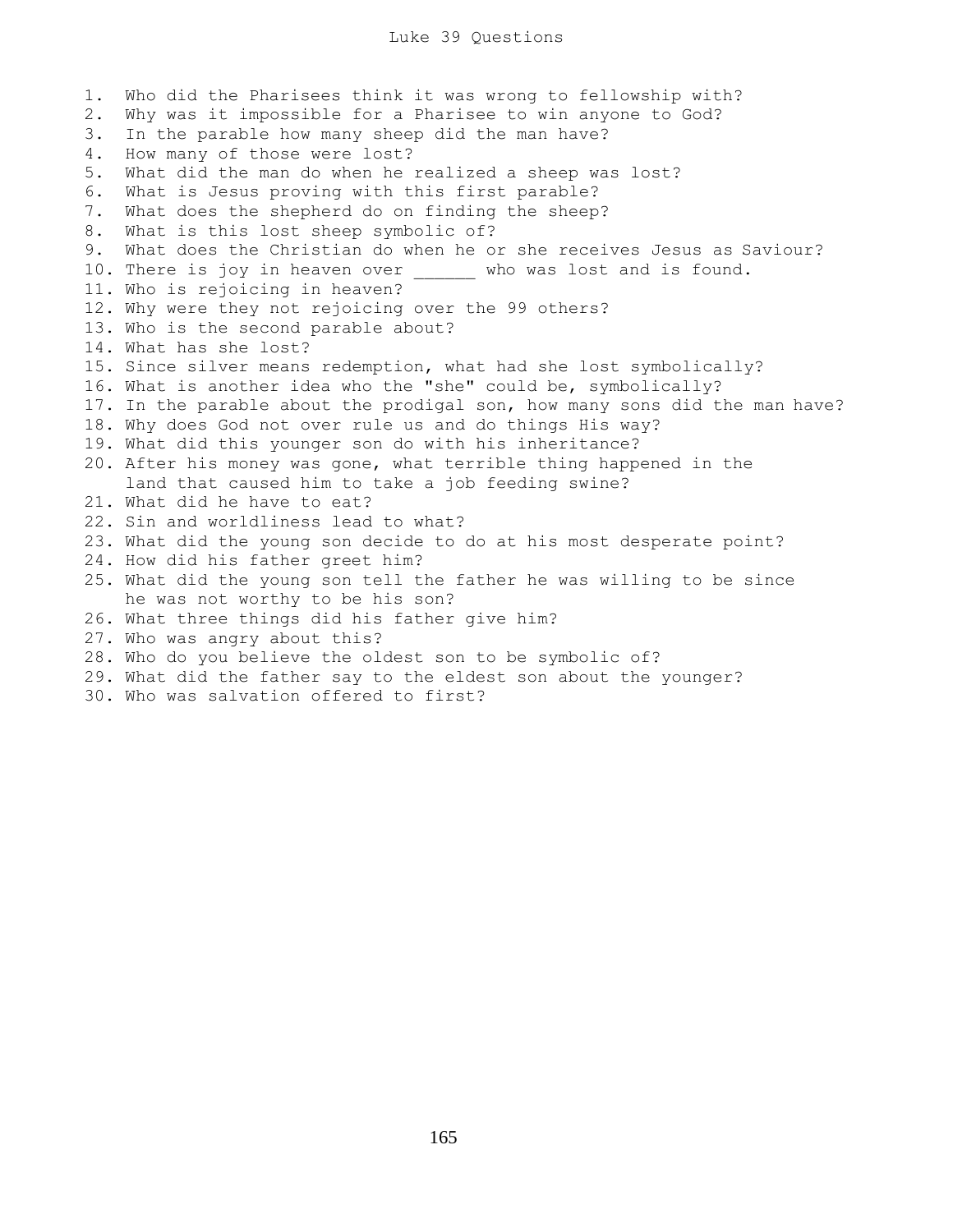We will begin this lesson in Luke 16:1 "And he said also unto his disciples, There was a certain rich man, which had a steward; and the same was accused unto him that he had wasted his goods."

 We quickly see that Jesus is teaching the disciples here a lesson about being good stewards, Every person who has proclaimed Christianity as a way of life is a steward of the things Jesus has entrusted to them. What a terrible thing for God to leave you in charge of a job and find out later that you are a bad steward. Some are stewards of money, some are stewards of God's churches, and some are stewards of God's people. To fail in any of these would not only cause a problem for you, but for those you are to minister to, as well.

 Luke 16:2 "And he called him, and said unto him, How is it that I hear this of thee? give an account of thy stewardship; for thou mayest be no longer steward."

 We see, here, the master wants to take account of what he has done. This is like the Lord giving the ministers that He has entrusted a last warning. He is saying, If you didn't repent and do the first work, I will no longer entrust this ministry to you. The 34th chapter of Ezekiel is speaking of this very same thing. The ministers are called shepherds in Ezekiel. God will not continue on with a bad shepherd or a bad steward.

 Luke 16:3 "Then the steward said within himself, What shall I do? for my lord taketh away from me the stewardship: I cannot dig; to beg I am ashamed."

 This steward suddenly sees the error of his ways. His first thought is to do something quick to find favor with his lord. He is not used to physical labor. He wants to earn his way back in favor so that he will not have to beg.

 Luke 16:4 "I am resolved what to do, that, when I am put out of the stewardship, they may receive me into their houses."

 We see this steward has lost favor with his lord and is trying to make friends with the world. He feels he has already lost out with his lord so he must find somewhere to go. He feels if he makes friends with the world, they will take him in.

 Luke 16:5 "So he called every one of his lord's debtors [unto him], and said unto the first, How much owest thou unto my lord?" Luke 16:6 "And he said, An hundred measures of oil. And he said unto him, Take thy bill, and sit down quickly, and write fifty."

 Here, he is short changing his lord. He makes a deal with the worldly to reduce their debt to buy favor with them. This is really not this steward's oil. It belongs to his lord.

 Luke 16:7 "Then said he to another, And how much owest thou? And he said, An hundred measures of wheat. And he said unto him, Take thy bill, and write fourscore."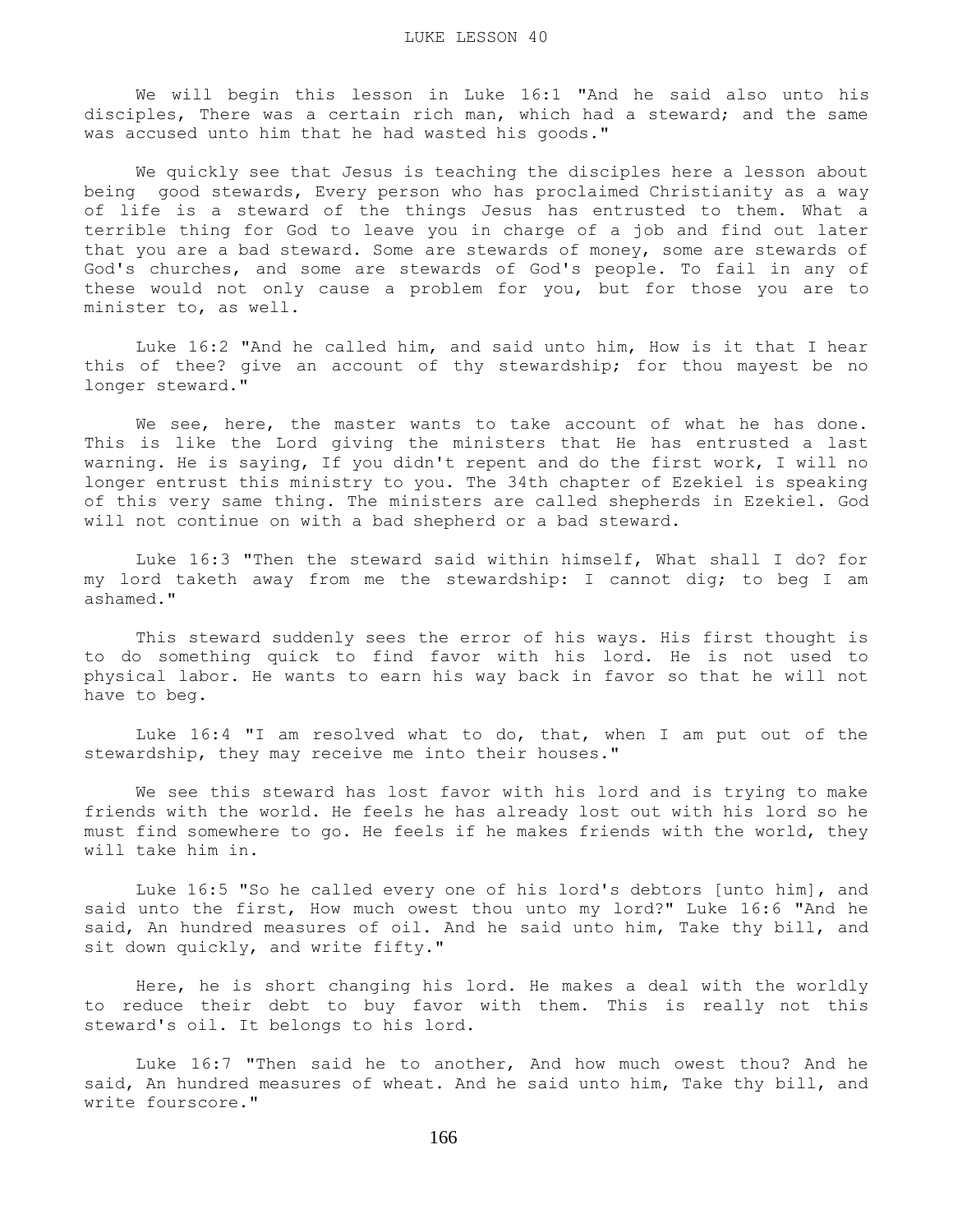We see a repeat of the mistake he made with oil. Bribes have never been pleasing unto God, and this is no exception. In fact, It is worse to bribe the worldly. Not only is it a bad example, but is just getting this steward in trouble with his lord.

 Luke 16:8 "And the lord commended the unjust steward, because he had done wisely: for the children of this world are in their generation wiser than the children of light." Luke 16:9 "And I say unto you, Make to yourselves friends of the mammon of unrighteousness; that, when ye fail, they may receive you into everlasting habitations."

 To me this means that this steward no longer has a place with his lord. He might as well make the best deal he can, because he has chosen unrighteousness. His place will not be heaven, but his everlasting habitation will be with the unrighteousness in hell.

 Luke 16:10 "He that is faithful in that which is least is faithful also in much: and he that is unjust in the least is unjust also in much."

 This is saying a thief is a thief whether he is taking a dollar or \$10,000. The amount is not the important thing. A person's heart is either faithful of unfaithful. It really doesn't matter how big or how small. It is the same.

 Luke 16:11 "If therefore ye have not been faithful in the unrighteous mammon, who will commit to your trust the true [riches]?"

What this is really saying, to me, is if you are not honest here on the earth with your neighbors, then God surely cannot trust you with heavenly treasures. The true riches are like having eternal life. The true riches are heavenly treasures.

 Luke 16:12 "And if ye have not been faithful in that which is another man's, who shall give you that which is your own?"

 This to me, is jumping from material things to men's souls. Ministers are entrusted with the souls of the people they minister to. If the minister fails his converts and causes them to fall, the Lord will see to it that He has none that are his own.

 Luke 16:13 "No servant can serve two masters: for either he will hate the one, and love the other; or else he will hold to the one, and despise the other. Ye cannot serve God and mammon."

 You can only have one Lord. This is saying that you cannot straddle the fence. You must be on God's side or Satan's side. There are no other sides. If you choose money and things of this world over God, you are on Satan's side. The time has come to choose whose side you are on. A worldly person cannot inherit eternal life.

 Luke 16:14 "And the Pharisees also, who were covetous, heard all these things: and they derided him."

These Pharisees, who heard Jesus speaking here, were some of the very people who had put great importance on worldly wealth and prestige. "Deride" here means to sneer. They knew they were guilty of just what Jesus was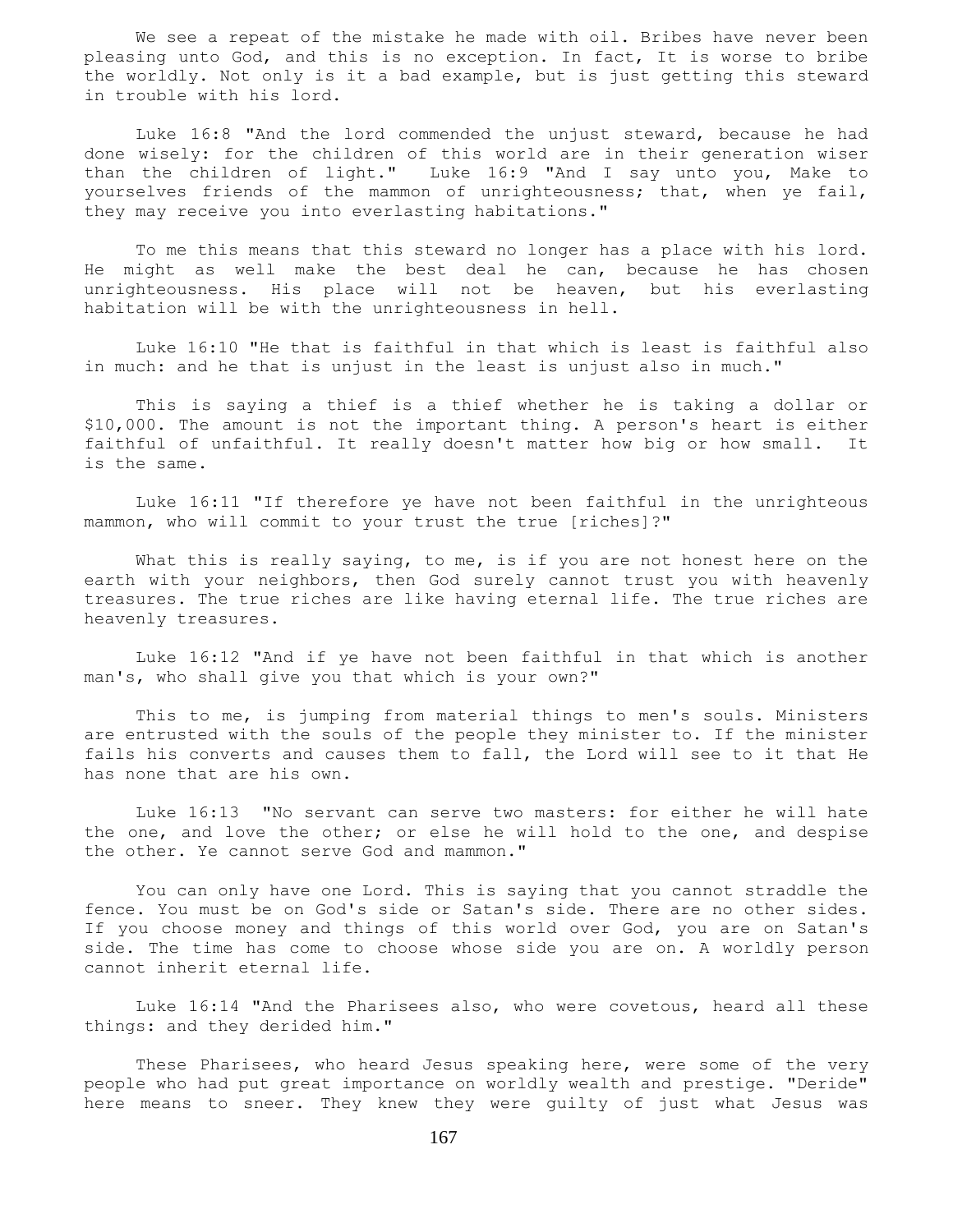talking about here, but instead of repenting, they made fun of what Jesus was saying.

 Luke 16:15 "And he said unto them, Ye are they which justify yourselves before men; but God knoweth your hearts: for that which is highly esteemed among men is abomination in the sight of God."

 These Pharisees are self-righteous. Their hearts are wicked. They have no compassion for others. They have been blinded by their own pride. They may put up a big front to the people and be highly respected by them. God judges the heart, not the outward appearance. God knows how evil they really are. In fact, they are an abomination to God.

 Luke 16:16 "The law and the prophets [were] until John: since that time the kingdom of God is preached, and every man presseth into it."

 Jesus told them exactly what they did not want to hear. He said the law had been in effect for a very long time, up until John the Baptist. Jesus tells them that every one, Jew and Gentile, will be able to enter the kingdom of God in this age of grace. He is saying even you Pharisees must change and accept God's grace. By the foolishness of preaching men are saved.

 Luke 16:17 "And it is easier for heaven and earth to pass, than one tittle of the law to fail."

 Jesus says even though this kingdom is for everyone, the law is still valid. He will tell them later that He came not to destroy the law, but to fulfill it. God or His law never changes.

 Luke 16:18 "Whosoever putteth away his wife, and marrieth another, committeth adultery: and whosoever marrieth her that is put away from [her] husband committeth adultery."

 Jesus quotes one of the laws about marriage to prove His point. He is just saying this has not changed. It is so now as it was with the law.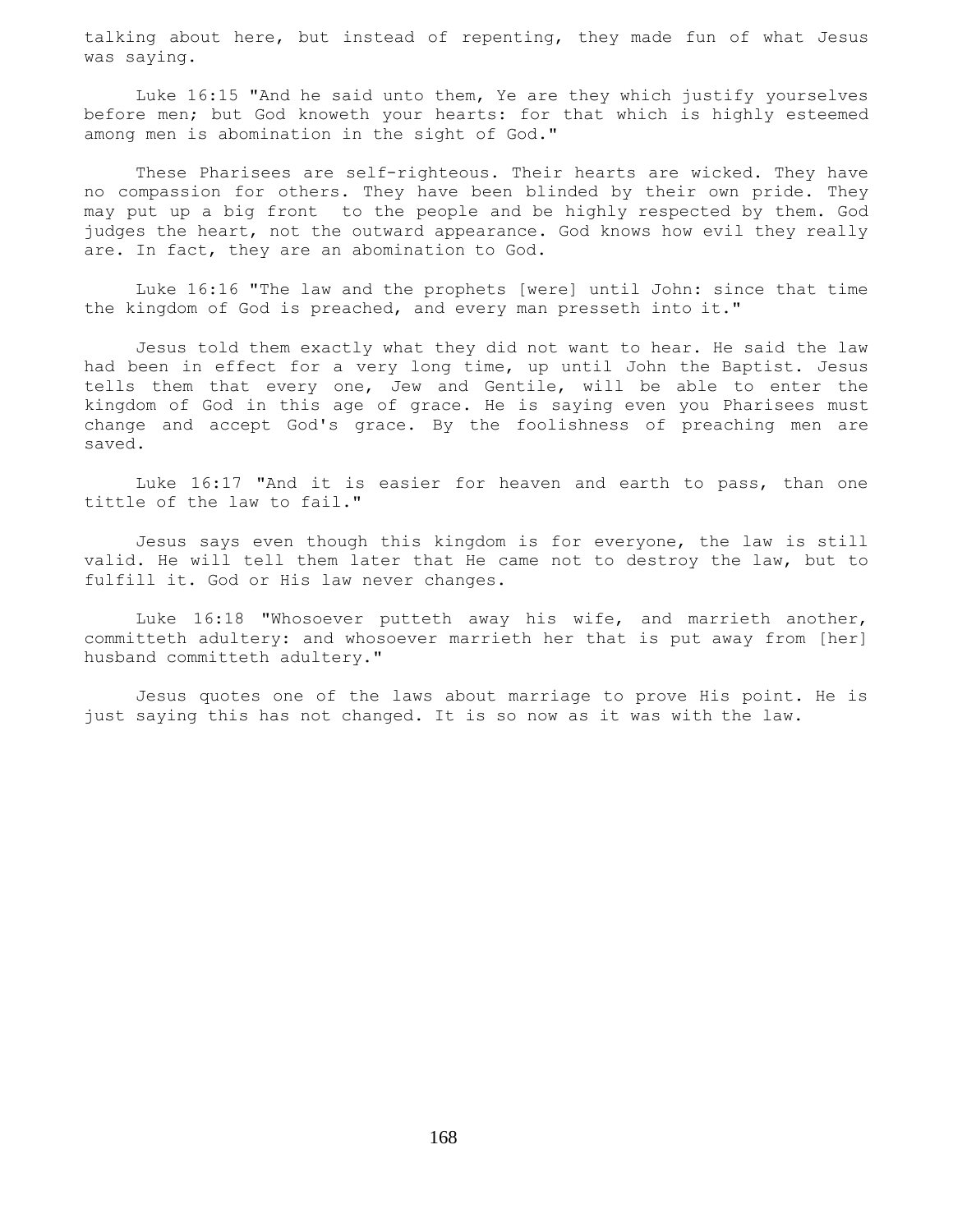1. What in verse 1 was the steward accused of? 2. Who really are Jesus' stewards? 3. Name several ways we can be a steward. 4. What did his lord request of him in verse two? 5. In the 34th chapter of Ezekiel, what does God do to the bad shepherd? 6. The steward says I cannot \_\_\_\_\_\_, to \_\_\_\_\_\_\_ I am ashamed. 7. In verse 4. is this action for his lord or himself? 8. What did he do to find favor with the man who owed 100 measures of oil? 9. How much did he reduce the wheat? 10. In verse 8, Jesus says the children of the world are wiser than whom? 11. Where will this steward's final place be? 12. What does verse 10 mean? 13. Does the dollar amount change the fact that someone is a thief? 14. Verse 12 is speaking not of money, but what probably? 15. In verse 13, we read ye cannot serve \_\_\_\_\_\_\_ and 16. What are the only two ways from which you can choose whom you will follow? 17. What does the word "derided" mean? 18. In verse 14, how are these Pharisees described? 19. They said they justified themselves before whom? 20. That which is highly esteemed of men is an \_\_\_\_\_\_\_ to God? 21. Up until when were the law and prophets in effect? 22. Since that time what had been preached? 23. What did the Pharisees not want to hear? 24. By the foolishness of what are men saved? 25. It is easier for what to fail than for one tittle of the law to fail? 26. Jesus came not to destroy the law but to 27. If you put away your wife to marry another, you commit what sin?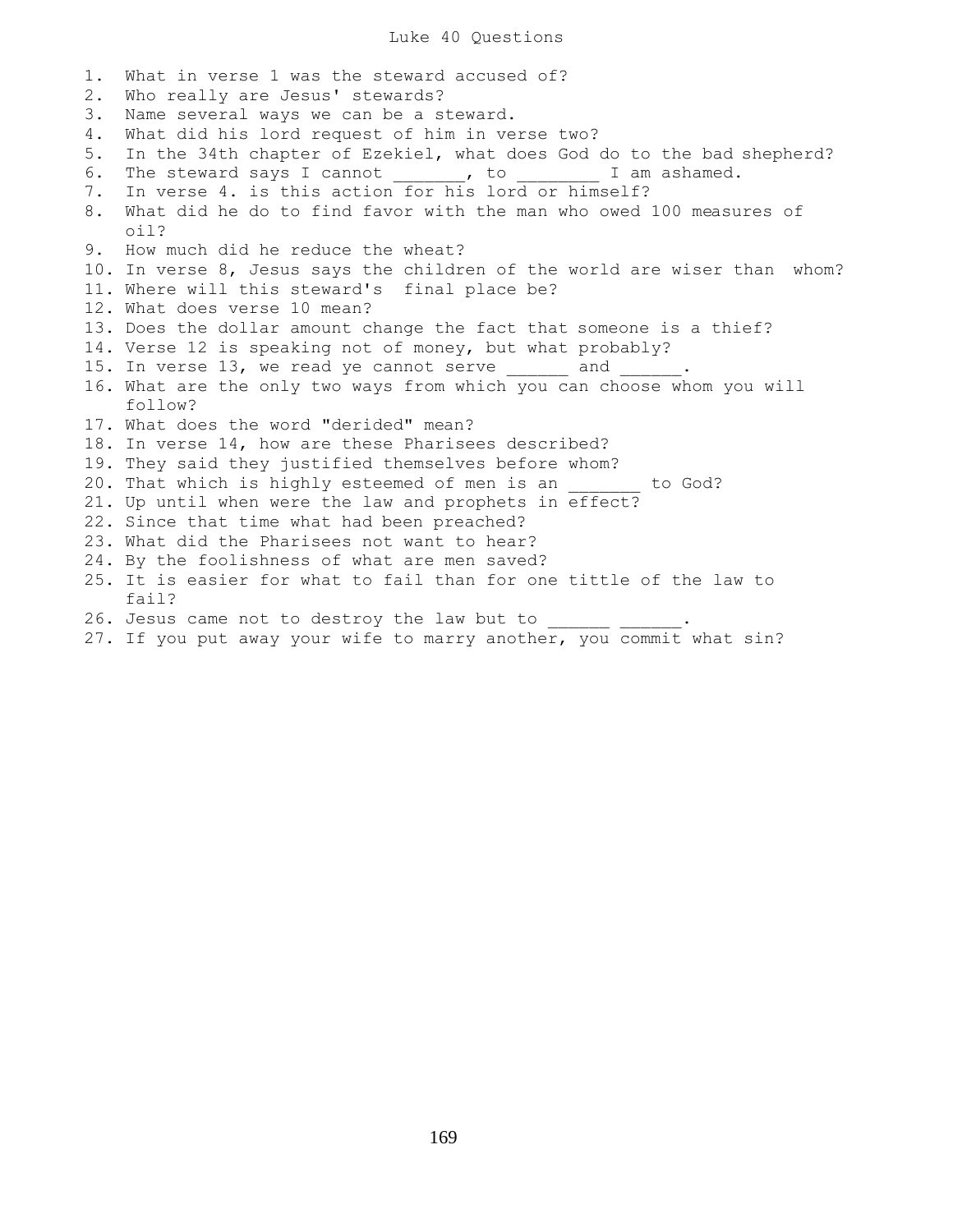We will begin this lesson in Luke 16:19 "There was a certain rich man, which was clothed in purple and fine linen, and fared sumptuously every day:"

 This rich man was very rich. It appears from the scene above that he was sure to use his money for his own personal wants. He seemed to be pampering himself by buying himself fine clothes and eating all sorts of delicate foods. In I Timothy 6:18 "That they do good, that they be rich in good works, ready to distribute, willing to communicate;" I Timothy 6:19 "Laying up in store for themselves a good foundation against the time to come, that they may lay hold on eternal life." You see a rich person must not hang on to his riches for themselves, but must be quick to help others in need. That does not seem to be the case with this rich man above. He seemed to be thinking just of himself.

 Luke 16:20 "And there was a certain beggar named Lazarus, which was laid at his gate, full of sores,"

 Here is a picture of a person exactly opposite of the rich man. Lazarus laid at his gate, because begging was the only way he had of getting enough to live on.

 Luke 16:21 "And desiring to be fed with the crumbs which fell from the rich man's table: moreover the dogs came and licked his sores."

We see, here, the rich man had opportunity. It is strange that the rich man was not named and the beggar was. Two separate dictionaries give two different meanings to Lazarus name. Perhaps this can shed some light on why Lazarus' name was mentioned and not the rich man's. Lazarus means "God help, or God helped". The other meaning was "helpless". This tells us a lot more about Lazarus. He is unable to help himself and God has heard his cry and helped him. It is not uncommon in the Old Testament for names to bring a hidden message to a Scripture, but we see more clearly from this name, the man Lazarus in this Scripture. We see, also, that Lazarus was not asking much, just the crumbs. He had no one to doctor his sores so the dogs licked them.

 Luke 16:22 "And it came to pass, that the beggar died, and was carried by the angels into Abraham's bosom: the rich man also died, and was buried;" Luke 16:23 "And in hell he lift up his eyes, being in torments, and seeth Abraham afar off, and Lazarus in his bosom."

 Why is Abraham mentioned here? Possibly because he is the father of the faithful. I love the part that said the angels came and carried him to Abraham's bosom. We see the love and care God has for His son.

 It is quite a different story with this selfish, self-centered rich man who had eyes for no one's problems and had spent all his time and money on himself. Hell is not a beautiful scene. There is no need to go into all the horrors. It is important to not go there under any circumstances. It appears from this that those in hell can see those in heaven which makes their torment worse.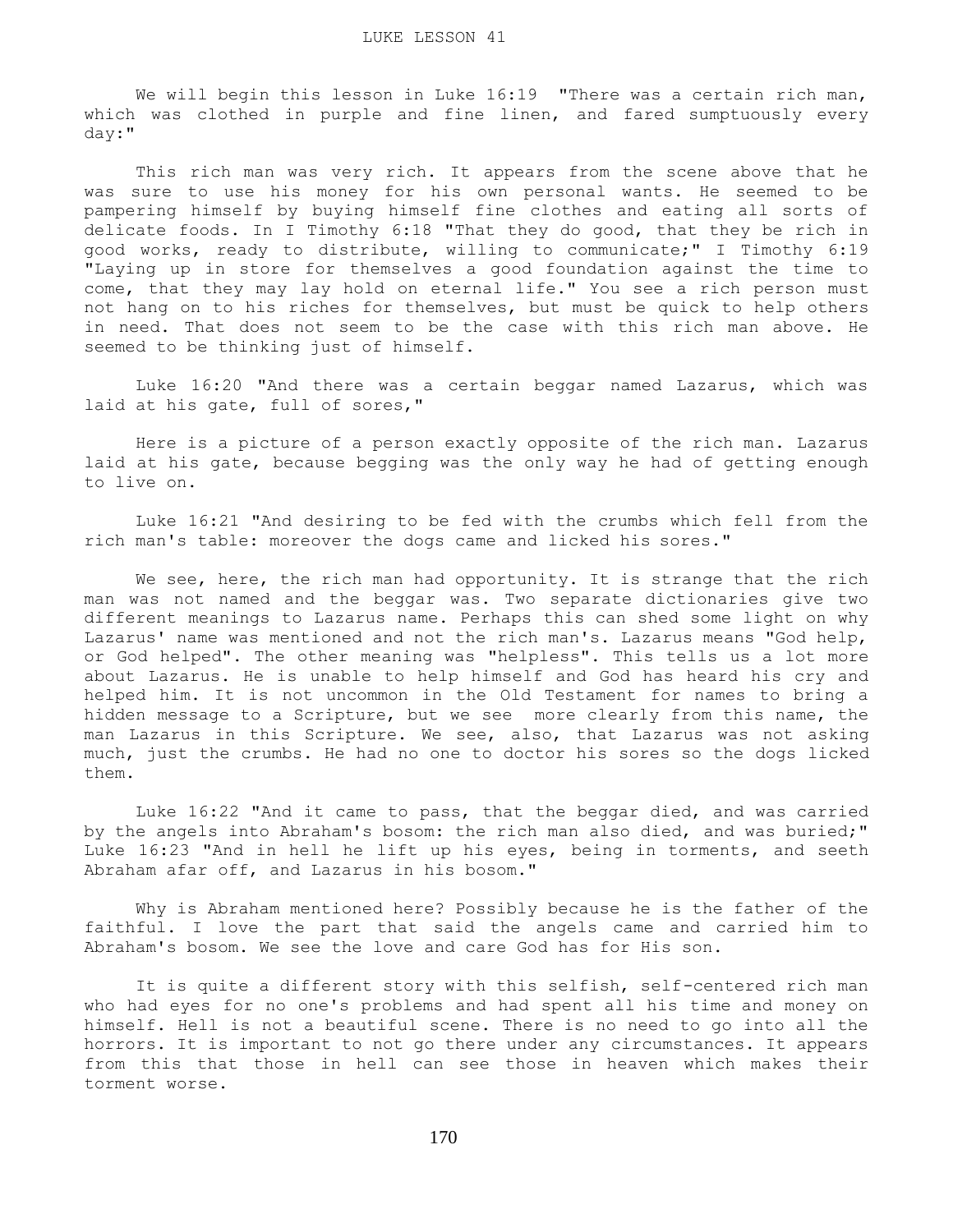Luke 16:24 "And he cried and said, Father Abraham, have mercy on me, and send Lazarus, that he may dip the tip of his finger in water, and cool my tongue; for I am tormented in this flame."

 The fact that this rich man calls Abraham father tells us that he was of Hebrew decent. He was some of those who thought they would go to heaven just because they were Abraham's children and grandchildren in the flesh. In Luke 3:8, we read that were not to depend on being an ancestor of Abraham to get them to heaven. Of course, those in heaven have no desire to go to hell, even for the purpose he mentioned here. There is a great gulf fixed. They could not go, even if they wanted to. We do see from the Scripture above that hell is a place of torment and fire.

 Luke 16:25 "But Abraham said, Son, remember that thou in thy lifetime receivedst thy good things, and likewise Lazarus evil things: but now he is comforted, and thou art tormented."

 We must notice here that Abraham does not deny that this rich man is a descendent of his. He calls him son . Abraham reminds him that he had opportunity to help Lazarus and he didn't. Had this rich man used his money and prestige to help this poor beggar, then both of them would have been in heaven together.

 Luke 16:26 "And beside all this, between us and you there is a great gulf fixed: so that they which would pass from hence to you cannot; neither can they pass to us, that [would come] from thence."

 Really these people who are in hell have been put there by the Lord. They had no control over going back and forth. They made their choice on earth; and once doomed to hell, there is no escape. The same thing applies to those who make heaven. The way we live here on earth determines our final resting place. We must choose Jesus and His ways, if we are to make heaven. If we do not choose Jesus, then we are automatically on the side of Satan and will go to hell. The decision is here on the earth before you die. There is no changing your mind after you die. Good and evil are miles apart here on earth, but even further in eternity.

 Luke 16:27 "Then he said, I pray thee therefore, father, that thou wouldest send him to my father's house:" Luke 16:28 "For I have five brethren; that he may testify unto them, lest they also come into this place of torment."

 I do not know anyone on the earth that I desire this type of torment to come to. Perhaps, that is why I am trying to write these Bible studies, to let people know before it is too late about heaven and hell. One of the most dangerous false doctrines going around today would have you and me believe that there is no literal heaven and hell, that they are just of the mind. Don't you believe it! Hell is real as this rich man found out too late. He finally realized there is no help for him, now he wants some one to go and tell his brothers. He believes if maybe they could hear from someone who actually had died, they would believe. Some people believe that that is why a number of people who were medically dead were revived, to tell us what they saw on the other side. His concern is for his five brothers. They are rich, too, and he wants to make sure they don't do the same sin that got him in this terrible place.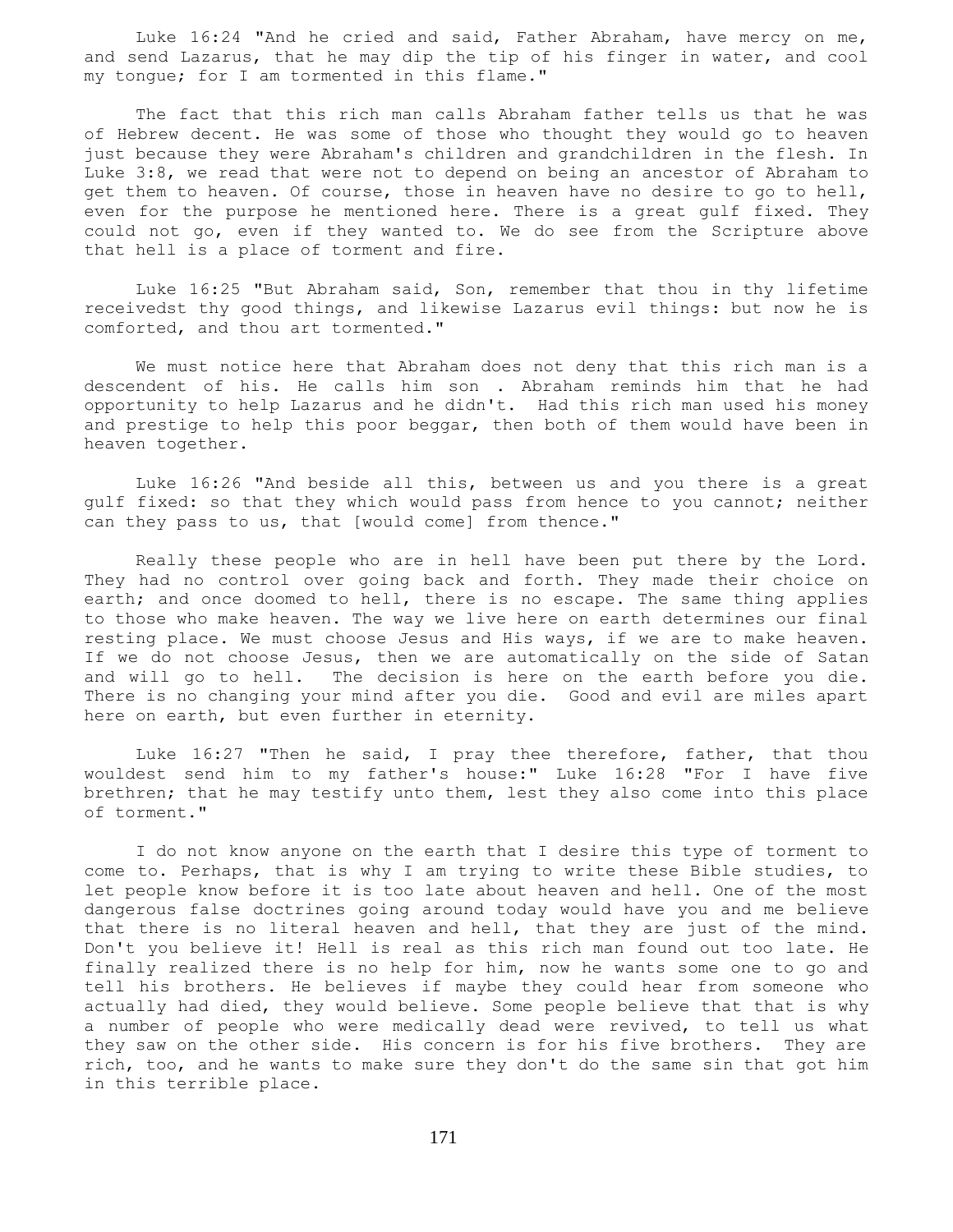Luke 16:29 "Abraham saith unto him, They have Moses and the prophets; let them hear them."

 By this he is saying, they have an equal opportunity to accept or reject the teaching of God. We said before, by the foolishness of preaching men are saved. That is the very reason God sent Moses and the prophets. That was their job to deliver the people; not only from physical bondage, but spiritual, as well.

 Luke 16:30 "And he said, Nay, father Abraham: but if one went unto them from the dead, they will repent."

 This speaks prophetically here. because Jesus will rise from the dead. He does appear to them 40 days and nights after His Resurrection. He does tell them, and all others who will listen even unto our day, in His Word. Will they repent?

 Luke 16:31 "And he said unto him, If they hear not Moses and the prophets, neither will they be persuaded, though one rose from the dead."

 Those who have hardened their hearts will not believe Moses' words in Genesis, Exodus, Leviticus, Numbers, and Deuteronomy. They will not believe God's only begotten Son, Jesus, though He rose from the grave. There is your answer. The have chosen the world and its riches over God.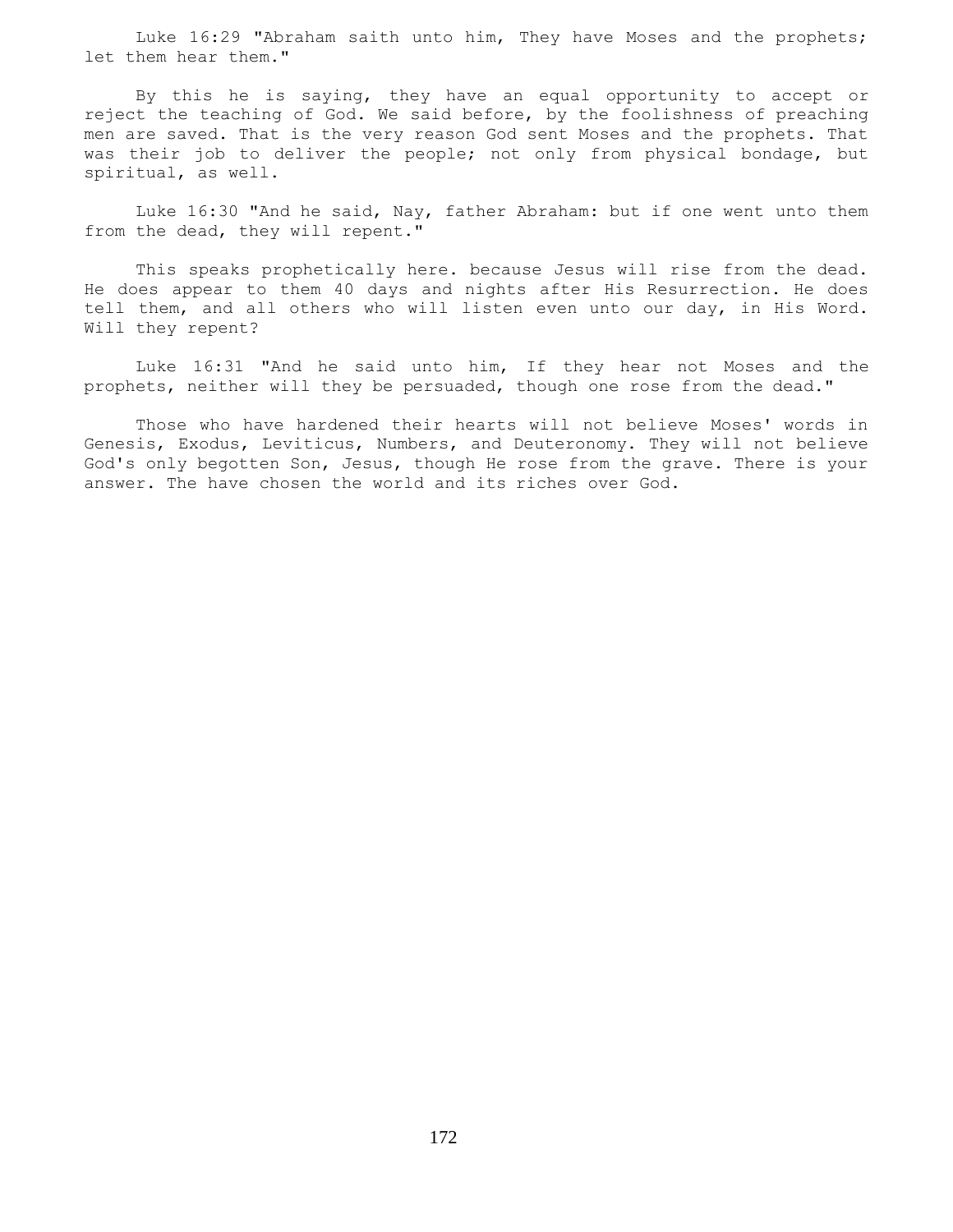Luke 41 Questions

1. How was the rich man dressed? 2. How did he fare in this world? 3. What did the rich man use his wealth for? 4. In I Timothy 6:18-19, what should a rich person do to please God? 5. What was the beggar's name? 6. What visible sickness did He have? 7. How did Lazarus make a living? 8. What did Lazarus desire to be fed with? 9. What does the name Lazarus mean? 10. Who carried the beggar to Abraham's bosom? 11. Where did the rich man go when he died. 12. What did the rich man see? 13. Why is Abraham possibly mentioned in this heavenly scene? 14. What does the rich man call Abraham? 15. What did he want Abraham to do? 16. What does the name the rich man called Abraham tell us about his nationality? 17. In Luke 3:8, God wanted them not to depend on what to get them to heaven? 18. What did Abraham remind the rich man of? 19. By what name did Abraham address him? 20. What is fixed between heaven and hell? 21. Who is the only one who has control over who goes where? 22. When do we still have control over where we go? 23. When he sees there is no hope for him, what does he ask Abraham to do? 24. How many brothers does he have? 25. What is one of the most dangerous false doctrines of our day? 26. Who did Abraham tell him they should listen to? 27. Who is intended by someone from the dead who went to them? 28. What books in the Old Testament did Moses write?

29. Name some of the prophets.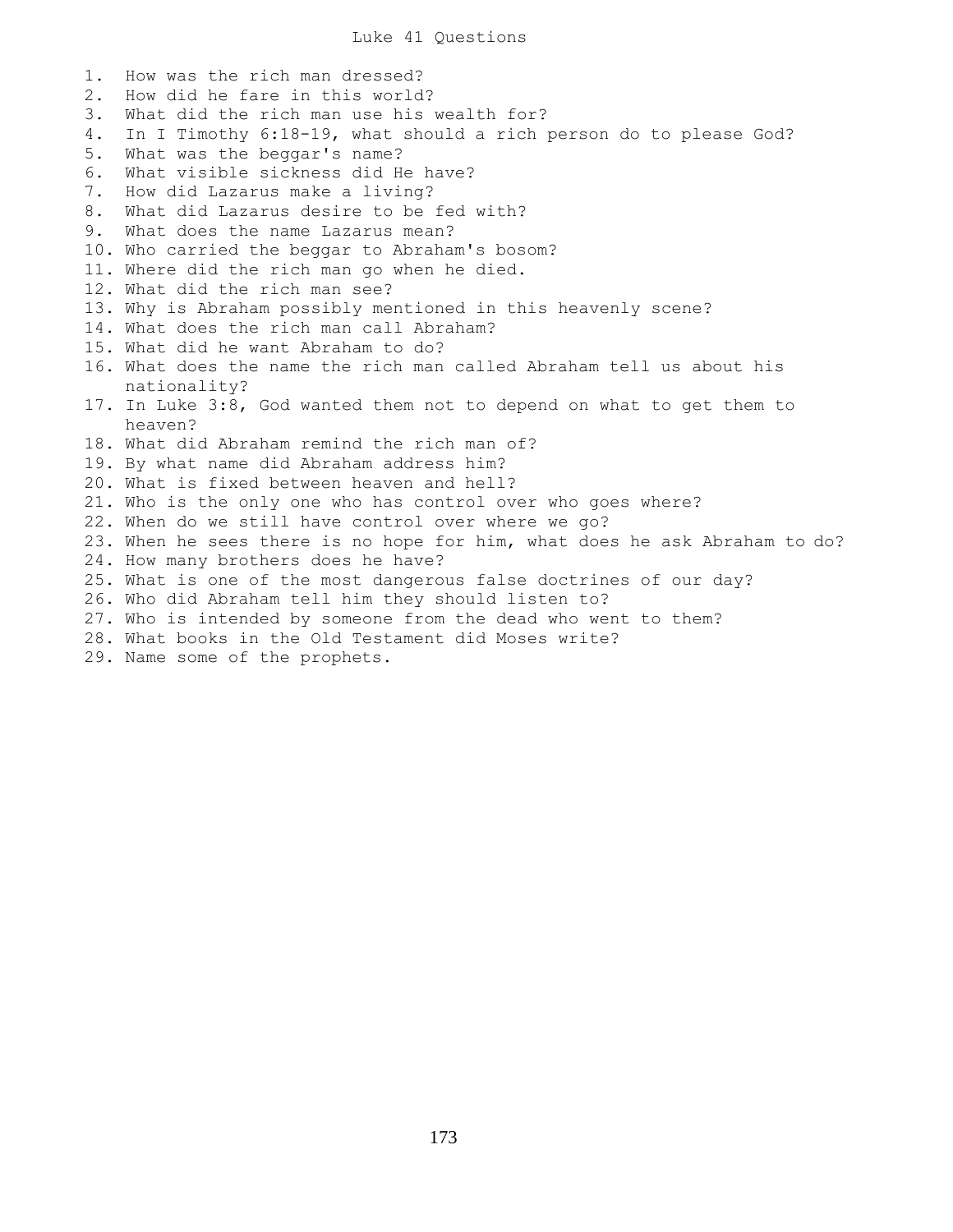We will begin this lesson in Luke 17:1 "Then said he unto the disciples, It is impossible but that offences will come: but woe [unto him], through whom they come!" Luke 17:2 "It were better for him that a millstone were hanged about his neck, and he cast into the sea, than that he should offend one of these little ones."

 Possibly, some of what Jesus is saying here is preparing the disciples for the hardships that lie ahead. Jesus is speaking prophetically about Judas Iscariot being the one the offence will come from. He says woe to the one it comes by. Little ones here could be new Christians, this is also a warning to the disciples that their way will not be easy, either. There is tribulation in this life for all followers of Jesus.

 Luke 17:3 "Take heed to yourselves: If thy brother trespass against thee, rebuke him; and if he repent, forgive him."

 This is Jesus speaking to the disciples. He is saying make sure that you are living right before you start correcting someone else. We see here that people in ministering capacity are supposed to point out sins (in love). Make sure this same sin is not in your own life, before you point it out in someone else. Jesus is also saying, be quick to forgive them and start them out again. Church is a hospital for sinners, not a hotel for saints.

 Luke 17:4 "And if he trespass against thee seven times in a day, and seven times in a day turn again to thee, saying, I repent; thou shalt forgive him."

 Jesus is saying, in this, continue to forgive him as many times as he asks. Seven. you remember, means spiritually complete. This is not to be thought of literally, but just to mean everytime they ask. It is not for us to ask whether they really repented or not, just forgive them when they ask.

Luke 17:5 "And the apostles said unto the Lord, Increase our faith."

 Everyone has been given a measure of faith as we read in Romans 12:3. The way to increase the faith is by using our faith. Practice using your faith, and it will grow. There is a gift of faith, also, which is perhaps what the twelve are asking Jesus for here. We know that without faith it is impossible to please God.

 Luke 17:6 "And the Lord said, If ye had faith as a grain of mustard seed, ye might say unto this sycamine tree, Be thou plucked up by the root, and be thou planted in the sea; and it should obey you."

 Jesus tells His own, here, that even a little faith can bring about mighty miracles. It seems unreasonable that a tree would uproot itself and be planted in another place. Jesus says, if you had as much faith as the size of the very small mustard seed, the tree would do it. Not maybe, it would! The problem is, we doubt. We jump now to a whole new subject, the parable of the unprofitable servants.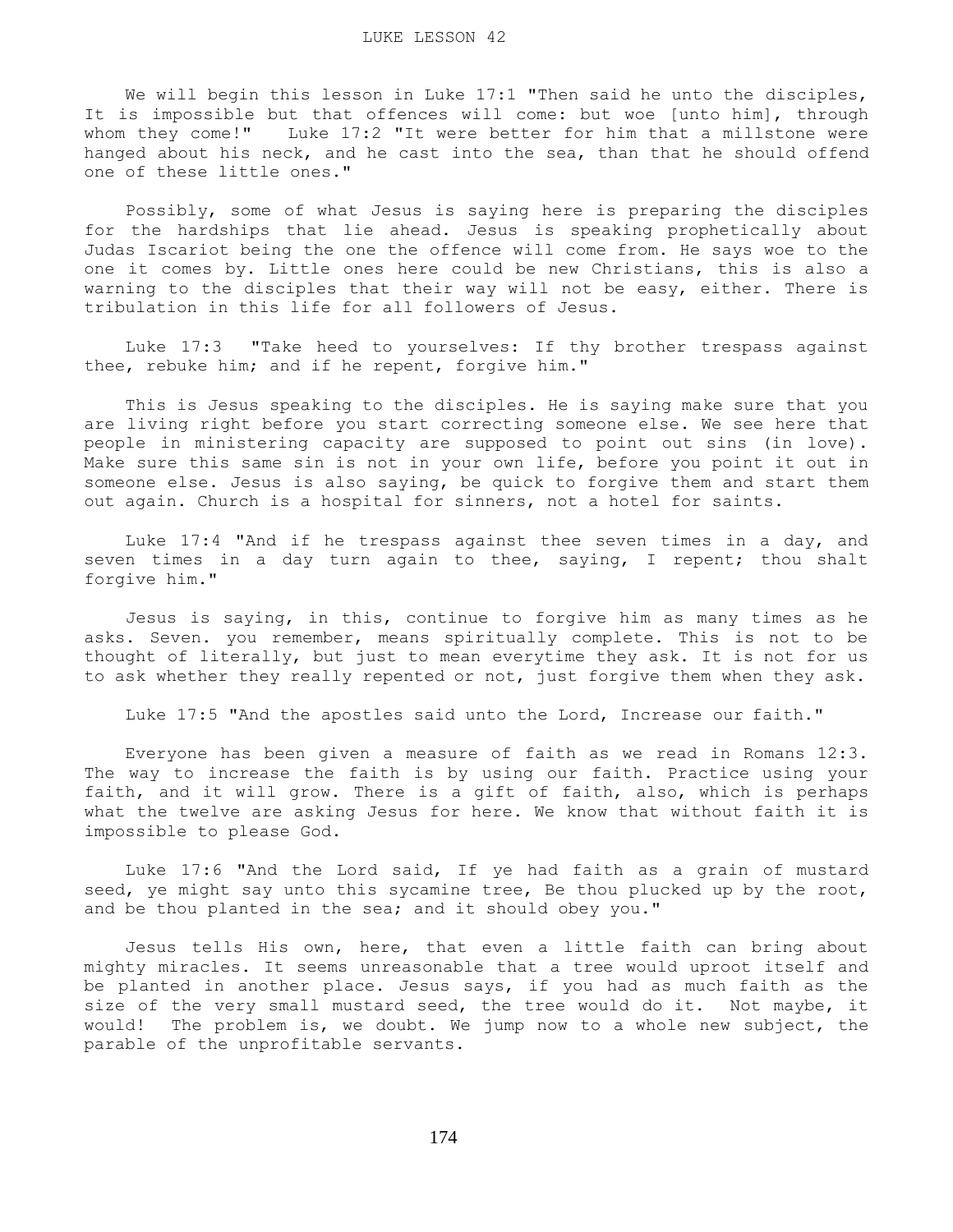Luke 17:7 "But which of you, having a servant plowing or feeding cattle, will say unto him by and by, when he is come from the field, Go and sit down to meat?"

 Jesus is explaining here that the servant usually serves his lord, even if he has been in the field working. The servant generally has his own quarters and eats at his own table or else waits until the family is finished and then he eats.

 Luke 17:8 "And will not rather say unto him, Make ready wherewith I may sup, and gird thyself, and serve me, till I have eaten and drunken; and afterward thou shalt eat and drink?"

 Jesus is teaching here the difference in the lord and his servant. The duty of the servant is to serve his lord. We Christians are really servants of the Lord. We must serve Him as long as He desires. We cannot quit a job because it gets hard, but we must work until the Lord says it is enough and releases us from that job.

 Luke 17:9 "Doth he thank that servant because he did the things that were commanded him? I trow not."

 This was his job. The boss doesn't thank you everytime you get a job done. That is your obligation if you are working for him. We workers for the Lord do not have to be thanked, either. It is our obligation to do the job the Lord has given us.

 Luke 17:10 "So likewise ye, when ye shall have done all those things which are commanded you, say, We are unprofitable servants: we have done that which was our duty to do."

 We don't need applause for every little job we do. Our reward will come when our Lord says, "Well done thy good and faithful servant". We do not need or deserve the praise of the world for doing our job.

 Luke 17:11 "And it came to pass, as he went to Jerusalem, that he passed through the midst of Samaria and Galilee."

 This just reminds us, again, that this is toward the end of Jesus' ministry. He is headed for Jerusalem.

 Luke 17:12 "And as he entered into a certain village, there met him ten men that were lepers, which stood afar off:"

 These ten men stood afar off because they were to be separated from their people when the priest declared them with leprosy. They were to cry out "unclean" when anyone came near them. This was an incurable disease unless God healed you. "Ten" we know symbolizes world government. We also know that leprosy was symbolic of sin.

 Luke 17:13 "And they lifted up [their] voices, and said, Jesus, Master, have mercy on us."

 This should be the cry of every one in the whole world. not just these lepers. The mercy of the Lord is what saves every one of us. We do not deserve saving. This lifting of their voice here was so that Jesus would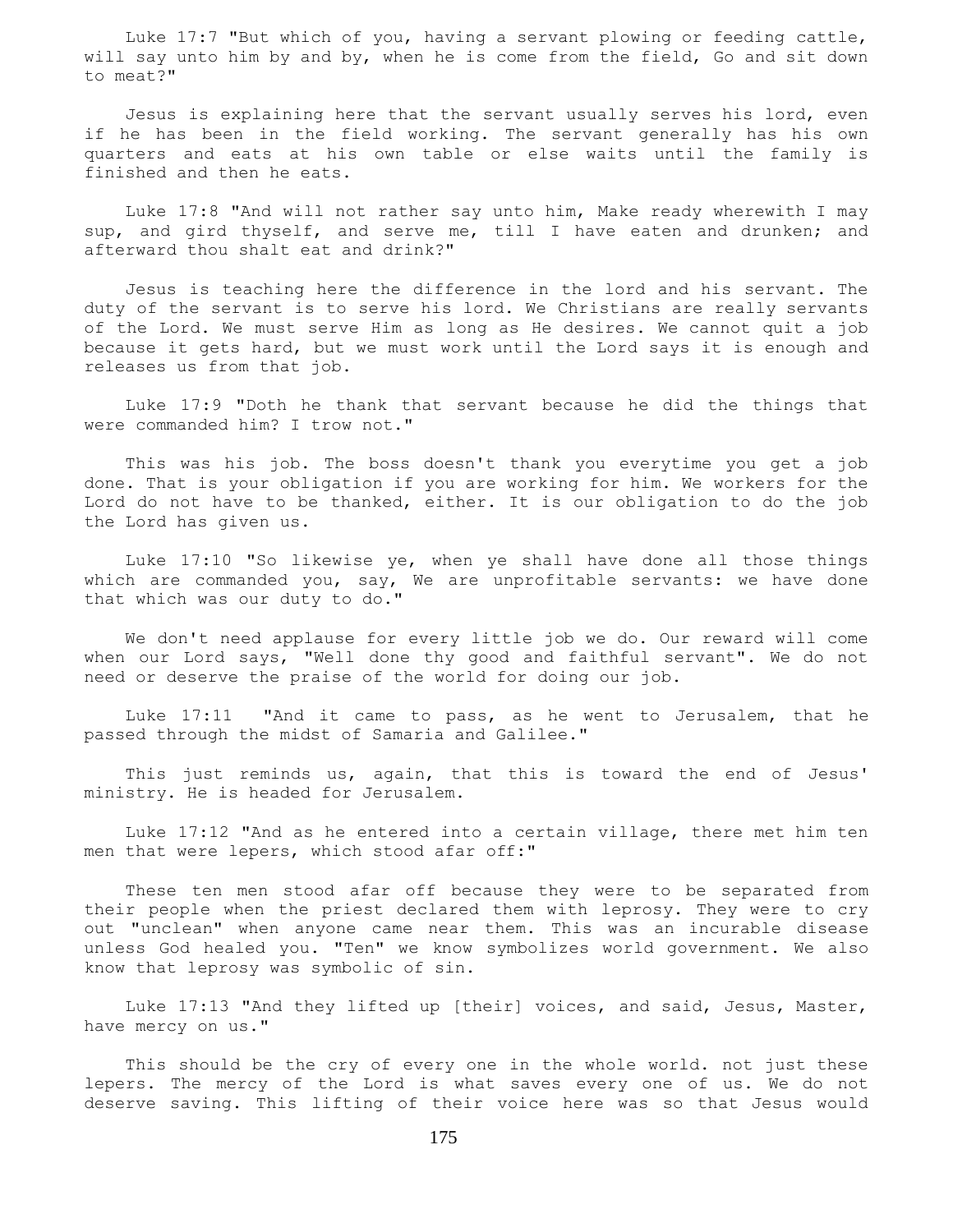hear them over the crowd. Notice they call Him Master. They believed He would heal them. When a person was healed of leprosy, he had to show himself to the priest so the priest could proclaim him healed. When the priest said he was healed, he could move back home and begin his life again. Instead of Jesus saying you are healed. He just said go show yourself to the priest as you see in the next verse.

 Luke 17:14 "And when he saw [them], he said unto them, Go shew yourselves unto the priests. And it came to pass, that, as they went, they were cleansed."

We see by this, that Jesus sent them on their way before the leprosy left. They had to activate their faith to be made whole. As they went, they were healed. Many times the Lord had the one He was healing to do something to show that they believed they would be healed.

 Luke 17:15 "And one of them, when he saw that he was healed, turned back, and with a loud voice glorified God," Luke 17:16 "And fell down on [his] face at his feet, giving him thanks: and he was a Samaritan."

 We see here a grateful man. He gives God the glory for his healing. All ten were healed, only one came back to praise God. He was an humble man falling down on his face at Jesus' feet. A Samaritan was hated of the Jews, perhaps he thought Jesus might not help him because of his nationality, and his gratitude was overwhelming.

 Luke 17:17 "And Jesus answering said, Were there not ten cleansed? but where [are] the nine?" Luke 17:18 "There are not found that returned to give glory to God, save this stranger."

 Jesus, calling this Samaritan a stranger, makes it appear that the other nine were perhaps Hebrews. These nine quickly forgot where their healing came from and didn't bother to come back and praise God.

 Luke 17:19 "And he said unto him, Arise, go thy way: thy faith hath made thee whole."

 This same message was given to nearly everyone Jesus healed (your faith hath made you whole). Jesus could heal them, but they had to accept the healing.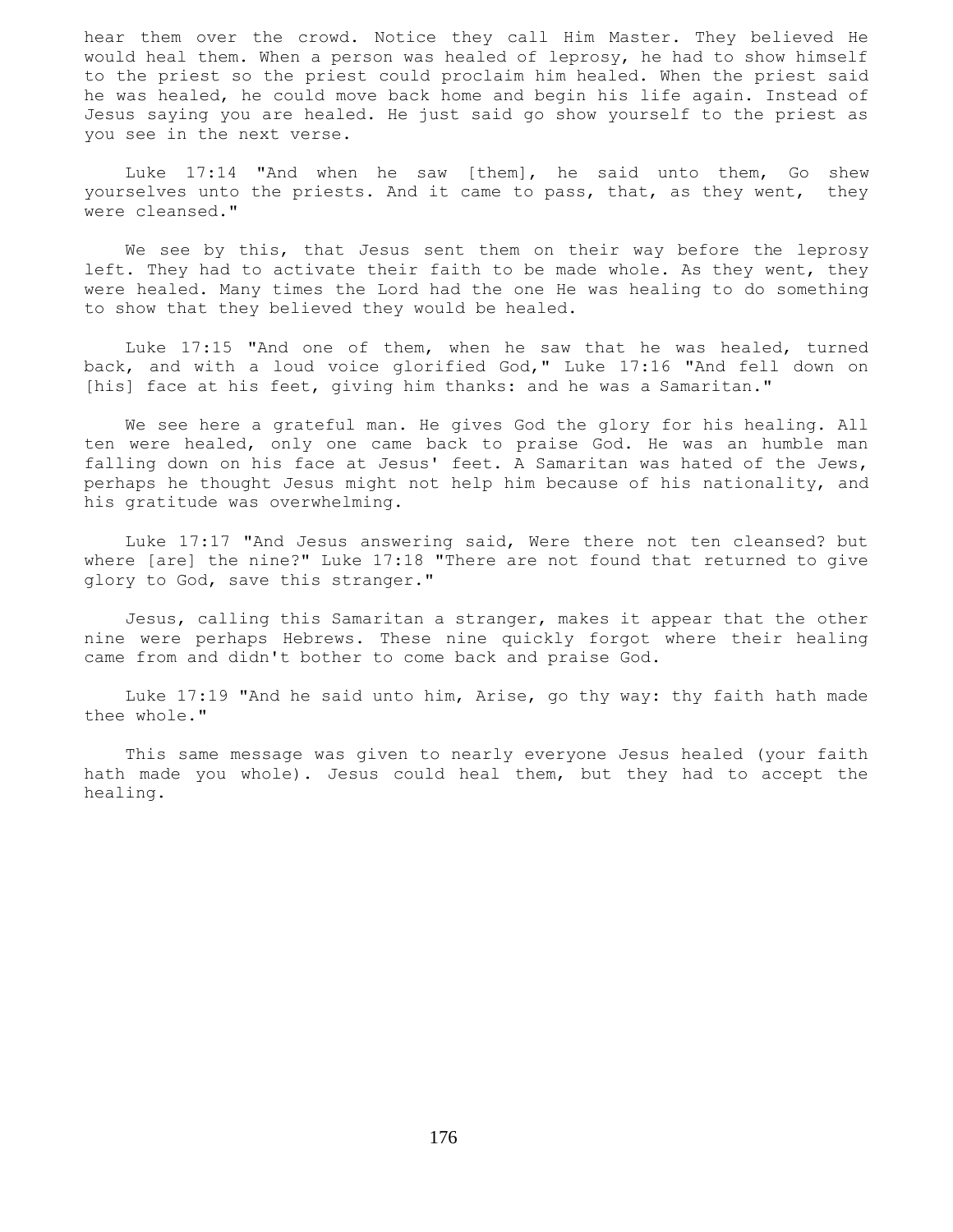## Luke 42 Questions

1. Jesus warned the disciples that  $\qquad \qquad \text{would come.}$ 2. What did He say about the one they come by? 3. What would be better than offending one of the little ones? 4. Why is Jesus prophetically speaking of bringing offences? 5. If a brother trespass against you. what two things should you do? 6. What did Jesus warn them about correcting someone? 7. Church is a \_\_\_\_\_\_\_\_ for sinners, not a \_\_\_\_\_\_\_\_ for saints. 8. How many times in a day did Jesus tell them to forgive? 9. In verse 5. what did the apostles ask Jesus to do? 10. What do we read about faith in Romans 12:3? 11. Without faith it is 12. What small item did Jesus compare faith with in verse 5? 13. What could you say to a sycamine tree and have it obey you, if you had faith? 14. Why can't we do miracles in Jesus' name? 15. What is this parable about the servant explaining? 16. What is the duty of a servant? 17. When is it okay to stop a fight? 18. Where was Jesus headed for when He met the lepers? 19. How many lepers were there? 20. What did a leper cry when anyone came near? 21. What did the lepers call Jesus? 22. What is leprosy symbolic of? 23. Why did Jesus tell them to show themselves to the priest? 24. How many came back and praised God? 25. When did the actual healing take place? 26. What one word makes us know the Samaritan was with nine lepers who were Israelites? 27. What did Jesus tell the Samaritan made him whole?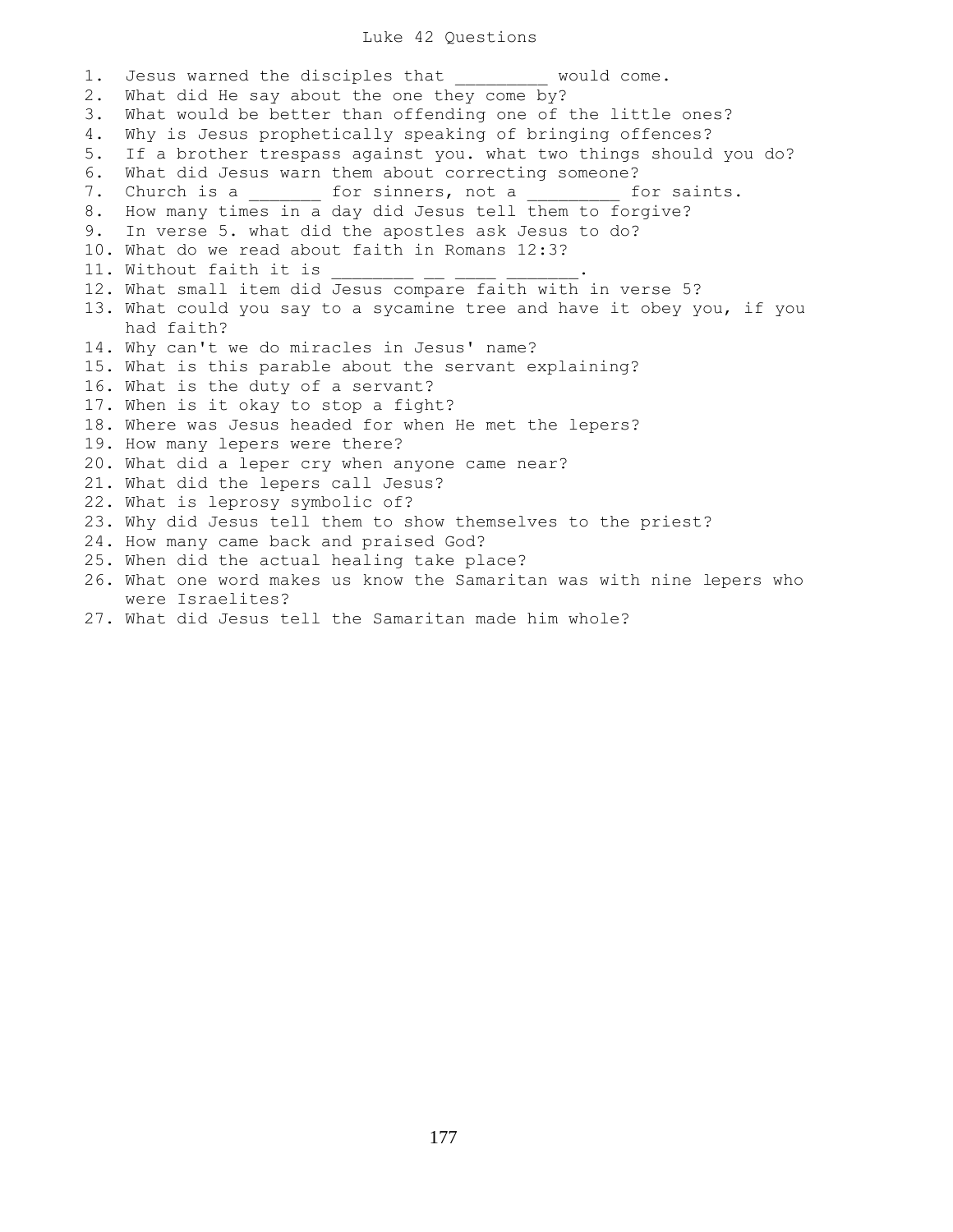We will begin this lesson in Luke 17:20 "And when he was demanded of the Pharisees, when the kingdom of God should come, he answered them and said, The kingdom of God cometh not with observation:" Luke 17:21 "Neither shall they say, Lo here! or, lo there! for, behold, the kingdom of God is within you."

 The word kingdom is in the book of Luke 44 times. The kingdom that Jesus is speaking of here is when we make Jesus, King and Lord of our lives. A Christian carries Jesus in his heart. In that sense, the kingdom of God is within every Christian.

 Luke 17:22 "And he said unto the disciples, The days will come, when ye shall desire to see one of the days of the Son of man, and ye shall not see  $[it]$ ."

 Jesus is telling these disciples. I am with you now, but there will come a time when I will not be with you. You will long to see me, but I won't be there.

 Luke 17:23 "And they shall say to you, See here; or, see there: go not after [them], nor follow [them]."

 In verse 22 above, we see that this message is to all followers of Jesus for all time, because it said those who have disciplined themselves to follow Jesus (the disciples). Throughout the ages every Christian has longed to see Jesus. Verse 23 above is looking to our time. Everyone is looking for Jesus. We must be careful not to look in the wrong places. We are warned not to go looking for Jesus in any out of the way places. We will see in the next verse where we will find Him.

 Luke 17:24 "For as the lightning, that lighteneth out of the one [part] under heaven, shineth unto the other [part] under heaven; so shall also the Son of man be in his day."

 In the book of Acts the first chapter verses 9-11, Acts 1:9 "And when he had spoken these things, while they beheld, he was taken up; and a cloud received him out of their sight." Acts 1:10 "And while they looked stedfastly toward heaven as he went up, behold, two men stood by them in white apparel;" Acts 1:11 "Which also said, Ye men of Galilee, why stand ye gazing up into heaven? this same Jesus, which is taken up from you into heaven, shall so come in like manner as ye have seen him go into heaven." You see, when Jesus returns to earth, it won't be a secret. Every eye will see Him. We don't need to run around looking for His appearing. We will know it when He comes.

 Luke 17:25 "But first must he suffer many things, and be rejected of this generation."

We see, here, that Jesus has jumped from His second coming to the earth in verse 24, back to the time they were in. This suffering and rejection would happen in Jerusalem just a few days from when Jesus was telling the disciples this. He would be rejected by His own people, the Hebrews. He would be whipped, spit upon, and then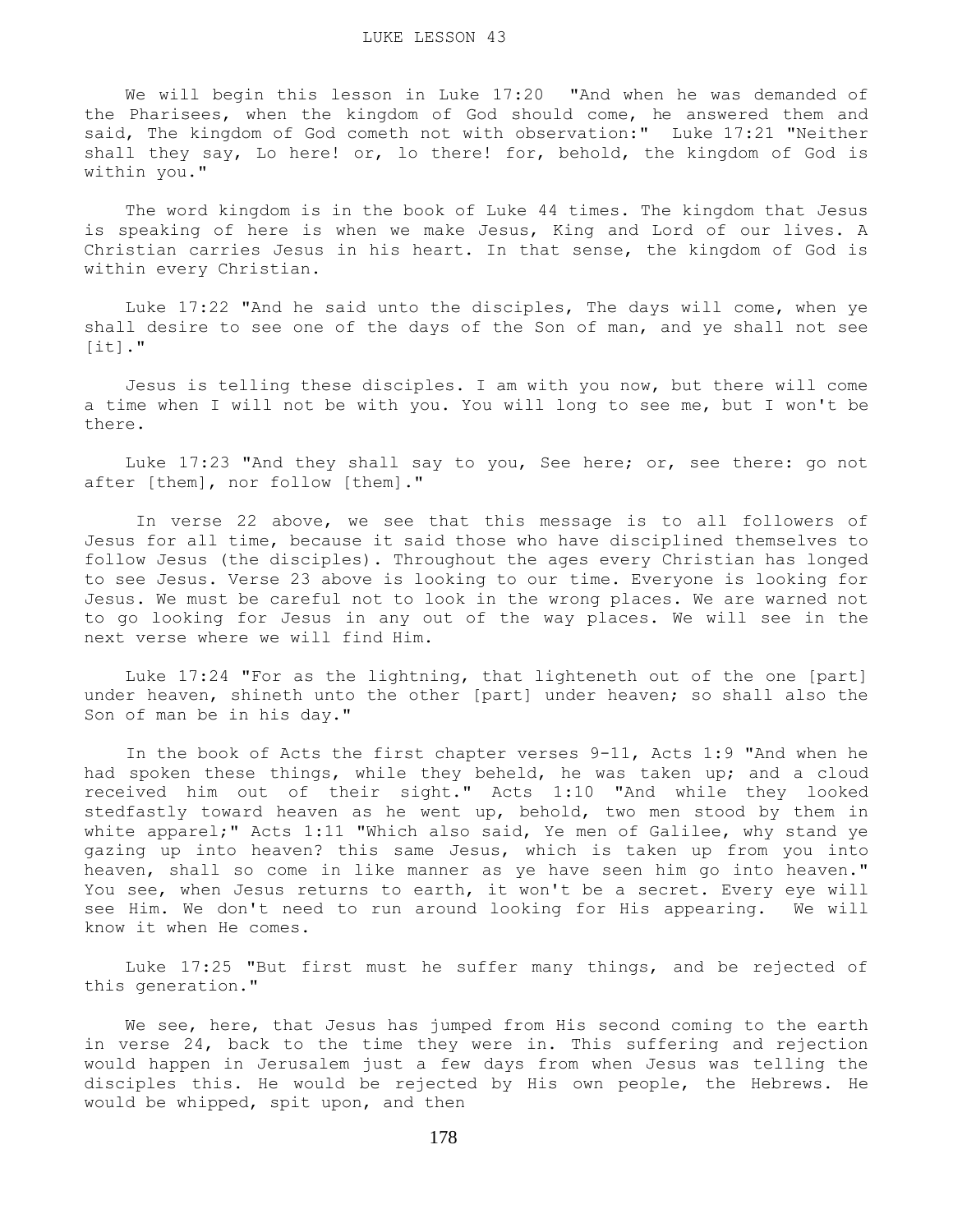crucified. With Jesus, as with the Father, a thousand years can be as one day. Jesus foreknew all the things that would happen at crucifixion and at His second coming. He tells of both here in reverse order so His followers would not try to figure out the exact time.

 Luke 17:26 "And as it was in the days of Noe, so shall it be also in the days of the Son of man."

 Now, again here, Jesus has jumped to telling them about how it will be at His second coming to the earth. In Noah's day, people had gotten so evil that God decided to destroy them. Our day is just as bad as it was then. I believe that is one of the signs that Jesus is coming soon.

 Luke 17:27 "They did eat, they drank, they married wives, they were given in marriage, until the day that Noe entered into the ark, and the flood came, and destroyed them all."

 There is a great deal of this teaching in our book on Genesis, so we will not go into detail here. It is enough to know that God was fed up with their evil and destroyed them because of it. Noah found favor in the sight of God, and he and his family were saved. God favor in the sight of God. and he and his family were saved. God will not always overlook sin. There is time when punishment falls. Read II Timothy 3. and you can see our people are in the last days right now. Then the wrath of God will fall, as it did on these people in Noah's day.

 Luke 17:28 "Likewise also as it was in the days of Lot; they did eat, they drank, they bought, they sold, they planted, they builded;" Luke 17:29 "But the same day that Lot went out of Sodom it rained fire and brimstone from heaven, and destroyed [them] all."

 Sodom, where Lot lived, was a community where homosexuals and lesbians lived. Their minds were perverted. Even married people, such as Lot's daughters and their husbands, had no natural relations. The men were homosexuals. Homosexuality is rampant in our land today. Do we think we are better than Sodom? God will destroy this land, if we do not have a national repentance from this terrible sin. The disease AIDS which has swept through a number of countries, I believe, is a warning from God to straighten up or else.

 Luke 17:30 "Even thus shall it be in the day when the Son of man is revealed."

 How much clearer can it be? The time is NOW! Jesus could be back at any moment and be revealed as king of Kings and Lord of lords. REPENT AND BE SAVED!!!

 Luke 17:31 "In that day, he which shall be upon the housetop, and his stuff in the house, let him not come down to take it away: and he that is in the field, let him likewise not return back."

 Just as Lot and his family were not to look back, we see we are not to look back. When Jesus calls, just go with no hesitation.

Luke 17:32 "Remember Lot's wife."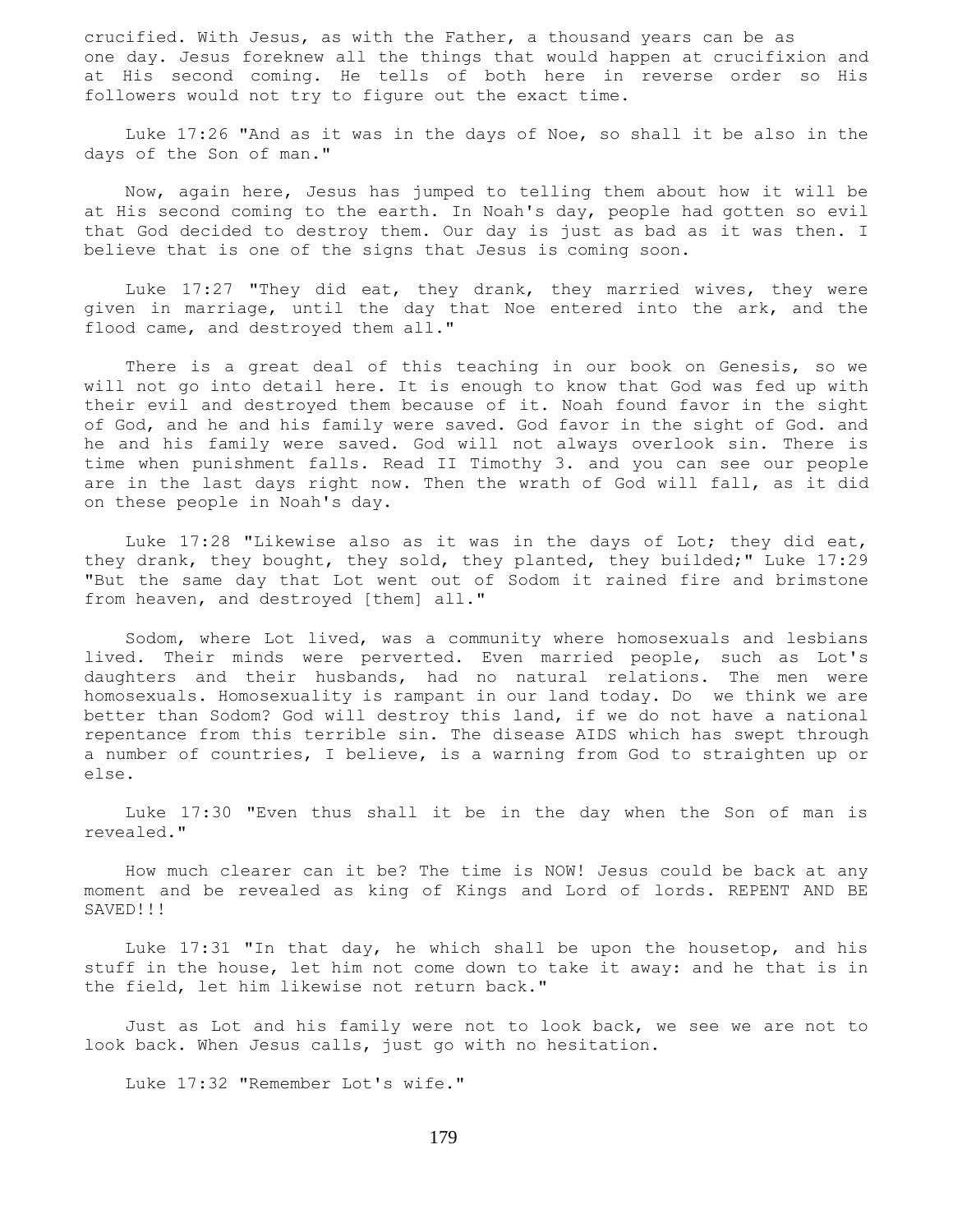You remember, she looked back and turned to a pillar of salt.

Luke 17:33 "Whosoever shall seek to save his life shall lose it; and whosoever shall lose his life shall preserve it."

 Our life is but a vapor on this earth, it soon passes. This earth is not our home. We need not try to hang on to something so temporary. Spend your life on earth working for God, not worrying about tomorrow.

 Luke 17:34 "I tell you, in that night there shall be two [men] in one bed; the one shall be taken, and the other shall be left."

 I do not believe that this means two homosexuals, as many believe today. When two men sleep in one bed, it does not necessarily mean they are evil. This just means one of these men is a follower of Jesus and the other is not. It is interesting to me that this Scripture says in that night, as if the catching away is at night. I am not saying that it will be. This could be symbolic of darkness or could actually be at night. I won't say for sure.

 Luke 17:35 "Two [women] shall be grinding together; the one shall be taken, and the other left."

 See, this straightens out the Scripture before. These 2 women are working together. Again, it is just explaining that one is saved and the other is lost. the lost one rejected Jesus as the Saviour.

 Luke 17:36 "Two [men] shall be in the field; the one shall be taken, and the other left."

We see, here, an indication that it might be during daylight. People don't work in the field at night, ordinarily. Another thought is that daylight here is night on the other side of the world. Just because two people work together does not mean they are both saved.

 Luke 17:37 "And they answered and said unto him, Where, Lord? And he said unto them, Wheresoever the body [is], thither will the eagles be gathered together."

 I believe the body mentioned here is the body of Christ (the Christians). Eagles are symbolic of God. We see, then, that wherever the Christians are, is where these things mentioned above will happen, and that it will be God's action, not Satan's. God will protect His own.

180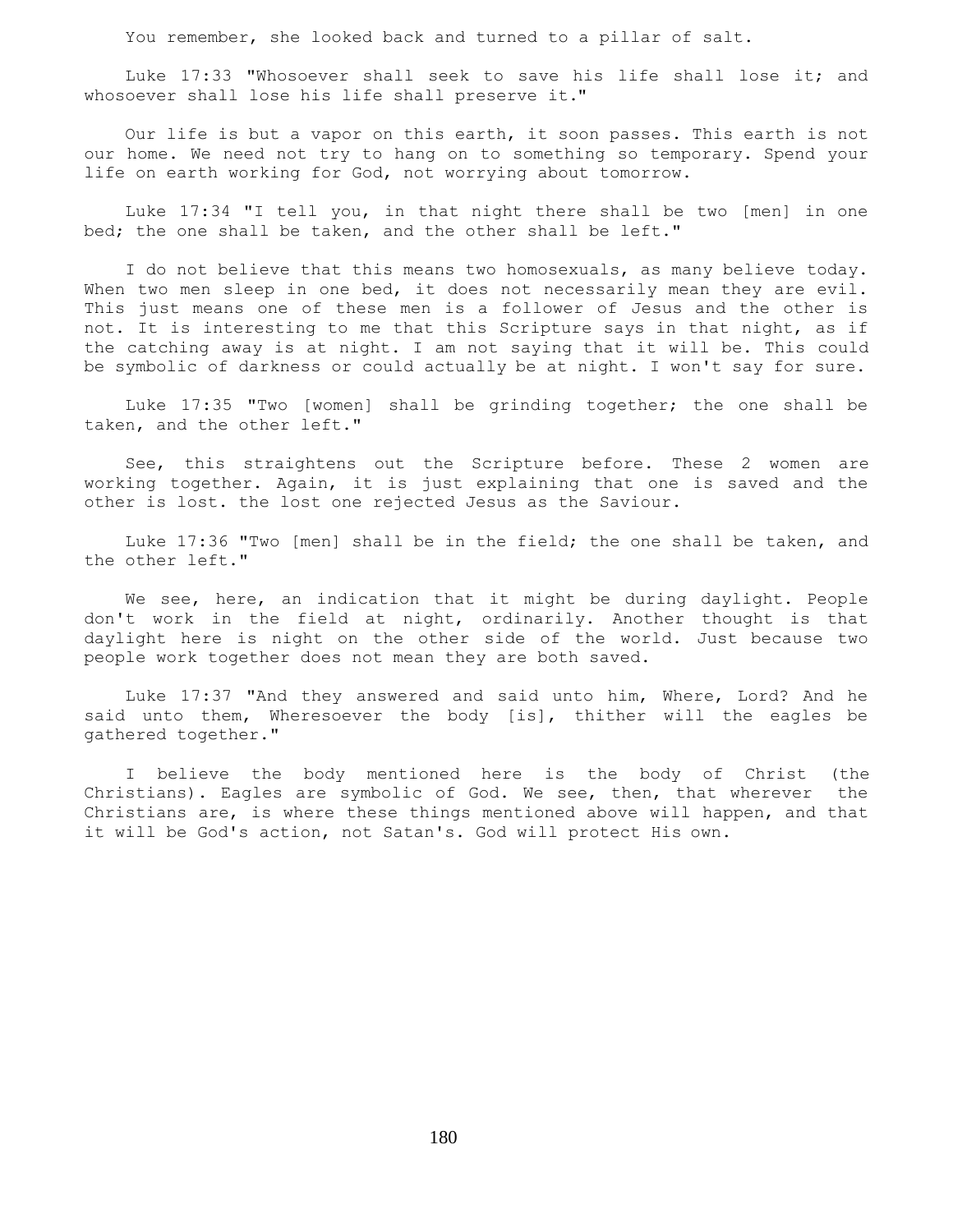## Luke 43 Questions

- 1. Who demanded Jesus to tell them when the kingdom of God would come?
- 2. Where did Jesus say the kingdom of God is?
- 3. How many times is the word kingdom used in Luke?
- 4. What kingdom is Jesus speaking of here?
- 5. What did Jesus tell the disciples they would desire to see and could not?
- 6. What did Jesus say to do when someone tried to get you to go somewhere to find Him?
- 7. Who are the disciples?
- 8. In verse 24. we realize the second coming of Christ will be seen where?
- 9. In what book of the Bible do we read that Jesus will come back the same way He went to heaven?
- 10. In verse 25 Jesus says before all that He had explained happened, what had to happen?
- 11. In verse 26. whose days did Jesus compare the days of His second coming with?
- 12. What similarity is there?
- 13. What other man's days did He compare to His second coming?
- 14. What sin was predominate in Luke?
- 15. What is the suggestion of the author to those who are not ready to meet God?
- 16. When Jesus comes, what does verse 31 say we should do if we are on the housetop?
- 17. What happened to Lot's wife when she looked back?
- 18. Whosoever shall seek to save his life \_\_\_\_\_\_\_\_\_\_\_\_\_\_\_\_\_\_.
- 19. What in verse 34 happens to the two men in the bed?
- 20. Does night in verse 34 mean Jesus will come at night?
- 21. What were the women doing when the second coming came?
- 22. What question did the disciples ask Jesus about the catching away?
- 23. What does the body symbolize?
- 24. What do eagles symbolize?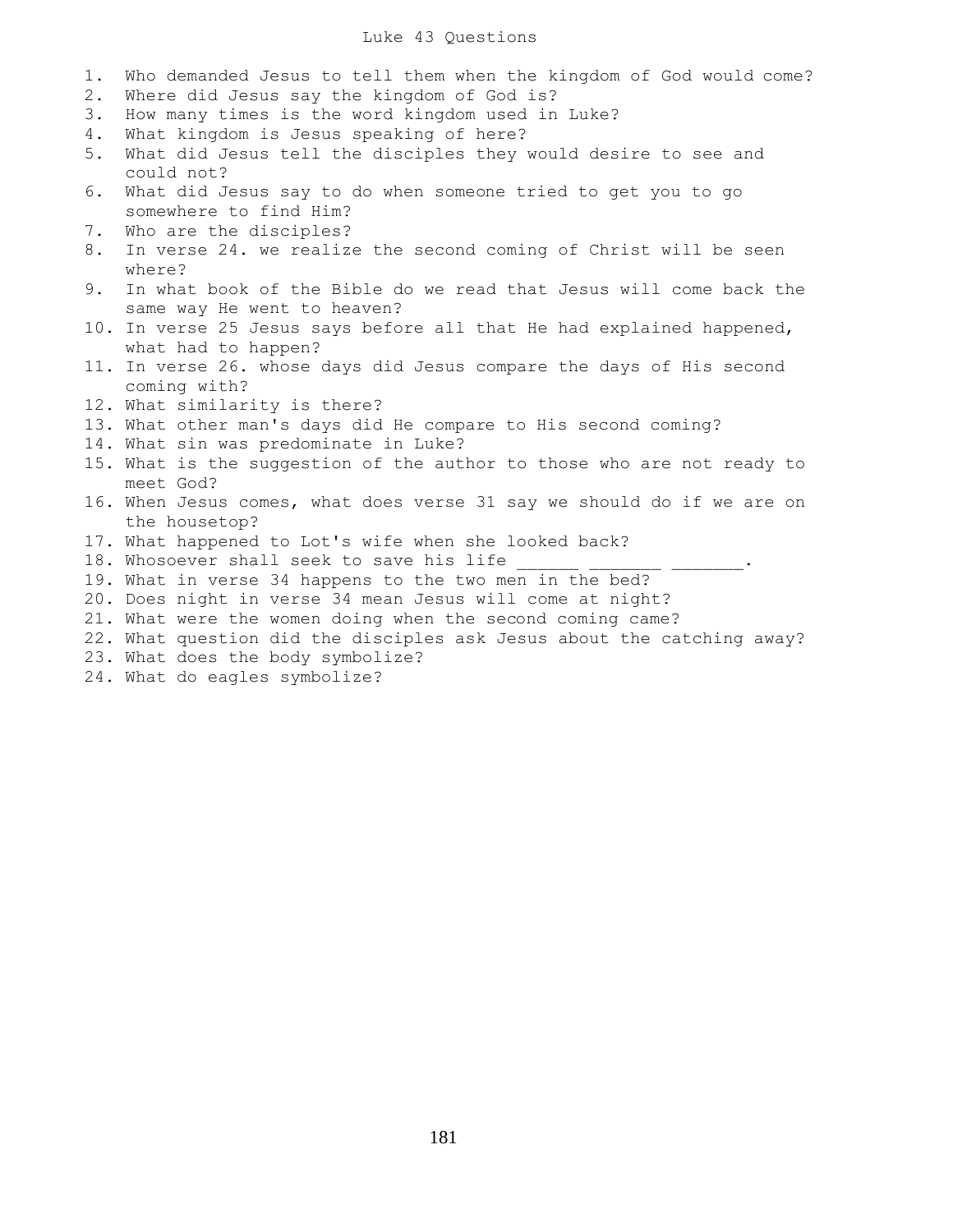We will begin this lesson in Luke 18:1 "And he spake a parable unto them [to this end], that men ought always to pray, and not to faint;"

 Some would have us believe that praying just one time for a thing is enough, but this parable teaches just the opposite. We should be continually in an attitude of prayer. We should keep praying until we see the answer to prayer. The Bible says the fervent prayer of a righteous man availeth much.

 Luke 18:2 Saying, "There was in a city a judge, which feared not God, neither regarded man:"

 Jesus is showing in this parable, this judge who is not a believer in any sense of the word. This judge is not swayed because he has no regard for man or God. His judgment is based on pure fact and is calculated with no feeling.

 Luke 18:3 "And there was a widow in that city; and she came unto him, saying, Avenge me of mine adversary."

 This woman has had someone cause her problems. Possibly because she was a widow, this person thought she was helpless and took advantage of her. She comes to this worldly judge and wants him to take action against this evil person.

 Luke 18:4 "And he would not for a while: but afterward he said within himself, Though I fear not God, nor regard man;" Luke 18:5 "Yet because this widow troubleth me, I will avenge her, lest by her continual coming she weary me."

 This woman just wouldn't give up. She came over and over again and kept bringing her petition before this judge until she wore him down. Her perseverance caused him to finally act upon this to get rid of her. This is also the way we should pray. We should bring our request over and over unto God until He tells us to hush or until He answers our prayer.

Luke 18:6 "And the Lord said, Hear what the unjust judge saith."

 Jesus is telling His disciples, of then and now, that persistence pays off. Even this man who seemingly had no heart did what she asked, because she kept on asking until he did.

 Luke 18:7 "And shall not God avenge his own elect, which cry day and night unto him, though he bear long with them?"

 Jesus is saying, here, that God with His tender heart hears our prayers and will avenge for us. The only difference here is that God is trying to give them ample time to repent, before His judgment falls upon them.

 Luke 18:8 "I tell you that he will avenge them speedily. Nevertheless when the Son of man cometh, shall he find faith on the earth?"

This question here, to me, is saying just because God has not already answered your prayer. Have you stopped believing that He will? God's time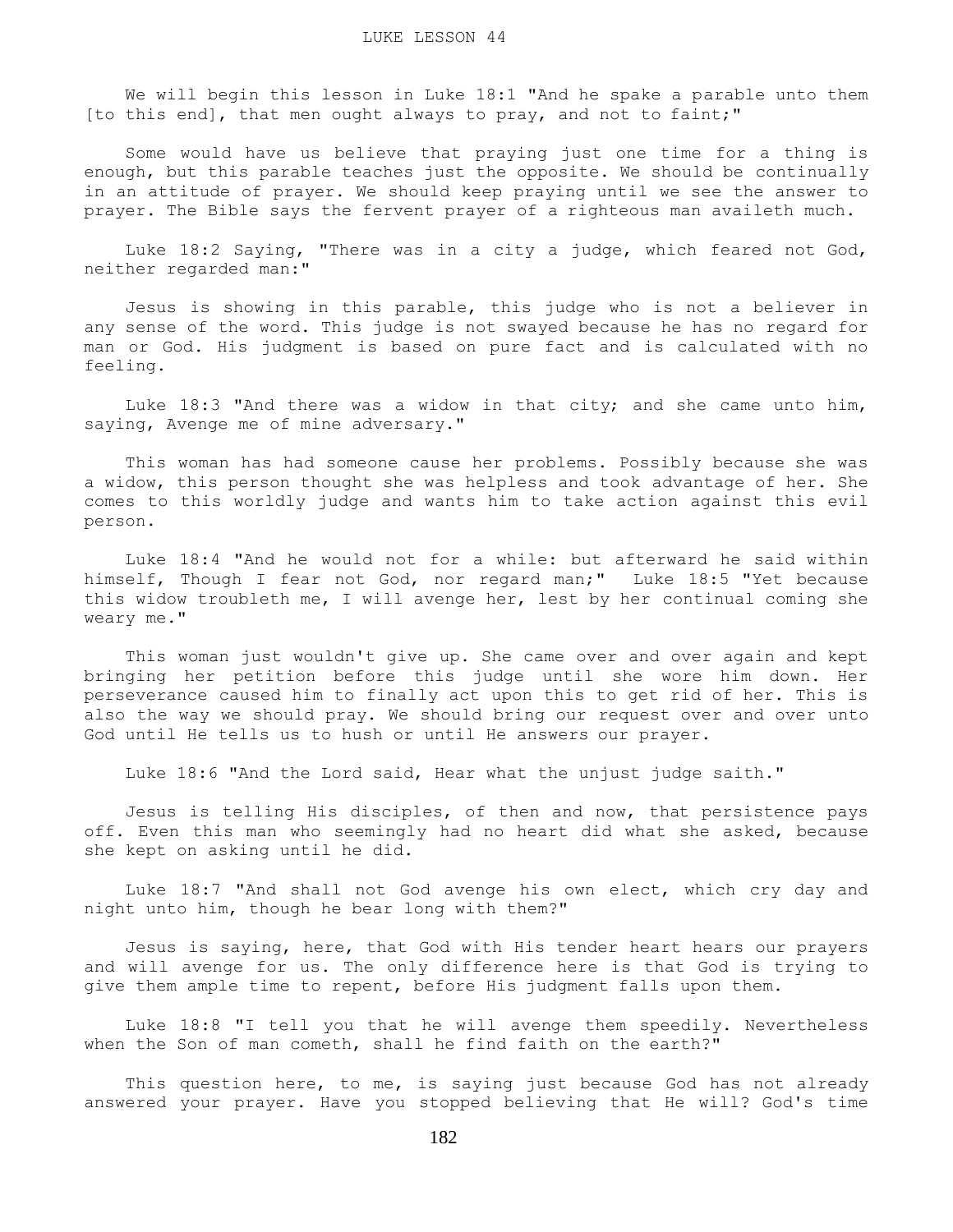and our time are two different things. Fifty years is nothing to Him, but with us it is half a lifetime. We must keep the faith regardless of whether it appears He has answered our prayer or not. Our faith pleases God. Faith can move a mountain or get you to heaven. God's judgment is not slack as we read in II Peter 3:9 "The Lord is not slack concerning his promise, as some men count slackness; but is long-suffering to us-ward, not willing that any should perish, but that all should come to repentance."

 Luke 18:9 "And he spake this parable unto certain which trusted in themselves that they were righteous, and despised others:"

 Remember, that Jesus spoke in parables, so that people who were worldly would not understand with their mind and accept Him through knowledge and not the spirit. Jesus is speaking here to self-righteous people who are down on everyone else. By speaking in parables, they could not accuse Him. This is what He said.

 Luke 18:10 "Two men went up into the temple to pray; the one a Pharisee, and the other a publican."

 Remember, the publican was the hated tax collector and the Pharisee was one who was strict in the keeping of the law. Both of the men in this parable went to pray at the temple. the Pharisee probably went regularly to pray at the temple twice a day to conform to the law.

 Luke 18:11 "The Pharisee stood and prayed thus with himself, God, I thank thee, that I am not as other men [are], extortionists, unjust, adulterers, or even as this publican."

 It appears he prayed words pleasing to himself. His conceit shows. He didn't even humble himself before God, but stood while he prayed. To me, it appears that he is saying, God take a look at how great I an. I see no repentance or humbleness at all. I see a self-centered man who is trying to prove how great he is to God.

 Luke 18:12 "I fast twice in the week, I give tithes of all that I possess."

Here, again, he is bragging to God about how wonderful he is.

 Luke 18:13 "And the publican, standing afar off, would not lift up so much as [his] eyes unto heaven, but smote upon his breast, saying, God be merciful to me a sinner."

We see, here, an humble man. He is in direct contrast to the Pharisee. Fear (reverence) keeps him from even looking up to heaven. He realizes he is a sinner and begs for mercy. In 1st John chapter 1 verses 8 through 10, we see that this publican is telling the truth and the Pharisee is in error. I John 1:8 "If we say that we have no sin, we deceive ourselves, and the truth is not in us." I John 1:9 "If we confess our sins, he is faithful and just to forgive us [our] sins, and to cleanse us from all unrighteousness." I John 1:10 "If we say that we have not sinned, we make him a liar, and his word is not in us." We must be like the publican and beg mercy.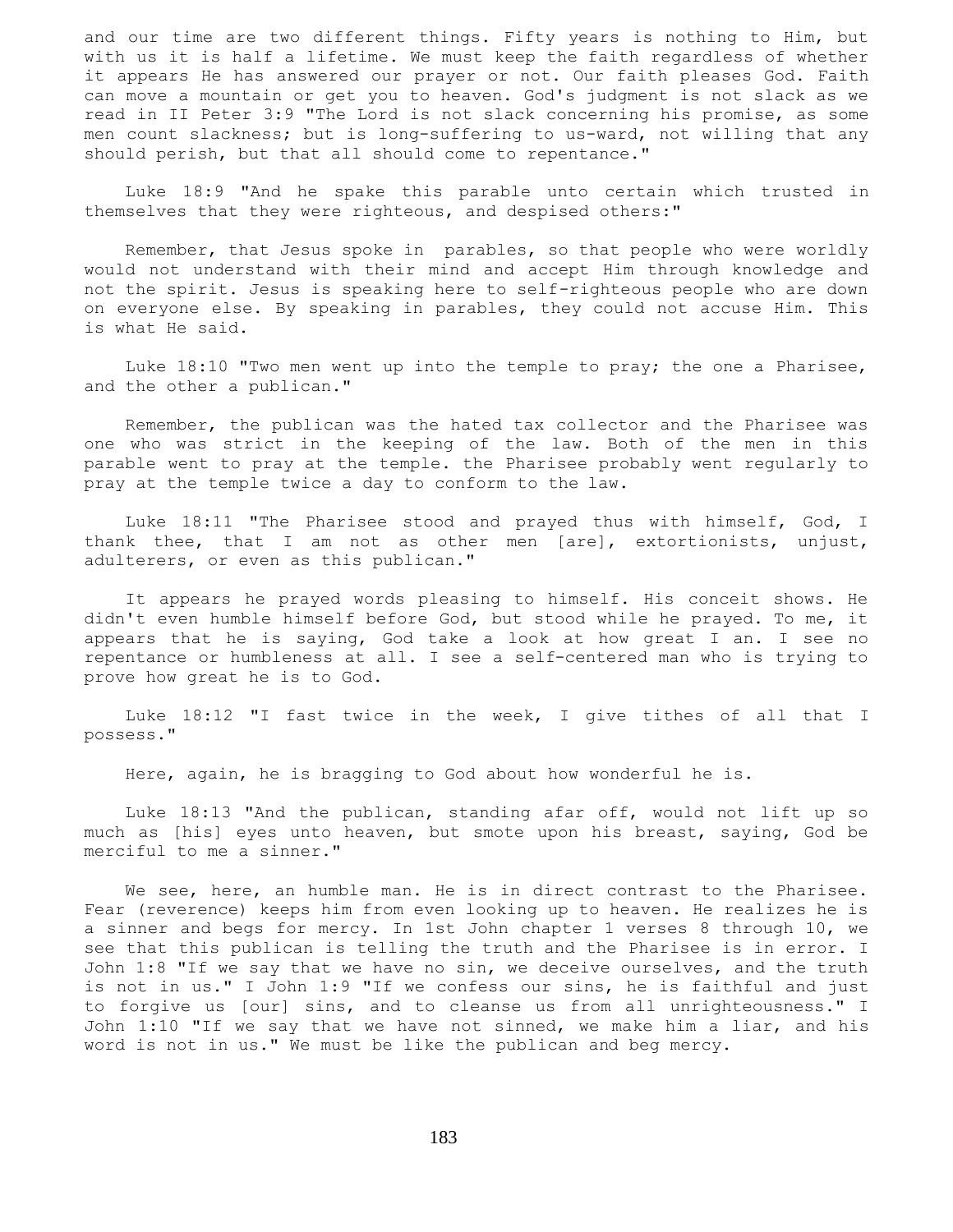Luke 18:14 "I tell you, this man went down to his house justified [rather] than the other: for every one that exalteth himself shall be abased; and he that humbleth himself shall be exalted."

 "Justified" means just as if I had never sinned. The justified, here, is the publican who humbled himself before God. Moses was said to be the humblest man in the Old Testament. We know that God exalted him to the point that he led three million (approximately) Hebrews out of Egyptian bondage. The Pharaoh exalted himself, and God (through the ten plagues) brought Pharaoh down.

 Luke 18:15 "And they brought unto him also infants, that he would touch them: but when [his] disciples saw [it], they rebuked them."

 These disciples felt that these people were wasting Jesus' time. They thought, what could Jesus touching a baby do? It could raise up a John the Baptist or someone like him, that's all. These babies, not baptized, but promised to God, would be the next generation of disciples. Listen to Jesus' answer to them.

 Luke 18:16 "But Jesus called them [unto him], and said, Suffer little children to come unto me, and forbid them not: for of such is the kingdom of God."

 We are all little children to God. These children could miss many a heartache if they decide to follow Jesus at a very early age. A child raised in the church when they are little will always follow God when they are old. Sometimes in their teens or twenties, they may wander away, but when they get a little older, they always come back to their early training. The kingdom of God is made up of people who have accepted Jesus with an humble heart like a child. We see this very thing said by Jesus in verse 17 below.

 Luke 18:17 "Verily I say unto you, Whosoever shall not receive the kingdom of God as a little child shall in no wise enter therein."

 This does not mean you have to be a little child. but that you must have the humbleness and total dependence on God that the little child has. We must receive the kingdom of God as a free gift. We cannot earn it, and we certainly do not deserve it, as this Pharisee thought. We get it through the grace of God by faith.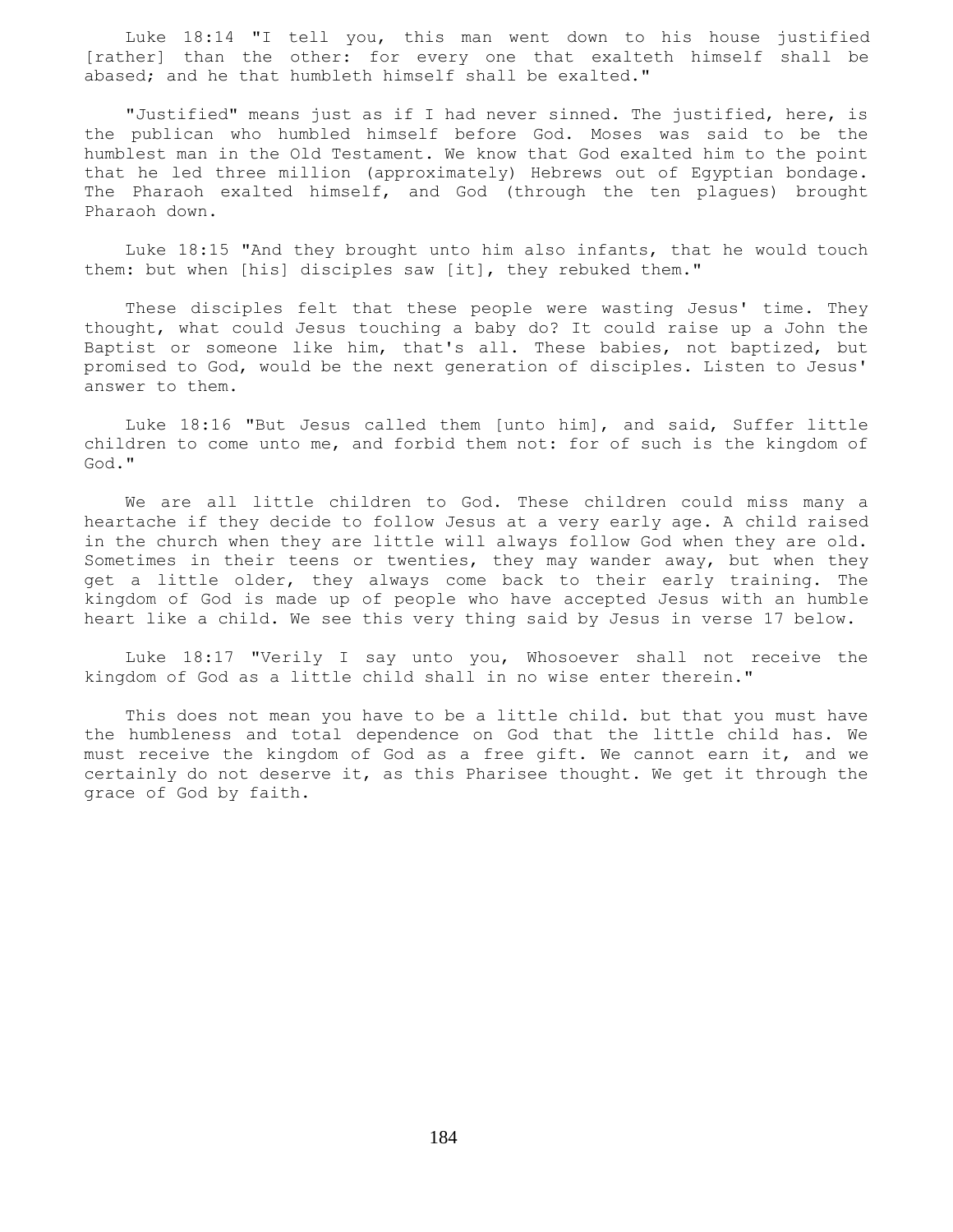Luke 44 Questions

1. How often should men pray? 2. What kind of prayer availeth much? 3. In verse 2. what kind of judge is this speaking of? 4. What does he (judge) base his decisions on? 5. Who came to this judge for help? 6. What did the judge reply at first? 7. Why did he finally listen to the woman? 8. What does this teach us about praying? 9. Why has God not already avenged for His own elect? 10. What question did Jesus ask in verse 9? 11. How would you answer this? 12. What do we read in 2nd Peter chapter 3, verse 9 that tells us of His love even for those who have not repented? 13. The people Jesus spoke this to trusted in whom? 14. In verse 10, who were the two who went to the temple to pray? 15. Who was the publican? 16. Who was the Pharisee? 17. What attitude did the Pharisee have? 18. What were some of the bragging remarks the Pharisee made? 19. What does 1st John chapter 1. verses 8-10 teach us about sin? 20. Which was justified the publican or the Pharisee? 21. What does "justified" mean? 22. Which two Old Testament people did the author use to show how God exalts or brings down someone? Explain. 23. Why did they bring infants to Jesus? 24. Why did the disciples rebuke them for bringing the infants? 25. Jesus said "suffer little children to \_\_\_\_\_\_\_\_ \_\_\_\_ \_\_\_\_\_ and  $\mathcal{L}_\text{max}$  , we are the set of the set of the set of the set of the set of the set of the set of the set of the set of the set of the set of the set of the set of the set of the set of the set of the set of the set of 26. Whosoever shall not receive the kingdom of God as a little child shall in no wise

27. What exactly is this Scripture saying?

185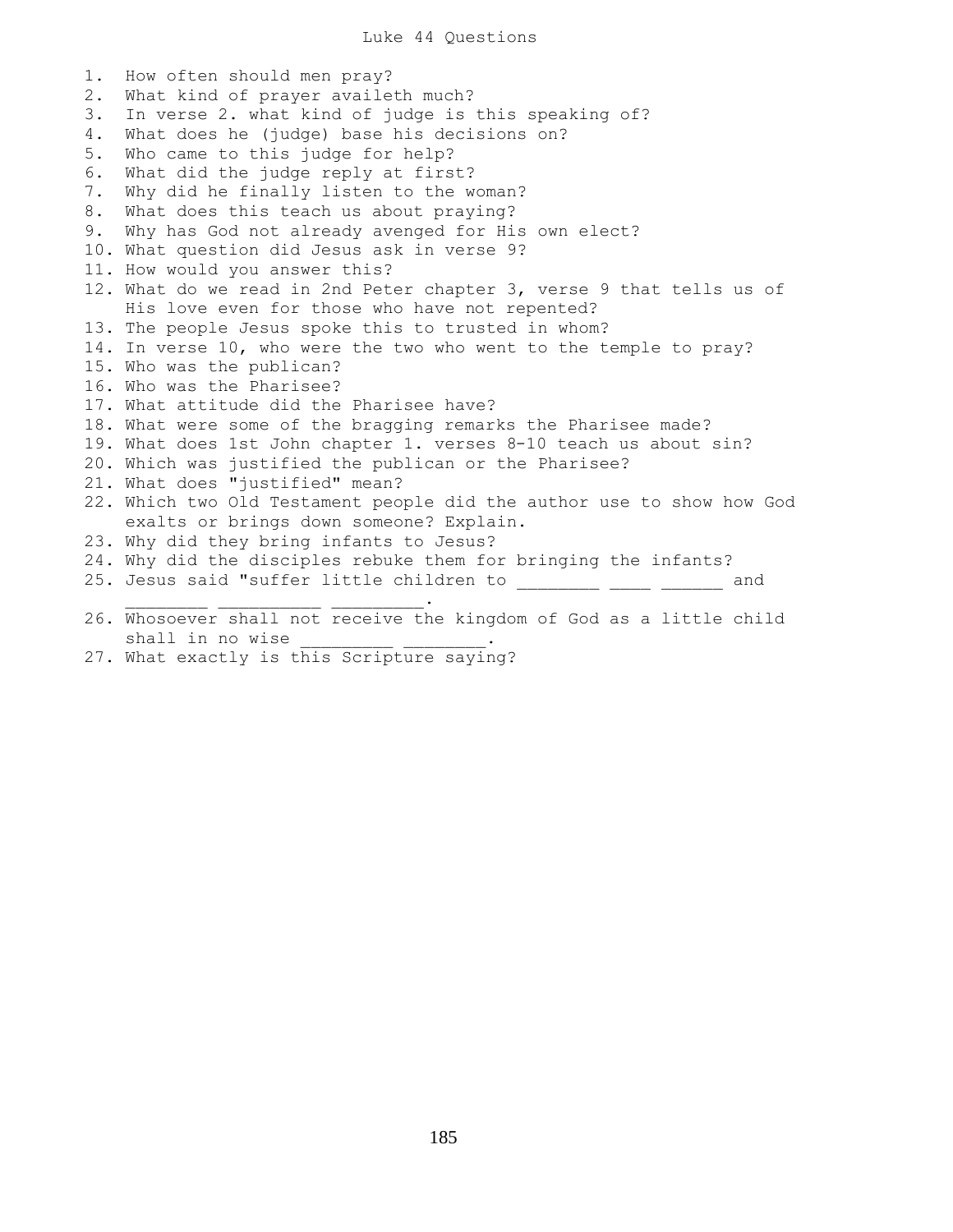We will begin this lesson in Luke 18:18 "And a certain ruler asked him, saying, Good Master, what shall I do to inherit eternal life?"

 The Scripture tells us here that a ruler asked Jesus, but it does not tell us what ruler. He called Jesus, Good Master. Jesus is his Master. He has a valid question which should be the same question every person asks at some time in their life. What must I do to be saved?

 Luke 18:19 "And Jesus said unto him, Why callest thou me good? none [is] good, save one, [that is], God."

 Notice that Jesus did not say He was not good. He just said that only God was good. You could take it that Jesus is explaining in a round about way that He is God the Son who took on the form of flesh and dwelt among us. No person on this earth is good. Jesus is holy. In fact, He said be ye holy as I am holy. If we really look at this, then we see who Jesus really is.

 Luke 18:20 "Thou knowest the commandments, Do not commit adultery, Do not kill, Do not steal, Do not bear false witness, Honour thy father and thy mother."

 Jesus names a few of the ten commandments of God. Jesus knew which ones the man had kept without the man replying. Jesus tells him, you are educated in these things. You already know the commandments.

Luke 18:21 "And he said, All these have I kept from my youth up."

This is almost a bragging answer he gave here; as if he is saying to Jesus, I am a religious man who keeps all the laws. In a recent lesson, we learned that Jesus does not want us proud. We must be humble to receive eternal life.

 Luke 18:22 "Now when Jesus heard these things, he said unto him, Yet lackest thou one thing: sell all that thou hast, and distribute unto the poor, and thou shalt have treasure in heaven: and come, follow me."

 This is not to be taken as a rule for every one to do to be saved. The reason Jesus told this ruler this, is because he had put too much importance on his money and the prestige it brought him. His wealth had become a god to him. This man's treasures were not in heaven, but here on the earth in his own possessions. To follow Jesus then or now, a person must sometimes leave home, family, and things of the world.

 Luke 18:23 "And when he heard this, he was very sorrowful: for he was very rich."

 His riches meant more to him than God did. This young ruler should have done like Zacchaeus that we will read about in Luke 19. Jesus didn't even have to tell him to give. His heart was pure. He volunteered that 1/2 of his goods would go to the poor and anyone he had cheated, he would restore them fourfold. God does not mind you having money. Your wealth must not come between you and God. You must be quick to give to the needy and must not look down on those less fortunate than you.

186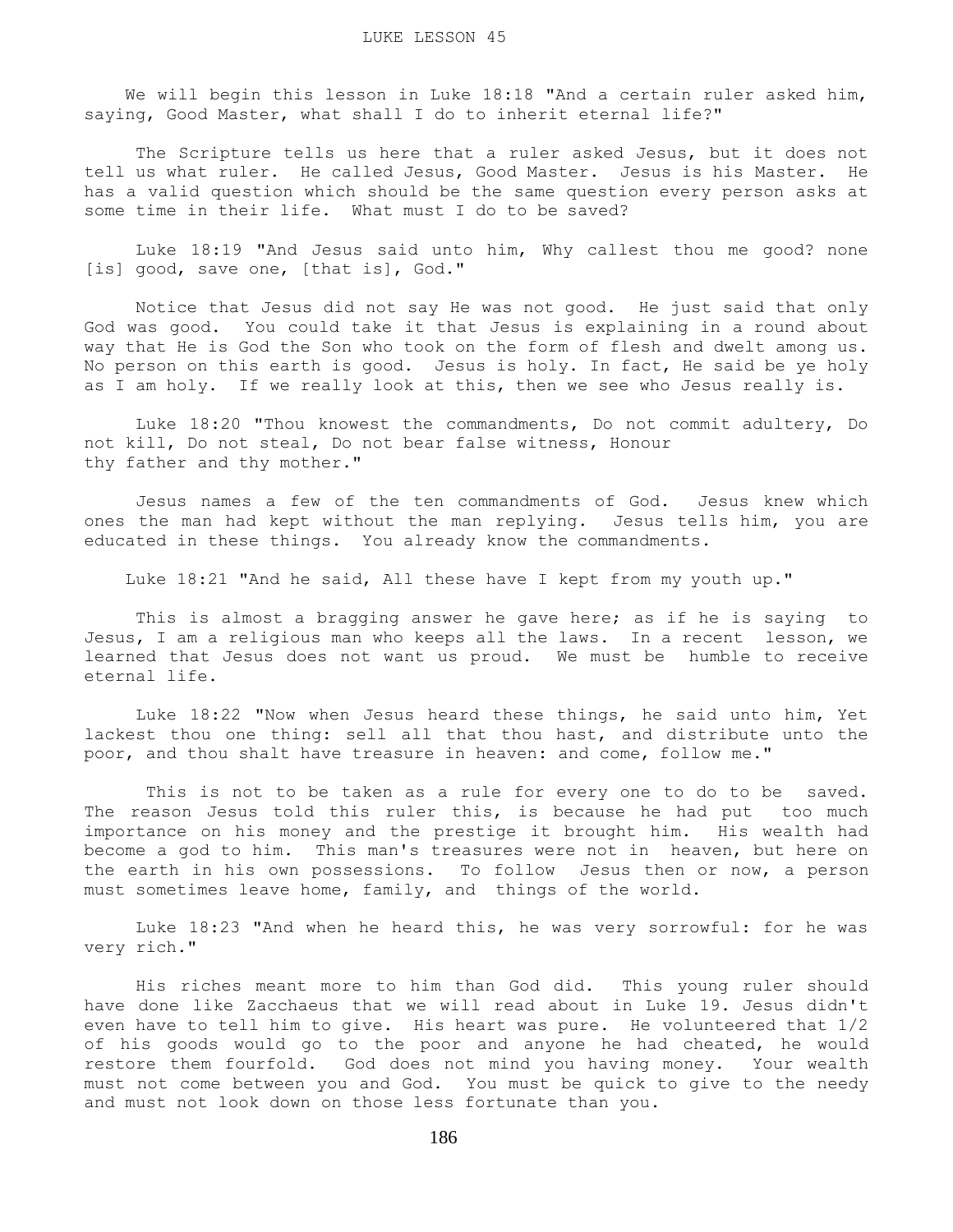Luke 18:24 "And when Jesus saw that he was very sorrowful, he said, How hardly shall they that have riches enter into the kingdom of God!"

 A wealthy person has a difficult time making anyone their Lord. They are in the habit of being lord and master themselves. They do not want to lose control of their life or their money. Jesus will not be your Saviour unless He can be your Lord, as well.

 Luke 18:25 "For it is easier for a camel to go through a needle's eye, than for a rich man to enter into the kingdom of God."

We see, here, something that seems impossible, but nothing is impossible with God. Rich men and women must humble themselves and bow to Jesus. They must make Jesus Lord of their lives to receive Him, just as all the poor people do. It is just a little harder for the rich, because they have more to give up.

Luke 18:26 "And they that heard [it] said, Who then can be saved?"

 Most of these people here were Hebrews who knew of the great wealth that many of the old patriarchs had. It didn't displease God then, why would it displease God now to have wealth. Abraham had been rich in gold, silver, and cattle. David had been very rich. The difference is that their riches were blessings from God. They were not a stumbling block which kept them from the Lord. A very good example was Job who was very wealthy. Satan took it all a way from Job, and Job still blessed God. God gave Job back even more than he had originally, because He could trust him with the riches.

 Luke 18:27 "And he said, The things which are impossible with men are possible with God." Luke 18:28 "Then Peter said, Lo, we have left all, and followed thee." Luke 18:29 "And he said unto them, Verily I say unto you, There is no man that hath left house, or parents, or brethren, or wife, or children, for the kingdom of God's sake," Luke 18:30 "Who shall not receive manifold more in this present time, and in the world to come life everlasting."

 Matthew and Mark deal with this very same subject. All three of them together give you a very broad idea of this. The blessings that the disciples then and Jesus' disciples today share is the tribulation that goes along with the joy we have in serving Him. The greatest reward is the reward in heaven which brings eternal life.

 Luke 18:31 "Then he took [unto him] the twelve, and said unto them, Behold, we go up to Jerusalem, and all things that are written by the prophets concerning the Son of man shall be accomplished."

These twelve are the apostles; the chosen ones. Jesus is headed for Jerusalem and has begun to tell them about His crucifixion.

 Luke 18:32 "For he shall be delivered unto the Gentiles, and shall be mocked, and spitefully entreated, and spitted on:" Luke 18:33 "And they shall scourge [him], and put him to death: and the third day he shall rise again."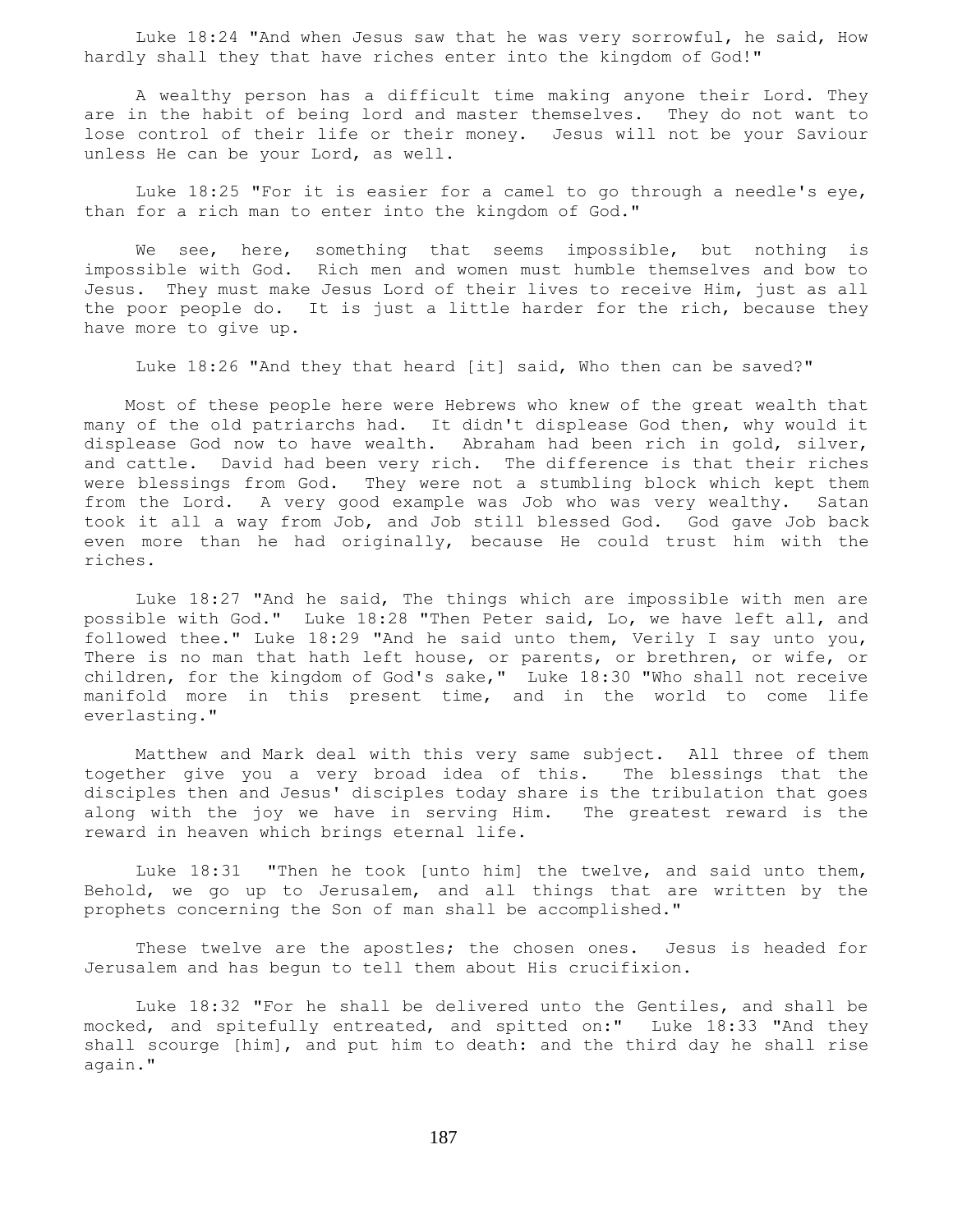Jesus is telling them in detail what they can expect to happen to Him when they get to Jerusalem. The Gentiles mentioned here are the Romans. He tells them that He will be spit upon, whipped, and crucified. He also tells them that He will rise again.

 Luke 18:34 "And they understood none of these things: and this saying was hid from them, neither knew they the things which were spoken."

 These disciples thought of Jesus as the most powerful force in the world. They could not comprehend Him being spit on and crucified. He had escaped so many times. They did not understand that this crucifixion would be His greatest victory. They had never experienced anyone rising from the grave except Lazarus, and they just didn't understand.

 Luke 18:35 "And it came to pass, that as he was come nigh unto Jericho, a certain blind man sat by the way side begging:"

 We have already dealt with this blind beggar being healed, so we will just touch briefly on it here. It is in Matthew chapter 20 and Mark chapter 10, as well. The only way a blind man could make a living was to beg. Jericho is on the way to Jerusalem.

Luke 18:36 "And hearing the multitude pass by, he asked what it meant."

We see, here, that a crowd was still following Jesus. It is only natural that the blind man would ask what was going on because of the great multitude following Jesus.

Luke 18:37 "And they told him, that Jesus of Nazareth passeth by."

 Everyone by this time had heard of the miracles Jesus had done. This blind man was not deaf and he had heard, too.

 Luke 18:38 "And he cried, saying, Jesus, [thou] son of David, have mercy on me."

 We see that this blind man was blind physically and spiritually. He did not know that God was Jesus's Father. Like so many, he thought Joseph was His father. He cried for mercy, anyhow.

 Luke 18:39 "And they which went before rebuked him, that he should hold his peace: but he cried so much the more, [Thou] son of David, have mercy on me."

 This blind man would not be quieted. He knew Jesus was his only chance to see again.

 Luke 18:40 "And Jesus stood, and commanded him to be brought unto him: and when he was come near, he asked him," Luke 18:41 "Saying, What wilt thou that I shall do unto thee? And he said, Lord, that I may receive my sight."

 Jesus could not refuse his cries for help. Jesus already knew what his needs were, but He wanted him to ask Him for his sight. The Bible says we have not, because we ask not. He asked.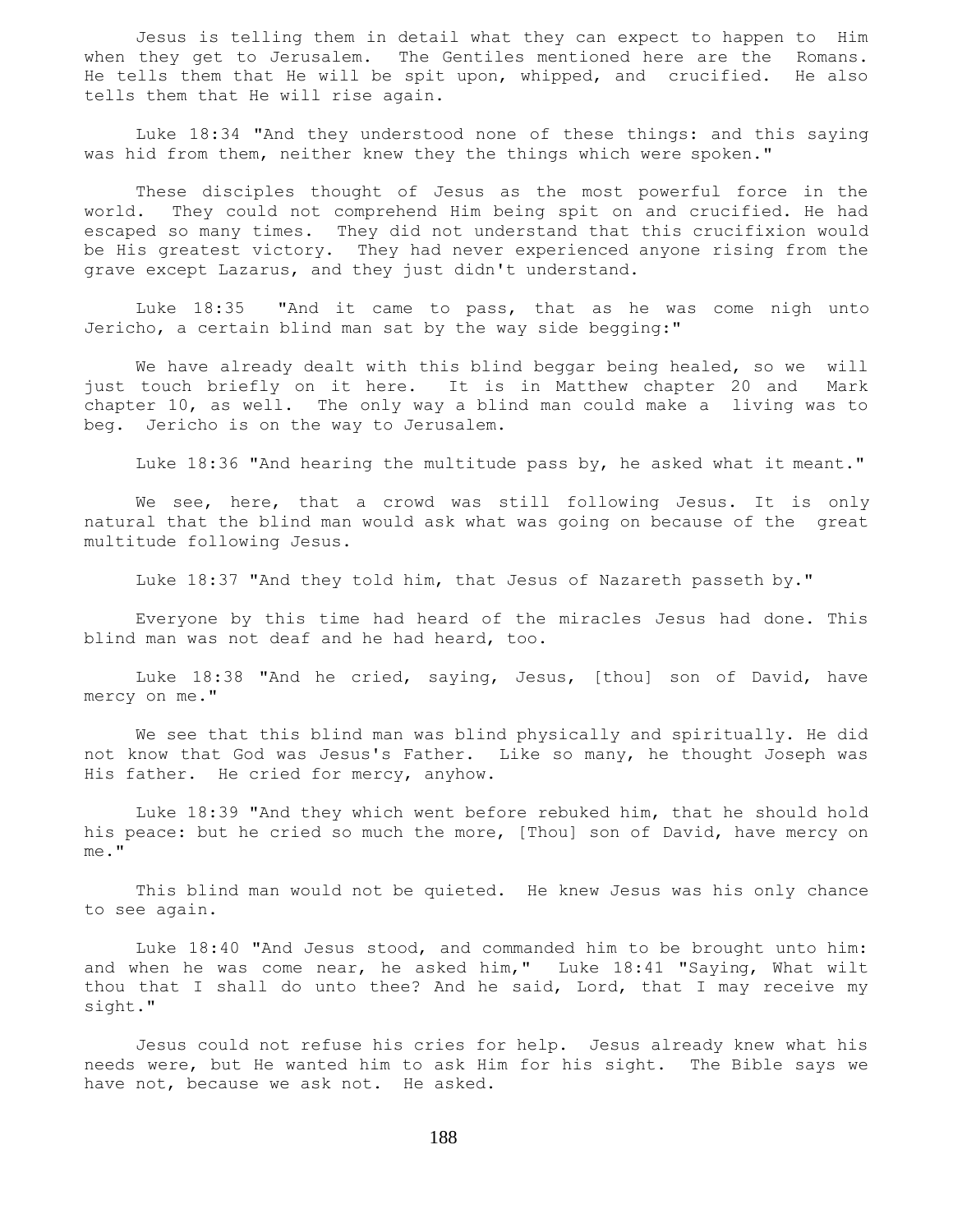Luke 18:42 "And Jesus said unto him, Receive thy sight: thy faith hath saved thee."

 This could certainly mean that his faith had given him both physical and spiritual sight because of the word "saved".

 Luke 18:43 And immediately he received his sight, and followed him, glorifying God: and all the people, when they saw [it], gave praise unto God."

 We can easily see that this man's whole life was transformed. He not only gained sight but was saved, as well, and went with the multitude which followed Jesus. He gave praise where praise was due. He glorified God for this miracle. The people praised God, as well. They will soon forget all these miracles and run for their lives.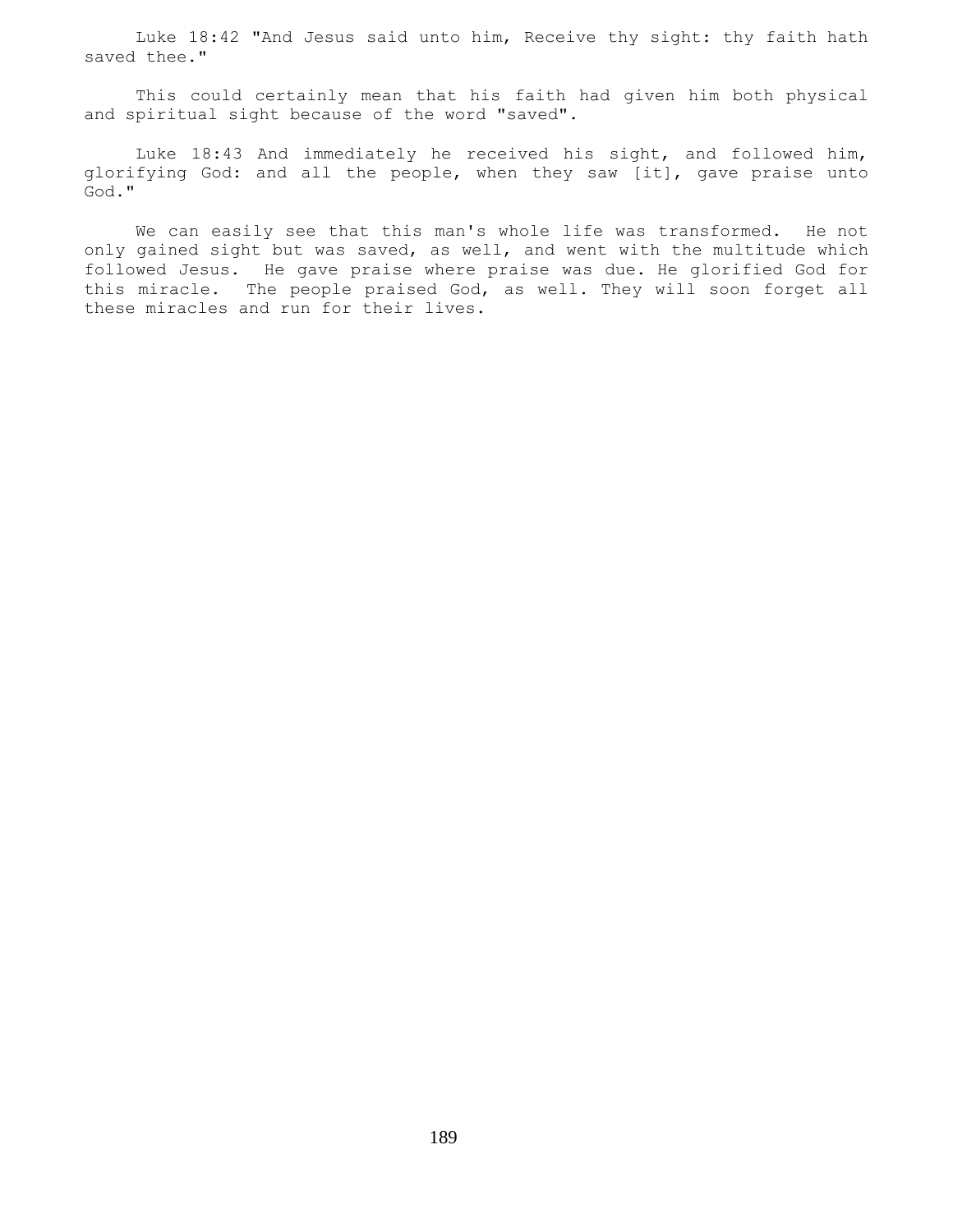Luke 45 Questions

1. What question did the ruler ask Jesus? 2. What did he call Jesus as he asked? 3. Jesus said there is only one good who is 4. Which of the commandments did Jesus name to him? 5. What did the man tell Jesus he had done from his youth? 6. What sort of attitude must we have to receive eternal life? 7. What one thing did Jesus tell him he lacked? 8. Do you think this is required of everyone? 9. Why was he required to do this? 10. Why was he sorrowful when Jesus told him what he must do? 11. What was different with this ruler and the rich man Zacchaeus? 12. Who did Jesus say would have a hard time getting to heaven? 13. What example did Jesus give to magnify the difficulty of the rich making it to heaven? 14. What did those listening ask Jesus? 15. What was the heritage of most of these people? 16. Name 3 rich Old Testament men who God loved. 17. The things which are \_\_\_\_\_\_\_\_\_\_\_\_\_\_ with men are \_\_\_\_\_\_\_\_\_\_\_\_ with God. 18. What did Peter say to Jesus? 19. What did Jesus say would happen to those who gave up home and family to follow Him? 20. In verse 31, what was Jesus trying to prepare the disciples for? 21. What is something all the disciples of Jesus share that is considered by the Lord as blessing? 22. What things did Jesus tell the apostles would happen to Him? 23. Why did they not understand what He told them? 24. Near what town did they see the blind man who was begging? 25. When the blind man asked what was going on, what did they tell him? 26. What did the blind man call Jesus? 27. When the blind man cried for mercy, what did Jesus do? 28. In verse 42, what two things did Jesus say to the man who was blind?

29. Where did the man go when he received his miracle?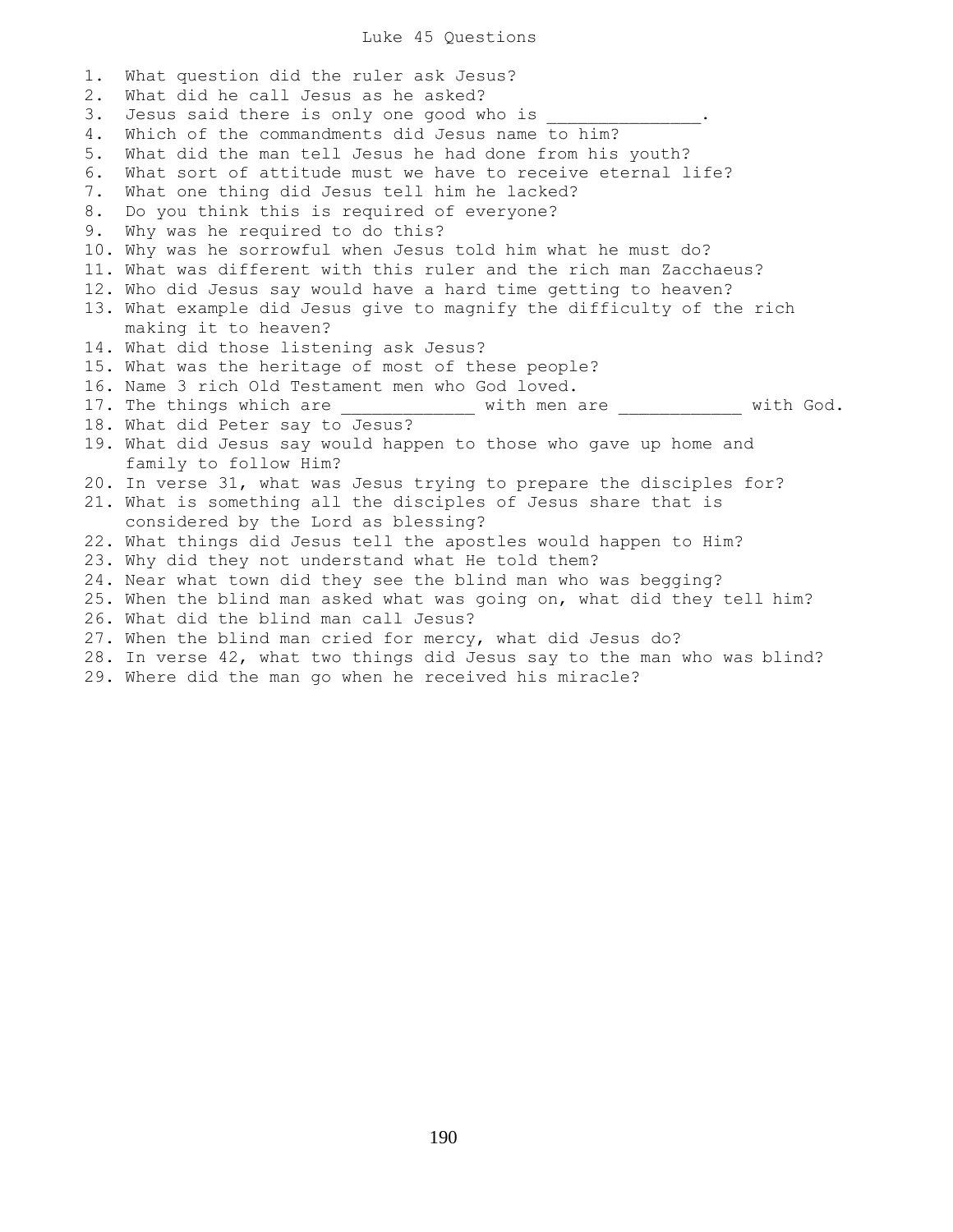We will begin this lesson in Luke 19:1 "And [Jesus] entered and passed through Jericho."

 Jericho was a town with much history. When Joshua was headed for the promised land, this city's fortified walls fell down before them. Jericho has been remembered for that event. Some historians must remember Jericho for the miracles Jesus did here, as well.

 Luke 19:2 "And, behold, [there was] a man named Zacchaeus, which was the chief among the publicans, and he was rich."

 Luke is the only one of the writers that tell us of this rich, little man who had been a collector of taxes. Tax collectors were hated among the Israelites. He had gained great wealth perhaps from tax collecting.

 Luke 19:3 "And he sought to see Jesus who he was; and could not for the press, because he was little of stature."

 It seems the multitude that followed Jesus prevented this small man from seeing Jesus. He had heard of His fame and wanted to see Him.

 Luke 19:4 "And he ran before, and climbed up into a sycomore tree to see him: for he was to pass that [way]."

 This does not sound like something a rich man would do. Zacchaeus would not be denied. He was going to see Jesus, one way or the other.

 Luke 19:5 "And when Jesus came to the place, he looked up, and saw him, and said unto him, Zacchaeus, make haste, and come down; for to day I must abide at thy house."

 Jesus was pleased that Zacchaeus would go to that much trouble to be able to see Him. Zacchaeus being a rich man would have ordinarily kept him from climbing a tree. It seemed this rich man was not full of pride. Jesus knows his heart and tells Zacchaeus that He is going home with him.

 Luke 19:6 "And he made haste, and came down, and received him joyfully."

 This was beyond his greatest expectations that Jesus could want to stay with him. He was overjoyed.

 Luke 19:7 "And when they saw [it], they all murmured, saying, That he was gone to be guest with a man that is a sinner."

 Remember that the Hebrews hated publicans because they were tax collectors. They classified Zacchaeus as unfit to fellowship with. God never did like murmuring, not in the wilderness journeying and not here, either.

 Luke 19:8 "And Zacchaeus stood, and said unto the Lord; Behold, Lord, the half of my goods I give to the poor; and if I have taken any thing from any man by false accusation, I restore [him] fourfold."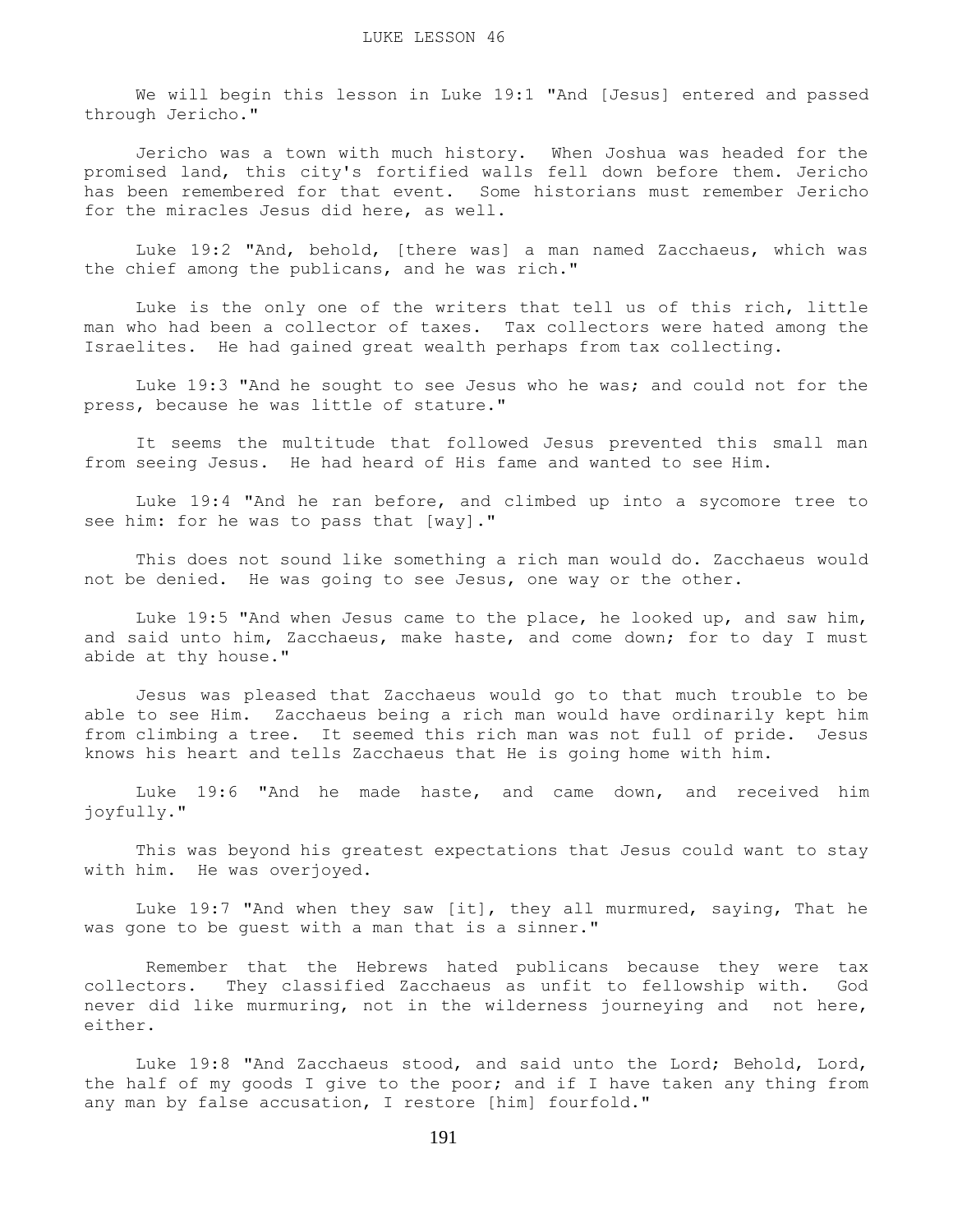This man truly has a repentant heart. He does not wait for Jesus to tell him this; he volunteers. He wants nothing to stand between him and Jesus. He has made Jesus Lord of his life, he even calls Him Lord. This was a very wealthy man and 1/2 was a tremendous amount to give away.

 Luke 19:9 "And Jesus said unto him, This day is salvation come to this house, forsomuch as he also is a son of Abraham."

 When Jesus calls Zacchaeus the son of Abraham, He was speaking of Zacchaeus' faith, just as all believers in Christ are sons of Abraham because of their faith. Galatians 3:7, "Know ye therefore that they which are of faith, the same are the children of Abraham." Zacchaeus received salvation because of his faith.

 Luke 19:10 "For the Son of man is come to seek and to save that which was lost."

 Jesus came to save sinners. Just as in the parable where the shepherd went to find the lost sheep, Jesus left the security of heaven and came to earth to save the lost. The wonderful thing is that He would have come if there had been just one.

 Luke 19:11 "And as they heard these things, he added and spake a parable, because he was nigh to Jerusalem, and because they thought that the kingdom of God should immediately appear."

 Jesus is on His way to Jerusalem to be crucified, but those traveling with Him thought that He would overthrow the Romans and set up His kingdom at this time. They still did not understand how the victory would come.

 Luke 19:12 "He said therefore, A certain nobleman went into a far country to receive for himself a kingdom, and to return."

 This parable, here, is similar to the parable about the ten talents in Matthew, but there are marked differences, as well. I believe this is a spiritual parable about Jesus leaving His apostles to take care of His followers while He goes away into heaven to build us a home. Jesus is the nobleman.

 Luke 19:13 "And he called his ten servants, and delivered them ten pounds, and said unto them, Occupy till I come."

 We see here that Jesus has equipped the disciples to take care of His followers until He returns. Jesus told all believers in Christ to occupy until He comes.

 Luke 19:14 "But his citizens hated him, and sent a message after him, saying, We will not have this [man] to reign over us."

 I can see in this the rejection by the people of the gospel message. The world rejected Jesus as Saviour and Lord; the Hebrews in particular, but really this covers all who reject Him.

 Luke 19:15 "And it came to pass, that when he was returned, having received the kingdom, then he commanded these servants to be called unto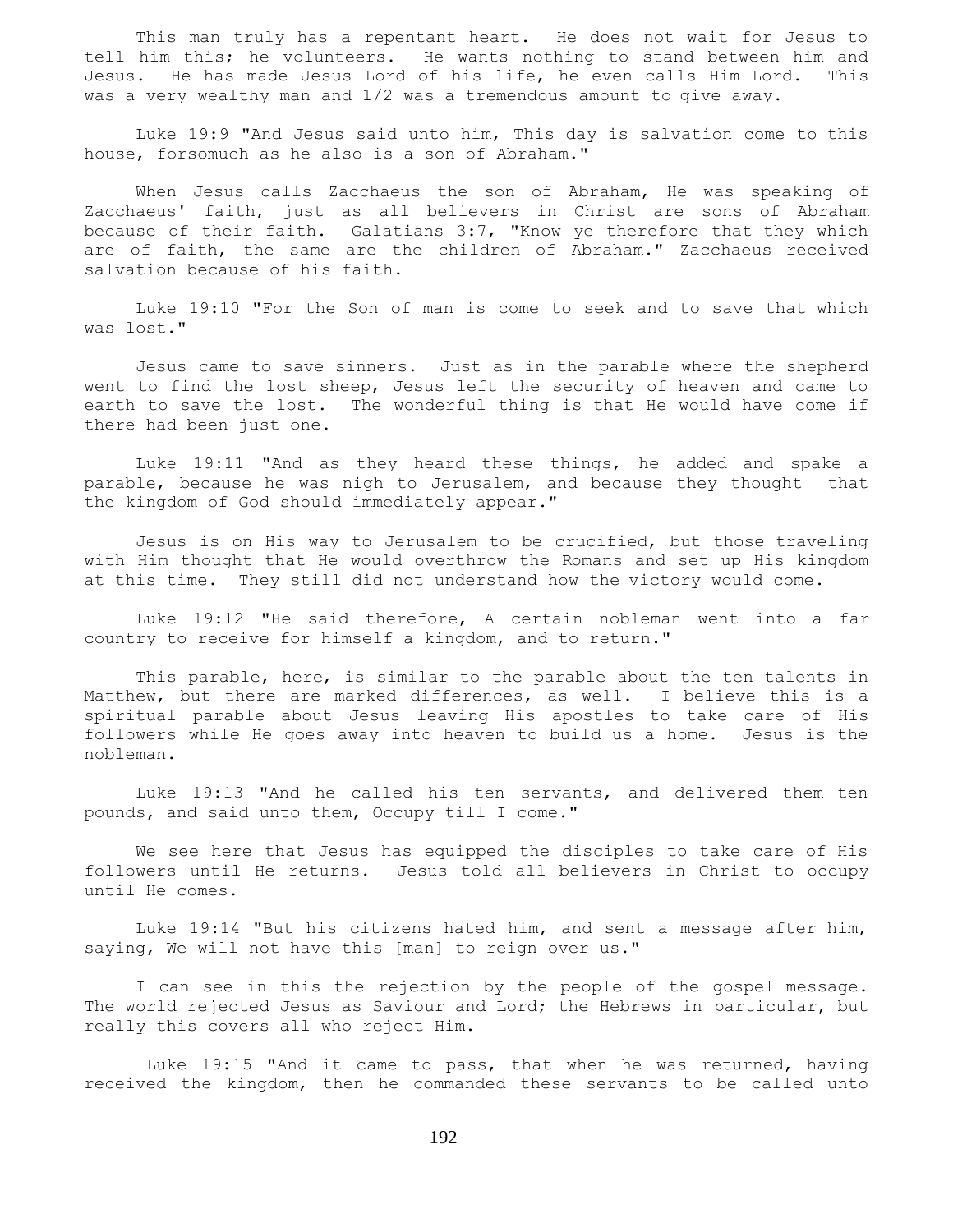him, to whom he had given the money, that he might know how much every man had gained by trading."

 The Lord has given each of us a measure of faith. He has entrusted to us what we can handle. Some of us have a little more money than the other, but to whom much is given, much is required. This reminds me so much of the parable of the seed which fell on good ground. Some brought forth a hundred fold, some sixty fold, and some thirty fold. You can read about it in Matthew, chapter 13. This is the same thing in verse 15 above. We are to work until Jesus comes back with His kingdom to set up here on the earth for His 1,000 year reign.

 Luke 19:16 "Then came the first, saying, Lord, thy pound hath gained ten pounds." Luke 19:17 "And he said unto him, Well, thou good servant: because thou hast been faithful in a very little, have thou authority over ten cities."

 This Scripture, here, is saying this servant will rule over ten cities. A nobleman in the flesh would not have ten cities to turn over to this man. What this is really saying is, if we are faithful until the end, working to win as many souls for His kingdom as we can, then He will make us ruler.

 Luke 19:18 "And the second came, saying, Lord, thy pound hath gained five pounds." Luke 19:19 "And he said likewise to him, Be thou also over five cities."

 We see again, here, that this is obviously the Lord Jesus awarding to the faithful the rule over cities.

 Luke 19:20 "And another came, saying, Lord, behold, [here is] thy pound, which I have kept laid up in a napkin:"

 Fear is not of God. This servant was afraid of losing what he had. Faith is the opposite of fear. Without faith it is impossible to please God.

 Luke 19:21 "For I feared thee, because thou art an austere man: thou takest up that thou layedst not down, and reapest that thou didst not sow."

 This fear, this person was feeling was not like fear the Christian has of God which is really reverence. He knew the Lord reaped where He had not sown. He will be punished, because he knew and didn't do what he knew to do.

 Luke 19:22 "And he saith unto him, Out of thine own mouth will I judge thee, [thou] wicked servant. Thou knewest that I was an austere man, taking up that I laid not down, and reaping that I did not sow:" Luke 19:23 "Wherefore then gavest not thou my money into the bank, that at my coming I might have required mine own with usury?"

 This servant condemned himself. He knew the Lord multiplied without anything to start with. This is just a flimsy excuse for not having worked until the Lord came.

 Luke 19:24 "And he said unto them that stood by, Take from him the pound, and give [it] to him that hath ten pounds."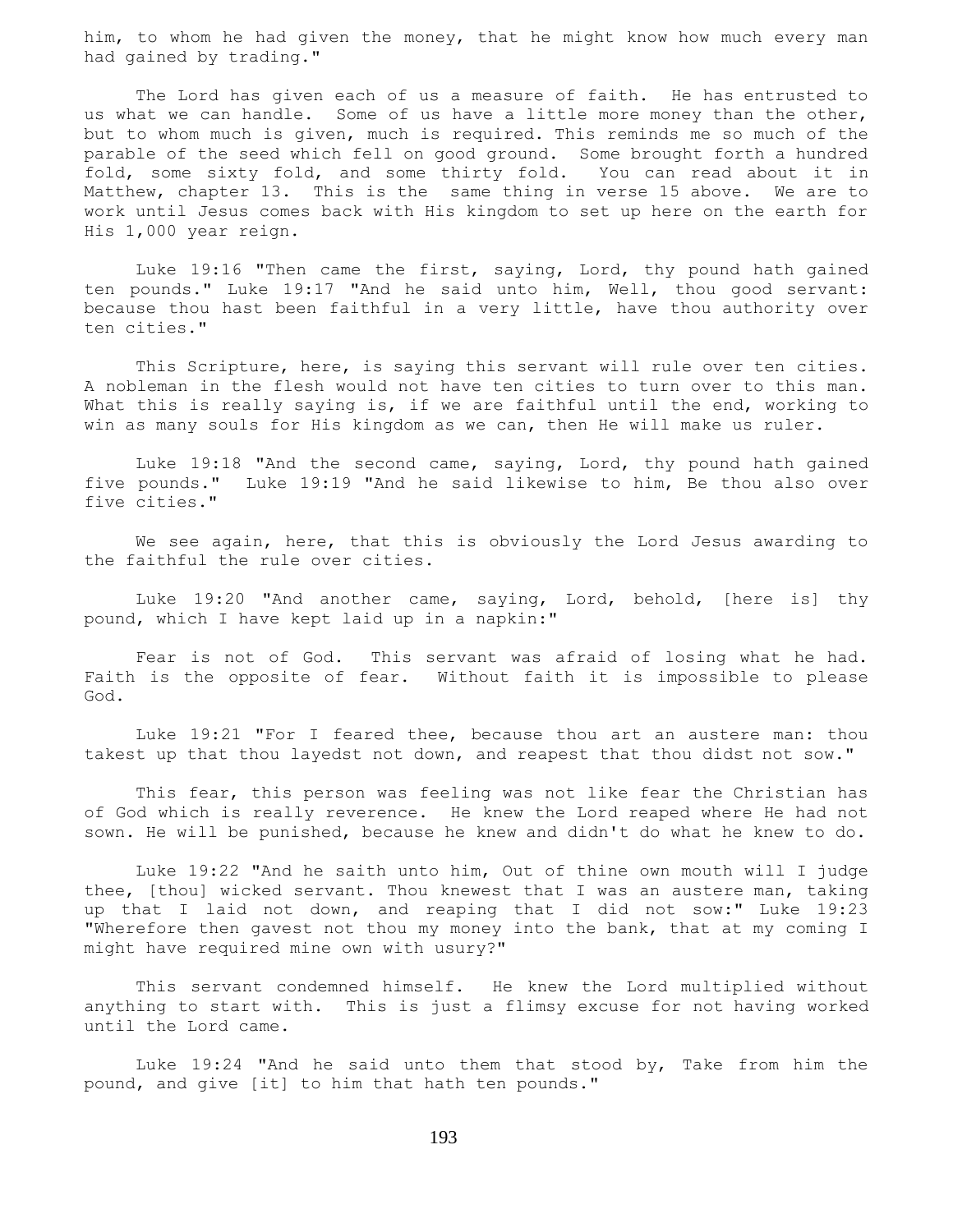This seems unfair, but really all he is going to do is sit there and hold it. The Lord wants it in the hands of someone who will work for Him. When the Lord gives us a gift, He expects us to use it for Him.

Luke 19:25 "(And they said unto him, Lord, he hath ten pounds.)"

 The world does not understand this and complains, but the Lord has already tried this servant and he failed.

 Luke 19:26 "For I say unto you, That unto every one which hath shall be given; and from him that hath not, even that he hath shall be taken away from him."

 The Lord expects us to use what He gives, not to sit around whining about what we don't have. It is of no advantage to the Lord at all to put tools in the hands of those who will not use them.

 Luke 19:27 "But those mine enemies, which would not that I should reign over them, bring hither, and slay [them] before me."

 This is speaking of judgment day for those who have totally rejected Jesus. They will be destroyed.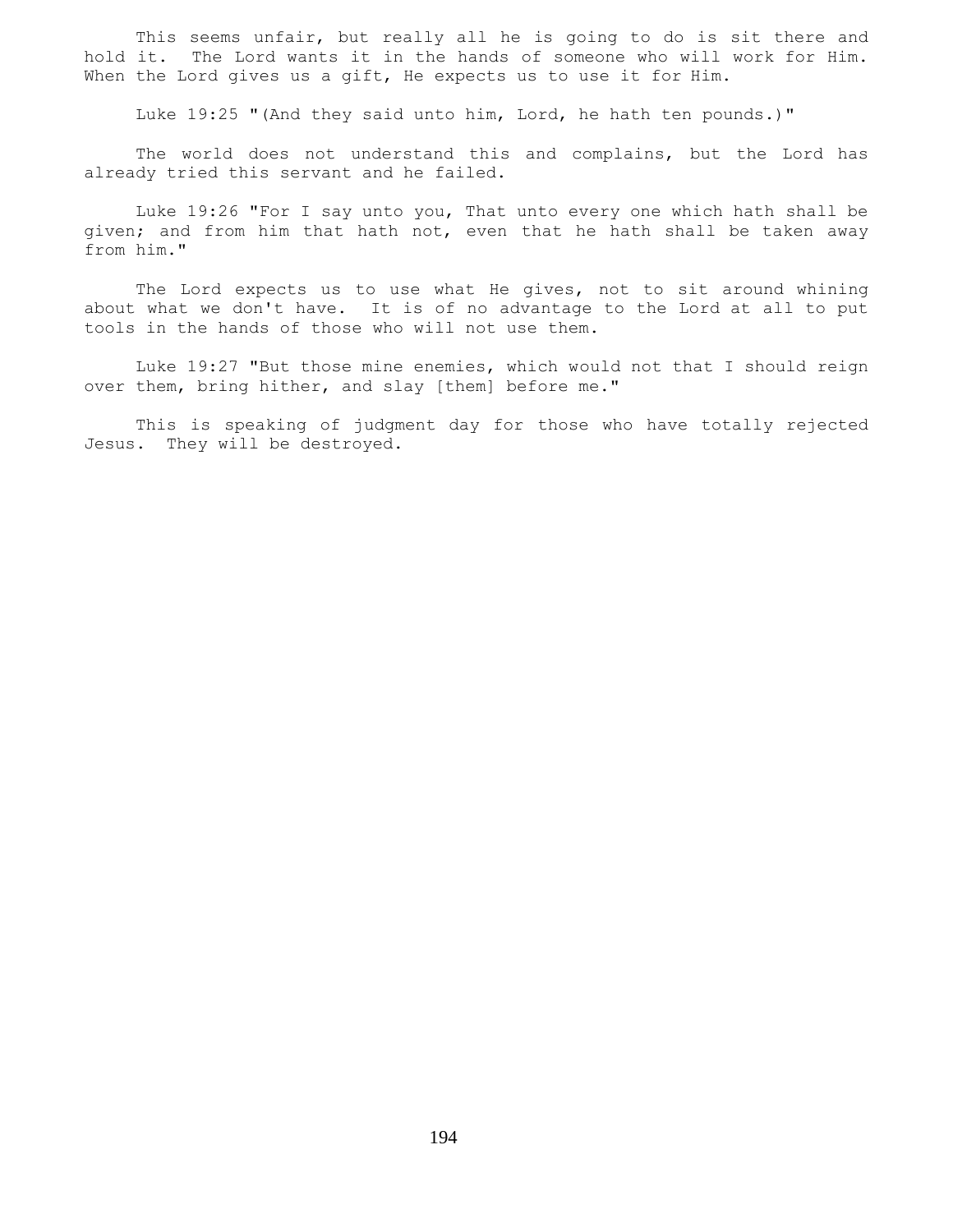1. What is the city of Jericho known for? 2. Who was Zacchaeus? 3. Why did the Hebrews hate him? 4. Why could Zacchaeus not see Jesus? 5. What did he do to make it possible to see? 6. What did Jesus say to Zacchaeus when He saw him? 7. How did Zacchaeus react to Jesus' request? 8. What was the crowd murmurming about? 9. What did Zacchaeus voluntarily say that he was going to do which pleased Jesus? 10. What did Jesus say had come to Zacchaeus' house that day? 11. What did Jesus mean when He called Zacchaeus, Abraham's son? 12. What had Jesus come to the earth for? (Verse 10) 13. The people thought what would immediately appear in Jerusalem? 14. Who is the nobleman symbolic of? 15. What did the nobleman tell the ten servants to do until he came back? 16. Who is this really speaking of in verse 14? 17. After He had received what, he returned? 18. When the servant reported he had gained 10 for the 1 pound, what did his master say to him? 19. Why do we know for sure this symbolizes Jesus and His servants and not really the nobleman ? 20. Why was the Lord disappointed in the servant who hid the talent? 21. Why will he be punished? 22. How will the Lord judge him? 23. What happened to the 1 pound he hid? 24. What was the final outcome of those enemies who did not want Him

to reign over them?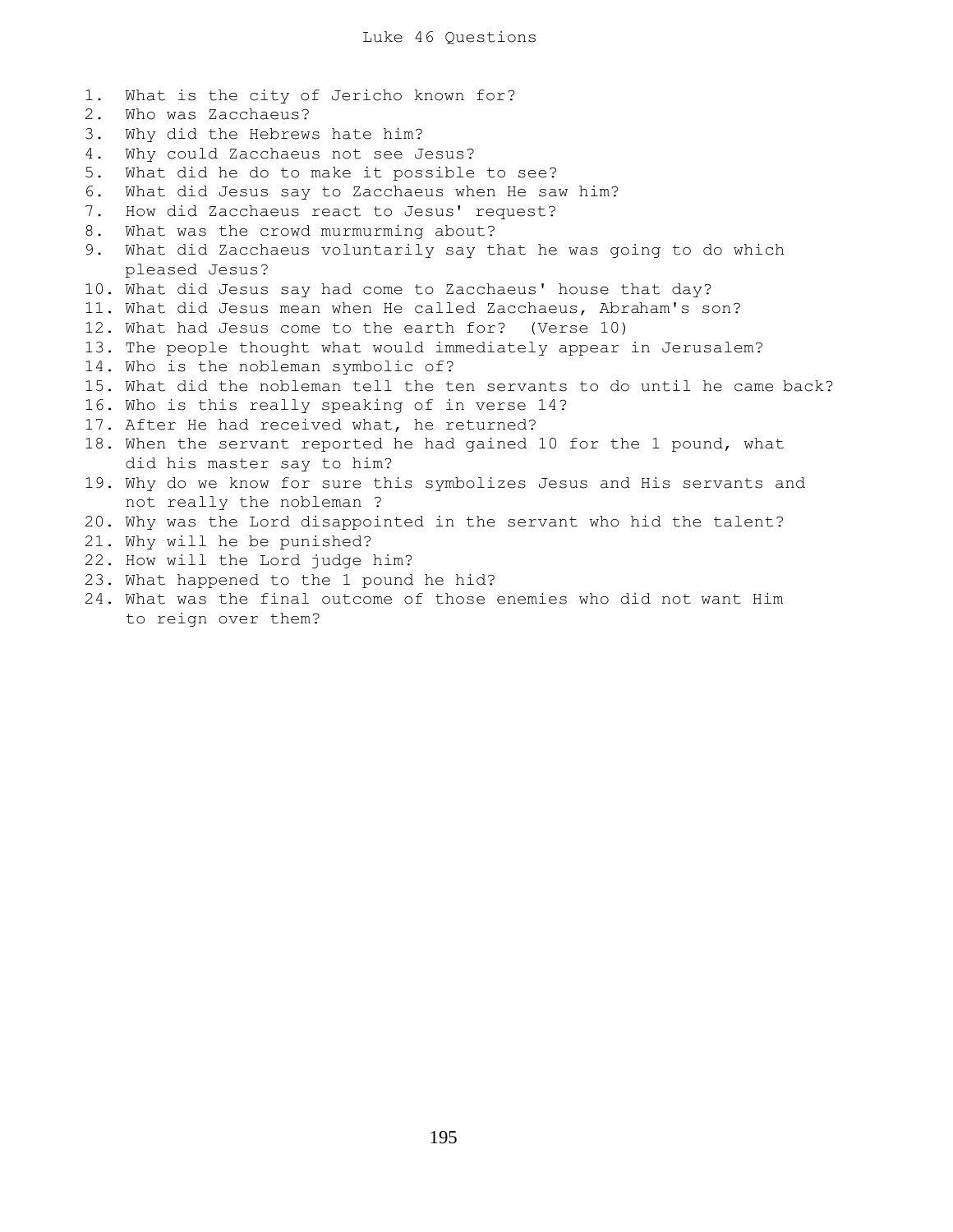We will begin this lesson in Luke 19:28 "And when he had thus spoken, he went before, ascending up to Jerusalem."

 We see, here, again, that even though Jesus knew that crucifixion awaited Him in Jerusalem, He was determined to go there. He is steadily getting nearer and nearer.

 Luke 19:29 "And it came to pass, when he was come nigh to Bethphage and Bethany, at the mount called [the mount] of Olives, he sent two of his disciples,"

 We have previously dealt with this in Matthew 21 and Mark 11, but there are always a few details to add. This mount of Olives is a very short distance outside the walls of Jerusalem. Notice He sent two. Two means agreement.

 Luke 19:30 "Saying, Go ye into the village over against [you]; in the which at your entering ye shall find a colt tied, whereon yet never man sat: loose him, and bring [him hither]."

 We discussed before that the Lord Jesus had foreknowledge of everything, and He knew this colt would be tied there. Perhaps, the Spirit of God had spoken to someone and had them bring the colt to this spot for this purpose. In Zechariah 9:9, this was prophesied.

 Luke 19:31 "And if any man ask you, Why do ye loose [him]? Thus shall ye say unto him, Because the Lord hath need of him."

 This is probably what the Spirit had told the owner of the colt to expect. There would be no argument, because this had been prearranged by the Spirit of God.

 Luke 19:32 "And they that were sent went their way, and found even as he had said unto them." Luke 19:33 "And as they were loosing the colt, the owners thereof said unto them, Why loose ye the colt?"

 Here we see even more prominently the deity of Jesus. He is all knowing of the future, the past, and the present. He knew the colt would be here at this exact time, and He even knew the question the man would ask.

Luke 19:34 "And they said, The Lord hath need of him."

 This seemed to be the exact words he needed to hear, because he did not argue with the two Jesus sent.

 Luke 19:35 "And they brought him to Jesus: and they cast their garments upon the colt, and they set Jesus thereon."

When they cast their garments on the colt for Jesus to ride upon, they were recognizing Jesus as their King. In II Kings 9:13, we see this recognition of a worldly king the same way. Jesus was to ride this colt to show His humbleness, even though the people would herald Him as their King.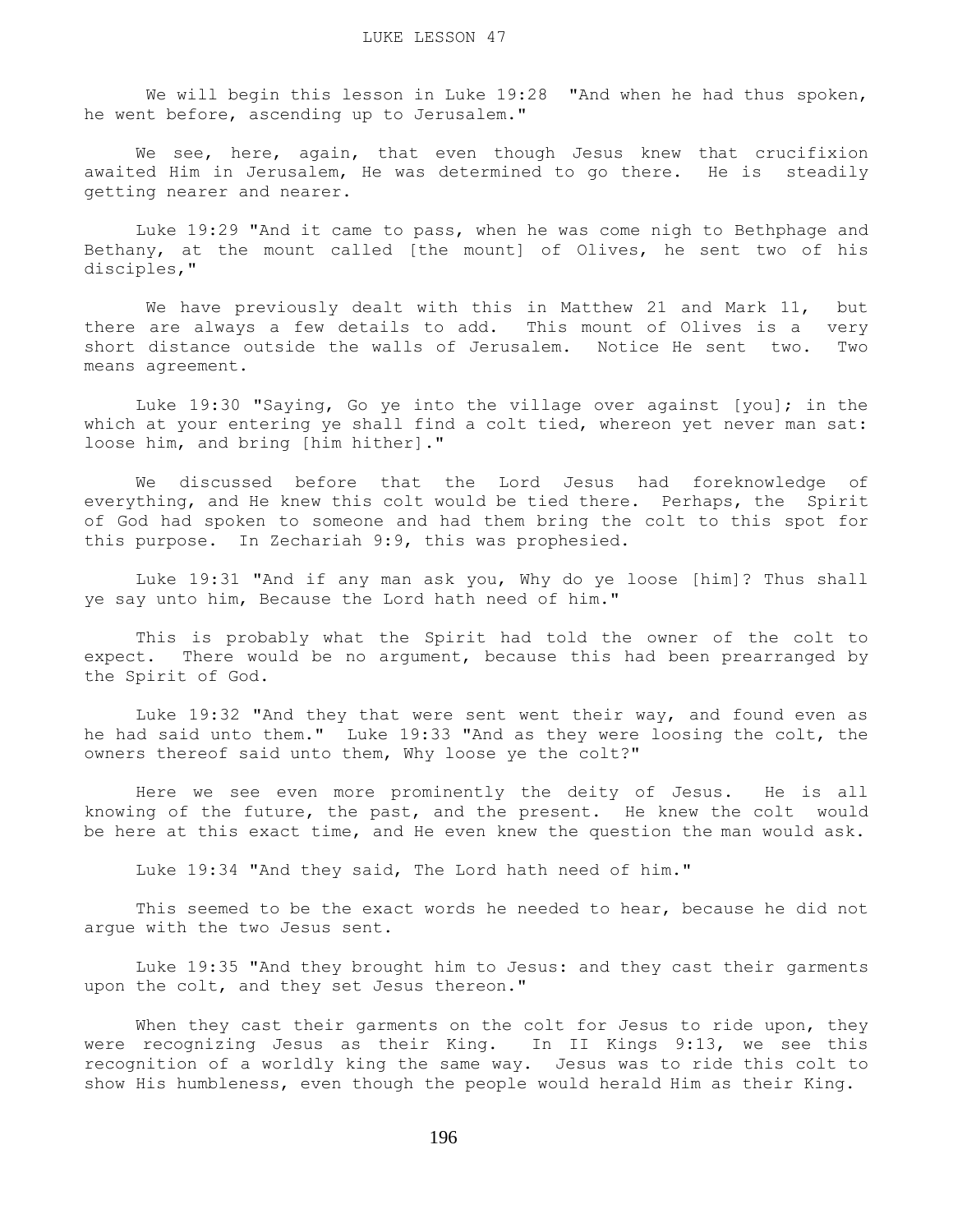Luke 19:36 "And as he went, they spread their clothes in the way." Luke 19:37 "And when he was come nigh, even now at the descent of the mount of Olives, the whole multitude of the disciples began to rejoice and praise God with a loud voice for all the mighty works that they had seen;"

 It is very interesting here that His entrance into Jerusalem begins from the mount of Olives. There will come a time when Jesus returns to the earth as King of kings and Lord of lords, that Jesus will set His foot on the mount of Olives; and the mountain will break in two (cleave). He will come into the city of Jerusalem to set His kingdom up on the earth. (Zechariah 14:4) Notice in the Scripture above, the disciples are a multitude. This is not the twelve. They really believed Jesus would take over as King now. They are praising and rejoicing. My question is: where were they when He was crucified?

 Luke 19:38 "Saying, Blessed [be] the King that cometh in the name of the Lord: peace in heaven, and glory in the highest."

 This same blessing is found in Psalms 118:26. Jesus is the King of Peace and there will be no true peace upon the earth until the King of Peace comes and establishes His peace. This was a victorious cry. Perhaps, they would have all taken up arms and fought if Jesus had asked them.

 Luke 19:39 "And some of the Pharisees from among the multitude said unto him, Master, rebuke thy disciples."

 These Pharisees were numbered among His disciples, so they undoubtedly had decided to follow Jesus. They even call Him, Master. Whether they were fearful of the Romans or their own rulers of the synagogue is not said. At any rate, they thought Jesus had allowed His disciples to go too far with this praise and worship.

 Luke 19:40 "And he answered and said unto them, I tell you that, if these should hold their peace, the stones would immediately cry out."

 Everything in the universe must cry out praises to its Creator. This is what Jesus is saying here, that even these stones are created of God. If these disciples had not cried praises, then the lower things would. John the Baptist had previously told them that God could raise up children of Abraham from the stones, if necessary. (Luke 3:8) The Lord of all the earth is passing by. It was necessary for them to cry out praises. In David's time when he danced before the Ark of the Covenant, we are told if David had not cried out praises, the rocks would have.

 Luke 19:41 "And when he was come near, he beheld the city, and wept over it," Jesus loved Jerusalem. Jerusalem killed prophets and of course, Jesus was crucified right outside the city wall.

 Luke 19:42 "Saying, If thou hadst known, even thou, at least in this thy day, the things [which belong] unto thy peace! but now they are hid from thine eyes."

 Jesus is speaking here of the destruction of Jerusalem which would come in just a few short years. He is saying, if you only know what awaits you.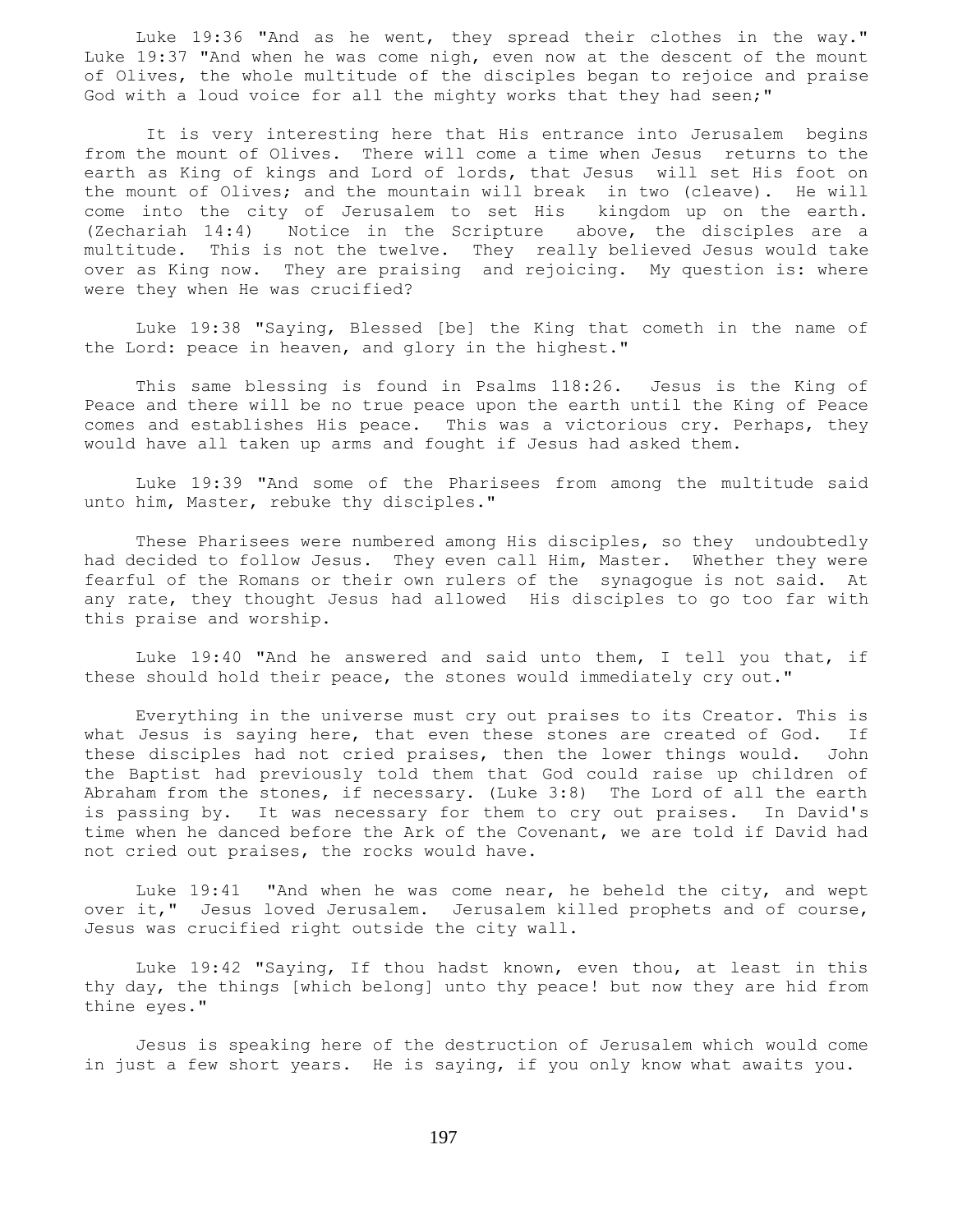Luke 19:43 "For the days shall come upon thee, that thine enemies shall cast a trench about thee, and compass thee round, and keep thee in on every side," Luke 19:44 "And shall lay thee even with the ground, and thy children within thee; and they shall not leave in thee one stone upon another; because thou knewest not the time of thy visitation."

 Here, again, this is Jesus speaking in foreknowledge of the destruction of Jerusalem. It just goes into detail about the happening. We do see, here, why this destruction came was because they did not accept Jesus at His visitation.

 Luke 19:45 "And he went into the temple, and began to cast out them that sold therein, and them that bought;" Luke 19:46 "Saying unto them, It is written, My house is the house of prayer: but ye have made it a den of thieves."

 This is a warning for then and for now. We must be very careful what goes on in the temple of God. No business transactions should be made inside the sanctuary. The place of worship is a holy place. Prayer should be first and foremost. Many of us take this holy place far too casually. This place of worship is to be used to communicate with God. It is not a place of entertainment.

 Luke 19:47 "And he taught daily in the temple. But the chief priests and the scribes and the chief of the people sought to destroy him," Luke 19:48 "And could not find what they might do: for all the people were very attentive to hear him."

 The chief priests and the scribes tried over and over to get evidence to convict Him. I personally believe that they were jealous because His ministry was with power and miracles which they themselves did not have and could not do. The people (masses) followed Him; because He had answers to their problems, and He gave them hope, not a set of rules that no one could keep. Either these priests and scribes did not understand the Scriptures they were reading and rejected Jesus for that reason or else they understood, but did not want to lose their power grip over the people. At any rate, they killed the Saviour of the world.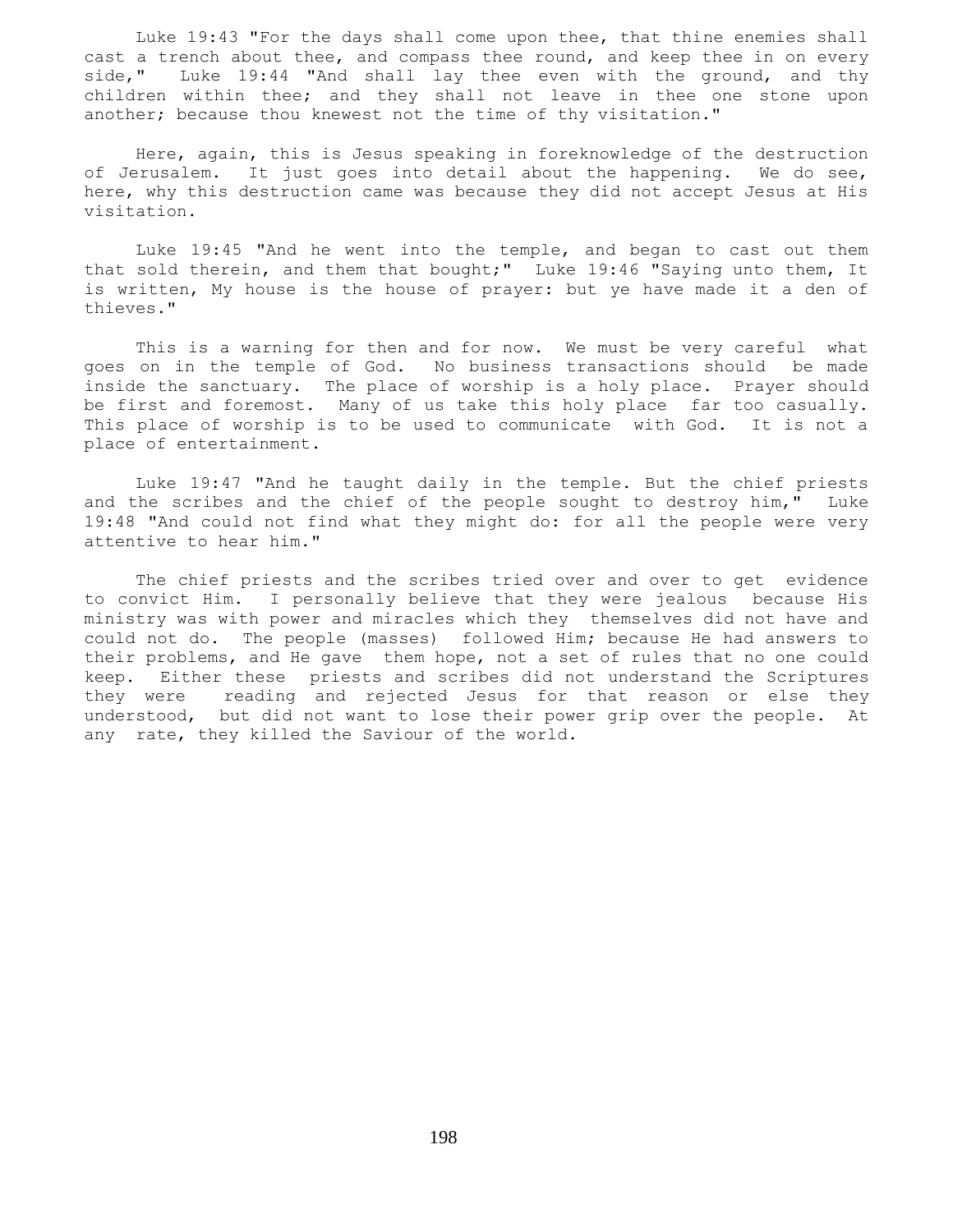| 1. | Why was Jesus not headed away from Jerusalem, instead of toward it?                                  |
|----|------------------------------------------------------------------------------------------------------|
| 2. | What mount did Jesus go to near Jerusalem?                                                           |
| 3. | Who did He send to town?                                                                             |
| 4. | What did He send them after?                                                                         |
| 5. | What does the Lord tell them to say to anyone inquiring why they<br>want it?                         |
|    |                                                                                                      |
| 6. | When they brought it to Jesus, what did they do that showed they<br>believed Jesus to be their King? |
| 7. | What did the disciples praise Jesus for in verse 37?                                                 |
| 8. | When is another time Jesus will come to the mount of Olives to                                       |
|    | triumphantly enter Jerusalem ?                                                                       |
| 9. | What is the blessing that was spoken in verse 38 and in Psalms?                                      |
|    | 10. Who is the King of Peace?                                                                        |
|    | 11. What did some of the Pharisees tell Jesus to do?                                                 |
|    | 12. What did Jesus say would cry out if the disciples stopped?                                       |
|    | 13. Who danced before the Ark of the Covenant?                                                       |
|    | 14. Why is that long ago happening important here?                                                   |
|    | 15. When Jesus saw Jerusalem, what did He do?                                                        |
|    | 16. In what city's outskirts was Jesus crucified?                                                    |
|    | 17. What is Jesus saying is hid from their eyes in verse 42?                                         |
|    | 18. In verse 43, Jesus says the enemies will do what about the city?                                 |
|    |                                                                                                      |
|    | 20. Why would this destruction come?                                                                 |
|    | 21. Who did Jesus cast out of the temple?                                                            |
|    | 22. What did Jesus call the temple?                                                                  |
|    | 23. What did He say they had made it?                                                                |
|    | 24. What lesson can we receive from this?                                                            |
|    | 25. When He taught in the temple daily, who tried to destroy Him?                                    |
|    | 26. Why were they not successful at destroying Jesus then?                                           |
|    | 27. What does the author believe was really behind their reason for                                  |
|    | wanting to destroy Him?                                                                              |
|    | 28. He gave them<br>to their problems and He gave them                                               |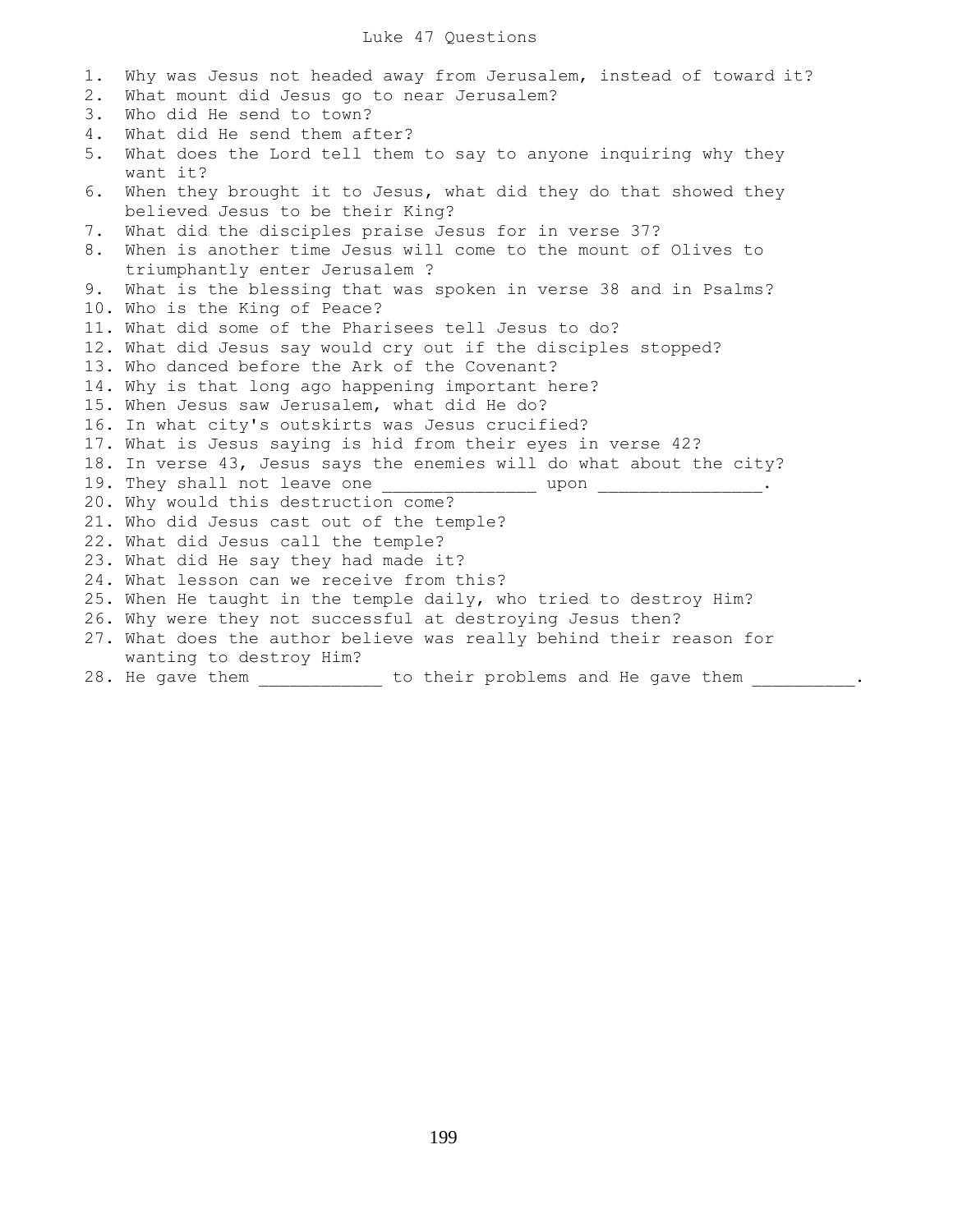We will begin this lesson in Luke 20:1 "And it came to pass, [that] on one of those days, as he taught the people in the temple, and preached the gospel, the chief priests and the scribes came upon [him] with the elders," Luke 20:2 "And spake unto him, saying, Tell us, by what authority doest thou these things? or who is he that gave thee this authority?"

 Palm Sunday was when Jesus and His disciples had entered into the city. This teaching in the temple took place, probably, soon after Jesus' triumphal entry into the city. Jesus had been bringing the good news (gospel) to the people in the temple. These religious leaders, possibly, had confronted Him as He came to speak again. As we have said before, they were jealous because the people had such high regard for Him and His teachings. His teachings were different than the law which they had brought. He taught love of God and your fellowman, and He brought hope to the downtrodden and hopeless. He ministered to sinners that they refused to have anything at all to do with. He had even stopped their money making ventures in the temple when He drove them out. He taught with such power and authority. Now they ask Jesus where He got the authority to do this.

 Luke 20:3 "And he answered and said unto them, I will also ask you one thing; and answer me:" Luke 20:4 "The baptism of John, was it from heaven, or of men?"

 Jesus always answered them with a question they could not answer. Here, again, they cannot trap Him. He asks them a question they will not answer. The baptism of John, was it from heaven, or men?

 Luke 20:5 "And they reasoned with themselves, saying, If we shall say, From heaven; he will say, Why then believed ye him not?" Luke 20:6 "But and if we say, Of men; all the people will stone us: for they be persuaded that John was a prophet."

 Jesus has done it again. Either way they answer, they will defeat their own cause. John had been very popular with the people as a prophet of God and after he was beheaded, became even more popular with the people. If they say John was from heaven, they would have to believe what he said was true; and he had recognized Jesus as Messiah. Either way, they made a fool of themselves, or they would be stoned by the people if they answered.

 Luke 20:7 "And they answered, that they could not tell whence [it was]."

 This is the only way they could answer, and yet this did not give them any proof of Jesus being worthy of death. They were defeated.

 Luke 20:8 "And Jesus said unto them, Neither tell I you by what authority I do these things."

If it is legal for them to not answer, then it is legal for Jesus not to answer, either.

200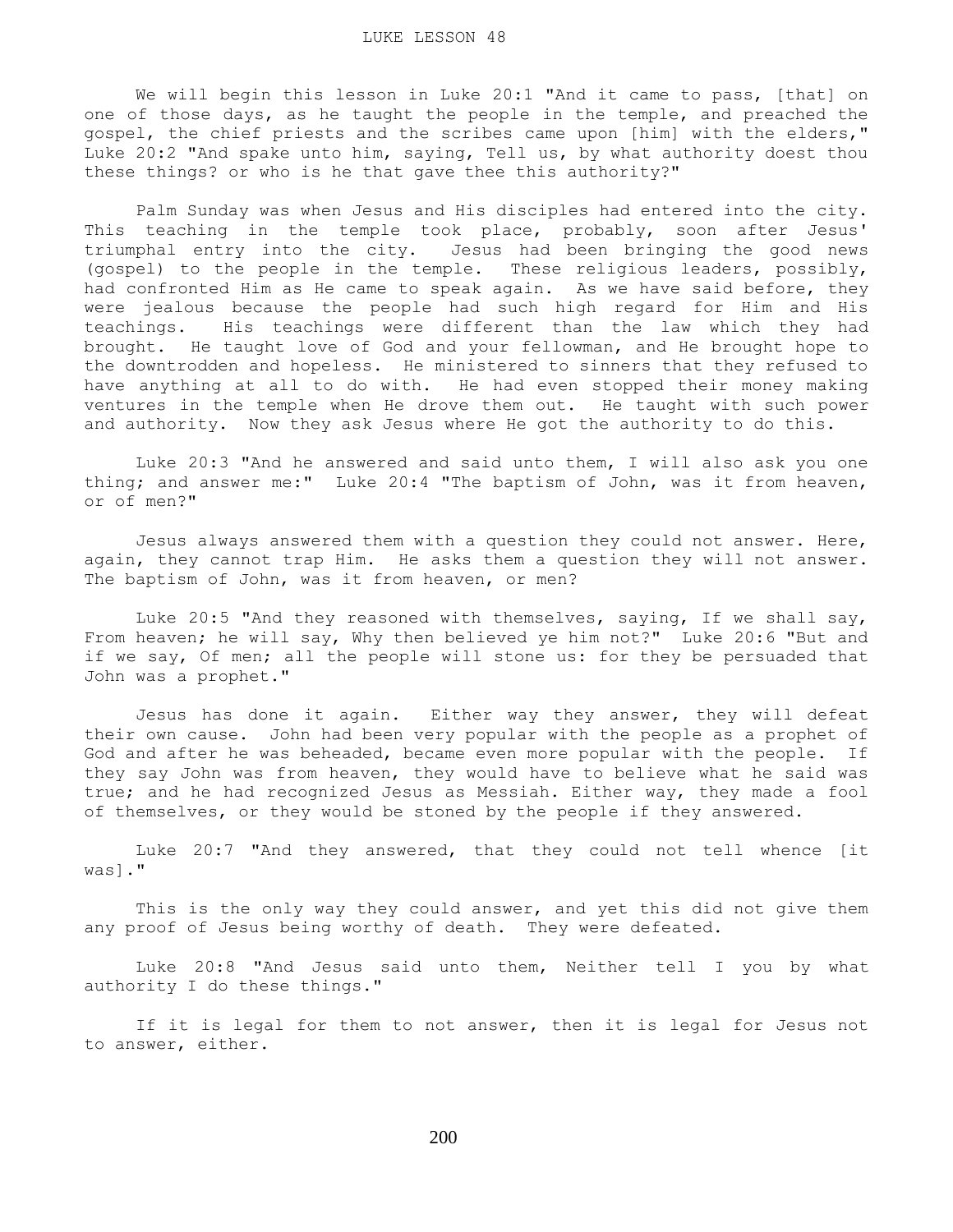Luke 20:9 "Then began he to speak to the people this parable; A certain man planted a vineyard, and let it forth to husbandmen, and went into a far country for a long time."

The vineyard here is symbolic of the House of Israel. The husbandmen, the vineyard was let to, were these very leaders of the temple He was speaking to. This long time is the approximately 2,000 years that they had the Abraham covenant. You see, Jesus was answering their previous question in such a way, that they would not be able to accuse Him. The man in this parable is symbolic of God.

 Luke 20:10 "And at the season he sent a servant to the husbandmen, that they should give him of the fruit of the vineyard: but the husbandmen beat him, and sent [him] away empty."

 You see, the House of Israel brought forth no fruit. The husbandmen failed their job. This prophet God had sent, they beat and did not accept him.

 Luke 20:11 "And again he sent another servant: and they beat him also, and entreated [him] shamefully, and sent [him] away empty." Luke 20:12 "And again he sent a third: and they wounded him also, and cast [him] out."

 This is just saying, that over and over God has sent prophets to warn Israel and their religious leaders of their errors, and they have beaten them, and even killed some, and threw them out of the temple.

 Luke 20:13 "Then said the lord of the vineyard, What shall I do? I will send my beloved son: it may be they will reverence [him] when they see him."

 Jesus is telling these religious men, in this verse, who He is. He is the beloved Son of God. In this, Jesus shows that God tries time and time again to win Israel. Even when Jesus is telling them this, God is making one last effort. Undoubtedly, they will know the Scriptures well enough that these priests, scribes, etc. will recognize the Son of God.

 Luke 20:14 "But when the husbandmen saw him, they reasoned among themselves, saying, This is the heir: come, let us kill him, that the inheritance may be ours."

 From this Scripture above, Jesus is saying these men know who He is and want to destroy Him, so they can take over.

 Luke 20:15 "So they cast him out of the vineyard, and killed [him]. What therefore shall the lord of the vineyard do unto them?"

 He is saying here, that the Israelites totally reject the Lord Jesus and even kill Him. Then He asks the question: what do you think God will do to these Israelites?

 Luke 20:16 "He shall come and destroy these husbandmen, and shall give the vineyard to others. And when they heard [it], they said, God forbid."

 We see, here, that God will turn His back on Israel and turn His work on earth over to the Gentiles. There was no question what this meant and it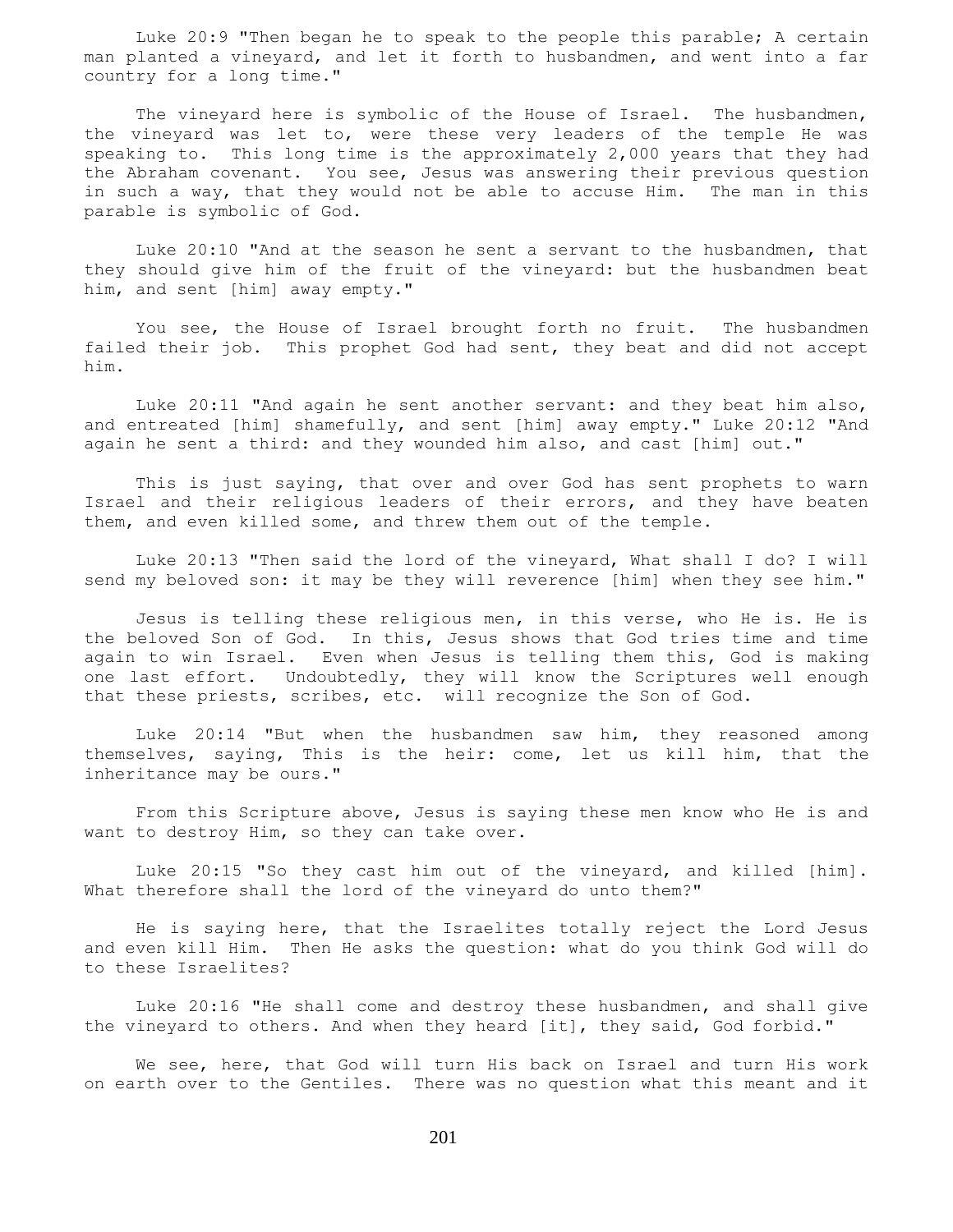frightened them so badly that before they thought, they cried out: God forbid.

 Luke 20:17 "And he beheld them, and said, What is this then that is written, The stone which the builders rejected, the same is become the head of the corner?"

 Jesus is speaking of Himself as being the stone which had been rejected. He is telling them that they have rejected the foundation of the church. Jesus, whom they rejected, is the cornerstone upon whom all the lively stones (Christians) are fitted together to build the church of the living God.

 Luke 20:18 "Whosoever shall fall upon that stone shall be broken; but on whomsoever it shall fall, it will grind him to powder."

 Falling on that stone is repenting and receiving Jesus. We must be broken and made new all over before we can truly serve Him. To reject Jesus is when the stone falls on you. Total destruction lies ahead for that person.

 Luke 20:19 "And the chief priests and the scribes the same hour sought to lay hands on him; and they feared the people: for they perceived that he had spoken this parable against them."

 These learned men of the law knew that Jesus had spoken this parable against them. There was no question as to who He had said the Son was. These religious leaders wanted to destroy Jesus even though they understood. The only reason they didn't is because they were afraid of the people.

 Luke 20:20 "And they watched [him], and sent forth spies, which should feign themselves just men, that they might take hold of his words, that so they might deliver him unto the power and authority of the governor."

 This is nothing new. They have been trying to find something that they could accuse Him of so they could destroy Him all the time. These spies claim to be followers of Jesus so that they can gather proof to judge Him by. The governor really did not have the power and authority over Jesus. The only time they had any power over Jesus is when He wanted them to in order to fulfill His purpose.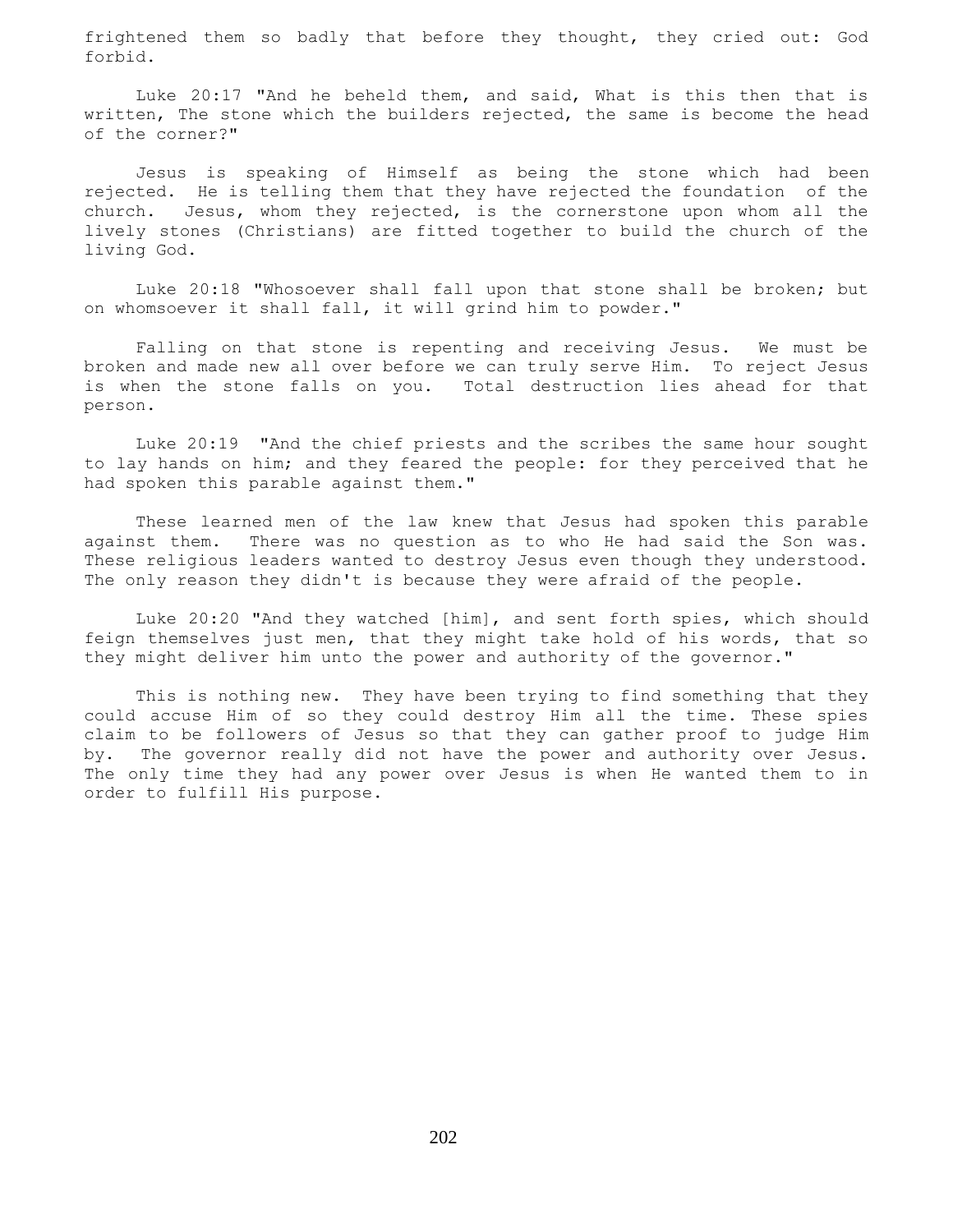1. While Jesus was speaking in the temple, who came upon Him to question Him? 2. What did they ask Him? 3. What day had Jesus entered Jerusalem? 4. Why were they jealous of Jesus? 5. What was different about His message? 6. He taught with  $\qquad \qquad \qquad$  and 7. What did Jesus ask them about John's baptism? 8. Why would they not answer ? 9. How did they answer Jesus? 10. Why did Jesus not answer them? 11. Who is this parable directed at? 12. In the parable, who is the vineyard symbolic of? 13. Who are the husbandmen symbolic of? 14. What is the long time mentioned here? 15. Who are the servants symbolic of? 16. What did they do to these servants? 17. In verse 13, the beloved Son was symbolic of whom? 18. What did the parable say they did to the Son? 19. God will come and  $\Box$  these husband men . 20. Before they thought, these religious leaders said \_\_\_\_\_\_\_\_\_\_\_\_\_\_\_\_\_\_. 21. The stone the builders rejected has become \_\_\_\_\_\_\_\_\_\_\_\_\_\_\_\_\_\_\_\_\_\_\_\_\_\_\_\_\_\_. 22. Whosoever shall fall upon the stone shall be \_\_\_\_\_\_\_\_\_\_\_\_\_\_\_\_\_\_\_\_\_\_\_\_\_\_\_\_\_\_\_ 23. What will happen if the stone falls on you? 24. What was the only reason they didn't grab Jesus then? 25. Who did they send to gather information against Jesus? 26. Who did they pretend to be?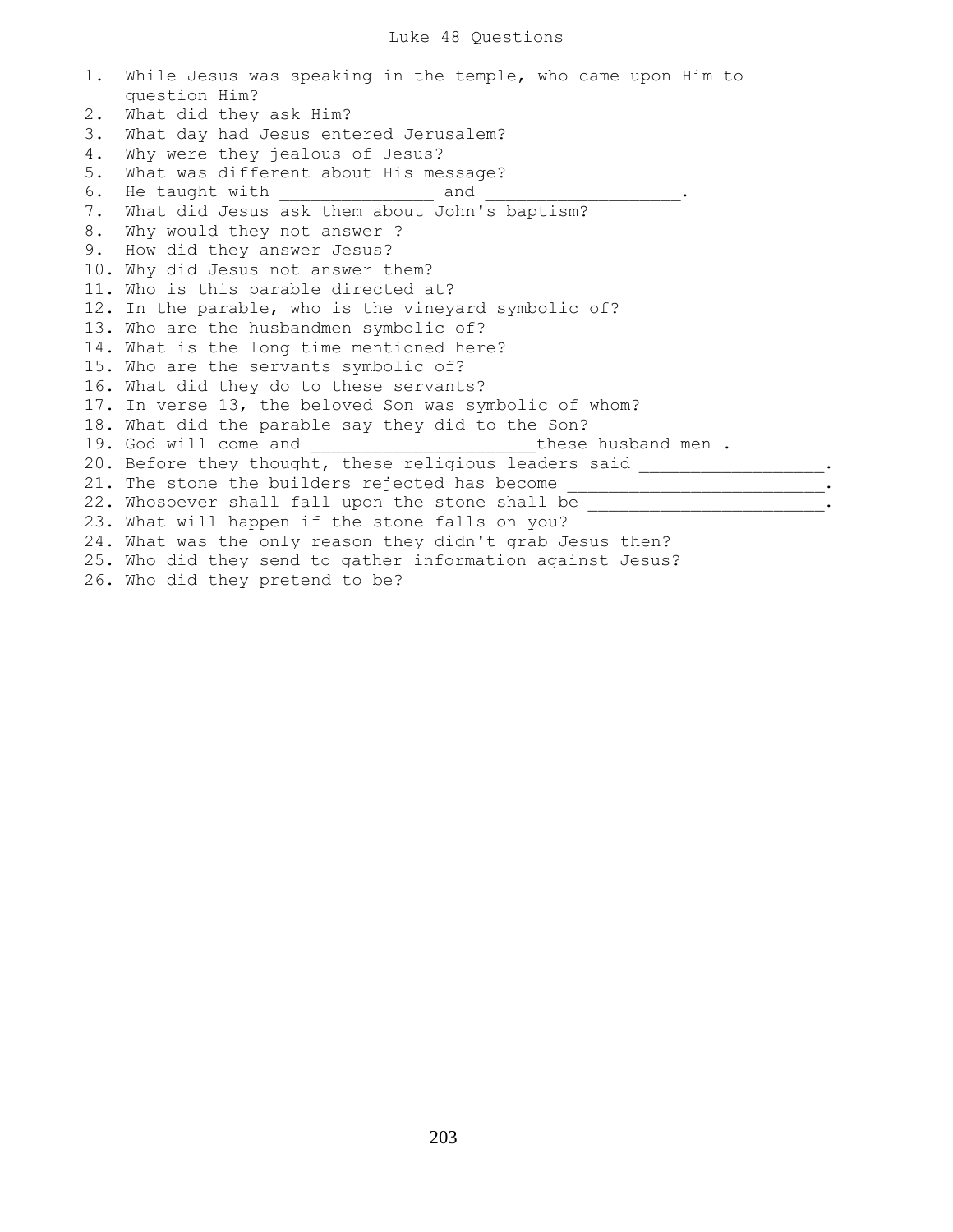We will begin this lesson in Luke 20:21 "And they asked him, saying, Master, we know that thou sayest and teachest rightly, neither acceptest thou the person [of any], but teachest the way of God truly:"

 In the last lesson, we learned that the people who asked these questions were the spies who had filtered into the disciples and were trying to trap Jesus. They are buttering up Jesus by telling Him that He taught rightly and that they knew He was not a respecter of persons. If they really believe He teaches the truth of God, why are they trying to trap Him?

Luke 20:22 "Is it lawful for us to give tribute unto Caesar, or no?"

 This question was to trick Jesus. If Jesus said no, He would be in trouble with Rome. If He said yes, the Hebrew people wouldn't like it.

 Luke 20:23 "But he perceived their craftiness, and said unto them, Why tempt ye me?"

 Jesus knows what is in their hearts and minds. They cannot trick Him. He lets them know that He is aware of their trickery.

 Luke 20:24 "Shew me a penny. Whose image and superscription hath it? They answered and said, Caesar's."

 Jesus really does not answer them with a specific answer. Jesus knew that it would be Caesar's picture on the penny that was in circulation at that time.

 Luke 20:25 "And he said unto them, Render therefore unto Caesar the things which be Caesar's, and unto God the things which be God's."

 Jesus does not say to pay taxes to Caesar. He just says give unto Caesar the things that are Caesars. What is God's? Everything. What is Caesar's? Who knows? Perhaps, this penny that has his inscription. We are advised to obey the laws of the land, however. I do not believe that Jesus answered them at all here, because they still had to determine what was Caesar's.

 Luke 20:26 "And they could not take hold of his words before the people: and they marvelled at his answer, and held their peace."

 The real reason they had asked Him this question, you remember, was to trap Him. Had He given them an answer either way, they could have accused Him.

 Luke 20:27 "Then came to [him] certain of the Sadducees, which deny that there is any resurrection; and they asked him," Luke 20:28 "Saying, Master, Moses wrote unto us, If any man's brother die, having a wife, and he die without children, that his brother should take his wife, and raise up seed unto his brother."

204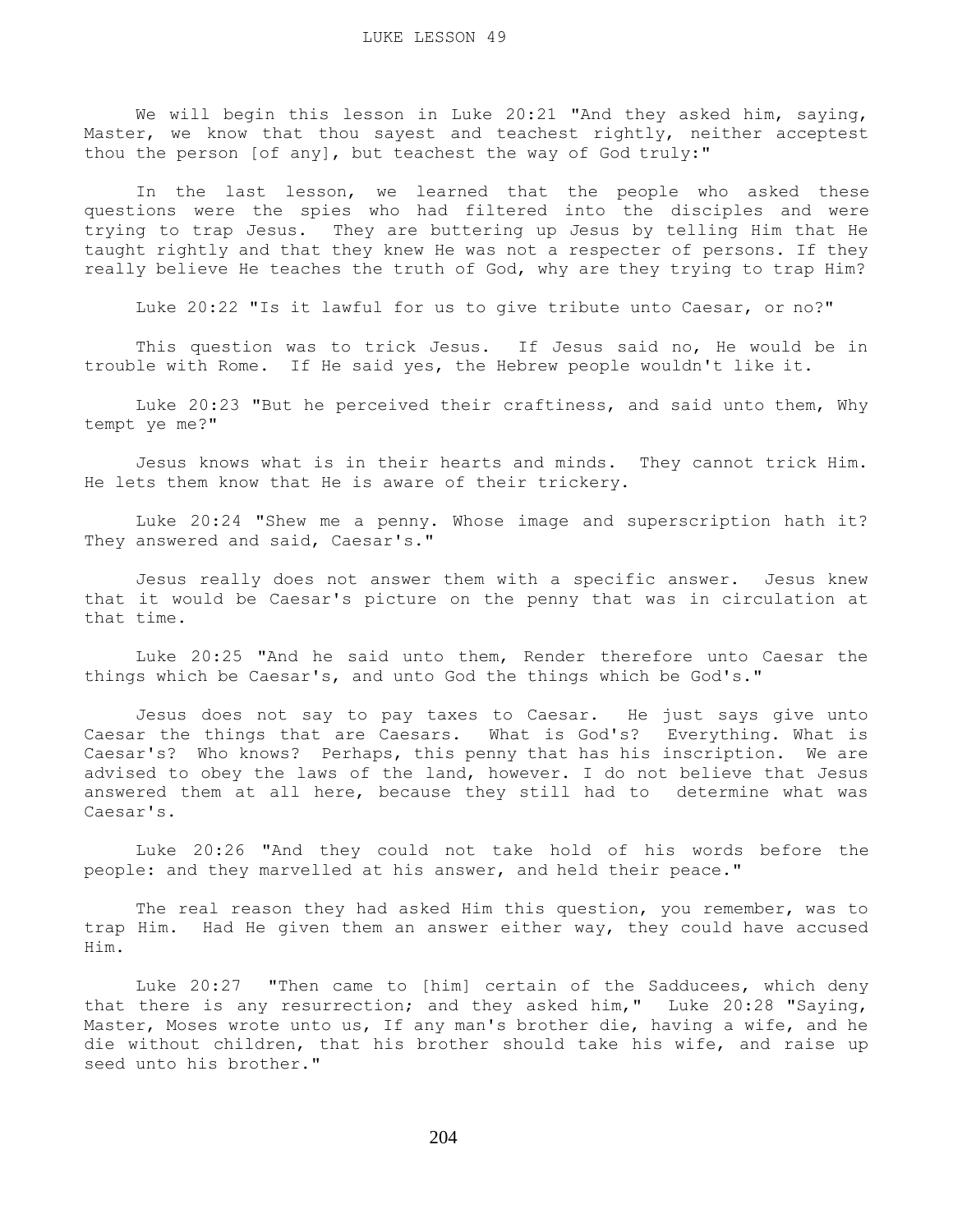Look carefully at this as we go, because you must remember these Sadducees do not believe in the resurrection. This is just a trap they are trying to set before Jesus. In the law, if a man die and his brother marry his wife, the first child will bear the name of the dead brother and receive his inheritance. The rest of the children would belong to the brother who is alive. These Sadducees believed only the Pentateuch, the first five books of the Old Testament.

 Luke 20:29 "There were therefore seven brethren: and the first took a wife, and died without children." Luke 20:30 "And the second took her to wife, and he died childless." Luke 20:31 "And the third took her; and in like manner the seven also: and they left no children, and died." Luke 20:32 "Last of all the woman died also." Luke 20:33 "Therefore in the resurrection whose wife of them is she? for seven had her to wife."

 This Sadducee has brought forth this hypothetical situation, because he does not understand the difference in the flesh and the spirit. This woman was their's in the flesh on this earth. Her spirit was her own, as we will see Jesus explain in the next few verses.

 Luke 20:34 "And Jesus answering said unto them, The children of this world marry, and are given in marriage:" Luke 20:35 "But they which shall be accounted worthy to obtain that world, and the resurrection from the dead, neither marry, nor are given in marriage:"

 We will shed this old body when we die. The new heavenly body that we receive will not be of this earth and will not be designed to create children. The reason for earthly bodies now is for husband and wife to populate the earth. There will be no flesh in heaven. We will have bodies, but they will be a celestial (heavenly nature), not terrestrial (of the earth). I Corinthians 15:40 "[There are] also celestial bodies, and bodies terrestrial: but the glory of the celestial [is] one, and the [glory] of the terrestrial [is] another." Also I Corinthians 15:50 "Now this I say, brethren, that flesh and blood cannot inherit the kingdom of God; neither doth corruption inherit incorruption." You see, there is a different form of life in heaven; far more wonderful than this old flesh here. It is similar to this because Thomas could still feel the nail prints in Jesus, but it is different, too. It doesn't age or know any pain any more. This Sadducee had no knowledge of the spirit, at all. Many people have this problem today. They relate everything to the flesh (which will pass away).

 Luke 20:36 "Neither can they die any more: for they are equal unto the angels; and are the children of God, being the children of the resurrection."

 The reason these resurrected don't marry is because they are not male and female. They are like the angels in heaven. Angels are not subject to the problems of this world and neither is the resurrected body. Angels are something else that these Sadducees do not believe in, so Jesus is careful to bring them in on this, as well. We are God's family. In fact, we are His children.

 Luke 20:37 "Now that the dead are raised, even Moses shewed at the bush, when he calleth the Lord the God of Abraham, and the God of Isaac, and the God of Jacob." Luke 20:38 "For he is not a God of the dead, but of the living: for all live unto him."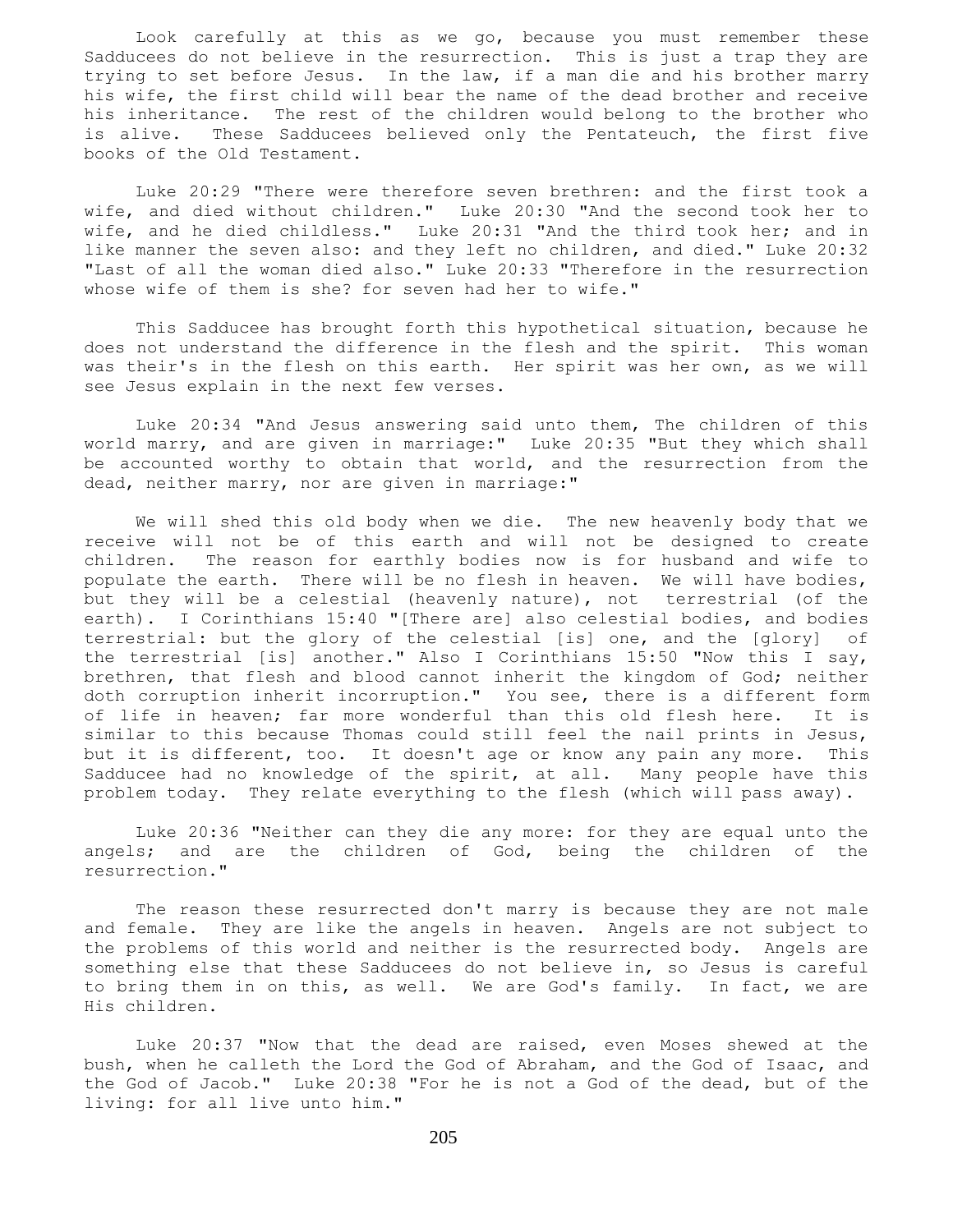What Jesus is saying here is that if Abraham, Isaac, and Jacob were not alive in heaven at the time Moses saw the bush in the desert, then God could not have been their God. God is the God of things that exist, not the God of things that do not exist. Jesus is saying, they are still alive in heaven, and God is their God.

 Luke 20:39 "Then certain of the scribes answering said, Master, thou hast well said."

These scribes were of the group who believed in life after death.

 Luke 20:40 "And after that they durst not ask him any [question at all]."

There was no use for them to ask, because He trapped them with every answer He gave.

 Luke 20:41 "And he said unto them, How say they that Christ is David's son?" Luke 20:42 "And David himself saith in the book of Psalms, The Lord said unto my Lord, Sit thou on my right hand," Luke 20:43 "Till I make thine enemies thy footstool." Luke 20:44 "David therefore calleth him Lord, how is he then his son?"

We see, here, something that flesh cannot understand. On the flesh side of Jesus, His ancestor is David; but in the Spirit, Jesus is David's God. The Spirit of Jesus is eternal. He was there at creation day with the Father and the Holy Spirit. Jesus, here, is quoting from Psalms the very same thing. The only way that we can believe the verses above is to believe in the virgin birth. We must believe that God the Son (Jesus) took on the form of flesh and dwelt among us. The flesh was descended from David, but the life within that flesh was Eternal God, the Son.

 Luke 20:45 "Then in the audience of all the people he said unto his disciples," Luke 20:46 "Beware of the scribes, which desire to walk in long robes, and love greetings in the markets, and the highest seats in the synagogues, and the chief rooms at feasts;" Luke 20:47 "Which devour widows' houses, and for a shew make long prayers: the same shall receive greater damnation."

 Jesus is describing someone who is highly conceited. His belief is just a show, it is not way down deep in his heart. His praying is not even done to God, but so man can hear. He really has no faith in God at all, it is all show. There is little to say here except their religion is a religion of convenience, not a deep, heart warming through the Spirit religion. Their end is total destruction. Our Matthew lesson goes into greater detail on this.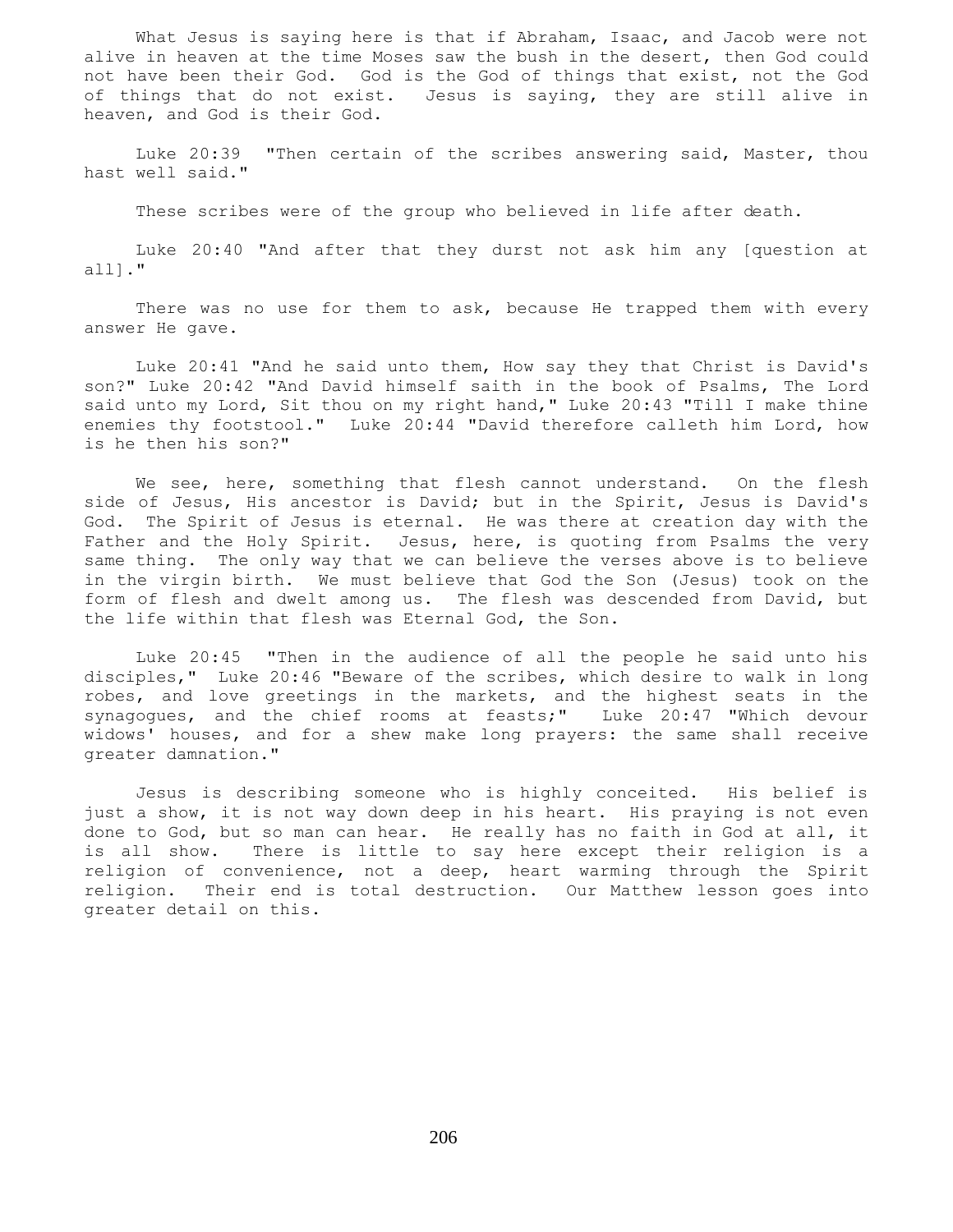## Luke 49 Questions

1. In verse 21, the spies say that Jesus teaches what? 2. What name did they call Jesus by? 3. What question did they ask Jesus to try to trick Him? 4. In verse 23, we find that Jesus \_\_\_\_\_\_\_\_\_\_\_\_\_\_\_\_\_\_\_their craftiness. 5. What does Jesus tell them to show Him? 6. Whose picture was on it? 7. Render unto \_\_\_\_\_\_\_\_\_\_\_ the things that are \_\_\_\_\_\_\_\_ and unto \_\_\_\_\_\_\_\_ the things that are \_\_\_\_\_\_\_\_\_\_\_\_\_\_\_. 8. Verse 26 tells us that they \_\_\_\_\_\_\_\_\_\_\_\_\_\_\_\_\_\_\_\_\_\_\_\_\_\_\_\_\_\_at His answer. 9. Which group denied there is a resurrection? 10. Whose writing do they bring before Jesus? 11. What are the only books these Sadducees accepted? 12. In this hypothetical story, how many brothers married this woman? 13. Who would she be married to in heaven? 14. What did Jesus tell them about marriage and about heaven? 15. What is a heavenly body called by? 16. What is an earthly body called by? 17. In 1 Corinthians chapter 15, we learn that flesh and blood cannot do what? 18. Verse 36 says the resurrected are equal to what? 19. What else, besides the resurrection, do the Sadducees not believe in? 20. In verse 37, Jesus says Moses proved what at the burning bush? 21. God is not the God of the \_\_\_\_\_\_\_\_\_\_\_\_\_ but of the \_ 22. Who said "Master thou hast well said?" 23. Why did they stop asking Him questions? 24. Explain how Jesus could be David's and God's Son at the same time? 25. Who did Jesus tell the disciples to beware of? 26. Why ? 27. Why are they destroyed in the end?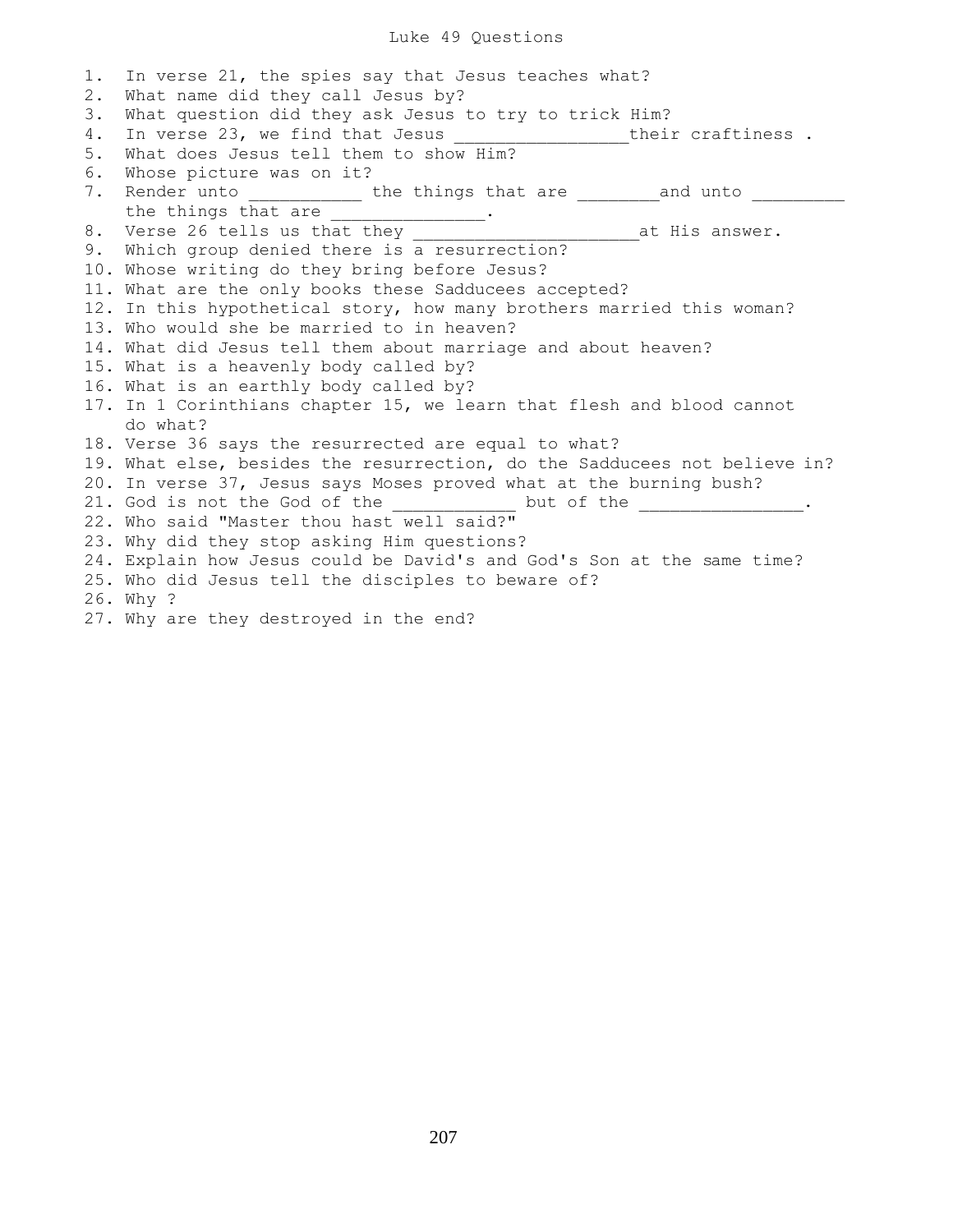We will begin this lesson in Luke 21:1 "And he looked up, and saw the rich men casting their gifts into the treasury."

 We see from this that the Lord does not overlook anything. He knows when you have given and when you have not. He knows, also, whether you gave grudgingly or from a free heart.

 Luke 21:2 "And he saw also a certain poor widow casting in thither two mites."

 We have studied before how important it is to do the best you can with what has been entrusted to you. We see, here, this widow by the world's standards has put in very little and in many groups today would not be heavily sought after, because she would not have very much to put in the collection plate. Jesus looks on things differently than the world, as we will see in the next few verses.

 Luke 21:3 "And he said, Of a truth I say unto you, that this poor widow hath cast in more than they all:" Luke 21:4 "For all these have of their abundance cast in unto the offerings of God: but she of her penury hath cast in all the living that she had."

 Jesus is saying the rich men did not sacrifice for God's work. It was no pain at all for them to give in their abundance, but this woman sacrificed all that she had to give to her Lord. Great will be her reward in heaven.

 Luke 21:5 "And as some spake of the temple, how it was adorned with goodly stones and gifts, he said," Luke 21:6 "[As for] these things which ye behold, the days will come, in the which there shall not be left one stone upon another, that shall not be thrown down."

 This will truly come to pass within 40 years of the time Jesus was speaking. Jesus tells them here, you have your eyes on the beautiful things of this world and you have neglected the weightier things of the Spirit. When all of this earthly shall be destroyed, what will you view then?

 Luke 21:7 "And they asked him, saying, Master, but when shall these things be? and what sign [will there be] when these things shall come to pass?"

 Everyone from every generation wants an answer to this. We are not to fret about when all this will happen. Our concern is to stay ready to meet Him. We dealt with this same thing in Matthew 24 and in Mark 13 more fully.

 Luke 21:8 "And he said, Take heed that ye be not deceived: for many shall come in my name, saying, I am [Christ]; and the time draweth near: go ye not therefore after them."

 I am just sure that the reason this is mentioned so many times is because Jesus knows how deceiving these impostors will be. They have great deception. As I have mentioned a number of times prior to this, the only way not to be deceived is to learn all of the Bible you possibly can. Try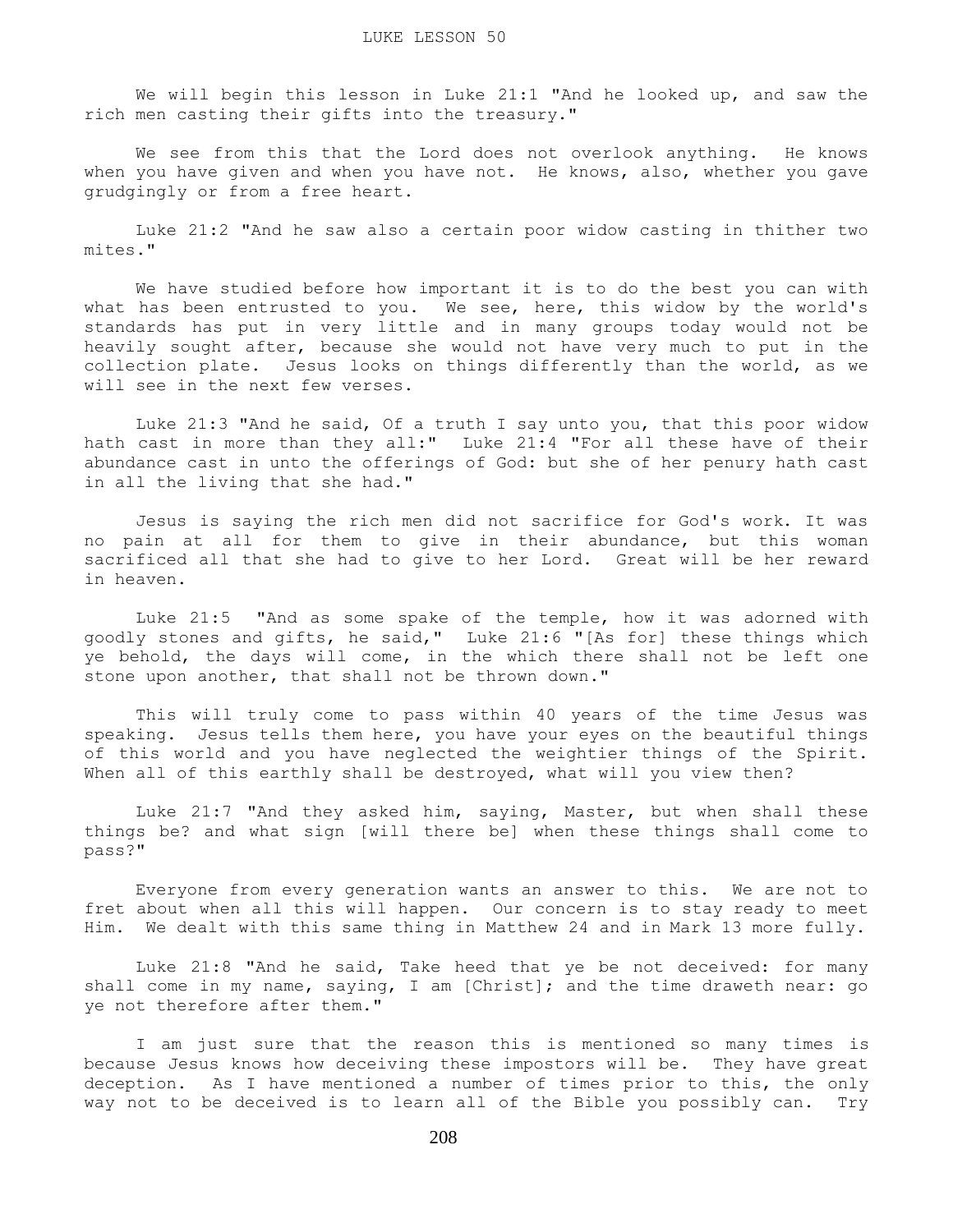the spirits and see whether they be of God. Pray and trust God. We cannot let our guard down. Be careful not to do anything that appeals to the flesh. Get the flesh in subjection to your spirit. Today, as never before, people are claiming to be Christ, because the time is near for the second coming of Christ.

 Luke 21:9 "But when ye shall hear of wars and commotions, be not terrified: for these things must first come to pass; but the end [is] not by and by."

 There have been wars and rumors of wars for thousands of years. The difference in then and now is that man has the power to destroy all of mankind. Just because there is a war is not reason enough to say the end is near.

 Luke 21:10 "Then said he unto them, Nation shall rise against nation, and kingdom against kingdom:" Luke 21:11 "And great earthquakes shall be in divers places, and famines, and pestilences; and fearful sights and great signs shall there be from heaven."

 This is speaking of right about the time of the second coming of Christ. There are earthquakes more often now than a few years ago. This year we have seen devastating earthquakes in far away places. There are famines even now in India, parts of Africa, and Ethiopia. Most of the people where these great famines are occurring are worshipping false gods, such as animals. We deal more fully with all of this in our teaching on Matthew, chapter 24.

 Luke 21:12 "But before all these, they shall lay their hands on you, and persecute [you], delivering [you] up to the synagogues, and into prisons, being brought before kings and rulers for my name's sake."

 We see here that Jesus jumps from the end of the Gentile age in verse 11 to the years immediately after His crucifixion in verse 12. These followers of Jesus will suffer great persecution. The sad thing is that this persecution comes from the synagogues and from the religious leaders of their day. It really is not much different from our days. If you get to the point that you are really serious about your relationship with God, you will find that your greatest opposition comes from people in the church.

Luke 21:13 "And it shall turn to you for a testimony."

This very fact, that they are persecuted for what they believe, lets you know that they believe the right thing. Their persecution testifies for them. Jesus was persecuted. His true followers will be persecuted, also.

 Luke 21:14 "Settle [it] therefore in your hearts, not to meditate before what ye shall answer:" Luke 21:15 "For I will give you a mouth and wisdom, which all your adversaries shall not be able to gainsay nor resist."

 In Exodus 4:11, God tells Moses about his mouth: Exodus 4:11 "And the LORD said unto him, Who hath made man's mouth? or who maketh the dumb, or deaf, or the seeing, or the blind? have not I the LORD?" These two Scriptures above and this one in Exodus make it very clear. God who made our mouth can surely put the words in there that we need to say in every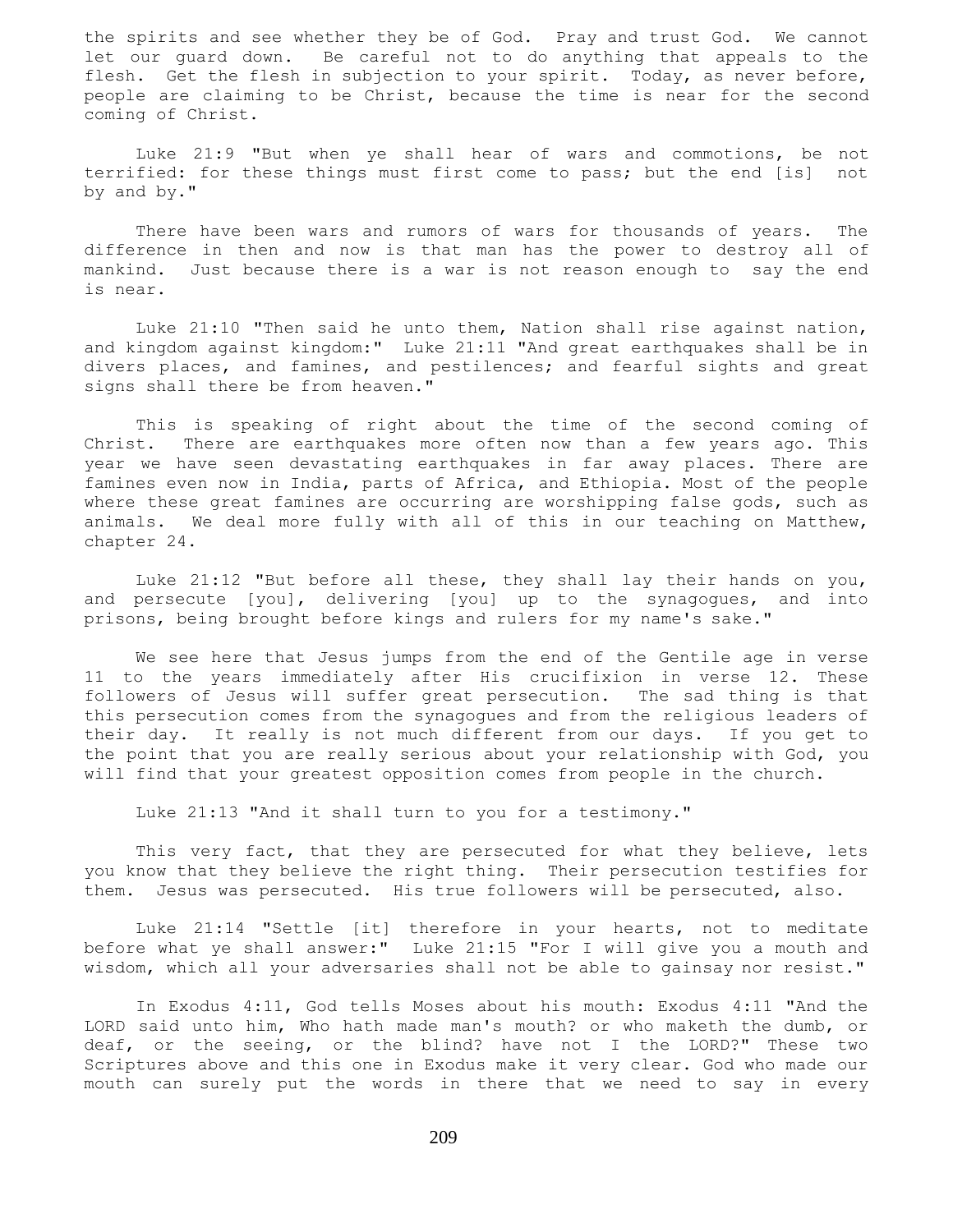situation. Let the Lord do the talking through you is what He is really saying. You can never fail when you do this.

 Luke 21:16 "And ye shall be betrayed both by parents, and brethren, and kinsfolks, and friends; and [some] of you shall they cause to be put to death."

 The above mentioned people know you so well that they can never believe that God has done anything special in your life. When you begin in the ministry, the very people you thought would be behind you 100% are seldom behind you at all. Thank goodness in my particular case that is not true altogether.

Luke 21:17 "And ye shall be hated of all [men] for my name's sake."

 This is true today, as well as when the apostles were ministering. The world hates the believers. Perhaps, it is because we make them feel guilty.

Luke 21:18 "But there shall not an hair of your head perish."

 I believe we must look back at verse 15 to find what this is saying. If you say the words the Lord puts in your mouth, then there shall no harm come to you. We are not able to defend ourselves, but God can and will defend us.

Luke 21:19 "In your patience possess ye your souls."

 We are not to get hysterical or lose our patience when difficulty arises. We must depend totally on the Lord. Our conduct under pressure really reveals just how devoted and dependent we are upon the Lord.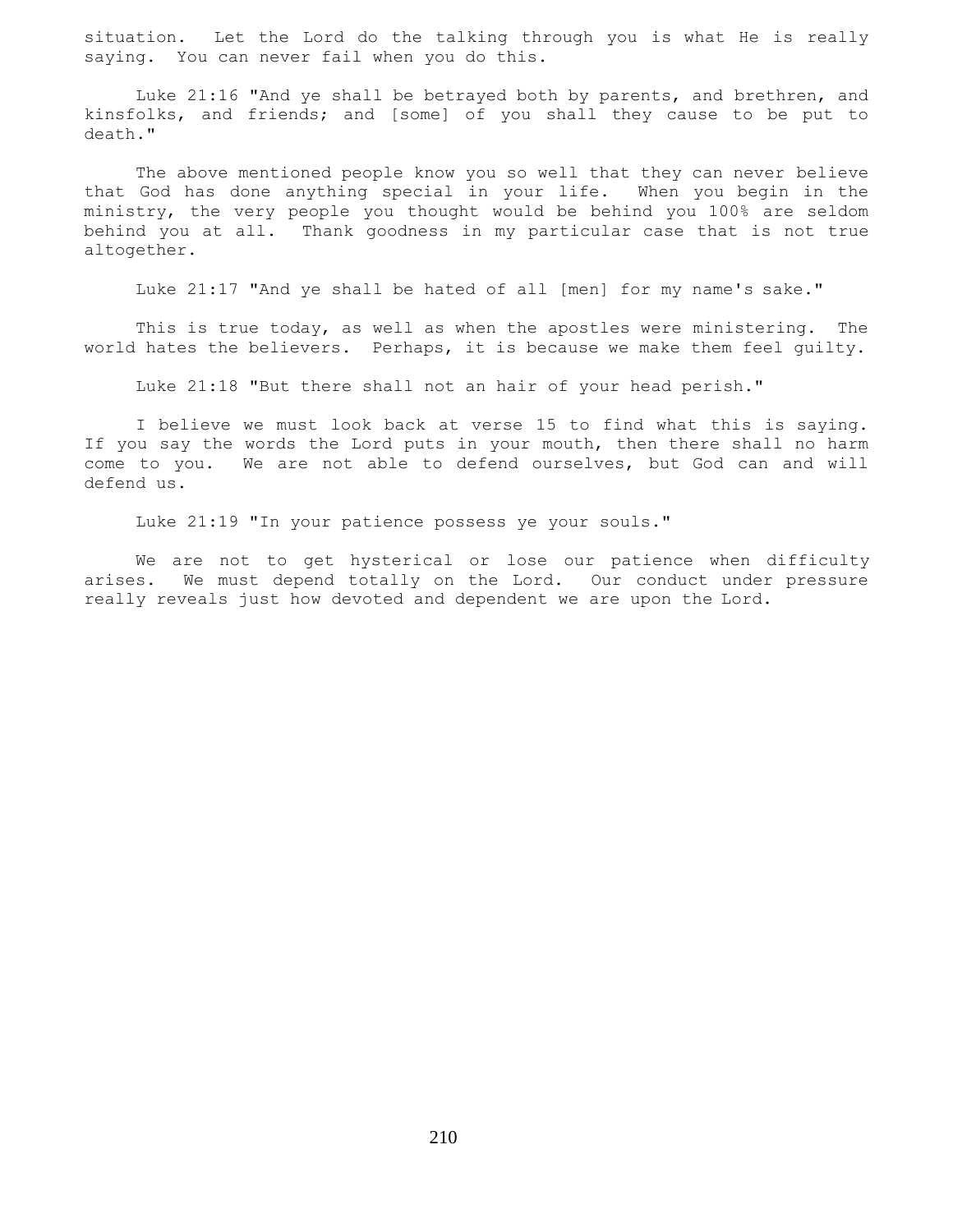| 1. | In the temple, who did Jesus first notice casting his money into      |
|----|-----------------------------------------------------------------------|
|    | the treasury?                                                         |
| 2. | How much did the poor widow cast in?                                  |
| 3. | What did Jesus say about her offering?                                |
| 4. | Why did Jesus not have as much respect for the offering of the        |
|    | rich man?                                                             |
| 5. | What was the temple adorned with?                                     |
| 6. | What did Jesus say would be thrown down?                              |
| 7. | What question did they ask Jesus about?                               |
| 8. | In verse 8, Jesus says take heed that ye be not                       |
| 9. | These deceivers will claim to be who?                                 |
|    | 10. How is the only way not to be deceived?                           |
|    | 11. What does Jesus say to do when we see wars and rumors of wars?    |
|    | 12. What are some of the natural disasters that will occur before the |
|    | second coming of Christ?                                              |
|    | 13. Who are people worshipping in India as a whole?                   |
|    | 14. Verse 12 happens in what time?                                    |
|    | 15. What chapter of Matthew is all about the end?                     |
|    | 16. Who will be brought before kings and rulers and be thrown in to   |
|    | prison?                                                               |
|    | 17. Who persecutes Christians more than anyone else?                  |
|    | 18. What will turn to you for a testimony in verse 13?                |
|    | 19. Why should we not meditate on what we will say when we are        |
|    | answering for the Lord?                                               |
|    | 20. Who made our mouth?                                               |
|    | 21. In verse 16, who betrays whom?                                    |
|    | 22. Why will Christians be hated?                                     |
|    | 23. Verse 18 says what will not perish?                               |
|    |                                                                       |

- 24. Explain verse 18.
- 25. In your **example 25.** In your **can be seen as a possess ye your** .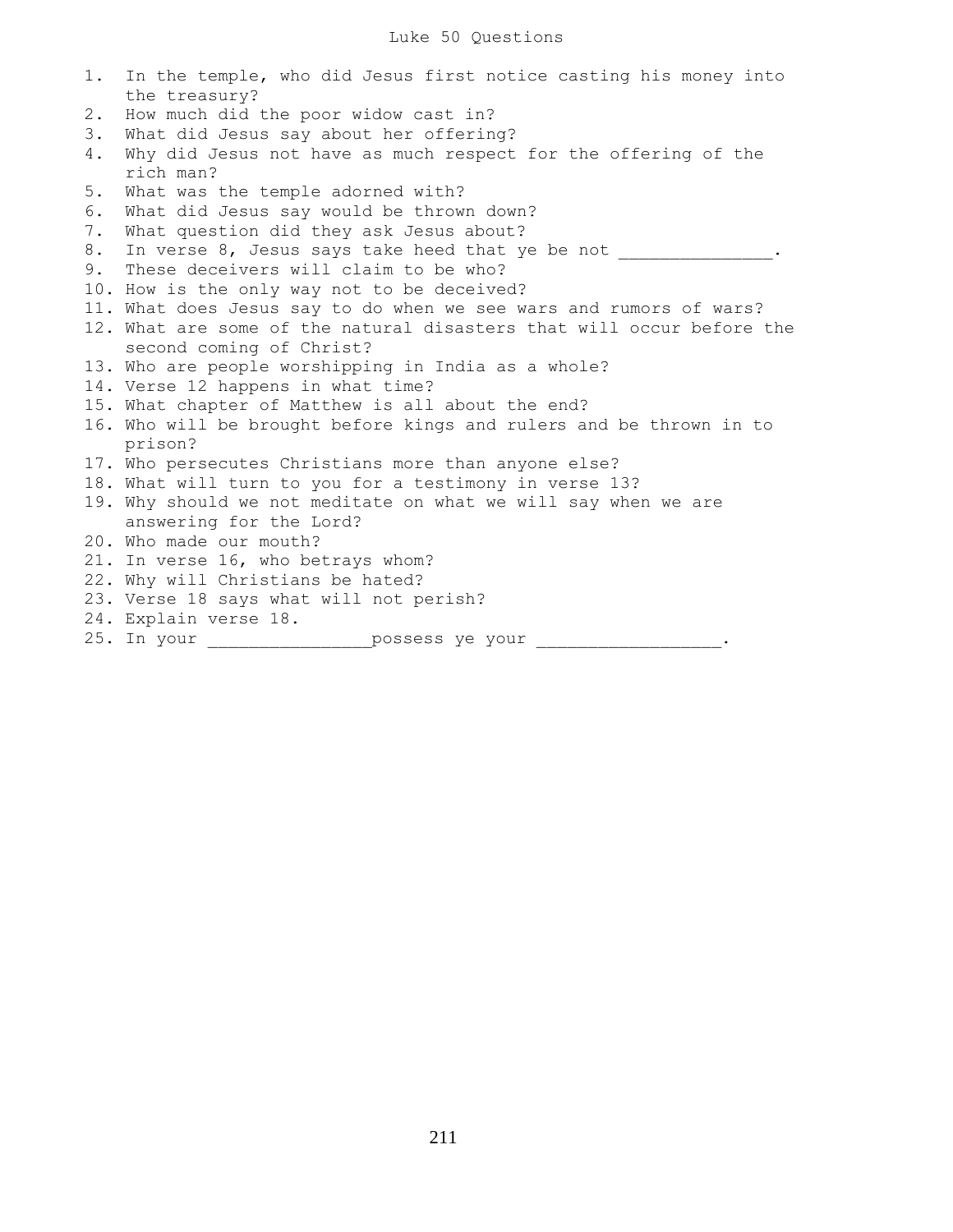We will begin this lesson in Luke 21:20 "And when ye shall see Jerusalem compassed with armies, then know that the desolation thereof is nigh."

We know that just a few years after Jesus spoke this, Jerusalem was surrounded and fell. I personally believe this had a dual meaning for then and for the last days, as well. One of the things we are to watch is what is happening to Israel and especially Jerusalem to know when we are near the end of the Gentile age. The main thrust of verse 20 above is for the end of the Gentile age.

 Luke 21:21 "Then let them which are in Judaea flee to the mountains; and let them which are in the midst of it depart out; and let not them that are in the countries enter thereinto."

 This time to run and leave the temple and everything within the city walls is at the end of the Gentile age. Israel turned its back on the Lord and in this terrible time God lets this happen to Jerusalem.

 Luke 21:22 "For these be the days of vengeance, that all things which are written may be fulfilled."

 God's fury has come up in His face, and He will wait no longer for His beloved people to turn to Him. This is punishment time.

 Luke 21:23 "But woe unto them that are with child, and to them that give suck, in those days! for there shall be great distress in the land, and wrath upon this people."

 This would slow them down in their escape. At this late date, God will not wait to give them more time to get out. A woman in either situation above could not run to escape. It will be especially bad on those who can't get away.

 Luke 21:24 "And they shall fall by the edge of the sword, and shall be led away captive into all nations: and Jerusalem shall be trodden down of the Gentiles, until the times of the Gentiles be fulfilled."

 It is estimated that during the fall of Jerusalem about one million people perished. This is probably what the first part of verse 24 is saying. These Israelites were captive in many nations until recently. Jerusalem was lived in by Gentiles until recently. The times of the Gentiles has about been fulfilled, as well. It appears the second coming of Jesus is near.

 Luke 21:25 "And there shall be signs in the sun, and in the moon, and in the stars; and upon the earth distress of nations, with perplexity; the sea and the waves roaring;" Luke 21:26 "Men's hearts failing them for fear, and for looking after those things which are coming on the earth: for the powers of heaven shall be shaken." There are signs in the sun. Sun spots have been seen with telescopes already, so there is the fulfillment of that part of this prophecy. One of the signs in the moon is that man has

212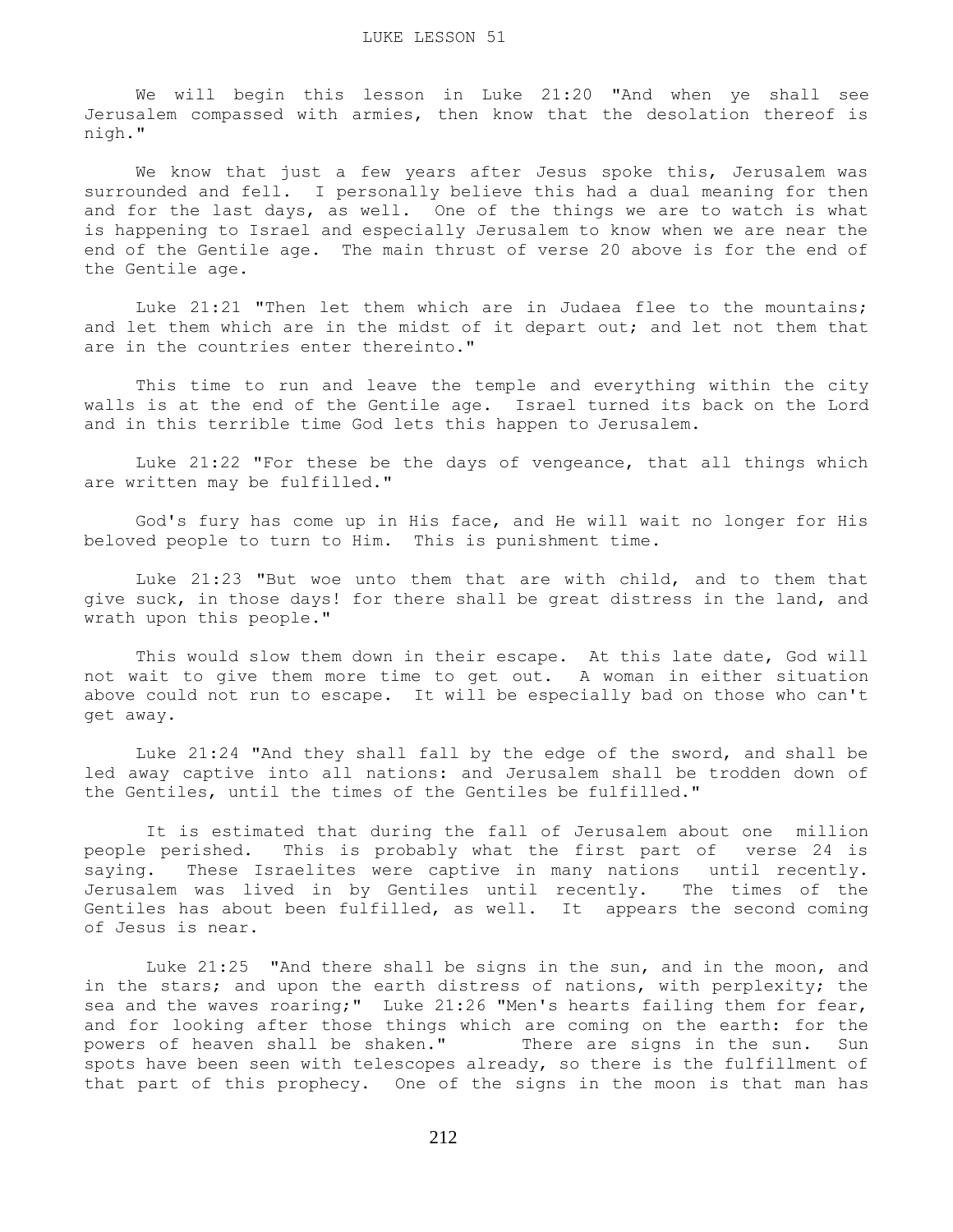been able to travel there . You see, you could pick out anything you want from this prophecy, and really could say it had already been fulfilled. I also, tell in the Bible study on Revelation how stars sometimes are symbolic of people who have become very well known. In the last few months, we have seen a good number of that type of heavenly stars fall. It is no shock to anyone that men's hearts are failing for fear of things coming upon the earth. Just one push of a button could bring global nuclear war. You see, all of this in fact is already here.

 Luke 21:27 "And then shall they see the Son of man coming in a cloud with power and great glory."

 Just as He went away in a cloud, He is coming back in a cloud (Acts 1:9-11). He will have power and great glory, because He will be King of kings and Lord of lords.

 Luke 21:28 "And when these things begin to come to pass, then look up, and lift up your heads; for your redemption draweth nigh."

 We are not to hang our heads and complain when all these things start happening. We are in this world, but we are not of this world. We are about to go home, so rejoice and praise God. Look toward heaven with anticipation and joy. Your redemption draweth nigh.

 Luke 21:29 "And he spake to them a parable; Behold the fig tree, and all the trees;"

The fig tree throughout the Bible is symbolic of Israel.

 Luke 21:30 "When they now shoot forth, ye see and know of your own selves that summer is now nigh at hand."

 In my opinion, this fig tree shooting forth is when Israel became a nation in 1948. I believe this is just another sign that the end is near.

 Luke 21:31 "So likewise ye, when ye see these things come to pass, know ye that the kingdom of God is nigh at hand." Luke 21:32 "Verily I say unto you, This generation shall not pass away, till all be fulfilled."

We see here, God is giving man some signs to watch for. When these things happen, praise God. The end is near. A generation many times in the Bible is spoken of as 40 years. In some few instances, it is even 120 years. You see, we don't know what generation God is speaking of. It is fun to anticipate. If God had wanted us to know for sure when this would happen, He would have told us in the Word. Our job is to stay ready.

 Luke 21:33 "Heaven and earth shall pass away: but my words shall not pass away."

 You cannot put value on anything in this earth or even on heaven itself. This earth will pass away. God's Word is the only thing that will not pass away.

 Luke 21:34 "And take heed to yourselves, lest at any time your hearts be overcharged with surfeiting, and drunkenness, and cares of this life, and [so] that day come upon you unawares."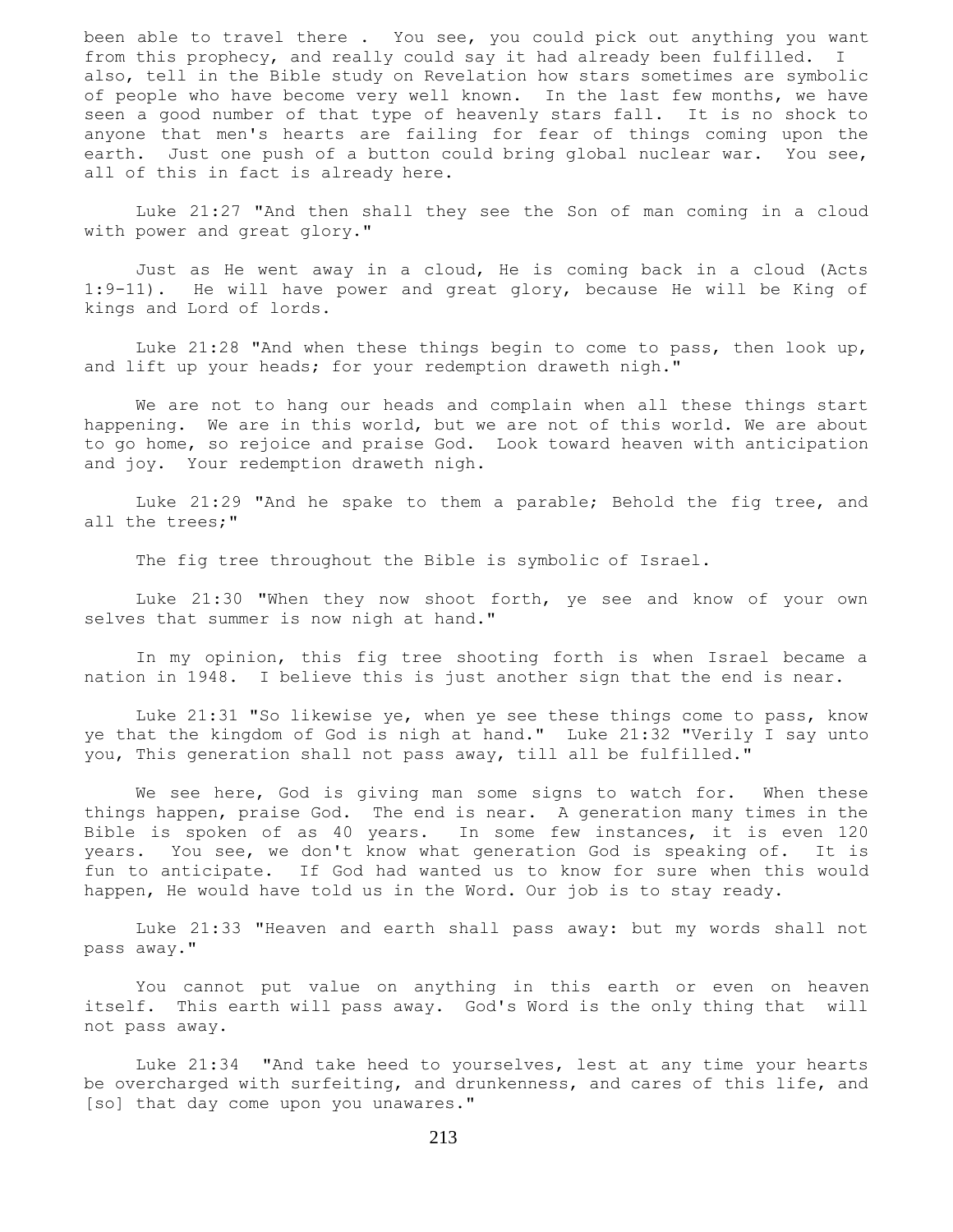We are cautioned over and over to watch and wait. Sin should not be in the vocabulary of the Christian. The Lord is coming back for a church without spot or wrinkle. If we are living like the world, pleasing our flesh, when the Lord comes back, we will go the way of the world. The Son of man cometh when you least expect Him.

 Luke 21:35 "For as a snare shall it come on all them that dwell on the face of the whole earth." Luke 21:36 "Watch ye therefore, and pray always, that ye may be accounted worthy to escape all these things that shall come to pass, and to stand before the Son of man."

 Just as death comes without warning many times, we see here that the return of the Lord will be unexpected by the world. Even the Christians will not know the day or hour. "Watch and pray that ye may escape" has to do with the catching away of the Christians. Those who are washed in the blood of the Lamb and living for Jesus when He comes, will be snatched away into heaven to remain until the wrath of God is complete. You can read about the catching away in 1 Thessalonians 4:13.

 Luke 21:37 "And in the day time he was teaching in the temple; and at night he went out, and abode in the mount that is called [the mount] of Olives."

 Jesus went into the temple to teach the few days after Palm Sunday. He went to the mount of Olives to sleep each night. Perhaps, He was there praying. This was Jesus' favorite place to go to pray. For what ever reason He was there, it was a good place to rest.

 Luke 21:38 "And all the people came early in the morning to him in the temple, for to hear him."

 It seems that even that last week before the crucifixion, the general public came to hear Jesus teach. In verse 38, "coming early in the morning" shows great devotion, and also, that they were eager to be taught of Him. My only question is, where were they when they crucified Jesus?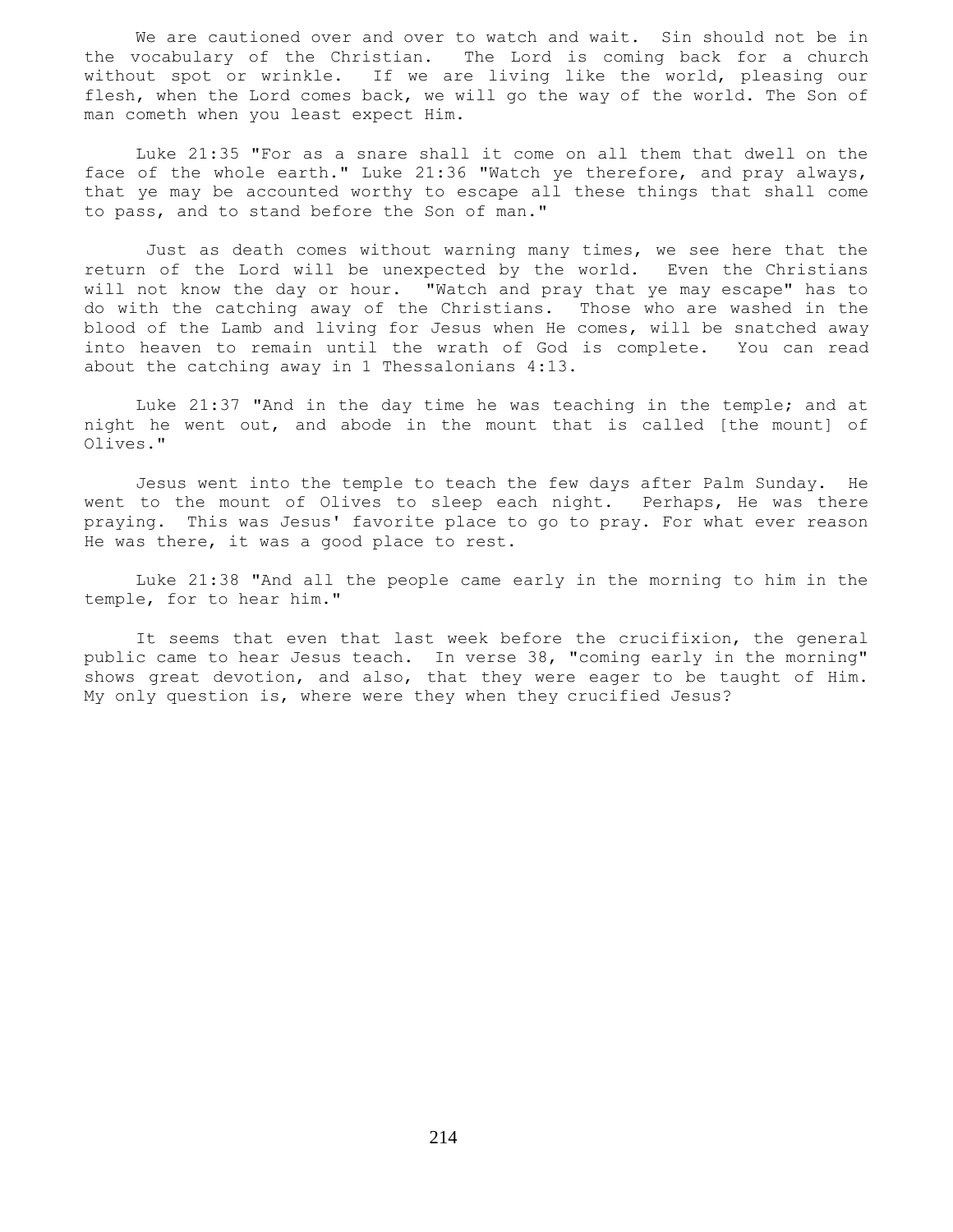## Luke 51 Questions

1. The desolation is nigh when you see what? 2. Where should we watch to know the end is near? 3. Let them which are in Judaea flee to the 4. Why will God allow this to happen to Jerusalem and its people? 5. In verse 22, this time is called the day of  $\frac{1}{\sqrt{2}}$ 6. Verse 23 says woe to whom? 7. In verse 24, what happens to them? 8. During the fall of Jerusalem, approximately how many died? 9. Jerusalem will be trodden down of the Gentiles until when? 10. What is a sign in the sun we have been seeing recently? 11. Why will men's hearts fail them? 12. How will they see the Son of man coming? 13. In what book in the New Testament does it say Jesus will come back the same way He went away? 14. When these things come to pass, what is the Christian to do? 15. Who is the fig tree symbolic of? 16. What is probably meant by this fig tree shooting forth? 17. When you see Israel spring forth, know ye that what is nigh? 18. This  $\qquad \qquad$  shall not pass away till all be fulfilled. 19. What two things shall pass away, but God's Word will not pass away? 20. What are we cautioned not to be doing? 21. In verse 36, what two things must we do? 22. What should we want to be accounted worthy to escape from? 23. Who will be caught away to be with Jesus? 24. What did Jesus do in the daytime? 25. Where did He go at night? 26. Why did the people come early in the morning to the temple?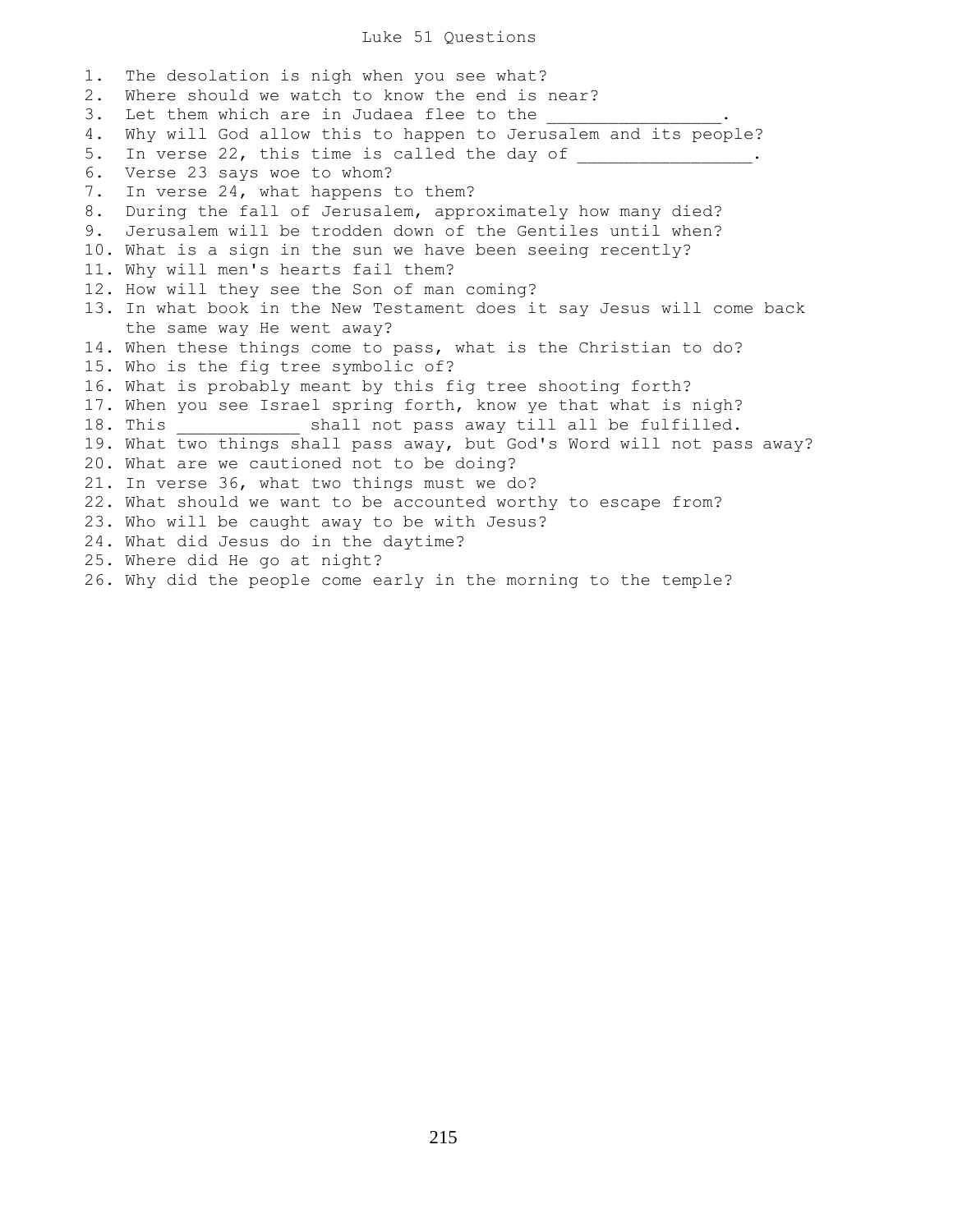We will begin this lesson in Luke 22:1 "Now the feast of unleavened bread drew nigh, which is called the Passover."

 The Feast of Unleavened Bread lasted 8 days. Passover was during this time. Leaven was symbolic of sin. Passover was a remembrance of the night in Egypt when all of Egypt's firstborn died, and God saved the firstborn of the Hebrews, because of the blood of the lamb which was over their door. Death passed over the house, where the blood was over the door, and did not enter. This Passover would be remembered for all of eternity for the Lord Jesus is the Passover Lamb.

 Luke 22:2 "And the chief priests and scribes sought how they might kill him; for they feared the people."

 They could not just rush out, get Jesus and kill Him; because the people would rise up in protest. Jesus had left Jerusalem and taught in the rural areas for weeks before He entered Jerusalem on Palm Sunday. At Passover time there were hundreds of thousands of people extra in Jerusalem, Jesus had taught in the temple on Monday and Tuesday after Palm Sunday. It seems large numbers of people came to hear Him teach. These chief priests and scribes were jealous of Jesus and that is really why they wanted to kill him.

 Luke 22:3 "Then entered Satan into Judas surnamed Iscariot, being of the number of the twelve."

 We see in this that one of the trusted twelve, Judas Iscariot who traveled with Jesus and had opportunity to receive all the wonderful gifts of the Spirit that came upon the other eleven, fell. His greed for money opened him to the possibility to receive Satan within himself. This spirit of Satan had to have Judas' permission to enter him. As I said, greed caused this possession. Judas loved money more than he loved God.

 Luke 22:4 "And he went his way, and communed with the chief priests and captains, how he might betray him unto them."

 Judas had been with the others. When he became overcome by Satan, he went quickly to the chief priests and captains to make his terrible deal with them to betray Jesus.

Luke 22:5 "And they were glad, and covenanted to give him money."

 This is the 30 pieces of silver mentioned in other Scriptures. Silver, of course, means redemption. Thirty is 3 times 10. Three meaning God the Father, God the Son, and God the Holy Spirit. Ten is symbolic of world government. We see in the amount paid Judas Iscariot that God is purchasing our redemption from the world. What Judas meant for evil will be the greatest victory ever won by Jesus for us.

 Luke 22:6 "And he promised, and sought opportunity to betray him unto them in the absence of the multitude."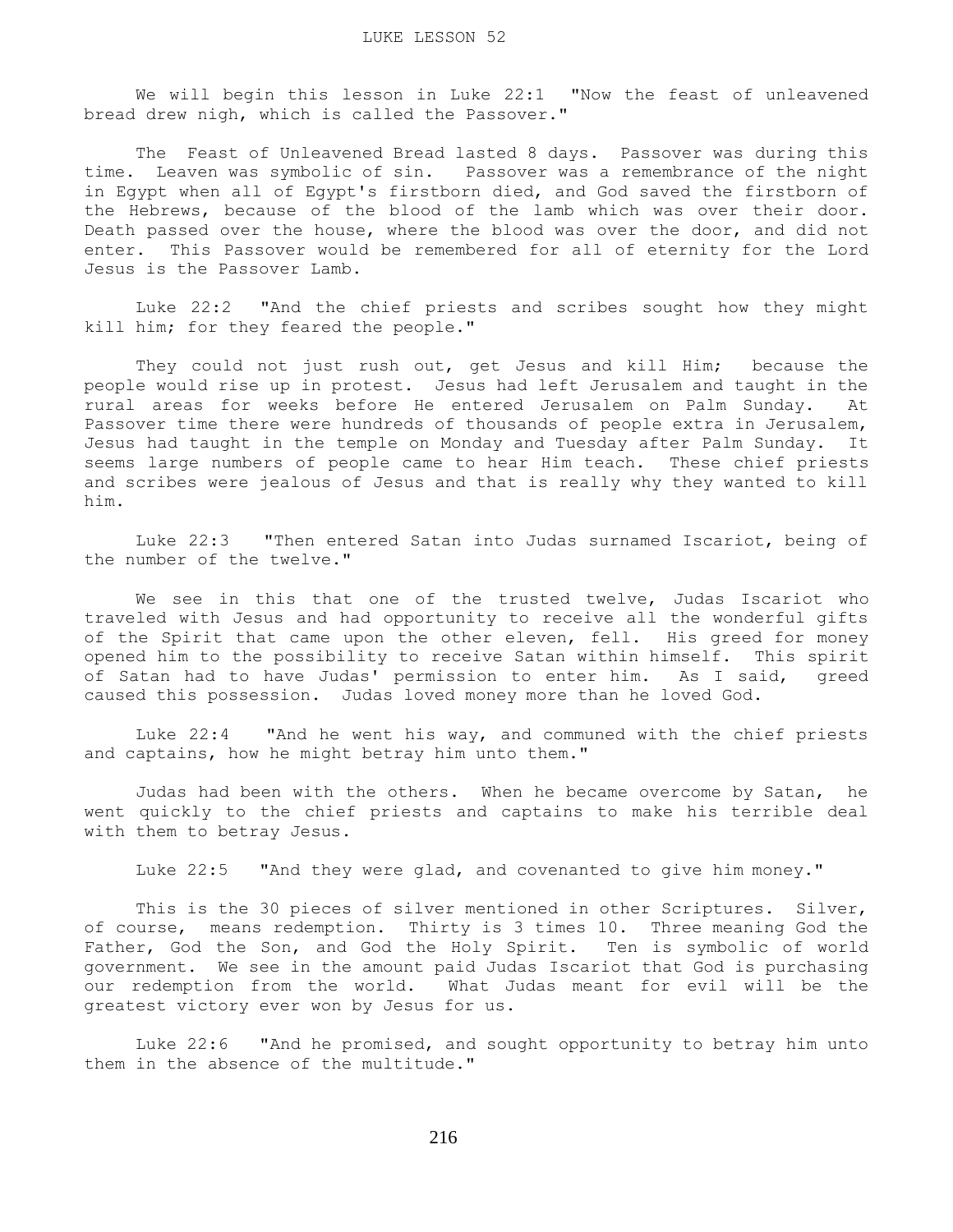Judas would catch Jesus away from the multitude and betray Him. The first opportunity Judas got, he would send for these people to take Jesus.

 Luke 22:7 "Then came the day of unleavened bread, when the passover must be killed."

 Jesus is the Passover Lamb, and He is also the Unleavened Bread. Unleavened means free from sin. Jesus is the Bread of life. As we have said before, even "Bethlehem" where Jesus was born means house of bread.

 Luke 22:8 "And he sent Peter and John, saying, Go and prepare us the passover, that we may eat."

 This last supper that Jesus was to eat with his disciples was what Peter and John were to go to prepare. This last supper would be served in the upper room. Jesus, Himself, is the Passover Lamb and will be crucified on the 14th day of Nissan which is Passover. The Jewish day begins at 6 P.M. in the evening and goes to 6 P.M. the next day. In Genesis, God established the evening and morning being a day. He ate the same day He was crucified. He ate the Passover supper just after 6 P.M. and was crucified later that day at approximately 9 A.M. in the morning.

Luke 22:9 "And they said unto him, Where wilt thou that we prepare?" Luke 22:10 "And he said unto them, Behold, when ye are entered into the city, there shall a man meet you, bearing a pitcher of water; follow him into the house where he entereth in." Luke 22:11 "And ye shall say unto the goodman of the house, The Master saith unto thee, Where is the guestchamber, where I shall eat the passover with my disciples?"

 Here again, the Spirit of God has undoubtedly gone ahead and made preparations for Jesus and the disciples to have this room for the last supper.

 Luke 22:12 "And he shall shew you a large upper room furnished: there make ready."

 Here we see this is to be a large upstairs room where there would not be a disturbance from the busy streets.

 Luke 22:13 "And they went, and found as he had said unto them: and they made ready the passover."

 Little did these disciples know that their blessed Jesus was the true Passover Lamb. Their making ready consisted of making sure there was no leaven, getting special plates, and doing the things generally done by the father of the home for Passover.

 Luke 22:14 "And when the hour was come, he sat down, and the twelve apostles with him." Luke 22:15 "And he said unto them, With desire I have desired to eat this passover with you before I suffer:"

 Jesus calls this meal that they are partaking of the Passover. As I explained earlier, it is possible that just after 6 P.M. on what we would call Thursday evening, Jesus could have eaten Passover with His disciples. At 6 P.M. that evening, Passover could have begun. The next morning which would still have been Passover, they crucified Jesus at the third hour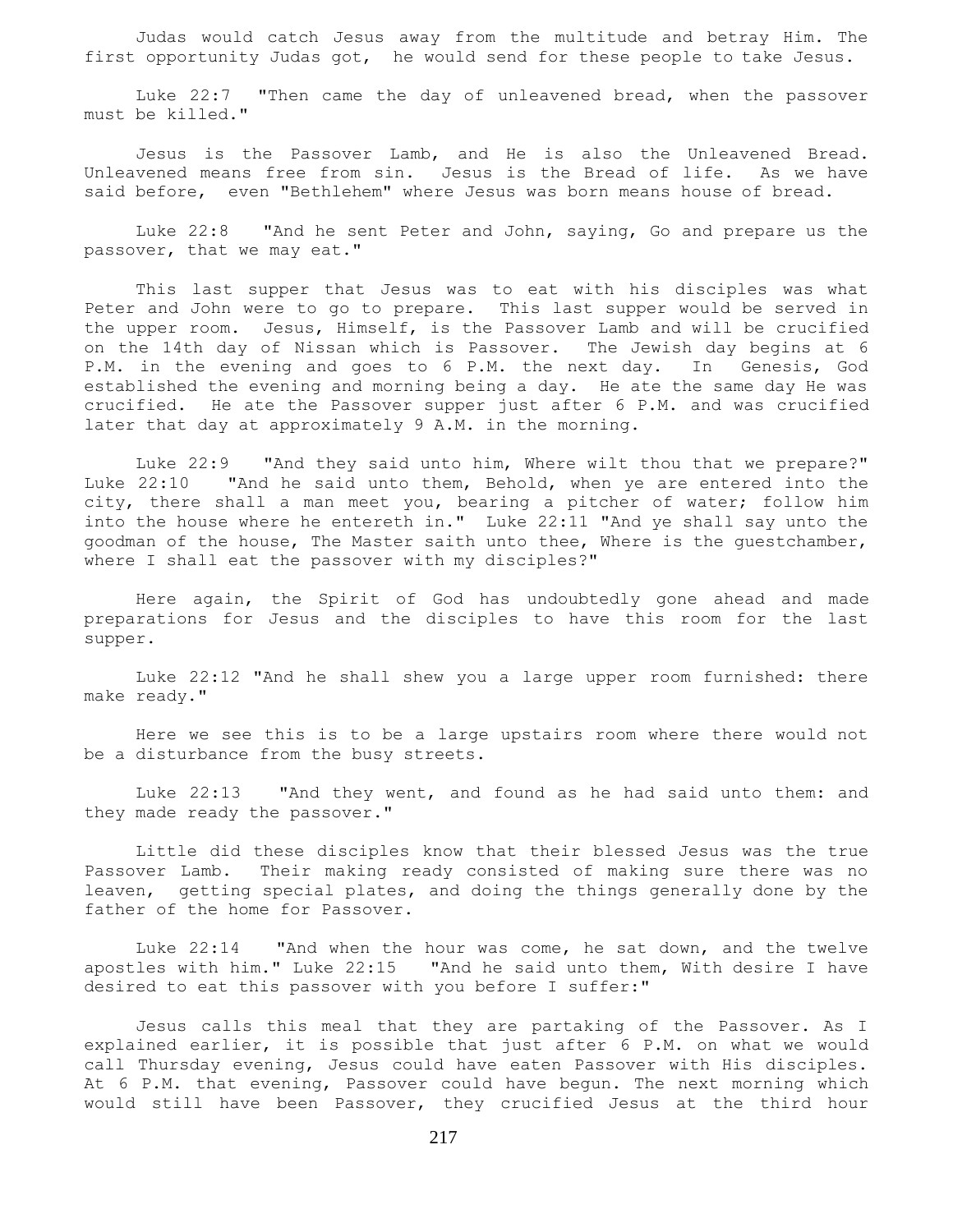(between 6 A.M.-9 A.M.) six hours later at the ninth hour Jesus died. At the latest, it would have been 3 P.M., leaving plenty of time to get Him to the tomb before their Sabbath began at 6 P.M. This way Jesus could have eaten Passover with the disciples and yet was the Passover Lamb, as well.

Luke 22:16 "For I say unto you, I will not any more eat thereof, until it be fulfilled in the kingdom of God."

 Jesus is eating Passover for the last time before His crucifixion. The next Passover any of them eat will not even be called Passover, but Communion. When the bread and wine are taken, it will be in remembrance of the true Passover Lamb, Jesus Christ our Lord. The kingdom of God that Jesus established was the church of the living God.

 Luke 22:17 "And he took the cup, and gave thanks, and said, Take this, and divide [it] among yourselves:" Luke 22:18 "For I say unto you, I will not drink of the fruit of the vine, until the kingdom of God shall come."

 In verse 18 here, it seems to be telling us that this is the last of the Passover for the believers; because in verses 19 and 20, He seems to begin Holy Communion.

 Luke 22:19 "And he took bread, and gave thanks, and brake [it], and gave unto them, saying, This is my body which is given for you: this do in remembrance of me." Luke 22:20 "Likewise also the cup after supper, saying, This cup [is] the new testament in my blood, which is shed for you."

 Jesus is saying in this communion that the old law of Passover is being made the new covenant of His blood. What the law could not do, Jesus' shed blood did: purchased our salvation. We have talked throughout the Bible study how Jesus is the Bread. In fact, He is the unleavened Bread. His body (free of sin) is symbolized by the unleavened Bread. His blood is symbolized by the fruit of the vine. When we take communion, we are remembering what great price Jesus paid on the cross to save us.

 Luke 22:21 "But, behold, the hand of him that betrayeth me [is] with me on the table."

 Judas was at the table taking Passover and communion with Jesus. He was living a lie. He was already unfaithful to the Lord. Jesus knew who it was.

 Luke 22:22 "And truly the Son of man goeth, as it was determined: but woe unto that man by whom he is betrayed!"

 The crucifixion of Jesus had been planned from the foundation of the earth. God had foreknowledge of Judas Iscariot betraying Jesus, but it was not pre-determined. Judas had of his own free will allowed Satan to enter him. Judas did this through lust for money. The woe spoken will soon be found out when Judas kills himself after he betrays Jesus.

 Luke 22:23 "And they began to enquire among themselves, which of them it was that should do this thing."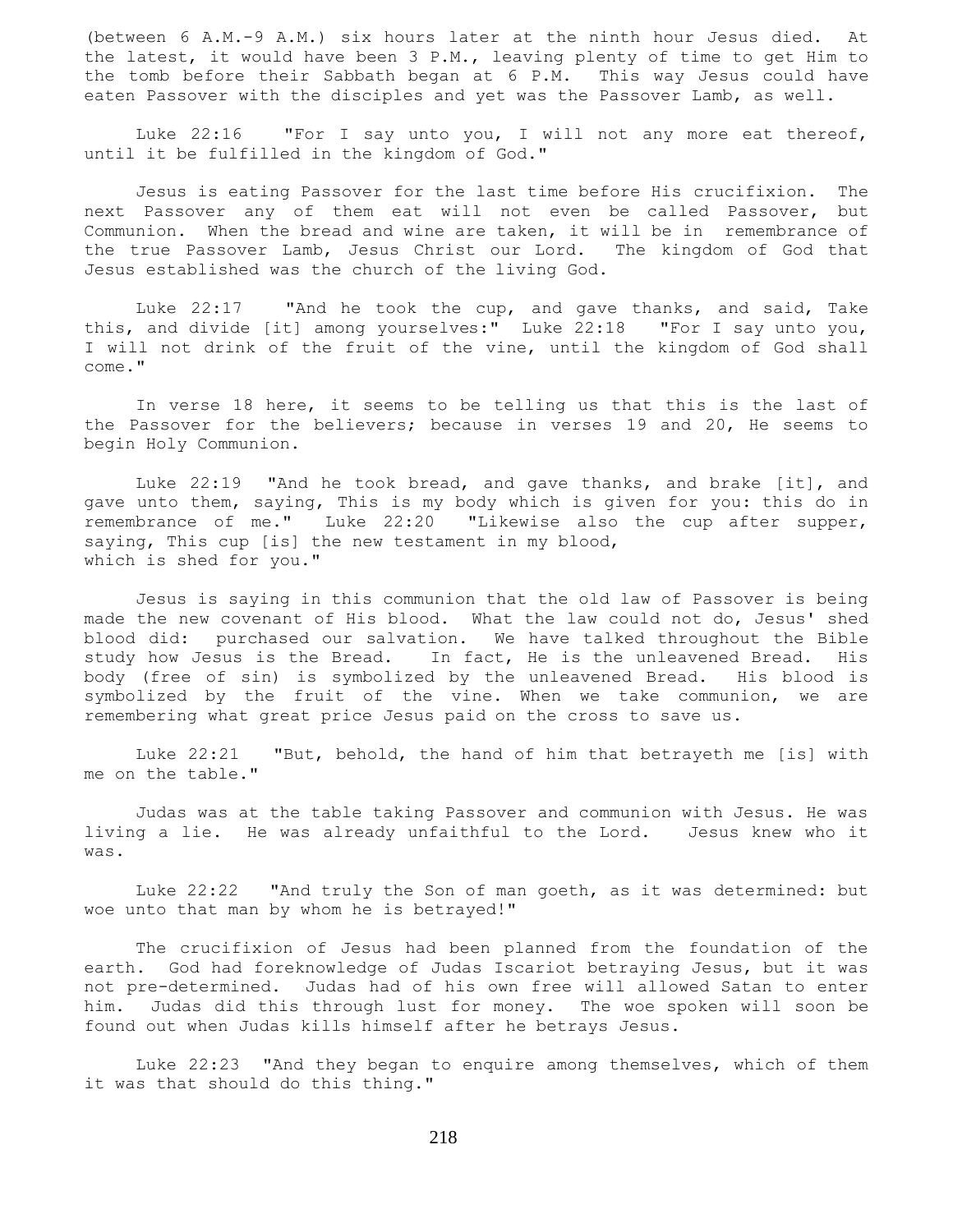No one knew but Judas and Jesus who this was. The disciples might have killed Judas if they had known.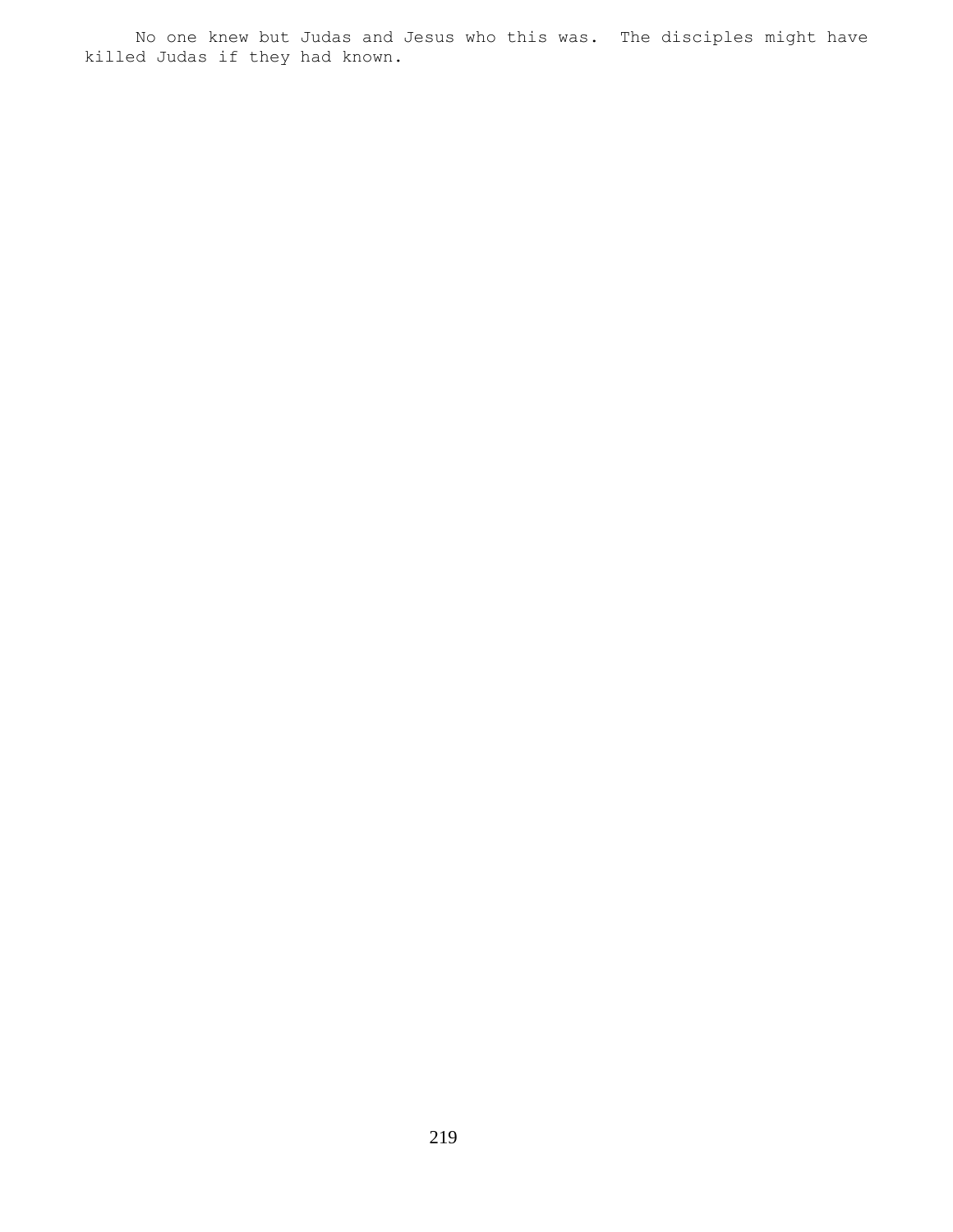## Luke 52 Questions

1. Verse 1 says the Feast of Unleavened Bread is called what? 2. What was leaven symbolic of? 3. What was the Passover celebrating? 4. Who wanted to kill Jesus, but feared the people? 5. What spirit entered Judas Iscariot? 6. Who did Judas meet with to plot against Jesus? 7. What did they covenant to give Judas? 8. What do the 30 pieces of silver symbolize? 9. When must the Passover lamb be killed? 10. Who is the Passover Lamb? 11. Who did Jesus send to prepare for the Passover meal? 12 What is another name this meal would be called by? 13. Where would this meal be served? 14. What day of the month is Passover? 15. At what hour of the day does the Jewish day begin? 16. At what hour was Jesus crucified? 17. At the very latest, what hour did He die? 18. How may hours were left to get Him in the tomb before the Sabbath? 19. Jesus wanted to eat Passover with His disciples before He \_\_\_\_\_\_\_\_\_. 20. How long did Jesus hang on the cross? 21. In verse 16, Jesus is eating Passover the last time and is establishing what? 22. The kingdom of God symbolizes what? 23. In verses 19 and 20, Jesus teaches what? 24. The old law of Passover is being made what? 25. The wine symbolizes what? 26. This unleavened bread symbolizes what? 27. Whose hand was on the table with Jesus? 28 What statement did Jesus say about the one who betrayed Him?

29. In verse 23, what were they discussing?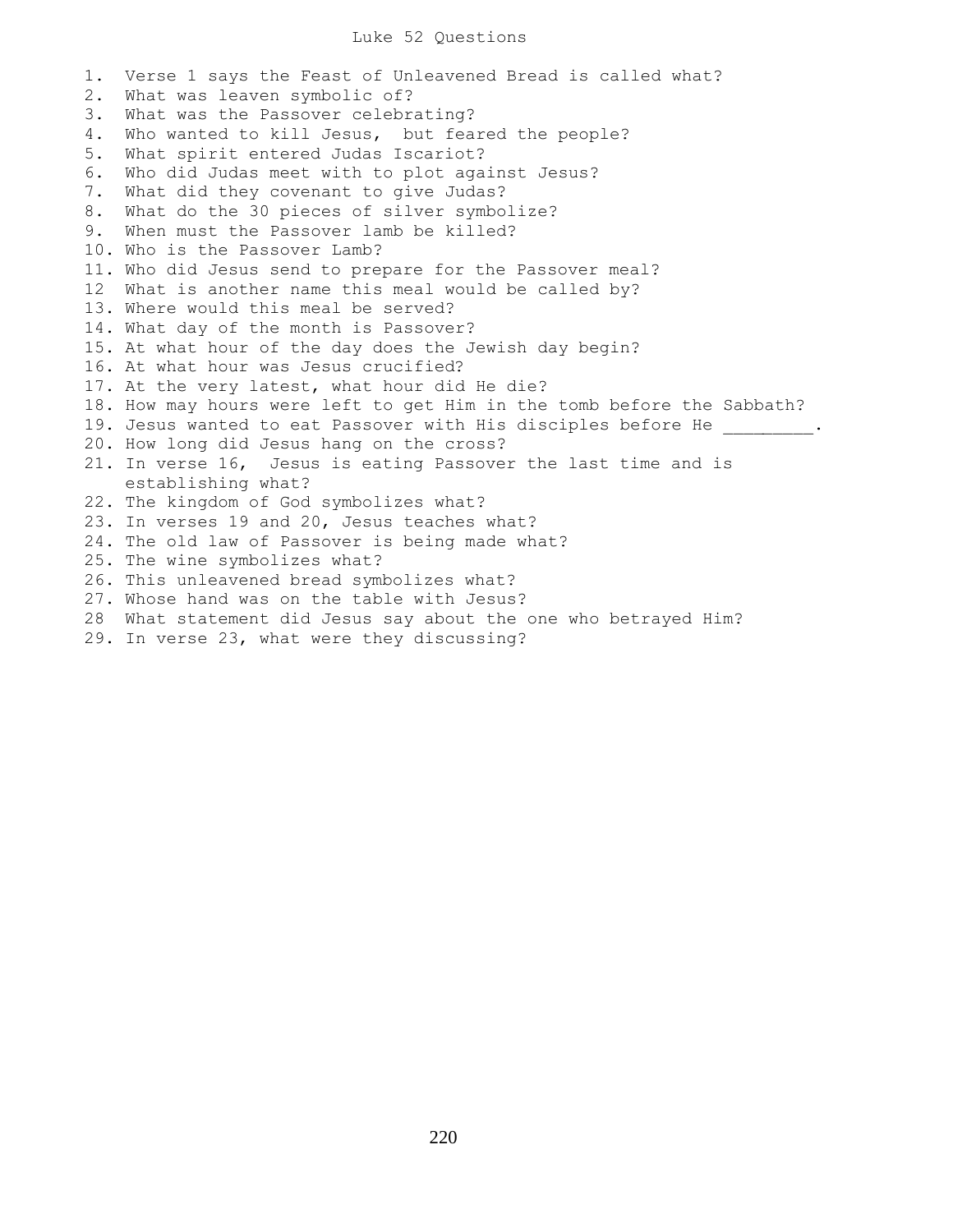We will begin this lesson in Luke 22:24 "And there was also a strife among them, which of them should be accounted the greatest."

 It is such a shame there is a power struggle even in God's church. These disciples were no different, they wanted to be the greatest in Jesus' sight.

 Luke 22:25 "And he said unto them, The kings of the Gentiles exercise lordship over them; and they that exercise authority upon them are called benefactors."

 These benefactors (workers of good) were really demanding and ruled hard over their people. They held themselves in high esteem.

 Luke 22:26 "But ye [shall] not [be] so: but he that is greatest among you, let him be as the younger; and he that is chief, as he that doth serve."

 Jesus is trying to teach them humility and, also, trying to teach them to not regard themselves higher than others. Don't try to rule, be willing to be ruled over.

 Luke 22:27 "For whether [is] greater, he that sitteth at meat, or he that serveth? [is] not he that sitteth at meat? but I am among you as he that serveth."

 Jesus is showing them here that even though He is their leader, He is serving them at tables. Jesus' followers are actually His servants and, yet, the Master is serving them.

 Luke 22:28 "Ye are they which have continued with me in my temptations."

 Jesus is explaining how dear they are to Him. They know Him better than anyone else on earth. They have seen the enemy come against Him so much, and yet He is without sin.

 Luke 22:29 "And I appoint unto you a kingdom, as my Father hath appointed unto me;"

 The Lord, here is telling the apostles that He is turning the followers of Jesus (Himself) over to them. Jesus started the church, they must take the reins and keep it going.

 Luke 22:30 "That ye may eat and drink at my table in my kingdom, and sit on thrones judging the twelve tribes of Israel."

 This is a promise Jesus is making the apostles for their rewards in heaven and His 1,000 year reign upon the earth. He is saying, when we get to Heaven, you may sit at My table with Me. What a wonderful promise. He goes even further and says, I am putting you ruler over the twelve tribes of Israel.

221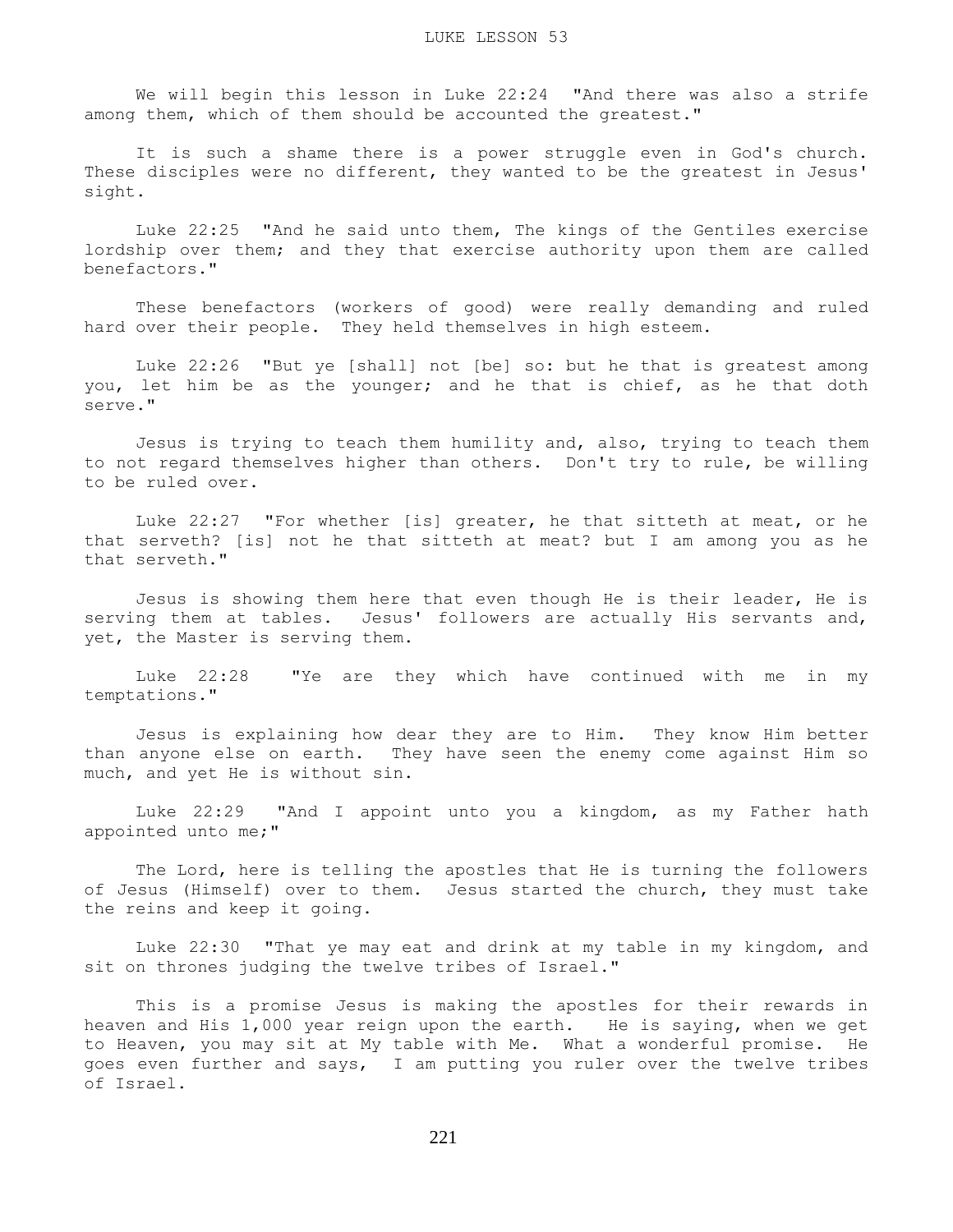Luke 22:31 "And the Lord said, Simon, Simon, behold, Satan hath desired [to have] you, that he may sift [you] as wheat:" Luke 22:32 "But I have prayed for thee, that thy faith fail not: and when thou art converted, strengthen thy brethren."

 Jesus loved Simon Peter. Satan undoubtedly got permission from God to tempt the disciples, like he got permission to try Job. These disciples did not remain with Jesus when it appeared they might be crucified with Him. They ran. Peter was possibly more severely tried, because he was the rock Jesus said He would build His church on. Trials come to make us strong, and that is what happened eventually to Peter, also. Jesus prayed for Peter's faith not to fail. Peter would be powerful in helping the others.

Luke  $22:33$  "And he said unto him, Lord, I am ready to go with thee, both into prison, and to death."

 Peter felt at this moment as if he would never leave the Lord. Peter was ready to fight to the death, if necessary. Remember, he had his sword which he cut the soldier's ear off with. Peter would not understand Jesus seemingly letting them win.

 Luke 22:34 "And he said, I tell thee, Peter, the cock shall not crow this day, before that thou shalt thrice deny that thou knowest me."

 This had to come as a blow to Peter. He did not believe, that under any circumstances, he would deny Jesus. Nevertheless, the Master said it. He even said he would deny Jesus three times. We say we would not have denied Him. We have never been put to that hard a test. We do not know what we would do.

 Luke 22:35 "And he said unto them, When I sent you without purse, and scrip, and shoes, lacked ye any thing? And they said, Nothing."

When Jesus had sent them out before, it was during His popularity on earth. The disciples were anointed to cast out demons, heal the sick and preach the Word. They were well respected and had need of nothing.

 Luke 22:36 "Then said he unto them, But now, he that hath a purse, let him take [it], and likewise [his] scrip: and he that hath no sword, let him sell his garment, and buy one."

 Times have changed. They must prepare to minister without Jesus. Persecution of Jesus' followers was as certain as His death on the cross. Jesus is saying to them that there will be hard times. Whatever they can do for themselves, do it. They would be persecuted for being His followers.

 Luke 22:37 "For I say unto you, that this that is written must yet be accomplished in me, And he was reckoned among the transgressors: for the things concerning me have an end."

 It had been prophesied about Jesus' death, burial, and resurrection, and God does not lie. The Scriptures must be fulfilled. He was reckoned a transgressor for our sins. He took on the sins of the world. Chapter 53 of Isaiah predicts just that. Jesus explains to the apostles one more time that now is that time.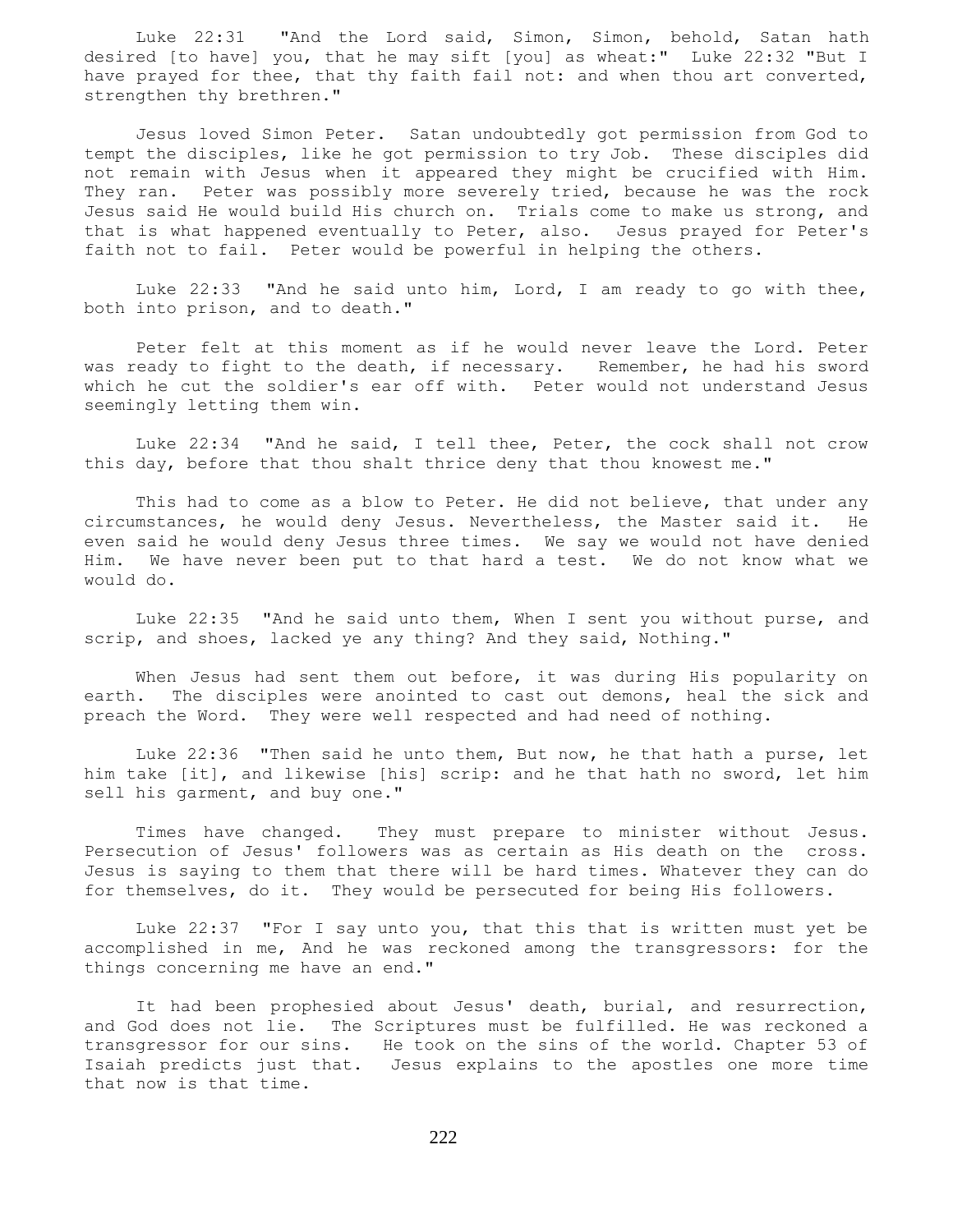Luke 22:38 "And they said, Lord, behold, here [are] two swords. And he said unto them, It is enough."

 Spiritually, I am sure these two swords symbolize the Word of God. We do know that Peter had a sword though. Perhaps, literally and spiritually, two are enough.

 Luke 22:39 "And he came out, and went, as he was wont, to the mount of Olives; and his disciples also followed him."

Jesus loved to go to the mount of Olives to pray.

 Luke 22:40 "And when he was at the place, he said unto them, Pray that ye enter not into temptation."

 Jesus knew the disciples would be sorely tested before this was over. There is strength in prayer, and that is what Jesus told them to do. Prayer changes things.

 Luke 22:41 "And he was withdrawn from them about a stone's cast, and kneeled down, and prayed,"

 Even though this is God the Son, He is housed in flesh which suffers pain the same as we do. Jesus found it necessary to pray. This should show us the importance of prayer in our lives.

 Luke 22:42 "Saying, Father, if thou be willing, remove this cup from me: nevertheless not my will, but thine, be done."

 Until we, too, can say not my will, but thine Lord, we are not where we need to be. Jesus wants to be our Saviour, but He must be our Lord, as well. Jesus' flesh was weak, but his Spirit was willing.

 Luke 22:43 "And there appeared an angel unto him from heaven, strengthening him."

 This is a terrible fate awaiting Jesus in the flesh. This angel (ministering spirit) has come to strengthen Jesus in the flesh, so His flesh will be in harmony with His Spirit.

 Luke 22:44 "And being in an agony he prayed more earnestly: and his sweat was as it were great drops of blood falling down to the ground."

 The fate of the whole world lay upon Him. Worse, perhaps, than the pain was the knowing that He would take on His body the sin of the entire world, and that the Father would turn His head from Him. The dread is so terrible is why the sweat was like drops of blood.

 Luke 22:45 "And when he rose up from prayer, and was come to his disciples, he found them sleeping for sorrow,"

This sleep seems to be to keep them from praying. They were sorrowful, and perhaps, at a loss for what to do. Sleep can sometimes be an escape from problems we don't know how to solve.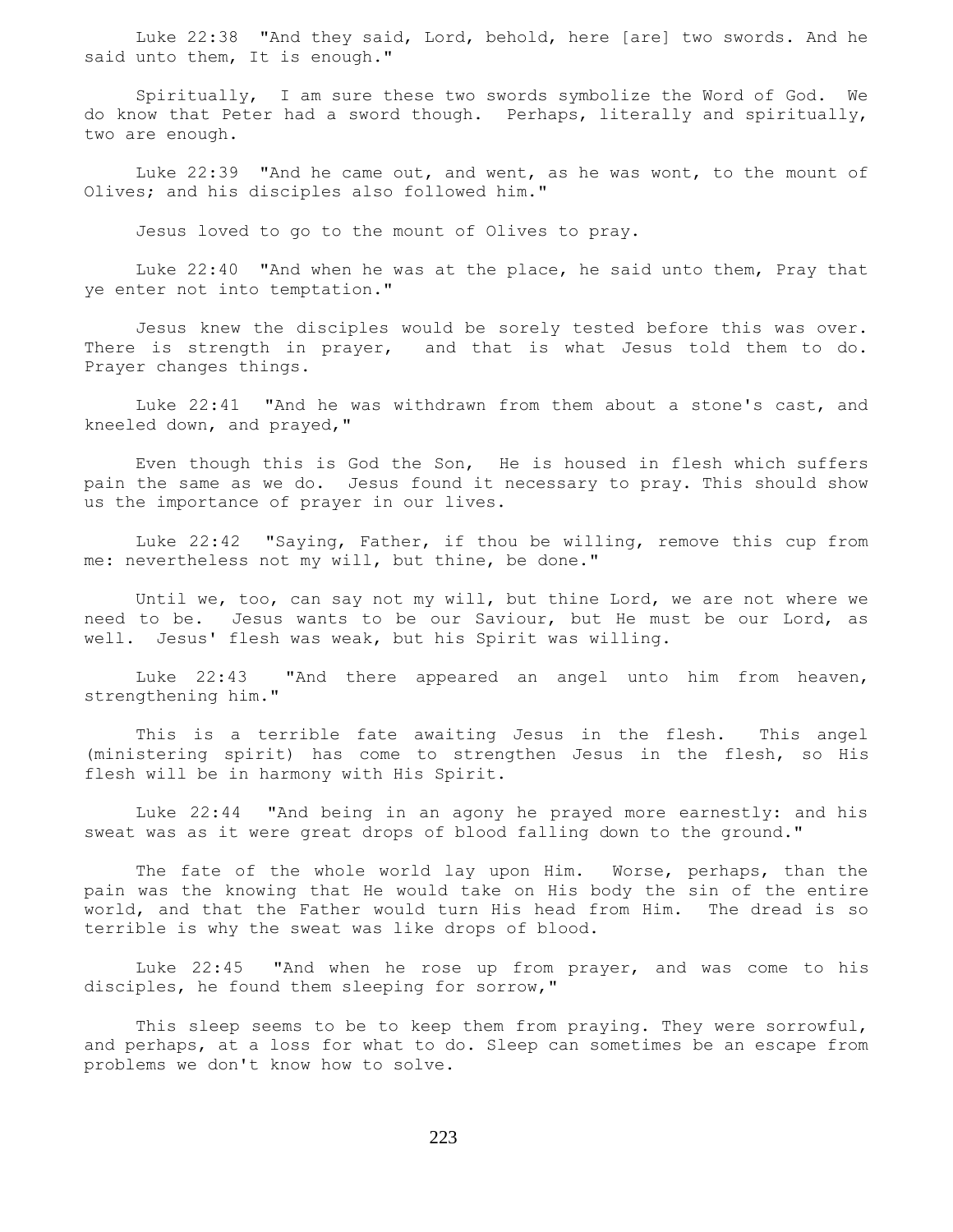Luke 22:46 "And said unto them, Why sleep ye? rise and pray, lest ye enter into temptation."

 The disciples just did not understand the severity of the situation. Sometimes when we need to pray, we are the sleepiest. Could it be that Satan caused them to sleep?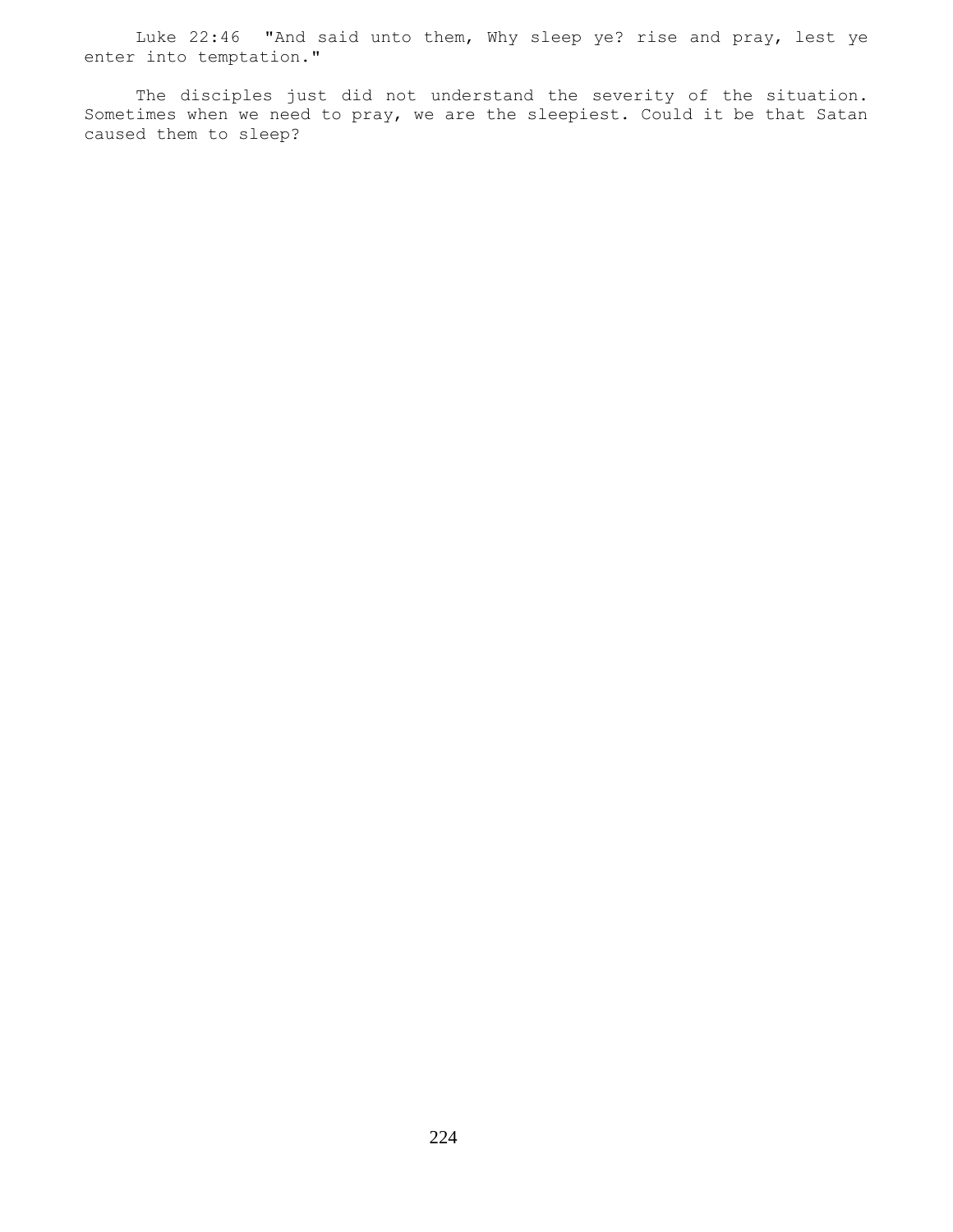## Luke 53 Questions

1. What strife was among the apostles? 2. What are the Gentile lords sometimes called? 3. In verse 26, Jesus said the greatest should do what? 4. What is Jesus trying to teach them? 5. Who is greater, the one who is served, or the one serving? 6. In verse 28, Jesus said they had continued with Him in what? 7. What did Jesus appoint to His disciples? 8. What would they do at Jesus' table in His kingdom? 9. Who would the disciples reign over? 10. What did Jesus say Satan wanted to do to Peter? 11. Jesus prayed for Peter to do what? 12. What did Peter say he was ready to do for Jesus? 13. How many times did Jesus say Peter would deny Him? 14. When the disciples went out without provisions, lacked they anything? 15. What did Jesus tell them to take with them now? 16. Where did Jesus use a Scripture from in the Old Testament in verse 37? 17. How many swords were brought to Jesus? 18. Where did Jesus go to pray? 19. What did he tell the disciples to pray? 20. Jesus and prayed. 21. What did Jesus ask the Father in prayer? 22. Who ministered to Jesus in His agony? 23. What was Jesus sweat compared to? 24. How did Jesus find the disciples when he got up from prayer? 25. In verse 46, what did Jesus ask them?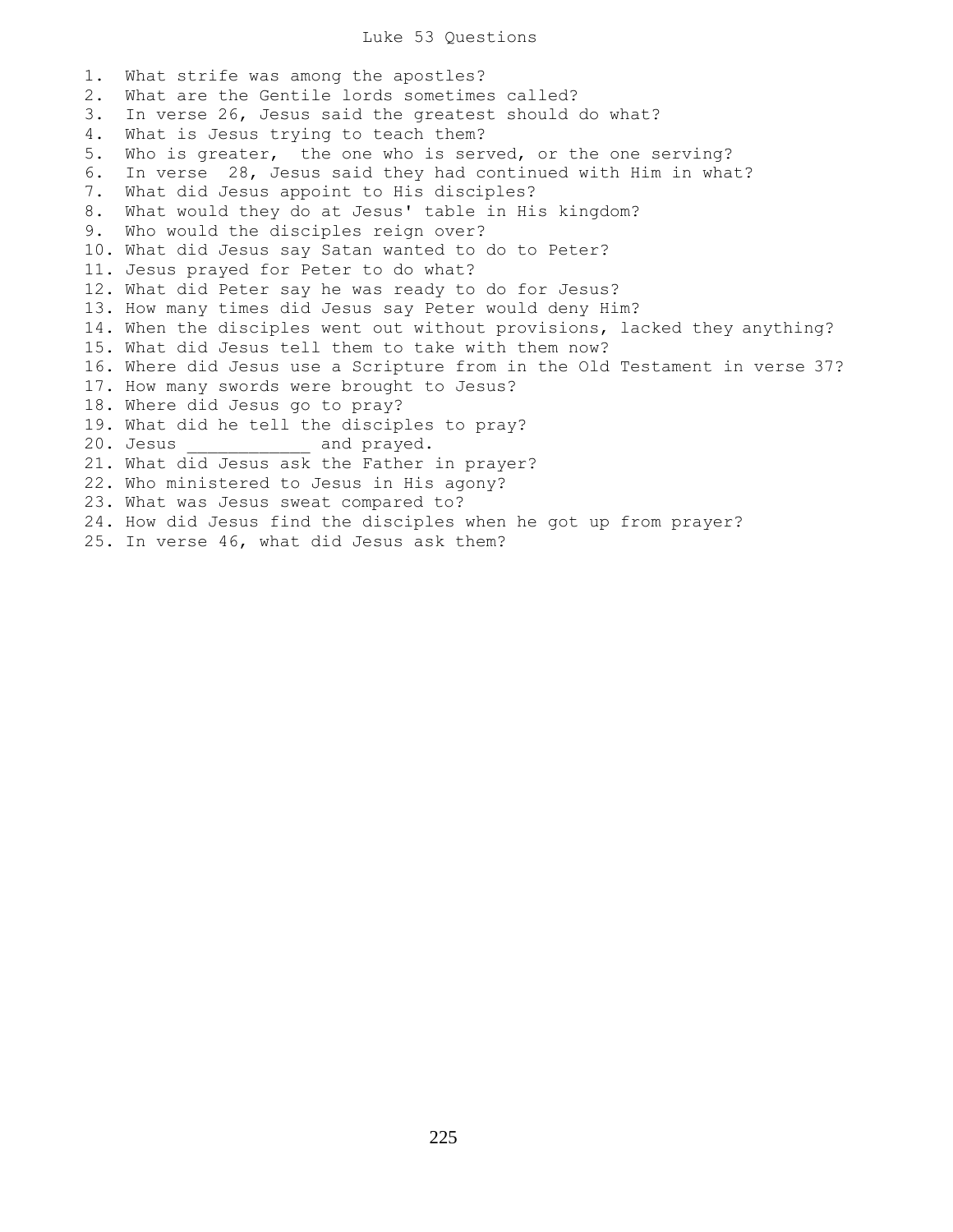We will begin this lesson in Luke 22:47 "And while he yet spake, behold a multitude, and he that was called Judas, one of the twelve, went before them, and drew near unto Jesus to kiss him."

 This is so important that it is touched upon in all four gospels. Judas Iscariot (the betrayer) would make it even worse by betraying Jesus with a Kiss. this, like so many other crimes, was done under the cover of darkness. Judas knew where Jesus went to pray and that there would not be a large group there.

 Luke 22:48 "But Jesus said unto him, Judas, betrayest thou the Son of man with a kiss?"

 Jesus knew exactly what Judas would do. He even knew about the kiss. Only someone who had been counted as a friend would have gotten so close.

 Luke 22:49 "When they which were about him saw what would follow, they said unto him, Lord, shall we smite with the sword?"

 Had Jesus not have wanted to go with them. He would not have needed warriors, or even swords. Jesus was in full control of this whole situation. He was fulfilling Scripture. He could have paralyzed all these that came for Him with just one word. It was His decision to go.

 Luke 22:50 "And one of them smote the servant of the high priest, and cut off his right ear."

 This had to be impulsive Peter who smote off the ear of the high priest's servant. As I said in the explanation above, Jesus could have stopped them any time He had wanted to. He knew this must be done to be the Saviour of the world. At any moment, Jesus could have called 10,000 angels to fight for Him, and they would have been there. In fact, He could have stopped it without the angels. He chose to die for you and me that we might have everlasting life. He had come to Gethsemane to strengthen His flesh, not His Spirit. Gethsemane is an olive crusher which makes olive oil {Holy Spirit}. There was no need to fight. Jesus would fulfill the wishes of His father.

 Luke 22:51 "And Jesus answered and said, Suffer ye thus far. And he touched his ear, and healed him."

 Had there ever been any doubt from any of these people who Jesus was, there shouldn't be now. It appears they knew who He was and went ahead with this crucifixion, anyhow.

 Luke 22:52 "Then Jesus said unto the chief priests, and captains of the temple, and the elders, which were come to him, Be ye come out, as against a thief, with swords and staves?" Luke 22:53 "When I was daily with you in the temple, ye stretched forth no hands against me: but this is your hour, and the power of darkness."

 They had not stretched forth their hands against Him in the temple, because they feared the people He was ministering to. Of course, the only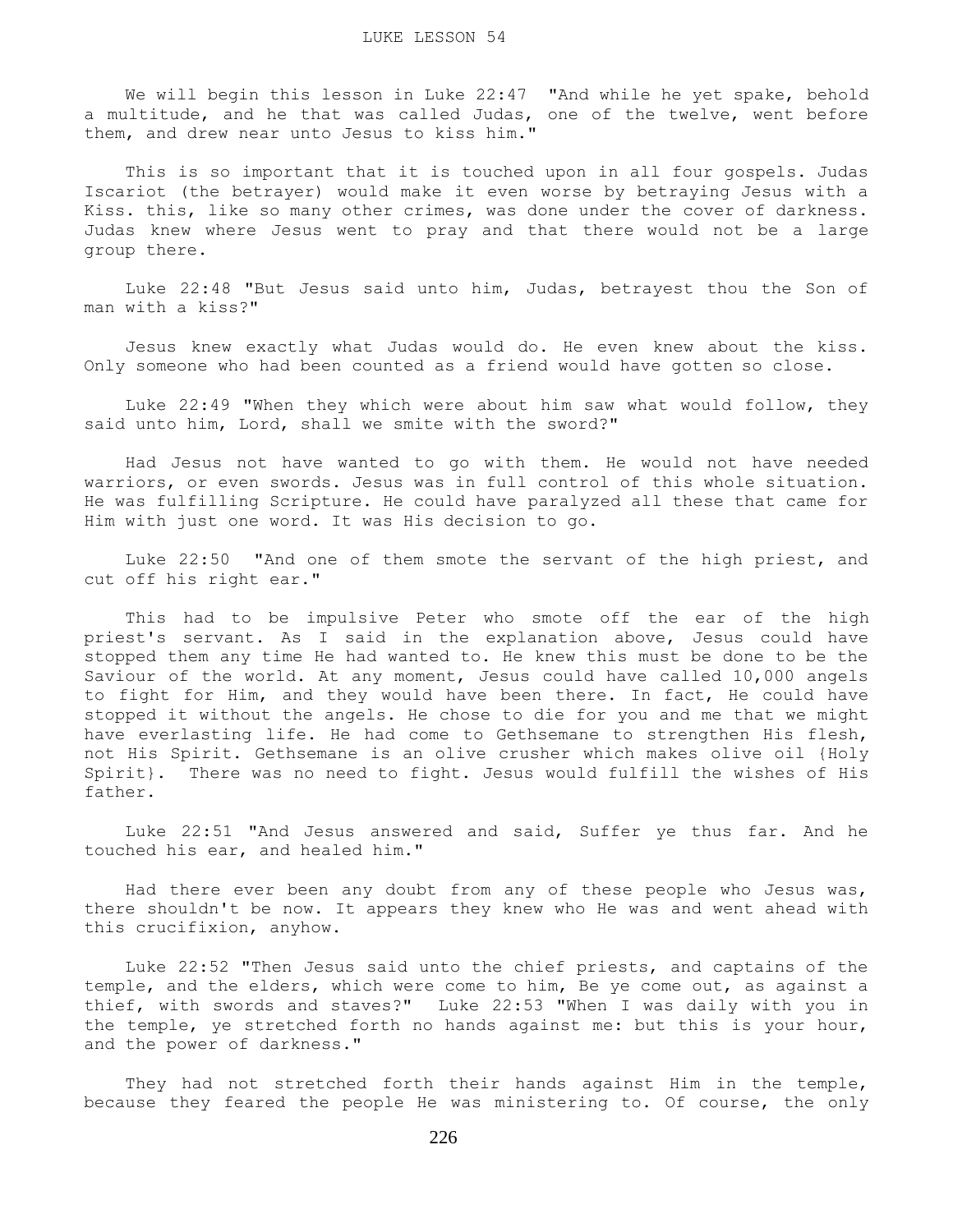way they could take Him now was to fulfill God's purpose. Notice, They came under cover of darkness. This was the place Jesus went to withdraw from the multitude. This was like a kangaroo court. All of this happened at night. Jesus makes the chief priests and captains aware that He knows what they are doing.

 Luke 22:54 "Then took they him, and led [him], and brought him into the high priest's house. And Peter followed afar off."

 It seems as though all of this trial of Jesus took place during the night. This is a very strange way to try someone. It is even strange to me that these people of this great authority would be awake at this hour of the night. The high priest's house was the beginning of the trials. We see, here, Peter does not want to be totally separated from Jesus. He is following from afar. The symbolism here is for our day. many of the Christians follow Jesus from afar. We love Him, but some of us won't get close enough for people to realize we belong to Jesus. Peter was afraid to get too close, afraid they might crucify Him, too. Are we like that? If we get too close to Jesus, our friends and neighbors might turn on us and persecute us.

 Luke 22:55 "And when they had kindled a fire in the midst of the hall, and were set down together, Peter sat down among them."

 Peter wanted to be close enough to know what was going on, but not close enough to share in the punishment. In these big halls of these homes, they had fires burning. Peter sat by the fire. This tells us that at this time of year , it was still pretty cool. This all happens on the 14th of Nisan, which is early spring.

 Luke 22:56 "But a certain maid beheld him as he sat by the fire, and earnestly looked upon him, and said, This man was also with him."

 Peter had been with Jesus when He taught the multitudes. It would have been impossible to hide the fact that Peter was a follower of Jesus.

Luke 22:57 "And he denied him, saying, Woman, I know him not."

 This strong apostle of Jesus who had been so close to the Master, in the face of loss of his own life, denies Jesus.

 Luke 22:58 "And after a little while another saw him, and said, Thou art also of them. And Peter said, Man, I am not."

 It is interesting to me that even though Peter is being accused of being Jesus' follower and he is denying it, he still stays near.

 Luke 22:59 "And about the space of one hour after another confidently affirmed, saying, Of a truth this [fellow] also was with him: for he is a Galilaean."

 Now even his speech and dress have given Peter away. He is obviously a Galilaean.

 Luke 22:60 "And Peter said, Man, I know not what thou sayest. And immediately, while he yet spake, the cock crew."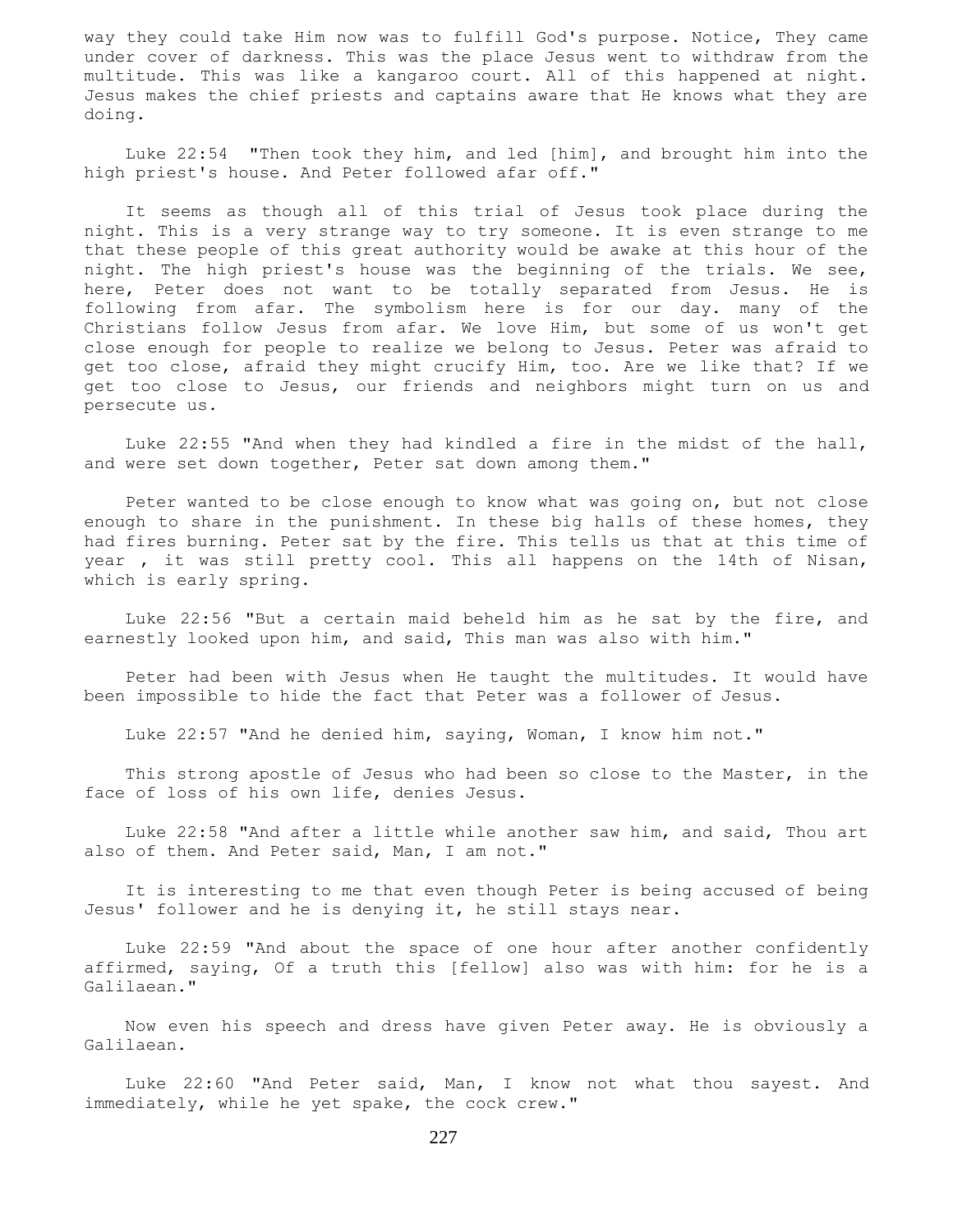This had to be the saddest moment of Peter's life. When this cock crew. Peter immediately realized what he had done.

 Luke 22:61 "And the Lord turned, and looked upon Peter. And Peter remembered the word of the Lord, how he had said unto him, Before the cock crow, thou shalt deny me thrice."

 The Lord knew when the cock crew that Peter had truly denied Him three times. Whether this look was one of compassion or not, I know Jesus felt sorry for His friend, Peter, who had done the very thing he had said he wouldn't, under pressure of death. This had to be a very saddening remembrance of the prophecy Jesus had made.

Luke 22:62 "And Peter went out, and wept bitterly."

 Peter probably thought the Lord would never have any use for him again. Peter hates his own weakness. Perhaps, one of the reasons Peter went back to his nets to fish for a living, again, was because he felt Jesus would not want someone as weak as he to preach the salvation message.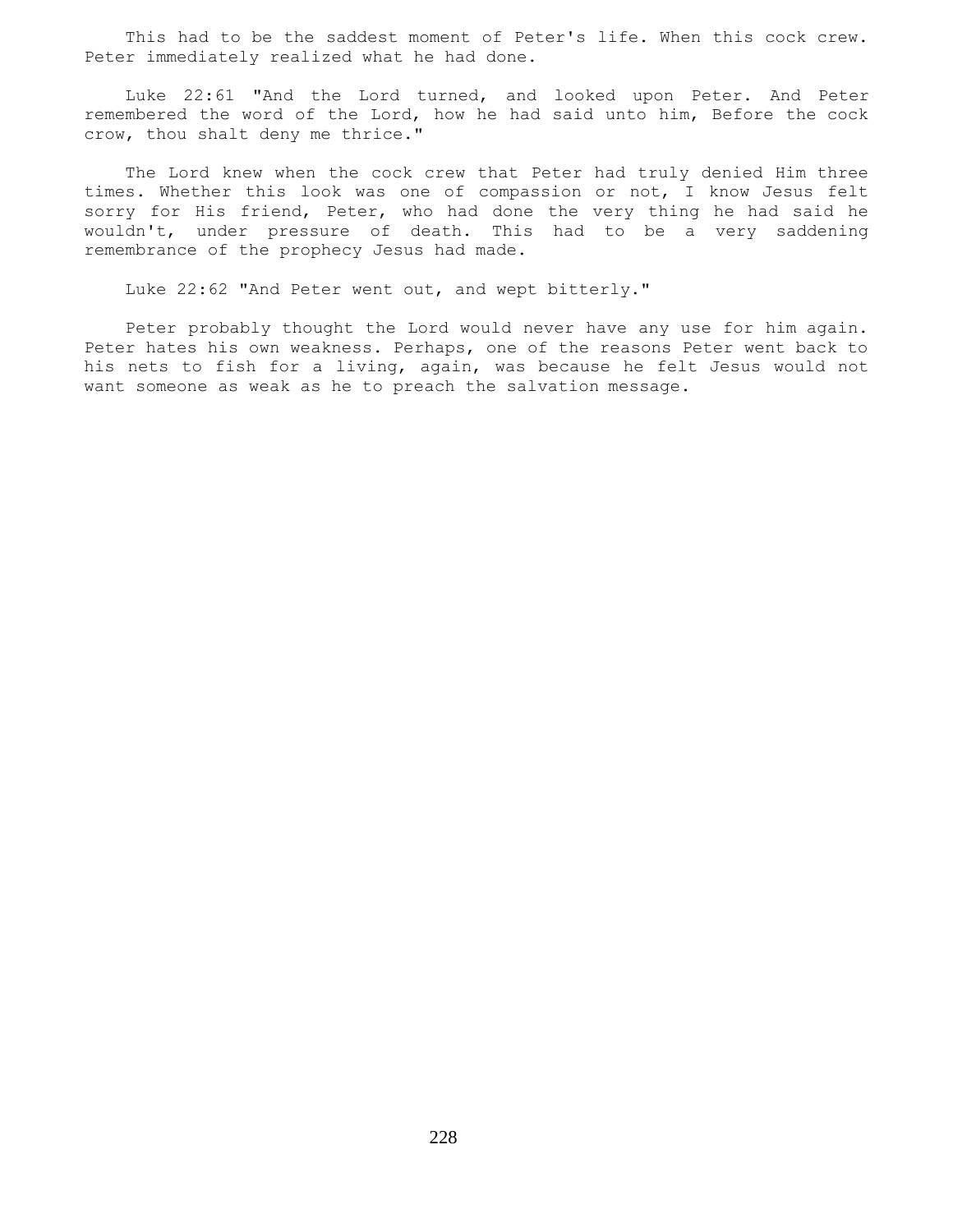## Luke 54 Questions

1. What was Judas to do to show them which one was Jesus? 2. What part of the day was this done in? 3. How do we know that Jesus knew what Judas was about to do? 4. What did Jesus' disciples ask about defending Him? 5. What did one of the disciples do to the high priest's servant? 6. What disciple was it, probably? 7. Why did Jesus let them take Him? 8. What miracle did Jesus do in front of all these accusers who had come for Him? 9. What did Jesus say to the chief priests and captains? 10. Why had they not come against Him in the temple? 11. Which of the disciples followed afar off? 12. Where did they take Jesus first to try Him? 13. All of Jesus' trial took place at 14. What is so strange about this trial of Jesus? 15. What is the symbolism of Peter following from afar? 16. Where did they kindle a fire? 17. What was Peter fearing? 18. What was the month and day this happened? 19. Who was the first to say they recognized Peter as being with Jesus? 20. What was Peter's reply? 21. In verse 59. what gave Peter away? 22. Just as Peter denied Jesus the third time, what happened? 23. When did Peter remember what Jesus had prophesied? 24. When Peter realized what he had done, what did he do? 25. What was probably the reason Peter stopped preaching and went back to his nets?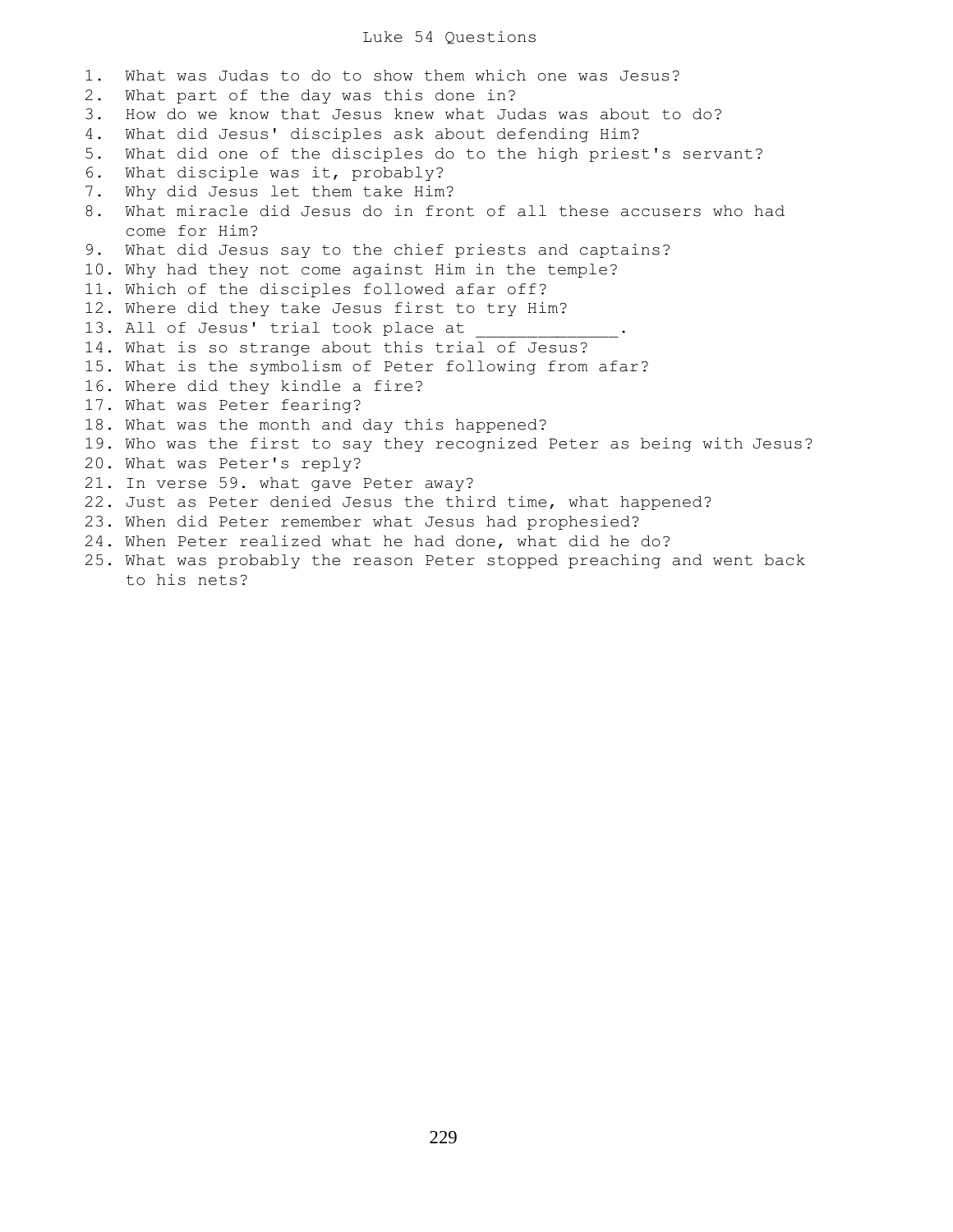We will begin this lesson in Luke 22:63 "And the men that held Jesus mocked him, and smote [him]." Luke 22:64 "And when they had blindfolded him, they struck him on the face, and asked him, saying, Prophesy, who is it that smote thee?"

This is a terrible scene. All I can think of, as I read this, is how these same men will feel when they stand before Jesus (the Judge of all the world). Then all of this will come home, because without them saying anything, He will be able to say: You are the one who hit me while I was blindfolded. Many a word that some of us have said about people in the ministry will be regretted, as well.

Luke 22:65 "And many other things blasphemously spake they against him."

 Many would regret all of this later in the day; when all of a sudden, darkness comes for three hours--right in the middle of the day; and also, when the earthquake comes. Then all of this blasphemy will be sorely remembered.

 Luke 22:66 "And as soon as it was day, the elders of the people and the chief priests and the scribes came together, and led him into their council, saying,"

 These three groups made up the Sanherdrin. this group could sentence Jesus in its court, but they could not carry out the punishment. The Roman governing group had taken this authority from them. This is the first action that had taken place in daylight. I had always been disappointed in the multitudes of followers of Jesus for not stopping all of this, but they probably were not aware of it; because they had gone somewhere to rest for the night when all of this happened. Even the crucifixion would take place so early in the morning that word could not have gotten around sufficiently for them to know of this in time to do anything.

 Luke 22:67 "Art thou the Christ? tell us. And he said unto them, If I tell you, ye will not believe:"

 He had already told them in all the healings, deliverances, and powerful sermons that had taken place in their own temple. The only reason they want Him to answer now is so they can accuse Him. They are really saying, are you the promised Messiah? He answers them correctly. If all of the miracles didn't answer for Him, what could be gained by saying He is now?

 Luke 22:68 "And if I also ask [you], ye will not answer me, nor let [me] go."

 Why should He answer? If He answers either way, that just gives them more evidence for the trial before Pilate.

 Luke 22:69 "Hereafter shall the Son of man sit on the right hand of the power of God."

 Jesus prohesies to them of where He will be shortly. Jesus not only sits at the right hand, but is spoken of as God's Right Arm and Hand. We know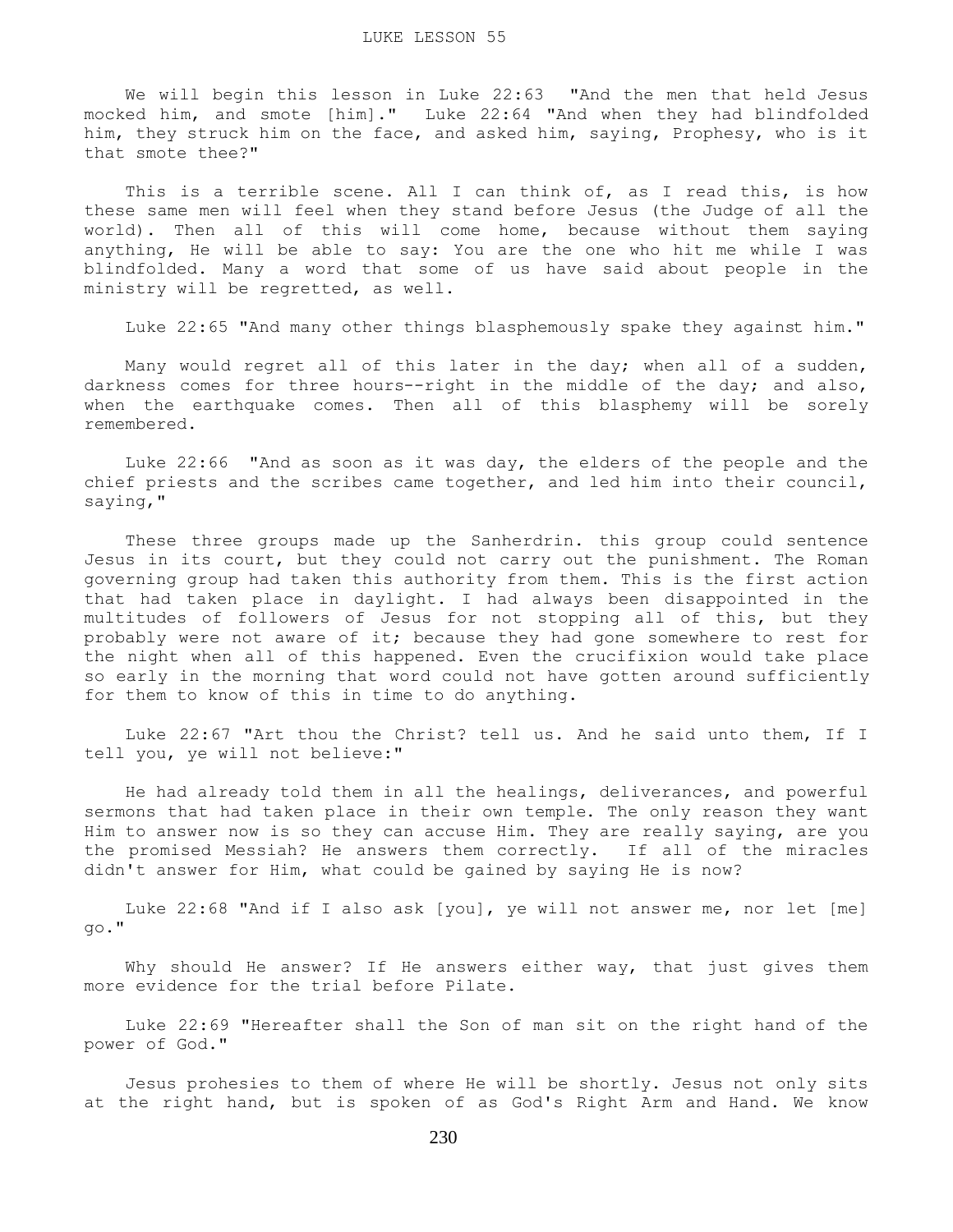from previous lessons that Jesus is Creator God. In St. John 1:1 we read, "In the beginning was the Word, and the Word was with God, and the Word was God." John 1:2 "The same was in the beginning with God." John 1:3 "All things were made by him; and without him was not any thing made that was made." We could go back and show that the Lord was the Rock in the wilderness. He was the symbolic Arm that was stretched over the Red Sea to part it. He was the finger of God who wrote the Ten Commandments in the tables. Jesus, you see, is the Second Person of the Godhead. Jesus really is boldly telling them who He is. I believe they know and are just jealous and feel if they get rid of Him, they will have more power over the people.

 Luke 22:70 "Then said they all, Art thou then the Son of God? And he said unto them, Ye say that I am."

 Jesus does not deny that He is God the Son. By all of them asking Him this question, it is obvious that they were all involved in this. This is not just one of these men, but rather a conspiracy of all of them to get rid of Him, The problem with this Sanherdrin committee, and people in a good many of our churches today, is they could not get it out of their head that He was a man. Because they could see His flesh and bone. They could not believe that God the Son was standing before them. I go back once more to St. John 1:14. "And the Word was made flesh, and dwelt among us, (and we beheld his glory, the glory as of the only begotten of the Father,) full of grace and truth." Our eyes will deceive us. We must not believe in only what we can see with our natural eye, because that takes no effort at all and is not faith. In Hebrews 11:1. we learn what faith is: "Now faith is the substance of things hoped for, the evidence of things not seen." These men of the Sanhedrin were not interested in things of faith. They believed what they saw with their carnal eye, a man.

 Luke 22:71 "And they said, What need we any further witness? For we ourselves have heard of his own mouth."

 This Sanhedrin group is satisfied that they can now take Him and get Him sentenced to crucifixion by Pilate.

 To recap all of this, it is ridiculous. What was He really accused of? Doing miracles that the religious people of that day could not do. His works alone proved who He was. They knew the people would never stand for this, so they bring this whole thing about in the middle of the night. The thing that stands out to me in this is that even though these evil people betray Jesus, God's time table is perfect in this happening. On the 14th of Nisan just after 6 p.m., Jesus takes Passover with the disciples. A short time later, Jesus carried to the high priest's home where He is buffeted all night. At daylight, the Sanhedrin meets and condemns Jesus. About 9 A.M., He is crucified. At noon, it turns dark. At 3 P.M., Jesus is dead. All of this is still on Passover, making Jesus the sacrificial Lamb. Before 6 P.M., Jesus is put in the tomb. This is one of the fastest captures. condemnations, punishments. And burials on record. This is so it will fit into God's perfect plan.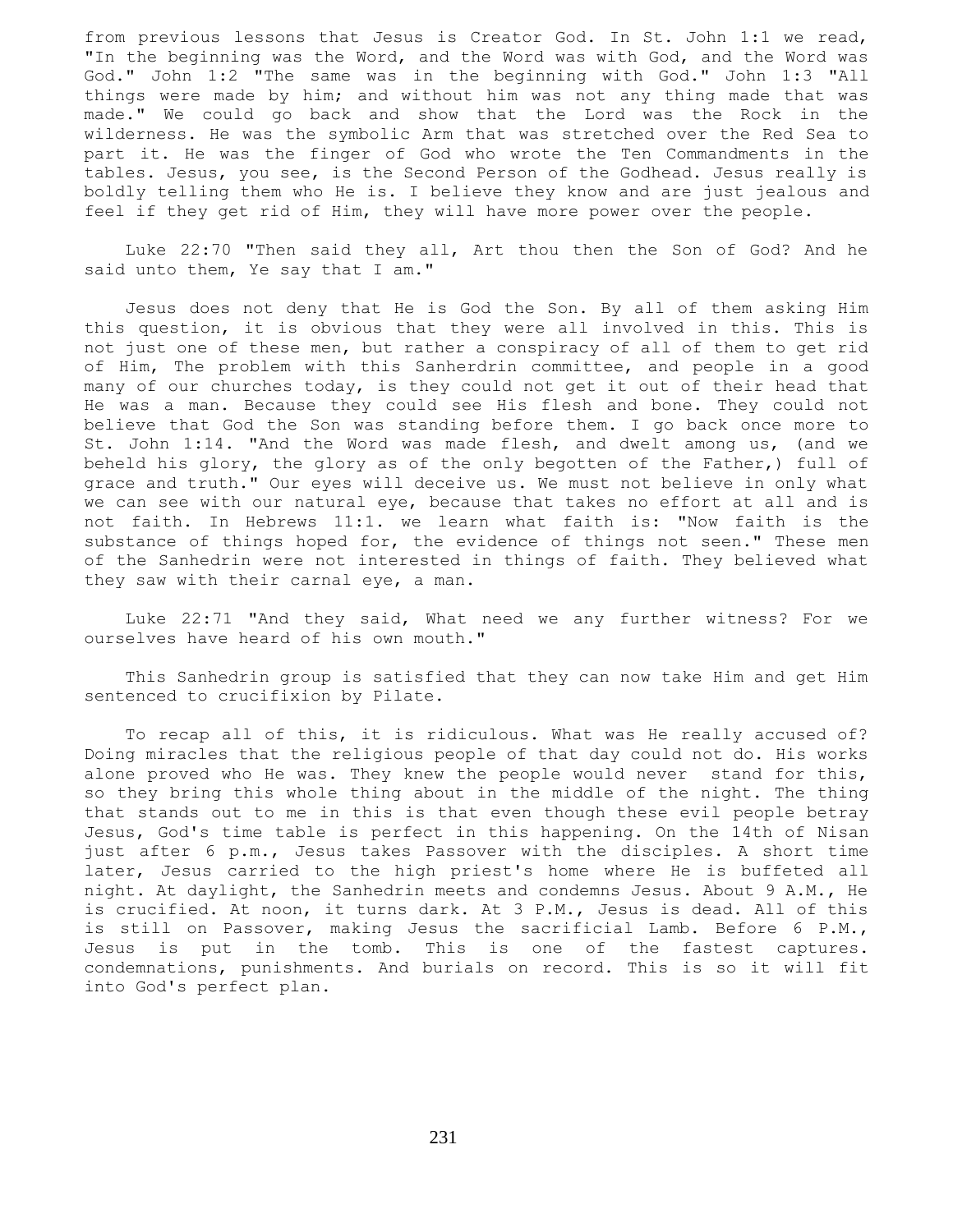Luke Lesson 55

1. What did the men who held Jesus do to Him? 2. When they blindfolded Him, what did they ask Jesus? 3. In verse 65, what kind of things did they say to Him? 4. What would cause them to regret all of this that very day? 5. As soon as it was day. the elders, chief priests, and scribes took Jesus where? 6. Who did these 3 groups make up? 7. What was the only thing they could do to Jesus? 8. Why did the multitude of Jesus' followers not stop this? 9. What did the Sanhedrin ask Jesus? 10. How did Jesus answer them? 11. If Jesus answers them, what will happen? 12. In verse 69, Jesus calls Himself whom? 13. Where does Jesus tell them He will sit? 14. St. John 1 tells us that Jesus is 15. Name 2 or 3 times the power of Jesus was manifest in the Old Testament. 16. The author believes they knew who Jesus was and were just \_\_\_\_\_\_. 17. In verse 70, what do they ask Jesus? 18. How does He answer? 19. What was wrong with the way these men of the Sanhedrin viewed Jesus? 20. In St. John 1:14, what do we learn abut who Jesus is? 21. What is faith? 22. What was the only thing these of the Sanhedrin saw when they looked at Jesus? 23. What proved without a shadow of doubt who Jesus was without Him even speaking? 24. What day was Passover? 25. What day was Jesus crucified?

26. Who was the Passover Lamb?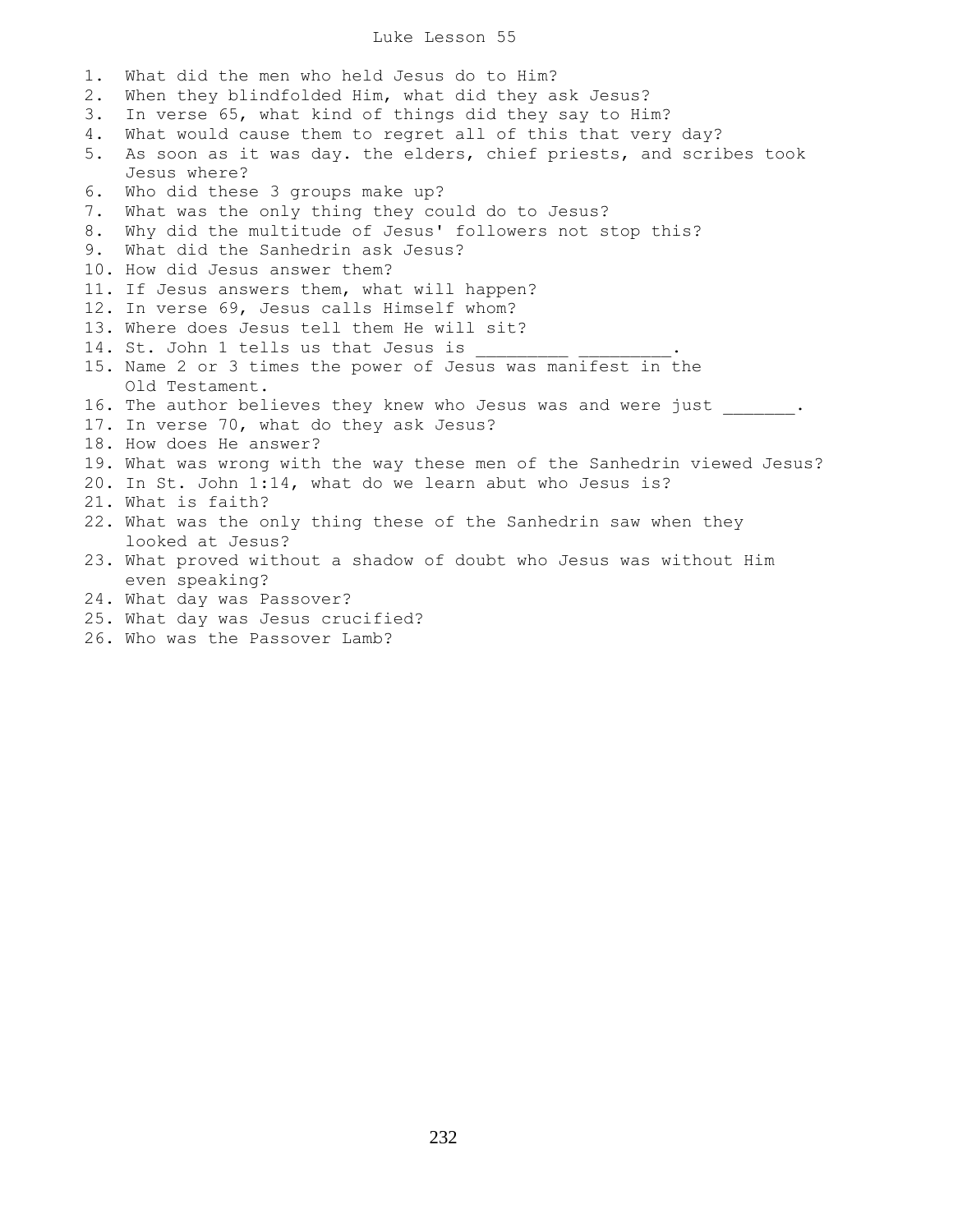We will begin this lesson in Luke 23:1 "And the whole multitude of them arose, and led him unto Pilate."

 The multitude is speaking of those of the Sanhedrin. These Jews did not have the authority to kill Jesus, so they had to bring Jesus before Pilate for pronouncing the death sentence. Of course, this whole thing was against the law. Trial at night and crucifying the accused the same day was really against the law.

 Luke 23:2 "And they began to accuse him, saying, We found this [fellow] perverting the nation, and forbidding to give tribute to Caesar, saying that he himself is Christ a King."

 Of curse. Jesus had not said anything about giving tribute to Caesar. This accusation was just to stir Pilate up so he would crucify Jesus. Jesus had not even told them that He was Christ. They had said that themselves. This whole trial was a set up. Very little truth was told.

 Luke 23:3 "And Pilate asked him, saying, Art thou the King of the Jews? And he answered him and said, Thou sayest [it]."

 Pilate, perhaps, had heard that this Jesus was believed to be the King of the Jews, the Messiah. In the answer Jesus gave, Pilate knew that Jesus was indeed the King. Jesus answered in such a way that they could not accuse Him of saying that He was. In the other accounts of this, some of the other writers go into detail explaining that Pilate really did not want to kill Jesus. John was probably somewhere near and heard these details. We know that Peter was near, as well.

 Luke 23:4 "Then said Pilate to the chief priests and [to] the people, I find no fault in this man."

 There really was no evidence of any wrong doing on Jesus' part. Pilate realized that this was a move caused by jealousy on the part of these religious people who accused Jesus. This is a frame-up to get rid of Jesus.

 Luke 23:5 "And they were the more fierce, saying, He stirreth up the people, teaching throughout all Jewry, beginning from Galilee to this place."

 This is the nearest thing to the truth they have told. The church had gotten so stagnant that nothing was happening and here this Jesus comes along and gets everyone excited about God. He brings hope where there was no hope. People the church had turned down are becoming His followers. He even heals people when there was no healing going on in the church. Someone surely needed to stir up the people. In fact, we could use a good stir in the church now before it completely dies.

 Luke 23:6 "When Pilate heard of Galilee, he asked whether the man were a Galilaean."

 Pilate quickly sees a chance to get off the hook. If this man is a Galilaean, perhaps, this decision belongs to someone else.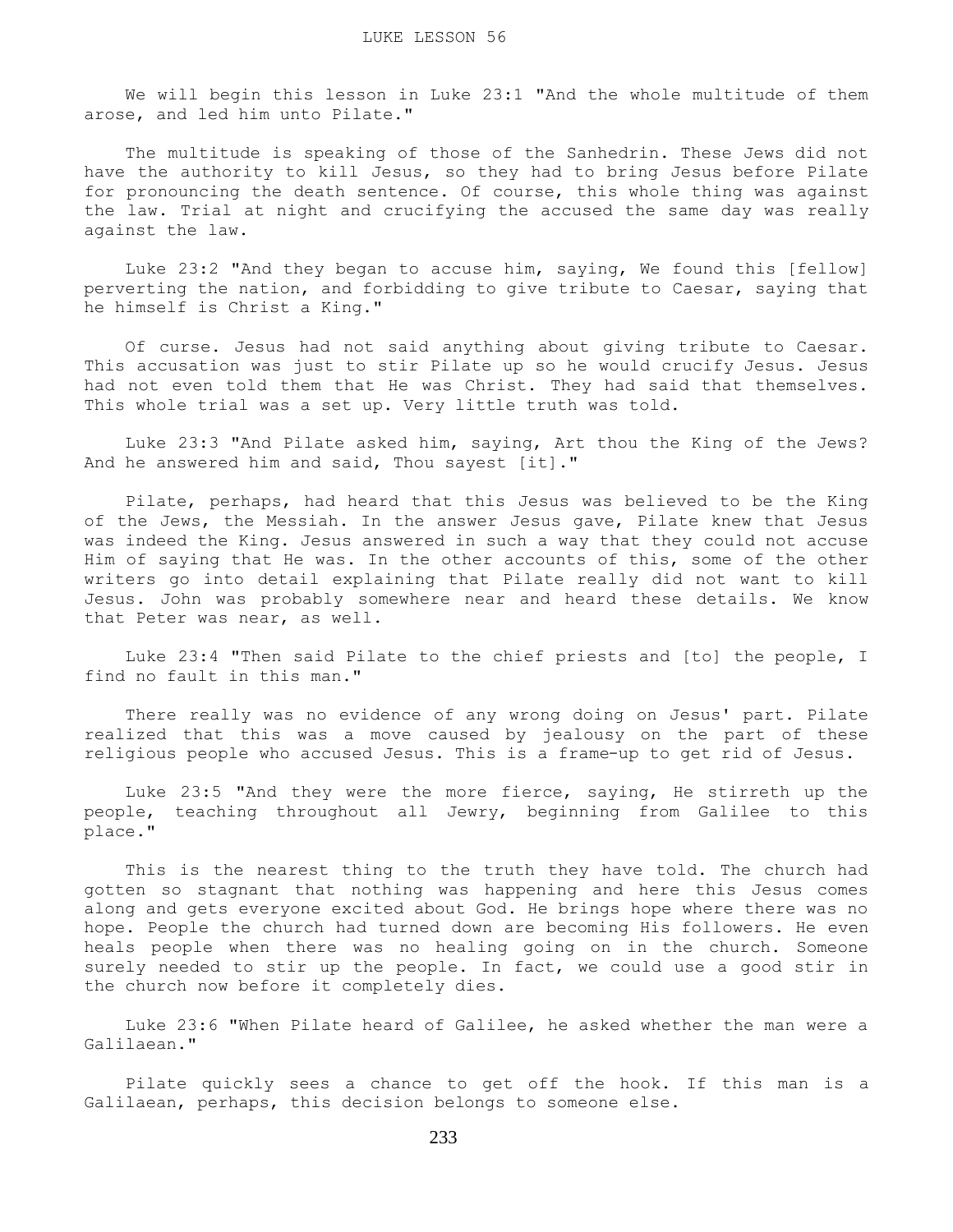Luke 23:7 "And as soon as he knew that he belonged unto Herod's jurisdiction, he sent him to Herod, who himself also was at Jerusalem at that time."

 We see from this that Pilate really believed Jesus to be innocent, but he did not want to stir up the Jews against him. He really did not want the blood of this innocent man on his hands, especially since his wife had dreamed about this very thing and told Pilate not to do this. His fear of the people caused him not to release Jesus. He did not want to condemn Him, either. He was pleased that He was in Herod's jurisdiction; and since Herod was in Jerusalem, he just sent Him to Herod to judge.

 Luke 23:8 "And when Herod saw Jesus, he was exceeding glad: for he was desirous to see him of a long [season], because he had heard many things of him; and he hoped to have seen some miracle done by him."

 Herod's usual residence was Capernaum. and he had heard of the mighty miracles that Jesus had done; but had never had an opportunity to see a miracle. Herod was not interested in punishing Jesus.

 Luke 23:9 "Then he questioned with him in many words; but he answered him nothing."

 Pilate, it appears, questioned Jesus at length, not to find fault, but to take care of his curiosity. Jesus did not answer him.

 Luke 23:10 "And the chief priests and scribes stood and vehemently accused him."

 The chief priests and scribes went right along when they carried Jesus to Herod and they continued accusing Jesus.

 Luke 23:11 And Herod with his men of war set him at nought, and mocked [him], and arrayed him in a gorgeous robe, and sent him again to Pilate.

 Since Jesus didn't do a miracle in front of Herod, he decided there must not be anything to the stories about the miracles. He and his men made fun of Jesus, they even put a kingly robe upon Him, then they sent Jesus back to Pilate.

 Luke 23:12 "And the same day Pilate and Herod were made friends together: for before they were at enmity between themselves."

 We see here that Herod felt that Pilate had shown respect for him by sending Jesus who was from his district to be judged by him. Herod recognized Pilate's superiority when he returned Jesus to Pilate for such a serious decision. This caused them to become friends.

 Luke 23:13 "And Pilate, when he had called together the chief priests and the rulers and the people," Luke 23:14 "Said unto them, Ye have brought this man unto me, as one that perverteth the people: and, behold, I, having examined [him] before you, have found no fault in this man touching those things whereof ye accuse him:" Luke 23:15 "No, nor yet Herod: for I sent you to him; and, lo, nothing worthy of death is done unto him." Luke 23:16 "I will therefore chastise him, and release [him]."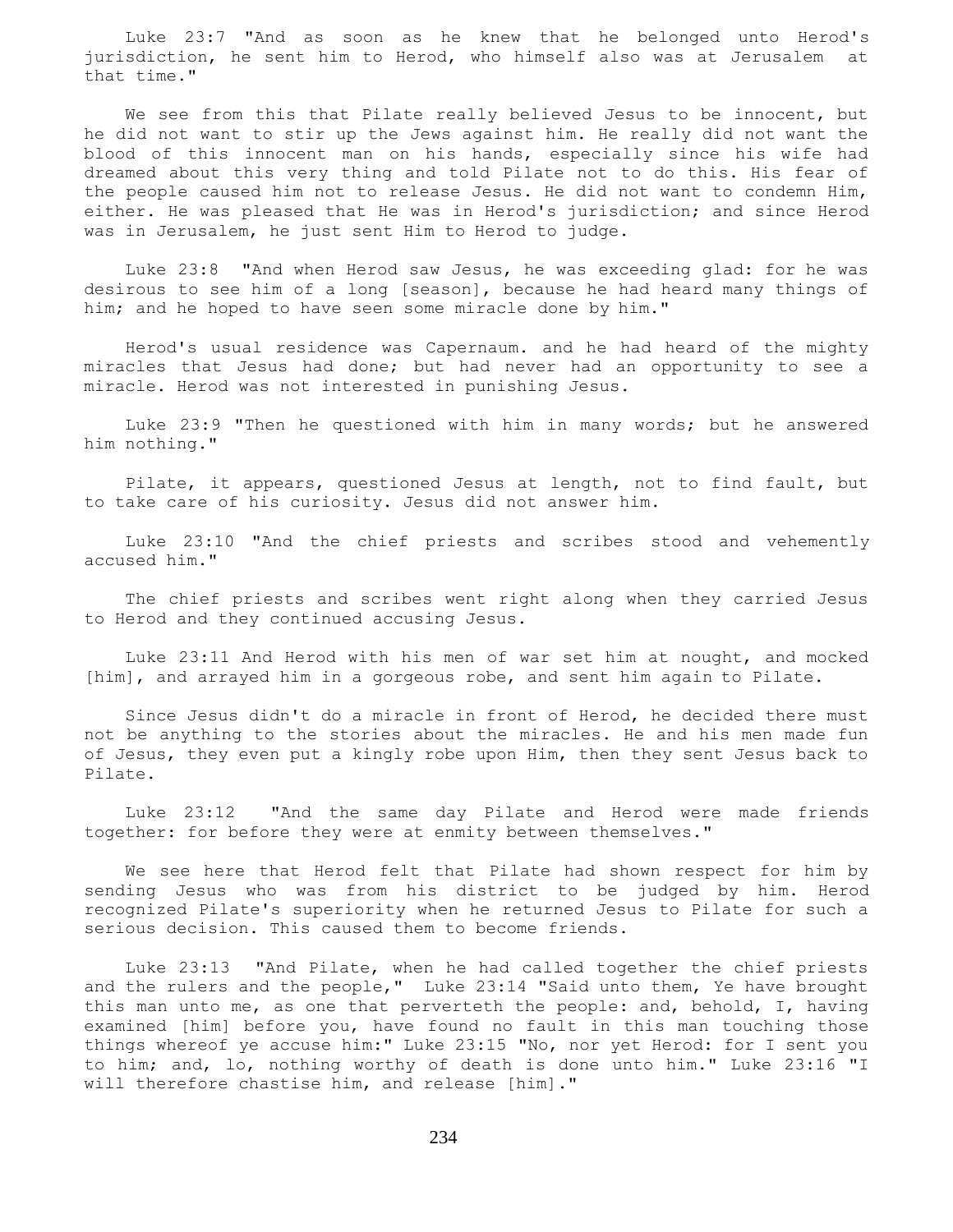The very first thing that shows up in this is that even though Pilate and Herod found Jesus to be completely innocent, they both punished Him. Pilate. to please these people of the Sanhedrin says he will chastise Him. If he is innocent, it is illegal to chastise Him. These chief priests and rulers of the people will not be satisfied with this, because they want to be rid of Jesus.

 Luke 23:17 "(For of necessity he must release one unto them at the feast.)"

It was the custom to release a prisoner (pardoned) at feast time.

 Luke 23:18 "And they cried out all at once, saying, Away with this [man], and release unto us Barabbas:"

 Jealousy is one of the most cruel sins, because men do terrible irrational things to innocent people. Barabbas was a menace to society, a very evil man, and yet they chose him over the Lord of all the earth.

 Luke 23:19 "(Who for a certain sedition made in the city, and for murder, was cast into prison.)"

 You can easily see Barabbas deserved punishing. He had led a revolt against the authorities. John calls him a robber; and here in Luke, we see him called a murderer. In other words, he was a very evil man.

 Luke 23:20 "Pilate therefore, willing to release Jesus, spake again to them."

 Pilate wants to release Jesus. He knows Jesus is innocent of any wrong doing. Once more, he tries to convince these people to release Jesus.

Luke 23:21 "But they cried, saying, Crucify [him], crucify him."

 Pilate by this time has washed his hands and said he was innocent of taking this innocent man's blood. These religious people of the day would not be hushed. They wanted to be rid of this Jesus.

 Luke 23:22 "And he said unto them the third time, Why, what evil hath he done? I have found no cause of death in him: I will therefore chastise him, and let [him] go."

 A ruler, or anyone who judges, should never allow a mob to make his decision for him. He knows Jesus is innocent and he should not be swayed by the mob. His fear of losing his high position is swaying his better judgment.

 Luke 23:23 "And they were instant with loud voices, requiring that he might be crucified. And the voices of them and of the chief priests prevailed."

 Pilate gave in to these loud voices of these Jews. Public opinion should never sway a judge. Pilate is afraid these Jews will cause great trouble with his rule and might even overthrow him.

235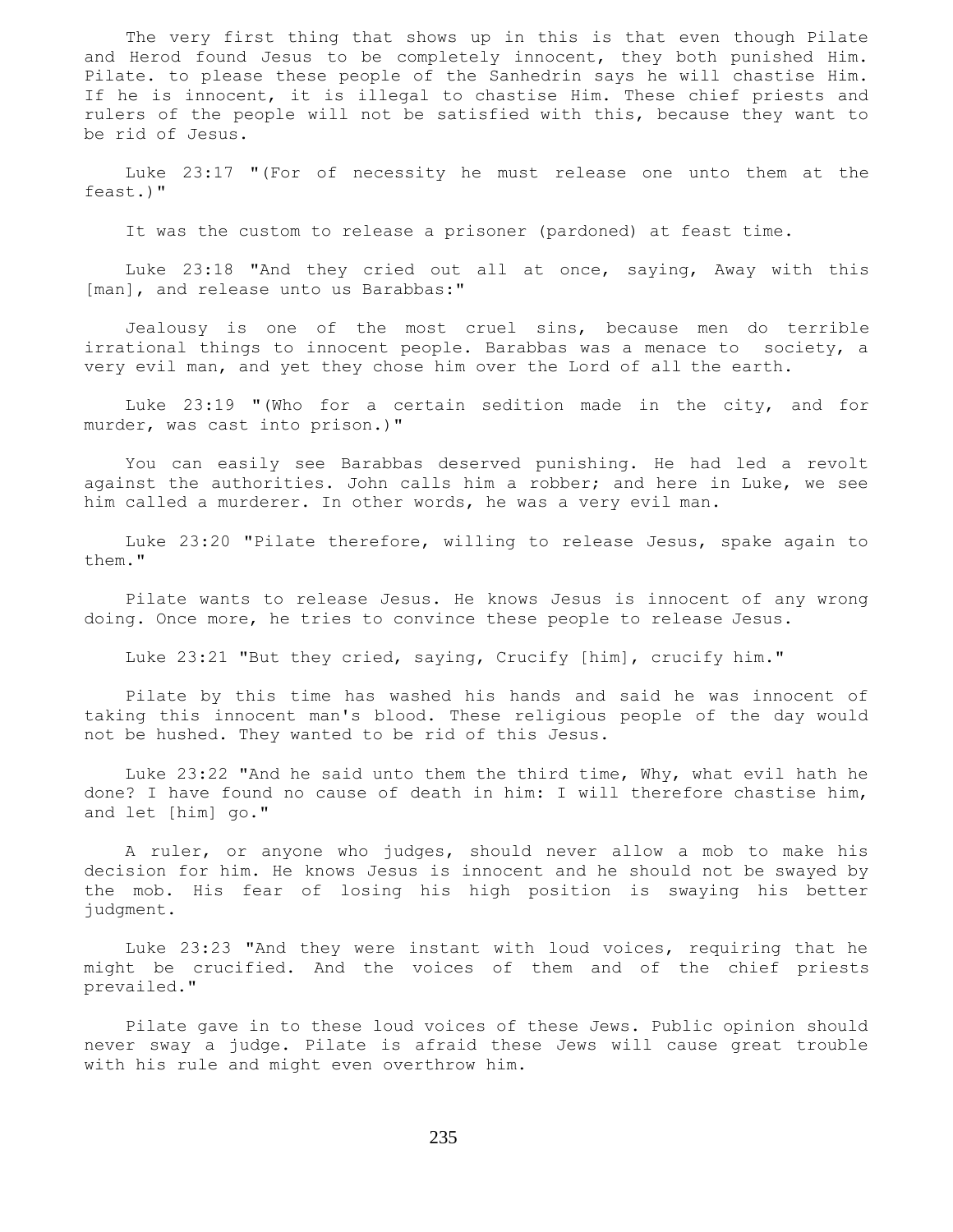Luke 23:24 "And Pilate gave sentence that it should be as they required."

 We see mob rule here. Pilate, against his better judgment, sentences Jesus to crucifixion. Pilate is not as guilty as these Jewish Leaders. Nevertheless, he could have stopped this and he didn't. He knew Jesus was innocent of wrong doing, yet he sentenced Him anyway. He cannot plead innocence. What a terrible fate to stand before Jesus on judgment day and know that you ordered the crucifixion.

 Luke 23:25 "And he released unto them him that for sedition and murder was cast into prison, whom they had desired; but he delivered Jesus to their will."

 This is the most gross example of injustice ever in history. We know that God will use this terrible injustice and bring the greatest act of grace in all of history about at the crucifixion of His only begotten Son.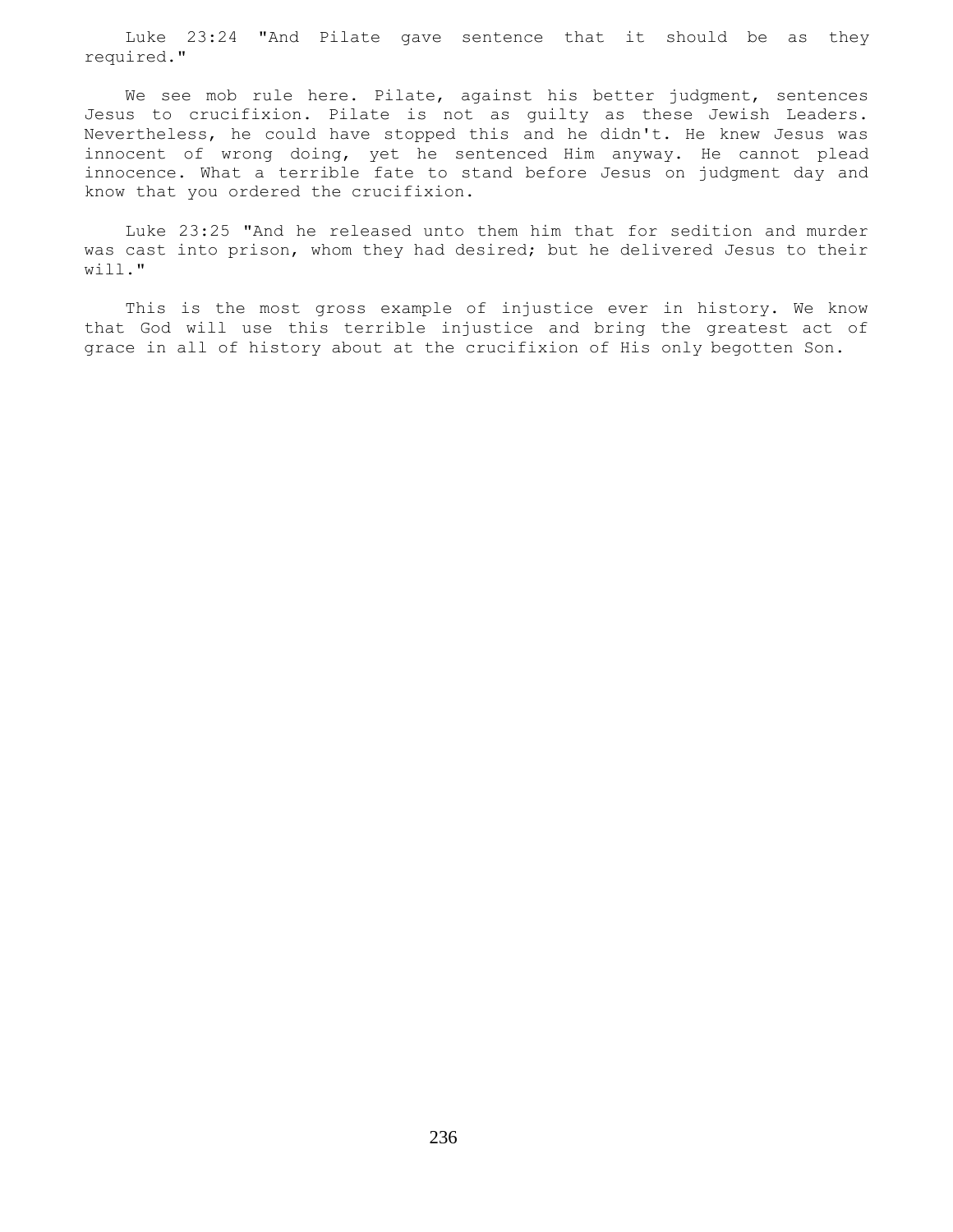# Luke 56 Questions

1. When the multitude arose, where did they take Jesus? 2. Who is this multitude? 3. Why did they take Jesus to Pilate? 4. What did they accuse Jesus of before Pilate? 5. What question did Pilate ask Jesus? 6. How did Jesus answer in verse 3? 7. In verse 4. what statement did Pilate make to the people? 8. Where did they say Jesus had preached? 9. Why did Pilate believe where Jesus had preached would get him off the hook? 10. Who did Pilate send Jesus to? 11. Why was he glad to see Jesus? 12. When he questioned Jesus, how did Jesus answer? 13. Who went with Jesus and accused Him to Herod? 14. What did Herod and his men do to Jesus? 15. What two men were made friends? 16. When they brought Jesus back to Pilate, what did he tell the chief priests and rulers? 17. In verse 16, how was Pilate willing to punish this innocent man? 18. Verse 17 tells us of a custom. What was it? 19. Who did the priests and rulers ask to be released? 20. What was this one guilty of? 21. What did they want Pilate to do with Jesus? 22. How many times did Pilate go back and ask them to let him release Jesus? 23. Why didn't he release Jesus? 24. Whose wishes prevailed? 25. Who sentenced Jesus? 26. What rule do we see here?

- 27. What should a ruler do, instead of listening to a mob?
- 28. Do you feel Pilate will be counted innocent when he stands before Jesus on judgment day?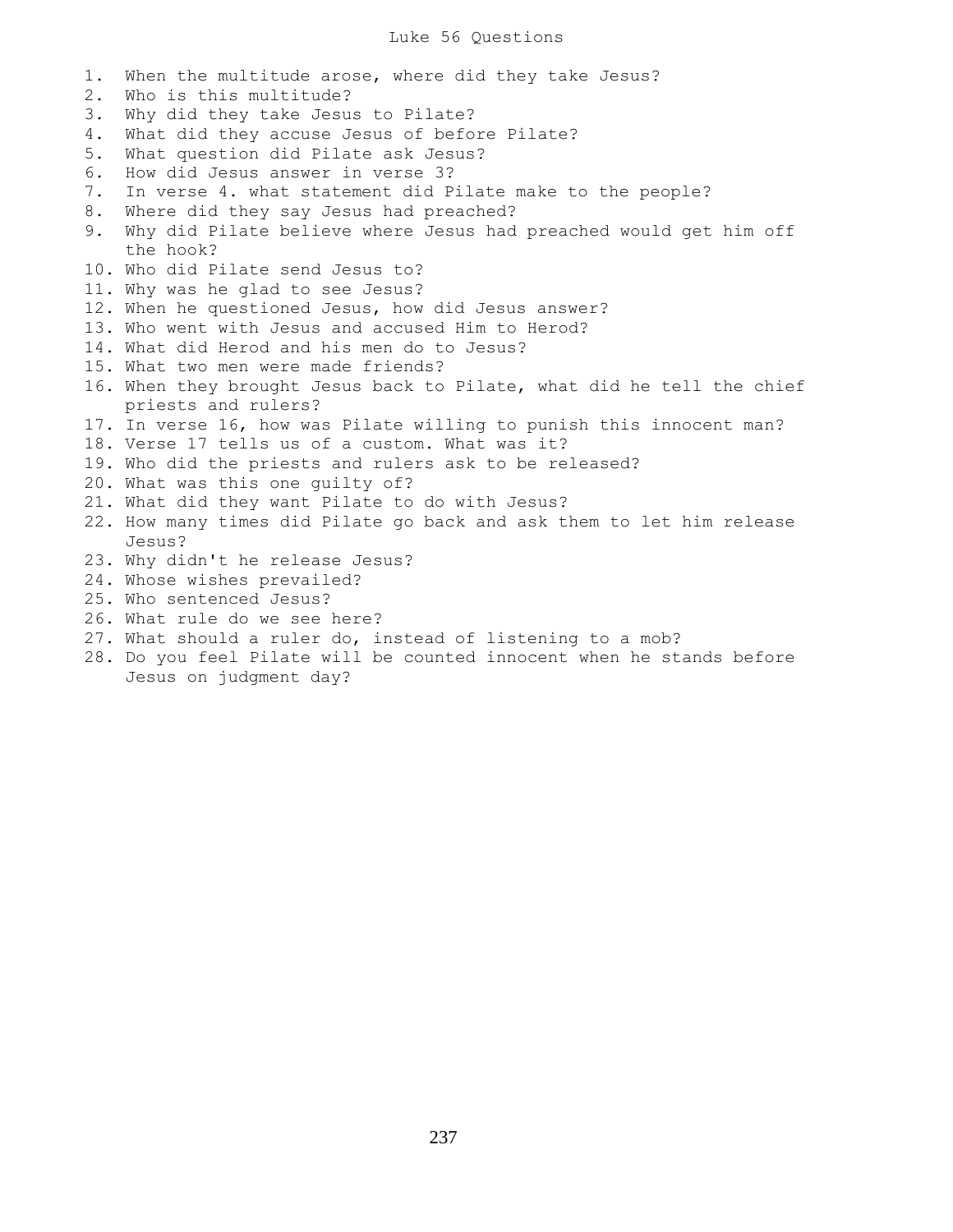We will begin this lesson in Luke 23:26 "And as they led him away, they laid hold upon one Simon, a Cyrenian, coming out of the country, and on him they laid the cross, that he might bear [it] after Jesus."

 Most people who were crucified carried their own cross, but the cruelty with which they had scourged Jesus had left His physical body so weak that there was a need for someone to carry this heavy cross for Him. Cyrene was a part of northern Africa. There were Jews living in that area and many believe Simon was a Jew, as well as being an African. In St. Mark, we read that he was the father of Alexander and Rufus. Again, many believe they were prominent among the followers of Jesus. This was feast time and possibly that was why Simon was in Jerusalem at this time. Another reason is that for God's purposes, He wanted a black man to carry the cross. God uses little things like this to show His acceptance of different races of people. Even though they seemed to force this on Simon, we see no protest on his part. He will have a crown in glory for helping the Lord. There is a great deal of spiritual meaning here, as well. Jesus said all believers must take up their cross daily and follow Him. It may not be a wooden cross, but we, too, have one to bear, Simon took up the cross and followed Jesus.

 Luke 23:27 "And there followed him a great company of people, and of women, which also bewailed and lamented him."

 These women loved Jesus and showed open grief for the things that were happening that day. It seems many of His followers had found out about it by now and some were following.

 Luke 23:28 "But Jesus turning unto them said, Daughters of Jerusalem, weep not for me, but weep for yourselves, and for your children."

 Jesus has compassion on these women. His thoughts even now in His great physical agony is not for Himself, but for these women. Jesus' problems will soon be over. He tells them to weep for themselves and their children. In the very near future, Jerusalem would be under siege. The war will destroy this city. I believe it goes much further, too. Jesus knows the persecution His followers will face.

 Luke 23:29 "For, behold, the days are coming, in the which they shall say, Blessed [are] the barren, and the wombs that never bare, and the paps which never gave suck."

 Again, this is spoken for that near future overthrow of Jerusalem, but it goes on, also, until the end when the last terrible war will come. Then will these Hebrew women, who thought it a curse from God not to have children, be happy not to have a child to go through all the problems.

 Luke 23:30 "Then shall they begin to say to the mountains, Fall on us; and to the hills, Cover us."

 This, perhaps, was speaking of the terrors of the soon overthrow of Jerusalem, but also the Jewish women, even until now, have seen so much terror (as in world war II). Even now, it is not safe for a Hebrew to walk along the streets around Jerusalem.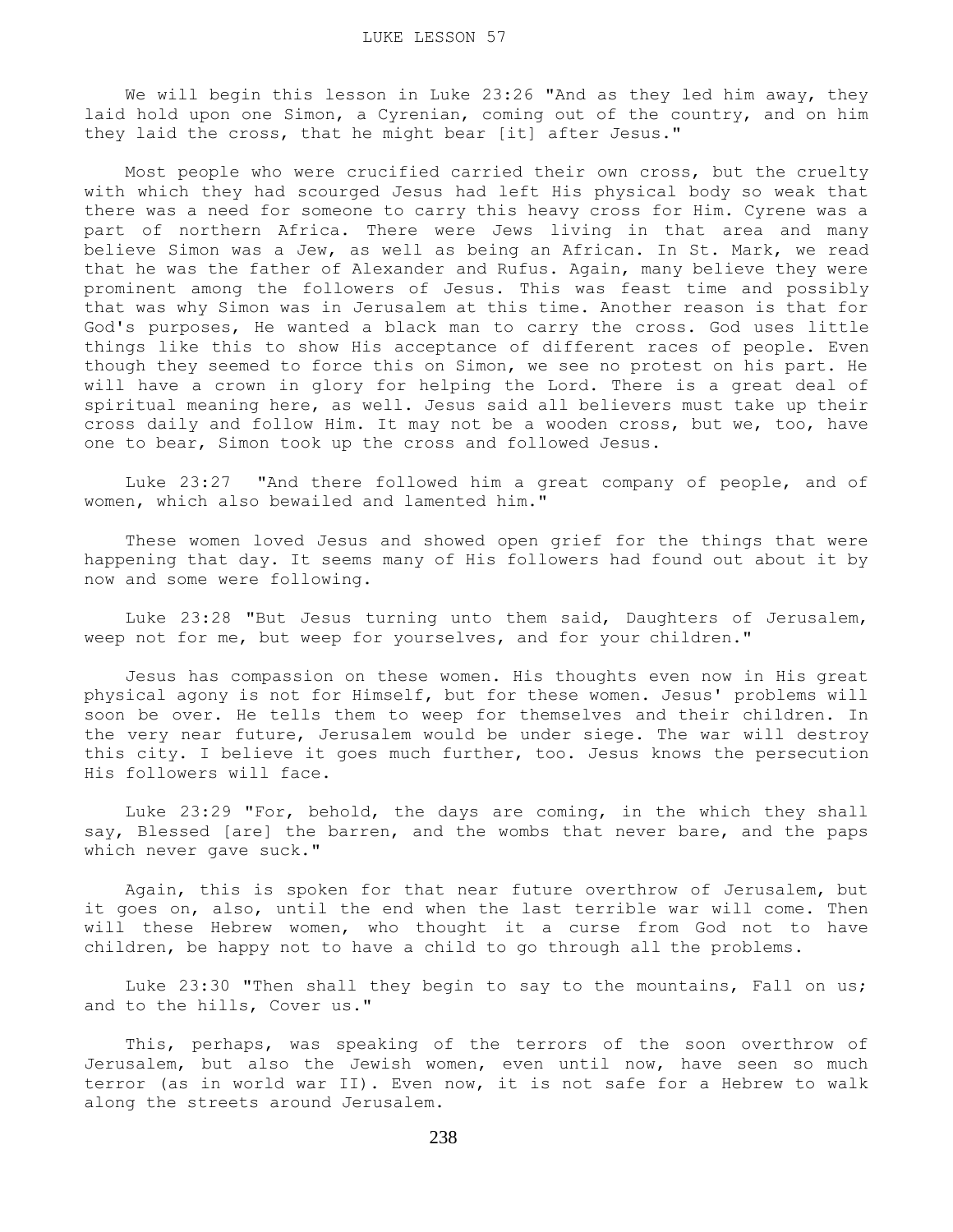Luke 23:31 "For if they do these things in a green tree, what shall be done in the dry?"

 The green tree signifies life. That is what Jesus offered, life. When this offer of life is gone (the dead tree). what then?

 Luke 23:32 "And there were also two other, malefactors, led with him to be put to death."

 These malefactors were truly criminals. guilty. and deserving punishment.

 Luke 23:33 "And when they were come to the place, which is called Calvary, there they crucified him, and the malefactors, one on the right hand, and the other on the left."

 This place was called Calvary, Golgotha, and a place of a skull. They crucified Him. This we say so quickly, when in fact, they nailed Him to the wooden cross. They put a nail in each of His hands and nailed His feet to the cross, as well. I would like to say, right here. that even at this moment. Jesus was in complete control. The only reason they could do this, is because He chose to die for you and me. His death on that cross for each of us was so that we might live. At no time was Satan, or any of his demons, forcing Jesus to do anything He didn't want to. He was looking down through time and seeing you and me. He knew if He got off the cross, we would go to hell. Our faces are what kept Him on the cross.

 Luke 23:34 "Then said Jesus, Father, forgive them; for they know not what they do. And they parted his raiment, and cast lots."

 We see from this statement Jesus makes that He takes no thought for Himself. but, as usual. is thinking of others . The two thieves by His side have need to pray;. "Father, forgive me". but Jesus has no sin. His prayer, "Father forgive them" denotes a need for all of us for forgiveness for our part in this terrible punishment. These soldiers did not even have the courtesy to wait until He was dead. They divided His belongings right before Him. The one garment which had no seam was desired of all, so they cast lots for it. The movie "The robe" is based upon this garment which had no seam. It was taken from an ancient book other than the Bible.

 Luke 23:35 "And the people stood beholding. And the rulers also with them derided [him], saying, He saved others; let him save himself, if he be Christ, the chosen of God."

 Notice, it is not the people deriding Him, it is these religious rulers. They mocked Jesus as if he had to prove something to them. I believe they knew all the time that He was the Messiah. There had been too many miracles done in their presence for them not to know.

 Luke 23:36 "And the soldiers also mocked him, coming to him, and offering him vinegar,"

 This vinegar was like a pain killer, but Jesus refuses; wanting to go through this for all of us. Their mocking will be turned to sorrow when the earth starts to quake and darkness covers the land at noonday.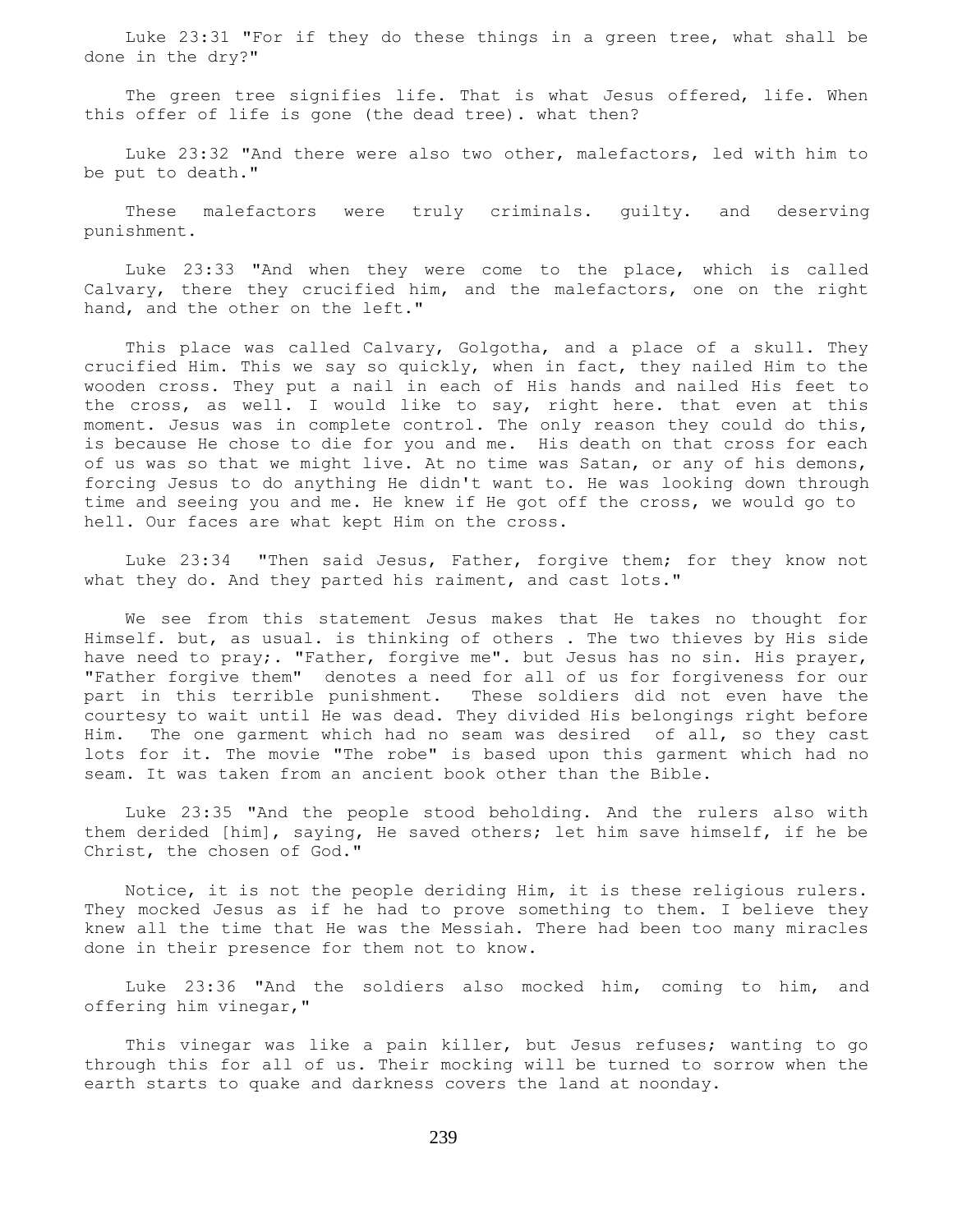Luke 23:37 "And saying, If thou be the king of the Jews, save thyself."

 They had no idea of the whole purpose of the crucifixion. The sad thing is that Jesus was dying for their sins, too.

 Luke 23:38 "And a superscription also was written over him in letters of Greek, and Latin, and Hebrew, THIS IS THE KING OF THE JEWS."

 The Jews had tried to get Pilate to change this to say that He said He was the King of the Jews. Pilate would not do it. He was the King of the Jews.

 Luke 23:39 "And one of the malefactors which were hanged railed on him, saying, If thou be Christ, save thyself and us." Luke 23:40 "But the other answering rebuked him, saying, Dost not thou fear God, seeing thou art in the same condemnation?" Luke 23:41 "And we indeed justly; for we receive the due reward of our deeds: but this man hath done nothing amiss."

These two men, the one on the left and the other on the right, had very little in common, except that they were both guilty of committing a crime. The one on the left, I believe, fussed at Jesus and said, "if you are Christ, save us". You see, he had no faith at all. He would die in his sin. The one on the right was very different. First, he feared God which is the beginning of wisdom. He had faith that Jesus was sinless, as well. He said he deserved punishment, and we will see the Lord forgives him.

 Luke 23:42 "And he said unto Jesus, Lord, remember me when thou comest into thy kingdom."

 He makes Jesus Saviour and Lord in this one statement. In Romans 10:9, we see that we must believe in our heart and confess with our mouth, and he has done both here.

 Luke 23:43 "And Jesus said unto him, Verily I say unto thee, To day shalt thou be with me in paradise."

 We read in Revelation 2:7 about the paradise of God. This is heaven. Jesus' Spirit and man's spirit will be in heaven that day. Jesus will dismiss His Spirit from His body on the cross and command it to go to the Father. Then He goes to hell, preaches, and brings back captivity captive.

 Luke 23:44 "And it was about the sixth hour, and there was a darkness over all the earth until the ninth hour."

 Another writer says this darkness came at noonday. The three hours of darkness here. I believe. symbolize the three days and nights Jesus' body lies in the grave. The Light of the world seems to go out. This light is Jesus.

 Luke 23:45 "And the sun was darkened, and the veil of the temple was rent in the midst."

 In Matthew 27:51. we find that this veil was rent from the top to the bottom. God tore the curtain. Jesus opened the way to the very throne of God to all believers in Christ. This also symbolizes the wall being removed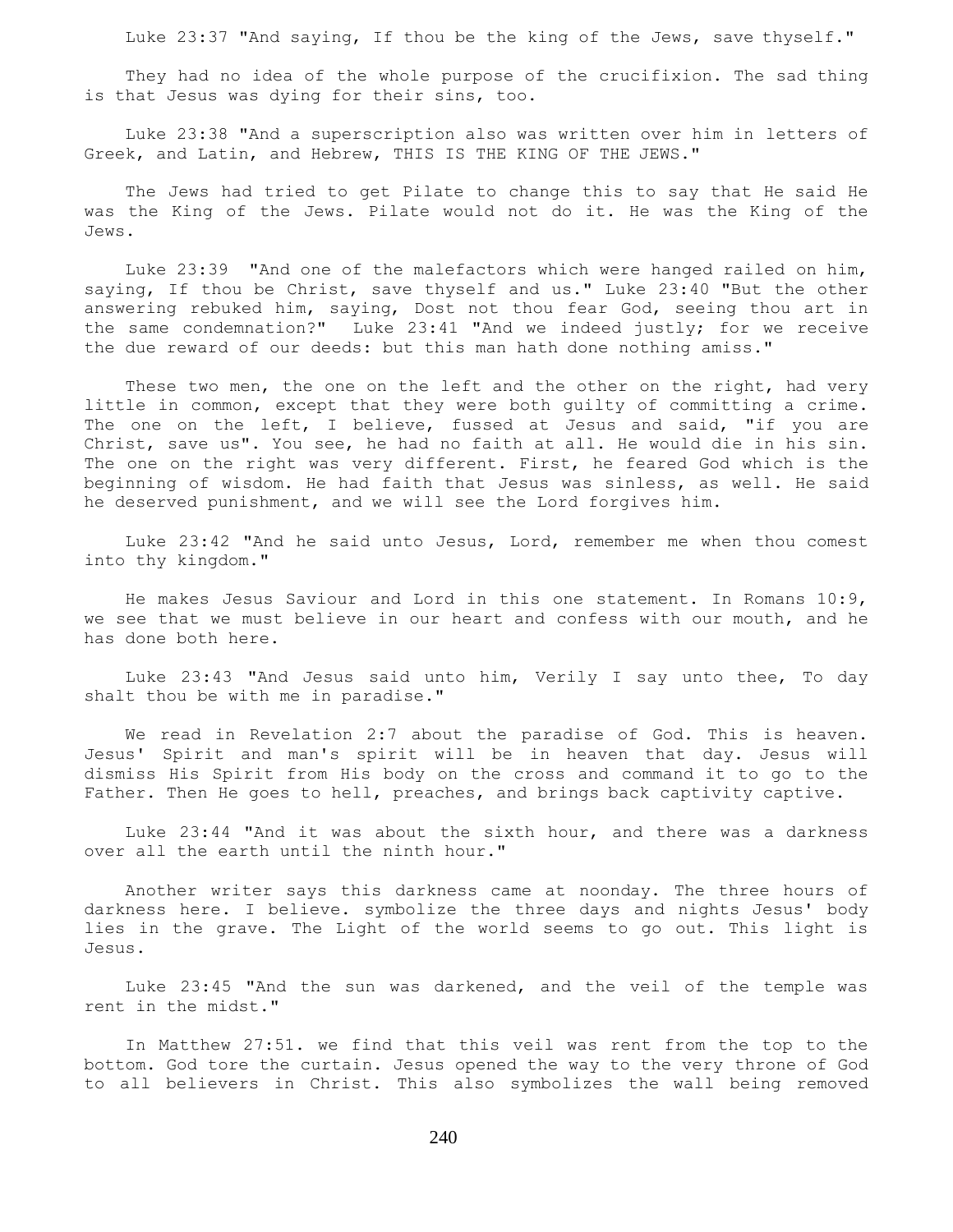between Jew and Gentile. Both must believe in Jesus. Jesus opened the way to God for us.

 Luke 23:46 "And when Jesus had cried with a loud voice, he said, Father, into thy hands I commend my spirit: and having said thus, he gave up the ghost."

 Notice. He did not say I commend my body. This is where Jesus sent His Spirit to God. His body goes to the tomb, not His Spirit. The third day after He had preached in hell. His Spirit rejoins His body and comes out of the tomb.

 Luke 23:47 "Now when the centurion saw what was done, he glorified God, saying, Certainly this was a righteous man."

He was sorry, but it was a little late.

 Luke 23:48 "And all the people that came together to that sight, beholding the things which were done, smote their breasts, and returned."

 These people have realized that this was truly their Messiah! The smiting of the breasts shows that they are truly sorrowful.

 Luke 23:49 "And all his acquaintance, and the women that followed him from Galilee, stood afar off, beholding these things."

 The happenings of this day reassured all of them of the fact that Jesus Christ was truly Messiah.

 Luke 23:50 "And, behold, [there was] a man named Joseph, a counsellor; [and he was] a good man, and a just:" Luke 23:51 "(The same had not consented to the counsel and deed of them;) [he was] of Arimathaea, a city of the Jews: who also himself waited for the kingdom of God."

 This Joseph had been of the very religious group who had Jesus killed. Joseph had not consented to the crucifixion. He had gone against the rest of the Sanhedrin. He had accepted Jesus as Messiah.

 Luke 23:52 "This [man] went unto Pilate, and begged the body of Jesus." Luke 23:53 "And he took it down, and wrapped it in linen, and laid it in a sepulchre that was hewn in stone, wherein never man before was laid."

 This happened immediately, because they had to get Jesus' body in the tomb before 6 P.M., the beginning of the Jewish Sabbath. Joseph was a rich man and had this beautiful tomb already. This fulfilled Scriptures that said Jesus would be buried with the rich (Isaiah 53:9). The linen was symbolic of righteousness.

Luke 23:54 "And that day was the preparation, and the sabbath drew on."

 This just means they were in a hurry. There were about three hours between His death and burial.

 Luke 23:55 "And the women also, which came with him from Galilee, followed after, and beheld the sepulchre, and how his body was laid."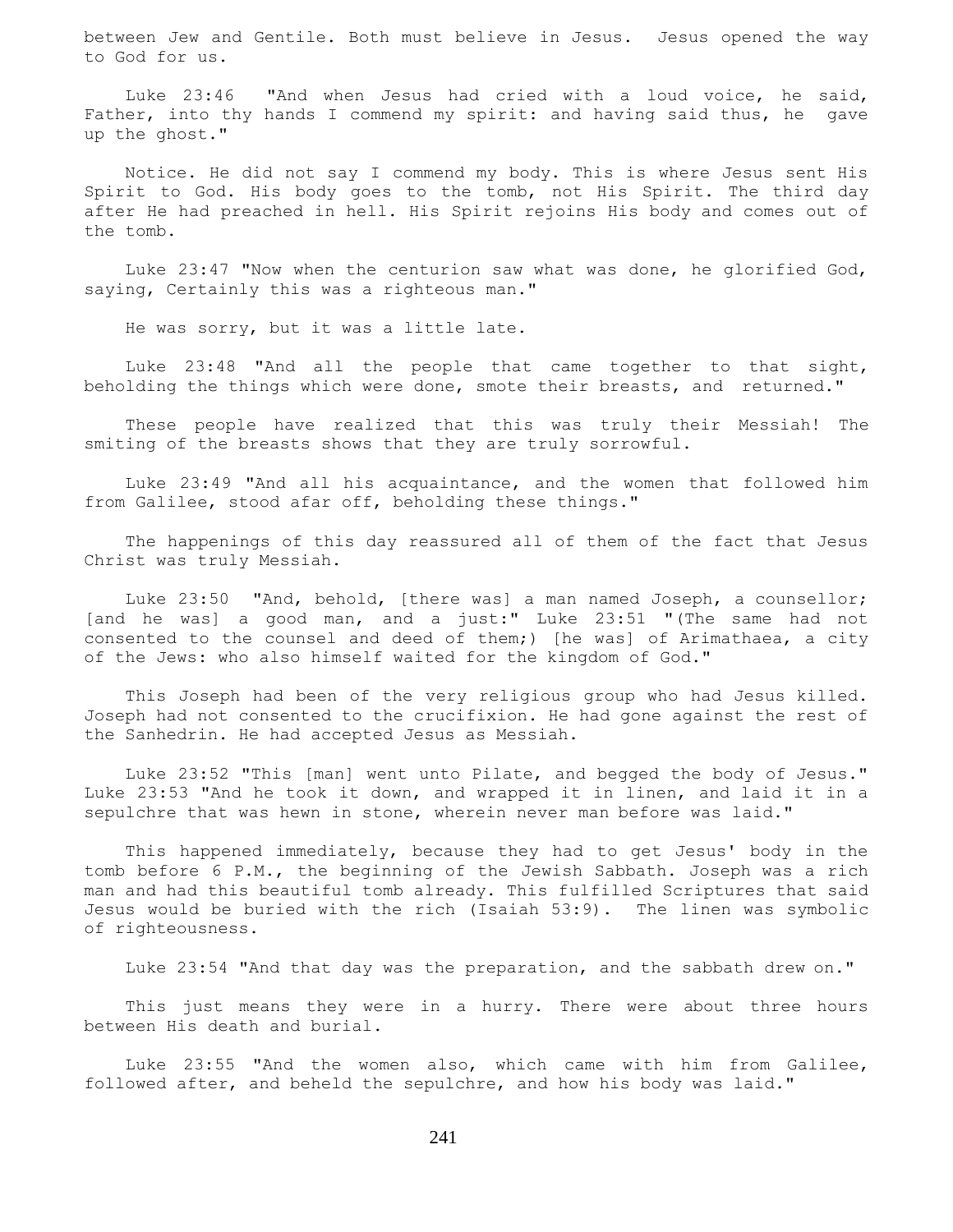Notice the love of the women for Jesus. they were not anxious to be separated from Him. They followed to the tomb.

 Luke 23:56 "And they returned, and prepared spices and ointments; and rested the sabbath day according to the commandment."

 These women knew how strict the law was about the Sabbath. Had they gone on the Sabbath day, they would have been stoned to death. They did have everything prepared to be there the first thing on Sunday. The loyalty of the women is not overlooked in Luke.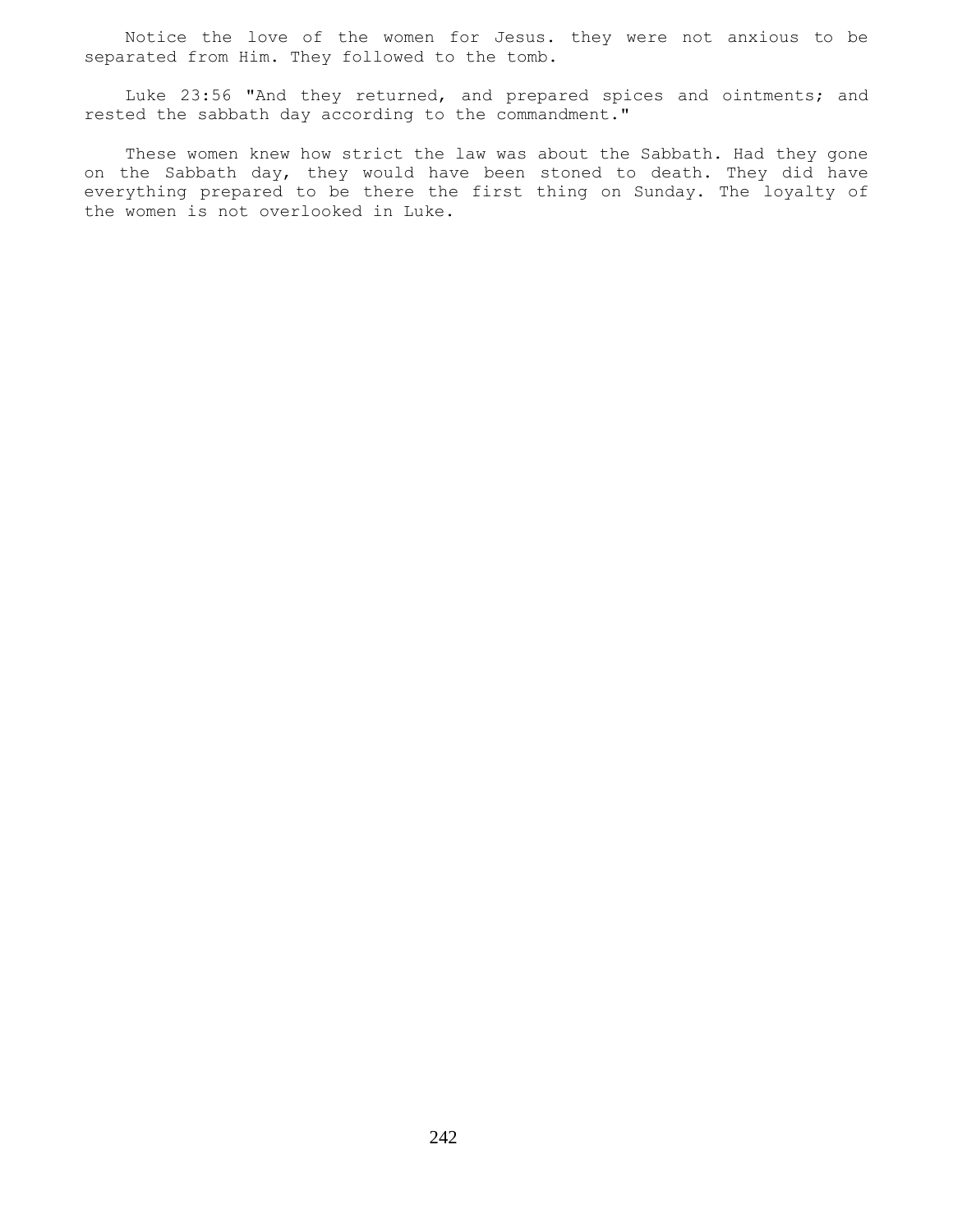1. Who carried Jesus' cross for Him? 2. What country was he from? 3. Did he carry it before or after Jesus? 4. Why did they need someone to carry His cross? 5. What two men were his offspring? 6. Why was this particular man chosen? 7. All believers must take up their cross \_\_\_\_\_\_\_\_\_\_\_ and follow Him? 8. Who bewailed and lamented Jesus' crucifixion? 9. Who did Jesus call these women? 10. Who did He tell them to weep for? 11. What would these women say that was not natural for Hebrew women to say? 12. What will they say to the mountains? 13. What was meant by the green tree in verse 31? 14. Who would be put to death with Jesus? 15. What was the place called where Jesus was crucified? 16. What is very important to remember about who is in control? 17. His death was so that we might 18. What prayer did Jesus say to the Father for them? 19. What should be the prayer of the two thieves? 20. Who derided Jesus saying, save yourself? 21. Who mocked Him and offered Him vinegar? 22. What was written over Him? 23. What 3 languages was it written in? 24. What different attitudes did the two thieves have? 25. The one said to Jesus, the remember me. 26. Where did Jesus say He would be that day with Him? 27. Where is this place? 28. When was the darkness over the face of the earth? 29. What does the author believe the three hours of darkness symbolize? 30. What happened to the veil in the temple? 31. Why is this important? 32. What did Jesus say, exactly, when He commanded His Spirit to leave His body and go to the Father? 33. What did the Centurion say after all this? 34. What did the people do that shows they knew they sinned? 35. Who. besides His acquaintance, watched this? 36. Who went and begged Pilate for Jesus' body? 37. What group was he a part of? 38. Did he agree with them about Jesus? 39. Why did he have to be a rich man? 40. Where did they bury Jesus? 41. Why were they in a hurry to bury Him? 42. Who followed after Joseph to see where the tomb was? 43. What did the women do on Saturday to get ready to go to the tomb Sunday? 44. What would have happened to them. if they had gone on Saturday?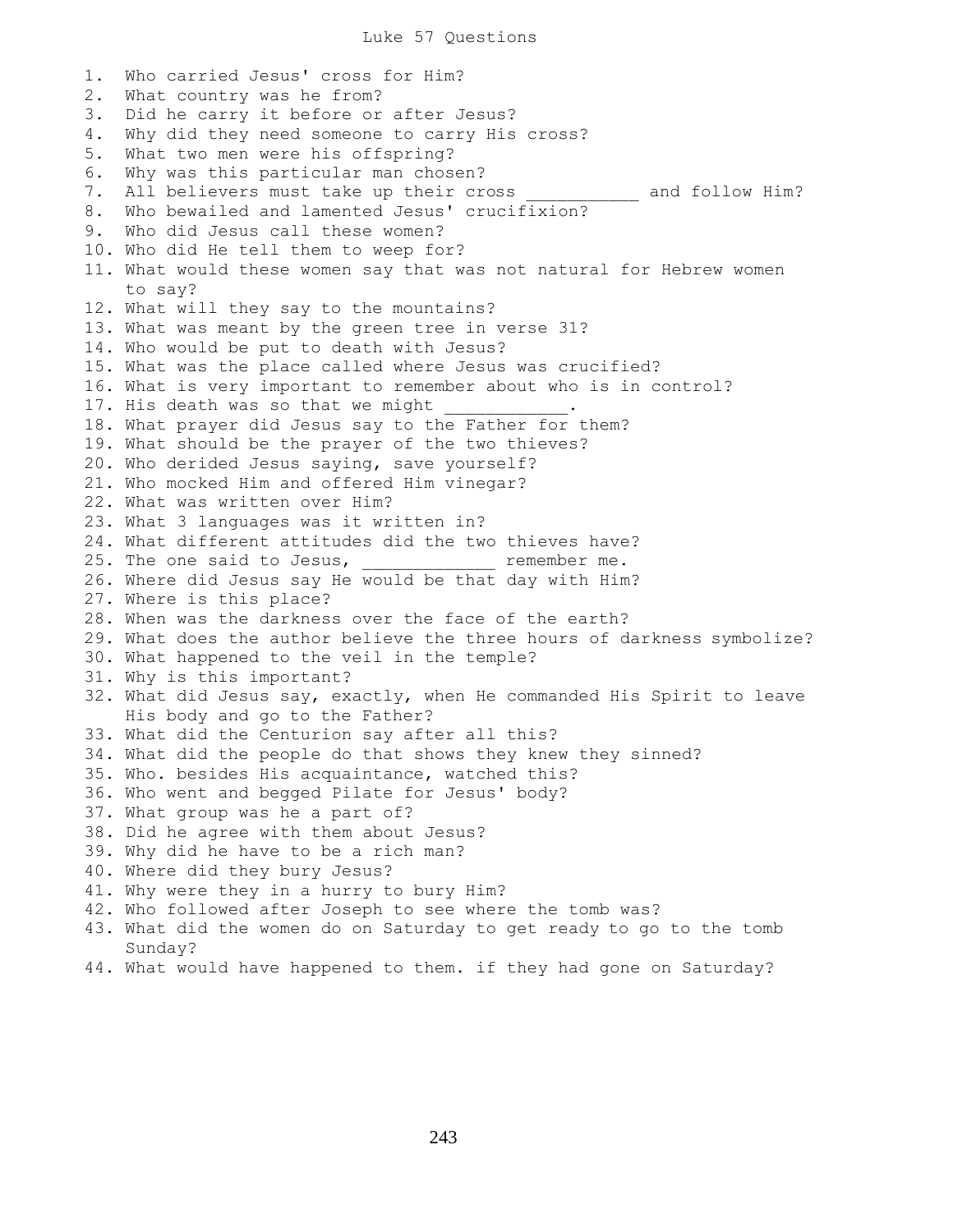We will begin this lesson in Luke 24:1 "Now upon the first [day] of the week, very early in the morning, they came unto the sepulchre, bringing the spices which they had prepared, and certain [others] with them."

 One of the very last things in lesson 57 was that the women prepared these spices to bring to the tomb at the very first moment possible. This would be early Sunday morning when these women come to the tomb.

Luke 24:2 "And they found the stone rolled away from the sepulchre."

 This was a very heavy stone that would have taken several men to move. It has been opened.

 Luke 24:3 "And they entered in, and found not the body of the Lord Jesus."

 This part of the account of the resurrection is in all four gospels. It is very important that He rose from the grave.

 Luke 24:4 "And it came to pass, as they were much perplexed thereabout, behold, two men stood by them in shining garments:"

 It really doesn't matter how many angels were there. Different people see different things. These women were first disturbed that His body was not there, and then they beheld the two heavenly beings. By two a thing shall be established.

 Luke 24:5 "And as they were afraid, and bowed down [their] faces to the earth, they said unto them, Why seek ye the living among the dead?"

 They said, also, in another account, He is risen. Both messages mean the same. Jesus is alive. They were not sure at first what they saw because of the shiny white clothes. They did know they were heavenly beings and bowed their heads. This was wonderful news. Their Lord is alive.

 Luke 24:6 "He is not here, but is risen: remember how he spake unto you when he was yet in Galilee," Luke 24:7 "Saying, The Son of man must be delivered into the hands of sinful men, and be crucified, and the third day rise again."

 He had told the twelve apostles over and over that this was to happen to Him, but they (not wanting to believe it) had shut it out of their minds. Now these angels are reminding them that Jesus had told them this before, and now He is risen from the tomb.

Luke 24:8 "And they remembered his words,"

 Now that they have been reminded, they do remember what He had said, They are overjoyed.

 Luke 24:9 "And returned from the sepulchre, and told all these things unto the eleven, and to all the rest."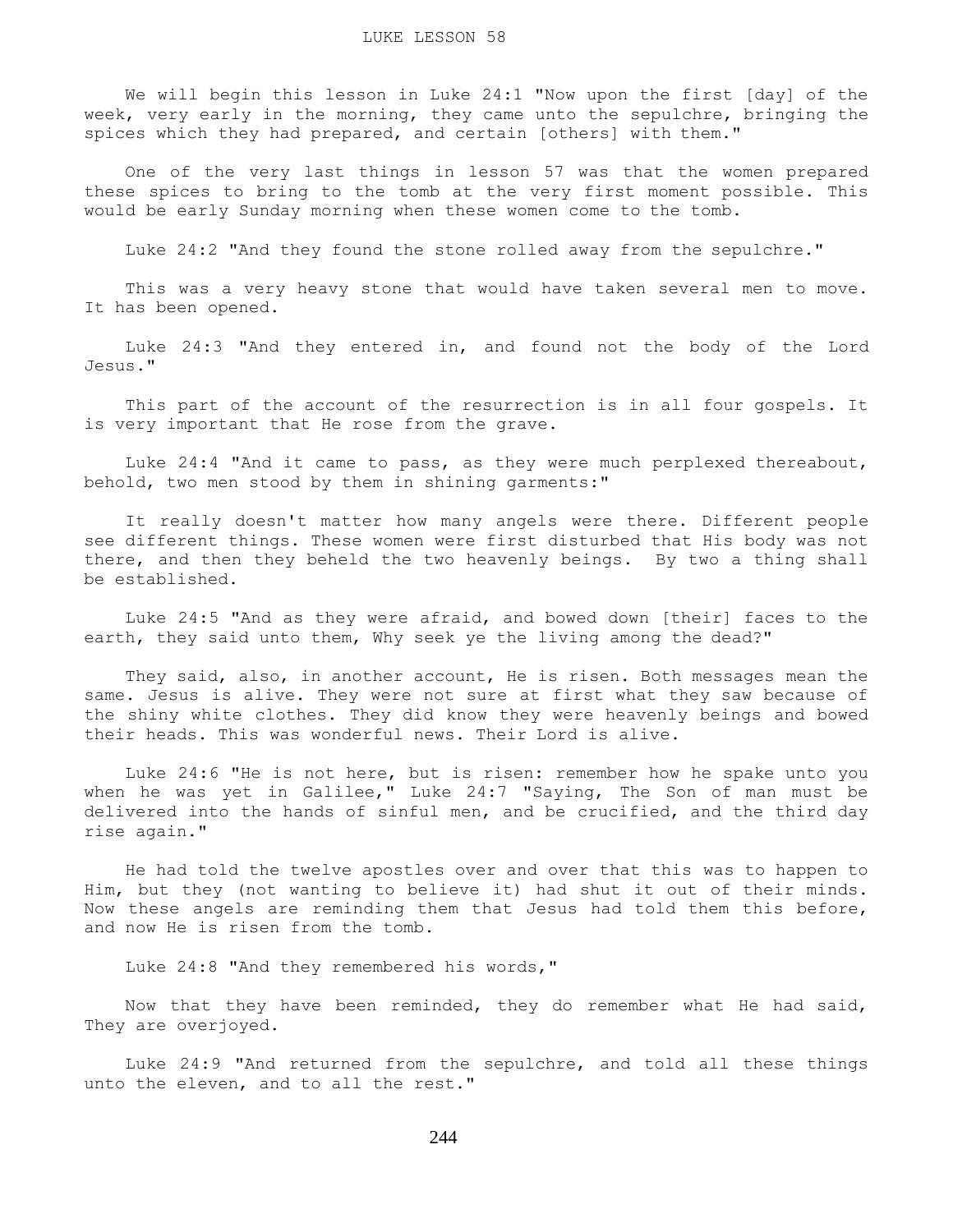You know that they just could not get to the eleven fast enough. The others here are Jesus' other followers.

 Luke 24:10 "It was Mary Magdalene, and Joanna, and Mary [the mother] of James, and other [women that were] with them, which told these things unto the apostles."

 These women had been faithful. They were the last at the cross and first at the tomb. and now, the first to be told Jesus had risen.

 Luke 24:11 "And their words seemed to them as idle tales, and they believed them not."

 It is striking, to me, how little some of these disciples believe. Perhaps, they didn't believe because the women brought the message.

 Luke 24:12 "Then arose Peter, and ran unto the sepulchre; and stooping down, he beheld the linen clothes laid by themselves, and departed, wondering in himself at that which was come to pass."

 Peter has an awful lot to reflect on. He possibly thinks Jesus might not want him as an apostle any more, because he denied Him. Peter must be thinking back to the things Jesus had said about His death and resurrection.

 Luke 24:13 "And, behold, two of them went that same day to a village called Emmaus, which was from Jerusalem [about] threescore furlongs."

 This "two" here is speaking of two of the apostles. This town was a little over six miles from Jerusalem. "Emmaus" means bath or wells. It was probably a place where you could go, like to a hot springs for your health. Jesus, Himself, had sent them out by twos on many occasions.

 Luke 24:14 "And they talked together of all these things which had happened."

 They had been among the group the women had told about Jesus' resurrection, which they did not believe. Now they are talking it over as they go down the road.

 Luke 24:15 "And it came to pass, that, while they communed [together] and reasoned, Jesus himself drew near, and went with them." Luke 24:16 "But their eyes were holden that they should not know him."

We see here a reality of the Scripture that says, "where two or three are gathered, there He is in the midst of thee". Jesus had shed His earthly body and was now walking in His heavenly body. In some ways, like the holes in His hands, it was the same; but there was enough difference in appearance, that they did not recognize Him. Neither will the fishermen immediately recognize Him.

 Luke 24:17 "And he said unto them, What manner of communications [are] these that ye have one to another, as ye walk, and are sad?"

 It is apparent that they do not quickly recognize His voice, as well. He asks why they are so sad.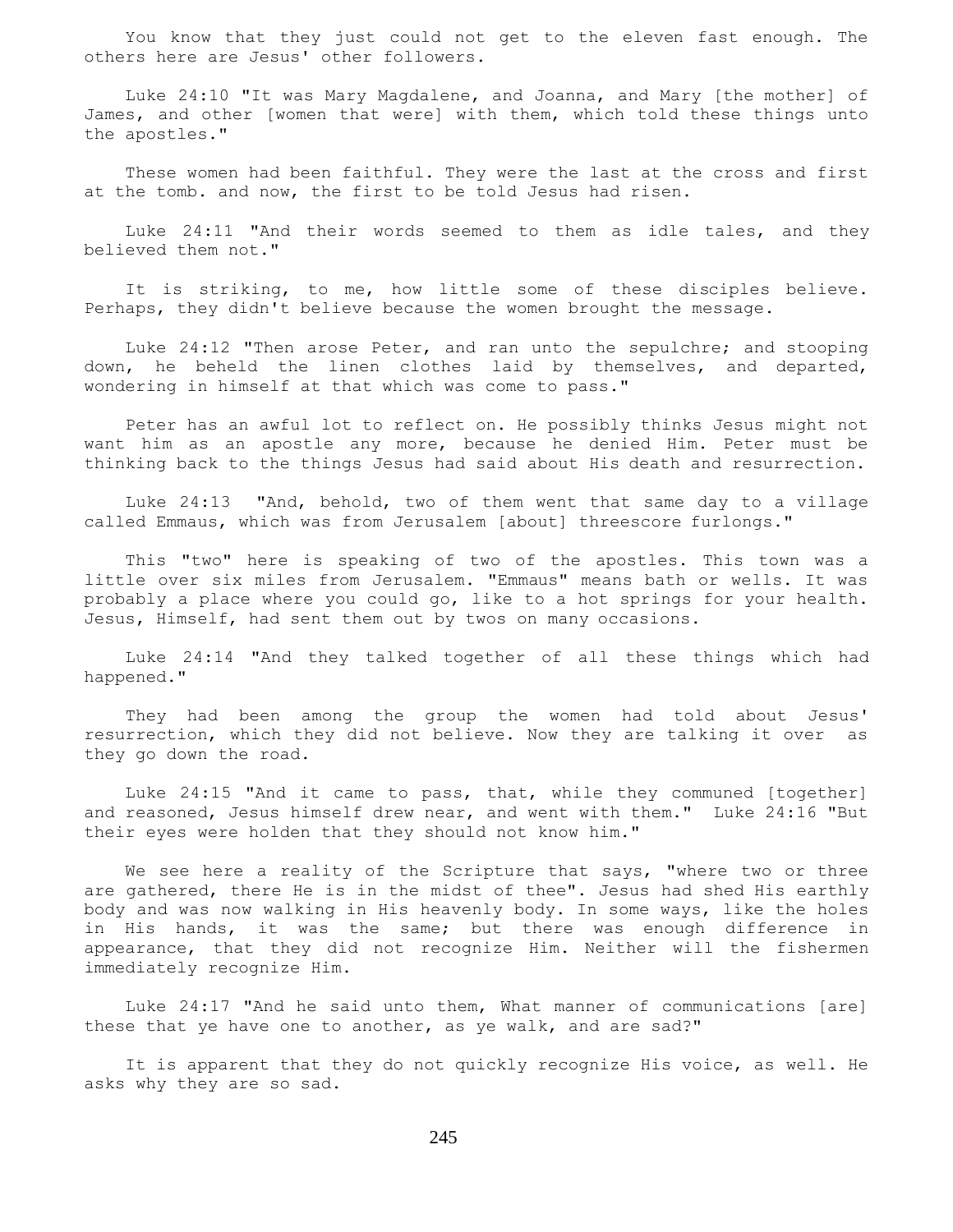Luke 24:18 "And the one of them, whose name was Cleopas, answering said unto him, Art thou only a stranger in Jerusalem, and hast not known the things which are come to pass there in these days?"

 These two men are very much like many who proclaim to be Christians today. They are walking with Him, looking on His face, and still do not know who He is.

 Luke 24:19 "And he said unto them, What things? And they said unto him, Concerning Jesus of Nazareth, which was a prophet mighty in deed and word before God and all the people:"

 Their answer gives them away. they did not understand the person of Jesus. They thought He was a man, a prophet like Isaiah. They did not realize He was God the Son.

 Luke 24:20 "And how the chief priests and our rulers delivered him to be condemned to death, and have crucified him." Luke 24:21 "But we trusted that it had been he which should have redeemed Israel: and beside all this, to day is the third day since these things were done." Luke 24:22 "Yea, and certain women also of our company made us astonished, which were early at the sepulchre;" Luke 24:23 "And when they found not his body, they came, saying, that they had also seen a vision of angels, which said that he was alive."

 The problem with these two, all along, was they had perceived Jesus wrongly from the beginning. They had thought like so many other that His reign would be political in nature. They had never seen Jesus as God the Son who would redeem the whole world. Their vision of Jesus had been way too small. They thought only Israel would be blessed. They thought Jesus would take Jerusalem back from the Romans and rule in David's stead. Now these women have seen a vision which indicates this is a spiritual matter and not a physical, and they can't believe it. They had known Jesus on the surface, but had really never truly seen Him nor known Him.

 Luke 24:24 "And certain of them which were with us went to the sepulchre, and found [it] even so as the women had said: but him they saw not."

 How much evidence do they want? The women believed, but these disciples did not believe even with all this evidence.

 Luke 24:25 "Then he said unto them, O fools, and slow of heart to believe all that the prophets have spoken:" Luke 24:26 "Ought not Christ to have suffered these things, and to enter into his glory?"

 Jesus reprimands them here for their unbelief. Without faith, it is impossible to please God. He says why don't you read and understand your Bible? All of this is in your Bible. Then He says this was right for Christ to do. Now He, Christ, is in His glory.

 Luke 24:27 "And beginning at Moses and all the prophets, he expounded unto them in all the scriptures the things concerning himself."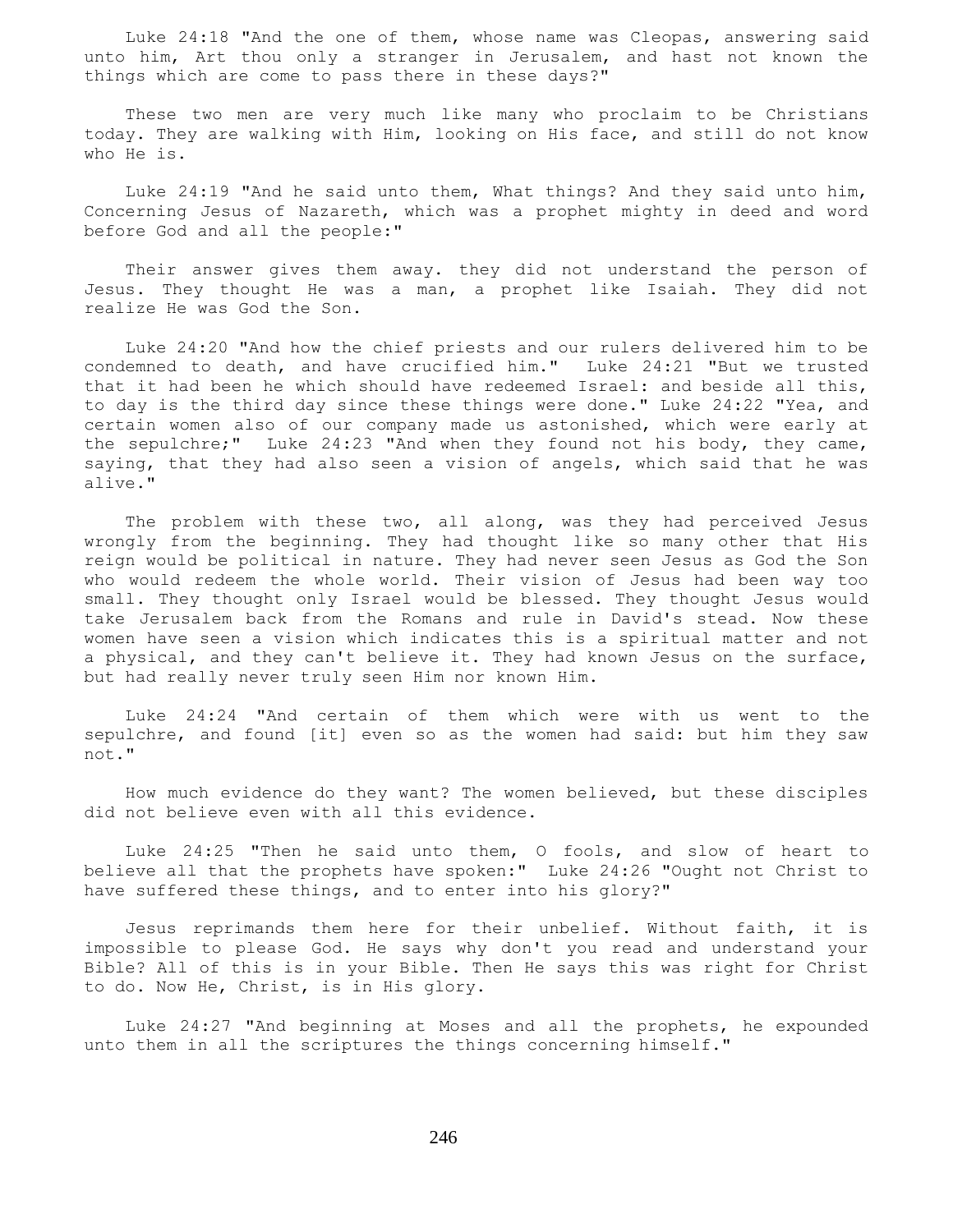He gives them a Bible lesson in the Old Testament of all of the prophecies written about Him. They must have been like some ministering today, who are not very familiar with His Word.

 Luke 24:28 "And they drew nigh unto the village, whither they went: and he made as though he would have gone further." Luke 24:29 "But they constrained him, saying, Abide with us: for it is toward evening, and the day is far spent. And he went in to tarry with them."

 It is almost unbelievable that they could have been with Him this long and not realized who this stranger is. Is Jesus a stranger to you? Have you taken time to really get to know Him? The day is far spent for all of us, as well. The thing that stands out in this, to me, is if the Holy Spirit does not reveal the person of Jesus to us, He is a stranger.

 Luke 24:30 "And it came to pass, as he sat at meat with them, he took bread, and blessed [it], and brake, and gave to them." Luke 24:31 "And their eyes were opened, and they knew him; and he vanished out of their sight."

 Jesus must be our companion, and we must commune with Him to truly have our eyes opened, that we might see Him for who He really is. They had been with Him, and yet did not know Him, until they took of His body. To truly know Jesus, we must partake of His body and His blood. He must live within us.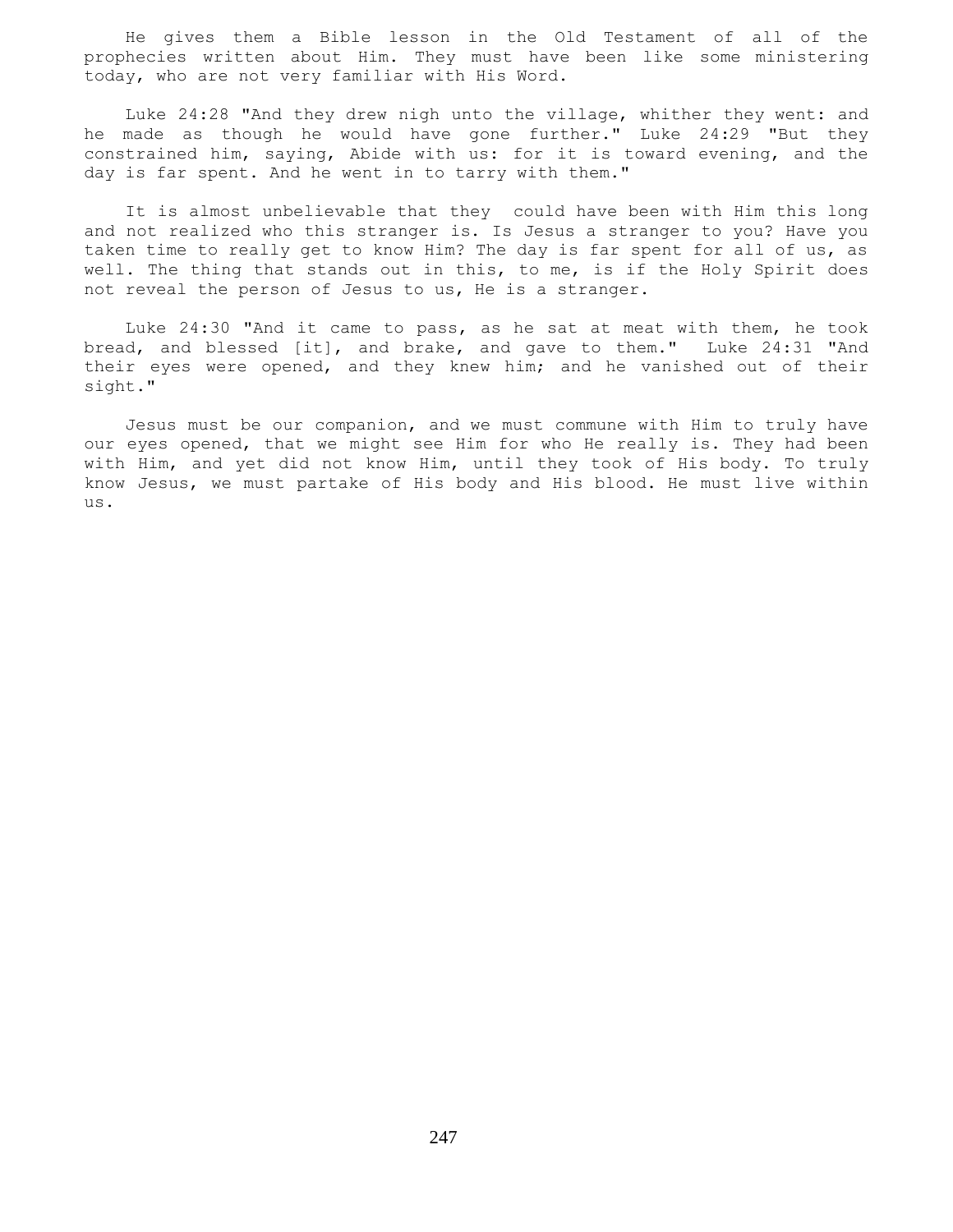1. Who is the "they" in verse one? 2. Where did they go? 3. When did they go? 4. What did they find in verse two? 5. When they entered the tomb 6. When they were much perplexed, who did they see? 7. What were they wearing? 8. What did the women do when they saw them? 9. What did the angels say to the women? 10. What did the angels remind them of? 11. Where did the women go when they left the tomb? 12. Who were some of the women? 13. Did the men believe them? 14. What did Peter do? 15. Who was walking to Emmaus? 16. What were they talking about? 17. How far was Emmaus from Jerusalem? 18. Who came and walked with them? 19. Why did they not recognize Him? 20. What reality of Scripture do we see fulfilled in verse 15 and 16? 21. What question did Jesus ask them? 22. What was one of their names? 23. These two are like many who proclaim to be Christians today. they were walking with Him, looking on His face, and do not know what? 24. Who did they say Jesus of Nazareth was? 25. What had they believed He would do? 26. What reprimand did Jesus say to them? 27. What did Jesus expound from the Scriptures to them? 28. When were their eyes opened? 29. What can we learn from this?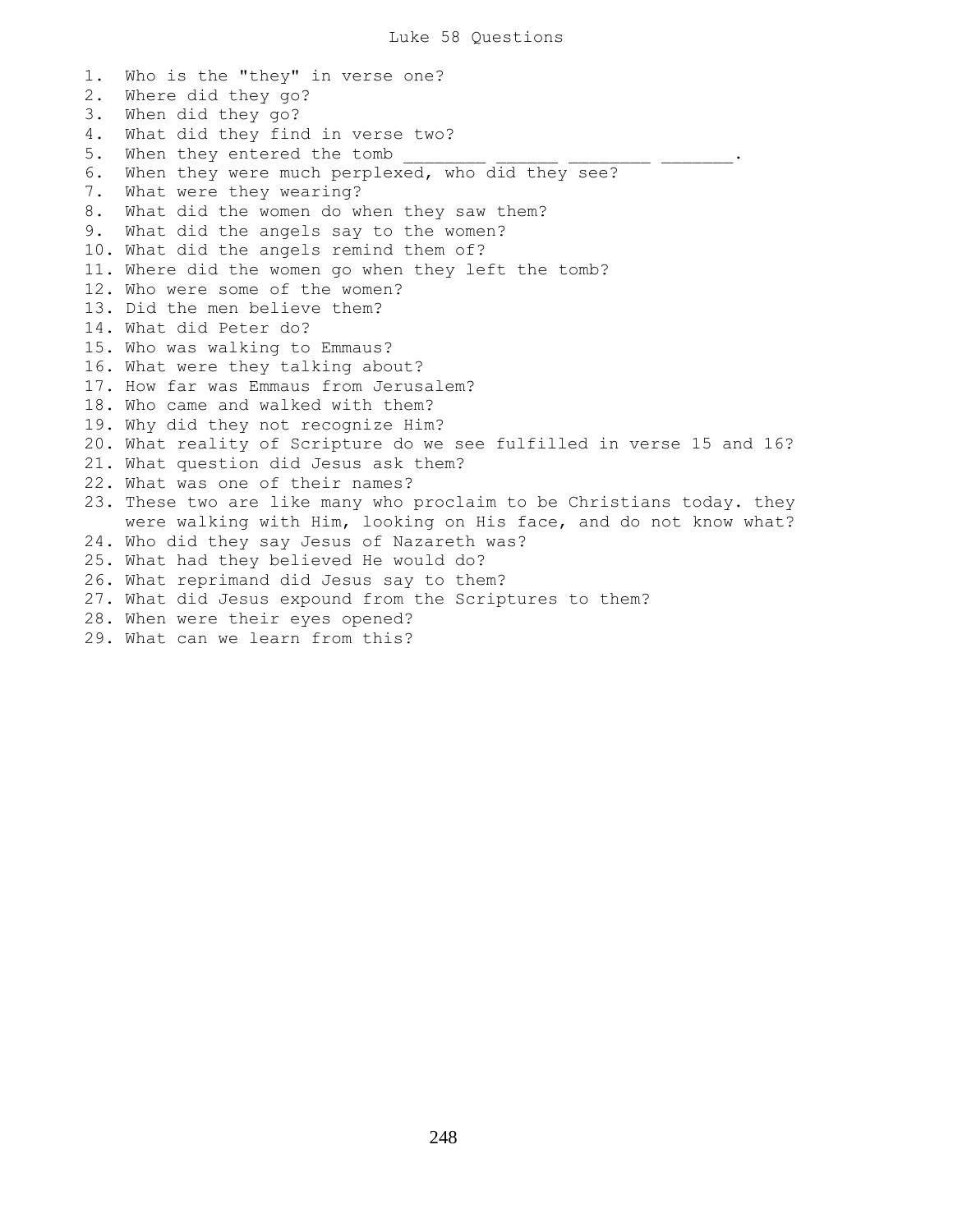We will recap just a moment on the last lesson. Jesus had walked with two of His disciples who did not recognize Him. He expounded all the prophesies about His life from Scripture. He went in and ate with them, and as he served them Communion, their eyes were opened and they realized who He was. He now has disappeared out of their sight and they are left just the two. Now we will pick up in Chapter 24:32.

 Luke 24:32 "And they said one to another, Did not our heart burn within us, while he talked with us by the way, and while he opened to us the scriptures?"

 This is the way His word should effect us. It should make our heart leap within us.

 Luke 24:33 "And they rose up the same hour, and returned to Jerusalem, and found the eleven gathered together, and them that were with them," Luke 24:34 "Saying, The Lord is risen indeed, and hath appeared to Simon."

This must be a terribly excited group. the word is out, He is risen. Simon Peter was highly respected. They would believe him.

 Luke 24:35 "And they told what things [were done] in the way, and how he was known of them in breaking of bread."

 This "breaking of bread" was what we would call taking communion, It is partaking of His body and blood symbolically. It is remembering the great sacrifice He made. The two add their story to what Peter had related.

 Luke 24:36 "And as they thus spake, Jesus himself stood in the midst of them, and saith unto them, Peace [be] unto you."

 Just as Jesus spoke peace to them. He brings peace to the ones who truly love Him and follow Him today. Now He does not bother to open a door and walk in, He just appears. His body has changed to a heavenly body.

 Luke 24:37 "But they were terrified and affrighted, and supposed that they had seen a spirit."

 Fear of the Lord is wise, but not terror. They need to activate their faith. Perhaps the reason for all of this fear is because He has changed a little in physical appearance.

 Luke 24:38 "And he said unto them, Why are ye troubled? and why do thoughts arise in your hearts?" Luke 24:39 "Behold my hands and my feet, that it is I myself: handle me, and see; for a spirit hath not flesh and bones, as ye see me have."

 Jesus had already spoken peace to them, maybe they thought He would be angry because they had fled in fear. After this night, they would never again fear death. They know now by the scars in His hands and feet that this is Jesus, They know that death of the body will not be the end of them, either. They know now that for the body to die is to live for all of eternity. Death will no longer be a dread to them.

249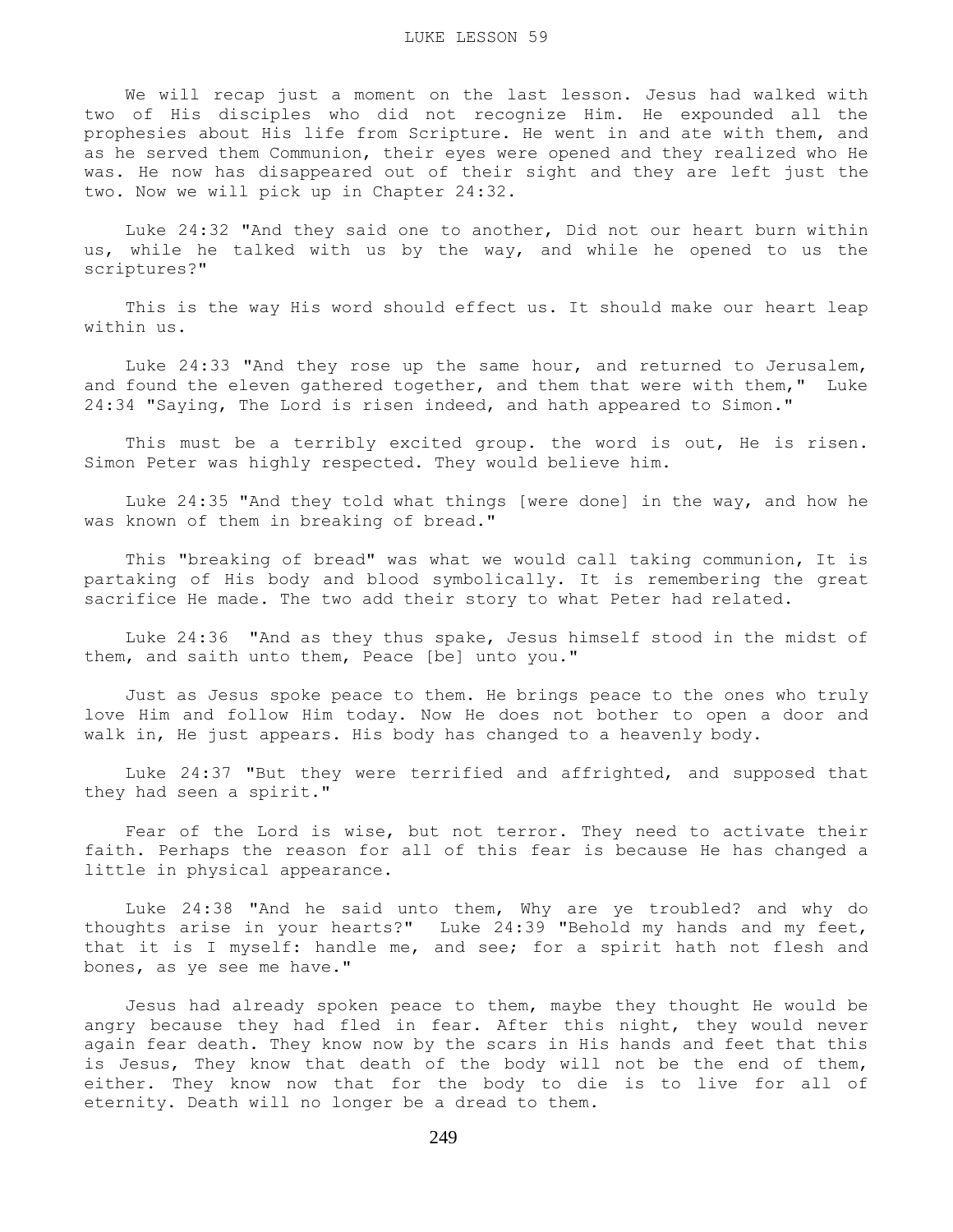Luke 24:40 "And when he had thus spoken, he shewed them [his] hands and [his] feet." Luke 24:41 "And while they yet believed not for joy, and wondered, he said unto them, Have ye here any meat?"

 Now Jesus is about to show them the second evidence that He is not just a Spirit, but has a body, as well. He ask do you have any meat?

 Luke 24:42 "And they gave him a piece of a broiled fish, and of an honeycomb." Luke 24:43 "And he took [it], and did eat before them."

 Now there is no question. He has a real body with scarred hands and feet, and He eats just like everyone else.

 Luke 24:44 "And he said unto them, These [are] the words which I spake unto you, while I was yet with you, that all things must be fulfilled, which were written in the law of Moses, and [in] the prophets, and [in] the psalms, concerning me."

 Jesus came not to do away with the law, but to fulfill it. He reminds them here that the prophesies in all the books of the Old Testament about Messiah have been fulfilled in Him.

 Luke 24:45 "Then opened he their understanding, that they might understand the scriptures,"

 Until your understanding of the Scriptures is opened by Jesus, you can read it all you want to and not know what it is saying. The understanding of Scriptures is a gift from God. It comes about by the Holy Spirit teaching you.

 Luke 24:46 "And said unto them, Thus it is written, and thus it behoved Christ to suffer, and to rise from the dead the third day:"

 God said this, and His word is TRUE. This was God's plan from the beginning. Jesus won our salvation on the cross. His resurrection from the dead gives us the blessed hope that we, too, will rise. In I Thessalonians, chapter 4, we can read about this resurrection beginning with verse 13. We are not like those who have no hope. Our hope is in Jesus Christ the Righteous.

 Luke 24:47 "And that repentance and remission of sins should be preached in his name among all nations, beginning at Jerusalem."

 Repentance means a lot. To repent is to turn your back on the life you have been living and to walk in newness of life. Put your sins under the blood of Jesus, and they are gone; done away with, This offer is not to just a few. but to whosoever will in all nations.

Luke 24:48 "And ye are witnesses of these things."

 Jesus says, now you have seen. Go and tell everyone who will listen to you.

 Luke 24:49 "And, behold, I send the promise of my Father upon you: but tarry ye in the city of Jerusalem, until ye be endued with power from on high."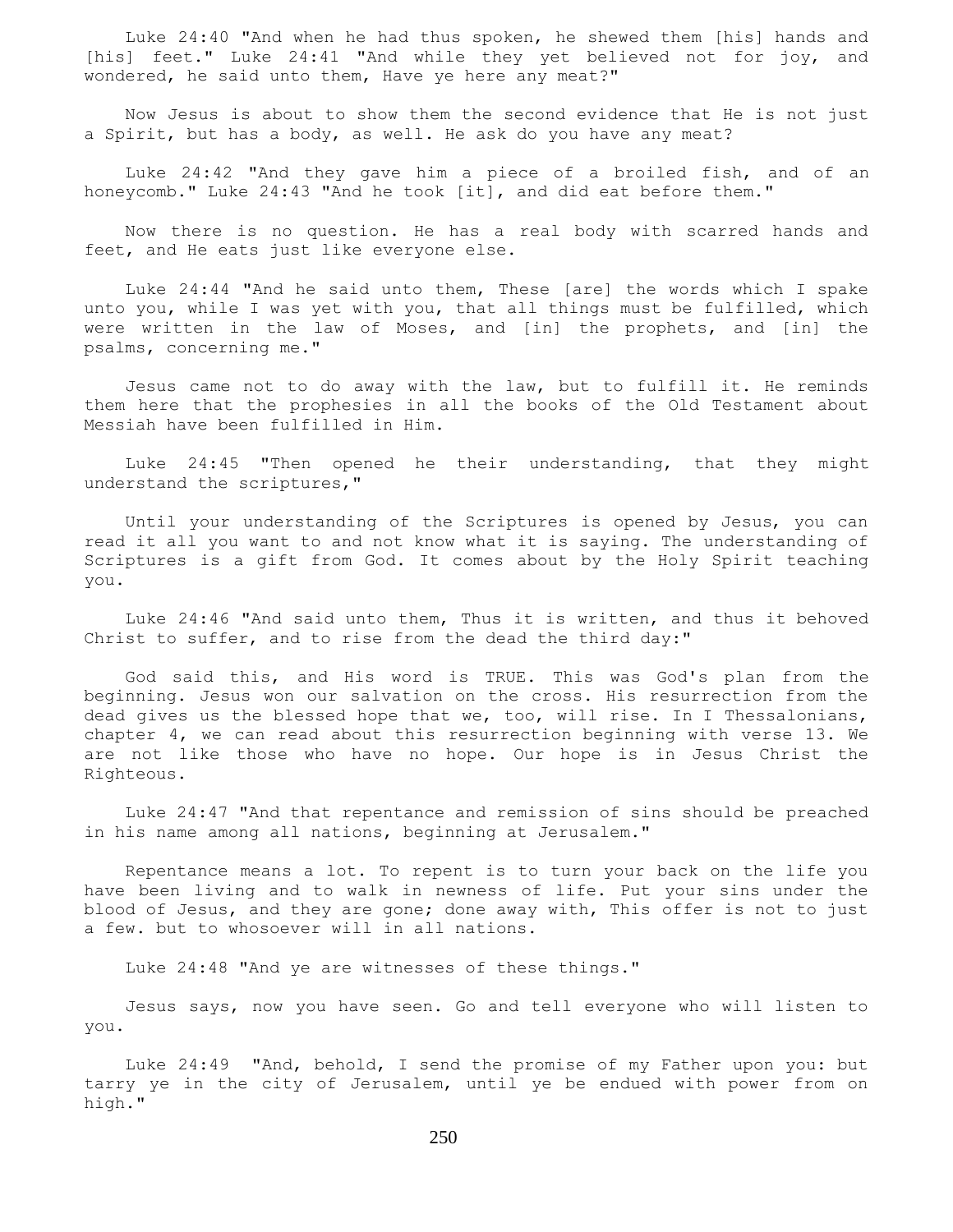This power they needed was the power of the Holy Ghost. This power was given to them so that they could be effective witnesses to the entire world. It is worth waiting for, if you don't have it. go and tarry till you get it. This will transform these disciples into bold minsters. No more would they run, even in the face of death. They have the earnest of the promise now. The gates of hell cannot prevail against them.

 Luke 24:50 "And he led them out as far as to Bethany, and he lifted up his hands, and blessed them."

 Jesus had been walking on the earth 40 days since His resurrection from the dead when He came here to Bethany. The lifting of hands is in praise. His blessings have extended all the way to us.

 Luke 24:51 "And it came to pass, while he blessed them, he was parted from them, and carried up into heaven."

 You can read a little more detailed report on this in the first chapter of Acts. this is when the cloud receives Jesus up into heaven.

 Luke 24:52 "And they worshipped him, and returned to Jerusalem with great joy:" Luke 24:53 "And were continually in the temple, praising and blessing God. Amen."

 There would never be any difficulty anymore on their part in worshipping Jesus. Now none of the routine things of earth are important anymore. The only thing important to them is being constantly in prayer, praising God. This should be the most important part of our life, as well. Prayer and fellowship with God should be first place in our lives.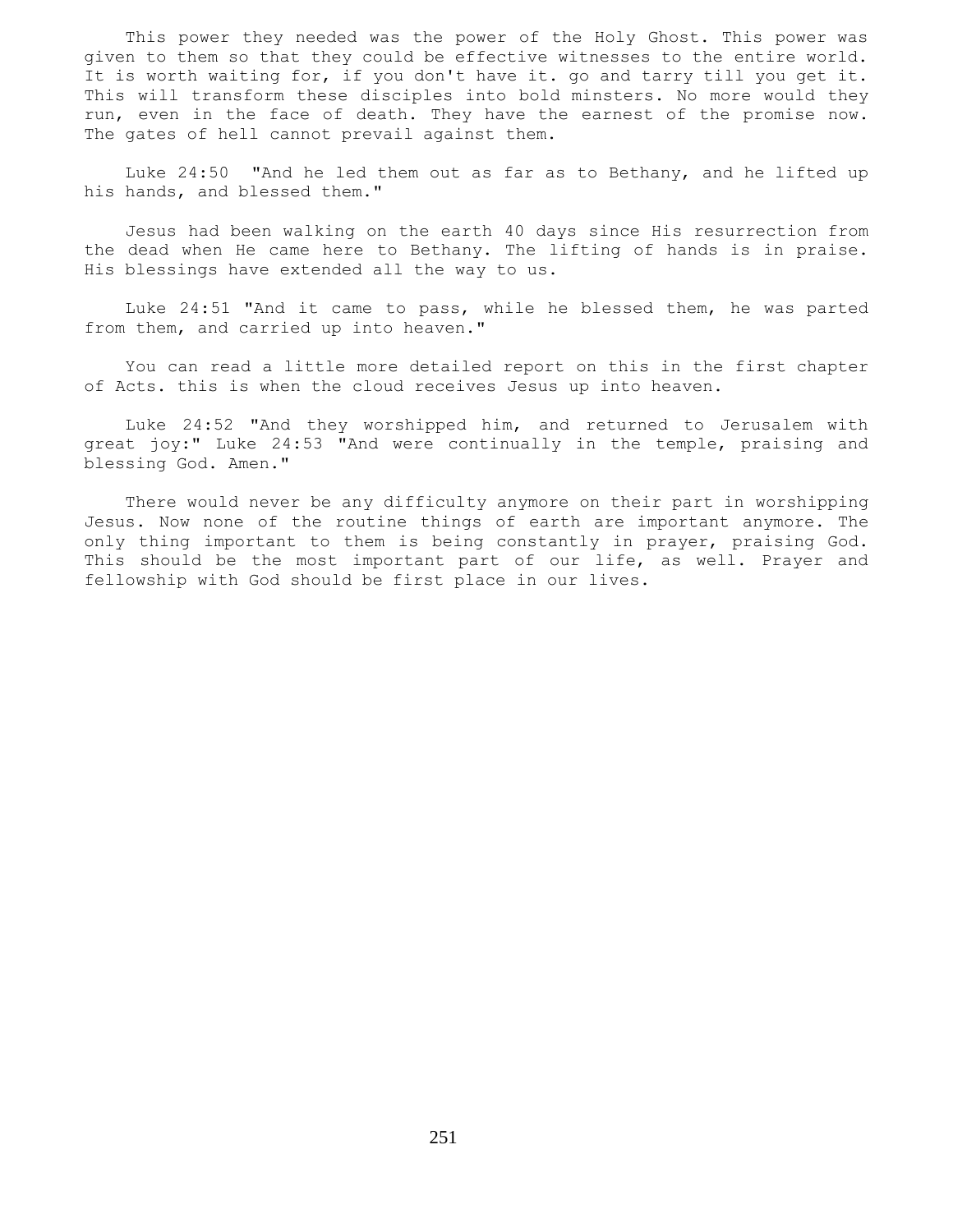#### Luke 59 Questions

1. How had they felt when Jesus was expounding the Scripture to them? 2. How should His word effect us? 3. Where did they go to tell about what happened? 4. When they got back, who besides the women, had seen Jesus? 5. How had Jesus been revealed to them? 6. Who appeared in the room with them? 7. What are two words describing what effect this had on them? 8. What did they think they had seen? 9. What did Jesus say to them? 10. What did Jesus show them to let them know that He had a body? 11. What did Jesus ask them if they had? 12. Why did He eat with them? 13. What 3 places in the Old Testament did Jesus say told about Him? 14. In verse 45. how did Jesus help them? 15. Why did all this happen to Jesus? 16. What two things should be preached? 17. Where should it be preached? 18. What one word did Jesus call them in verse 48? 19. What did Jesus tell them to tarry for? 20. When He led them to Bethany, what did He do? 21. While He was blessing them, what happened to Him? 22. In verse 52, we are told they did what? 23. What were they doing continually in the temple?